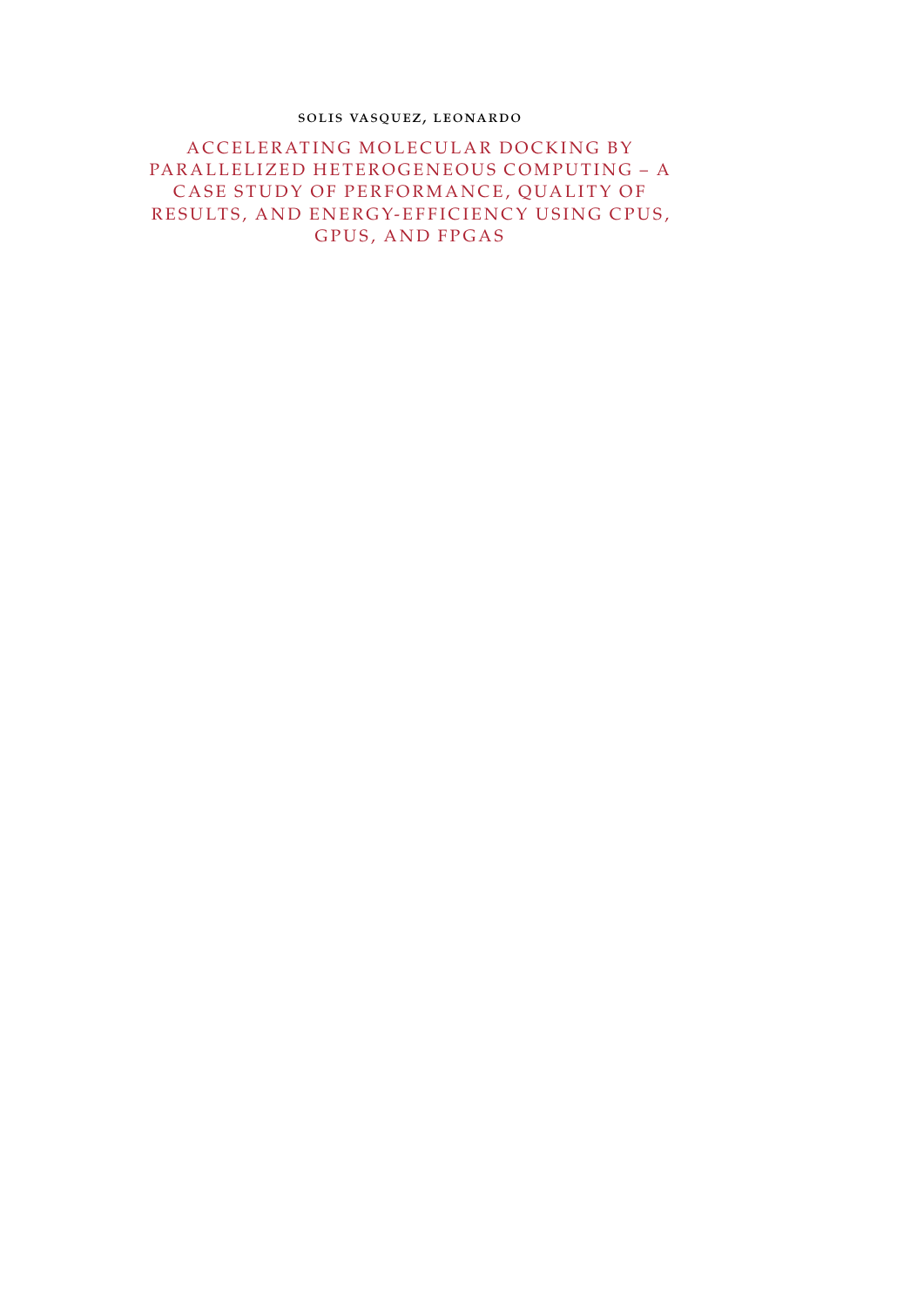Printed and/or published with the support of the German Academic Exchange Service (DAAD).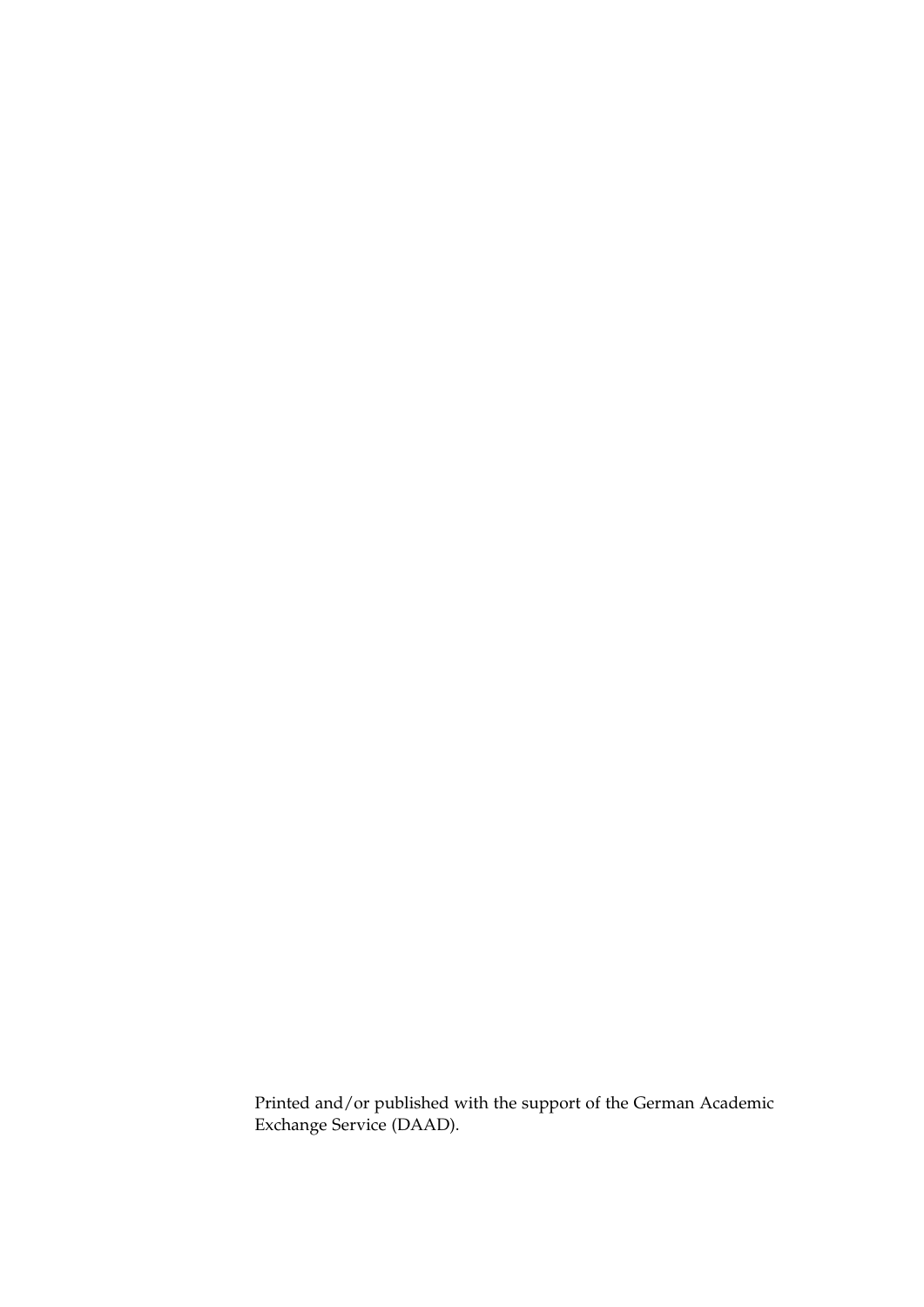

# A C C E L E RATING MOLE CULAR DO CKING BY PARALLELIZED HETEROGENEOUS COMPUTING - A CASE STUDY OF PERFORMANCE, QUALITY OF RESULTS, AND ENERGY-EFFICIENCY USING CPUS, GPUS, AND FPGAS

at the Computer Science Department of the Technische Universität Darmstadt

submitted in fulfilment of the requirements for the degree of Doctor of Engineering (Dr.-Ing.)

> **Doctoral thesis by Solis Vasquez, Leonardo** from Lima, Peru

> Reviewers Prof. Dr.-Ing. Andreas Koch Prof. Dr. Christian Plessl

> > Date of the oral exam October 14, 2019

> > > Darmstadt, 2019 D<sub>17</sub>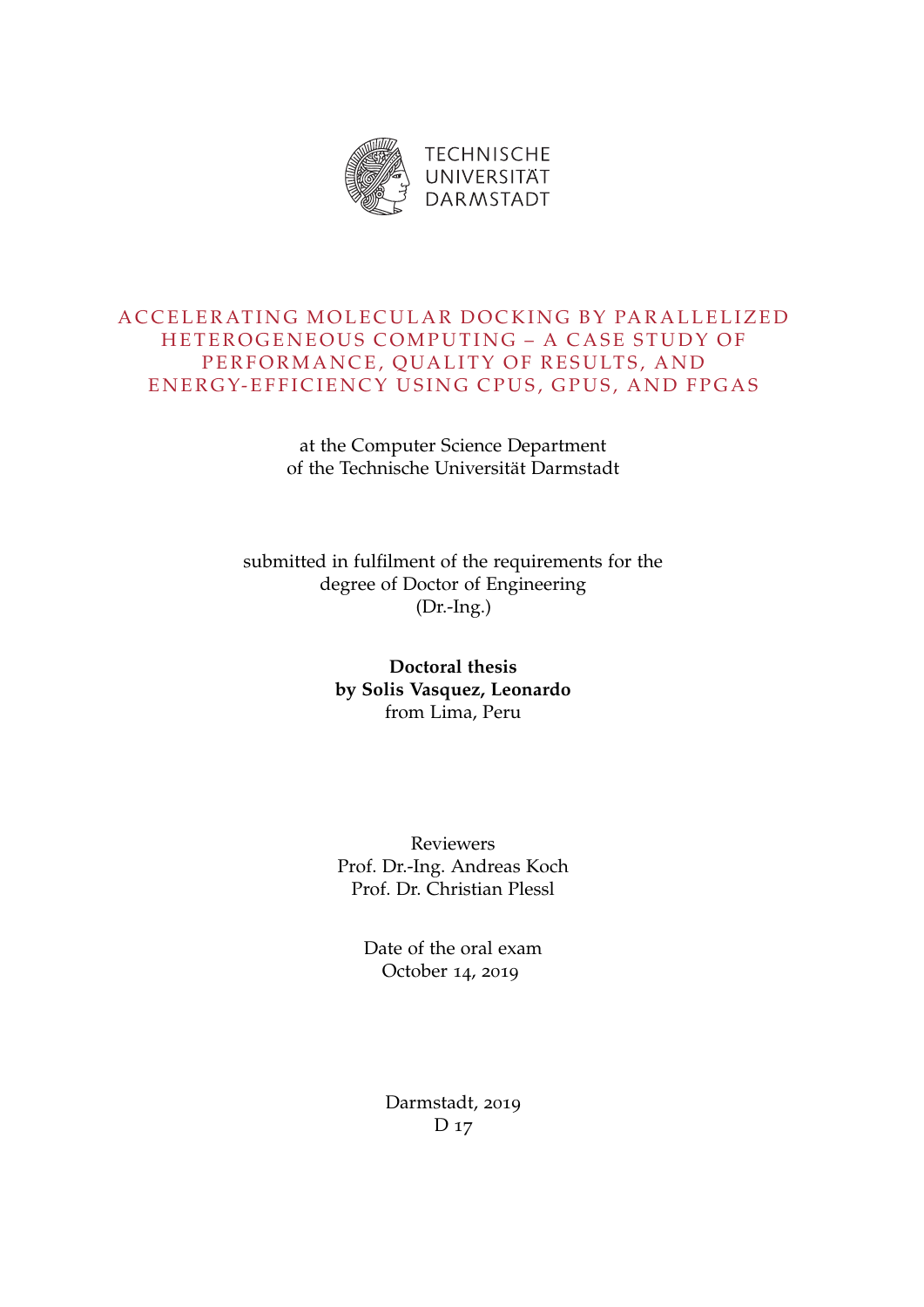Solis Vasquez, Leonardo: *Accelerating Molecular Docking by Parallelized Heterogeneous Computing – A Case Study of Performance, Quality of Results, and Energy-Efficiency using CPUs, GPUs, and FPGAs* Darmstadt, Technische Universität Darmstadt Date of the oral exam: October 14, 2019

Please cite this work as: URN: urn:nbn:de:tuda-tuprints-92886 URL: <https://tuprints.ulb.tu-darmstadt.de/id/eprint/9288>

This document is provided by TUprints, The Publication Service of the Technische Universität Darmstadt <https://tuprints.ulb.tu-darmstadt.de>

This work is licensed under a [Creative](https://creativecommons.org/licenses/by-sa/4.0/deed.en) [Commons "Attribution-ShareAlike](https://creativecommons.org/licenses/by-sa/4.0/deed.en) 4.0 In[ternational"](https://creativecommons.org/licenses/by-sa/4.0/deed.en) license.

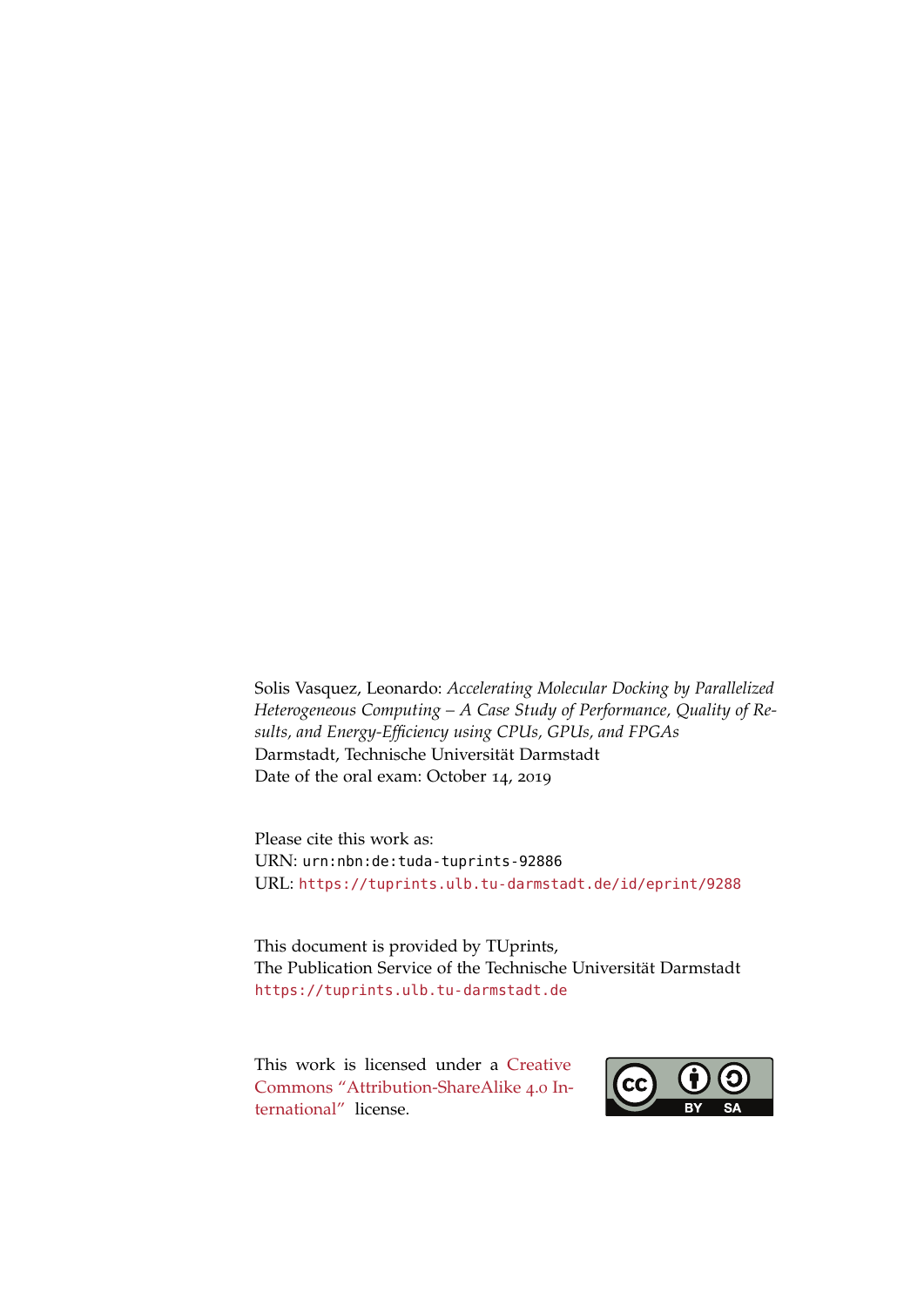# ERKLÄRUNGEN LAUT PROMOTIONSORDNUNG

### *§8 Abs. 1 lit. c PromO*

Ich versichere hiermit, dass die elektronische Version meiner Dissertation mit der schriftlichen Version übereinstimmt.

*§8 Abs. 1 lit. d PromO*

Ich versichere hiermit, dass zu einem vorherigen Zeitpunkt noch keine Promotion versucht wurde. In diesem Fall sind nähere Angaben über Zeitpunkt, Hochschule, Dissertationsthema und Ergebnis dieses Versuchs mitzuteilen.

*§9 Abs. 1 PromO*

Ich versichere hiermit, dass die vorliegende Dissertation selbstständig und nur unter Verwendung der angegebenen Quellen verfasst wurde.

*§9 Abs. 2 PromO*

Die Arbeit hat bisher noch nicht zu Prüfungszwecken gedient.

*Darmstadt, August, 2019*

Solis Vasquez, Leonardo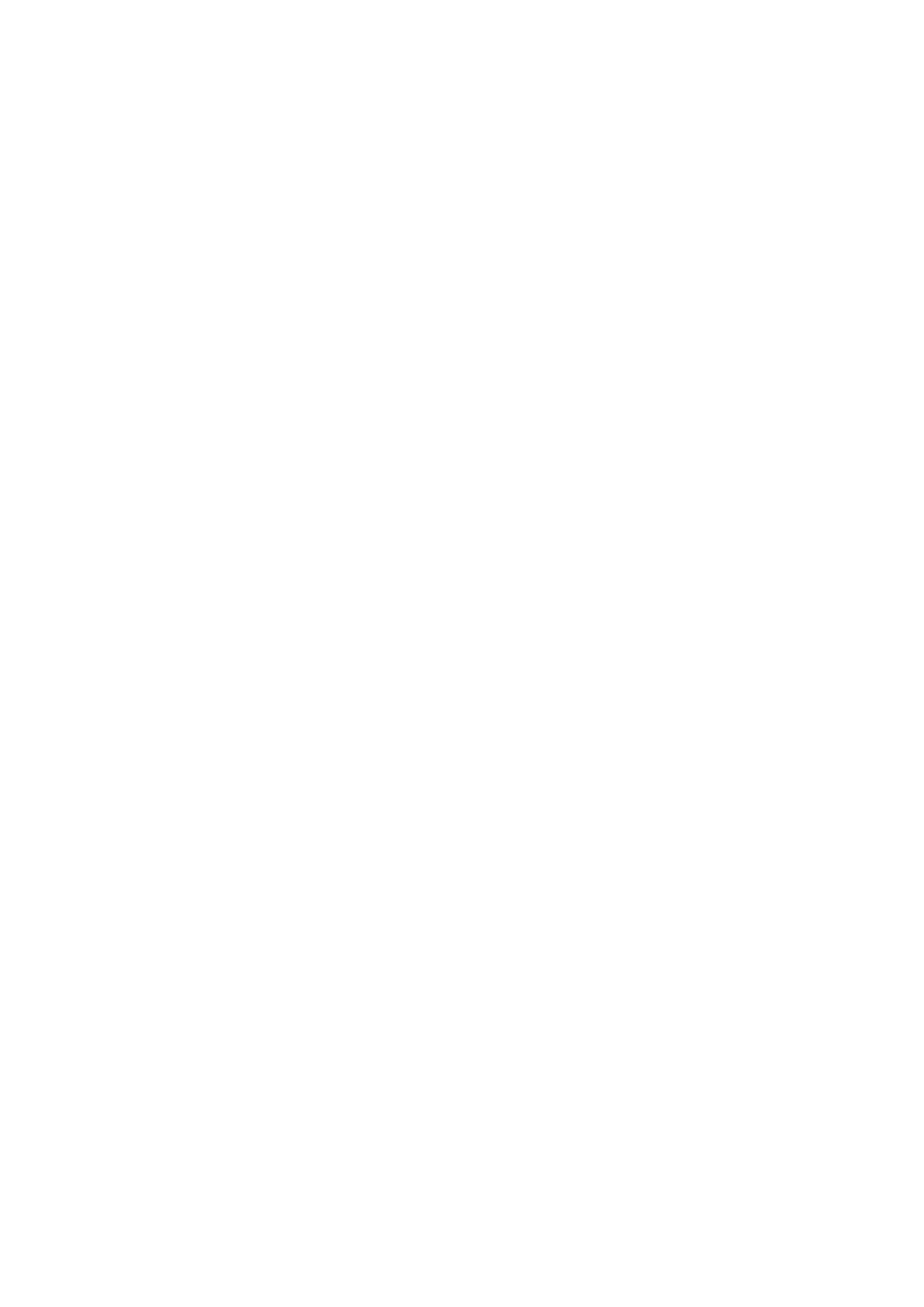Dedicated to my lovely parents and sister.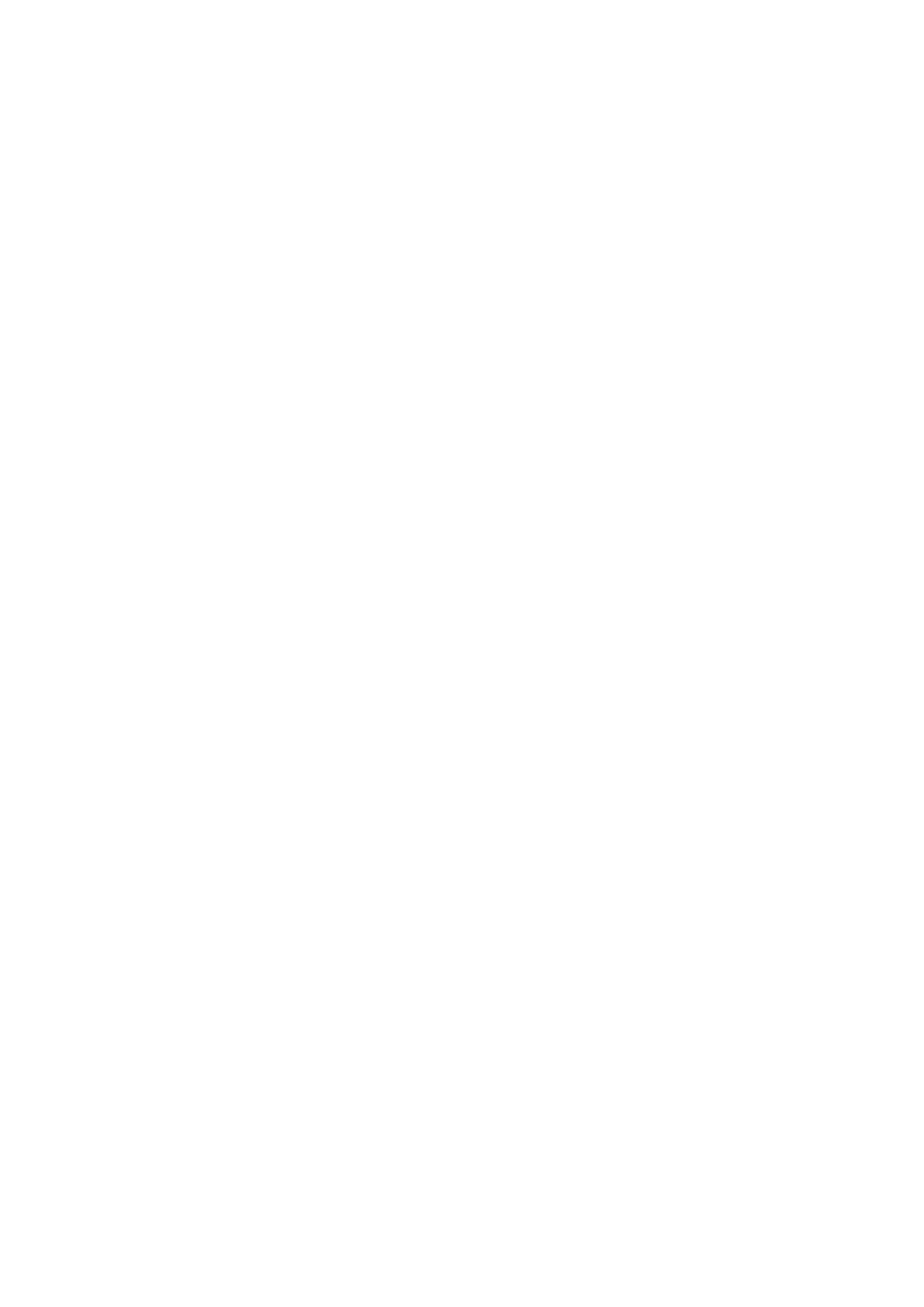## **ABSTRACT**

Molecular Docking ([MD](#page-22-0)) is a key tool in computer-aided drug design that aims to predict the binding pose between a small molecule and a macromolecular target. At its core, [MD](#page-22-0) calculates the strength of possible binding poses, and searches for the energetically-stronger ones among those generated during simulation. Automatic Docking ([AutoDock](#page-22-1)) is a widely-used [MD](#page-22-0) code that employs a physics-based scoring function to quantify the binding strength. [AutoDock](#page-22-1) also uses a Lamarckian Genetic Algorithm ([LGA](#page-22-2)), and in turn, the Solis-Wets method, as a local-search algorithm, in order to find strong interactions of such molecular systems. Due to the highly-parallel nature of the [LGA](#page-22-2) tasks involved, [AutoDock](#page-22-1) can benefit from runtime acceleration based on parallelization.

This thesis presents an OpenCL-based parallelization of [AutoDock](#page-22-1), and a corresponding evaluation in terms of execution performance, quality-of-results, and compute-energy efficiency, achieved on different platforms based on: multi-core Central Processing Unit ([CPU](#page-22-3))s, Graphics Processing Unit ([GPU](#page-22-4))s, and Field Programmable Gate Array ([FPGA](#page-22-5))s. While a *data-parallel* approach has proven its effectiveness in accelerating [AutoDock](#page-22-1) on [CPU](#page-22-3)s and [GPU](#page-22-4)s, it was observed that for [FPGA](#page-22-5)s, such approach resulted in slower executions in the range of three-orders of magnitude when compared against the original single-threaded [AutoDock](#page-22-1). To overcome this drawback, a *task-parallel* implementation for [FPGA](#page-22-5)s is discussed as well.

Besides presenting an [AutoDock](#page-22-1) implementation being parallelized using OpenCL, this thesis also extends the [LGA](#page-22-2) search with new *alternative* local-search methods based on gradients (of the scoring function) such as: Steepest-Descent, FIRE, and ADADELTA. Among these, it was found that ADADELTA provides significant algorithmic benefits over Solis-Wets, yielding a reduction in calculation effort down to 1/1300 of the legacy Solis-Wets method, while achieving equivalent quality-of-results. Compared to the original single-threaded [AutoDock](#page-22-1), the proposed data-parallel design achieves a speedup of up to ∼399x and improves the compute-energy efficiency by up to ∼297x when running on modern V100 [GPU](#page-22-4)s. Furthermore, this thesis describes the adaptations performed on the proposed OpenCL-based implementation for supporting challenging real-world [MD](#page-22-0) scenarios.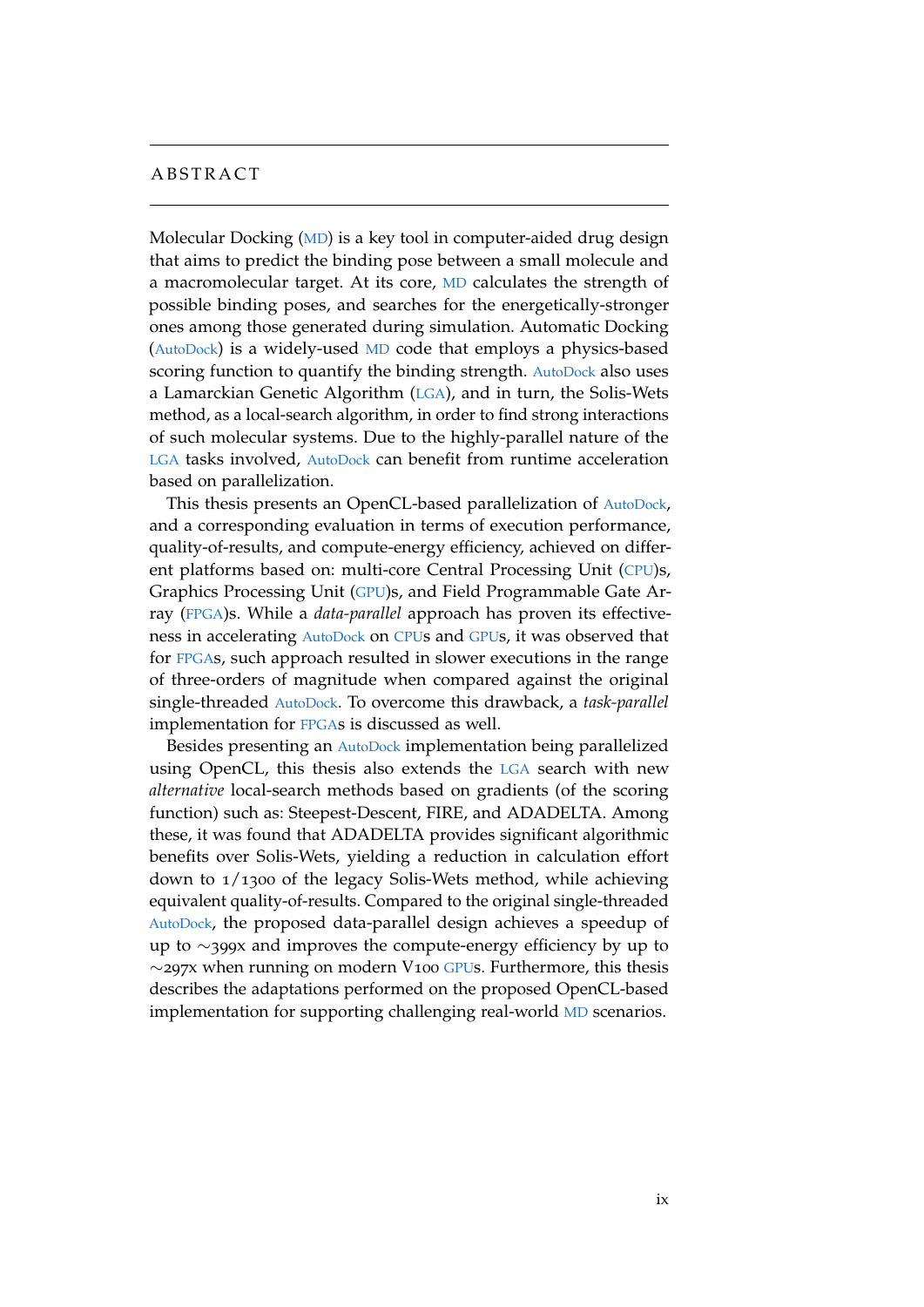#### ZUSAMMENFASSUNG

Molecular Docking ([MD](#page-22-0)) ist ein Schlüsselinstrument für das computergestützte Wirkstoffdesign, mit dem die Bindungspose zwischen einem kleinen Molekül und einem makromolekularen Ziel vorhergesagt werden soll. Im Kern berechnet [MD](#page-22-0) die Stärke möglicher Bindungsposen und sucht nach den energetisch stärkeren unter denen, die während der Simulation erzeugt wurden. Automatic Docking ([AutoDock](#page-22-1)) ist ein weit verbreiteter [MD](#page-22-0) Code, bei dem die Bindungsstärke mithilfe einer physikbasierten Bewertungsfunktion quantifiziert wird. [AutoDock](#page-22-1) verwendet auch einen Lamarckschen Genetischen Algorithmus ([LGA](#page-22-2)) und als lokalen Suchalgorithmus die Solis-Wets-Methode, um starke Wechselwirkungen solcher molekularer Systeme zu finden. Aufgrund der hohen Parallelität der beteiligten [LGA](#page-22-2) Aufgaben kann [AutoDock](#page-22-1) von einer Laufzeitbeschleunigung auf der Grundlage der Parallelisierung profitieren.

Diese Dissertation präsentiert eine OpenCL-basierte Parallelisierung von [AutoDock](#page-22-1) und eine entsprechende Bewertung in Bezug auf Ausführungsleistung, Ergebnisqualität und Rechen-Energieeffizienz, die auf verschiedenen Plattformen durchgeführt wird, basierend auf: Multi-Core Central Processing Unit ([CPU](#page-22-3))s, Graphics Processing Unit ([GPU](#page-22-4))s und Field Programmable Gate Array ([FPGA](#page-22-5))s. Während ein *datenparalleler* Ansatz seine Wirksamkeit bei der Beschleunigung von [AutoDock](#page-22-1) auf [CPU](#page-22-3)s und [GPU](#page-22-4)s bewiesen hat, wurde beobachtet, dass ein solcher Ansatz bei [FPGA](#page-22-5)s im Vergleich zum ursprünglichen [AutoDock](#page-22-1) mit einem Thread zu langsameren Ausführungen im Bereich von drei Größenordnungen führte. Um diesen Nachteil zu überwinden, wird auch eine *aufgabenparallele* Implementierung für [FPGA](#page-22-5)s diskutiert.

Neben der Darstellung einer [AutoDock](#page-22-1) Implementierung, die mit OpenCL parallelisiert wird, erweitert diese Arbeit die [LGA](#page-22-2)-Suche um neue *alternative* lokale Suchmethoden auf der Basis von Gradienten (der Bewertungsfunktion) wie Steepest-Descent, FIRE und ADADEL-TA. Unter diesen wurde festgestellt, dass ADADELTA signifikante algorithmische Vorteile gegenüber Solis-Wets bietet, was zu einer Reduzierung des Rechenaufwands auf 1/1300 der herkömmlichen Solis-Wets-Methode bei gleichwertiger Ergebnisqualität führt. Im Vergleich zum ursprünglichen single-threaded [AutoDock](#page-22-1) erzielt das vorgeschlagene datenparallele Design eine Geschwindigkeitssteigerung von bis zu ∼399x und verbessert die Rechen-Energieeffizienz um bis zu ∼297x, wenn es auf modernen V100 [GPU](#page-22-4)s ausgeführt wird. Darüber hinaus beschreibt diese Arbeit die Anpassungen, die an der vorgeschlagenen OpenCL-basierten Implementierung vorgenommen wurden, um herausfordernde reale [MD](#page-22-0) Szenarien zu unterstützen.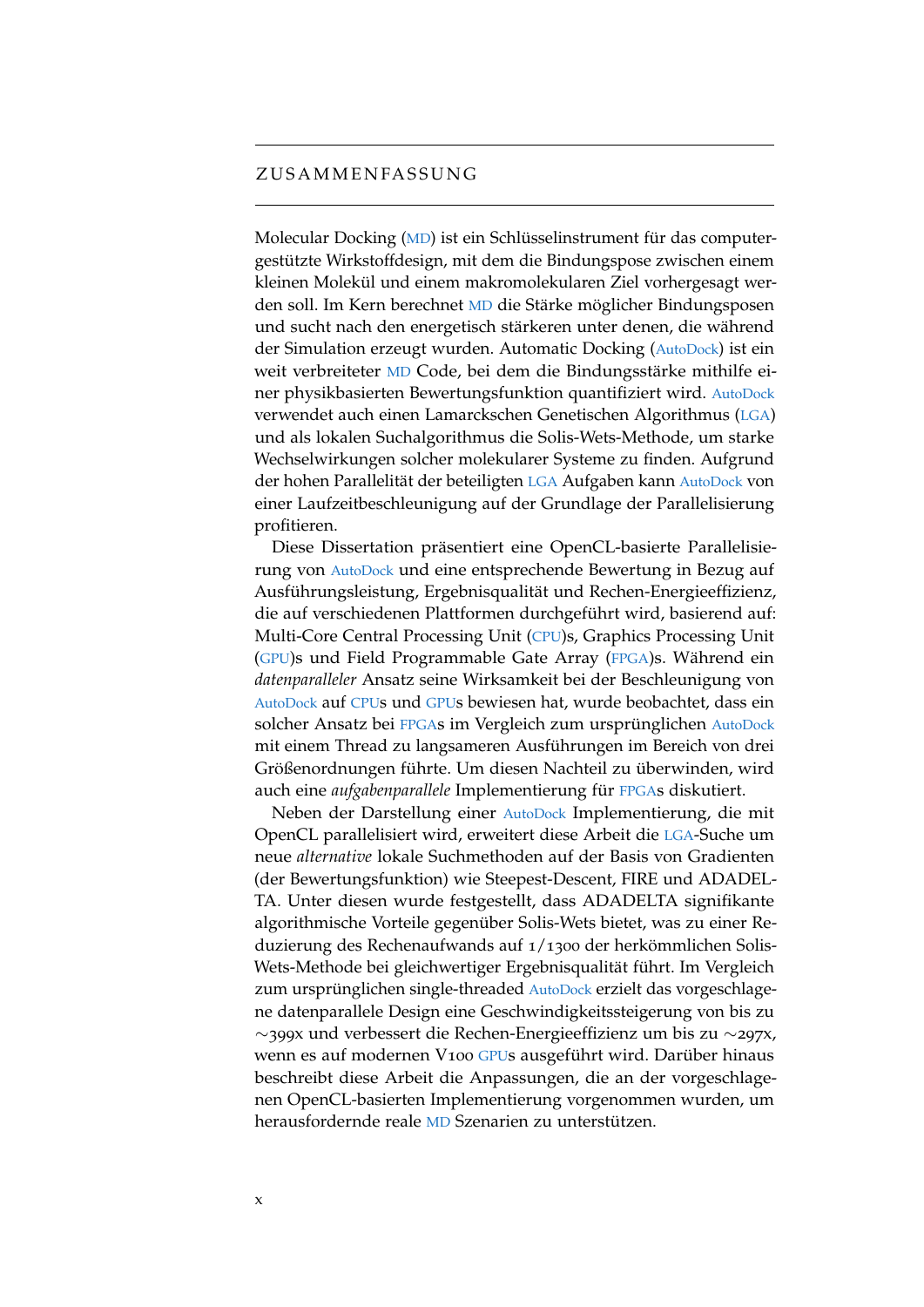### PUBLICATIONS

Main ideas and figures have appeared previously in the following publications:

- [1] Léa El Khoury, Diogo Santos-Martins, Sukanya Sasmal, Jérôme Eberhardt, Giulia Bianco, Francesca A. Ambrosio, **Solis-Vasquez, Leonardo**, Andreas Koch, Stefano Forli, and David Mobley. "Comparison of affinity ranking using AutoDock-GPU and MM-GBSA scores for BACE-1 inhibitors in the D3R Grand Challenge 4." In: *Journal of Computer-Aided Molecular Design* (2019). doi: [10.1007/s10822-019-00240-w](http://dx.doi.org/10.1007/s10822-019-00240-w).
- [2] Diogo Santos-Martins, **Solis-Vasquez, Leonardo**, Andreas Koch, and Stefano Forli. "Accelerating AutoDock4 with GPUs and Gradient-Based Local Search." In: *ChemRxiv (preprint)* (2019). doi: [10.26434/chemrxiv.9702389.v1](http://dx.doi.org/10.26434/chemrxiv.9702389.v1).
- [3] Diogo Santos-Martins, Jérôme Eberhardt, Giulia Bianco, **Solis-Vasquez, Leonardo**, Francesca Alessandra Ambrosio, Andreas Koch, and Stefano Forli. "D3R Grand Challenge 4: prospective pose prediction of BACE1 ligands with AutoDock-GPU." In: Journal of Computer-Aided Molecular Design (2019). DOI: [10.1007/](http://dx.doi.org/10.1007/s10822-019-00241-9) [s10822-019-00241-9](http://dx.doi.org/10.1007/s10822-019-00241-9).
- [4] **Solis-Vasquez, Leonardo** and Andreas Koch. "A Performance and Energy Evaluation of OpenCL-accelerated Molecular Docking." In: *Proceedings of the 5th International Workshop on OpenCL (IWOCL)*. Toronto, ON, Canada: ACM, 2017. DOI: [10.1145/](http://dx.doi.org/10.1145/3078155.3078167) [3078155.3078167](http://dx.doi.org/10.1145/3078155.3078167).
- [5] **Solis-Vasquez, Leonardo** and Andreas Koch. "A Case Study in Using OpenCL on FPGAs: Creating an Open-Source Accelerator of the AutoDock Molecular Docking Software." In: *Proceedings of the 5th International Workshop on FPGAs for Software Programmers (FSP)*. Dublin, Ireland: VDE VERLAG, 2018. url: <https://ieeexplore.ieee.org/document/8470463>.
- [6] **Solis-Vasquez, Leonardo**, Diogo Santos-Martins, Andreas Koch, and Stefano Forli. "Performance Analysis of Molecular Docking in OpenCL: A Case Study of AutoDock enhanced with Gradients." In: *Submitted to the 34th International Parallel and Distributed Processing Symposium (IPDPS)*. Submitted, 2019.
- [7] **Solis-Vasquez, Leonardo**, Diogo Santos-Martins, Andreas Koch, and Stefano Forli. "Evaluating the Energy Efficiency of OpenCLaccelerated AutoDock Molecular Docking." In: *Submitted to the*

*Teamwork is the ability to work together toward a common vision. The ability to direct individual accomplishments toward organizational objectives. It is the fuel that allows common people to attain uncommon results. — Andrew Carnegie*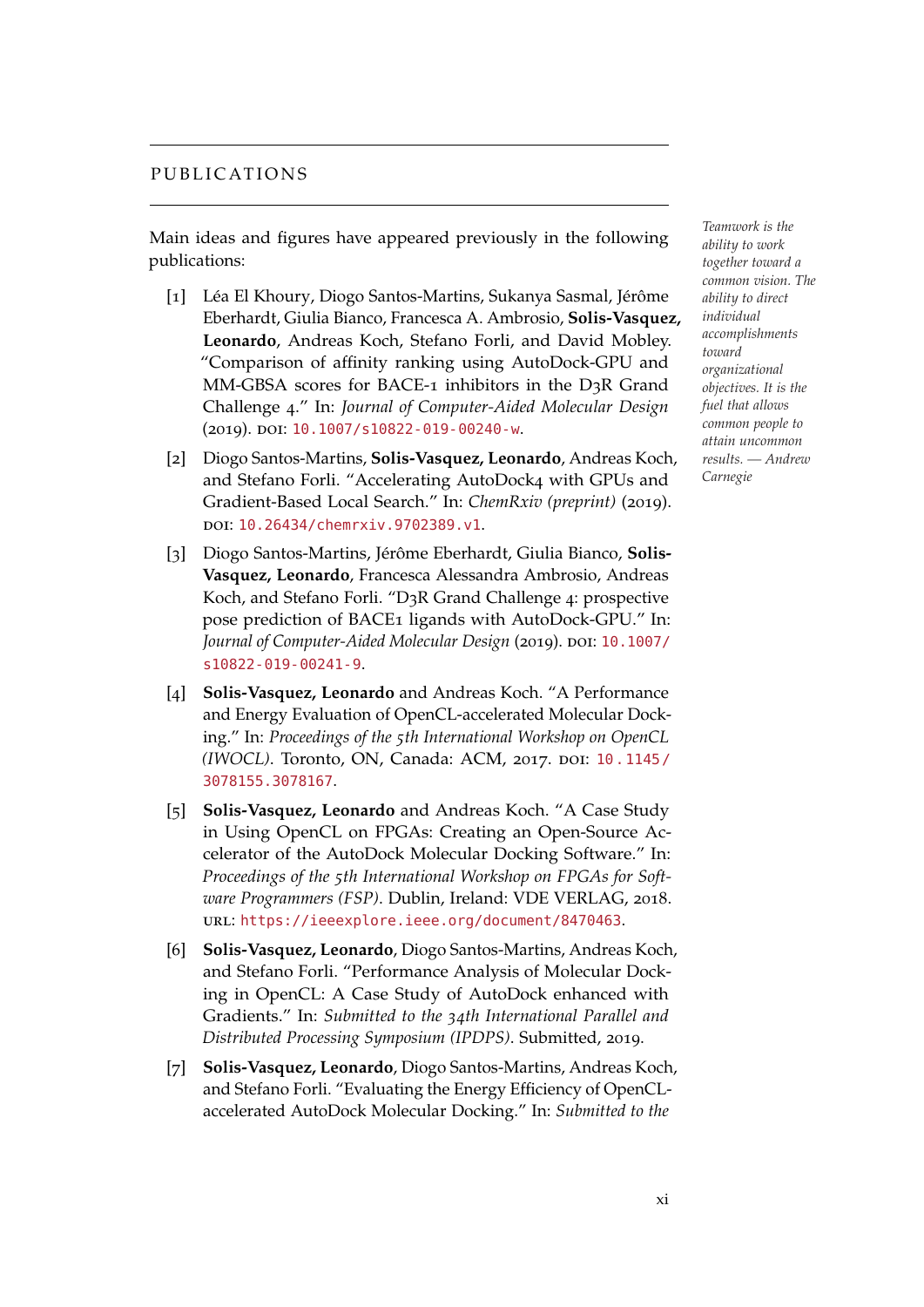*28th Euromicro International Conference on Parallel, Distributed, and Network-based Processing (PDP)*. Submitted, 2020.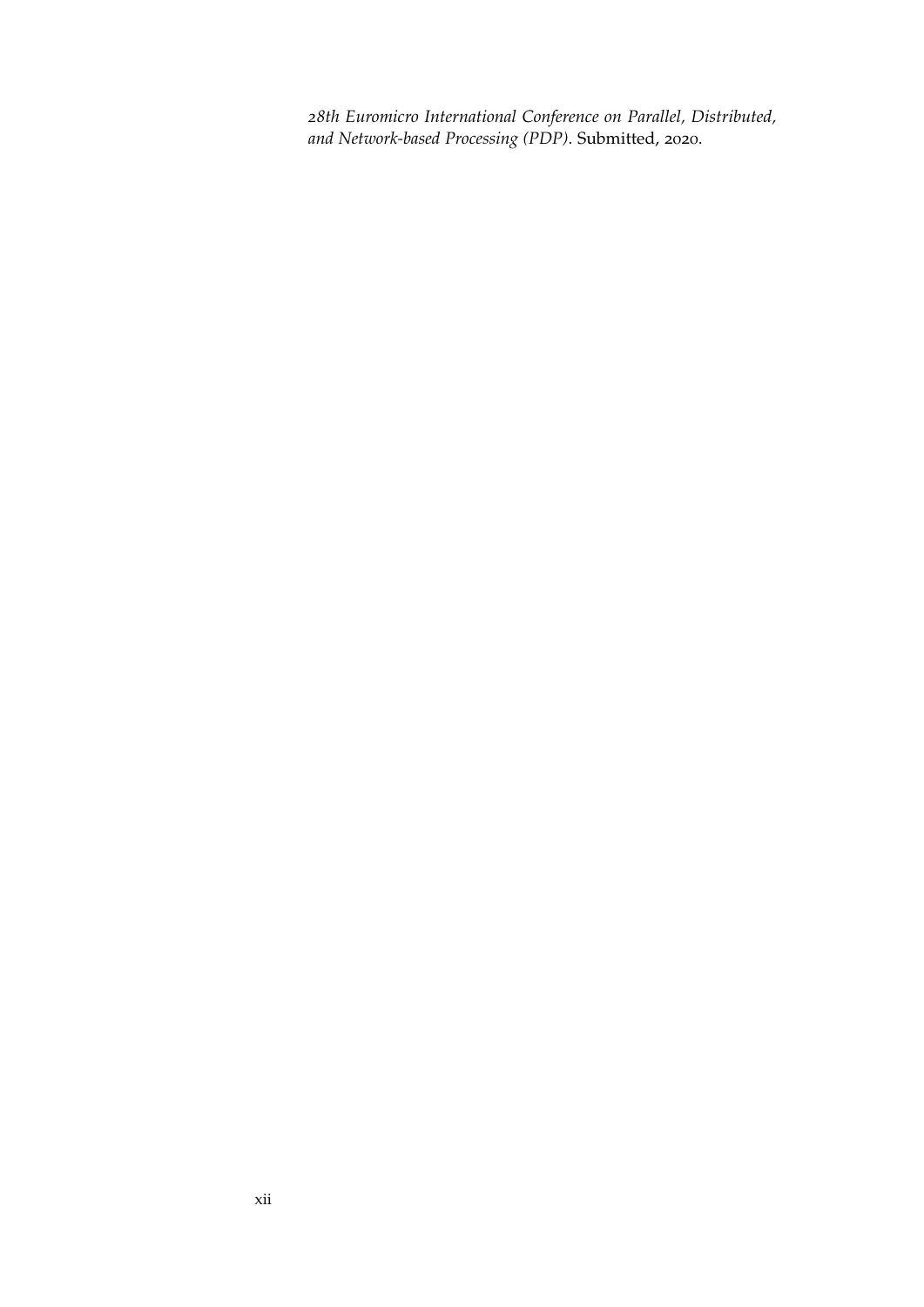*Gratitude changes everything.* — Anonymous

## **A C K N O W L E D G M E N T S**

I am deeply grateful to *Prof. Dr.-Ing. Andreas Koch* for his mentorship throughout my entire doctorate period, especially for the opportunity to be part of the *Embedded Systems and Applications Group (ESA)* at TU Darmstadt, Germany, as well as for his patience, continuous encouragement, and enriching support. I am also very thankful to my collegues at TU Darmstadt for their precious help and interesting discussions.

I would like to also thank *Prof. Dr. Christian Plessl* for the short-term preparation of the second review.

Special thanks to *Prof. Stefano Forli* and other collegues at *The Scripps Research Institute* in California, USA, the original authors of [AutoDock](#page-22-1), for their continuous support on computational chemistry matters, as well as for the interesting discussions during our collaborative research work.

Many thanks to the *German Academic Exchange Service* (DAAD) and the *Peruvian National Program for Scholarships and Educational Loans* (PRONABEC) for the financial aid. I also would like to thank AMD Inc., Xelera Technologies, and the AWS Cloud Credits for Research Program, for providing access and support of the hardware-acceleration technologies used in this work.

Many thanks to my friends for all the moments we spent together, and to those who *dared* getting along with me during this time, wherever they are now. Many of them made me *redefine* my idea of happiness . . . so now it also includes riding a bicycle and sharing some drinks, even in tough times!

Last but not least, I want to thank my lovely parents, sister, and close relatives. I am certainly not capable of finding the words to express my love and gratitude to you. However, writing these lines means that I have no more *excuses* that have been keeping me physically apart from you during this time.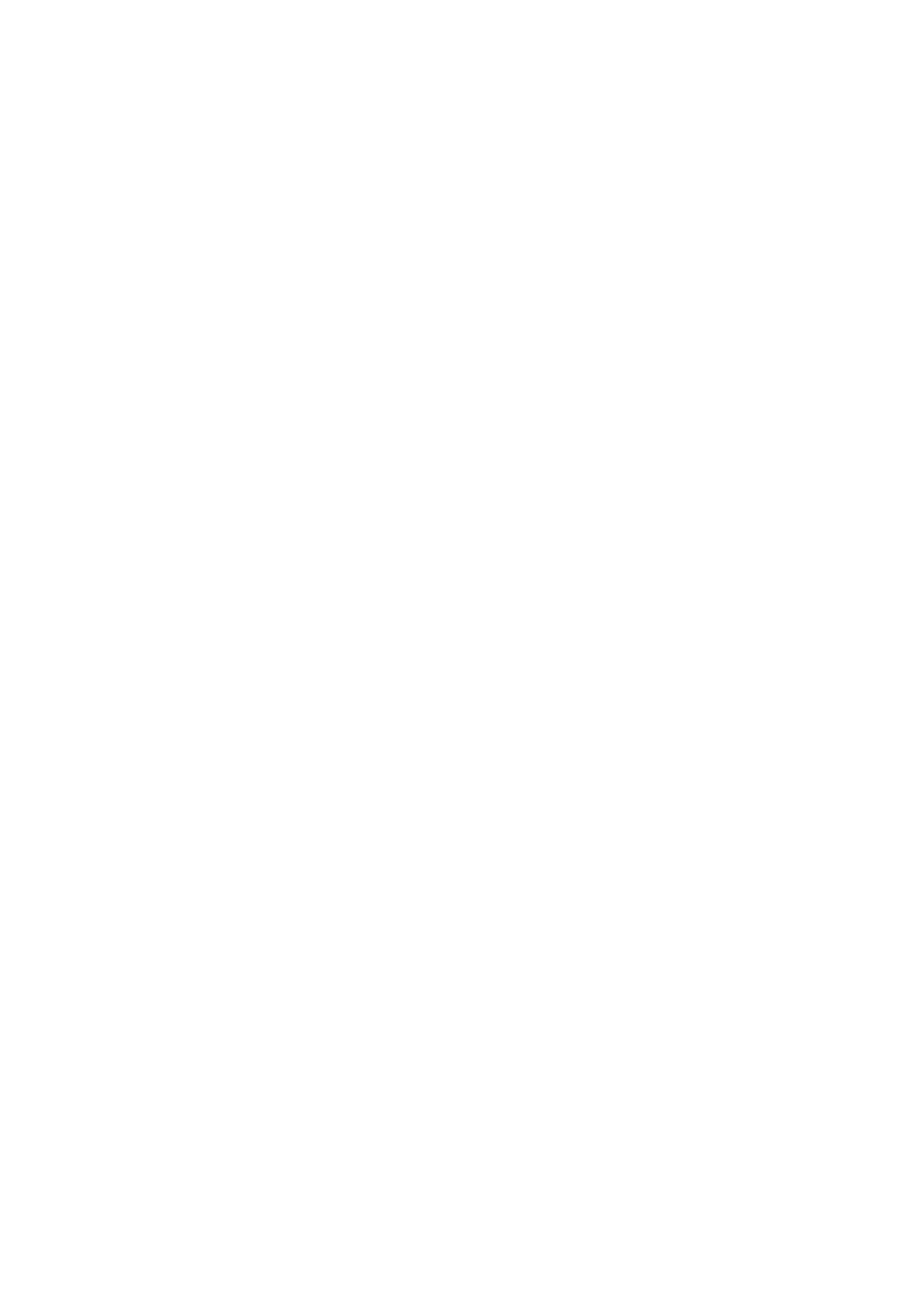# CONTENTS

| 1 | <b>INTRODUCTION</b>                                           |                                                                              |    |
|---|---------------------------------------------------------------|------------------------------------------------------------------------------|----|
|   | Current trends in high-performance and scientific com-<br>1.1 |                                                                              |    |
|   |                                                               |                                                                              | 1  |
|   | 1.2                                                           | Target application and research problems                                     | 3  |
|   | 1.3                                                           |                                                                              | 5  |
|   | 1.4                                                           |                                                                              | 7  |
| 2 |                                                               | FUNDAMENTALS OF AUTODOCK MOLECULAR DOCKING                                   | 9  |
|   | 2.1                                                           | Background on molecular docking                                              | 9  |
|   | 2.2                                                           | AutoDock: a software for automated docking                                   | 11 |
|   |                                                               | 2.2.1                                                                        | 11 |
|   |                                                               | Lamarckian Genetic Algorithm<br>2.2.2                                        | 12 |
|   |                                                               | Solis-Wets local search<br>2.2.3                                             | 13 |
|   |                                                               | Scoring function<br>2.2.4                                                    | 14 |
|   |                                                               | AutoDock algorithm<br>2.2.5                                                  | 17 |
|   |                                                               | 2.2.6                                                                        | 18 |
| 3 |                                                               | RELATED WORK                                                                 | 21 |
|   | OpenCL programming and energy-efficiency aspects of<br>3.1    |                                                                              |    |
|   |                                                               |                                                                              | 21 |
|   |                                                               | Performance portability of OpenCL<br>3.1.1                                   | 21 |
|   |                                                               | OpenCL for FPGA programming<br>3.1.2                                         | 22 |
|   |                                                               | Compute-energy efficiency<br>3.1.3                                           | 24 |
|   | 3.2                                                           | Parallel implementations of molecular docking tools .                        | 25 |
|   |                                                               | 3.2.1                                                                        | 26 |
|   |                                                               | Evolutionary-based tools<br>3.2.2                                            | 29 |
|   |                                                               | 3.2.3                                                                        | 31 |
|   |                                                               | Pairwise potentials<br>3.2.4                                                 | 32 |
|   |                                                               | Intrinsically-parallel tools<br>3.2.5                                        | 33 |
|   |                                                               | Other parallelization approaches<br>3.2.6                                    | 34 |
|   | 3.3                                                           | Algorithmic improvements in molecular docking                                | 35 |
|   | $3-4$                                                         |                                                                              | 36 |
| 4 |                                                               | OCLADOCK: OPENCL-ACCELERATED AUTODOCK ON CPUS                                |    |
|   |                                                               | <b>AND GPUS</b>                                                              | 39 |
|   | 4.1                                                           | OpenCL implementation of AutoDock                                            | 39 |
|   |                                                               | Data-based parallelization<br>4.1.1                                          | 39 |
|   |                                                               | Code architecture<br>4.1.2                                                   | 40 |
|   | 4.2                                                           |                                                                              | 42 |
|   |                                                               | $Setup \dots \dots \dots \dots \dots \dots \dots \dots \dots \dots$<br>4.2.1 | 42 |
|   |                                                               | 4.2.2                                                                        | 44 |
|   |                                                               | Execution performance<br>4.2.3                                               | 45 |
|   |                                                               | Compute-energy efficiency<br>4.2.4                                           | 47 |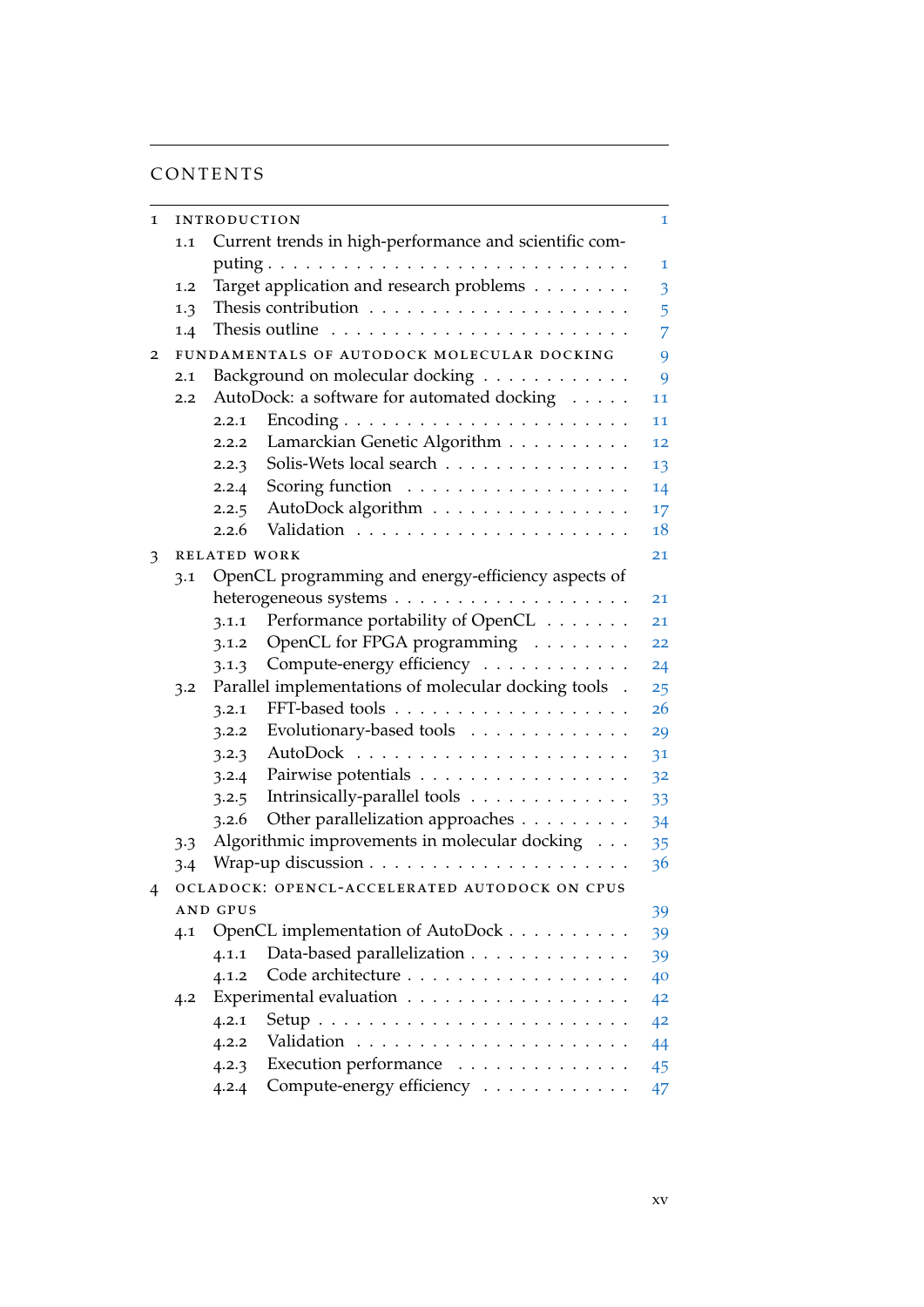| 5 |        |              | OCLADOCK-FPGA: PORTING AUTODOCK TO FPGAS USING               |     |
|---|--------|--------------|--------------------------------------------------------------|-----|
|   | OPENCL |              |                                                              | 53  |
|   | 5.1    |              | Data-parallel approach on FPGAs                              | 53  |
|   | 5.2    |              | Task-parallel approach: reformulated strategy for FPGAs      | 54  |
|   |        | 5.2.1        | Reference pipeline design for FPGAs                          | 54  |
|   |        | 5.2.2        | The development phases                                       | 54  |
|   |        | 5.2.3        | Further optimization techniques                              | 64  |
|   | 5.3    |              |                                                              | 65  |
|   |        | 5.3.1        |                                                              | 65  |
|   |        | 5.3.2        |                                                              | 66  |
|   |        | 5.3.3        | Design configurations and resource utilization.              | 67  |
|   |        | 5.3.4        | Execution performance                                        | 68  |
|   |        | 5.3.5        | Compute-energy efficiency                                    | 70  |
|   |        | 5.3.6        |                                                              | 70  |
| 6 |        |              | ENHANCING OCLADOCK WITH GRADIENTS OF THE SCOR-               |     |
|   |        | ING FUNCTION |                                                              | 73  |
|   | 6.1    |              | Gradient-based optimization                                  | 73  |
|   |        | 6.1.1        | Gradient calculation                                         | 73  |
|   |        | 6.1.2        | Gradient conversion from atomic into genetic                 |     |
|   |        |              |                                                              | 74  |
|   |        | 6.1.3        | Gradient-based local-search methods                          | 76  |
|   |        | 6.1.4        | Incorporation into OCLADock                                  | 78  |
|   | 6.2    |              |                                                              | 80  |
|   |        | 6.2.1        |                                                              | 80  |
|   |        | 6.2.2        |                                                              | 80  |
|   |        | 6.2.3        | Profiling analysis for optimum local-search rate             | 83  |
|   |        | 6.2.4        | Efficiency of gradient-based methods                         | 86  |
|   |        | 6.2.5        | Portability to other accelerators                            | 88  |
|   |        | 6.2.6        | Compute-energy efficiency                                    | 93  |
| 7 |        |              | USING OCLADOCK FOR COMPETITIVE DRUG DISCOVERY                | 97  |
|   | 7.1    |              | The challenge of docking macrocyclic molecular structures 97 |     |
|   |        |              | 7.1.1 Why is this actually a challenge?                      | 97  |
|   | 7.2    |              | Handling macrocycles with OCLADock                           | 99  |
|   |        | 7.2.1        | Macrocycle-oriented scoring-function terms                   | 99  |
|   |        | 7.2.2        | Macrocycle-oriented development                              | 100 |
|   |        | 7.2.3        | Experimental evaluation                                      | 100 |
| 8 |        |              | <b>CONCLUDING REMARKS</b>                                    | 103 |
|   | 8.1    |              |                                                              | 103 |
|   | 8.2    |              |                                                              | 104 |
|   |        | 8.2.1        | OpenCL for FPGAs                                             | 104 |
|   |        | 8.2.2        | OpenCL for GPUs and CPUs                                     | 105 |
|   |        | 8.2.3        | OpenCL beyond datacenters                                    | 106 |
|   | 8.3    |              | Remaining research and engineering challenges                | 107 |
|   |        | 8.3.1        | Extending functionality of OCLADock                          | 107 |
|   |        | 8.3.2        | Enhancing performance of OCLADock on FPGAs108                |     |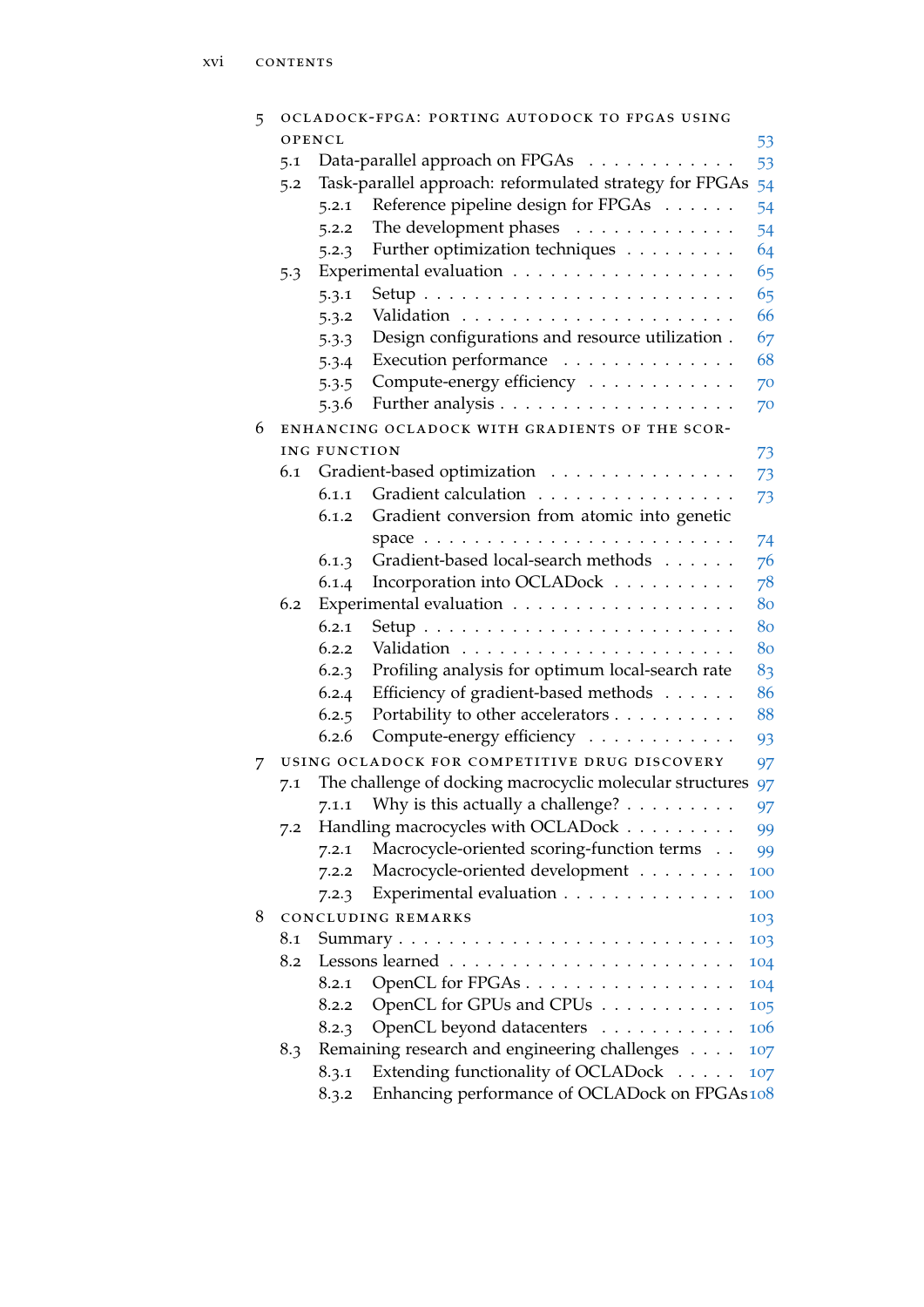| A  | KEY IMPLEMENTATION DIFFERENCES COMPARED TO ORIG- |     |
|----|--------------------------------------------------|-----|
|    | INAL AUTODOCK CODE                               | 10Q |
| B. | COMPARING PERFORMANCE AGAINST OTHER PARAL-       |     |
|    | LELIZED DOCKING SOFTWARE                         | 111 |
| C  | MEMORY REQUIREMENTS                              | 115 |
| D  | FUTURE TRENDS OF OPENCL                          | 119 |
|    |                                                  |     |
|    | <b>BIBLIOGRAPHY</b>                              |     |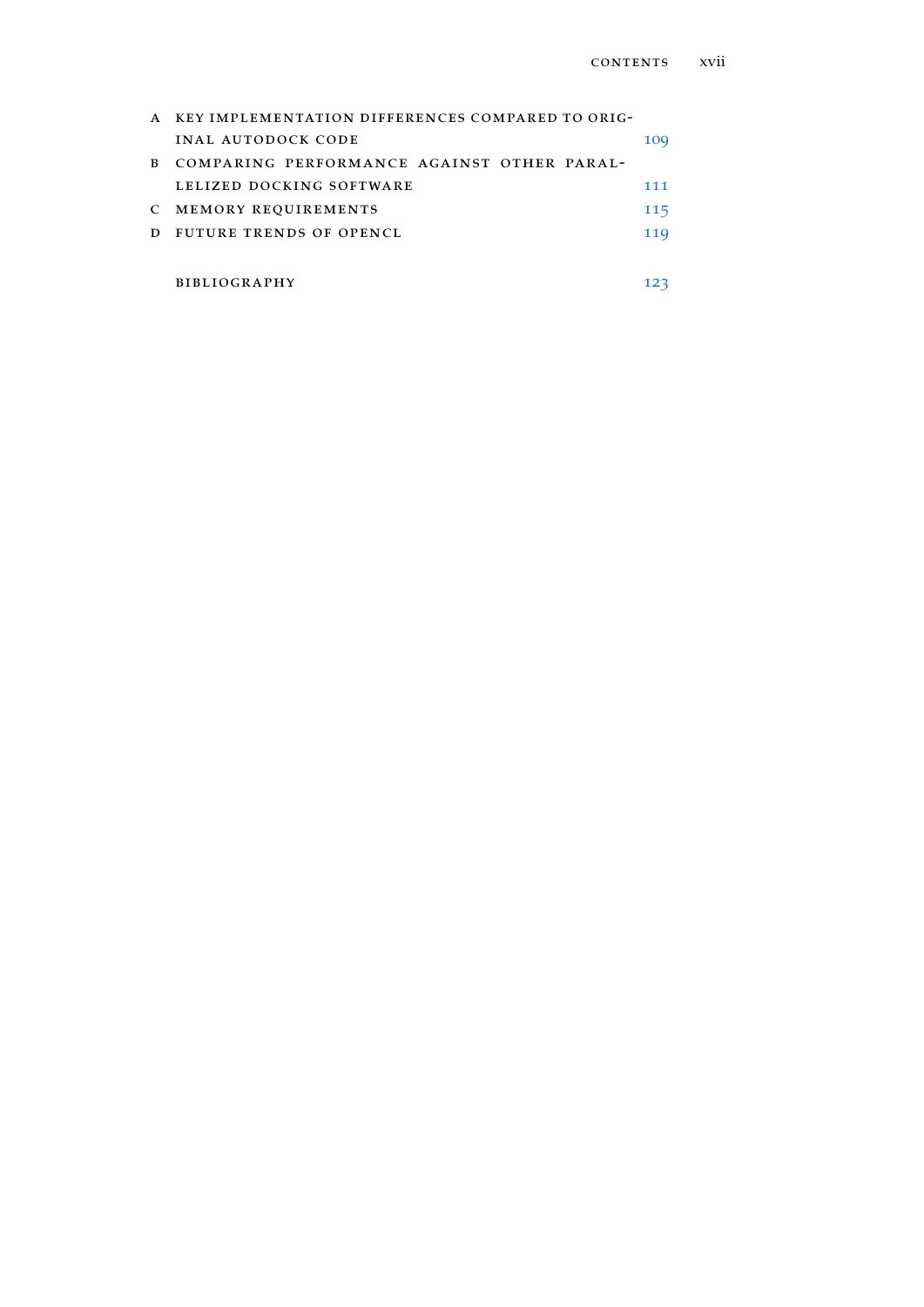## LIST OF FIGURES

| Figure 2.1 | Degrees of freedom of a theoretical ligand com-<br>posed of atoms A, B, C, , 0. Bonds between<br>atoms are depicted as connecting lines. Each<br>rotatable bond (E-H and I-J) corresponds to a |    |
|------------|------------------------------------------------------------------------------------------------------------------------------------------------------------------------------------------------|----|
|            | torsion, i.e., rotation of affected ligand atoms                                                                                                                                               |    |
|            | around the rotatable-bond axis.                                                                                                                                                                | 12 |
| Figure 2.2 | A grid-based approach is used for speeding up                                                                                                                                                  |    |
|            | the calculation of intermolecular interactions.                                                                                                                                                |    |
|            | AutoGrid pre-calculates grid maps of interac-                                                                                                                                                  |    |
|            | tion for various ligand atom types. Afterwards,                                                                                                                                                |    |
|            | AutoDock interpolates certain grid values to                                                                                                                                                   |    |
|            | calculate the total intermolecular interaction                                                                                                                                                 | 17 |
| Figure 2.3 | AutoDock block diagram [233] with default                                                                                                                                                      |    |
|            | values of LGA parameters.                                                                                                                                                                      | 18 |
| Figure 4.1 | Mapping AutoDock - GA and LS - functions                                                                                                                                                       |    |
|            | onto OpenCL kernels. Kernel blocks enclose                                                                                                                                                     |    |
|            | nested loops controlling LGA runs, as well                                                                                                                                                     |    |
|            | as GA and LS inner processing. Kernels op-                                                                                                                                                     |    |
|            | erate over several individuals simultaneously,                                                                                                                                                 |    |
|            | with each individual being mapped to a single                                                                                                                                                  |    |
|            | OpenCL work-group.<br>.                                                                                                                                                                        | 40 |
| Figure 4.2 | A population processed by an LGA run (Run <sub>ID</sub> )                                                                                                                                      |    |
|            | can be decomposed into its individuals, and                                                                                                                                                    |    |
|            | each individual (Ind $_{ID}$ ) can be mapped onto                                                                                                                                              |    |
|            | a work-group ( $\text{WG}_{\text{ID}}$ ). The entire set of work-                                                                                                                              |    |
|            | groups is distributed by the GPU runtime sched-                                                                                                                                                |    |
|            | uler over the available $Q$ compute units (CUs).                                                                                                                                               |    |
|            | A CU is a multi-threaded hardware unit capa-                                                                                                                                                   |    |
|            | ble of processing one work-group (composed                                                                                                                                                     |    |
|            | of L work-items) at a time. The runs, individu-                                                                                                                                                |    |
|            | als, and fine-grain tasks are colored according                                                                                                                                                |    |
|            | to their associated level of parallelism: high                                                                                                                                                 |    |
|            | (blue), medium (red), and low (green).                                                                                                                                                         | 41 |
| Figure 4.3 | The overall OCLADock workflow consists of a                                                                                                                                                    |    |
|            | sequence of host (Hx) and device (Dx) functions.                                                                                                                                               |    |
|            | Program execution always starts and finishes                                                                                                                                                   |    |
|            | in host functions (depicted at the left side).                                                                                                                                                 |    |
|            | OpenCL kernels are executed iteratively on the                                                                                                                                                 |    |
|            | device (depicted at the right side), while their                                                                                                                                               |    |
|            | termination is controlled by the host.                                                                                                                                                         | 43 |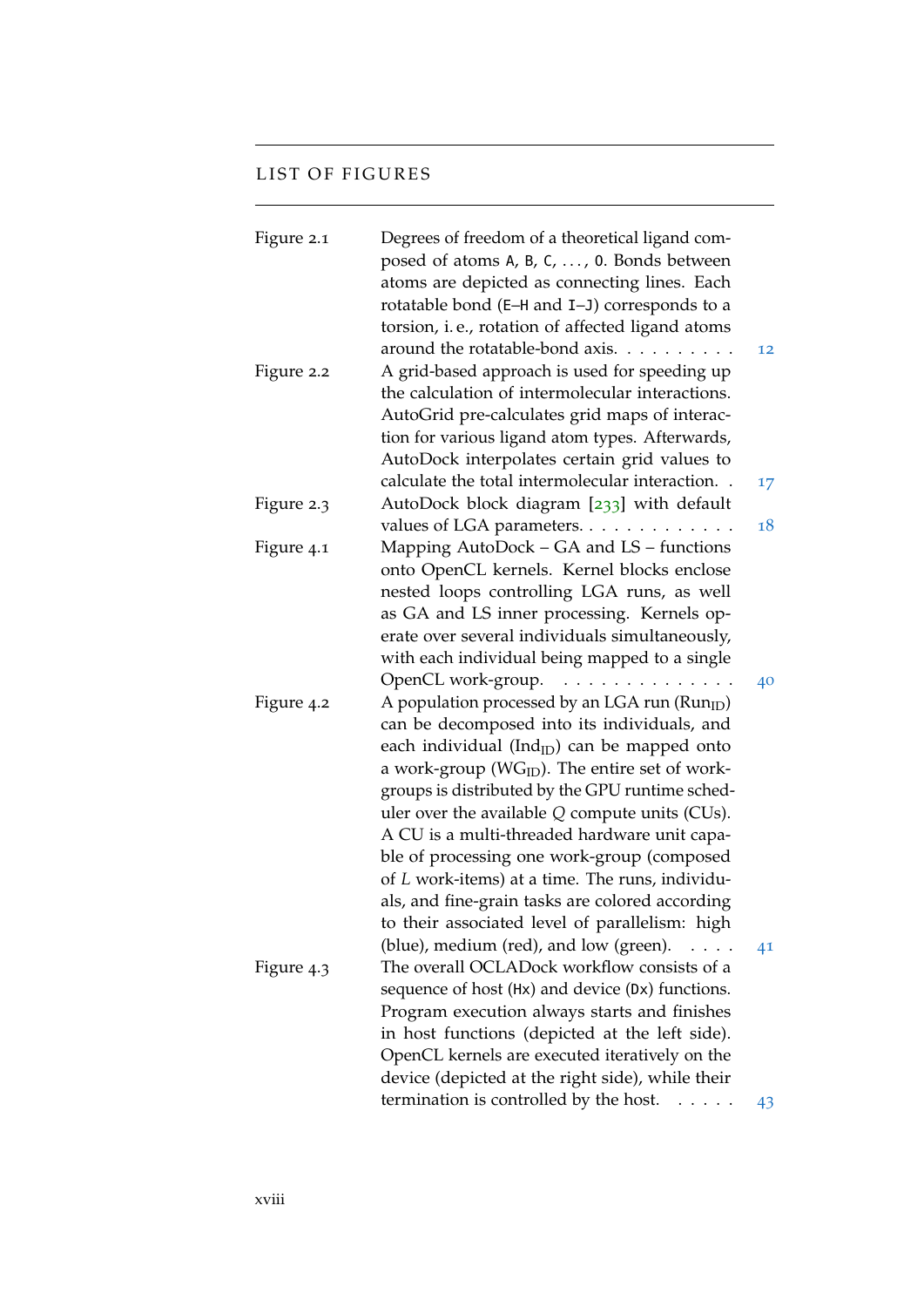| Figure 4.4 | Speedups of OCLADock vs. single-threaded<br>AutoDock achieved on GPU/CPU devices for                                                                                                                                                                                                                                                 |    |
|------------|--------------------------------------------------------------------------------------------------------------------------------------------------------------------------------------------------------------------------------------------------------------------------------------------------------------------------------------|----|
|            |                                                                                                                                                                                                                                                                                                                                      |    |
|            | different work-group sizes. Vertical scales are                                                                                                                                                                                                                                                                                      |    |
|            | different.                                                                                                                                                                                                                                                                                                                           | 46 |
| Figure 4.5 | Speedups of OCLADock vs. single-threaded                                                                                                                                                                                                                                                                                             |    |
|            | AutoDock achieved on CPU (16 work-items)                                                                                                                                                                                                                                                                                             |    |
|            | and GPU (64 work-items). Vertical scales are                                                                                                                                                                                                                                                                                         |    |
|            | different. $\ldots$                                                                                                                                                                                                                                                                                                                  | 48 |
| Figure 4.6 | Power measurements on the RX-290X GPU for                                                                                                                                                                                                                                                                                            |    |
|            | 10 LGA runs using 3c1x.                                                                                                                                                                                                                                                                                                              | 49 |
| Figure 4.7 | Energy-efficiency gains of OCLADock vs. single-                                                                                                                                                                                                                                                                                      |    |
|            | threaded AutoDock achieved on CPU (16 work-                                                                                                                                                                                                                                                                                          |    |
|            | items) and GPU (64 work-items). Vertical scales                                                                                                                                                                                                                                                                                      |    |
|            | are different.<br>$\begin{array}{cccccccccccccc} \bullet & \bullet & \bullet & \bullet & \bullet & \bullet & \bullet & \bullet & \bullet & \bullet \end{array}$<br>$\begin{array}{cccccccccccccc} \bullet & \bullet & \bullet & \bullet & \bullet & \bullet & \bullet & \bullet & \bullet & \bullet & \bullet & \bullet \end{array}$ | 51 |
| Figure 5.1 | Pipeline processing of the LGA of AutoDock                                                                                                                                                                                                                                                                                           |    |
|            | proposed in $[146]$ .                                                                                                                                                                                                                                                                                                                | 54 |
| Figure 5.2 | First development phase: initial OpenCL design.                                                                                                                                                                                                                                                                                      | 55 |
| Figure 5.3 | Second development phase: local-search logic                                                                                                                                                                                                                                                                                         |    |
|            | is implemented as a separate kernel. From now                                                                                                                                                                                                                                                                                        |    |
|            | on, feedback channels are shown as dashed                                                                                                                                                                                                                                                                                            |    |
|            | connections, while global-memory accesses are                                                                                                                                                                                                                                                                                        |    |
|            | omitted for simplicity.                                                                                                                                                                                                                                                                                                              |    |
| Figure 5.4 | Third development phase: local-search ker-                                                                                                                                                                                                                                                                                           | 59 |
|            | nels are replicated three times, while an arbiter                                                                                                                                                                                                                                                                                    |    |
|            | kernel is added to handle simultaneous score-                                                                                                                                                                                                                                                                                        |    |
|            |                                                                                                                                                                                                                                                                                                                                      |    |
|            | calculation requests. Score calculation kernels                                                                                                                                                                                                                                                                                      |    |
|            | are omitted for simplicity.                                                                                                                                                                                                                                                                                                          | 60 |
| Figure 5.5 | Fourth development phase: local-search ker-                                                                                                                                                                                                                                                                                          |    |
|            | nels are further replicated, while the arbitration                                                                                                                                                                                                                                                                                   |    |
|            | mechanism is improved.                                                                                                                                                                                                                                                                                                               | 64 |
| Figure 5.6 | Speedups of OCLADock-FPGA fastest design                                                                                                                                                                                                                                                                                             |    |
|            | DC4b vs. single-threaded AutoDock.                                                                                                                                                                                                                                                                                                   | 69 |
| Figure 5.7 | Energy-efficiency gains of OCLADock-FPGA                                                                                                                                                                                                                                                                                             |    |
|            | fastest design DC4b vs. single-threaded AutoDock. 71                                                                                                                                                                                                                                                                                 |    |
| Figure 6.1 | Speedups of OCLADock vs. single-threaded                                                                                                                                                                                                                                                                                             |    |
|            | AutoDock achieved on a Vega 56 GPU ( $R = 100$                                                                                                                                                                                                                                                                                       |    |
|            | LGA runs, $lsrate = 100\%$ ).                                                                                                                                                                                                                                                                                                        | 87 |
| Figure 6.2 | Speedups of OCLADock vs. single-threaded                                                                                                                                                                                                                                                                                             |    |
|            | AutoDock achieved on selected GPU/CPU de-                                                                                                                                                                                                                                                                                            |    |
|            | vices for different work-group sizes ( $R = 100$                                                                                                                                                                                                                                                                                     |    |
|            | LGA runs, $lsrate = 100 %$ ). Vertical scales are                                                                                                                                                                                                                                                                                    |    |
|            |                                                                                                                                                                                                                                                                                                                                      | 89 |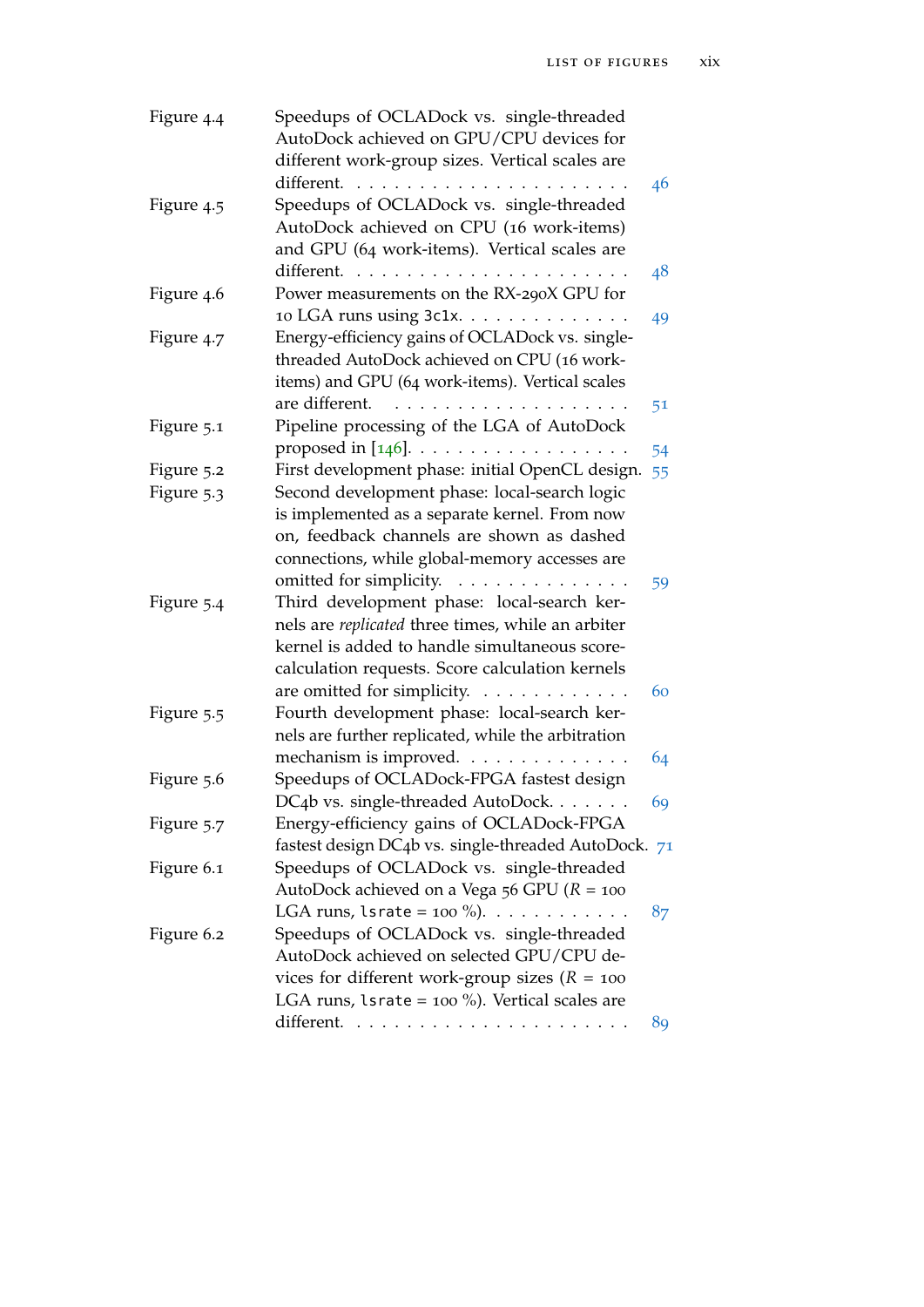| Figure 6.3 | Speedups of OCLADock vs. single-threaded<br>AutoDock achieved on selected GPU/CPU de-             |
|------------|---------------------------------------------------------------------------------------------------|
|            | vices using work-group sizes of 64/32 work-                                                       |
|            | items, respectively ( $R = 100$ LGA runs, 1srate = $100$ %).<br>90                                |
| Figure 6.4 | Statistics of speedup factors: OCLADock vs.                                                       |
|            | single-threaded AutoDock achieved on all se-                                                      |
|            | lected devices ( $R = 100$ LGA runs, lsrate = $100\%$ ). 92                                       |
| Figure 6.5 | Power measurements of OCLADock for Solis-                                                         |
|            | Wets and ADADELTA executions on the Vega 56                                                       |
|            | GPU ( $R = 100$ LGA runs, 1srate = $100\%$ ).<br>$\cdots$<br>94                                   |
| Figure 6.6 | Statistics of energy-efficiency gains: OCLADock                                                   |
|            | over single-threaded AutoDock achieved on                                                         |
|            | devices where measuring power was feasible                                                        |
|            | $(R = 100$ LGA runs, 1srate = $100$ %).<br>95                                                     |
| Figure 7.1 | Three-dimensional representation of a macro-                                                      |
|            | cycle example: 1nm6 (C <sub>27</sub> H <sub>33</sub> ClN <sub>6</sub> O <sub>2</sub> ). Atoms are |
|            | carbon (gray), hydrogen (not shown), chlorine                                                     |
|            | (green), nitrogen (blue), and oxygen (red). The                                                   |
|            | number of atoms in the ring is $N_{\text{atom}}^{\text{ring}} = 19$ , and                         |
|            | that of active rotatable bonds is $N_{\text{rot}}^{\text{active}} = 12$ .                         |
|            | Figure was obtained from [19].<br>$\mathbb{R}^2$ . The set of the set of the $\mathbb{R}^2$<br>98 |
| Figure 7.2 | Left: identification of the ring bond to be bro-                                                  |
|            | ken: $A - B$ . Right: introduction of the so-called                                               |
|            | <i>invisible</i> atoms A <sub>inv</sub> and B <sub>inv</sub> , used for the ring-                 |
|            | closure procedure during docking. Both sides                                                      |
|            | show the assignment of non-standard atomic                                                        |
|            | types (CG, Go) to atoms in the broken bond.<br>101                                                |
|            |                                                                                                   |

# LIST OF TABLES

the control of the control of the control of

| Table 3.1 | Parallelized MD tools. Fields specified with a<br>"-" mean the program/feature was not existen- |    |
|-----------|-------------------------------------------------------------------------------------------------|----|
|           | $t/$ not implemented. $\dots \dots \dots \dots \dots \dots$                                     | 27 |
| Table 4.1 | OCLADock configuration for experiments.                                                         | 44 |
| Table 4.2 | Functional validation of OCLADock vs. single-                                                   |    |
|           | threaded AutoDock, both running the Solis-                                                      |    |
|           | Wets local-search method. All results were ob-                                                  |    |
|           | tained using 100 LGA runs, and RMSD toler-                                                      |    |
|           | ance $= 2$ Å. Best values within each criterion                                                 |    |
|           |                                                                                                 |    |

<u> 1989 - Johann Stoff, deutscher Stoff, der Stoff, der Stoff, der Stoff, der Stoff, der Stoff, der Stoff, der S</u>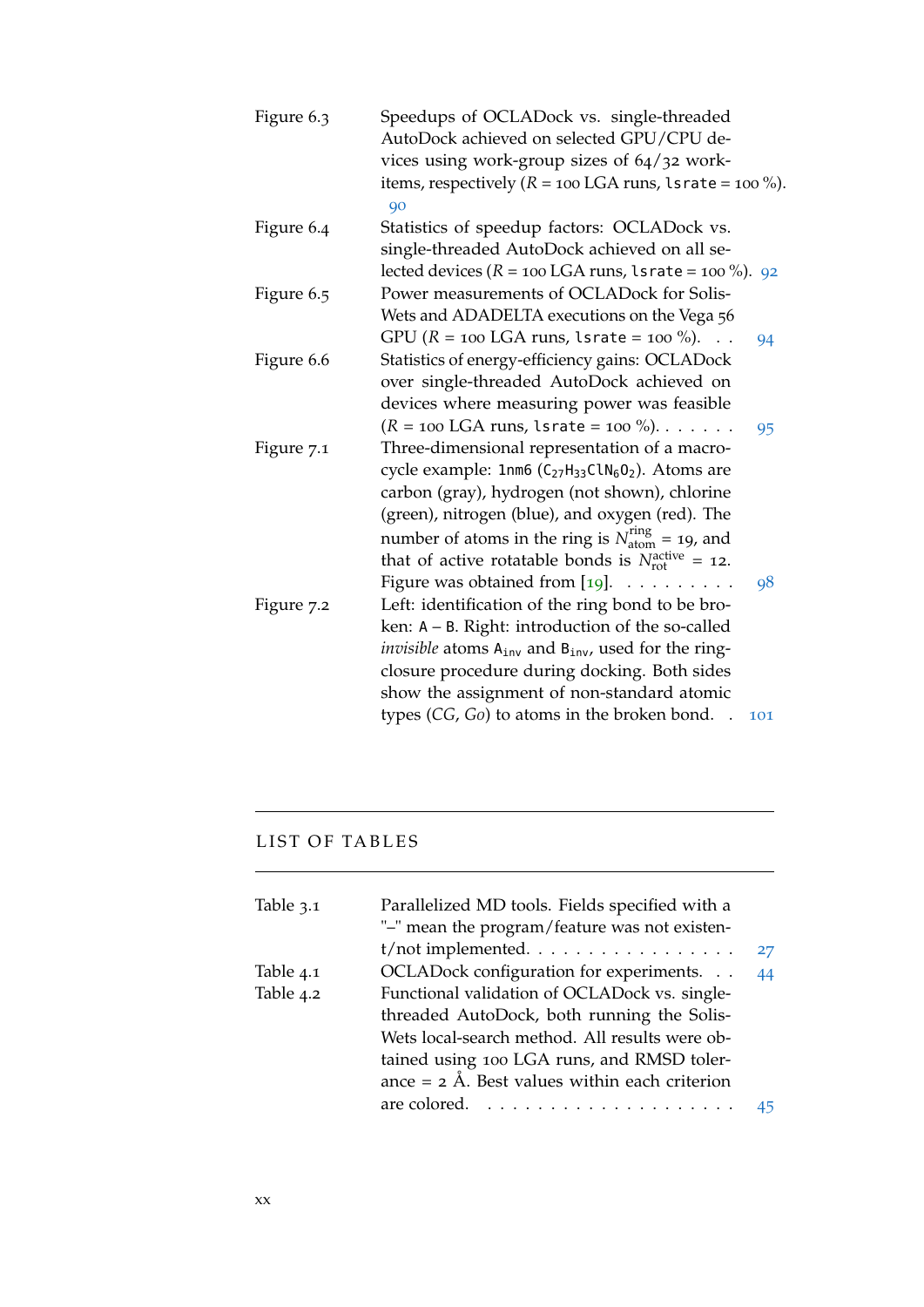| Table 4.3   | Execution time (s) and speedups for 100 LGA<br>runs on CPU (16 work-items) and GPU (64                                                                                                                                                                                                                                                                                                                                                                                                                                          |          |
|-------------|---------------------------------------------------------------------------------------------------------------------------------------------------------------------------------------------------------------------------------------------------------------------------------------------------------------------------------------------------------------------------------------------------------------------------------------------------------------------------------------------------------------------------------|----------|
|             |                                                                                                                                                                                                                                                                                                                                                                                                                                                                                                                                 | 47       |
| Table 4.4   | Measured power values (approximated) on the<br>$CPU. \ldots$ .<br>.                                                                                                                                                                                                                                                                                                                                                                                                                                                             | 49       |
| Table 4.5   | Energy consumption (kJ) results and energy-<br>efficiency gains for 100 LGA runs on CPU (16<br>work-items) and GPU (64 work-items). $\dots$ .                                                                                                                                                                                                                                                                                                                                                                                   |          |
| Table 5.1   | Functional validation of OCLADock-FPGA vs.<br>single-threaded AutoDock, both using the Solis-<br>Wets local-search method. RMSD values are<br>omitted for simplicity. All results were ob-<br>tained using 100 LGA runs. Best values within<br>each criterion are colored.                                                                                                                                                                                                                                                      | 50<br>67 |
| Table 5.2   | Development phases and design configurations.                                                                                                                                                                                                                                                                                                                                                                                                                                                                                   | 68       |
| Table $5.3$ | FPGA resource utilization and maximum fre-                                                                                                                                                                                                                                                                                                                                                                                                                                                                                      |          |
|             |                                                                                                                                                                                                                                                                                                                                                                                                                                                                                                                                 | 68       |
| Table 5.4   | Execution time (s) for 100 LGA runs.                                                                                                                                                                                                                                                                                                                                                                                                                                                                                            | 69       |
| Table 5.5   | Compute-energy consumption (kJ) for 100 LGA                                                                                                                                                                                                                                                                                                                                                                                                                                                                                     |          |
|             | runs. $\ldots$<br>.                                                                                                                                                                                                                                                                                                                                                                                                                                                                                                             | 70       |
| Table 6.1   | Hardware and software setup in terms of in-<br>stance type, peak memory bandwidth (GB/s),<br>peak single-precision FP performance (GFLOP/s),<br>number of OpenCL compute units (# CU), pre-<br>ferred OpenCL work-group size (WG <sub>size</sub> ), and<br>tool versions                                                                                                                                                                                                                                                        | 81       |
| Table 6.2   | Functional validation of OCLADock vs. single-<br>threaded AutoDock for Solis-Wets (SW) and<br>gradient methods: Steepest Descent (SD), FIRE,<br>and ADADELTA (AD). Serial SW results were<br>obtained on a E5-2666 CPU core, while the<br>OpenCL ones targeted a Vega 56 GPU, using<br>100 LGA runs for all cases. The best values<br>within each case are colored. Non-colored cells<br>indicate ligand-receptor cases where equally-<br>good results were found, or that it was not<br>possible to determine the best method. | 82       |
| Table $6.3$ | Comparison of OCLADock local-search (LS)<br>kernels using profiling metrics on the Vega 56                                                                                                                                                                                                                                                                                                                                                                                                                                      |          |
| Table 6.4   | $GPU$ (100 LGA runs). $\ldots \ldots \ldots \ldots \ldots$<br>Resource utilization and its equivalent number<br>of wavefronts in Krnl_LS for the experiment<br>in Table 6.3. VGPR values, which limit the<br>overall GPU occupancy, are highlighted.                                                                                                                                                                                                                                                                            | 84<br>86 |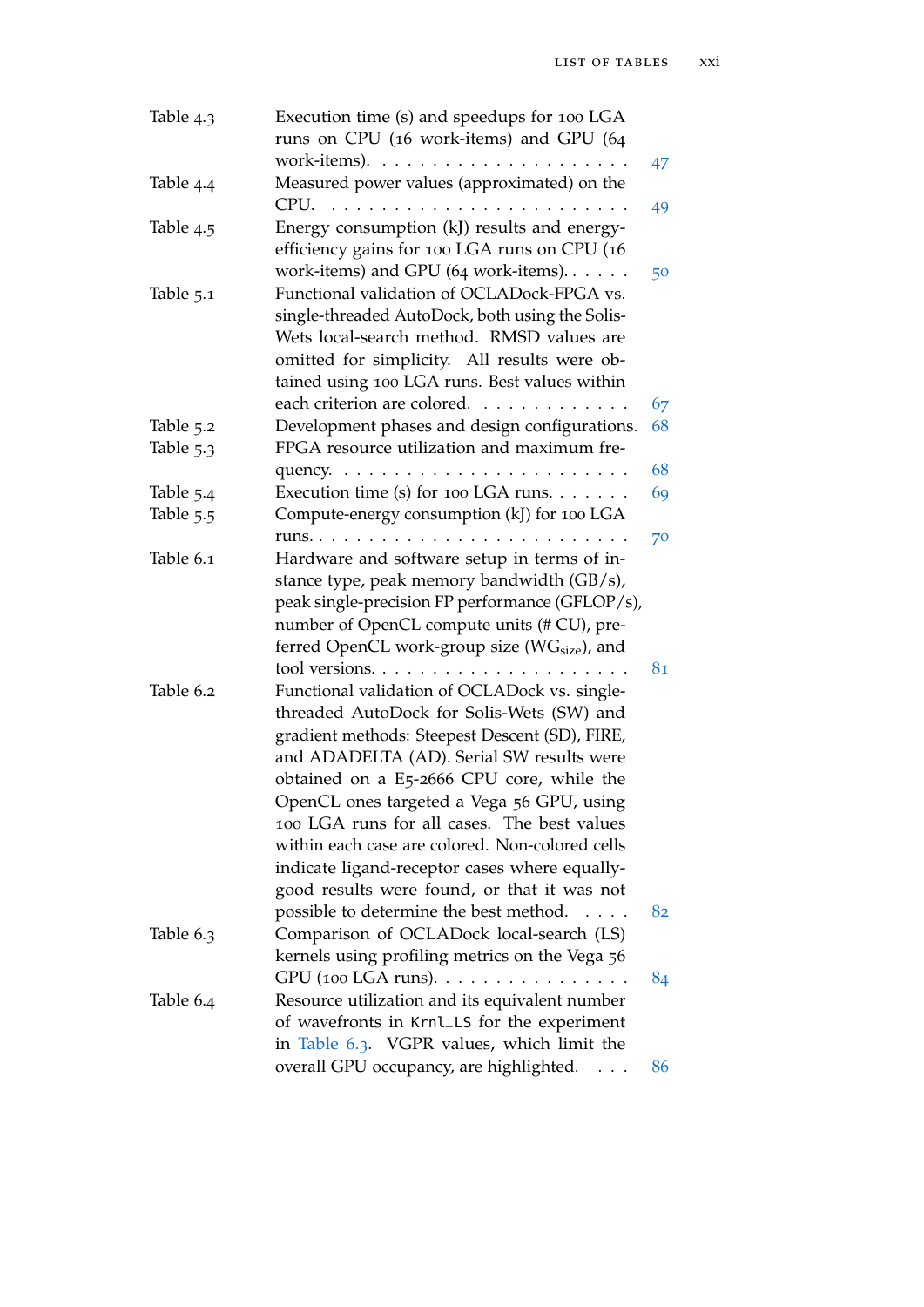| Table 7.1 | Experiments on a set of 20 ligands performed              |
|-----------|-----------------------------------------------------------|
|           | for the GC <sub>4</sub> blind prediction competition. The |
|           | best values within each case are colored<br>101           |
| Table A.1 | Bit-field description of a 32-bit rotation-list item. 110 |
| Table B.1 | Configuration of benchmarked MD codes<br>112              |
| Table B.2 | Average results of MD codes benchmarking.                 |
|           | Accelerator devices were previously utilized in           |
|           | 113                                                       |
| Table C.1 | Upper limits of MD parameters in OCLADock                 |
|           | (defined in repository $[187]$ /common/defines.h).116     |
| Table C.2 | Constant data structures and their members in             |
|           |                                                           |
| Table C.3 | Additional constant data structures and their             |
|           | members for gradient calculation in OCLADock.118          |

the control of the control of the

# LIST OF ALGORITHMS

| 13 |
|----|
| 14 |
| 16 |
|    |
|    |
|    |
|    |
| 56 |
|    |
|    |
|    |
|    |
| 58 |
|    |
|    |
| 60 |
|    |
|    |
|    |
| 62 |
|    |
|    |
|    |
| 63 |
| 74 |
|    |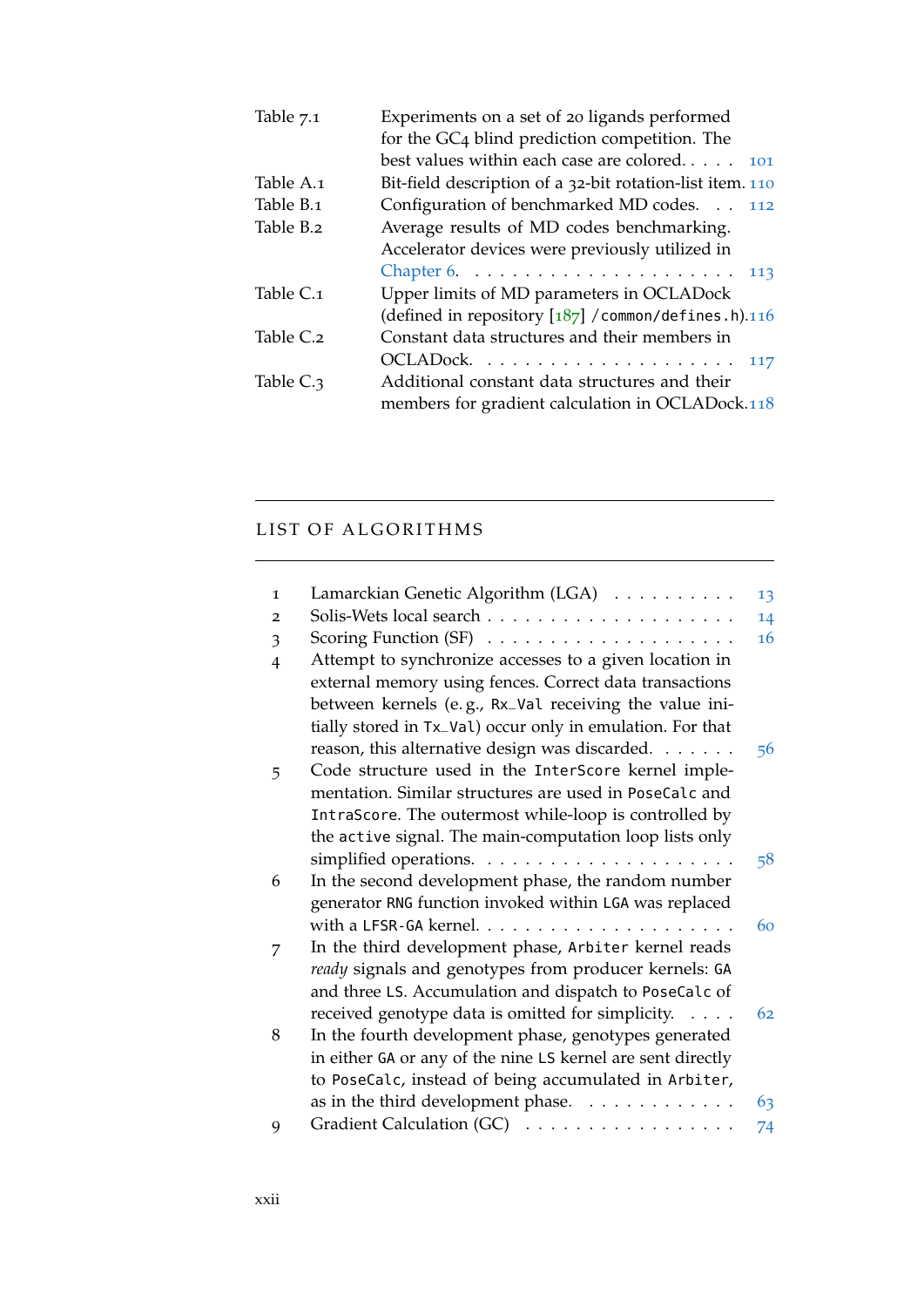10 Incorporating ADADELTA local search into OCLADock. The other gradient-based methods, Steepest Descent and FIRE, are incorporated similarly, and thus are not shown here. . . . . . . . . . . . . . . . . . . . . . . . . . . . . . . [79](#page-102-0)

### **A C R O N Y M S**

<span id="page-22-1"></span>AutoDock Automatic Docking

- <span id="page-22-3"></span>CPU Central Processing Unit
- D3R Drug Design Data Resource
- DSP Digital Signal Processing
- <span id="page-22-5"></span>FPGA Field Programmable Gate Array
- <span id="page-22-4"></span>GPU Graphics Processing Unit
- <span id="page-22-10"></span>HDL Hardware Description Language
- <span id="page-22-9"></span>HLS High-Level Synthesis
- <span id="page-22-6"></span>HPC High-Performance Computing
- <span id="page-22-2"></span>LGA Lamarckian Genetic Algorithm
- <span id="page-22-0"></span>MD Molecular Docking
- <span id="page-22-7"></span>OpenCL Open Computing Language
- <span id="page-22-11"></span>OCLADock OpenCL-Accelerated Molecular Docking
- RTL Register-Transfer Level
- <span id="page-22-8"></span>TSRI The Scripps Research Institute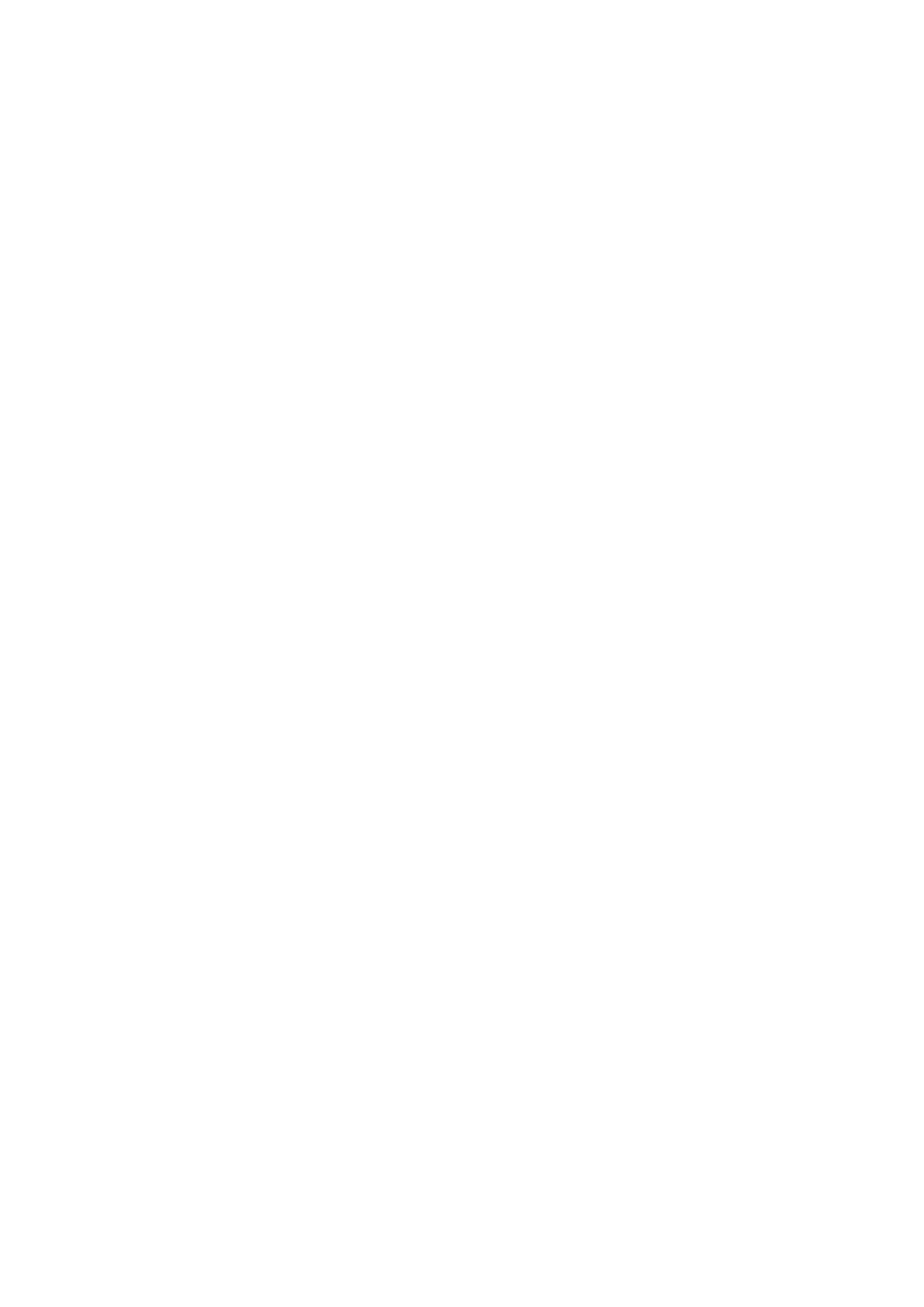### <span id="page-24-0"></span>INTRODUCTION

In this chapter, current trends in High-Performance Computing ([HPC](#page-22-6)) applied to scientific computing are summarized. This paves the way for introducing aspects of Molecular Docking ([MD](#page-22-0)), and one of the most cited software tools in this domain: [AutoDock](#page-22-1). Analyzing this scenario allows identifying relevant research problems that are addressed in this thesis. Finally, the contributions and structure of this work are presented.

## <span id="page-24-1"></span>1.1 current trends in high-performance and scientific **COMPUTING**

As stated by Golub and Ortega [[59](#page-151-0)], scientific computing is the science *Examples on* – i. e., the collection of tools, techniques, and theories – that employs computer systems for solving mathematical models of science and engineering problems. Such problems arise from several disciplines like mathematics (e. g., algebra, analysis, topology, statistics, etc), engineering (e. g., electrical, mechanical, civil, chemical, etc), and natural sciences (e. g., biology, chemistry, physics, astronomy, earth sciences, etc). Scientific computing involves interdisciplinary activities, which according to Eijkhout  $[43]$  $[43]$  $[43]$ , mainly focus on three aspects:

- the mathematical modeling of real-world phenomena,
- the numerical analysis of modeling algorithms, and
- the efficient computation of numerical algorithms.

Due to the increasing computational demands in the aforementioned aspects, efficient computer systems are becoming extremely required in current research. As reported in the 52nd edition of the *Top500* list [[231](#page-169-1)] (corresponding to November 2018), *Summit* [[184](#page-164-1)] – the fastest computer system nowadays – achieves a theoretical peak performance of 200 PFLOPs, and peak of 143.5 PFLOPs according to the High Performance LINPACK benchmark [[232](#page-169-2)]. The fact that the top five systems in the *Top500* list – located in the United States (*Summit*, *Sierra*), China (*Sunway TaihuLight*, *Tianhe-2A*), and Switzerland (*Piz Daint*) – are utilized for scientific studies, as well as for collaborations

*classification of scientific disciplines can be found in [[52](#page-151-1), [54](#page-151-2), [119](#page-158-0)].*

1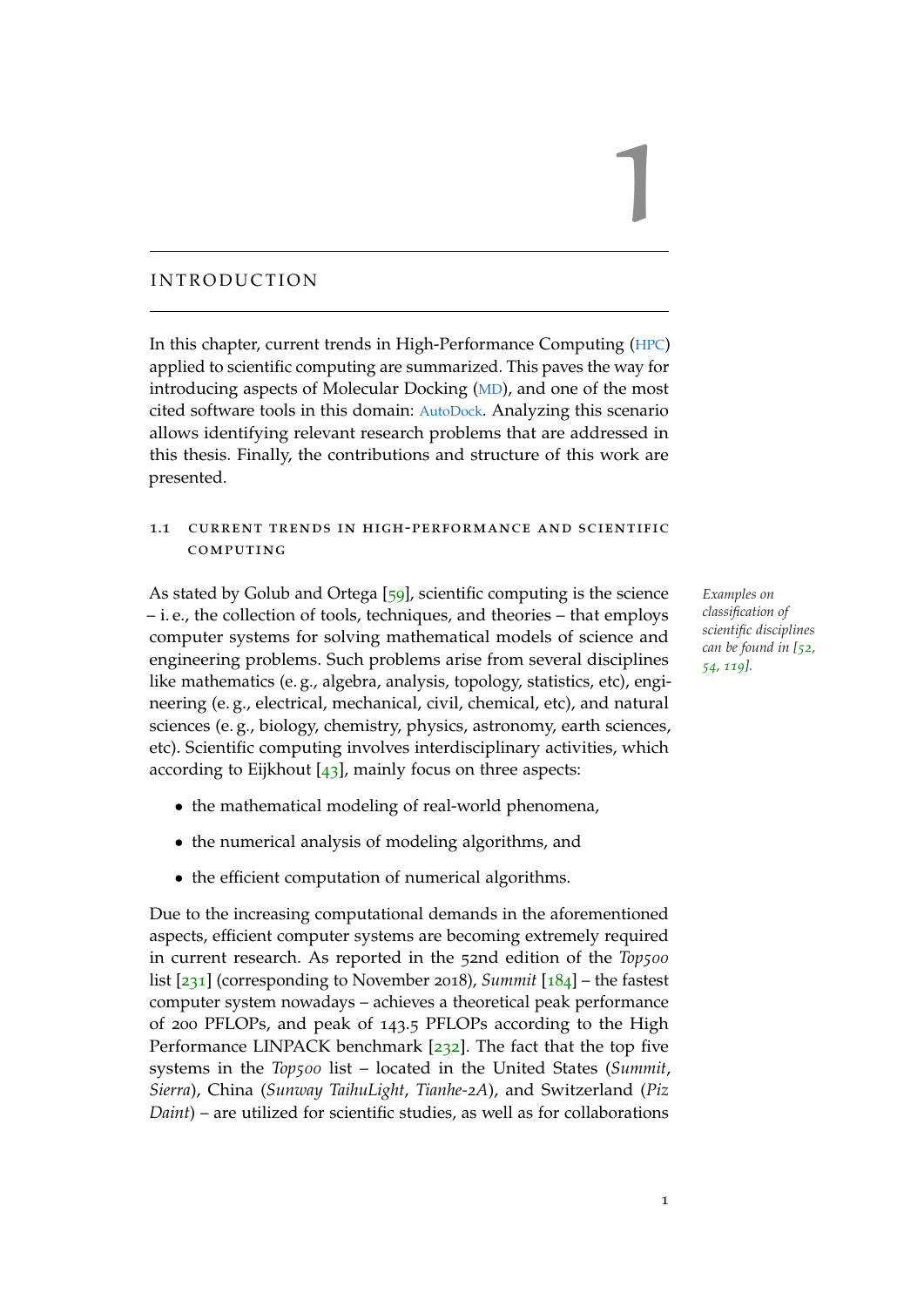towards *Exascale Computing* such as *CORAL* [[45](#page-150-1), [101](#page-156-0)], clearly shows the need of [HPC](#page-22-6) systems in scientific computing.

The historical developments in terms of the computer architectures utilized in *Top500* systems indicate that the upcoming trend are accelerators, i. e., systems comprising co-processors attached to the main [CPU](#page-22-3) [[43](#page-150-0)]. Particularly, a total of 138 systems in the *Top500* list use accelerators, mainly dominated by Tesla P100 [[133](#page-159-0)] and V100 [[134](#page-159-1)] [GPU](#page-22-4) technologies, which are present in 60 and 41 out of such top 138 systems, respectively [[230](#page-169-3)]. While [GPU](#page-22-4) and *the-now-discontinued* Xeon Phi [[80](#page-154-0)] are the only accelerator technologies used in latest *Top500* systems, the installation of large-scale [FPGA](#page-22-5) systems (in e.g., Florida  $[56]$  $[56]$  $[56]$ , Texas  $[189]$  $[189]$  $[189]$ , Paderborn  $[142]$  $[142]$  $[142]$ ) indicates that these reconfigurable accelerators are becoming increasingly attractive for scientists as well.

Traditionally, achieving higher performance has been the main goal in [HPC](#page-22-6). However, energy efficiency is becoming increasingly important. *As of November* For current large-scale systems, the importance of energy efficiency is reflected on the *Green500* list [[229](#page-168-0)]. Similarly as in the *Top500* list, the usage of [GPU](#page-22-4)s in *Green500* is becoming significant, since eight out of the first ten systems use Tesla [GPU](#page-22-4)s. Moreover, as stated by Plessl [[149](#page-160-1)], the energy-efficiency issue opens another dimension for competition in the [HPC](#page-22-6) world. Such competitive scenario has motivated several porting efforts of scientific computing applications to [HPC](#page-22-6) [[69](#page-152-0), [122](#page-158-1), [128](#page-158-2), [208](#page-166-0)], as well as large investments in accelerator technologies by cloud and data center companies like Amazon, Microsoft, Baidu, IBM, and Huawei.

In the [HPC](#page-22-6) scenario, computer architects and programmers are moving towards the paradigm known as *heterogeneous computing*, where the best capabilities from different co-processors can be combined for *The benefits of* further performance gains. However, the *broadly* different architectures and programming models required for co-processors bring significant challenges to achieving efficient computations [[114](#page-157-0)]. From the standpoint of a scientific computing researcher, it is *likely* that architectural matters in computer systems would not be as much explored as programming models. This is due to the fact that – for achieving efficient executions of scientific software – designing and configuring computer architectures requires highly-specialized knowledge, rather than steering an application *more directly* with programming models.

Among the existing programming models used in parallel com-*Overviews on the* puting (e. g., OpenMP, Pthreads, CUDA), the Open Computing Lan-guage ([OpenCL](#page-22-7))  $[63]$  $[63]$  $[63]$  (initially released in 2009), thought of as a language based on C/C++ with extensions for parallel programming, is likely *the only one* providing actual code portability to various types of devices (e. g., [CPU](#page-22-3)s, Digital Signal Processors, [GPU](#page-22-4)s) from several vendors, including those with completely different architectures (i. e., [FPGA](#page-22-5)s). In recent years, SYCL  $[65]$  $[65]$  $[65]$  (initially released in 2014), a C++

*2018, the most efficient energy system according to Green500 is Shoubu system B [[170](#page-162-0)], achieving a power efficiency of 17.6 GFLOPs / Watts.*

*leveraging HPC are promising. However, it is timely to recall the popular adage:* there is no such a thing as a free lunch*.*

*OpenCL, SYCL, CUDA, and OpenMP ecosystems can be found in [[21](#page-148-1), [64](#page-152-1), [66](#page-152-2), [135](#page-159-3)], respectively.*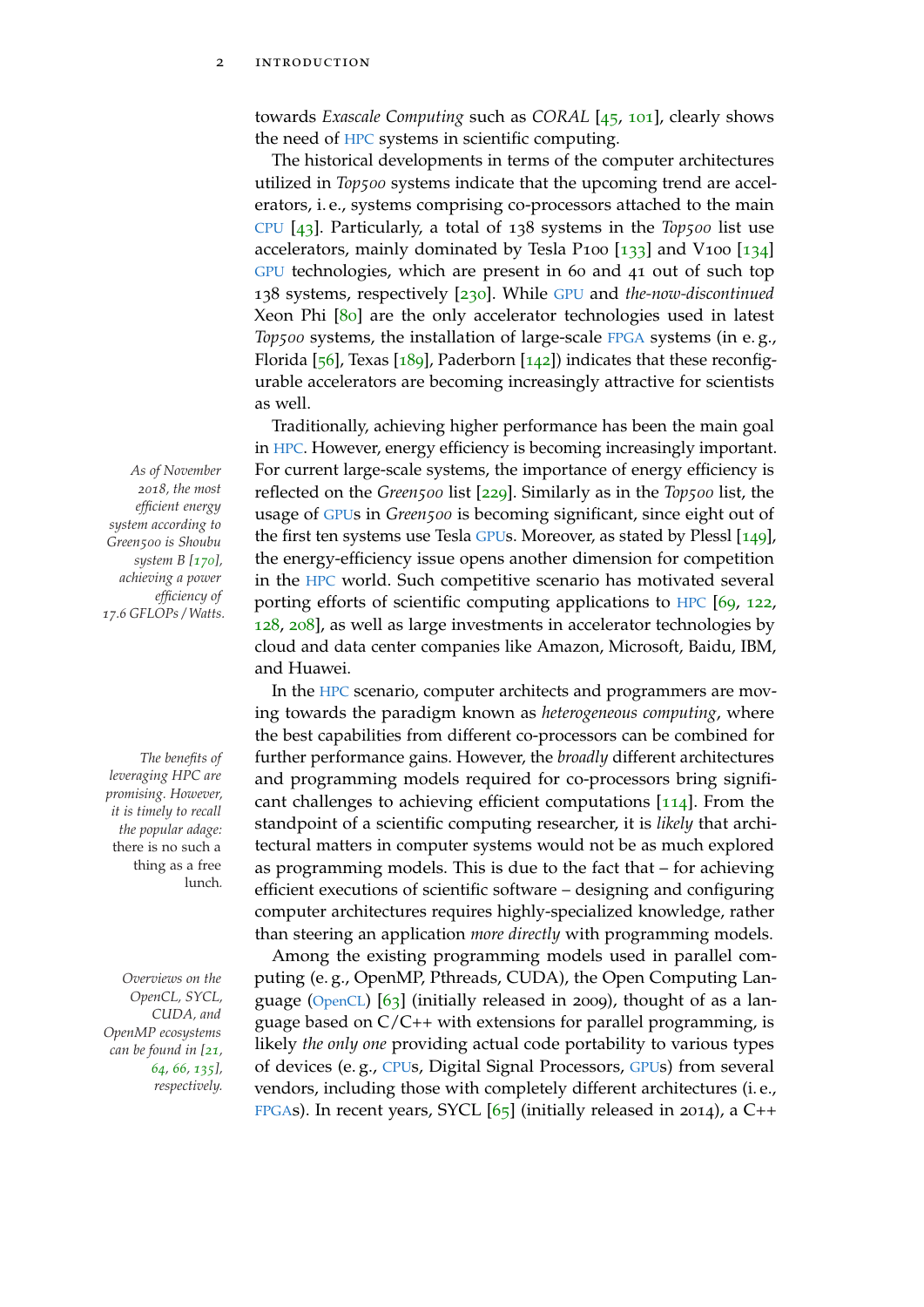single-source abstraction layer for OpenCL, is gaining an increasing traction from both academia  $[4, 151, 172]$  $[4, 151, 172]$  $[4, 151, 172]$  $[4, 151, 172]$  $[4, 151, 172]$  $[4, 151, 172]$  $[4, 151, 172]$  and industry  $[29, 85, 95]$  $[29, 85, 95]$  $[29, 85, 95]$  $[29, 85, 95]$  $[29, 85, 95]$  $[29, 85, 95]$  $[29, 85, 95]$ . While this trend seems to be growing – making SYCL a (royalty-free) future competitor of (proprietary lock-in) CUDA – SYCL is not yet as *mature* and *outspread* as OpenCL. Due to the fact that OpenCL lays the foundations of SYCL, and despite the larger popularity of CUDA compared to both OpenCL and SYCL, the usage of OpenCL for current research and development is relevant, especially in scientific communities where open standards are preferred.

#### <span id="page-26-0"></span>1.2 target application and research problems

A science domain that comprises computationally-expensive applications is computational chemistry. The availability of software packages from such domain in several [HPC](#page-22-6) academic centers [[25](#page-148-3), [36](#page-149-0), [47](#page-150-2), [118](#page-158-3), [125](#page-158-4), [143](#page-160-3)], as well as the interest of cloud providers to push research in this direction [[6](#page-146-2), [15](#page-147-0), [169](#page-162-1)], are examples of the significant attention the research in this domain is receiving. Within this domain, computational drug discovery, which combines pharmaceutical chemistry and computational biology [[106](#page-156-1)], has become a critical field fighting against diseases like acquired immunodeficiency syndrome (AIDS) [[67](#page-152-5)] and cancer [[161](#page-161-0)].

Molecular Docking ([MD](#page-22-0)) is a widely-used method in computational drug discovery. Basically, it aims to predict the interaction between small molecules and macromolecular targets, with both molecule types referred to as ligand and receptor, respectively. This technique seeks ligands that effectively inhibit the harmful activity of certain receptor proteins [[70](#page-152-6)]. The interaction in such molecular systems is estimated with scoring functions, which quantify with great detail the ligand-receptor binding, and take into account (among other factors) hundreds of atoms. For exploring the poses of molecules resulting from such interactions, an [MD](#page-22-0) program can easily invoke a scoring function more than 10<sup>6</sup> times. On a large scale, [MD](#page-22-0) is employed in virtual screening to rapidly identify drug candidates from a database typically composed of hundred thousands to million ligands. This, in turn, results in  $10^{10}$  to  $10^{16}$  score evaluations [[96](#page-155-1)].

As listed by the Swiss Institute of Bioinformatics  $[185]$  $[185]$  $[185]$ , and reported by Pagadala, Syed, and Tuszynski [[140](#page-159-4)], there are more than 60 [MD](#page-22-0) tools – available either as open-source or commercially – that have been developed during the last two decades. One of the most popular [MD](#page-22-0) tools throughout these years [[49](#page-150-3), [179](#page-163-1), [216](#page-167-0), [220](#page-167-1)] has been [AutoDock](#page-22-1), originally developed by Goodsell and Olson [[61](#page-152-7)] at The Scripps Research Institute ([TSRI](#page-22-8)). The inherent parallelism from its genetic algorithm engine has made it suitable for different acceleration approaches that range from grid (e. g., *World Community Grid* [[207](#page-166-1)]), distributed (e. g.,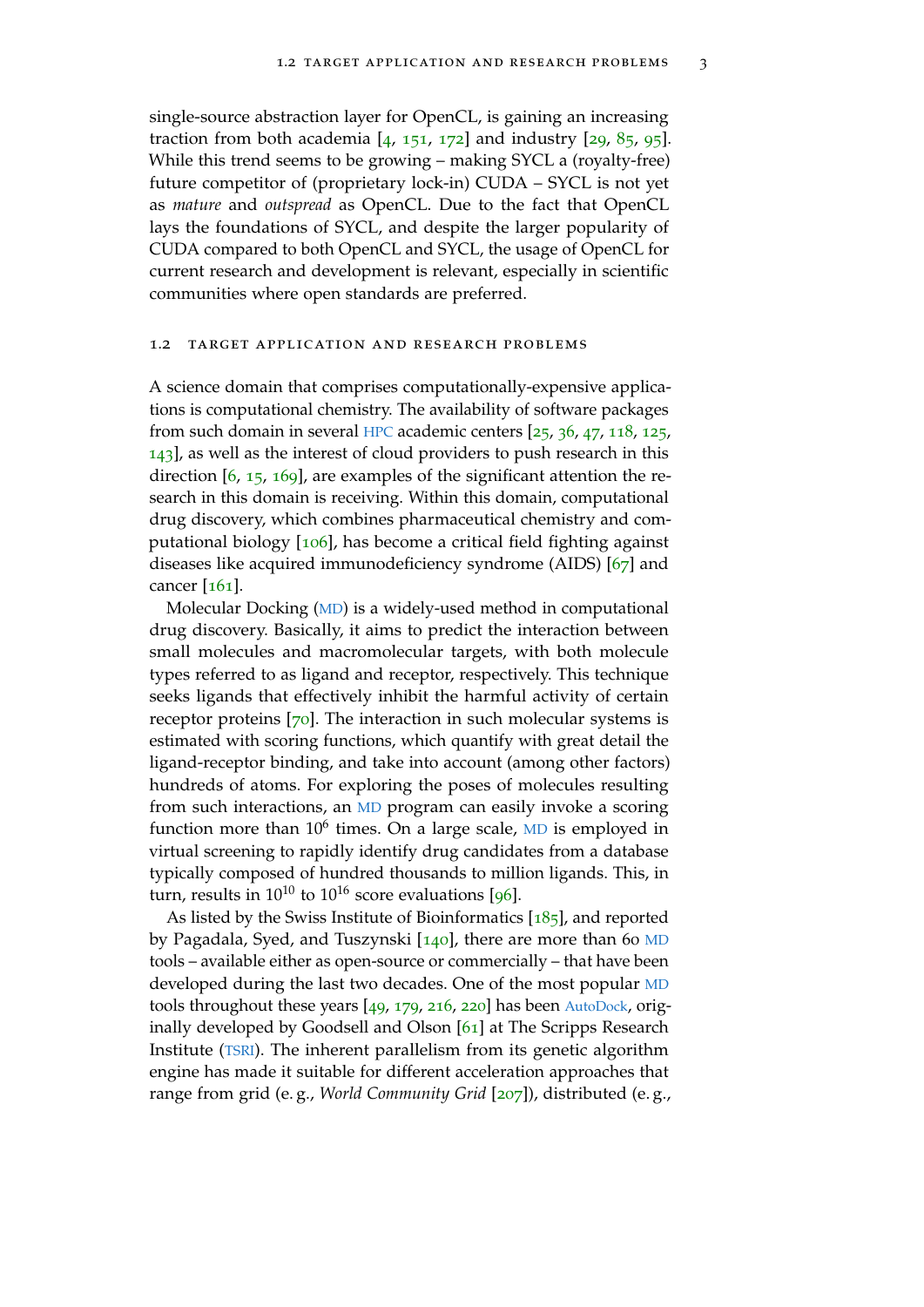combining MPI and OpenMP  $[124]$  $[124]$  $[124]$ ) to heterogeneous (e.g., using CUDA  $[88, 144]$  $[88, 144]$  $[88, 144]$  $[88, 144]$  $[88, 144]$ , Verilog  $[146]$  $[146]$  $[146]$  computing.

Besides the aforementioned relevance of [AutoDock](#page-22-1) in computational drug discovery, its intrinsic paralellism and algoritmic complexity make [AutoDock](#page-22-1) a suitable *real-world* case study for OpenCL-based parallelization targeting (co-)processors typically employed in scientific environments (e.g., [CPU](#page-22-3)s, [GPU](#page-22-4)s, [FPGA](#page-22-5)s). Therefore, the research problems addressed by this thesis are:

- 1. To the best of our knowledge, there is no open-source OpenCL implementation of [AutoDock](#page-22-1). Implementations with other programming models [[88](#page-154-2), [144](#page-160-4), [146](#page-160-0)] are not publicly available. While there are some studies claiming successful OpenCL implementations, it was found that in such cases, authors focused only on certain parts of [AutoDock](#page-22-1) (i. e., the genetic algorithm, considered the global search engine), usually excluding the so-called local search. From the computational-chemistry standpoint, the local search is a method that can considerably enhance [MD](#page-22-0) results at the price of increasing the algorithmic complexity (by introducing execution paths controlled at runtime), and execution time (with larger time-intensive loops).
- 2. In recent years, the adoption of High-Level Synthesis ([HLS](#page-22-9)) for [FPGA](#page-22-5) design has increased significantly, as it enables programmers without a deep knowledge of the underlying architecture and Hardware Description Language ([HDL](#page-22-10))s to harness the efficiency of [FPGA](#page-22-5)s. Although the higher level of abstraction at the specification phase, achieving high performance is still challenging due to the lack of direct control of low-level characteristics such as resource usage, placement and timing constraints [[201](#page-166-2), [204](#page-166-3)]. Studies in different aspects – such as programming practices  $[164]$  $[164]$  $[164]$ , tool usage  $[163]$  $[163]$  $[163]$ , and acceleration of scientific code  $[93]$  $[93]$  $[93]$ , [162](#page-162-4), [204](#page-166-3), [218](#page-167-2)] – suggest that OpenCL is promising for [FPGA](#page-22-5)s. Despite that, the OpenCL efficiency on [FPGA](#page-22-5)s for [MD](#page-22-0) was not yet explored.
- 3. Concurrently to efforts to speed-up [MD](#page-22-0) processing times, several studies have been aiming to improve the [MD](#page-22-0) *quality* with more efficient local-search methods [[216](#page-167-0)]. Despite the fact that certain local-search methods (e. g., based on gradients of the scoring function) have shown significant enhancements over traditional ones [[3](#page-146-3), [53](#page-151-4), [188](#page-164-4)], their efficient parallelization and incorporation into well-established codes like [AutoDock](#page-22-1) is still lacking. Such incorporation is particularly challenging, as [AutoDock](#page-22-1) involves a heuristic process, which in order to be verified, requires several executions (with different inputs) of considerably long durations.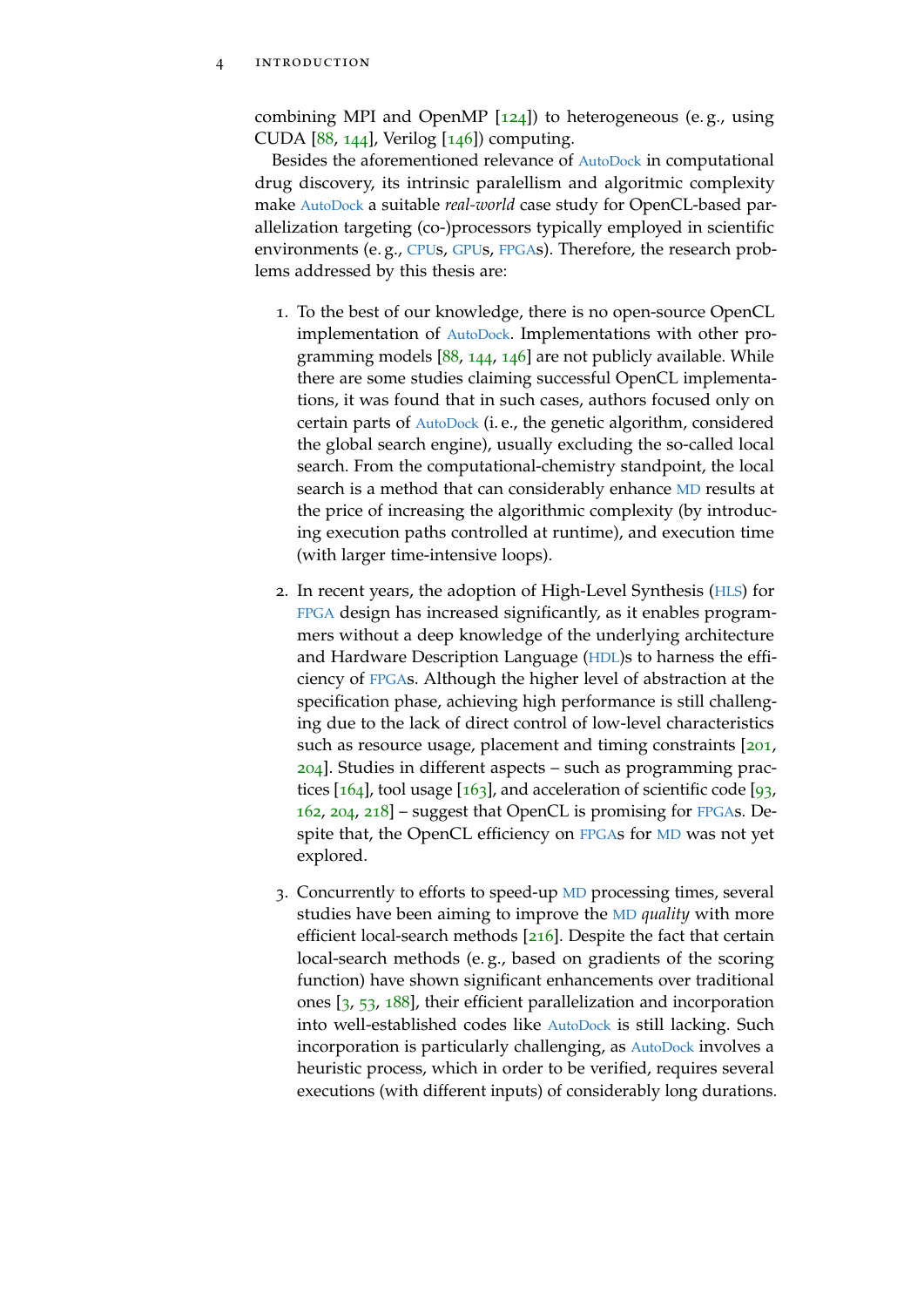4. Most of the research and development involving OpenCL focuses on parallel programming towards faster executions  $[87, 167]$  $[87, 167]$  $[87, 167]$  $[87, 167]$  $[87, 167]$ . As already mentioned, energy efficiency is becoming as important as performance in [HPC](#page-22-6), and thus, scientific applications are not exempted from these two concerns. Narrowing it down to [MD](#page-22-0), it was found that only one software (BUDE  $[109]$  $[109]$  $[109]$ ) has been analyzed before in terms of power consumption and energy efficiency.

#### <span id="page-28-0"></span>1.3 thesis contribution

Based on the aforementioned research problems, the contributions of this thesis are the following:

- An OpenCL implementation of [AutoDock](#page-22-1), including the default Solis-Wets local-search method, using a *data-parallel* approach for [CPU](#page-22-3)s and [GPU](#page-22-4)s, which are the most popular accelerators available in scientific computing environments.
- An OpenCL implementation of [AutoDock](#page-22-1) using a *task-parallel* approach for [FPGA](#page-22-5)s. This involves a detailed exploration of design choices not extensively discussed in previous OpenCL studies on [FPGA](#page-22-5)s, such as complex *multiple-producers to single-consumer* datapaths, as well as time-intensive loops with variable runtime. An analysis of the OpenCL portability between [CPU](#page-22-3)s, [GPU](#page-22-4)s, and [FPGA](#page-22-5)s is provided as well.
- Incorporation of *gradient-based* methods for local search (i. e., Steepest-Descent, FIRE, and ADADELTA) into the OpenCL implementation of [AutoDock](#page-22-1). These newly-incorporated methods are evaluated in terms of runtime performance and energy efficiency on recent on-premise and cloud accelerators. Moreover, such methods are compared against the default Solis-Wets method in terms of [MD](#page-22-0) quality.
- Extending the implementation in order to tackle a more challenging [MD](#page-22-0) scenario, i. e., for docking *macrocyclic* molecules (a problem difficult to model), by leveraging OpenCL faster executions, and thus exploring more complex [MD](#page-22-0) simulations that would be excessively time-consuming or even not successful to handle otherwise, i.e., with the original sequential [AutoDock](#page-22-1) and default Solis-Wets method.
- To the best of our knowledge, this thesis provides the *first* open-source OpenCL implementation of [AutoDock](#page-22-1) following two parallelization approaches: a data-parallel one for [CPU](#page-22-3)s/[GPU](#page-22-4)s, and a task-parallel one for [FPGA](#page-22-5)s. The code developed in this thesis is called OpenCL-Accelerated Molecular Docking ([OCLADock](#page-22-11)), and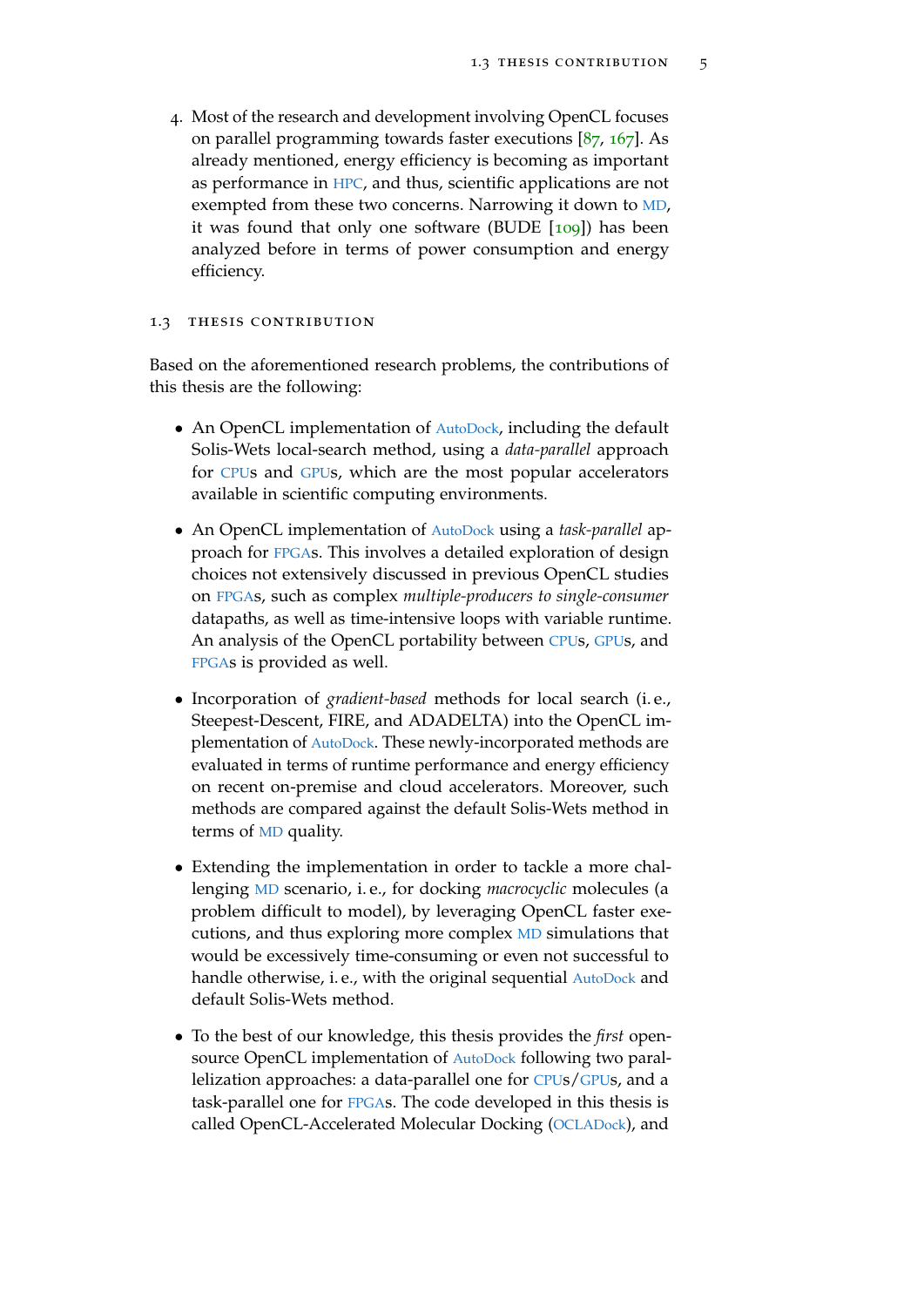has been released as open-source under the following GitLab repositories:

- **–** *OCLADock OpenCL Accelerated Molecular Docking*. [https://git.esa.informatik.tu-darmstadt.de/docking/](https://git.esa.informatik.tu-darmstadt.de/docking/ocladock) [ocladock](https://git.esa.informatik.tu-darmstadt.de/docking/ocladock)
- **–** *OCLADock-FPGA: OpenCL Accelerated Molecular Docking on FPGAs*.

[https://git.esa.informatik.tu-darmstadt.de/docking/](https://git.esa.informatik.tu-darmstadt.de/docking/ocladock-fpga) [ocladock-fpga](https://git.esa.informatik.tu-darmstadt.de/docking/ocladock-fpga)

Additionally, our [CPU](#page-22-3)/[GPU](#page-22-4) code will be officially incorporated into the *mainline* [AutoDock](#page-22-1) suite, and maintained by [TSRI](#page-22-8) – the original [AutoDock](#page-22-1) developers – under the following GitHub repository:

**–** *AutoDock for GPUs using OpenCL*. <https://github.com/ccsb-scripps/AutoDock-GPU>

The listed contributions have already been peer-reviewed, and their corresponding publications were accepted at international conferences/journals in the [HPC](#page-22-6) and computational chemistry domains:

- *A Performance and Energy Evaluation of OpenCL-accelerated Molecular Docking*. Solis-Vasquez, L. et al. [[233](#page-169-0)]
- *A Case Study in Using OpenCL on FPGAs: Creating an Open-Source Accelerator of the AutoDock Molecular Docking Software*. Solis-Vasquez, L. et al. [[234](#page-169-4)]
- *Comparison of affinity ranking using AutoDock-GPU and MM-GBSA scores for BACE-1 inhibitors in the D3R Grand Challenge 4*. El Khoury, L. et al. [[44](#page-150-4)]
- *D3R Grand Challenge 4: prospective pose prediction of BACE1 ligands with AutoDock-GPU*. Santos-Martins, D. et al. [[166](#page-162-6)]

The following publications, currently under review, have been submitted to conferences/journals in the [HPC](#page-22-6) and computational chemistry domains:

- *Evaluating the Performance and Portability of Molecular Docking in OpenCL: A Case Study of AutoDock enhanced with Gradients*. Solis-Vasquez, L. et al. [[235](#page-169-5)]
- *Evaluating the Energy Efficiency of OpenCL-accelerated AutoDock Molecular Docking*. Solis-Vasquez, L. et al. [[236](#page-169-6)]
- *Accelerating AutoDock4 with GPUs and Gradient-Based Local Search*. Santos-Martins, D. et al. [[165](#page-162-7)]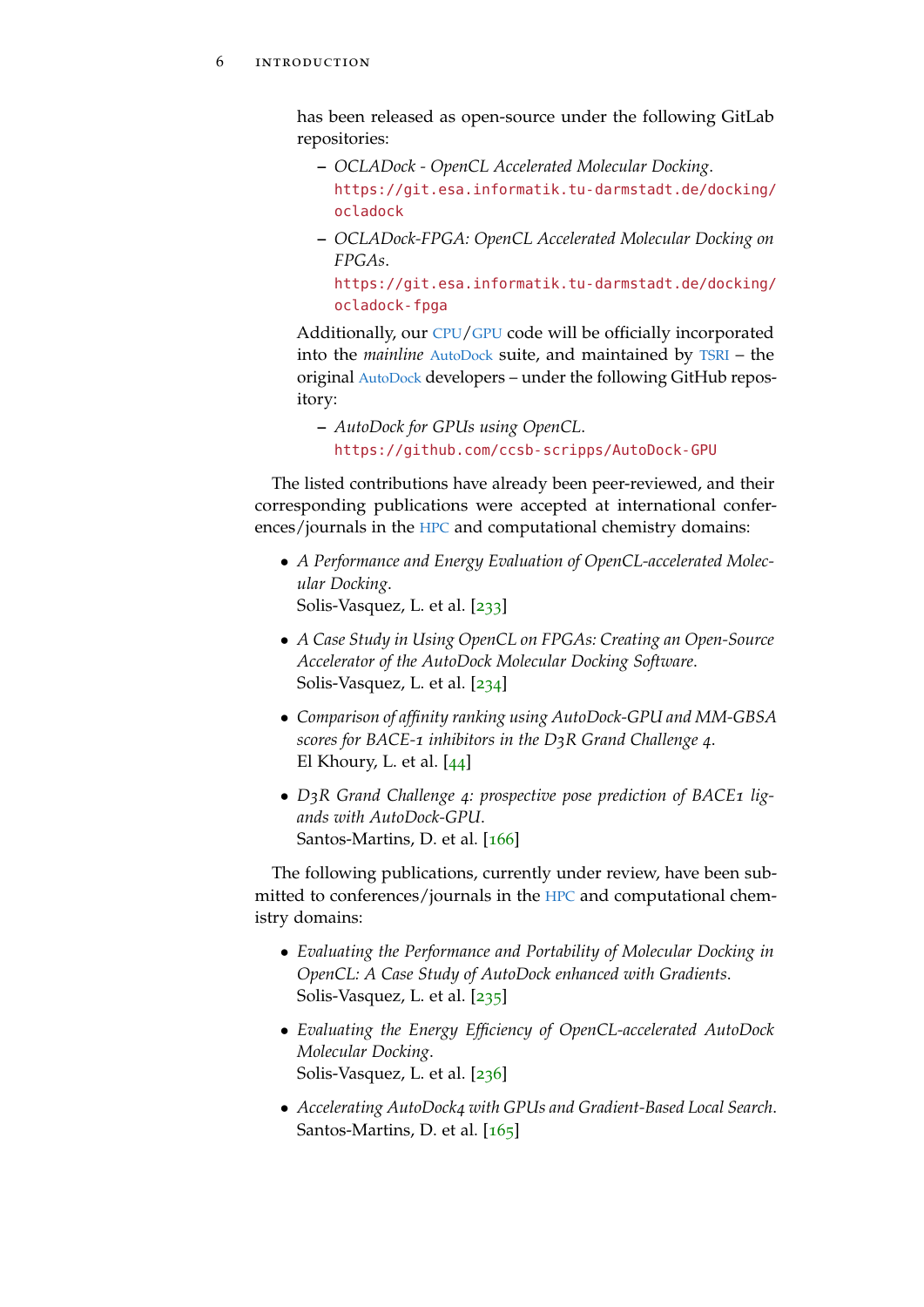#### <span id="page-30-0"></span>1.4 thesis outline

This thesis is structured as follows:

[Chapter](#page-32-0) 2 introduces the fundamentals of [MD](#page-22-0), the functionality of [AutoDock](#page-22-1), and its main components such as a Lamarckian Genetic Algorithm ([LGA](#page-22-2)) using the Solis-Wets local-search method, and a scoring function.

[Chapter](#page-44-0) 3 reviews the literature comprising studies using OpenCL, compute-energy analysis for heterogeneous systems, as well as porting efforts of [AutoDock](#page-22-1) and other [MD](#page-22-0) tools to different computing systems.

[Chapter](#page-62-0) 4 describes [OCLADock](#page-22-11), a data-based parallelization of [AutoDock](#page-22-1) using OpenCL for targeting multi-core [CPU](#page-22-3)s and manycore [GPU](#page-22-4)s, reporting performance and energy efficiency gains.

[Chapter](#page-76-0) 5 describes a task-based parallelization of [AutoDock](#page-22-1) using OpenCL for targeting [FPGA](#page-22-5)s, reporting – besides performance and energy efficiency gains – key programming challenges and differences with respect to the data-parallel approach.

[Chapter](#page-96-0) 6 describes the incorporation into the data-parallel [OCLADock](#page-22-11) of local-search methods based on *gradients* of the scoring function, as an alternative to the legacy Solis-Wets method. It provides an analysis of performance, quality-of-results, and energy efficiency gains.

[Chapter](#page-120-0) 7 extends the applicability of [OCLADock](#page-22-11) by providing a description of the program adaptations made in order to scale to the complex requirement of docking *macrocyclic* molecules.

[Chapter](#page-126-0) 8 reports lessons learned from using OpenCL for porting [OCLADock](#page-22-11) between [CPU](#page-22-3)s, [GPU](#page-22-4)s, and [FPGA](#page-22-5)s, as well as an outlook of results, remaining engineering challenges, and future work.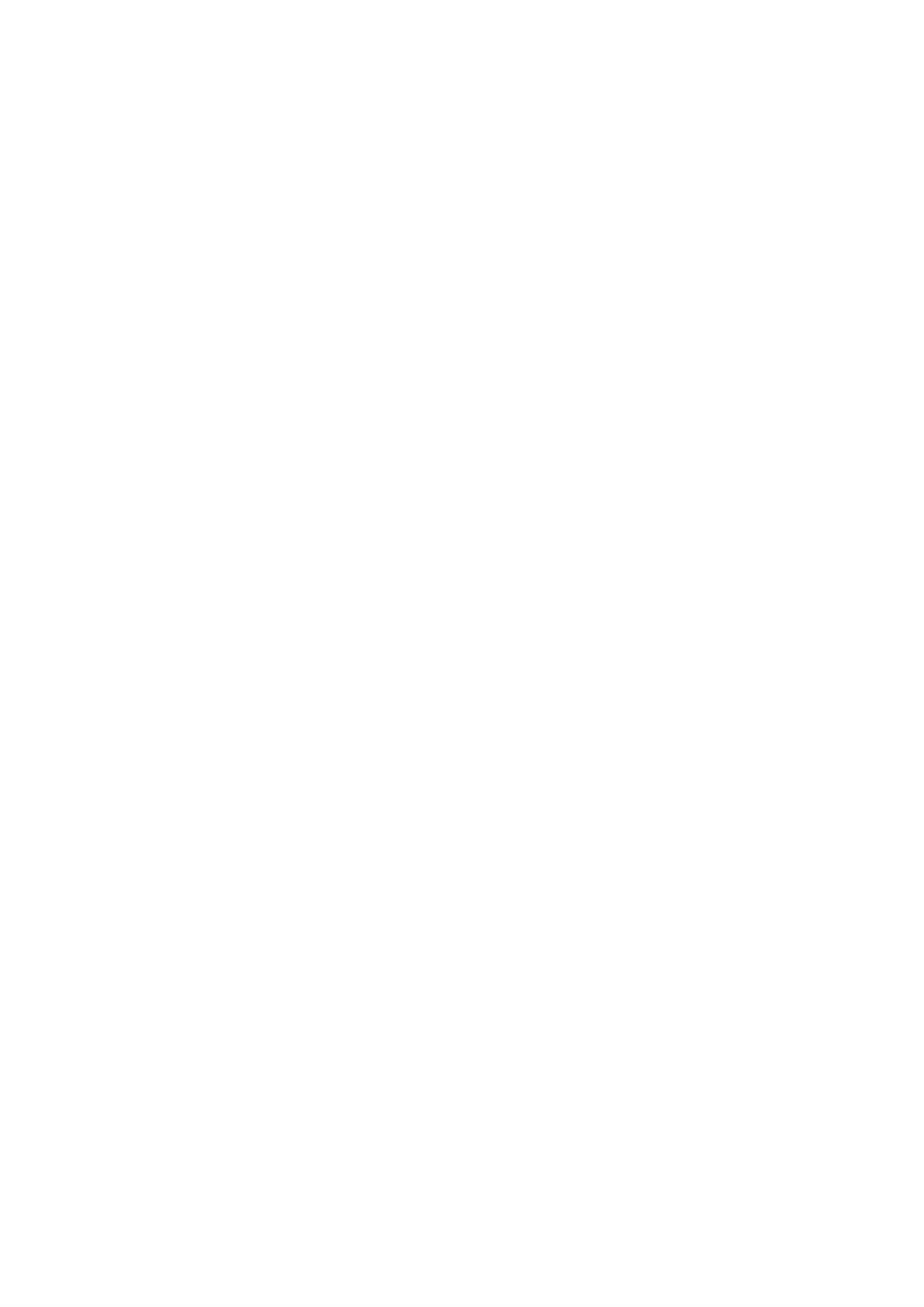#### 9

# <span id="page-32-0"></span>FUNDAMENTALS OF AUTODOCK MOLECULAR D O C K IN G

This chapter provides the fundamentals of [MD](#page-22-0) and specifics of [AutoDock](#page-22-1). The most critical components of [MD](#page-22-0) programs such as the search algorithm and scoring function are described, as well as the [AutoDock](#page-22-1) functionality and its validation procedure.

#### <span id="page-32-1"></span>2.1 background on molecular docking

[MD](#page-22-0) simulations aim to predict the predominant binding poses of a (small) ligand molecule and a (macromolecular) receptor target, both of known three-dimensional structure. An [MD](#page-22-0) software is used to identify ligands that effectively inhibit the harmful activity of certain receptor proteins [[70](#page-152-6)].

This prediction aims for the *best* pose, i. e., it involves solving an *MD performs a* optimization problem that suffers from a combinatorial explosion due to the many degrees of freedom of such molecular systems – i. e., all possible translations, orientations and torsions – experienced by molecules during interaction. The interaction is estimated with scoring functions, which quantify the ligand-receptor binding in great detail. For exploring the scoring landscape, an [MD](#page-22-0) program can easily invoke a scoring function more than  $10^6$  times. As already described in [Chapter](#page-24-0) 1, [MD](#page-22-0) is employed in virtual screening to rapidly identify drug candidates from a database typically composed of hundred thousands to million ligands, which in turn results in  $10^{10}$  to  $10^{16}$ score evaluations [[96](#page-155-1)].

The most critical components of an [MD](#page-22-0) program are the search algorithm and scoring function [[49](#page-150-3), [202](#page-166-4), [216](#page-167-0)]. There are many different design approaches for these two [MD](#page-22-0) components, and hence, many different [MD](#page-22-0) software exist (more than 60  $[140, 185]$  $[140, 185]$  $[140, 185]$  $[140, 185]$  $[140, 185]$ ). For a deeper understanding of the [MD](#page-22-0) functionality, a classification along with a brief description of the different approaches of search algorithms and scoring functions is provided as follows.

Search algorithms can be classified into three categories [[202](#page-166-4), [216](#page-167-0)]:

1. Shape matching: performs several alignments between the ligand and receptor, while seeking to maximize their geometrical overlap. E. g., DOCK [[192](#page-165-0)], EUDOC [[141](#page-159-5)].

*search procedure for minimum value of the scoring function.*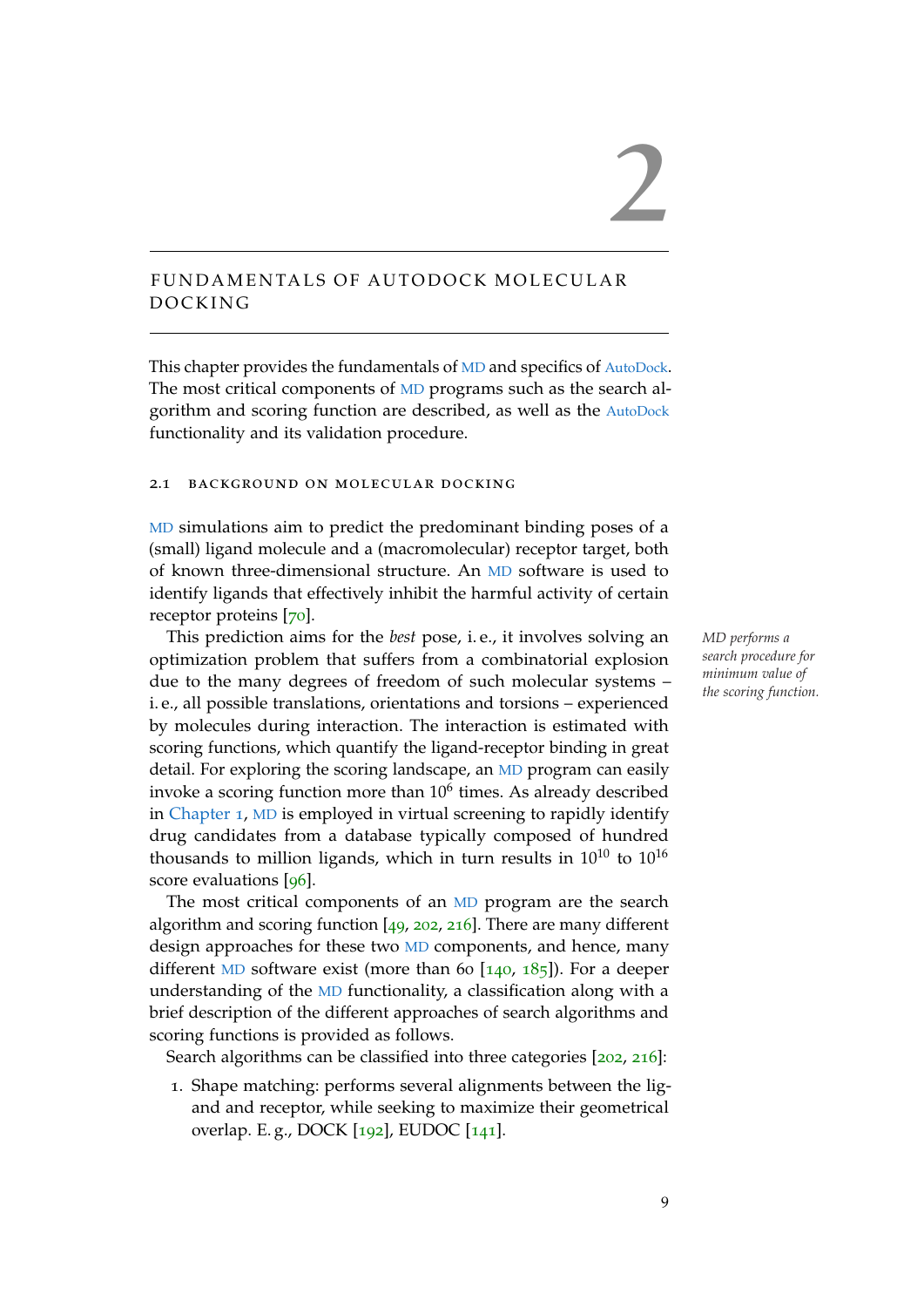- 2. Systematic: faces the combinatorial explosion by progressively changing all ligand's degrees of freedom. Algorithms can be further divided into exhaustive search, fragmentation, and conformational ensemble. E. g., eHiTS [[228](#page-168-1)], GLIDE [[58](#page-151-5)].
- 3. Stochastic: performs random changes in the ligand, generates ensembles of conformations, and thus populates a *wide* range of the scoring landscape. Favorable changes are accepted. Algorithms can be based on *Monte Carlo*, tabu search, genetic algorithms, swarm optimization. E. g., GOLD [[55](#page-151-6)], [AutoDock](#page-22-1).

Scoring functions can be classified into four categories. An extensive study on this classification by Liu and Wang  $[105]$  $[105]$  $[105]$  is summarized as follows:

- 1. Force field: are based on physics, and consist of a sum of noncovalent energy terms including *van der Waals*, hydrogen bonding, electrostatics, and desolvation. Such functions often need empirical scaling parameters to fit their results to experimental X-ray data obtained using *x-ray crystallography*.
	- 2. Empirical: consist of a sum of *rewarding scores* and *penalties*. Additional penalties might be considered in case of covalent docking. Since multiple terms with different implications are combined, such functions rely on multivariate linear regression to derive the weight factors for each contributing term.
	- 3. Knowledge-based: consist of a sum of pairwise (i. e., between a pair of atoms) statistical potentials between a ligand and receptor. The potentials employed are extracted through statistical analysis of structures, rather than from attempts to reproduce known binding energies.
	- 4. Descriptor-based: if the properties of the ligand and receptor, as well as their interaction patterns, can be coded with certain descriptors, then machine-learning techniques employed in modern quantitative structure-activity relationship (QSAR) analysis can be applied to derive statistical models to compute scores.

Regarding how such scoring-function categories compare with each other, there are relevant details that can be briefly mentioned:

• The boundary between force-field and empirical is not strict, because both decompose the ligand-receptor binding energy into individual terms. Their major difference is, that force-field functions possess a complete theoretical framework, while empirical functions often adopt a flexible and intuitive form composed from scratch. Moreover, empirical function terms are simpler than those of force fields, and hence, are much faster to compute.

crystallography *is a technique used for structure determination of biological macromolecules. Structure-based drug design is one of the many areas in which x-ray crystallography has provided clarification [[174](#page-163-2)].*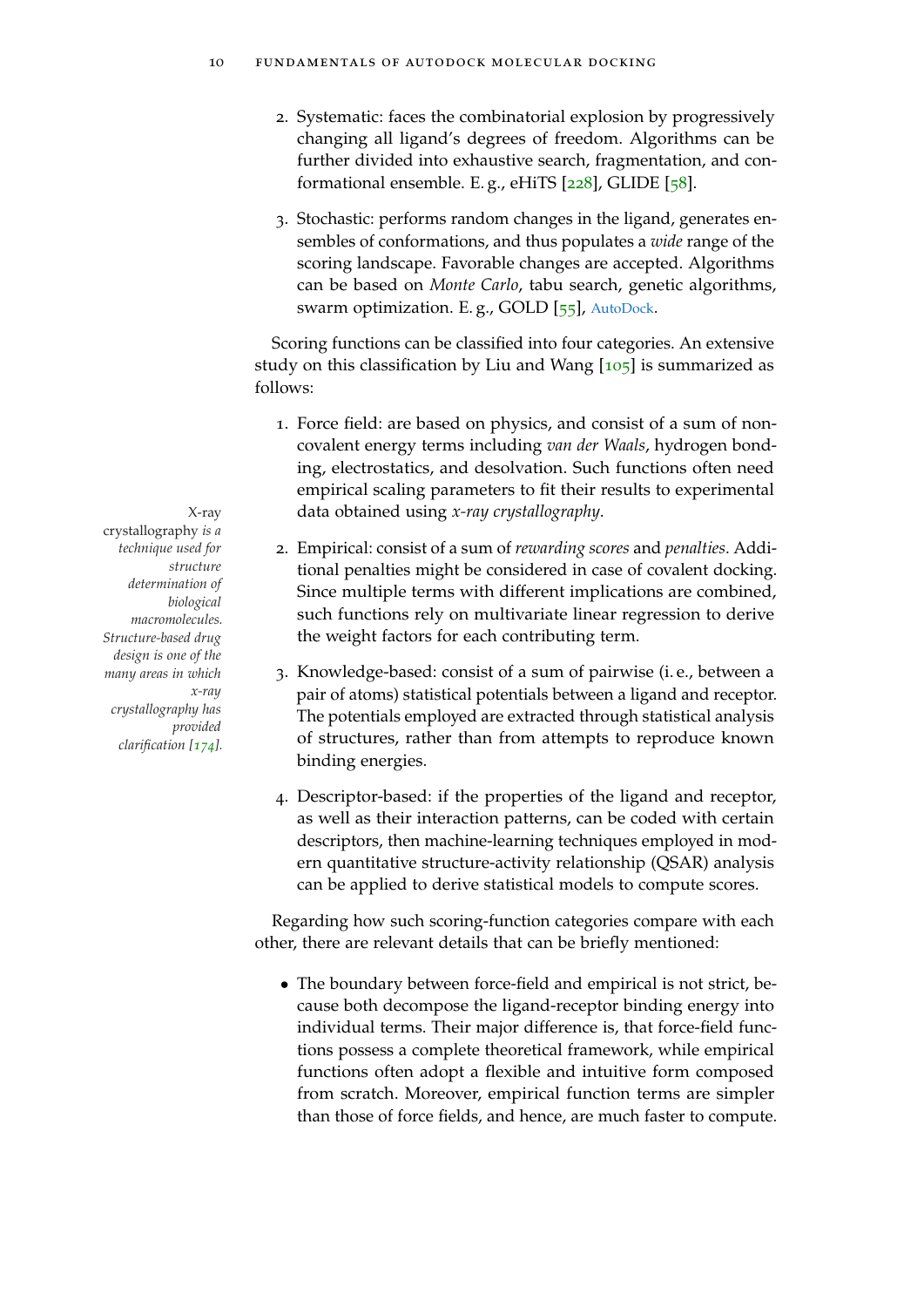- Knowledge-based potentials are derived through statistical analysis without the need of experimental binding data, and hence, their main benefit is the computational and conceptual simplicity compared to force-field and empirical functions, respectively.
- Force-field and empirical functions, as well as knowledge-based potentials have linear forms, while a descriptor-based function – depending on the machine-learning technique used – does not necessarily have such form. For selecting a descriptor-based model (i. e., a combination of descriptors), such scoring functions rely on machine learning, whose selection rationale is often vague and has no interpretable physical meaning.

#### <span id="page-34-0"></span>2.2 autodock: a software for automated docking

[AutoDock](#page-22-1) is a widely-used and open-source [MD](#page-22-0) software [[49](#page-150-3), [179](#page-163-1), [216](#page-167-0), [220](#page-167-1)]. It was developed and is currently maintained by [TSRI](#page-22-8) [[35](#page-149-1)]. Over the years, it has been continuously enhanced with more efficient search methods and scoring functions [[77](#page-153-0)]. Different search methods are currently available in [AutoDock](#page-22-1): *simulated annealing*, *distributed simulated annealing* [[61](#page-152-7)], and Lamarckian Genetic Algorithm ([LGA](#page-22-2)) [[116](#page-157-2)]. In this thesis, the focus is on the latest available [AutoDock](#page-22-1): version 4.2.6. More specifically, on its [LGA](#page-22-2) search engine, since it has proven to achieve better [MD](#page-22-0) results among all prior algorithms [[116](#page-157-2)].

#### <span id="page-34-1"></span>2.2.1 *Encoding*

[MD](#page-22-0) is an optimization problem where different poses of the ligand, i. e., spatial geometrical arrangements, are explored in order to find the one that binds *strongly* to a certain binding region on the receptor. The most direct way of exploring the landscape of molecular poses would be to generate different three-dimensional positions for all *N*atom (e. g., hundred) atoms present in the ligand. However, due to the combinatorial explosion that this approach suffers from, a more efficient representation or encoding for the ligand poses is required.

Such encoding can be devised by considering the ligand as a *flexible Similar to other* body, whose poses can be represented using a combination of variables that describe: *first*, overall motion as a rigid body; and *second*, internal body flexibility [\(Figure](#page-35-1) 2.1).

1. As a rigid body, the ligand can experience two types of motions: translation and rotation. Translation can be encoded with variables describing displacement in *x*, *y*, and *z* directions. Rigidbody rotation (orientation) can be described in axis-angle coordinates, i. e., with *φ*, *θ*, and *α* variables.

*software reported in [[140](#page-159-4)],* AutoDock *treats the ligand as flexible, whereas the receptor is considered rigid.*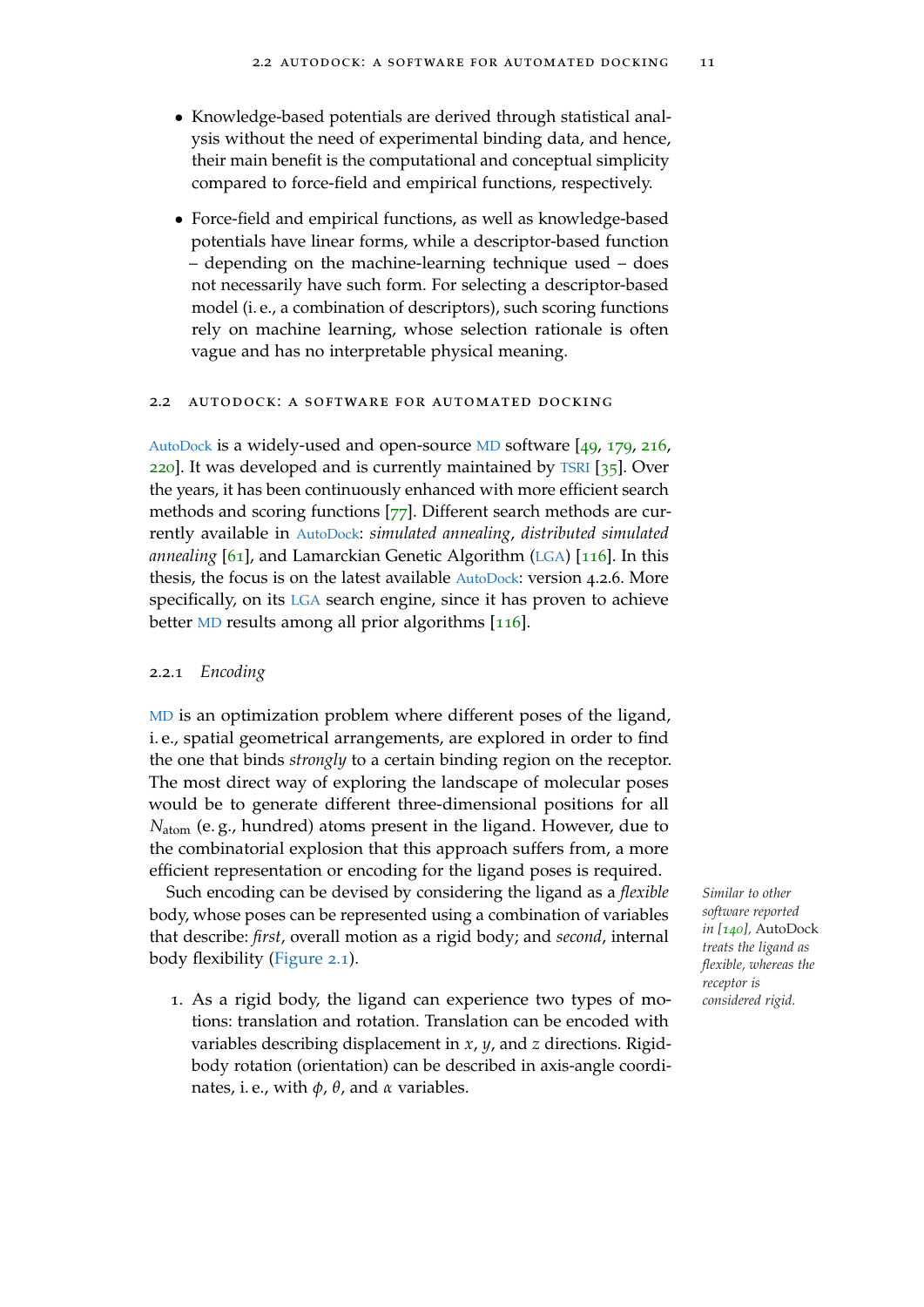<span id="page-35-1"></span>

- Figure 2.1: Degrees of freedom of a theoretical ligand composed of atoms <sup>A</sup>, B, C, ..., 0. Bonds between atoms are depicted as connecting lines. Each rotatable bond (E–H and I–J) corresponds to a torsion, i. e., rotation of affected ligand atoms around the rotatable-bond axis.
	- 2. The internal body flexibility models the rotation allowed for specific atomic (rotatable) bonds, which results in rotating ligand fragments around such bond axes. If a ligand possesses *N*rot rotatable bonds, each of these can be represented with a torsional variable *ψ*.

The full set of  $N_{\text{rot}} + 6$  variables describes the degrees of freedom of the ligand, and collectively, they constitute the encoded *solution* Ω to be optimized during the [MD](#page-22-0) process:

$$
\Omega = x, y, z, \phi, \theta, \alpha, \psi_1, \ldots, \psi_{N_{\rm rot}}
$$
\n(2.1)

Each solution corresponds to a different ligand pose, whose quality – *The* lower *values of* from the biophysical standpoint – is evaluated by a scoring function:

$$
SF(x, y, z, \phi, \theta, \alpha, \psi_1, \ldots, \psi_{N_{\text{rot}}})
$$
\n(2.2)

Moreover, a term typically used in [MD](#page-22-0) is the so-called *conformation*. A conformation refers to a change in the molecular structure that happens only when some angles between bonds are altered. Putting this in terms of degrees of freedom (translation, orientation, rotatable bonds): a *conformation* is defined by the rotatable bonds, while a *pose* is defined by the entire set of degrees of freedom.

#### <span id="page-35-0"></span>2.2.2 *Lamarckian Genetic Algorithm*

The Lamarckian Genetic Algorithm ([LGA](#page-22-2)) is the optimization method used to generate ligand poses for exploring the landscape described by the scoring function SF. An [LGA](#page-22-2) [\(Algorithm](#page-36-1) 1) hybridizes the principles of biological evolution by coupling a genetic algorithm (GA) used as a global search method, with a local search (LS) method for refining

*the scoring function, the* stronger *ligand-receptor interactions.*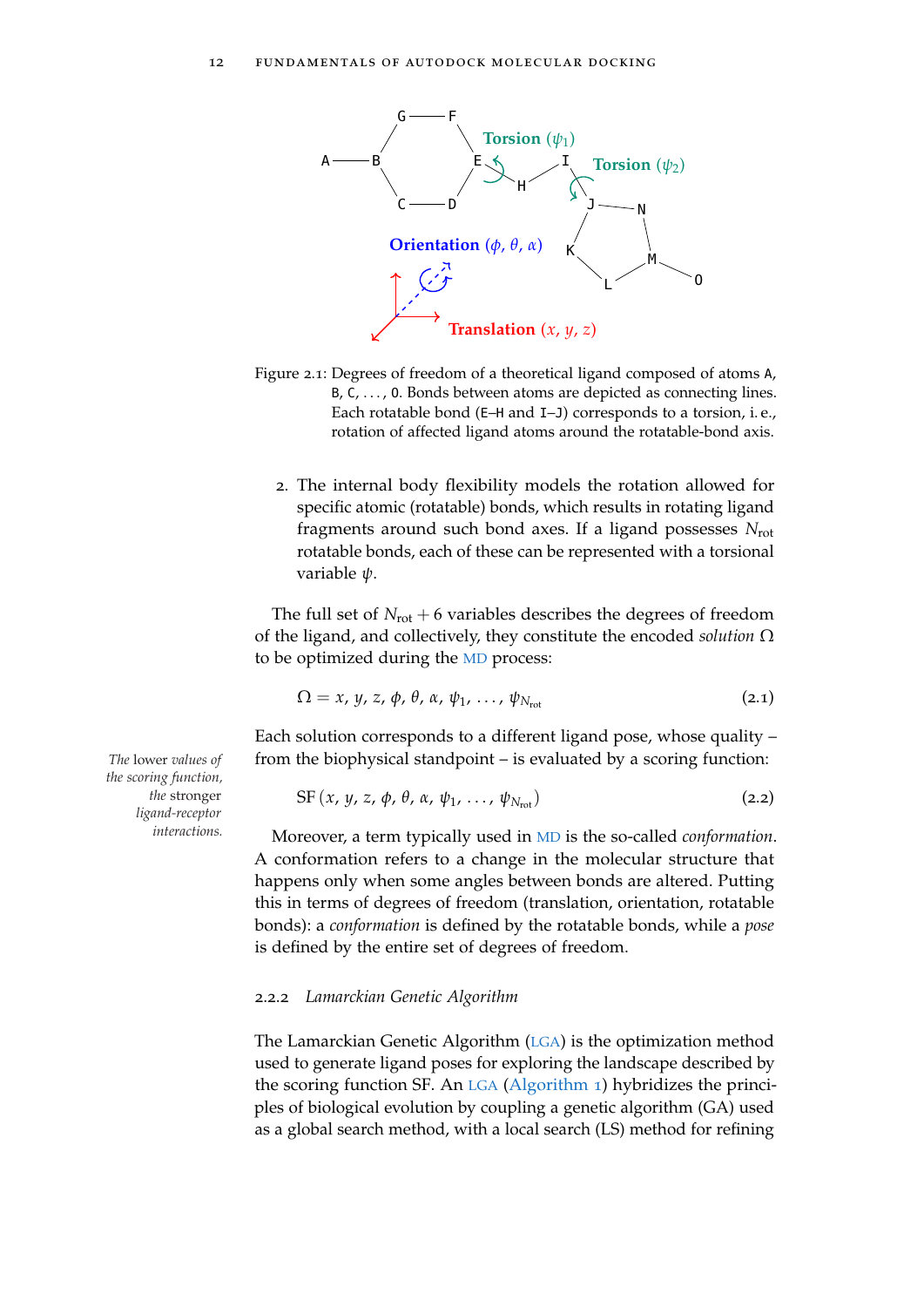the poses initially identified by the GA. The *Lamarckian* denomination implies that poses whose scores were improved by LS iterations are *re-introduced* into the genetic population. Each member of a population is an *individual*, which is represented by its *genotype*, i. e., set of *genes*. New individuals are generated by genetic evolution (i. e., via crossover, mutation, and selection rules) from ancentors (i. e., individuals from a previous generation). A population subset is subjected to an additional LS optimization, which in [AutoDock](#page-22-0) is based on the Solis-Wets method [[175](#page-163-0)]. The [LGA](#page-22-1) execution stops when a pre-defined maximum number of score evaluations (default:  $N_{\text{score-evals}}^{\text{MAX}} = 2500000$ ) or generations (default:  $N_{\text{gens}}^{\text{MAX}}$  = 27 000) is reached, whichever comes first.

## **Algorithm 1:** Lamarckian Genetic Algorithm (LGA)

```
Program AutoDock
/* High-Level Parallelism */
for each LGA-run do
    while (N_{score-evals} < N_{score-evals}^{MAX}) and (N_{gens} < N_{gens}^{MAX}) do
        /* Medium-Level Parallelism */
        GA (population)
        /* Medium-Level Parallelism */
        for individual in random-subset (population) do
             LS (get-genotype (individual))
```
The usefulness of biological evolution in [MD](#page-22-2) optimizations relies on the mapping between these concepts, summarized as follows:

- 1. Each gene corresponds to a specific ligand motion variable (*x*, *y*, *z*, *φ*, *θ*, *α*, *ψ*1, . . . , *ψN*rot).
- 2. A genotype i. e., full set of *N*genes variables represents a pose *Relation between* (the encoded solution  $\Omega$ ).

#### <span id="page-36-0"></span>2.2.3 *Solis-Wets local search*

The [LGA](#page-22-1) comprises the Solis-Wets local search (LS) method [\(Algo](#page-37-0)[rithm](#page-37-0) 2) that subjects a population subset of randomly-chosen individuals (lsrate, default: 6 %) to an adaptive-iterative process that aims to improve (i. e., minimize) their scores. In this method, new genotypes (new-genotype1 or new-genotype2) are generated either by adding or subtracting small random changes (delta) to each gene of an initial genotype. New genotypes are stored if their scores (calculated by SF) are lower than those of a previous genotype.

At each iteration, the change in delta (step) is either increased or decreased, depending on whether the number of consecutive successful or unsuccessful search attempts is greater than four, respectively. Simi*number of genes and rotatable bonds:*  $N_{\text{genes}} = N_{\text{rot}} + 6.$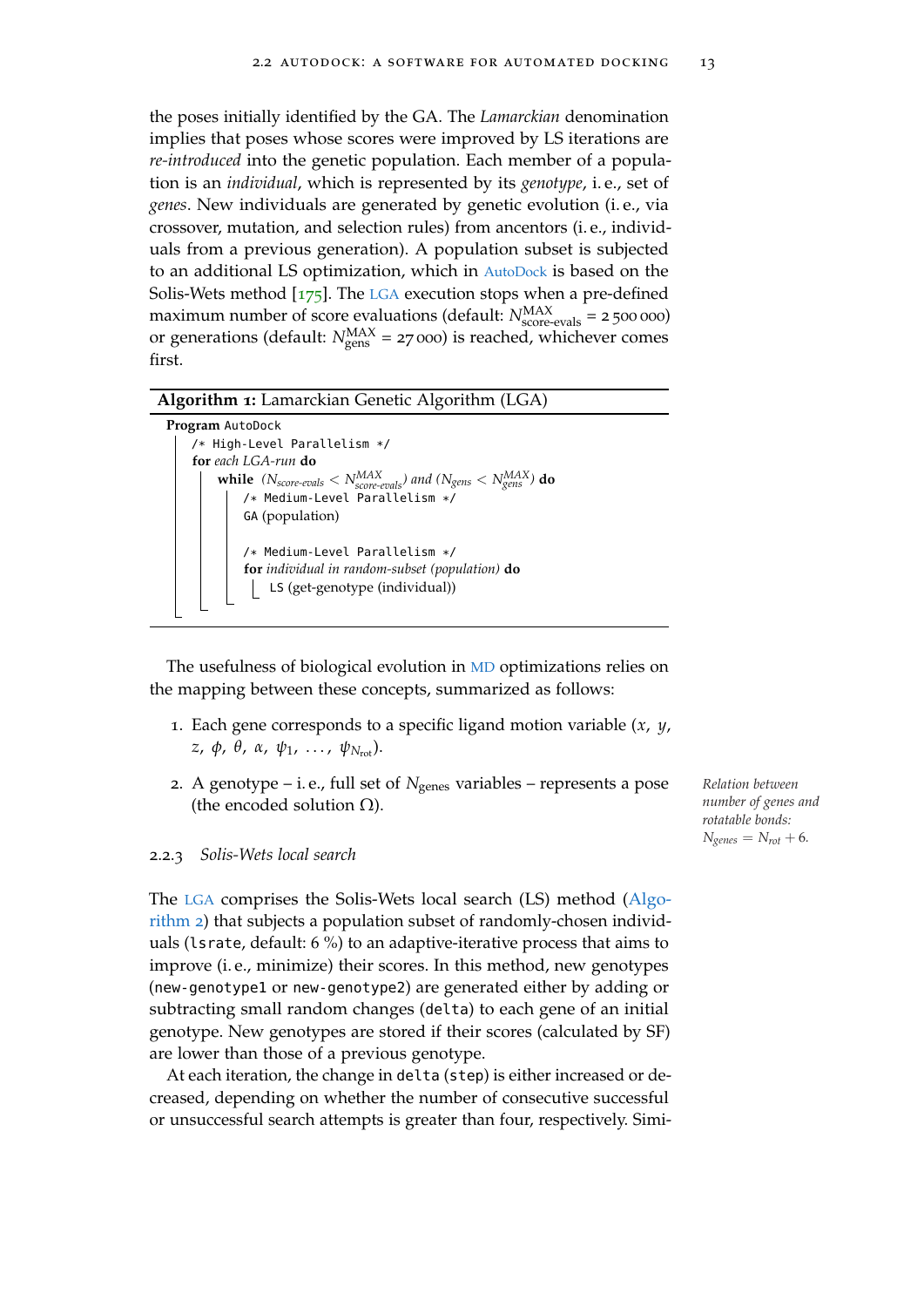lar to [LGA](#page-22-1), the Solis-Wets LS termination is runtime-defined. Specifically, it finishes when either the number of LS iterations or change in delta reach their maximum (default:  $N_{\text{LS-iters}}^{\text{MAX}} = 300$ ) or minimum (default: step $^{MIN} = 0.01$ ) limits, respectively.

**Algorithm 2:** Solis-Wets local search

<span id="page-37-0"></span>

## <span id="page-37-2"></span>2.2.4 *Scoring function*

The chemical interactions between a ligand and receptor are quantified with a semi-empirical free-energy force field (kcal/mol):

<span id="page-37-1"></span>
$$
SF = \sum_{i,j} \left[ W_{vdw} \left( \frac{A_{ij}}{r_{ij}^{12}} - \frac{B_{ij}}{r_{ij}^6} \right) + W_{hb} E(t) \left( \frac{C_{ij}}{r_{ij}^{12}} - \frac{D_{ij}}{r_{ij}^{10}} \right) + W_{el} \left( \frac{q_i q_j}{\epsilon(r_{ij}) r_{ij}} \right) + W_{ds} \left( S_i V_j + S_j V_i \right) e^{\frac{-r_{ij}^2}{2\sigma^2}} \right] + W_{rot} N_{rot}
$$
\n(2.3)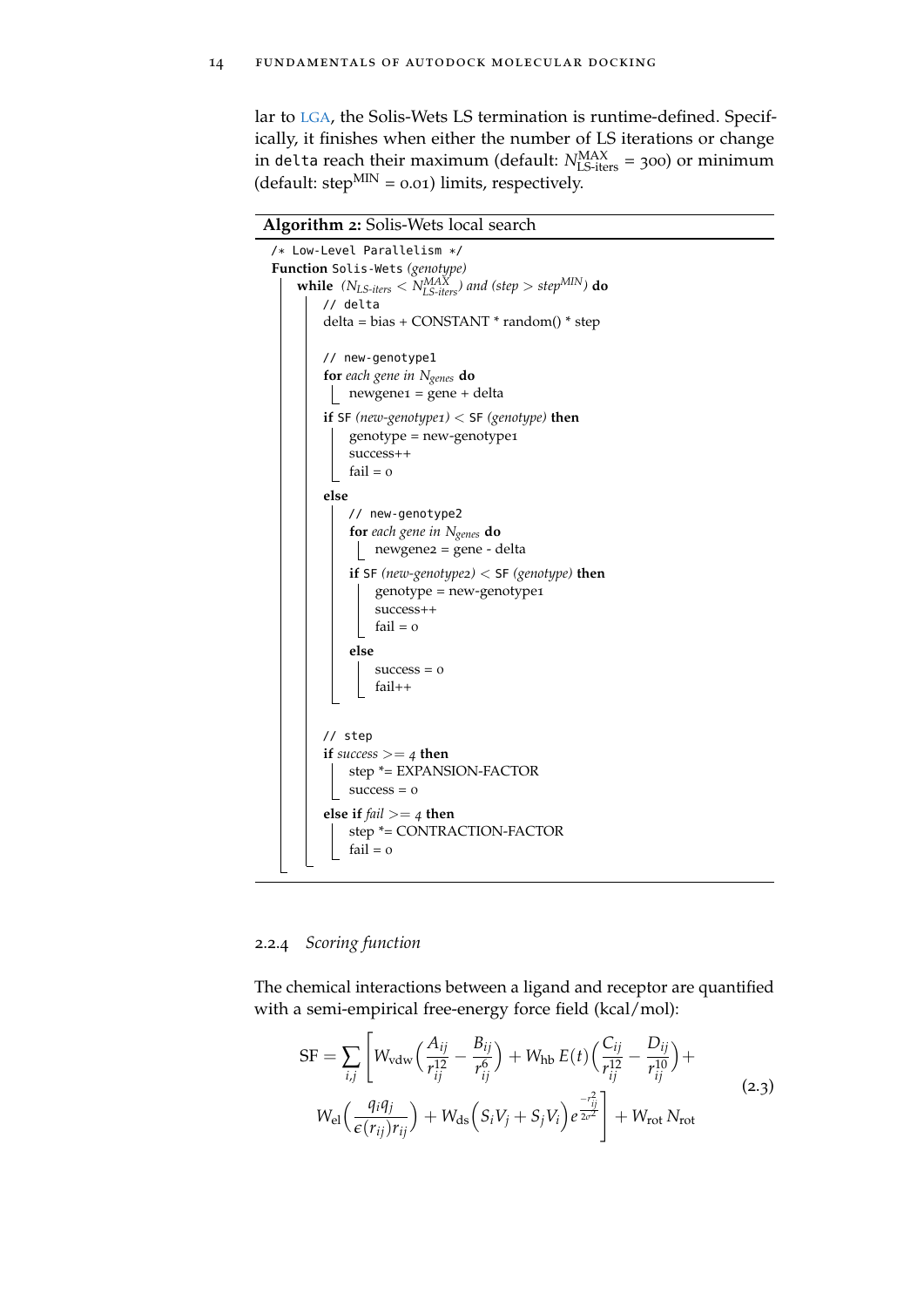The scoring function, denoted as SF in [Equation](#page-37-1) 2.3, is composed of five terms. The first four terms comprise the summation per- *Note that in this* formed over all pairs of ligand and receptor atoms. These terms are: *van der Waals* (dispersion/repulsion), hydrogen bonding, electrostatics, and desolvation. The fifth term predicts the (unfavorable) loss of ligand entropy binding due to the *N*rot rotatable bonds. All terms are characterized by dimensionless coefficients, constant look-up tables, and other parameters. More importantly, the score is mainly determined by the interatomic distance *rij* between atoms *i* and *j*, which is calculated at runtime. Additional details of the aforementioned terms are provided as follows:

- The dimensionless weighting constants  $W_{vdw}$ ,  $W_{hb}$ ,  $W_{el}$ ,  $W_{ds}$ , and *W*rot are empirically determined using linear regression on a set of ligand-receptor inputs with known binding constants.
- The following coefficients depend on the atom types:
	- $A_{ij}$  (kcal/mol  $\rm \AA^{12}$ ) and  $B_{ij}$  (kcal/mol  $\rm \AA^{6}$ ) correspond to the *Lennard-Jones* (12-6) potential [[103](#page-156-0)] between neutral atoms *i* and *j*.
	- $C_{ii}$  (kcal/mol  $\AA^{12}$ ) and  $D_{ii}$  (kcal/mol  $\AA^{10}$ ) correspond to the *hydrogen bonding* (12-10) potential [[78](#page-153-0)] between hydrogenbond acceptor and donor atoms *i* and *j*.
	- **–** *S* and *V* are respectively the *solvation parameter* [[176](#page-163-1)], and the *atom volume* [[191](#page-165-0)] that shelters it from a solvent.
- The dimensionless directional weight *E*() of the angle *t* provides directionality from ideal hydrogen bonding geometry.
- Atomic charges  $q_i$  and  $q_j$  of atoms *i* and *j*, respectively.
- The dielectric function  $\epsilon$  of the interatomic distance  $r_{ij}$  (between atoms *i* and *j*).
- An independent constant:  $\sigma$  = 3.5 Å.

Both [Equation](#page-35-0) 2.2 and [Equation](#page-37-1) 2.3 represent the *same* scoring function. Particularly, [Equation](#page-35-0) 2.2 is a function of the genetic degrees of freedom of the ligand  $(x, y, z, φ, θ, α, ψ<sub>1</sub>, ..., ψ<sub>N<sub>rot</sub></sub>$ ), whereas [Equa](#page-37-1)[tion](#page-37-1) 2.3 depends mainly on the interatomic distances (*rij*), determined in turn by the three-dimensional coordinates of atoms *i* and *j*. In other words, [Equation](#page-35-0) 2.2 and [Equation](#page-37-1) 2.3 are expressed in two different spaces, *genetic* and *atomic*, respectively. This observation highlights the relevance of using biological evolution in [AutoDock](#page-22-0) since it maps the MD-problem from the atomic space (three-dimensional coordinates of all *N*<sub>atom</sub> ligand atoms) into the genetic space (genotype  $Ω$ ), hence considerably reducing the number of variables to be optimized

*work, the term* energy *refers to either the binding energy (kcal/mol), i. e., the scoring function value associated with a ligand pose; or the compute energy (Joules) consumed during the MD program execution. Here, we mean binding energy.*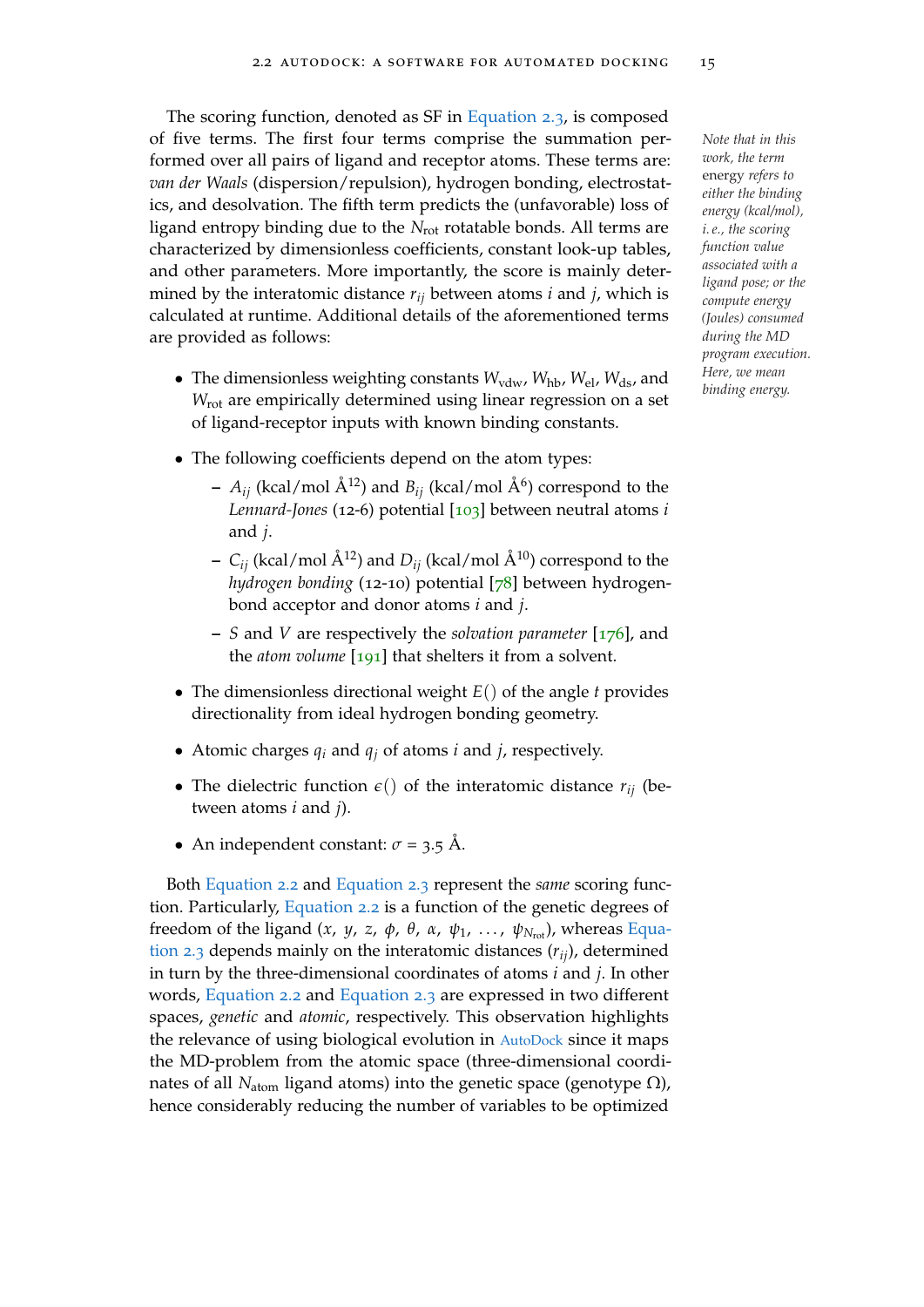from  $N_{\text{atom}} \times 3$  (tens or hundreds) down to  $N_{\text{genes}}$  (=  $N_{\text{rot}} + 6$ , with  $N_{\rm rot}^{\rm MAX} = 32$ ).

Furthermore, the overall molecular interaction can be expressed as the sum of *two* independent interactions based on the ligand and receptor group of atoms. This expression for the SF [\(Algorithm](#page-39-0) 3) performs a pose calculation first, which inputs a genotype and outputs a set of three-dimensional coordinates for all ligand atoms, iterating over all *N*<sub>pose-rot</sub> rotation items. Thereafter, the interatomic distances are processed by the (aforementioned) two independent interactions, which are described as follows:

- 1. *Intermolecular* interactions could be computed analytically using [Equation](#page-37-1) 2.3. However, since the number of ligand-receptor atom pairs is typically large (i. e., thousands), the analytical calculation is thus replaced by a trilinear interpolation of precalculated grids [\(Figure](#page-40-0) 2.2) that model the contribution of the receptor for each ligand atom-type  $[116]$  $[116]$  $[116]$ . This is achieved by using the *AutoGrid* program (part of AutoDockTools [[117](#page-157-1)]), which calculates interaction energy maps with a default resolution (i. e., grid spacing) of  $0.375$  Å, and hence speeds up intermolecular interaction estimates compared to pairwise methods. This component iterates over all *N*atom ligand atoms.
- 2. *Intramolecular* interactions within the ligand can be calculated using [Equation](#page-37-1) 2.3 as well, but similarly to the intermolecular component, these interactions (i. e., ligand-ligand) are pre-calculated for all *N*intra-contrib intramolecular contributor pairs and stored in one-dimensional look-up tables.

#### **Algorithm 3:** Scoring Function (SF)

<span id="page-39-0"></span>

| /* Low-Level Parallelism */               |
|-------------------------------------------|
| <b>Function SF</b> (genotype)             |
| for each rot-item in $N_{pose-rot}$ do    |
| PoseCalculation                           |
| for each lig-atom in $N_{\text{atom}}$ do |
| InterInteraction                          |
| for each intra-pair in Nintra-contrib do  |
| IntraInteraction                          |

Within the receptor, there exist as well *intramolecular* interactions (i. e., receptor-receptor), which are constant since the receptor is treated as a rigid molecule. Because a molecule can contribute to the force field by itself only if the difference between energies of its bound and unbound states is non-zero, this component is not calculated.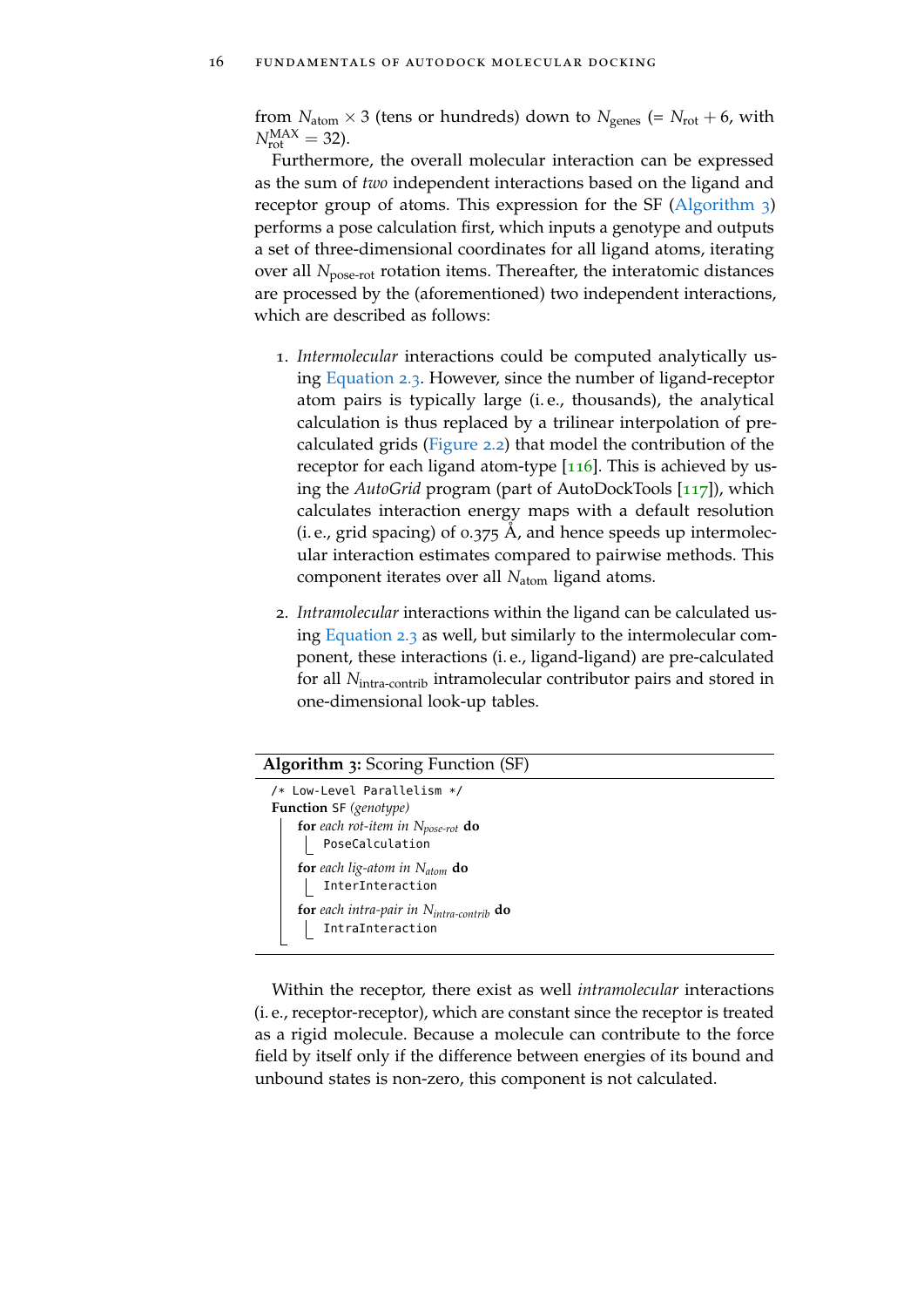<span id="page-40-0"></span>

Figure 2.2: A grid-based approach is used for speeding up the calculation of intermolecular interactions. AutoGrid pre-calculates grid maps of interaction for various ligand atom types. Afterwards, AutoDock interpolates certain grid values to calculate the total intermolecular interaction.

## 2.2.5 *AutoDock algorithm*

The operation of [AutoDock](#page-22-0) is depicted in [Figure](#page-41-0) 2.3. Its overall [MD](#page-22-2) process starts reading and parsing input files, which include:

- The three-dimensional structures of both ligand and receptor molecules, described in the standard *.pdbqt* file format.
- The runtime parameters e. g., number of [LGA](#page-22-1) runs, population size, maximum number of: score evaluations ( $N_{\text{score-evals}}^{\text{MAX}}$ ) and generations (N<sup>MAX</sup>), grid maps, etc – listed in the [AutoDock](#page-22-0) *.dpf* docking parameters file.

The actual [AutoDock](#page-22-0) computations take place within every [LGA](#page-22-1) run, for which a sequence of four main steps (Step  $1, \ldots$ , Step 4) is executed during global (genetic algorithm) and local search (Solis-Wets).

• Step 1 generates new individuals, represented by their genotypes, under different rules depending on the [LGA](#page-22-1) phase – either global or local – being executed. During global search, genotypes are subjected to genetic operations (e. g., crossover, mutation, and selection). During local search, new genotypes are generated according to the Solis-Wets method, i. e., by adding or subtracting small delta variations to their current values.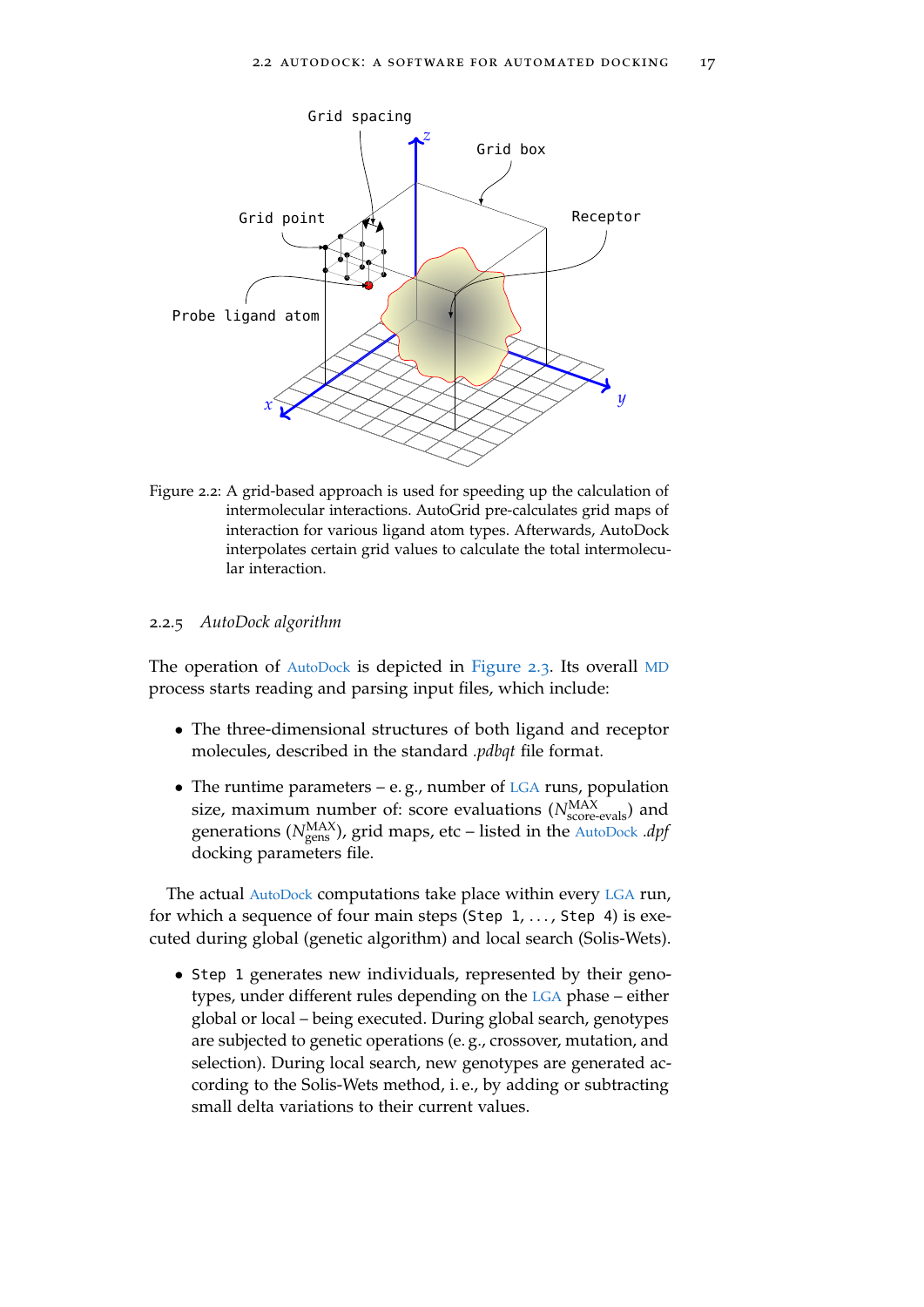<span id="page-41-0"></span>

Figure 2.3: AutoDock block diagram  $\left[233\right]$  $\left[233\right]$  $\left[233\right]$  with default values of LGA parameters.

• Step 2, Step 3, and Step 4 calculate the ligand pose (from a genotype), the intermolecular, and intramolecular interaction, respectively. This sequence of steps is repeated for every genotype, and is limited by either the maximum number of score evaluations ( $N_{\rm score\text{-}evals}^{\rm MAX}$ ) or generations ( $N_{\rm genes}^{\rm MAX}$ ) within every [LGA](#page-22-1) run. All invokations to these steps account *together* more than 90 % of [AutoDock](#page-22-0) execution time.

Finally, once all [LGA](#page-22-1) runs have been executed, their *best* resulting ligand poses and corresponding scores are written to an output *.dlg* docking log file.

## <span id="page-41-1"></span>2.2.6 *Validation*

*The validation* Since an [LGA](#page-22-1) involves heuristics, the [AutoDock](#page-22-0) outputs should be further analyzed in order to assess the functional correctness of the [MD](#page-22-2) simulation. From the many different protocols [[76](#page-153-1)] possible for validating such correctness, the experiments performed in this work are the so-called *re-docking* studies. In that approach, *already studied* ligand-receptor inputs are docked again. This allows a comparison between well-known reference solutions, and the ones obtained by implementations under test. The typical validation procedure  $[117]$  $[117]$  $[117]$  is based on the following criteria:

> • Lowest binding score (LBS): refers to the best score – or lowest binding energy (in kcal/mol) – found among all executed [LGA](#page-22-1) runs.

*criteria presented here is also used to analyze the quality-of-results in later chapters.*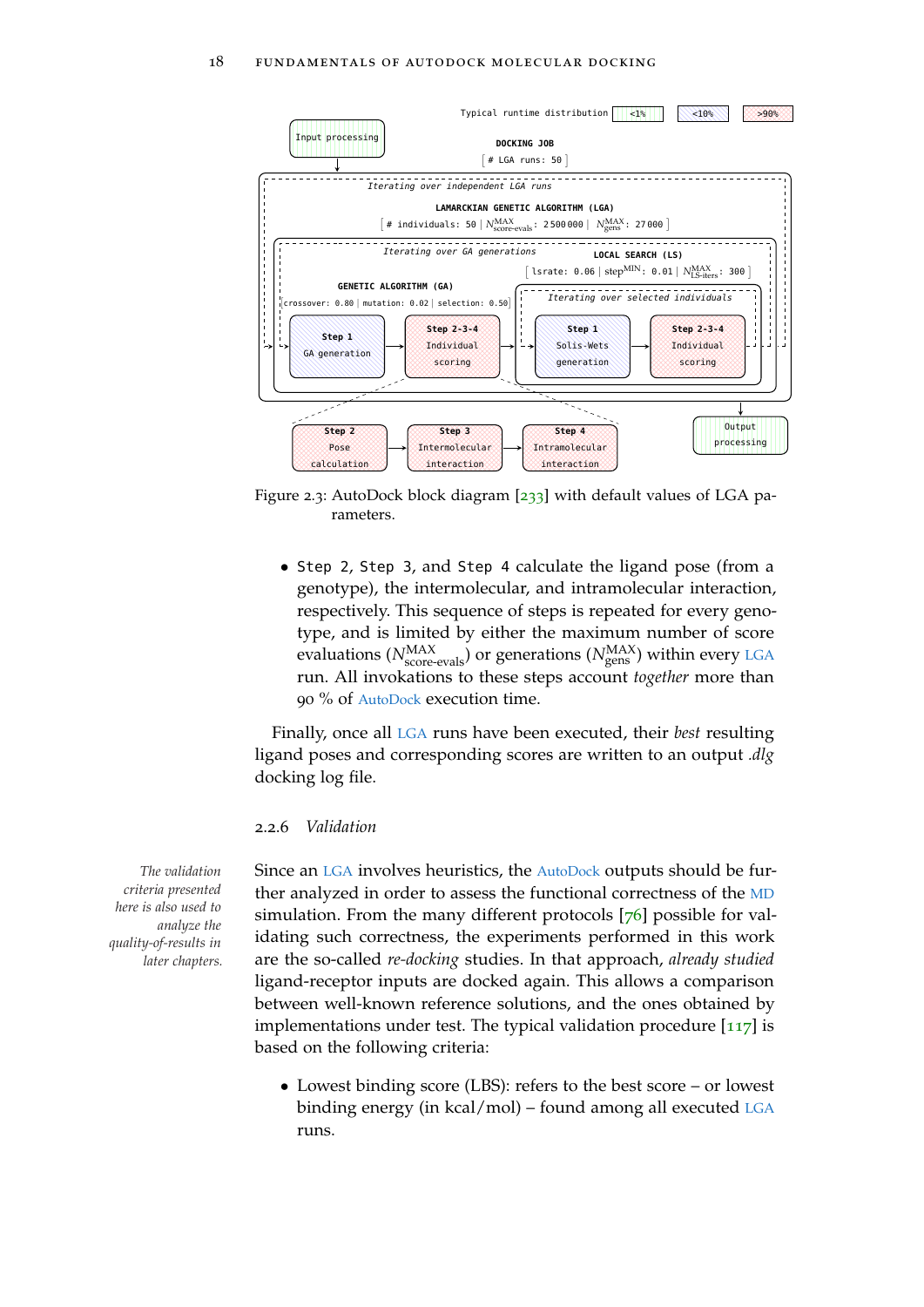- Root mean square deviation (RMSD): estimates the geometrical deviation (in  $\AA$ ) of the resulting ligand (of an [LGA](#page-22-1) run) with respect to a known-good reference pose. An RMSD equal to zero would be a perfect match between the resulting solution and its corresponding ground-truth x-ray crystallographic structure. For validation, [LGA](#page-22-1) runs whose resulting ligand poses have RMSD within just 2 Å from each other are grouped into *clusters*.
- Size of best cluster (SBC): the best cluster is the one containing the LBS pose. Larger clusters are *better* because they indicate the ability of an [MD](#page-22-2) program to find more *geometrically-similar* poses.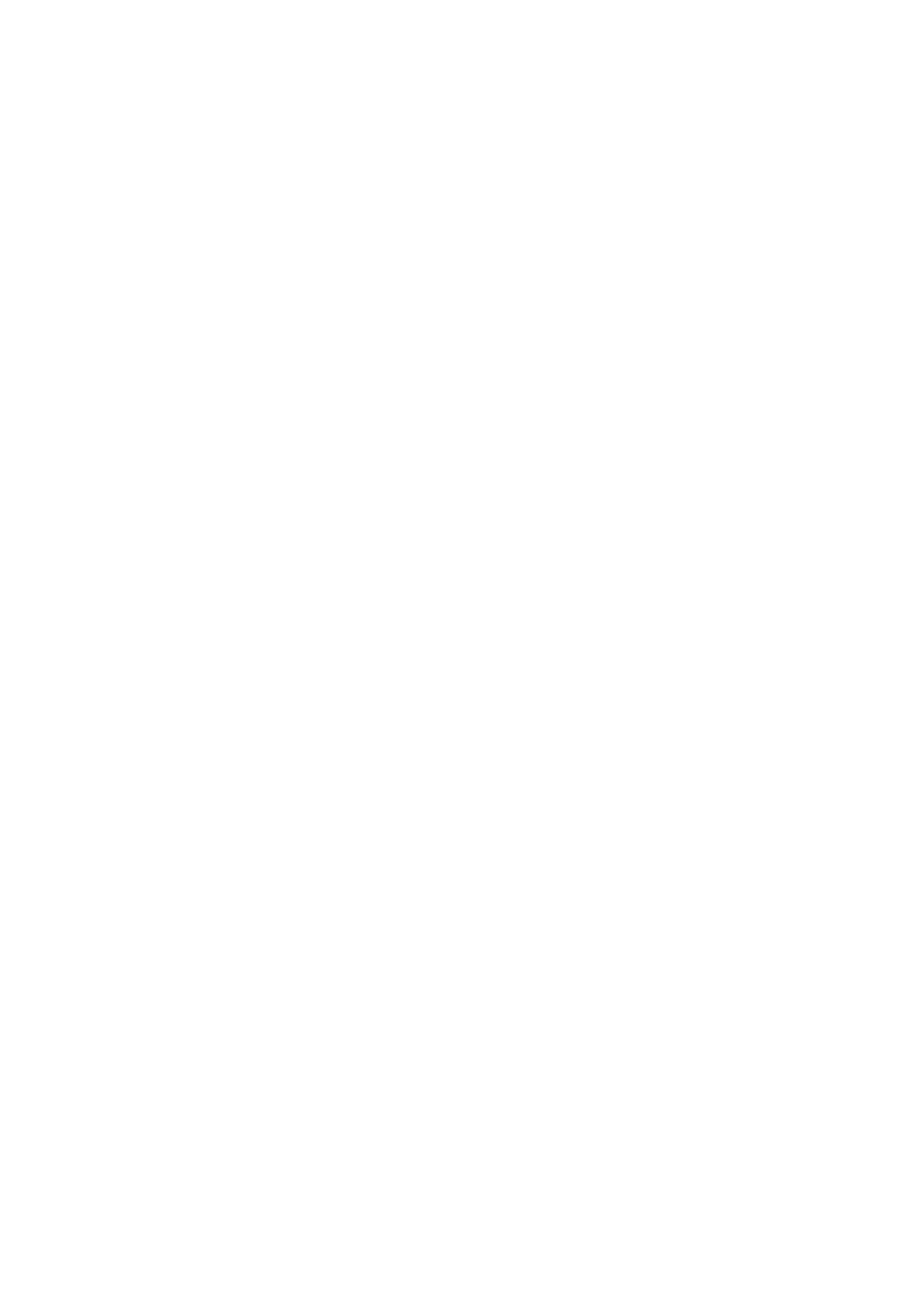# RELATED WORK

This chapter covers revelant observations and achievements from studies using OpenCL (especially for [FPGA](#page-22-3)s), and compute-energy analysis for heterogeneous systems. Moreover, it reviews recent studies on execution- and algorithmic-performance enhancements of accelerated [MD](#page-22-2).

# 3.1 opencl programming and energy-efficiency aspects of heterogeneous systems

## 3.1.1 *Performance portability of OpenCL*

In general, while portability can have different meanings [[217](#page-167-0)]; from an application-efficiency perspective, performance portability is understood as the program capability of achieving good performance accross multiple architectures  $[171]$  $[171]$  $[171]$ . Recent studies on this topic quantify performance portability through the *Pennycook* metric [[75](#page-153-2), [217](#page-167-0)], analyze the performance achieved with different configuration knobs [[147](#page-160-0), [148](#page-160-1), [168](#page-162-1), [222](#page-168-0)], and evaluate such portability of parallel programming models based on empirical measurements [[108](#page-156-1), [177](#page-163-2)]. Due to the fact that computer architectures diversify in order to provide systems with higher performances, performance portability is a becoming a more desirable feature [[223](#page-168-1)].

Among several parallel programming models, the Open Computing Language – OpenCL  $[64]$  $[64]$  $[64]$  – is one of the *most functionally* portable [[108](#page-156-1)]. OpenCL provides a standard for writing parallel programs that execute across heterogeneous platforms consisting of a general-purpose processor (*host*) coupled with specialized accelerators (*devices*) such as many-core [GPU](#page-22-4)s, dense multi-core [CPU](#page-22-5)s, digital signal processors, and recently, hardware-reconfigurable [FPGA](#page-22-3)s.

In order to understand how performance portable OpenCL is, applications from different domains have been used as case studies in heterogeneous computing. **Pennycook et al.** reported the development of wavefront  $[148]$  $[148]$  $[148]$  and molecular dynamics  $[147]$  $[147]$  $[147]$  kernels, showing the impact of work distribution, memory-access patterns, and *single instruction, multiple data* (SIMD) utilization. **Zhang, Sinclair, and Chien** [[222](#page-168-0)] identified tuning metrics (e.g., memory layout,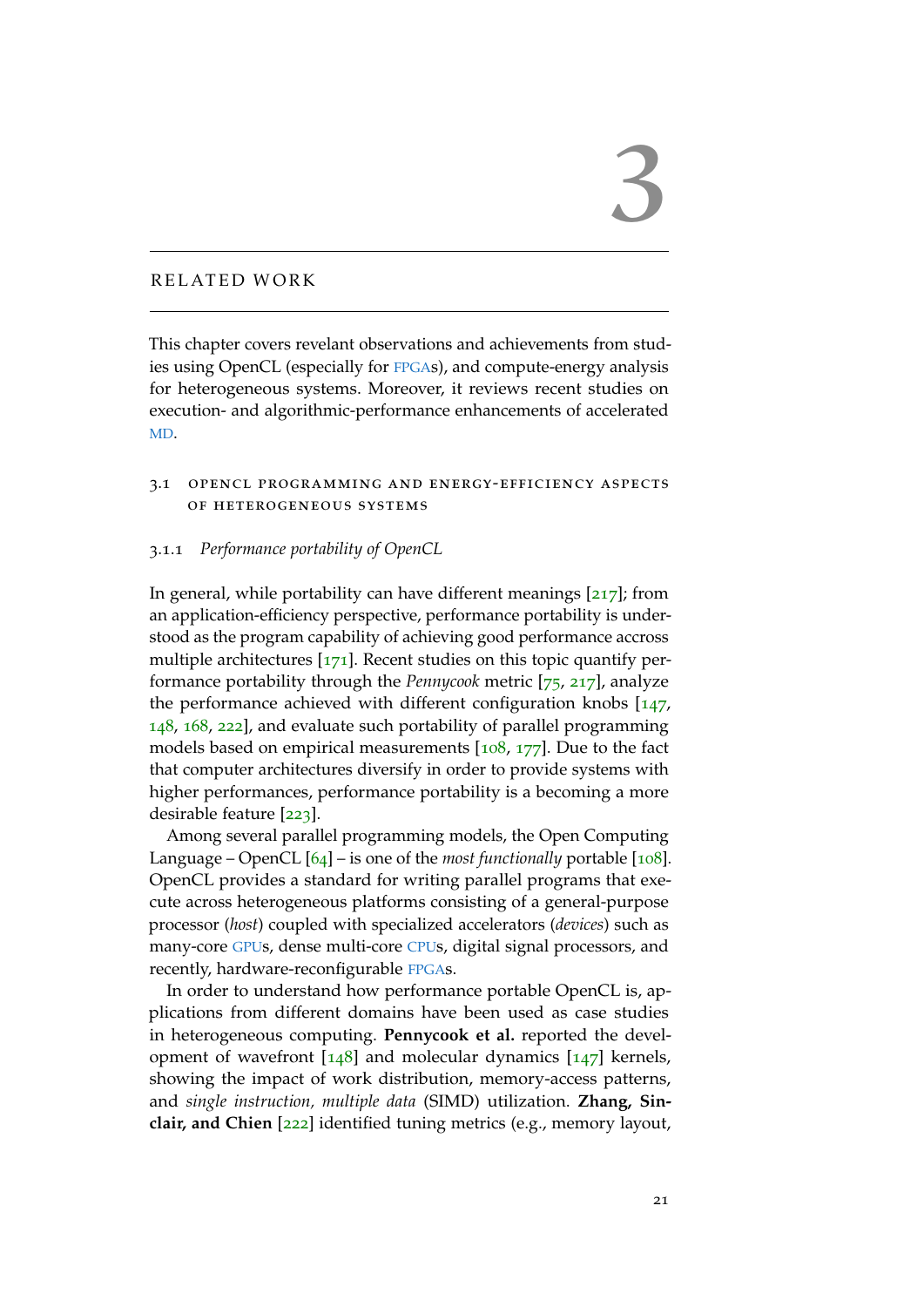*parallelization of BUDE [[57](#page-151-0)] are provided in [Section](#page-47-0) 3.1.3 and [Section](#page-52-0) 3.2.2.*

prefetching/caching) critical to performance of three benchmarks: matrix multiply, sparse vector multiply, and fast Fourier transform. **Martineau, McIntosh-Smith, and Gaudin** [[108](#page-156-1)] assessed the performance portability of emerging parallel programming models against *More details on the* the mature CUDA and OpenCL, porting a mini-application that solves a heat conduction equation. Besides the aforementioned *relatively small* applications, **McIntosh-Smith et al.** [[110](#page-157-2)] analyzed the performance portability of an OpenCL implementation of the BUDE docking engine [[57](#page-151-0)].

> From previous studies, there is a clear sign: while OpenCL is indeed functionally portable, its performance portability is not guaranteed  $[108, 147, 148]$  $[108, 147, 148]$  $[108, 147, 148]$  $[108, 147, 148]$  $[108, 147, 148]$  $[108, 147, 148]$  $[108, 147, 148]$ . In fact, in order to maximize the performance when porting an *abstract* OpenCL code to different accelerators, it is critical to consider the *underlying hardware* of the target. Examples of the required *awareness* include, e. g., using target-specific memory accesses for exploiting: local memories on [GPU](#page-22-4)s, cache hierarchies on [CPU](#page-22-5)s, fully-customized pipelines on [FPGA](#page-22-3)s. These design considerations can be expressed with *coding techniques*, e. g., array-of-structs (AoS) vs. struct-of-arrays (SoA) memory layout  $[148]$  $[148]$  $[148]$ , or data vs. task parallelization [[93](#page-155-0), [218](#page-167-1), [227](#page-168-2)]. Besides that, target-dependent optimizations result in typically longer development cycles, which could be further extended when working with domain-specific applications tackling real-world problems, like those in [MD](#page-22-2).

## 3.1.2 *OpenCL for FPGA programming*

Traditionally, [FPGA](#page-22-3) programming has been an exclusive domain of hardware developers, which implement high-performance designs reasoning at the Register-Transfer Level ([RTL](#page-22-6)). Working at this level requires developers to specify a number of hardware blocks performing concurrent low-level operations synchronized with a clock signal. These blocks communicate with each other through wires. Depending on the logical values transferred, these wires can control the internal state of such hardware blocks. Since the invention of [FPGA](#page-22-3)s in 1985 [[215](#page-167-2)], developers have been following this RTL-based approach for describing hardware. However, due to the concurrent nature and complexity of hardware blocks used in modern designs, it is in practice *very difficult* to reason in terms of transfers between hardware registers.

The development flow for [FPGA](#page-22-3)s comprises several steps [[72](#page-153-3)]. Among these, *synthesis* and *place & route* are automated by computer-aided design (CAD) tools. However, other steps like *design specification* (based on [RTL](#page-22-6) descriptions), *system integration* and *verification* must be carefully handled by developers themselves. From the standpoint of a hardware developer, while the burden of the overall development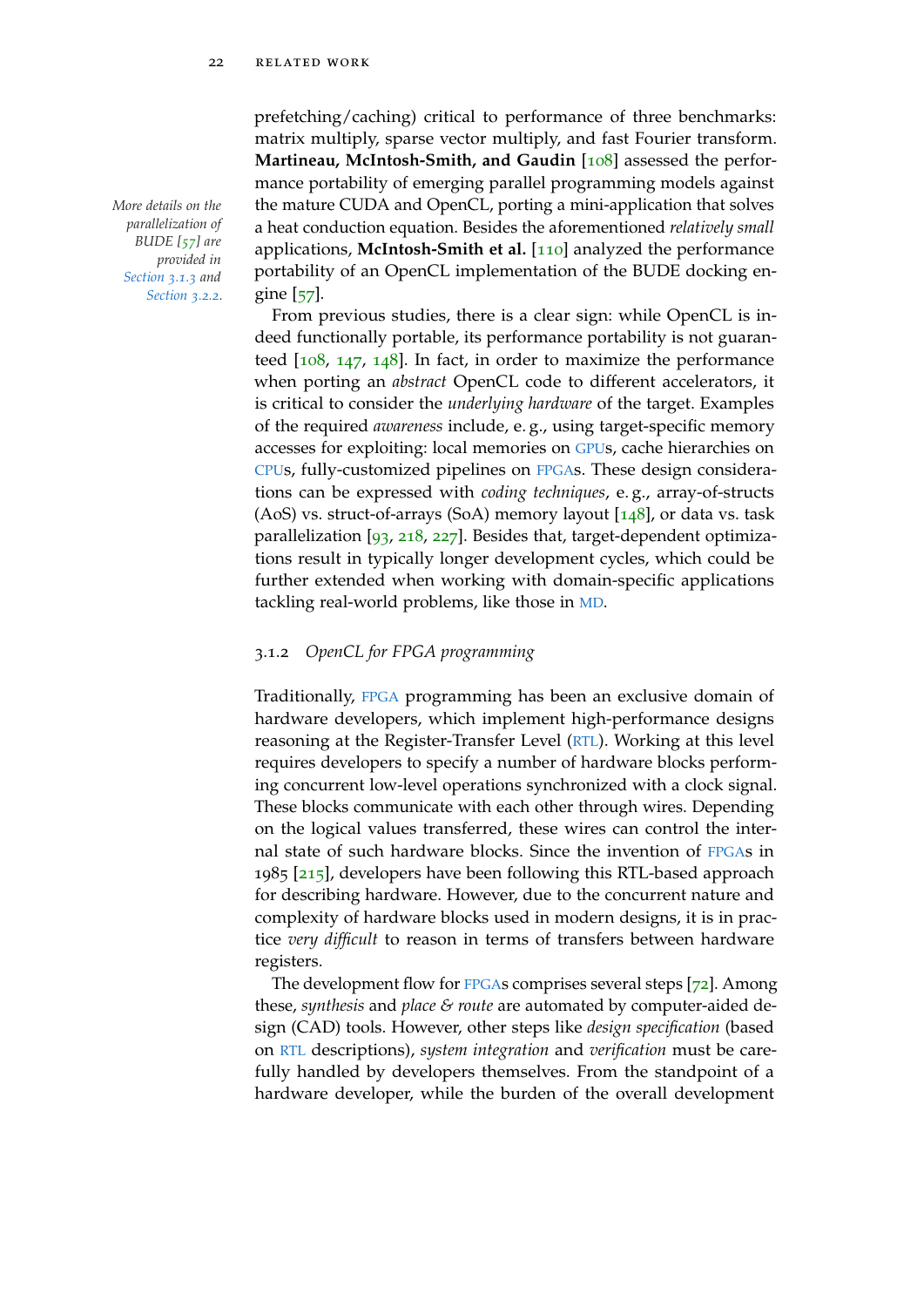can be alleviated *somehow* by using Intellectual Property (IP) cores (e. g.  $[82, 137, 212]$  $[82, 137, 212]$  $[82, 137, 212]$  $[82, 137, 212]$  $[82, 137, 212]$  $[82, 137, 212]$  $[82, 137, 212]$ ), it is still a time-consuming process.

In fact, as indicated in the industrial survey in  $[79]$  $[79]$  $[79]$ , the productivity of a hardware developer (∼dozens lines of code per day) is *lower* compared to that of a software programmer (between 10 – 100 lines of code per day). Moreover, as pointed out by **Kapre and Bayliss** [[89](#page-154-1)], since the number of software programmers is larger than that of hardware developers (in a ratio of 10x), it is then *more expensive* to develop an application on [FPGA](#page-22-3)s than its equivalent software counterpart.

In order to increase productivity, the design-specification approach for [FPGA](#page-22-3)s known as High-Level Synthesis ([HLS](#page-22-7)) has gained increasing interest in recent years. Compared to traditional RTL-based languages or [HDL](#page-22-8)s (e. g., VHDL, Verilog, System Verilog), [HLS](#page-22-7) languages (e. g., Handel-C [[112](#page-157-3)], LegUp [[194](#page-165-1)], Vivado HLS [[213](#page-167-4)], OpenCL [[64](#page-152-0), [83](#page-154-2), [210](#page-166-0)]) require significantly *smaller* and *easier-to-understand* codes to describe a given functionality. In this way, [HLS](#page-22-7) aims to increase productivity, and in turn, enables programmers without a deep knowledge of the underlying [FPGA](#page-22-3) architecture and [HDL](#page-22-8)s to harness the performance and power efficiency of such devices.

Studies using OpenCL for accelerating applications on [FPGA](#page-22-3)s are *As discussed in* described as follows. Since there are several studies meeting this criteria, our selection was made on the basis of key design patterns or programming techniques that are relevant for the work of this thesis.

**Zohouri et al.** [[227](#page-168-2)] evaluated the performance and power requirements of six Rodinia benchmarks targeting a Stratix-V [FPGA](#page-22-3), against a Tesla K20c [GPU](#page-22-4) and a Xeon [CPU](#page-22-5). The effectiveness of specific optimizations (e. g., sliding windows) on [FPGA](#page-22-3)s is reflected in a 3.4x power-efficiency superiority over the above [GPU](#page-22-4), and better runtime and power efficiency over the above [CPU](#page-22-5). The authors highlight that the OpenCL implementation of FPGA-specific strategies is *completely different* from common OpenCL strategies on [GPU](#page-22-4)s.

Later in [[226](#page-168-3)], **Zohouri, Podobas, and Matsuoka** combined *spatial and temporal blocking* for accelerating two- and three-dimensional stencil computations using OpenCL. Respective designs achieved compute performances of 760 and 375 GFLOP/s on an Arria 10 [FPGA](#page-22-3) running at frequencies of 256 MHz. These results rival those achieved on a GTX 980Ti [GPU](#page-22-4) (performance- and energy-wise), and on a Tesla P100 [GPU](#page-22-4) (energy-wise).

**Kenter and Plessl** [[94](#page-155-1)] developed a Finite-Difference Time-Domain (FDTD) solver for photonic microcavity simulations. Their OpenCL implementation consists of multiple *read*, *compute* and *write* kernels communicated through pipes. The read/write kernels transfer input/output from/to the external DDR3 memory, whereas the com- *DDR<sup>3</sup> stands for* pute kernel performs the actual FDTD calculation. The latter kernel was pipelined into 36 stages, which passed data *only* through on-chip memory regions. On a Virtex 7 [FPGA](#page-22-3), this design runs at 140 MHz

*[Chapter](#page-76-0) 5, a useful design approach is task-based parallelism, which is supported so far only in OpenCL and SYCL [[66](#page-152-1)] (among high-level descriptions).*

Double Data Rate Type 3*. It is a type of synchronous dynamic RAM [[41](#page-150-0)].*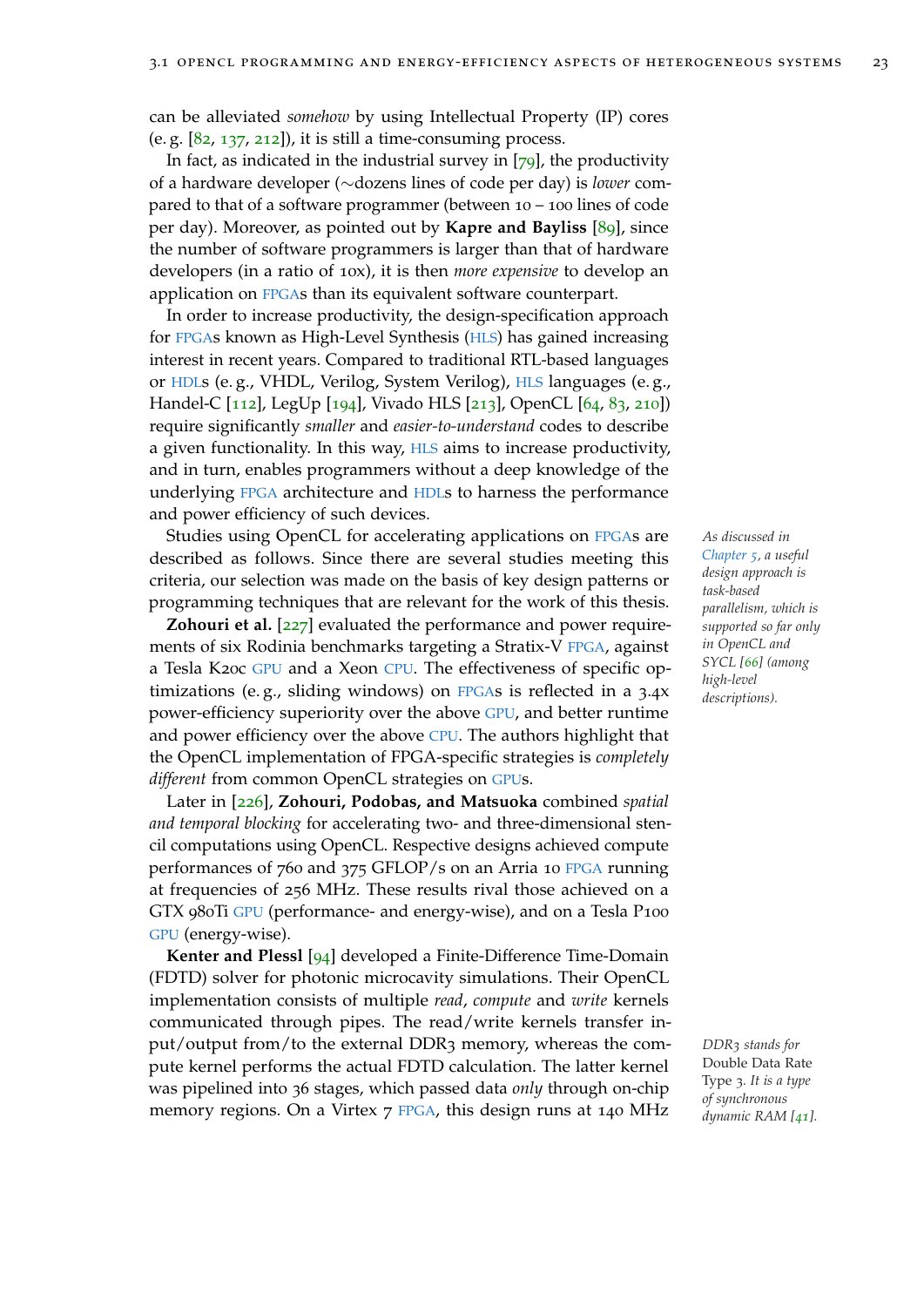and reaches processing rates higher than ∼1600 Mcells/s. This clearly outperforms an OpenMP implementation running eight threads on a Xeon E5620 [CPU](#page-22-5), which reaches a maximum of ∼500 Mcells/s for more than  $2^{20}$  grid points.

In a further work [[93](#page-155-0)], **Kenter, Förstner, and Plessl** parametrized their FDTD implementation, making their OpenCL design achieve portability and flexibility across [FPGA](#page-22-3) platforms from *different vendors* by using pre-processor macros. Authors state that while some preprocessor macros are tedious to maintain, these drawbacks may be mitigated by future OpenCL-to-FPGA tool releases.

**Yang et al.** [[218](#page-167-1)] examined design patterns consisting of a set-ofproducer to a set-of-consumer datapaths in a molecular electrostatic application. Several Verilog and OpenCL versions with different arbitration and hand-shaking mechanisms are evaluated on an Arria 10 [FPGA](#page-22-3). Their results show that, while Verilog versions achieve up to 80x of speedup factor over a single [CPU](#page-22-5) core, OpenCL designs are 13x slower while using twice the resources when compared to Verilog ones.

The research by **Sanaullah and Herbordt** [[163](#page-162-2)] presents a nonconventional usage of intermediate [HDL](#page-22-8) files generated with the Intel FPGA OpenCL tool. Basically, the [HDL](#page-22-8) code generated out of an initial compilation step – of a user's OpenCL code – is extracted and utilized in a custom development flow capable of more accurate resource/latency estimates. Using this strategy on benchmarks from the Rodinia suite and molecular-dynamic codes results in designs achieving speedups around {37x, 4.8x, 3.5x} over {OpenCL designs on [FPGA](#page-22-3)s, [GPU](#page-22-4)s, and Verilog designs on [FPGA](#page-22-3)s}, respectively.

# <span id="page-47-0"></span>3.1.3 *Compute-energy efficiency*

While the surveys by **Mittal and Vetter** [[114](#page-157-4), [115](#page-157-5)] and **Bridges, Imam, and Mintz** [[24](#page-148-0)] *comprehensively* discuss several methodologies for power measurement and energy analysis for [GPU](#page-22-4)s and [CPU](#page-22-5)s, our intention here is to list relevant studies where the performance and energy efficiencies of hardware-accelerated scientific applications were evaluated. Examples include sparse and dense linear algebra operations [[14](#page-147-0)], partial differential equations solvers [[204](#page-166-1)], biomolecular and cellular simulations  $[180]$  $[180]$  $[180]$ . Some authors analyzed the energy consumption of benchmarks (e. g., LINPACK [[232](#page-169-1)]) comparing different program-ming models [[60](#page-151-1)], while others compared the energy consumed on Intel and ARM systems running high-energy physics calculations [[2](#page-146-0)]. Additionally, the previously-mentioned study by **McIntosh-Smith et al.** [[109](#page-157-6)] reported the power costs and carbon emissions of an OpenCL implementation of the BUDE docking engine [[57](#page-151-0)].

The power and energy efficiency of OpenCL designs running on [FPGA](#page-22-3)s has been recently studied too. In [[204](#page-166-1)], **Weller et al.** imple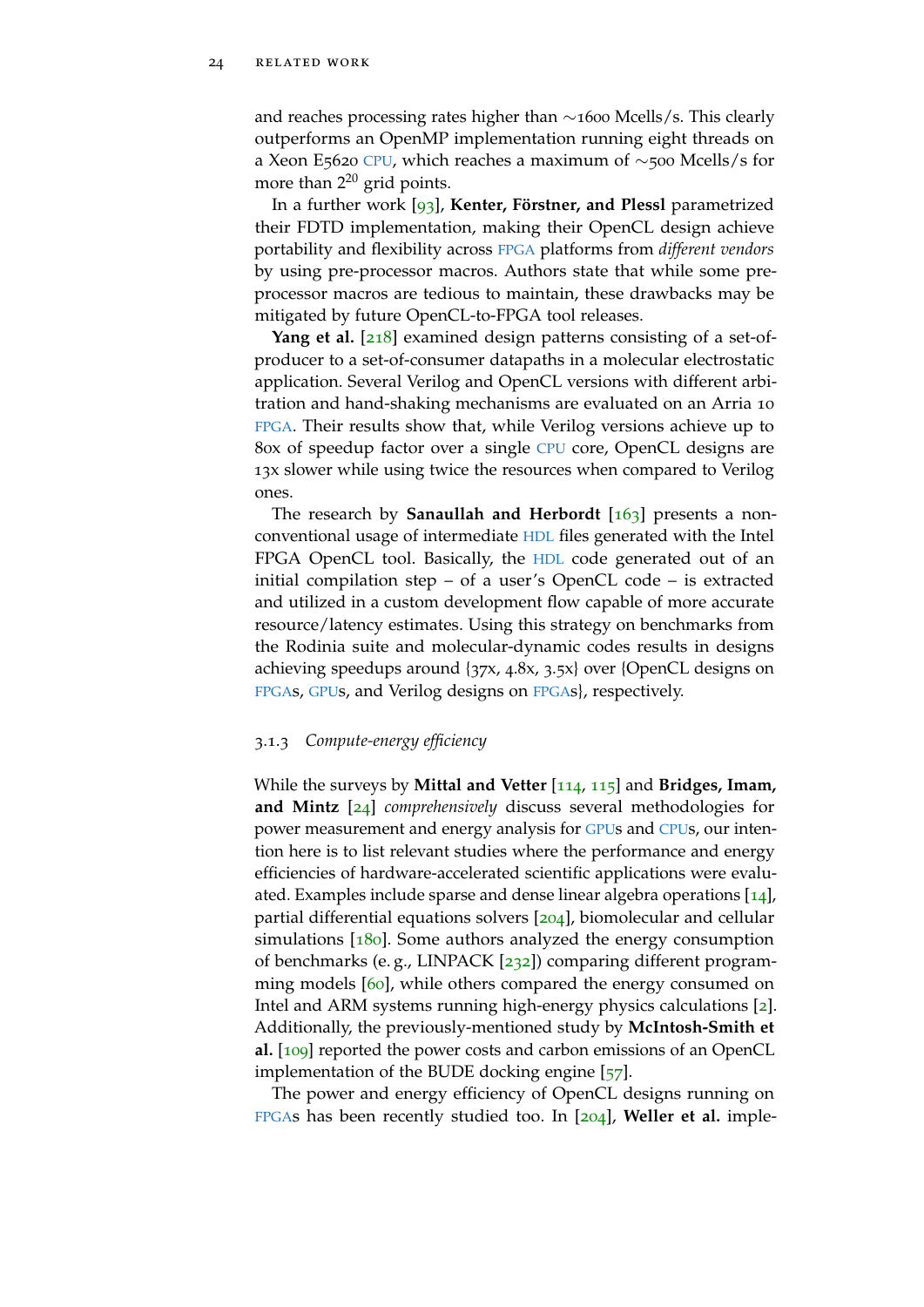mented partial differential equations, and explored a set of generic and specific optimizations techniques using OpenCL. Comparison of energy efficiencies (in MB/J) showed that a GeForce GTX 980 [GPU](#page-22-4) is ∼2x more efficient than a Stratix V [FPGA](#page-22-3) when running the above differential solvers. Moreover, the previously discussed studies from **Zohouri et al.** [[226](#page-168-3), [227](#page-168-2)] performed energy-efficiency analysis using power draws estimated via FPGA-compilation tools. Finally, **Davis et al.** [[38](#page-149-0)] presented a tool that allows OpenCL programmers to query *live* kernel-level power consumption using calls invoked from within the OpenCL host code. The support provided by such tool was limited to *embedded* platforms equipped with Cyclone V [FPGA](#page-22-3)s.

# 3.2 parallel implementations of molecular docking **TOOLS**

This section aims to provide a significant description of research efforts that parallelize different [MD](#page-22-2) tools using heterogeneous systems. To ellaborate this section, we have reviewed the *most* relevant surveys.

The survey by **Pechan and Fehér** [[145](#page-160-2)] – published in 2012 – provides an overview of MD-acceleration that focuses on strategies targeting heterogeneous systems based on either [GPU](#page-22-4)s and [FPGA](#page-22-3)s. However, since during the course of last years other [MD](#page-22-2) tools have been developed, we observed that  $[145]$  $[145]$  $[145]$  is becoming limited. This limitation is not merely with regards to the number of newer [MD](#page-22-2) tools that should be included in such a survey, but more importantly, because recent programming approaches and parallelization strategies are innovative too.

Besides heterogeneous systems, a more recent survey by **Dong et al.** [[42](#page-150-1)] – published in 2018 – covers other acceleration approaches targeting clusters, supercomputers, and even cloud computing systems. We find that  $[42]$  $[42]$  $[42]$  is somehow limited too, especially in its section dedicated to heterogeneous systems, which covers few GPU-based approaches.

In general, due to the variety in parallelization possibilites of different [MD](#page-22-2) algorithms, we believe it would be *very* difficult to come up with an *exhaustive* survey on MD-acceleration. In fact, the attempt of this section is not to provide an ample review, but one that is sufficiently detailed to understand the state of the art. This section is based on the survey in  $[145]$  $[145]$  $[145]$ , and complemented with key information from [[42](#page-150-1)], as well as our own literature review. The work presented in this thesis, i. e., [OCLADock](#page-22-9), is *contextualized* within this section, and its details are extensively discussed in the following chapters.

[Table](#page-50-0) 3.1 organizes the studies discussed in our review of MDacceleration into five categories:

1. FFT-based tools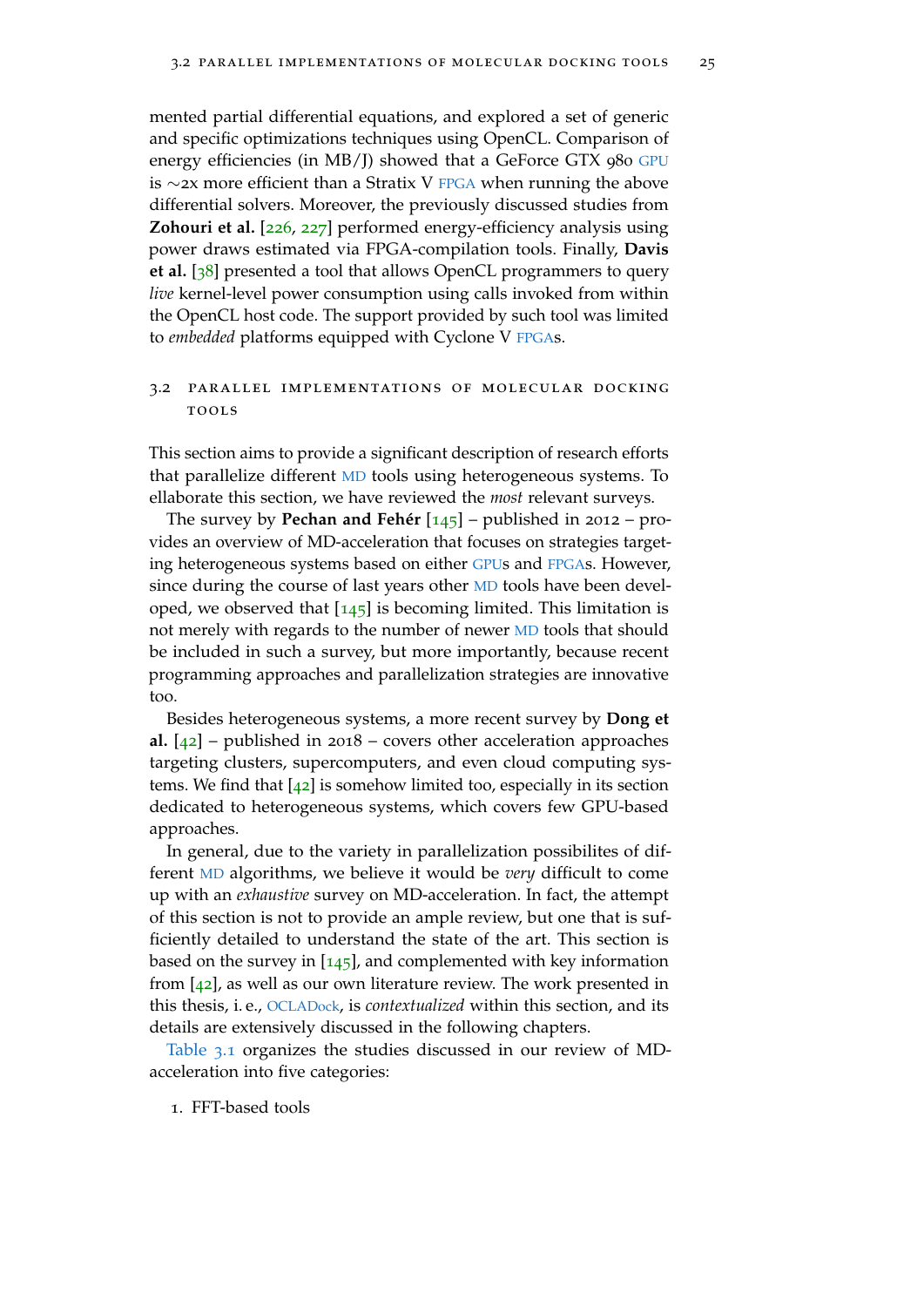- 2. Evolutionary-based tools
- 3. [AutoDock](#page-22-0)
- 4. Pairwise potentials
- 5. Intrinsically-parallel tools

Furthermore, since the scope of this thesis is heterogeneous systems within a single compute node, alternative/complementary approaches are not deeply discussed here, but included in an overall discussion in [Section](#page-57-0) 3.2.6.

#### 3.2.1 *FFT-based tools*

*In ZDOCK [[26](#page-148-1)], the* **ZDOCK** is a tool for docking rigid molecules that uses a Fast Fourier Transform (FFT) algorithm [[27](#page-148-2)] to optimize a force-field scoring function [[26](#page-148-1)] composed of desolvation, electrostatics, and (grid-based and pairwise) *shape complementarity* terms. While the original ZDOCK implementation [[26](#page-148-1)] was written in C and parallelized using Message Passing Interface (MPI [[107](#page-156-2), [190](#page-165-2)]), the efforts discussed as follows target heterogeneous platforms.

In [[197](#page-165-3)], instead of executing the original FFT-based search on floating point numbers, a three-dimensional correlation in spatial domain is implemented. This enables a long pipeline and low-precision arithmetic, which are suitable for [FPGA](#page-22-3)s. This was an initial work that focused *only* on the search method that looks for the best shape-matches *Voxel, i. e., a* through correlation of voxel data, which at this point carried only two bits that: distinguish molecule interiors from exteriors, and mark the surface of molecules. The improved version in  $[198]$  $[198]$  $[198]$  uses tuple data-types for voxels in order to carry additional information, e. g., force-field interactions. In both versions, the core of the correlation architecture is a three-dimensional *systolic array* of cells. In such array, a voxel of the ligand is stored within each cell, while the receptor is stored in external memory. Speedups achieved on a Virtex-II [FPGA](#page-22-3) were in a range between [100x, 1 000x] compared to a 3.0 GHz Xeon [CPU](#page-22-5).

> **PIPER** [[100](#page-156-3)] is a tool for rigid-molecule docking that, similar to ZDOCK, adds a pairwise desolvation term into the scoring function for improving its FFT-based search. However, a fundamental innovation

*attractive and repulsive interactions are grouped into a single term representing the so-called shape complementarity.*

*volumetric pixel, represents a value on a regular grid in three-dimensional space.*

<sup>1</sup> FFT: Fast Fourier Transform.

<sup>2</sup> GA: Genetic Algorithm.

<sup>3</sup> SW: Solis Wets.

<sup>4</sup> DE: Differential Evolution.

<sup>5</sup> ACO: Ant Colony Optimization.

<sup>6</sup> NMS: Nelder and Mead algorithm.

<sup>7</sup> ILS: Iterated Local Search, the *global* search method in Vina [[195](#page-165-5)].

<sup>8</sup> BFGS: Broyden-Fletcher-Goldfarb-Shanno.

<sup>9</sup> HPL: Heterogeneous Programming Library.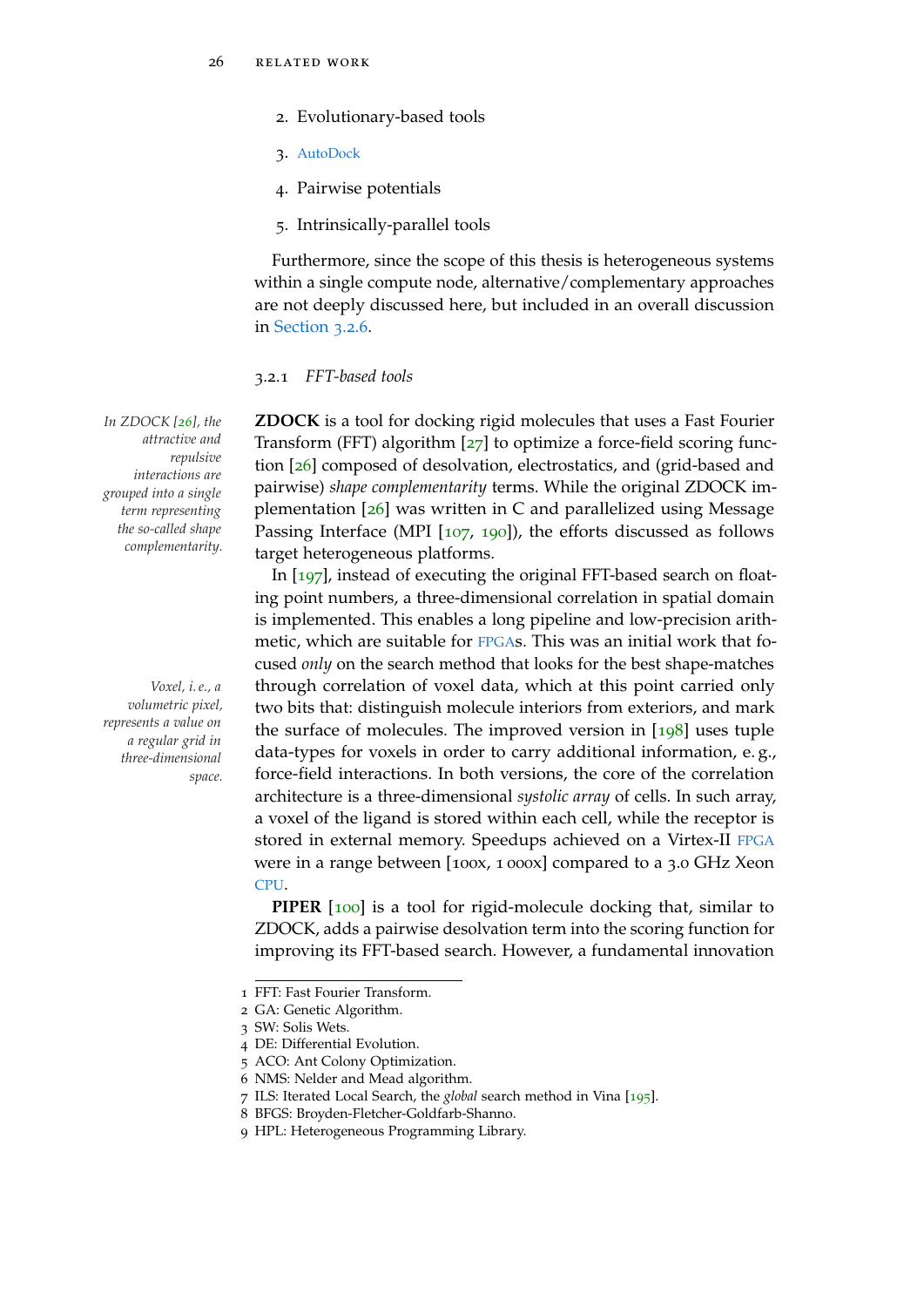<span id="page-50-0"></span>

|                               | Table 3.1: Parallelized MD tools. Fields specified with a "-" mean the program/feature was not existent/not implemented. |                  |              |                             |              |                          |
|-------------------------------|--------------------------------------------------------------------------------------------------------------------------|------------------|--------------|-----------------------------|--------------|--------------------------|
| Original                      | Parallelized                                                                                                             | Release          | Scoring      | Global & Local              | Target       | Description              |
| MD <sub>tool</sub>            | version                                                                                                                  | Year             | function     | search method               | accelerator  | language                 |
| ZDOCK [26]                    | Van Court et al. [197, 198]                                                                                              | 2004, 2006       |              | 3D correlation &            | FPGA         | VHDL                     |
| PIPER <sub>[100]</sub>        | Sukhwani et al. [182]                                                                                                    | 2009             | Force-field  | $FFT 8 -$                   | <b>GPU</b>   | <b>CUDA</b>              |
| PIPER [100]                   | 83]<br>Sukhwani et al. [181, 1]                                                                                          | 2008, 2010       | Force-field  | 3D correlation/-            | FPGA         | <b>VHDL</b>              |
| Katchalski-Katzir et al. [91] | Feng et al. [48]                                                                                                         | 2010             | Force-field  | FFT &-                      | GPU          | <b>CUDA</b>              |
| Hex [156]                     | Ritchie et al. [157]                                                                                                     | 2010             | Force-field  | FFT & –                     | GPU          | <b>CUDA</b>              |
| MolDock [193]                 | Simonsen et al. [173]                                                                                                    | 2013             | Force-field  | $DE2$ & –                   | GPU/CPU      | CUDA/OpenMP              |
| PLANTS [97]                   | Korb et al. [98]                                                                                                         | 2011             | Empirical    | ACO3& NMS <sup>4</sup>      | GPU          | OpenGL & Nvidia Cg       |
| BUDE [57]                     | <b>110</b><br>McIntosh-Smith et al.                                                                                      | 2014             | Force-field  | GA <                        | GPU/CPU      | OpenCL                   |
| T                             | Altuntaş et al. [9]                                                                                                      | 2016             | Force-field? | $GA & =$                    | <b>GPU</b>   | HPL <sup>5</sup>         |
|                               | Kannan et al. [88]                                                                                                       | 2010             | Force-field  | GA <                        | <b>GPU</b>   | CUDA                     |
|                               | Pechan et al. [146]                                                                                                      | 2010             | Force-field  | $GA^6$ & $SW^7$             | FPGA         | Verilog                  |
| AutoDock [116]                | Pechan et al. [144]                                                                                                      | 2011             | Force-field  | GA & SW                     | GPU          | CUDA                     |
|                               | Mendonça et al. [111]                                                                                                    | 2017             | Force-field  | $GA & =$                    | $GPU + CPU$  | <b>CUDA &amp; OpenMP</b> |
|                               | 234.<br>OCLADock [165, 233,                                                                                              | 2017, 2018, 2019 | Force-field  | $GA$ & $\text{SW/ADADELTA}$ | GPU/CPU/FPGA | OpenCL                   |
|                               | Roh et al. [158]                                                                                                         | 2009             | Force-field  |                             | GPU          | <b>CUDA</b>              |
|                               | Guerrero et al. [68]                                                                                                     | 2011             | Force-field  | T                           | GPU          | <b>CUDA</b>              |
|                               | Saadi et al. [159, 160]                                                                                                  | 2017, 2019       | Force-field  | $\overline{1}$              | GPU/CPU      | CUDA/OpenMP              |
| AutoDock Vina                 | Trott et al. $[195]$                                                                                                     | 2009             | Empirical    | $L S^8$ & BFGS <sup>9</sup> | CPU          | $\overline{t}$           |
| <b>AutoDockFR</b>             | Ravindranath et al. [154]                                                                                                | 2015             | Force-field  | GA & SW                     | <b>UCD</b>   | Python & C++             |
|                               |                                                                                                                          |                  |              |                             |              |                          |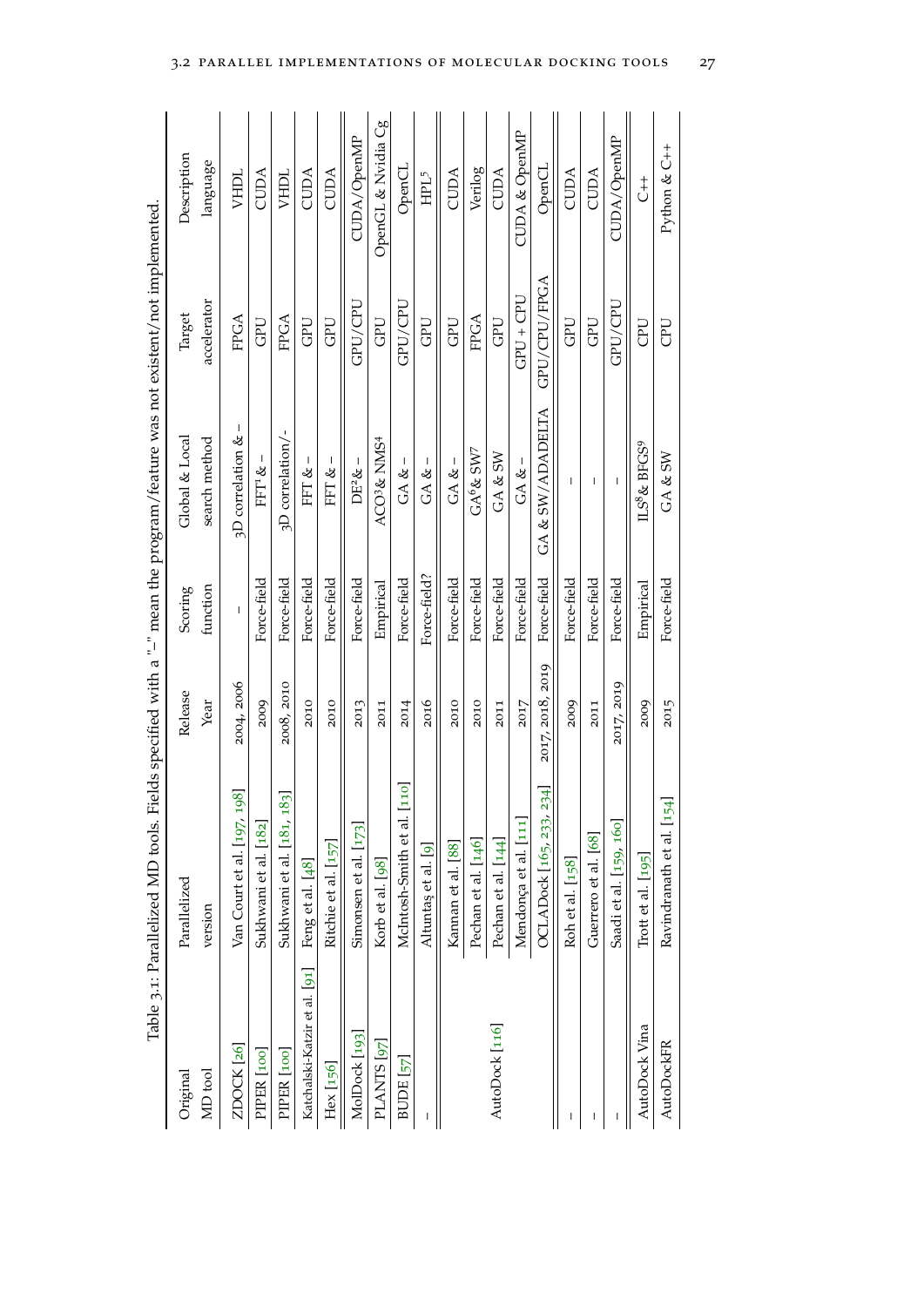in PIPER is the approximation of the pairwise-interaction matrix by an *eigenvector* decomposition. Low eigenvalues are often discarded, and thus, the computational complexity is reduced.

The PIPER implementation for [FPGA](#page-22-3)s by Sukhwani and Herbordt [[181](#page-164-1)] extends their systolic-array architecture previously used for ZDOCK [[197](#page-165-3), [198](#page-165-4)] (described above) in order to support the docking of *two* large molecules (i. e., protein-protein). Contrary to their previous design where the ligand is stored within the array cells, now both molecules are stored in external memories. Moreover, since PIPER must calculate multiple correlations, the basic cell structure has been *augmented* with: *FIFO stands for the* a new weighted scorer module that sums the partial correlation results, and new FIFOs to propagate the scorer-module output to the input of the next one. Experiments were perfomed on a Virtex-II [FPGA](#page-22-3) [[181](#page-164-1)], and then on a Stratix-II EP2S180 [FPGA](#page-22-3) [[183](#page-164-2)].

> Using the Nvidia CUFTT library [[126](#page-158-0)], Sukhwani and Herbordt developed a PIPER version for [GPU](#page-22-4)s [[182](#page-164-0)], in which FFT computations were performed directly instead of using correlation as for the [FPGA](#page-22-3) counterparts. On a Tesla C1060 [GPU](#page-22-4), a similar execution performance was achieved with two alternative parallelization strategies, which consisted in assigning either a complete or a portion of a two-dimensional FFT-plane to a thread block. Overall, for small sizes of the ligand grid (i.e., 4, 8), speedups on [FPGA](#page-22-3) ( $\sim$ 36x) are higher than those on [GPU](#page-22-4) (< 33x). However, for larger ligand-grid sizes (i. e., 16, 32), while speedups decrease for any device, speedups achieved on the [GPU](#page-22-4) are higher ( $\sim$ 16x) than those on [FPGA](#page-22-3)s ( $\sim$ 3x).

*The survey* The work of **Feng, Tian, and Chang** [[48](#page-150-2)] uses [GPU](#page-22-4)s to accelerate rigid-molecule dockings. The scoring function is composed of two terms describing the molecular shape and electric fields, while the search is based on an FFT algorithm. Similar to the PIPER acceleration previously described, FFT-based operations are implemented using the CUFFT library. However, to the best of our efforts, it was not possible to clearly identify from their manuscript  $[48]$  $[48]$  $[48]$ , what computations are carried out by CUDA threads. Experiments on a GeForce 9800GT [GPU](#page-22-4) reach up to 4x of speedup compared to sequential executions on an AthlonX2 3600+ [CPU](#page-22-5).

> **Hex** [[156](#page-161-0)] is a tool for protein-protein interactions based on FFT. In [[157](#page-161-1)], Ritchie and Venkatraman describe their CUDA version of Hex. The difference with respect to most FFT-based [MD](#page-22-2) tools is that, Hex uses grids expressed in *spherical polar* rather than *cartesian* coordinates. According to  $[157]$  $[157]$  $[157]$ , FFT-based approaches that use a cartesian representation can compute *only* translational correlations, and must be repeated over multiple rotations to cover a six-dimensional search space. The CUFFT library is used for implementing the one- and three-dimensional FFT on a GeForce GTX 285 [GPU](#page-22-4), whose executions were ∼45x faster than the original Hex on a single [CPU](#page-22-5) core.

first-in, first-out *method used for manupulating a data buffer.*

*by Pechan and Fehér [[145](#page-160-2)] indicates, however, that the GPU-based implementations of Feng, Tian, and Chang [[48](#page-150-2)] and PIPER [[182](#page-164-0)] are similar.*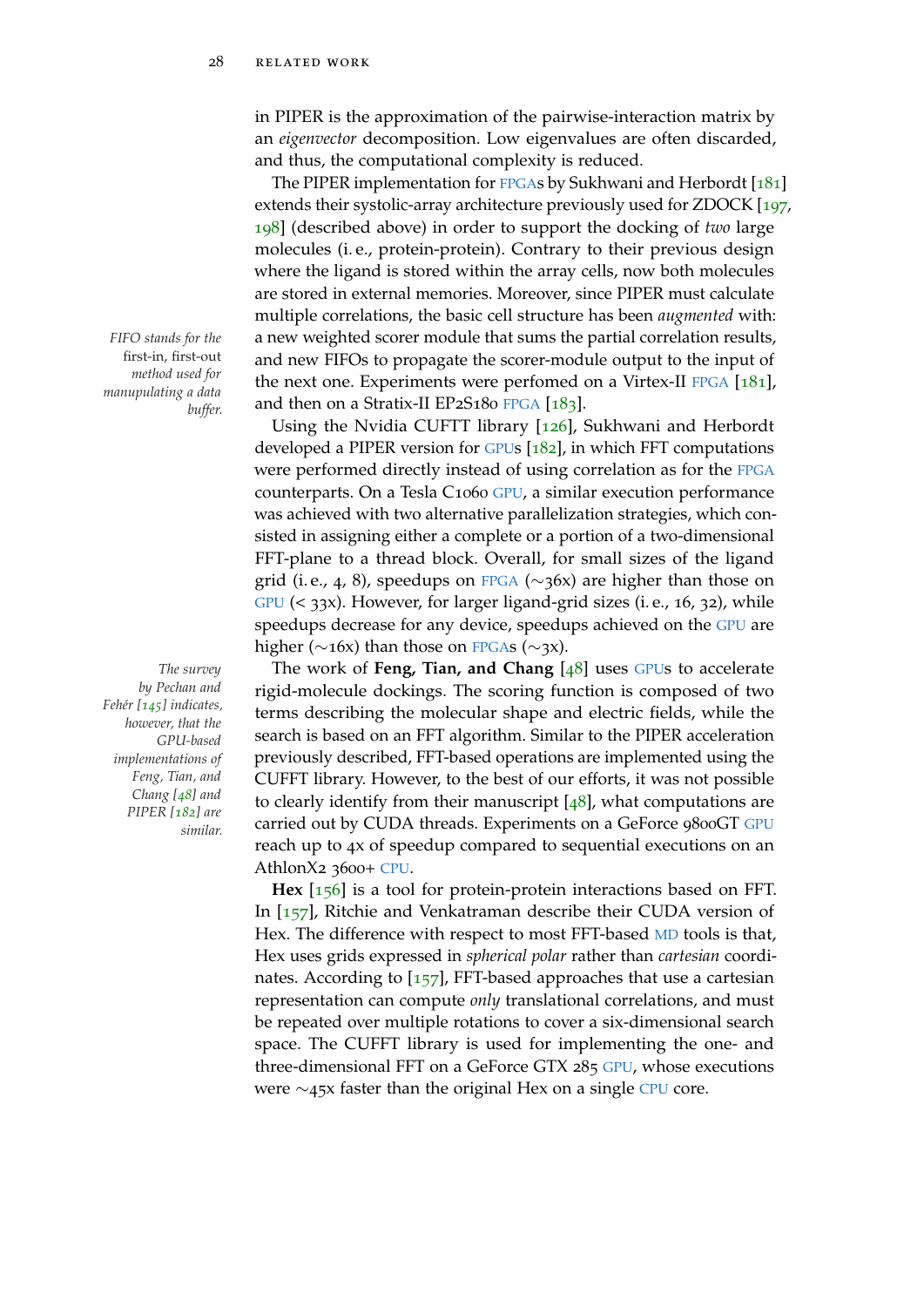#### <span id="page-52-0"></span>3.2.2 *Evolutionary-based tools*

The **MolDock** software [[193](#page-165-6)] is very similar to [AutoDock](#page-22-0). Its scoring function consists of the summation of pairwise force-field energy terms expressed as intermolecular (*van der Waals*, hydrogen bonds, electrostatics potentials) and intramolecular (*van der Waals*, hydrogen bonds, torsional, clash penalties) components. Its search method is based on a variant of an evolutionary algorithm (EA), called differential evolution (DE). Similar to genetic algorithms (GAs), DE is an optimization technique also inspired by the *Darwinian* evolution theory. However, DE uses a different approach to select and modify candidate individuals, i. e., DE creates new individuals from a *weighted difference* of parent individuals. The DE variant used in MolDock [[193](#page-165-6)] performs no local search.

The GPU-based parallelization of MolDock developed by Simonsen et al. [[173](#page-163-4)] is similar to that of [AutoDock](#page-22-0) by Pechan and Fehér [[144](#page-160-4)]. The difference is that, in  $[173]$  $[173]$  $[173]$  threads within the same block perform a task (e. g., interpolation) for the same ligand atom of different individuals, while in  $[144]$  $[144]$  $[144]$  threads within the same block perform such task for the different atoms of the same individual. The CPU-based parallelization also provided in  $[173]$  $[173]$  $[173]$  is much simpler as MolDock is parallelized on the genetic population level, distributing multiple (DE) runs over [CPU](#page-22-5) cores. Experiments consisting in docking 133 ligands of different sizes on an Intel Core 2 quad core (Q9450) [CPU](#page-22-5) @ 2.6 GHz and a Nvidia GeForce 8800GT [GPU](#page-22-4) resulted on average speedups of 3.9x and 27.4x over a single [CPU](#page-22-5) core, respectively.

**PLANTS** [[97](#page-155-3)] uses an Ant Colony Optimization (ACO) as a search method. ACO is a swarm intelligence technique that mimics the be- *Pheromones are* havior of real ants, e. g., when they (as a colony) find the shortest path between the nest and food source. Real ants lay down *pheromones* directing each other to resources while exploring the surrounding environment. Analogously, *simulated ants* in PLANTS [[97](#page-155-3)] generate solutions by selecting one value for each degree of freedom taking into account *artificial* pheromone values. Pheromone levels are decreased for solutions of weak (unfavorable) molecular interactions. In order to improve the quality-of-solutions in PLANTS [[97](#page-155-3)], authors introduce a local search based on the Nelder and Mead (NMS) algorithm [[120](#page-158-1)], which is applied to *all* ants.

In the parallelization proposed in [[98](#page-155-4)], multiple ant colonies are processed in parallel. The conformation generation and scoring function evaluation are executed on the [GPU](#page-22-4), while the overall optimization algorithm  $(ACO + NMS)$  runs on the [CPU](#page-22-5). According to authors, the adopted programming methodology based on OpenGL and Nvidia Cg was less flexible compared to the general-purpose CUDA or OpenCL, due to the restricted programming model offered by languages for graphic computations. Experiments on a Nvidia GeForce 8800 GTX

*substances secreted to the outside by an individual and received by a second individual of the same species, in which they release a specific behavior or developmental process [[90](#page-154-4)].*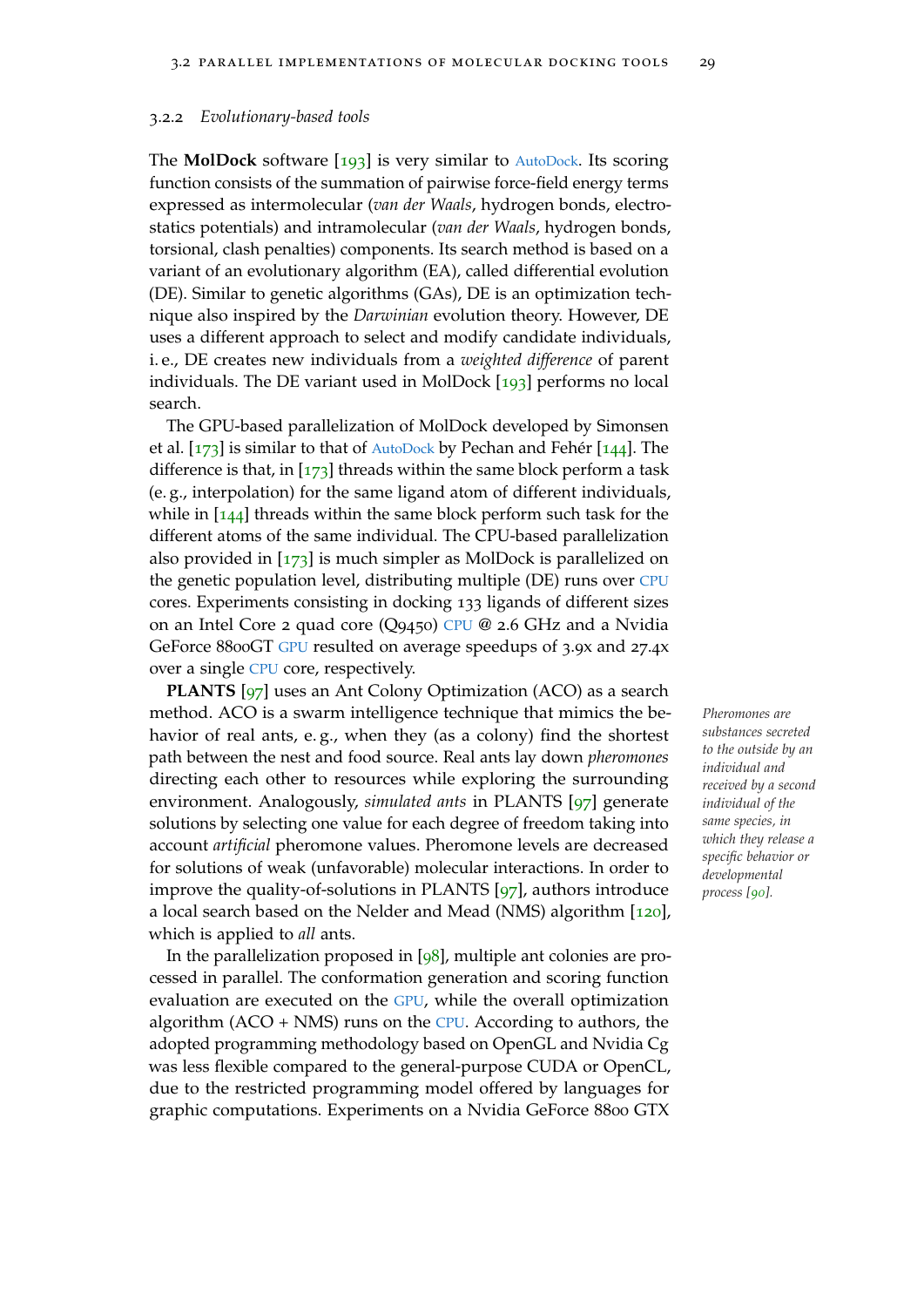[GPU](#page-22-4) and a single [CPU](#page-22-5) core Pentium 4 @ 3.0 GHz reached speedup factors of up to 50x compared to an optimized CPU-based implementation.

**BUDE** is a [MD](#page-22-2) engine developed by Gibbs, Clarke, and Sessions [[57](#page-151-0)] at University of Bristol. Its scoring function is of force-field type composed of steric, electrostatic, and desolvation terms. Its search method is based on a GA, which similarly to that in [AutoDock](#page-22-0), creates successive generations of candidate solutions from best candidates of previous generations.

The preliminary work in [[109](#page-157-6)] provides an initial OpenCL implementation of BUDE, where a single pose (each represented by an individual of the genetic population) is processed by a single OpenCL work-item. Later enhancements described in [[110](#page-157-2)] comprise an increase of four poses processed per work-item, as well as optimization techniques like memory-access coalescing (i. e., using a structs-of-array memory layout), and code refactoring for reducing the negative performance impact of thread divergence (i. e., converting conditional branches into equivalent combinations of predicated selection and multiplication). Faster executions (∼60x) and larger energy savings (∼3x) were achieved on a system based on two Nvidia C2050 [GPU](#page-22-4)s compared to an Intel Core2Duo SU9400 @ 1.4 GHz [CPU](#page-22-5), both systems running the same OpenCL-accelerated BUDE code. This code is used as a *baseline* for benchmarking the performance impact of optimiza-tions introduced in [[110](#page-157-2)], whose executions on an AMD FirePro S10000 [GPU](#page-22-4) resulted in speedups of 5x compared to those of above OpenCL baseline.

*The implementation* **Altuntas, Bozkus, and Fraguela** [[9](#page-147-1)] presented *their own* parallel [MD](#page-22-2) algorithm based on a GA. It is implemented with the Heterogeneous Programming Library (HPL) [[23](#page-148-3)], which is an open-source C++ framework  $[74]$  $[74]$  $[74]$  that provides an easy and portable way to exploit heterogeneous computing systems on top of OpenCL. The most computationally-expensive part of this algorithm is made of a consumer-producer chain of subroutines that perform population generation, score evaluation, and genetic operations (tournament selection, mating, and mutation). The total number of threads is equal to the population size. Within each subroutine, each individual (carrying a pose information) is processed by a single thread. The search method is only global and it is provided by the GA itself (i. e., no local search is present here). The experiments consisted of a different number of docking runs (25, 50, 100) using only three chemical compounds which differ slightly from each other in the number of torsions  $(7, 5, 8)$ , and the number of atoms (25, 19, 28). It achieves a speedup of around 14x using a Tesla C2050/C2070 [GPU](#page-22-4) with respect to a single 2.1 GHz Xeon [CPU](#page-22-5) core.

*by Altunta¸s, Bozkus, and Fraguela [[9](#page-147-1)] is assumed to employ a scoring function of force-field type. However, details of its scoring-function terms were not provided.*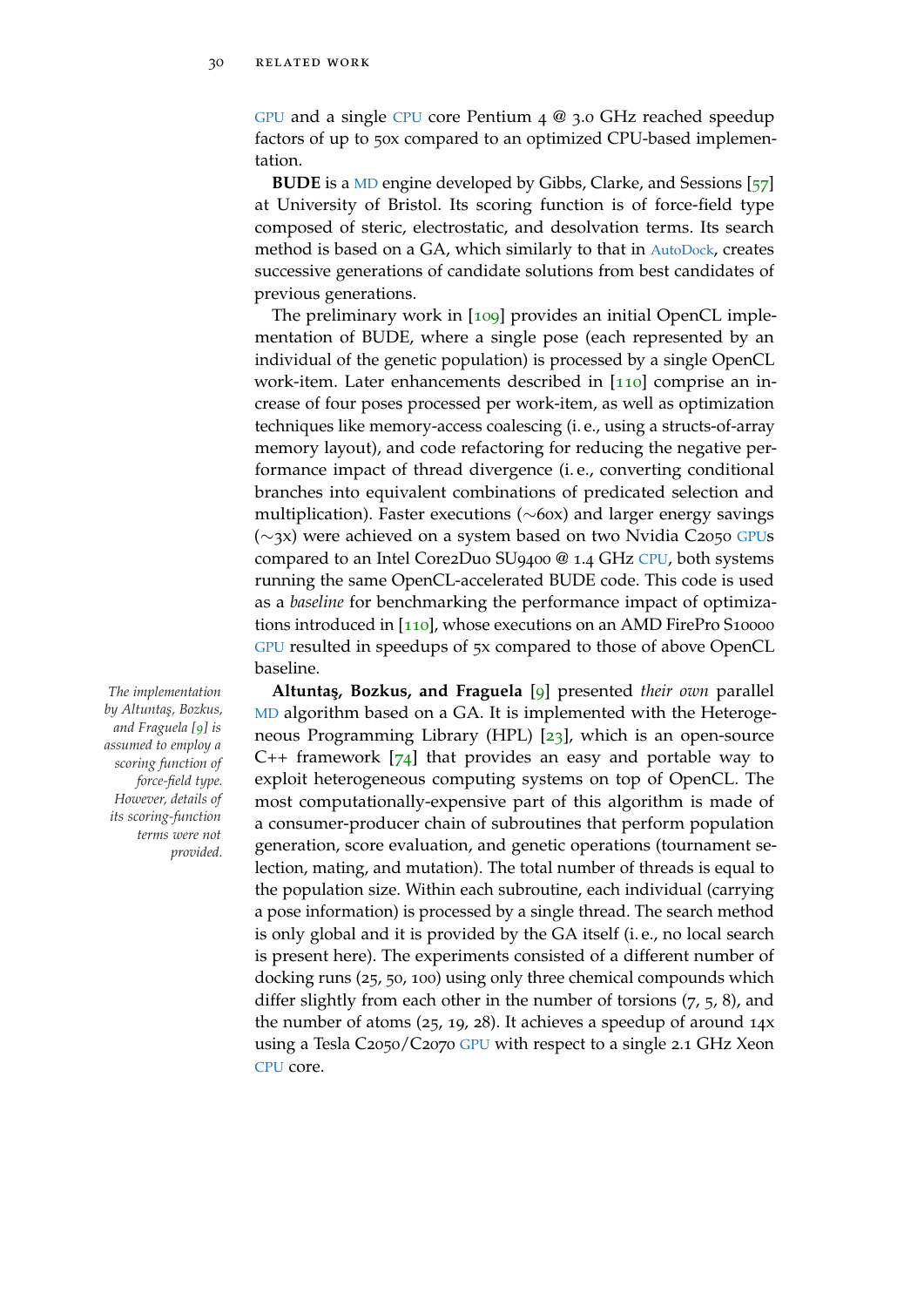#### 3.2.3 *AutoDock*

Here, we discuss the most relevat details of studies addressing the acceleration of [AutoDock](#page-22-0).

**Kannan and Ganji** developed a parallel implementation [[88](#page-154-3)] of *In [[88](#page-154-3)], slightly* [AutoDock](#page-22-0) that *excludes* the Solis-Wets local search (LS) method from the [LGA](#page-22-1) [\(Table](#page-50-0) 3.1 indicates that this implementation provides only GA as global search method). The reason for not parallelizing the LS was to avoid the low [GPU](#page-22-4) utilization that results when optimizing a only a subset instead of the full population of individuals, as in the GA. Their parallelization strategy consisted in assigning an individual to a CUDA thread block, whose threads execute their inner tasks cooperatively. Speedups of 47x were achieved when running the overall program on a Tesla C1060 [GPU](#page-22-4), compared to the original [AutoDock](#page-22-0) executed on a 2.4 GHz single Athlon [CPU](#page-22-5).

To this thesis work, the *most influential* previous studies have been those carried out by **Pechan, Fehér, and Bérces** in [[144](#page-160-4), [146](#page-160-3)], which *include* the LS for achieving a fully-operational program equivalent to [AutoDock](#page-22-0).

For [GPU](#page-22-4)s, the work in  $[144]$  $[144]$  $[144]$  proposes an strategy where the independent [LGA](#page-22-1) runs are executed in parallel, while each individual is processed by a CUDA thread block (similarly as in [[88](#page-154-3)]). Also, GA and LS are assigned each to a different CUDA kernel. Particularly, instead of launching a CUDA thread block for each new individual (of every independent [LGA](#page-22-1) run) as in the GA kernel, a CUDA thread block is launched for each *randomly-selected* individual in LS. Performance tests on a GeForce GTX 260 [GPU](#page-22-4) compared to a 3.2 GHz Xeon [CPU](#page-22-5) core (running the original [AutoDock](#page-22-0)) resulted in a maximum speedup of 65x.

For [FPGA](#page-22-3)s, a totally different strategy compared to that for [GPU](#page-22-4)s is *Similar to the* used to leverage the underlying fully-programmable architecture [[146](#page-160-3)]. Basically, [LGA](#page-22-1) runs are executed one at a time. Each of these runs is implemented as a three-stage pipeline that can process up to three individuals simultaneously. Although the *apparent* lower processing rate, this design was efficient due to its fine-grained pipelines. Executions on a Virtex-4 [FPGA](#page-22-3) were 23x faster than a 3.2 GHz Xeon [CPU](#page-22-5) core (running the original [AutoDock](#page-22-0)). In terms of execution performance, the [GPU](#page-22-4) outperforms the [FPGA](#page-22-3), if the number of [LGA](#page-22-1) runs is larger than 20.

Recently, **Mendonça et al.** proposed a hybrid parallelization of [AutoDock](#page-22-0). In [[111](#page-157-7)], time-consuming computations are offloaded onto both a multi-core [CPU](#page-22-5) and a [GPU](#page-22-4). Authors claimed that their hybrid design achieves higher speedups (80x), and thus, outperforming implementations using these accelerators separately, i. e., either a 2.2 GHz quad-core Xeon [CPU](#page-22-5) (8x) or a Tesla C2050 [GPU](#page-22-4) (35x). However, the code snippets in their manuscript indicate the usage of an erroneous

*different results compared to* AutoDock *were obtained due to the single-precision arithmetic used on GPUs.*

*PIPER versions for GPU [[182](#page-164-0)] and FPGA [[183](#page-164-2)], these two platforms are advantageous at different parameter ranges (e. g., number of LGA runs) for the parallel* AutoDock *codes in [[144](#page-160-4), [146](#page-160-3)].*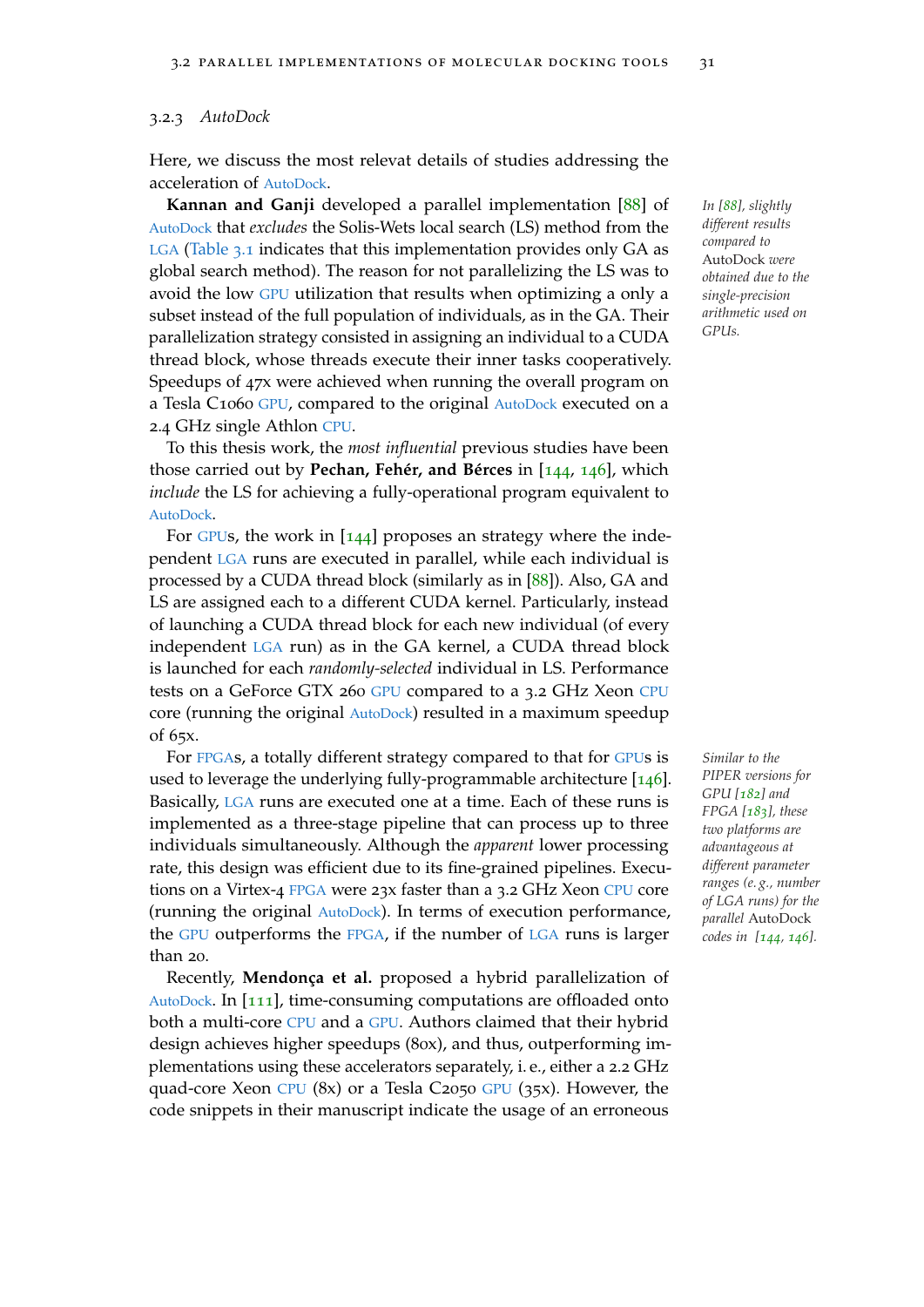local-search algorithm. As discussed in [Section](#page-36-0) 2.2.3, the local search in [AutoDock](#page-22-0) implements the Solis-Wets algorithm, whereas the implementation in [[111](#page-157-7)] performs genetic operations such as crossover, mutation, and selection. The latter might not affect *enormously* the quality-of-results, but *definitely* affects performance. This is because the Solis-Wets method is sequential and contains data-dependent operations, which hinder parallelization. On the contrary, the genetic operations mentioned above are intrinsically parallel. Despite the interesting approach, the latter observations make the results reported in [[111](#page-157-7)] questionable.

#### 3.2.4 *Pairwise potentials*

The following studies focus *specifically* on accelerating certain pairwise potentials, i. e., score terms that could be integrated into a more complete scoring function. However, these studies do not parallelize any *production* or *fully-functional* [MD](#page-22-2) code.

The work by **Roh et al.** [[158](#page-161-2)] accelerates *only* the calculation of the pairwise potentials in a scoring function composed of two terms: *van der Waals* and electrostatic interactions. What is particular in this work is the usage of a separate [GPU](#page-22-4) for each of the aforementioned scoring terms. As discussed in [[145](#page-160-2)], this strategy would be *impractical* for a real application due to large number of data transfers required between both [GPU](#page-22-4)s and a host [CPU](#page-22-5).

*In [[68](#page-152-2)], the tiled* **Guerrero et al.** described in [[68](#page-152-2)] their strategy for parallelizing pairwise electrostatic interactions between a receptor and a ligand. Similar to the work in  $[158]$  $[158]$  $[158]$ , this calculation was accelerated in isolation and not integrated into any [MD](#page-22-2) code. The CUDA kernel implementation is straightforward: each thread computes the electrostatic interaction between its corresponding receptor atom and *all* ligand atoms. Additionally, authors implemented a tiled design in which ligand atoms are grouped into thread blocks. Experiments were performed on a Tesla C1060 [GPU](#page-22-4) and a single core of a Xeon E5530 [CPU](#page-22-5). Their results indicate that speedups – achieving factors within the range of [10x, 260x] – increase with larger number of receptor and ligand atoms.

> Recently, the studies by **Saadi et al.** [[159](#page-161-3), [160](#page-161-4)] have aimed to parallelize scoring-function computations used for blind docking. The blind-docking procedure consists in scanning the whole surface of a target protein, instead of just specific binding sites. It enables the discovery of *new* binding *pockets*, and thus, helps enhancing the [MD](#page-22-2) quality at the expense of increasing exponentially the computational complexity.

> In [[159](#page-161-3)], authors parallelized their *own* sequential code based on the desolvation term in [AutoDock](#page-22-0) [\(Section](#page-37-2) 2.2.4). This code is composed of three nested loops that iterate the desolvation calculation over a given number of spots on the protein surface (outermost), ligands atoms,

*design results in faster executions than the basic one. The speedup ratios between these two designs is not clearly explained, neither depicted in the plots provided.*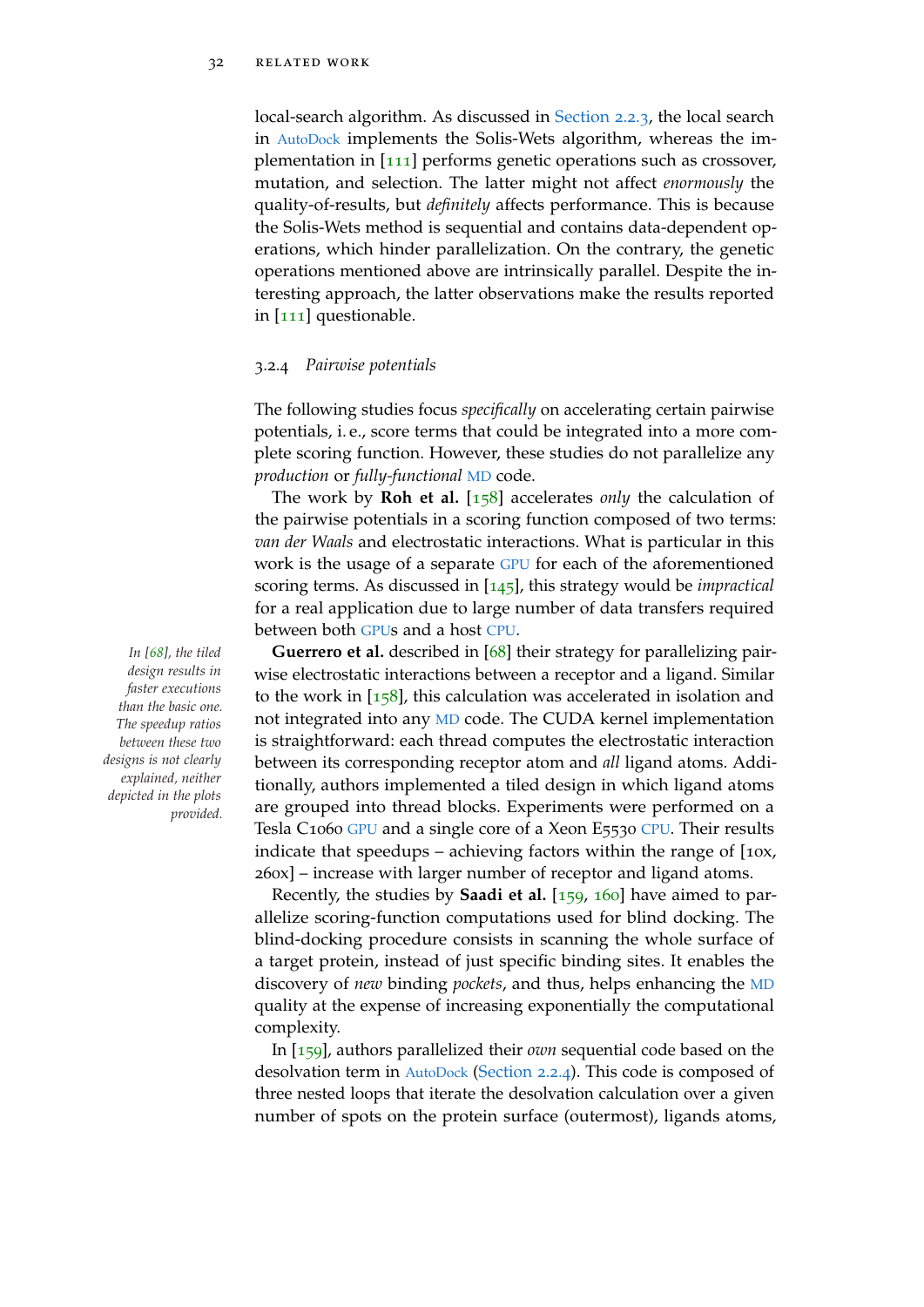and receptors atoms (innermost). Authors provide a simple along with an optimized CUDA implementation. In the *simple* one, a thread block executes the computations associated to a single spot on the protein surface. Each thread (within a block) corresponds to a ligand atom, and computes its energy contribution with the entire set of protein atoms. In the *optimized* design, a small number of protein atoms are grouped into tiles. In this way, a thread (representing a ligand atom) calculates the energy contribution with a tile, instead of with just a single protein atom. Experiments on a Kepler K40m [GPU](#page-22-4) resulted in speedups of 62x over a 4-core E3-1220 [CPU](#page-22-5), and 223x over a single [CPU](#page-22-5) core. All experiments were performed using a compound with 100 spots on the protein surface.

The previous study was extended in  $[160]$  $[160]$  $[160]$ , where simultaneous kernels are launched on a GTX 1080Ti [GPU](#page-22-4). Compared to a sequential version running on a single core of a 24-core 2.2 GHz Xeon E5-2650 [CPU](#page-22-5), their newer CUDA version reaches speedups of up to ∼213x. Moreover, an OpenMP version is also provided, reaching speedups of  $\sim$ 15x on the aforementioned 24-core [CPU](#page-22-5).

#### 3.2.5 *Intrinsically-parallel tools*

For these tools, the inherent parallelism of their algorithms was considered during code development. The target platforms are multi-core [CPU](#page-22-5)s due to their ubiquity in [HPC](#page-22-10) environments.

**AutoDock Vina**, or simply Vina [[195](#page-165-5)], is a [MD](#page-22-2) tool alternative to [AutoDock](#page-22-0), and developed as well at [TSRI](#page-22-11). From an algorithmic perspective, Vina is significantly different from [AutoDock](#page-22-0). The Vina scoring function is composed of steric, hydrophobic, hydrogen bonding, and rotatable-bond related terms. This function is empirical in constrast to the *possibly* too-strict score models based on force-fields used in [AutoDock](#page-22-0). Its global search consists of several Iterated Local Search (ILS) steps. Each ILS step comprises a local optimization consisting in the Broyden-Fletcher-Goldfarb-Shanno (BFGS) method, i. e., a quasi-Newton method based on second-order derivatives of the scoring function. The number of ILS steps in a run is determined adaptively, and several runs can be executed in parallel, each on a [CPU](#page-22-5) core. Multi-threading in Vina is implemented using the Boost::Thread library [[22](#page-148-4)], and thus, provides a portable C++ code for multi-core [CPU](#page-22-5) architectures. Experiments in  $[195]$  $[195]$  $[195]$  reported that, besides its higher [MD](#page-22-2) quality-of-results, Vina was on average ∼65x faster when running on an 8-core [CPU](#page-22-5) machine compared to the original single-threaded [AutoDock](#page-22-0).

AutoDockFR [[154](#page-161-5)] was developed in recent years at [TSRI](#page-22-11). Particularly, it models the *receptor flexibility* (as a set of side chains) and accounts it for ligand binding prediction. AutoDockFR addresses the growth of the search space with a customized scoring function and a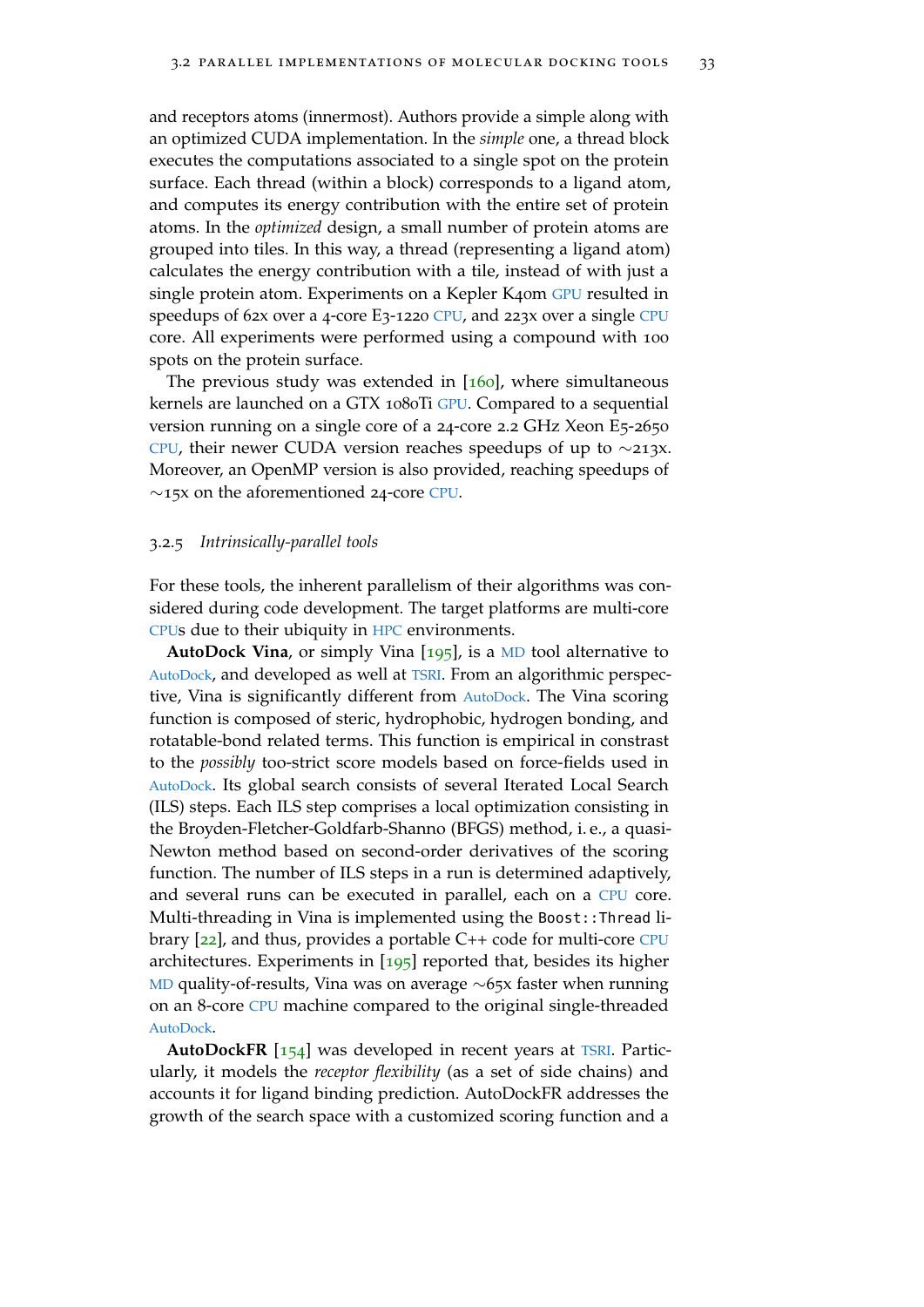new GA. [AutoDock](#page-22-0)FR and AutoDock can be compared in two aspects: scoring function and search method. Besides the [AutoDock](#page-22-0) scoring terms discussed in [Section](#page-37-2) 2.2.4, the scoring function in AutoDockFR includes additional terms that describe the interactions between flexible receptor atoms against {ligand, flexible receptor, and rigid receptor} atoms. Similar to [AutoDock](#page-22-0), AutoDockFR uses grid maps to speedup the calculation of score contributions of rigid receptor atoms. Regarding the search method, AutoDockFR uses a slightly different GA compared to that of [AutoDock](#page-22-0). The GA in AutoDockFR applies a local *minimization* step (i. e., a local search) to *every* individual in the population right after the mutation operation. Moreover, instead of clustering best individuals resulting from independent [LGA](#page-22-1) runs after the entire [MD](#page-22-2) has finished (as in [AutoDock](#page-22-0)), AutoDockFR clusters individuals at every cycle within each GA run.

AutoDockFR is implemented in Python and by default, runs all GA runs in parallel, each executed on a single [CPU](#page-22-5) core. While in terms of [MD](#page-22-2) quality-of-results, AutoDockFR outperforms Vina on receptors with up to 12 flexible side-chains, it was reported as being ∼230x slower than Vina. More recent code updates  $[203]$  $[203]$  $[203]$ , consisting in a C++ port of the scoring function and minimization step, have reported runtime improvements of ∼280x speedup compared to the originally published Python implementation [[154](#page-161-5)].

#### <span id="page-57-0"></span>3.2.6 *Other parallelization approaches*

*Studies in this* Here, we comment briefly on approaches targeting a variety of systems that range between clusters, grid, and cloud computing. Since, it is not possible to introduce all existing approaches, readers are referred to the survey in  $[42]$  $[42]$  $[42]$  for additional details.

> **Norgan et al.** [[124](#page-158-2)] proposed the distribution of [AutoDock](#page-22-0) jobs and their [LGA](#page-22-1) runs, over a *cluster* with ∼eight thousand [CPU](#page-22-5) cores. This is an *hybrid* solution that uses MPI and OpenMP at two different levels to accelerate virtual screening processes. MPI is used to parallelize the main function by distributing docking jobs accross cluster nodes, while OpenMP enables multi-threading within each job, i. e., at the level of [LGA](#page-22-1) runs. The results show that their design scales *almost* linearly up to 8 192 cores, reaching speedup values of 8 192x over a single [CPU](#page-22-5) code.

> A similar hybrid approach is used by **Lang Yu et al.** that imple-mented VinaSC [[102](#page-156-4)], which is a port of Vina onto a large-scale heterogeneous cluster. Compared to Vina that supports only single-node [CPU](#page-22-5) platforms, VinaSC has ported Vina onto a multi-node system, each node comprising a host [CPU](#page-22-5) and a MIC co-processor. MPI was used to implement the internode scheduler, whereas Pthread was used for managing the intranode computations. The experimental system had six nodes, and the baseline execution distributed Vina instances

*[Section](#page-57-0) 3.2.6 do not target heterogeneous systems, and thus, are not included in [Table](#page-50-0) 3.1.*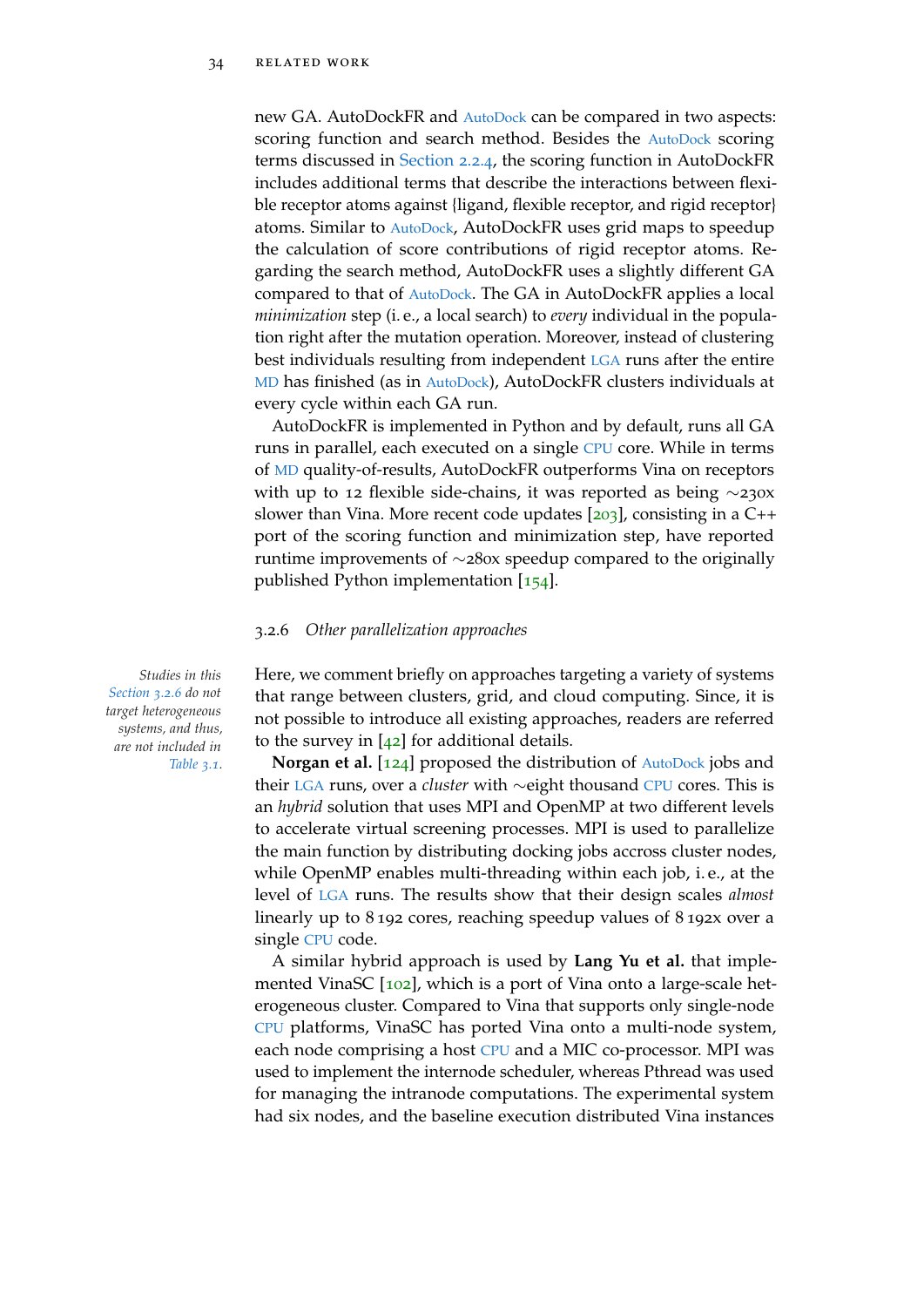only on host [CPU](#page-22-5)s (for all nodes). Compared to such baseline, VinaSC achieved 2.3x speedup when the number of docking jobs is 3 600.

Another important usage of [AutoDock](#page-22-0) and Vina is in the project *According to [[50](#page-150-3)],* known as **FightAIDS@Home** [[50](#page-150-3)]. Launched in 2000, FightAIDS@Home is an *distributed-computing* approach that allows volunteer users to contribute with idle resources within their computing systems to accelerate research into new drug therapies for the *human immunodeficiency virus* (HIV), which causes the *acquired immune deficiency syndrome* (AIDS). In 2005, FightAIDS@Home joined the **World Community Grid** [[207](#page-166-3)], a public internet-based distributed-computing infrastructure devoted to active projects that benefit humanity, including efforts combating Zika, cancer, tuberculosis, etc [[206](#page-166-4)].

More recently, **De Paris et al.** have utilized [AutoDock](#page-22-0) as the [MD](#page-22-2) engine in cloud-based systems in Amazon [[39](#page-149-1)]. In such study, their purpose is to reduce the dimensionality of fully-flexible receptor models, and the overall docking execution time using [HPC](#page-22-10) resources in the cloud. The access to such system was made through a cloud-based web environment called *wFReDow*, while at the background a new automated workflow dispatches docking jobs to cluster nodes. The job distribution was implemented using MPI and OpenMP, similarly to previously-discussed studies in [[102](#page-156-4), [124](#page-158-2)]. For the experiments in [[39](#page-149-1)], authors used from one up to eight Amazon EC2 instances, increasing the core count from one up to 64. The maximum speedup achieved was ∼60x when using 64 [CPU](#page-22-5) cores for running 3 100 [MD](#page-22-2) tasks.

#### 3.3 algorithmic improvements in molecular docking

Besides increasing the accuracy of description models (e. g., scoring *Here, we provide a* terms), employing more effective [MD](#page-22-2) algorithms *might* result in significantly higher quality-of-results. In this section, we describe relevant studies evaluating the resulting quality of alternative local-search (LS) methods introduced into [MD](#page-22-2) codes.

**Tavares, Mesmoudi, and Talbi** [[188](#page-164-3)] incorporated a limited-memory version of BFGS (L-BFGS) [[123](#page-158-3)] into the [LGA](#page-22-1) of the original (and singlethreaded) [AutoDock](#page-22-0) code. Basically, their work performs an empirical analysis of the *upgraded* evolutionary algorithm, i. e., an [LGA](#page-22-1) running an LS based on the L-BFGS method, instead of the legacy Solis-Wets. The quality of resulting molecular poses was assessed in terms of the lowest binding score (LBS), and spatial deviation (RMSD) [\(Sec](#page-41-1)[tion](#page-41-1) 2.2.6). Authors concluded that the legacy Solis-Wets method *might not* be most suitable LS component in evolutionary algorithms, since their experiments using the alternative L-BFGS resulted in poses with superior quality than those of Solis-Wets, and of a non-hybridized GA (i. e., without LS).

Fuhrmann et al. [[53](#page-151-2)] presented a new LS method suitable for [MD](#page-22-2). Similar to  $[188]$  $[188]$  $[188]$ , the work in  $[53]$  $[53]$  $[53]$  proposed a gradient-based score

*FightAIDS@Home is the first biomedical distributedcomputing project ever launched.*

*qualitative discussion of algorithmic improvements. A quantitative evaluation of our own additions to* AutoDock *is performed in [Chapter](#page-96-0) 6.*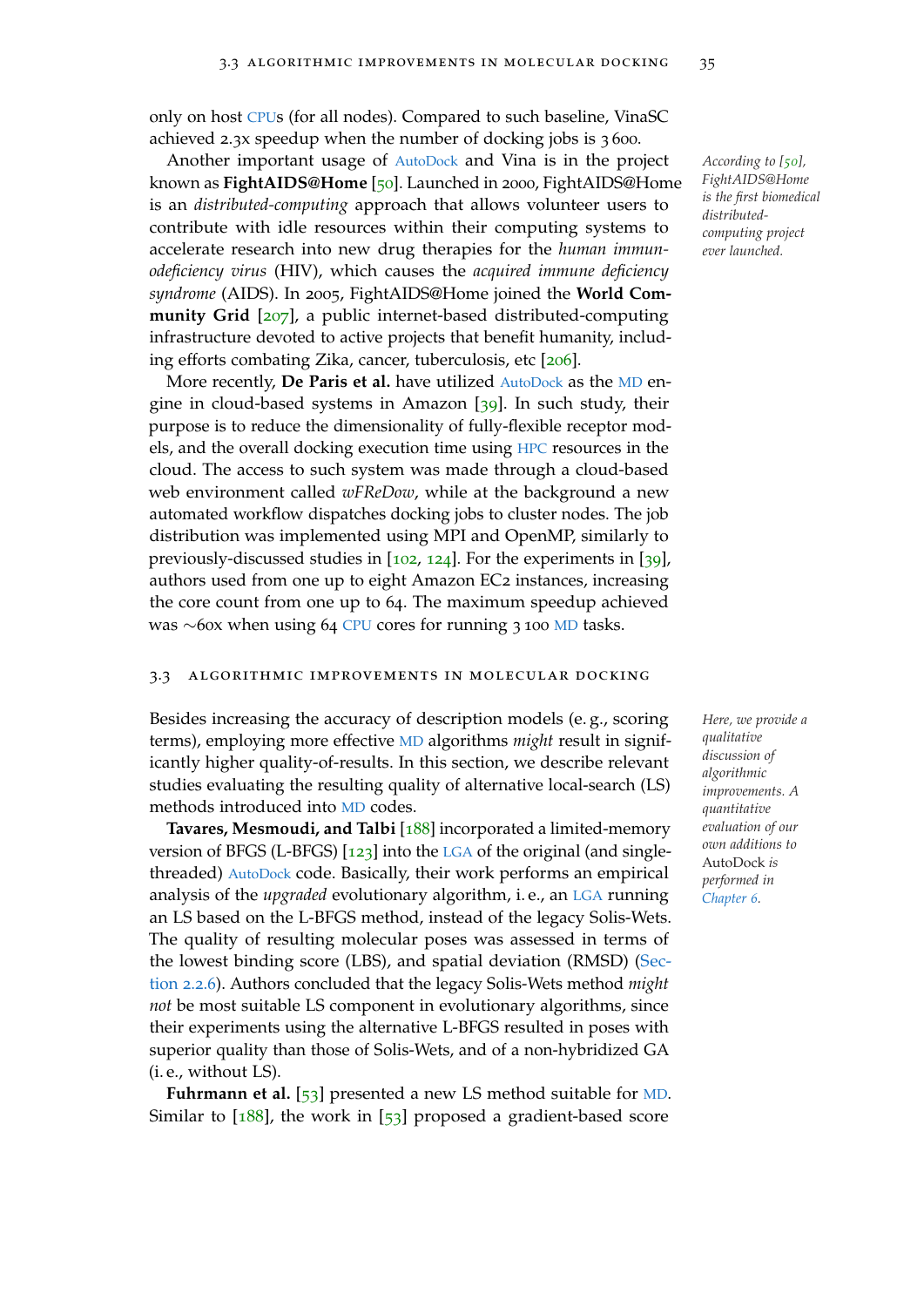*point at which a given mathematical object is not defined. Non-differentiable functions are those whose derivative cannot be computed at certain values, i. e., singularity points [[18](#page-147-2)].*

*Singularity is a* minimization. Their proposal considers the singularities arising during the gradient-based optimization on poses represented as a set of translation, orientation, and torsions. Authors proposed the usage of *exponential mapping* for defining the molecular orientation, which in turn, eases the calculation of the *orientational* gradient. To avoid singularities, the LS is modified, so the orientational variables are changed while preserving the molecular orientation. This work uses the L-BFGS method and compares it against Solis-Wets. Contrary to the aforementioned work in  $[188]$  $[188]$  $[188]$  and our own additions [\(Chapter](#page-96-0) 6) that fully integrate LS methods into an [MD](#page-22-2) tool ([AutoDock](#page-22-0), in this case), experiments in [[53](#page-151-2)] evaluate LS methods *in isolation*. Despite that, the usage of gradients allowed reaching significantly lower (better) scores in fewer steps than Solis-Wets.

> **Afanasiev et al.** [[3](#page-146-1)] compared four algorithms by using them as LS methods integrated into an [MD](#page-22-2) code running a *Monte Carlo* search. The selected algorithms were: L-BFGS, conjugate gradient, truncated Newton's method, and Powell's method. Contrary to the first three methods, the Powell's objective function does not need to be differentiable, and thus, no derivatives are taken. The Powell's method minimizes the objective function by using a bi-directional search. Besides the improvements in the search itself, authors used a more complex [MD](#page-22-2) calculation. Examples of such additional complexity include a more rigorous description of the desolvation effects, and the full-flexibility allowed for ligands. Experiments showed that Powell's method remarkably outperforms the others in terms of LBS.

#### 3.4 wrap-up discussion

This section provides an overall review and contextualizes our own work, [OCLADock](#page-22-9).

Previous studies on performance portability indicate that when using OpenCL, device-specific optimizations are required for achieving performance-portable implementations accross [GPU](#page-22-4)s and [CPU](#page-22-5)s. Besides these devices, it is also possible to target [FPGA](#page-22-3)s using OpenCL as its high-level description can be *synthesized* into hardware blocks.

Although OpenCL promises higher code-productivity compared to [HDL](#page-22-8)s, achieving high performance is still challenging due to the lack of *direct control* of low-level [FPGA](#page-22-3) characteristics. In fact, there is still a gap in understanding which OpenCL constructs map well on [FPGA](#page-22-3)s. This gap is reflected in cases where the performance obtained with OpenCL is lower in comparison to that achieved with [HDL](#page-22-8)s.

Besides achieving performance gains out of a parallelized application, understanding its compute-energy savings is critical for efficiently deploying such application on [HPC](#page-22-10) systems. This becomes even more important, when the application is used at scale, such as the massive drug discovery use-case [MD](#page-22-2) is used for.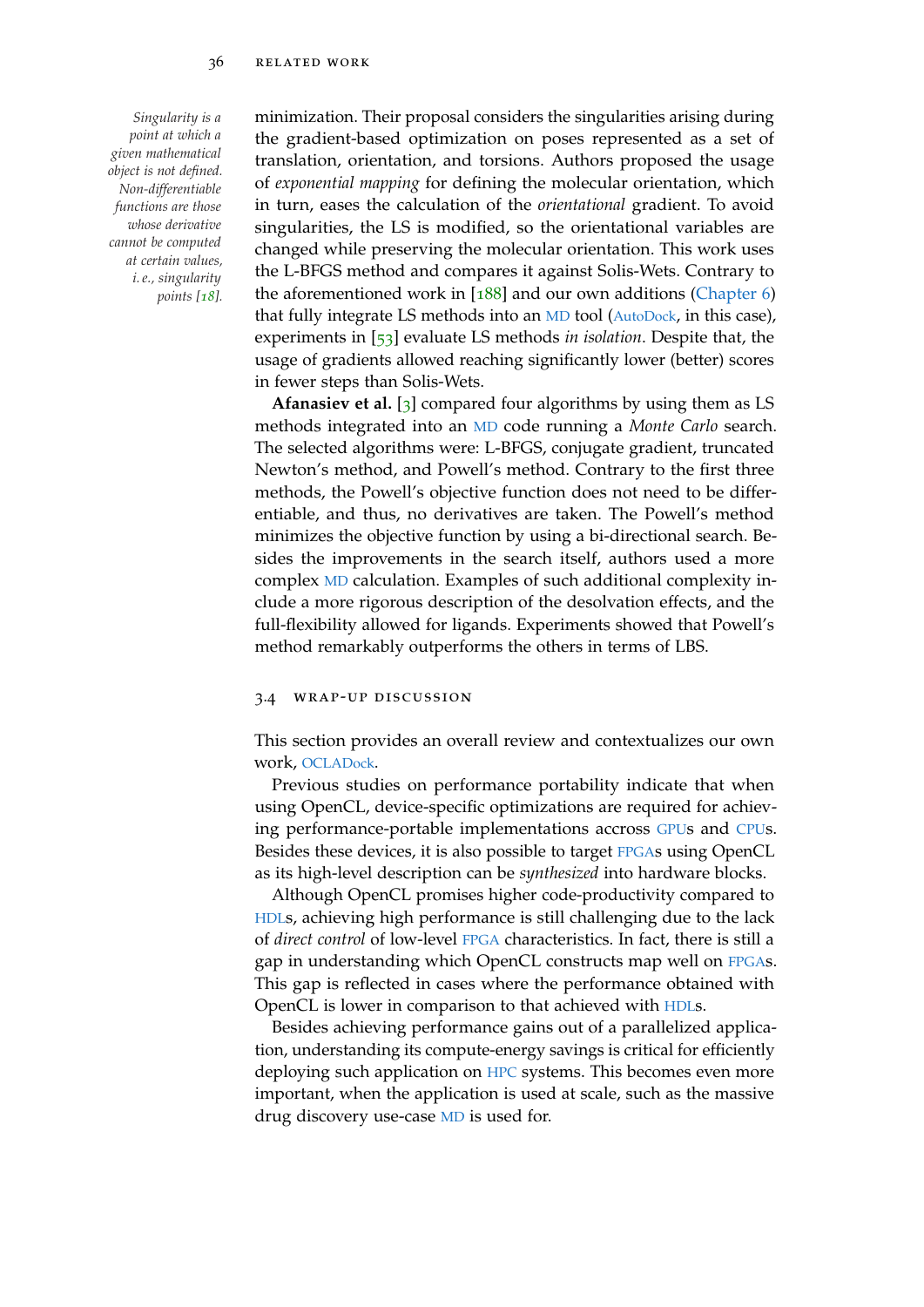There are several studies about hardware-acceleration of [MD](#page-22-2) tools. *[Appendix B](#page-134-0) provides* These differ by the type of search and scoring functions they implement. Among the studies on [AutoDock](#page-22-0) discussed in this chapter, only those by Pechan and Fehér [[144](#page-160-4), [146](#page-160-3)] are truly comparable to [OCLADock](#page-22-9), as both implementations include the Solis-Wets local-search method. Excluding the local optimization from the overall evolutionary algorithm removes many data-dependencies, and thus, eases the parallelization. However, doing so can impact *negatively* the qualityof-results. Previous studies show that gradient-based methods outperform Solis-Wets in terms of [MD](#page-22-2) quality. [OCLADock](#page-22-9) includes the original Solis-Wets method, and goes beyond the work of Pechan and Fehér, as it includes alternative local-search methods based on gradients [\(Chapter](#page-96-0) 6).

*a benchmark between* OCLADock *and other MD tools, including that of Pechan and Fehér [[144](#page-160-4)].*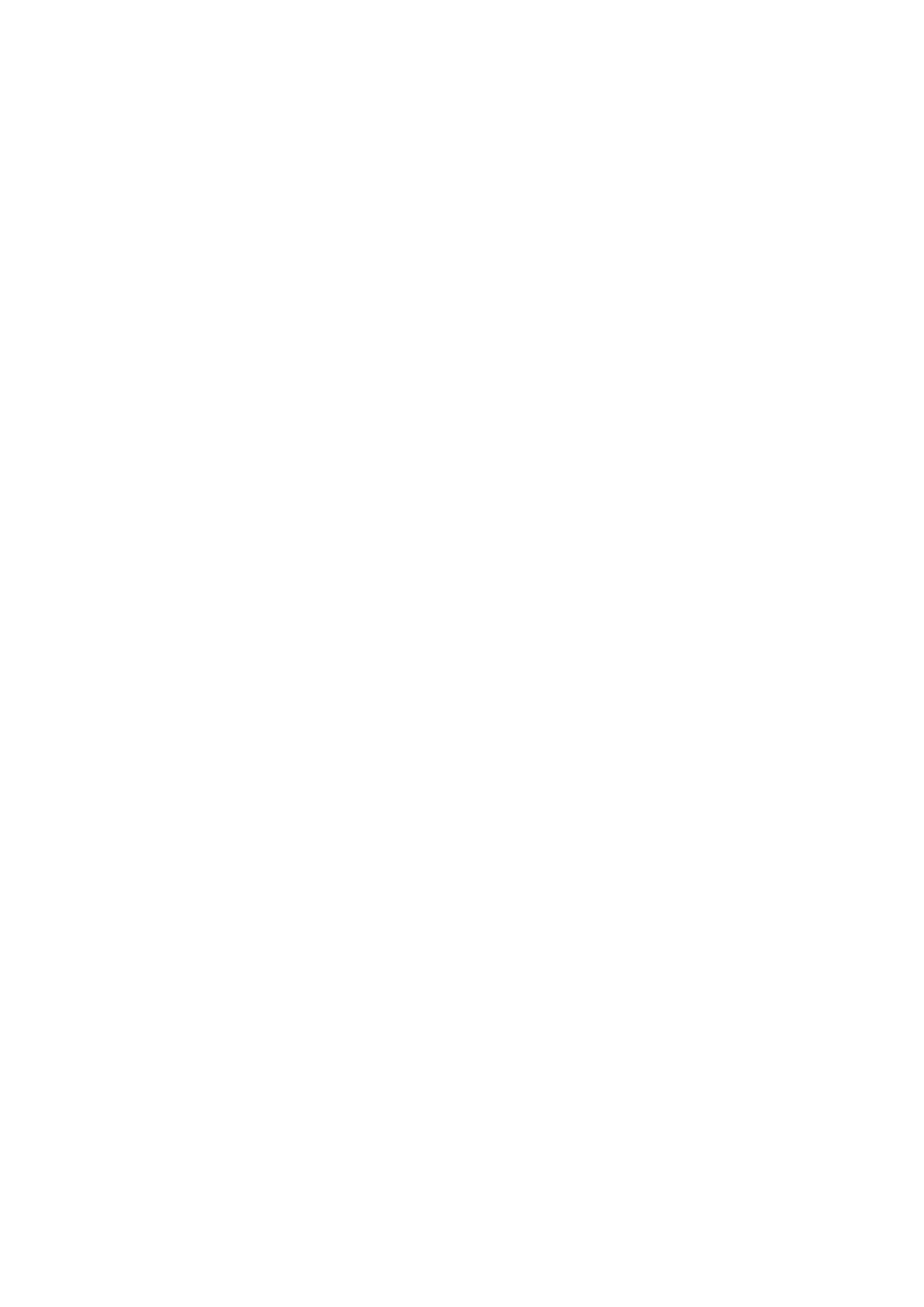# OCLADOCK: OPENCL-ACCELERATED AUTODOCK ON CPUS AND GPUS

This chapter details [OCLADock](#page-22-9), an OpenCL-based data-parallel implementation of [AutoDock](#page-22-0), and provides an evaluation of its performance and compute-energy efficiency. Contents of this chapter have been previously published in [[233](#page-169-0)].

#### 4.1 opencl implementation of autodock

## 4.1.1 *Data-based parallelization*

As previously shown in [Figure](#page-41-0) 2.3, a docking job is composed of *The data-parallel* several [LGA](#page-22-1) runs (default: 50), where each [LGA](#page-22-1) run processes a large population of individuals (default: 50) through a genetic algorithm (GA), followed by a local-search (LS) refinement. By using their particular rules, the GA and LS functions generate new individuals and score them. Similarly to prior work [[144](#page-160-4)], the proposed OpenCL parallelization consists of mapping main [AutoDock](#page-22-0) functions to OpenCL processing elements (i. e., kernels, work groups, work items) according to a suitable level of parallelism. Since the GA and LS functions involve computations over large genetic populations, these are mapped to the Krnl\_GA and Krnl\_LS OpenCL kernels, respectively [\(Figure](#page-63-0) 4.1).

Data parallelism of [AutoDock](#page-22-0) can be exploited at three different processing levels: *high*, *medium*, and *low*. First, based on the fact that a docking job consists of several independent [LGA](#page-22-1) runs, the highlevel parallelization consists of trivially performing these independent runs in parallel. Second, individuals from a single genetic generation (within an [LGA](#page-22-1) run) are independent from each other, and thus, correspond to medium-level parallelism. Finally, the low-level parallelism correspond to fine-grained tasks that pertain to a single individual, such as calculating the ligand pose and evaluating the scoring function.

[Figure](#page-64-0) 4.2 depicts the proposed data-based parallelization, which starts combining the high-level and medium-level strategies first. A docking job is composed of *R* [LGA](#page-22-1) runs (Run<sub>ID</sub>: 0, 1, 2, ..., *R* - 1), with each [LGA](#page-22-1) run processing a population of  $P$  individuals (Ind<sub>ID</sub>: 0, 1, 2,  $\ldots$ ,  $P$  - 1). The execution of such runs, and the processing of their individuals, are controlled by nested loops in the serial im*source code is available in the* **OCLADock** *repository at [[187](#page-164-4)].*

4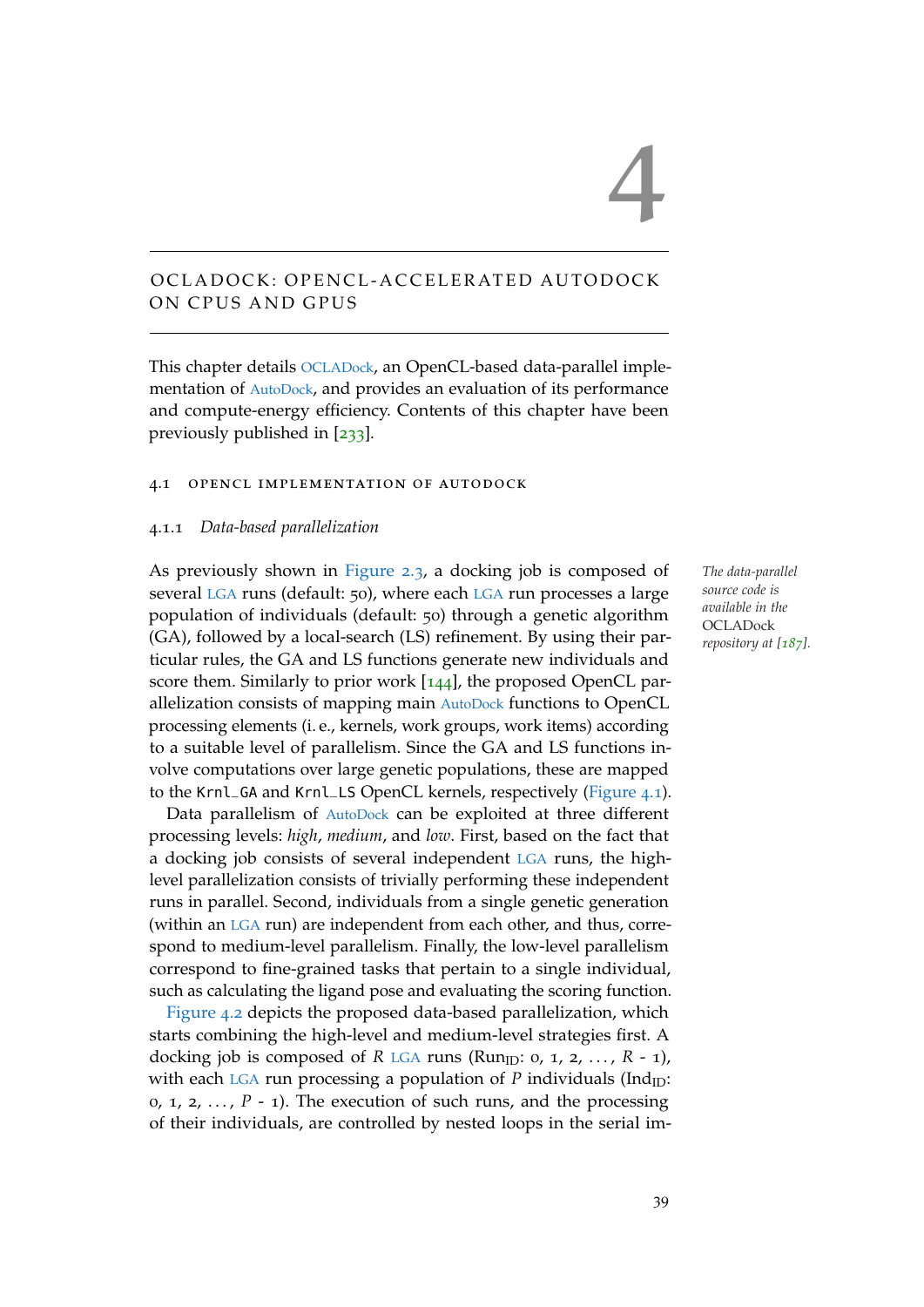<span id="page-63-0"></span>

Figure 4.1: Mapping AutoDock – GA and LS – functions onto OpenCL kernels. Kernel blocks enclose nested loops controlling LGA runs, as well as GA and LS inner processing. Kernels operate over several individuals simultaneously, with each individual being mapped to a single OpenCL work-group.

plementation, which can be merged into a single loop for optimal parallelism. By doing so, individuals from different [LGA](#page-22-1) runs can be processed simultaneously, each as an OpenCL work-group identified with a  $WG_{ID}$  obtained as follows:

$$
WG_{ID} = Run_{ID} \cdot P + Ind_{ID}
$$
 (4.1)

The entire set of  $P \cdot R$  work-groups is distributed by the [GPU](#page-22-4) runtime scheduler over the available *Q* compute units (CUs). Each CU executes a work-group associated with a single individual, achieving high-level and medium-level parallelization simultaneously.

*The intramolecular* Finally, processing an individual involves fine-grain tasks (genotype generation, calculation of ligand pose, intermolecular and intramolecular interactions) that can be assigned to OpenCL work-items, hence achieving low-level parallelization.

## 4.1.2 *Code architecture*

[Figure](#page-66-0) 4.3 depicts the overall workflow of [OCLADock](#page-22-9). This consists of a sequence of functions executed either on the host (Hx) or on the device (Dx). After the application inputs are parsed in H1, the populations of *all* [LGA](#page-22-1) runs are initialized with random values in H2. Then, the OpenCL setup takes place in H3, which comprises the identification and selection of platform and device, as well as the definition of other OpenCL objects such as *context* and *command queues*. This process includes the creation of a *program* object containing all machine-specific instructions to be executed on the device. Since the host is responsible for launching and keeping track of kernel executions, it needs to know how to interact with the kernels. Therefore, in H4, the OpenCL kernels

*component of the scoring function [\(Section](#page-37-2) 2.2.4) could also be referred to as the* pairwise interaction*.*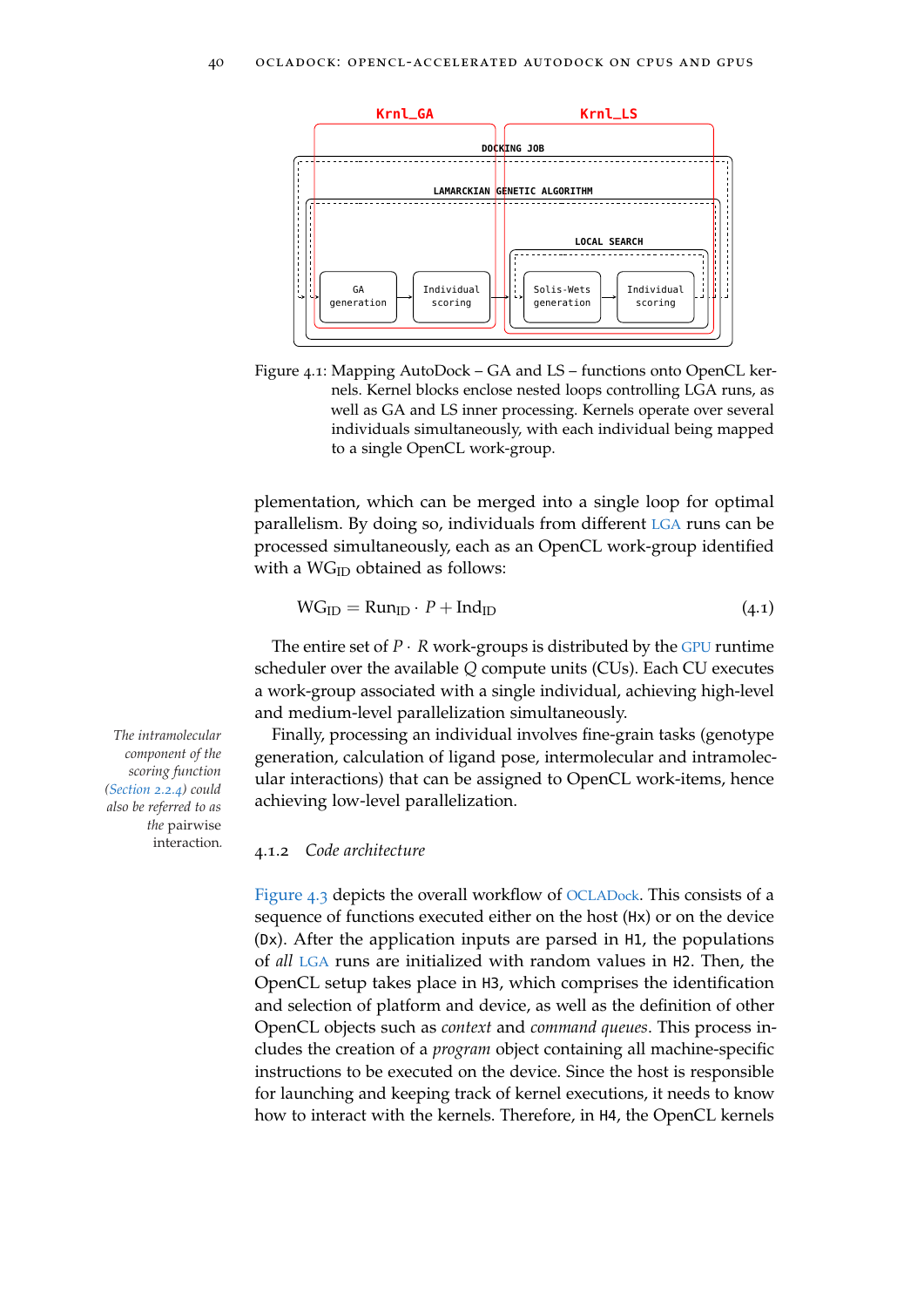<span id="page-64-0"></span>

Figure 4.2: A population processed by an LGA run (Run<sub>ID</sub>) can be decomposed into its individuals, and each individual (Ind<sub>ID</sub>) can be mapped onto a work-group ( $\hat{W}G_{ID}$ ). The entire set of work-groups is distributed by the GPU runtime scheduler over the available Q compute units (CUs). A Figure 4.2: A population processed by an LGA run (Run<sub>ID</sub>) can be decomposed into its individuals, and each individual (Ind<sub>ID</sub>) can be mapped onto a CU is a multi-threaded hardware unit capable of processing one work-group (composed of L work-items) at a time. The runs, individuals, work-group (WGID). The entire set of work-groups is distributed by the GPU runtime scheduler over the available *Q* compute units (CUs). A CU is a multi-threaded hardware unit capable of processing one work-group (composed of *L* work-items) at a time. The runs, individuals, and fine-grain tasks are colored according to their associated level of parallelism: high (blue), medium (red), and low (green). and fine-grain tasks are colored according to their associated level of parallelism: high (blue), medium (red), and low (green).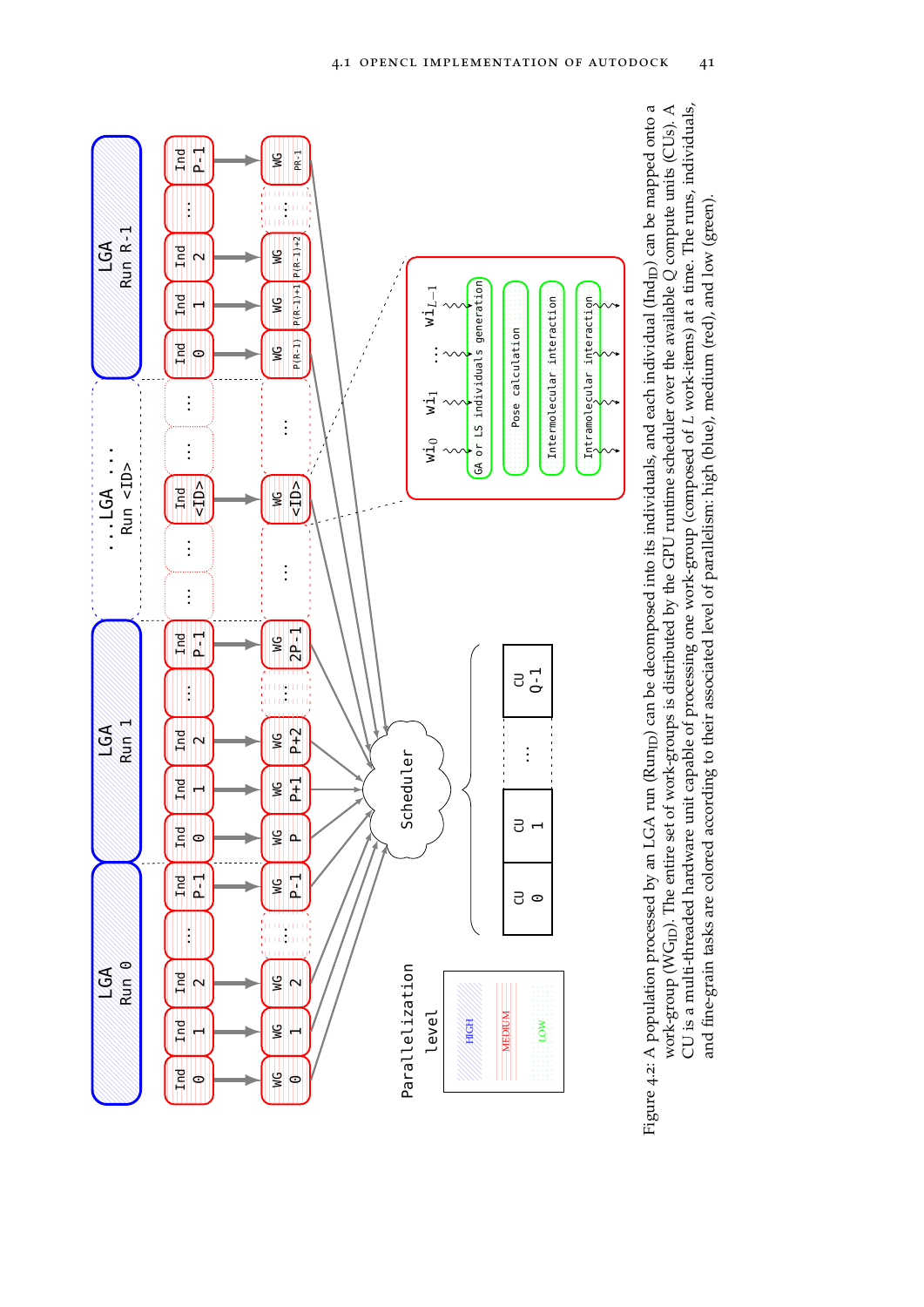(Krnl\_INIT, Krnl\_EVAL, Krnl\_GA, Krnl\_LS) are specified in terms of arguments (variables holding e. g., initial population values, number of genes (*N*genes) and ligand atoms (*N*atom), etc), global size (total number of work-items to be processed by the device), as well as local size (number of work-items to be processed within each work-group).

Krnl\_INIT *and* The first kernel executed is Krnl\_INIT, which calculates the initial score of individuals from all [LGA](#page-22-1) runs. The second kernel, Krnl\_EVAL, counts the number of scoring function calls (stored in device memory) performed by previously-executed kernels. After Krnl\_EVAL is executed, control is handed back to the host, which checks whether the [LGA](#page-22-1) termination criteria are met, i. e., if the number of either score evaluations (*N*<sup>MAX</sup><sub>score-evals</sub>) or generations (*N*<sub>gens</sub>) reached their maxi-*The* Krnl\_LS *kernel* mum values [\(Section](#page-35-1) 2.2.2). The core of the application is the iterative execution of kernels, with each cycle starting with Krnl\_GA, then going through Krnl\_LS, and finishing with Krnl\_EVAL. While the inter-kernel synchronization is controlled entirely on the host via *in-order* command queues, the transfer of solution data and their scores between kernels occurs by device-side global-memory accesses. Finally, when the [LGA](#page-22-1) termination criteria are met, the *final* solutions found by the device (and residing in its global memory) are copied back to the host, where results are written to output *.dlg* files compatible with AutoDockTools [[117](#page-157-1)].

#### 4.2 experimental evaluation

## 4.2.1 *Setup*

A set of 20 ligand-receptor inputs used during tests were obtained from the Protein Data Bank (PDB) [[17](#page-147-3)]. These were preprocessed before docking following the standard protocol using AutoDockTools [[76](#page-153-1)]. AutoDockTools assists in preparing ligand and receptor files, annotating them with features required for [AutoDock](#page-22-0). For the ligand, the protocol consists of adding hydrogen atoms, removing water molecules, merging non-polar atoms, and choosing torsions. For the receptor, hydrogen atoms are added, and the grid box is defined manually.

Regarding the overall [MD](#page-22-2) configuration, relevant parameters were set according to the GA and Solis-Wets LS values specified in [Table](#page-67-0) 4.1. From a performance point of view, the most relevant parameters are the maximum number of score evaluations  $(N_{\text{score-evals}}^{\text{MAX}})$  and the maximum number of generations  $(N_{\text{gens}}^{\text{MAX}})$ , because these control how long the  $MD$  program runs. The choice of  $N_{\text{score-evals}}^{\text{MAX}} = 2500000$  has followed the guidelines provided in  $[73]$  $[73]$  $[73]$ . These guidelines suggest – for ligands with up to ten rotatable bonds (i. e.,  $N_{\text{rot}} \leq 10$ ), as in this experiment – to run the program until either  $N_{\text{score-evals}}^{\text{MAX}}$  reaches a value between [250 000, 25 000 000] or  $N_{\text{gens}}^{\text{MAX}}$  = 27 000, whichever comes first.

Krnl\_EVAL *are auxiliary kernels that together consumed less than* ∼*5 % of execution time.*

*executes either the Solis-Wets method as in the original* AutoDock*, or any of the gradient-based methods newly added in [Chapter](#page-96-0) 6.*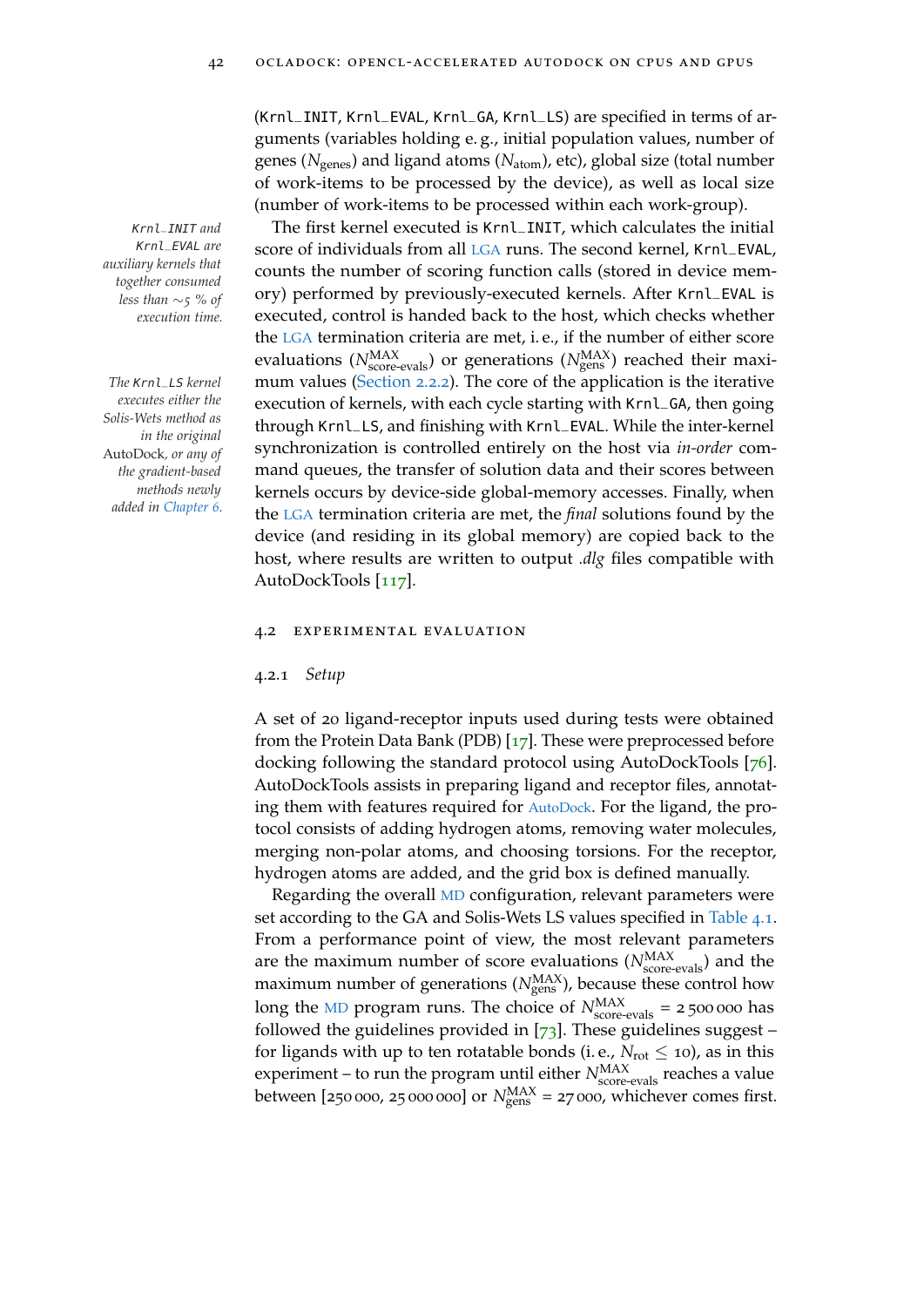<span id="page-66-0"></span>

Figure 4.3: The overall OCLADock workflow consists of a sequence of host (Hx) and device (Dx) functions. Program execution always starts and finishes in host functions (depicted at the left side). OpenCL kernels are executed iteratively on the device (depicted at the right side), while their termination is controlled by the host.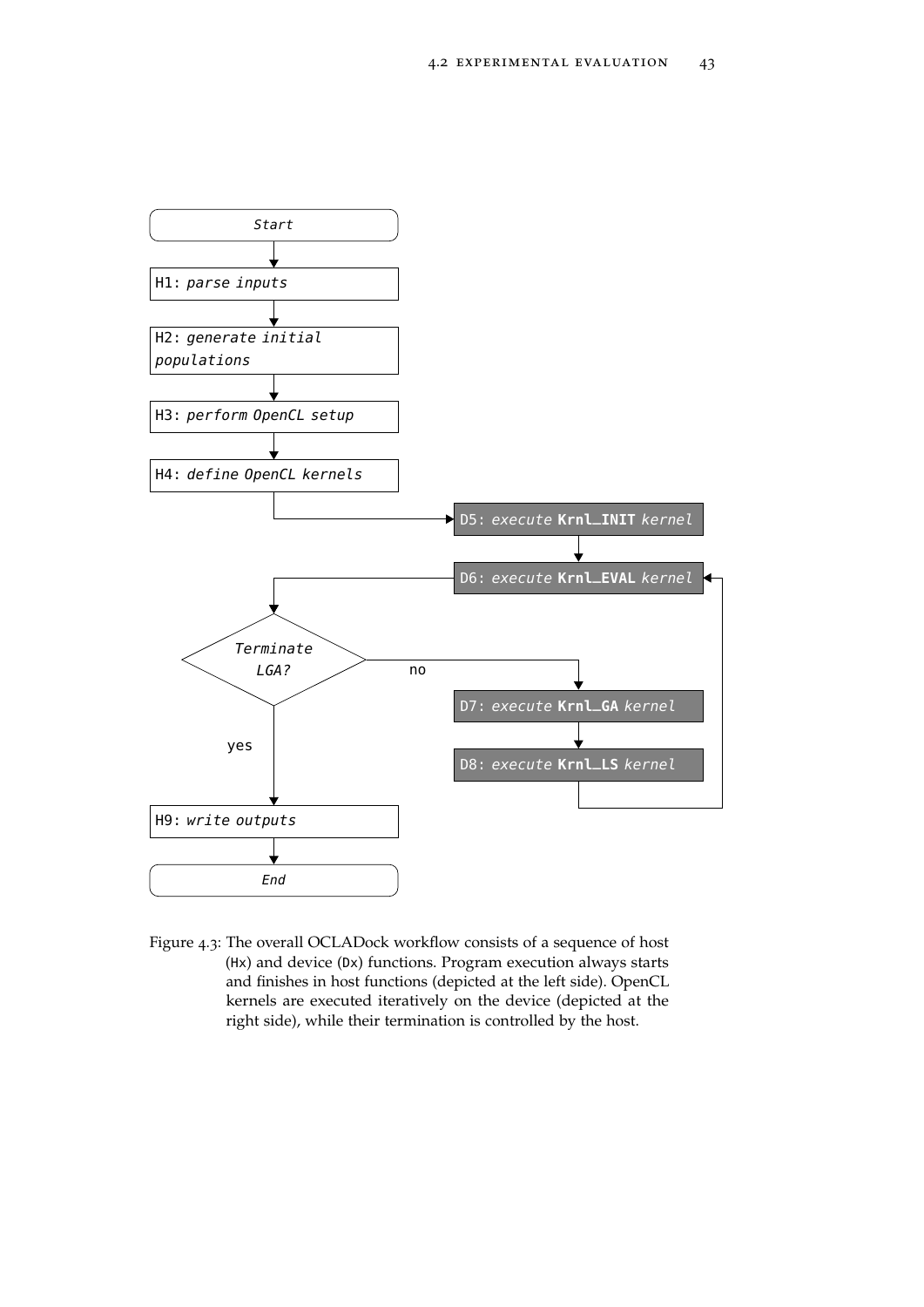<span id="page-67-0"></span>

|    | Parameter description             | Notation                               | Value     |               |
|----|-----------------------------------|----------------------------------------|-----------|---------------|
|    | Population size                   | Р                                      | 150       |               |
| GA | Maximum # score evaluations       | $N_{\rm score\text{-}evals}^{\rm MAX}$ | 2 500 000 |               |
|    | Maximum # generations             | NMAX<br>Pgens                          | 27000     |               |
|    | Local-search rate                 | lsrate                                 | 6         | $\frac{0}{0}$ |
| LS | Maximum # local-search iterations | $N_{\text{LS-iters}}^{\text{MAX}}$     | 300       |               |
|    | Lower bound of initial variance   | $step^{MIN}$                           | 0.01      |               |

Table 4.1: OCLADock configuration for experiments.

The Solis-Wets variance, referred to as step in [Section](#page-36-0) 2.2.3, specifies the size of the solution space to sample, i. e., the amount by which orientation and torsion angles change on every Solis-Wets cycle. The variance value can be initially specified by a user, typically step<sup>INITIAL</sup> = 1. However, it changes during local optimization depending on the search success.

The target system used in this evaluation provides two processing elements:

- An Intel i5-6600K [CPU](#page-22-5) clocked at 3.5 GHz.
- An AMD R9-290X [GPU](#page-22-4) with 2816 multiprocessors and 44 active compute units.

The [CPU](#page-22-5) was used to collect the baseline characteristics of the original single-threaded implementation, as well as a target to execute [OCLADock](#page-22-9) on multiple [CPU](#page-22-5) cores.

#### 4.2.2 *Validation*

These experiments aim to verify the correct operation of [OCLADock](#page-22-9) accounting for the three key metrics already introduced in [Section](#page-41-1) 2.2.6: lowest binding score (LBS), root mean square deviation (RMSD), and size of best cluster (SBC). [Table](#page-68-0) 4.2 shows these metrics obtained for 100 [LGA](#page-22-1) runs considering six compounds of different sizes in terms of number of atoms (*N*atom) and rotatable bonds (*N*rot): 3ptb is the smallest ( $N_{\text{atom}} = 13$ ,  $N_{\text{rot}} = 2$ ), while 3c1x is the largest one ( $N_{\text{atom}} = 46$ ,  $N_{\text{rot}} = 8$ ).

*Details on key* The most noticeable differences between the serial and OpenCL implementations are found in their corresponding RMSDs (4hmg, 3c1x) and SBCs (3ptb, 3c1x, 3ce3). As reported in our previous publication  $[233]$  $[233]$  $[233]$ , such discrepancies were initially (May 2017) attributed to the different selection schemes employed during GA: *proportional selection* ([AutoDock](#page-22-0)) and *binary tournament* ([OCLADock](#page-22-9)). The choice of using *binary tournament* instead of *proportional selection* is strongly mo-

*implementation differences compared to* AutoDock *are provided in [Appendix A.](#page-132-0)*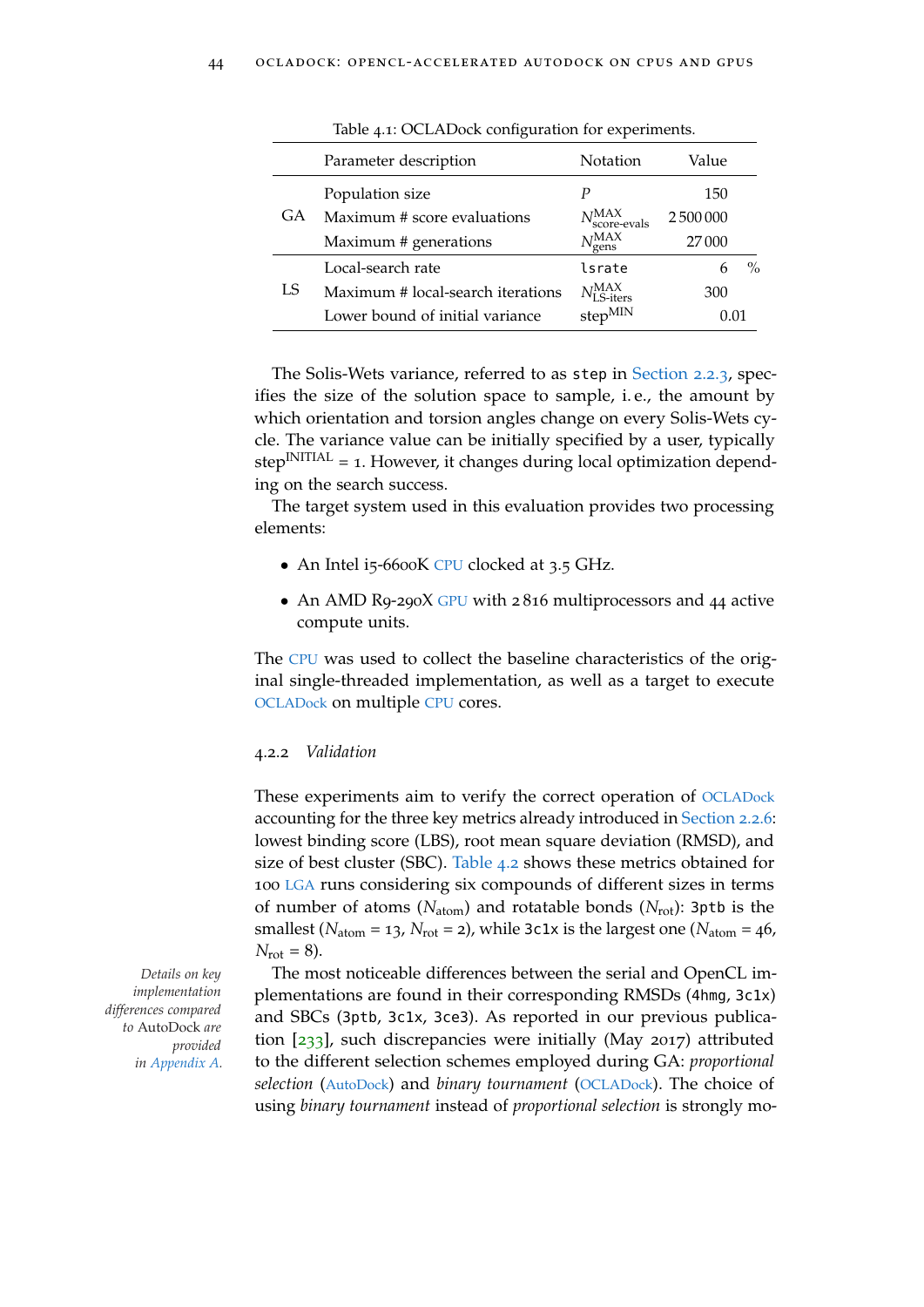<span id="page-68-0"></span>

| Table 4.2: Functional validation of OCLADock vs. single-threaded AutoDock, |
|----------------------------------------------------------------------------|
| both running the Solis-Wets local-search method. All results were          |
| obtained using 100 LGA runs, and RMSD tolerance = $2 \text{ Å}$ . Best     |
| values within each criterion are colored.                                  |

| Ligand-receptor |                |                   |            | Lowest binding | RMSD(A)  |            | Size of      |            |
|-----------------|----------------|-------------------|------------|----------------|----------|------------|--------------|------------|
| input           |                |                   |            | score (LBS)    | οf       |            | best cluster |            |
|                 |                |                   | (kcal/mol) | <b>LBS</b>     |          | (SBC)      |              |            |
| ID.             | $N_{\rm rot}$  | $N_{\text{atom}}$ | Serial     | OpenCL         | Serial   | OpenCL     | Serial       | OpenCL     |
|                 |                |                   | baseline   | GPU            | baseline | <b>GPU</b> | baseline     | <b>GPU</b> |
| 3ptb            | $\overline{2}$ | 13                | $-5.55$    | $-5.55$        | 0.42     | 0.41       | 100          | 72         |
| 1stp            | 5              | 18                | $-8.37$    | $-8.32$        | 0.42     | 0.38       | 100          | 100        |
| 3bgs            | 5              | 24                | $-6.68$    | $-6.59$        | 0.75     | 0.78       | 95           | 90         |
| 4hmg            | 10             | 27                | $-3.68$    | $-3.95$        | 0.97     | 0.81       | 34           | 51         |
| 3ce3            | 5              | 37                | $-11.59$   | $-11.08$       | 0.93     | 0.77       | 94           | 71         |
| 3c1x            | 8              | 46                | $-13.61$   | $-13.29$       | 0.80     | 1.18       | 90           | 63         |

tivated by the shorter execution times for tournament-based selection schemes.

Further code analysis performed in collaboration with [TSRI](#page-22-11) (March 2018) helped us discovering that, the [OCLADock](#page-22-9) version used up to this point in time has been implementing the scoring function [\(Sec](#page-37-2)[tion](#page-37-2) 2.2.4) without *smoothing* the *van der Waals* and hydrogen bonding potentials according to certain threshold interatomic distances [[35](#page-149-2)]. This smoothing feature is enabled by default in [AutoDock](#page-22-0), and using it can *favorably* affect RMSDs and SBCs, i. e., producing poses with smaller RMSDs and larger clusters. LBS of best resulting poses are *virtually not* affected since poses with *weak* (unfavorable) scores are discarded during the genetic evolution.

The inclusion of the smoothing feature on [OCLADock](#page-22-9) was completed later (September 2018), and the quality of the corresponding *correct* results is extensively discussed in [Chapter](#page-96-0) 6. Nevertheless, we observed that execution runtimes of [OCLADock](#page-22-9) were not affected by adding the smoothing. Therefore, its execution speedups and energy gains reported as follows in this chapter – as well as in  $[233]$  $[233]$  $[233]$  – are still meaningful.

# 4.2.3 *Execution performance*

The performance results are grouped into [CPU](#page-22-5) and [GPU](#page-22-4) categories. For *All execution times* each of them, work-group sizes of {16, 32, 64} work-items were tested. The first experiment aimed to determine the impact of the work-group size on the execution time for each computing platform. The tendency in most of cases, as depicted in [Figure](#page-69-0) 4.4, is that better results are achieved with 16 and 64 work-items for [CPU](#page-22-5) and [GPU](#page-22-4), respectively.

*reported in this thesis correspond to full program executions for both serial and parallel versions.*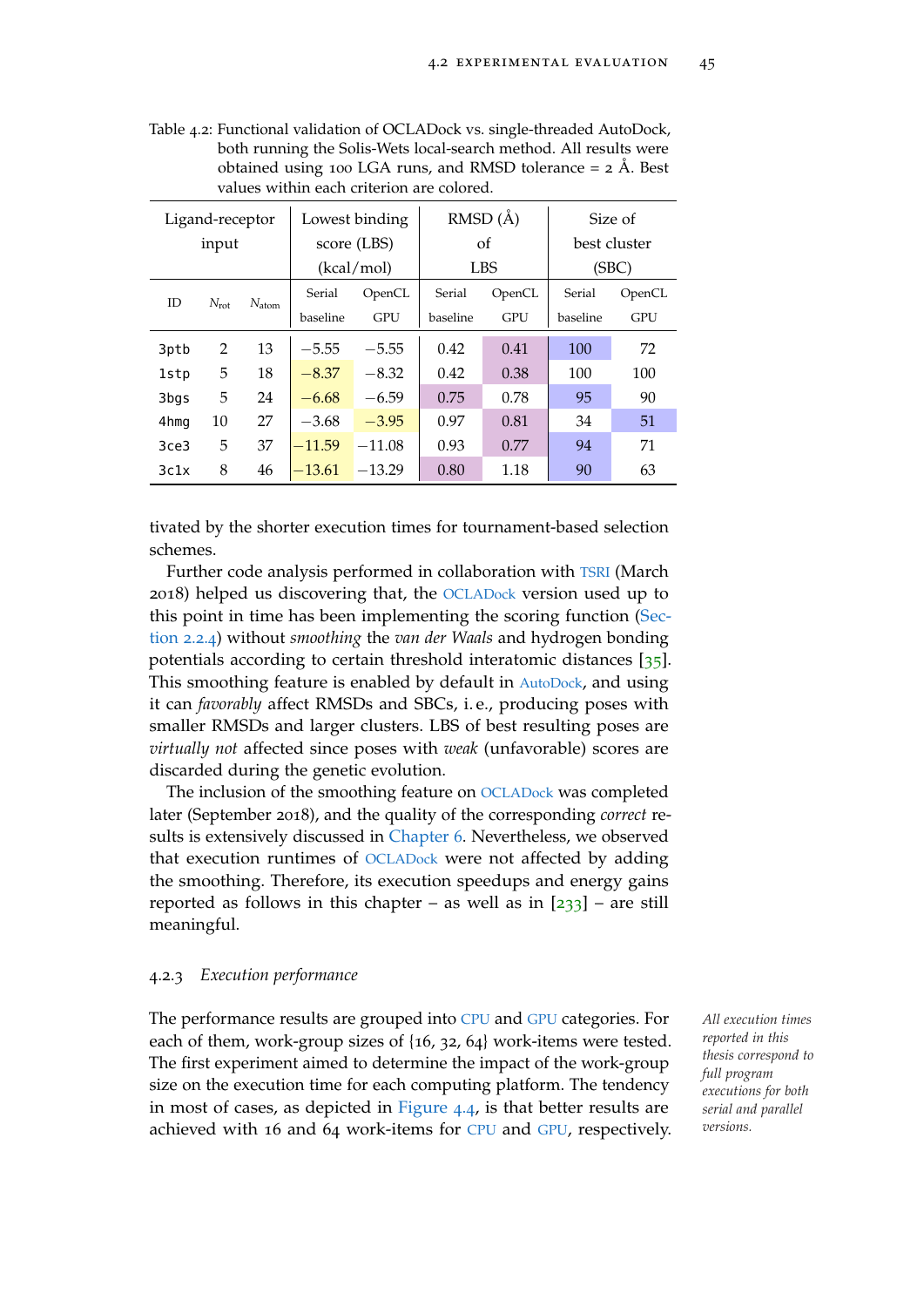<span id="page-69-0"></span>

Figure 4.4: Speedups of OCLADock vs. single-threaded AutoDock achieved on GPU/CPU devices for different work-group sizes. Vertical scales are different.

The case of 3ptb on the [GPU](#page-22-4) is an exception, where a configuration of {16, 32} work-items compared to that of 64 work-items led to higher speedups. This can be explained by the limited degree of parallelism provided by this very small molecule.

The speedup behavior for different compounds was further analyzed by using work-group sizes of 16 and 64 work-items for [CPU](#page-22-5) and [GPU](#page-22-4), respectively. [Figure](#page-71-0) 4.5 shows that the achieved speedup varies between compounds. According to [Algorithm](#page-39-0) 3, the algorithmic complexity is also dependent on the molecule size because:

- 1. Additional operations are performed for calculating the ligand pose for compounds with more rotatable bonds.
- 2. Larger grid maps are read for compounds having more receptor atoms.
- 3. More intramolecular interactions are computed for compounds having more ligand atoms.

To illustrate this, consider that small compounds (3ptb, 1stp) achieved higher speedups than bigger ones (3ce3, 3c1x) on the [CPU](#page-22-5). On the other hand, bigger compounds are executed faster on the [GPU](#page-22-4), since they provide more data parallelism than can be leveraged by the larger number of compute units: 44 on the R9-290X [GPU](#page-22-4) vs. 4 cores on the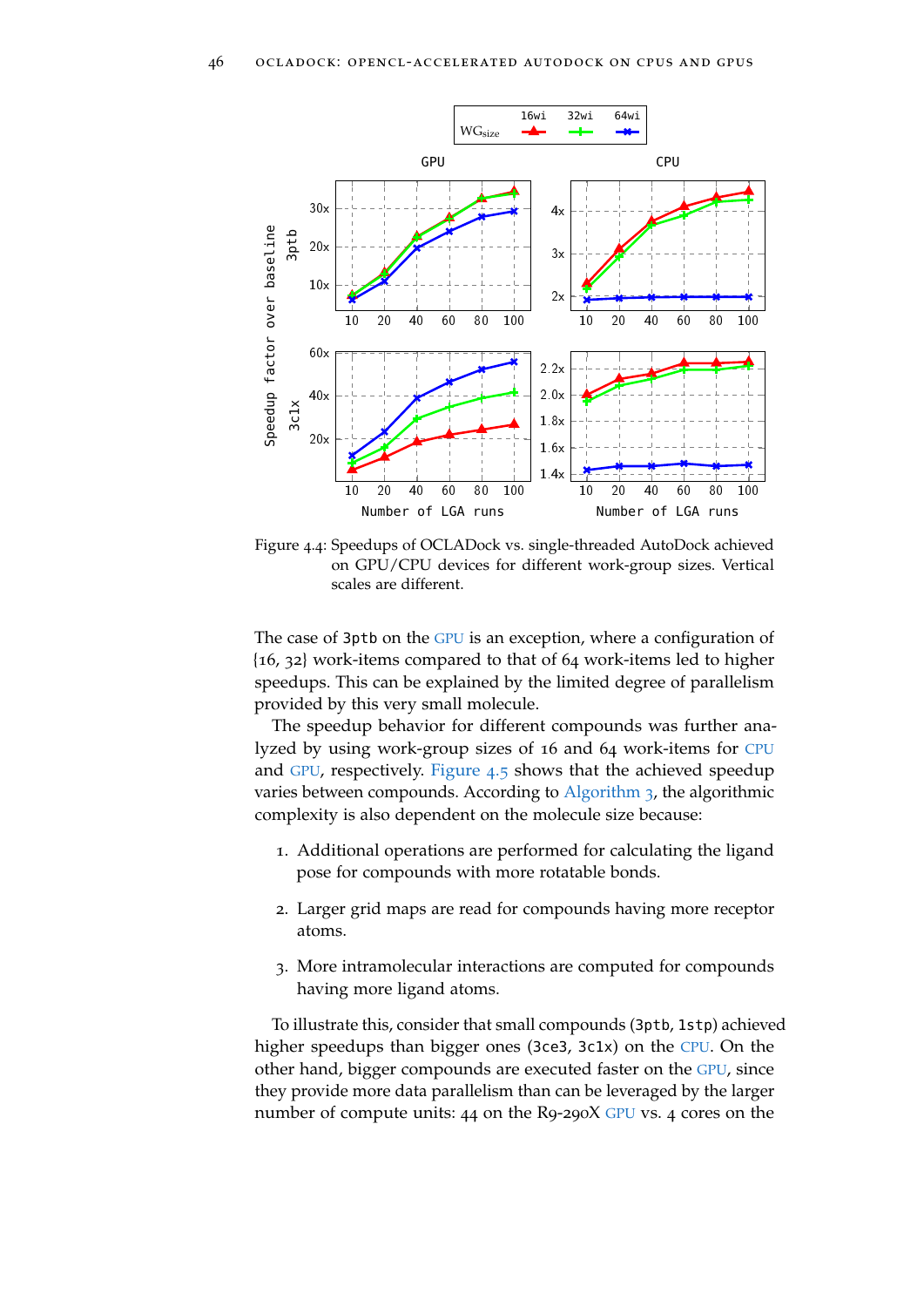|       |          | Execution time (s) | Speedup |            |       |
|-------|----------|--------------------|---------|------------|-------|
| Input | Serial   | OpenCL             |         | OpenCL     |       |
| ID    | baseline | CPU                | GPU     | <b>CPU</b> | GPU   |
| 3ptb  | 586.3    | 131.8              | 20.0    | 4.5x       | 29.3x |
| 1stp  | 836.5    | 241.1              | 27.1    | 3.2x       | 30.9x |
| 3bgs  | 1102.9   | 312.2              | 28.3    | 3.5x       | 39.0x |
| 4hmg  | 1416.2   | 403.1              | 32.9    | 3.6x       | 43.1x |
| 3ce3  | 1867.7   | 617.0              | 36.2    | 3.0x       | 51.7x |
| 3c1x  | 2841.8   | 1265.7             | 51.0    | 2.3x       | 55.8x |

<span id="page-70-0"></span>Table 4.3: Execution time (s) and speedups for 100 LGA runs on CPU (16 work-items) and GPU (64 work-items).

[CPU](#page-22-5). On the complete set of 20 compounds, the geometric mean of the speedup is ∼3.3x and ∼40.4x for the [CPU](#page-22-5) and [GPU](#page-22-4), respectively.

In order to evaluate the optimality of the achieved speedups, the utilization of computing resources was investigated by profiling the execution of 100 [LGA](#page-22-1) runs on the 3c1x compound:

- For the [CPU](#page-22-5) case (16 work-items), the average CPU utilization was ∼97 %, and the average DRAM throughput was just ∼0.42 %.
- For the [GPU](#page-22-4) case (64 work-items), cache hit-rates of ∼84 % for both Krnl\_GA and Krnl\_LS kernels were observed, as well as  $\sim$ 57 % and  $\sim$ 20 % of [GPU](#page-22-4) time that the memory unit was active per each Krnl\_GA and Krnl\_LS execution, respectively.

The higher memory-access rate that characterizes the Krnl\_GA is due to the required creation of new individuals for the next generation. Specifically, this kernel must access data of the entire current population stored in the external memory at the beginning and end of the GA, as well as of grid maps and intramolecular weights during the score calculation of all individual members of the population.

On the other hand, Krnl\_LS itself consists in an iterative process consuming ∼95 % of total [GPU](#page-22-4) execution time. However, its memoryaccess rate is much lower than that of Krnl\_GA since it does not need to retrieve *all* individuals, but only a fixed *subset* consisting of 6 % of the population. These findings show that the performance of this application is limited by the speed of the compute units. The best performance results are summarized in [Table](#page-70-0) 4.3, and consistently show higher speedups achieved by the [GPU](#page-22-4).

## 4.2.4 *Compute-energy efficiency*

The compute energy required by the different [OCLADock](#page-22-9) variants ([CPU](#page-22-5) and [GPU](#page-22-4) ones) was obtained by sampling the drawn power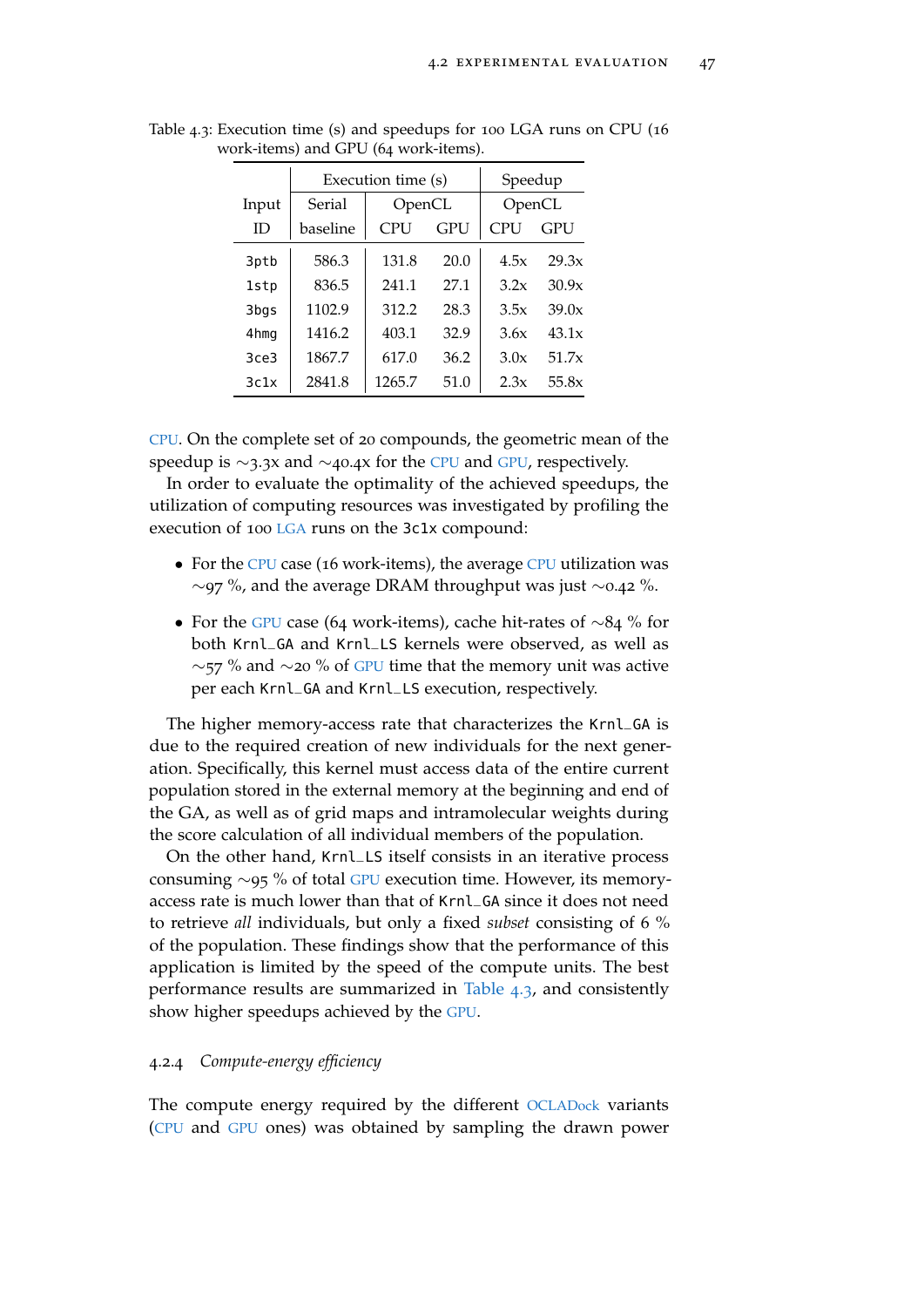

<span id="page-71-0"></span>

Speedup factor over baseline

Figure 4.5: Speedups of OCLADock vs. single-threaded AutoDock achieved on CPU (16 work-items) and GPU (64 work-items). Vertical scales are different.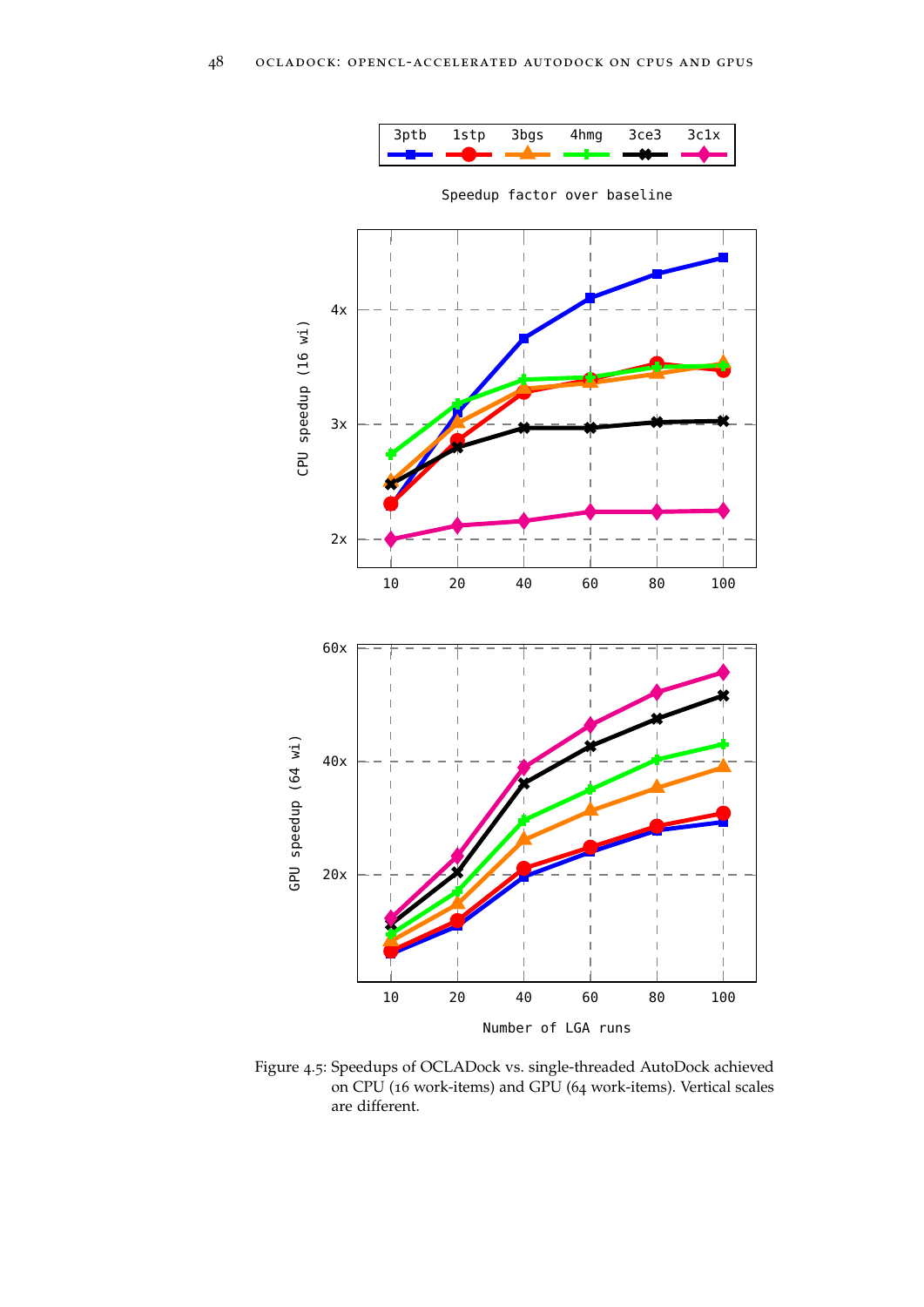<span id="page-72-1"></span>

<span id="page-72-0"></span>Table 4.4: Measured power values (approximated) on the CPU.

Figure 4.6: Power measurements on the RX-290X GPU for 10 LGA runs using 3c1x.

in *T*sampling = 50 ms intervals, using power performance counters on both [CPU](#page-22-0) and [GPU](#page-22-1) to avoid the inaccuracies typically associated with external measurements (e. g., shunt-based). The power samples are then integrated over time to derive the energy.

Using this methodology, it was discovered that the power drawn by the [CPU](#page-22-0) for the different scenarios (idle, baseline sequential, OpenCLparallelized) stays mostly constant over the entire execution time of a docking job [\(Table](#page-72-0) 4.4). On the [GPU](#page-22-1), however, the power draws varied between [ $\sim$ 75 W,  $\sim$ 155 W] over the execution time [\(Figure](#page-72-1) 4.6). This different behavior is attributed to the algorithm switching between the Krnl\_GA and Krnl\_LS kernels, with the latter having a much lower degree of parallelism that the first one. On the [GPU](#page-22-1), this leads to some compute elements becoming idle (drawing less power). On the [CPU](#page-22-0), however, even this reduced degree of parallelism suffices to keep all cores and their internal ALUs/FPUs/LSUs busy, thus explaining the almost constant power draw.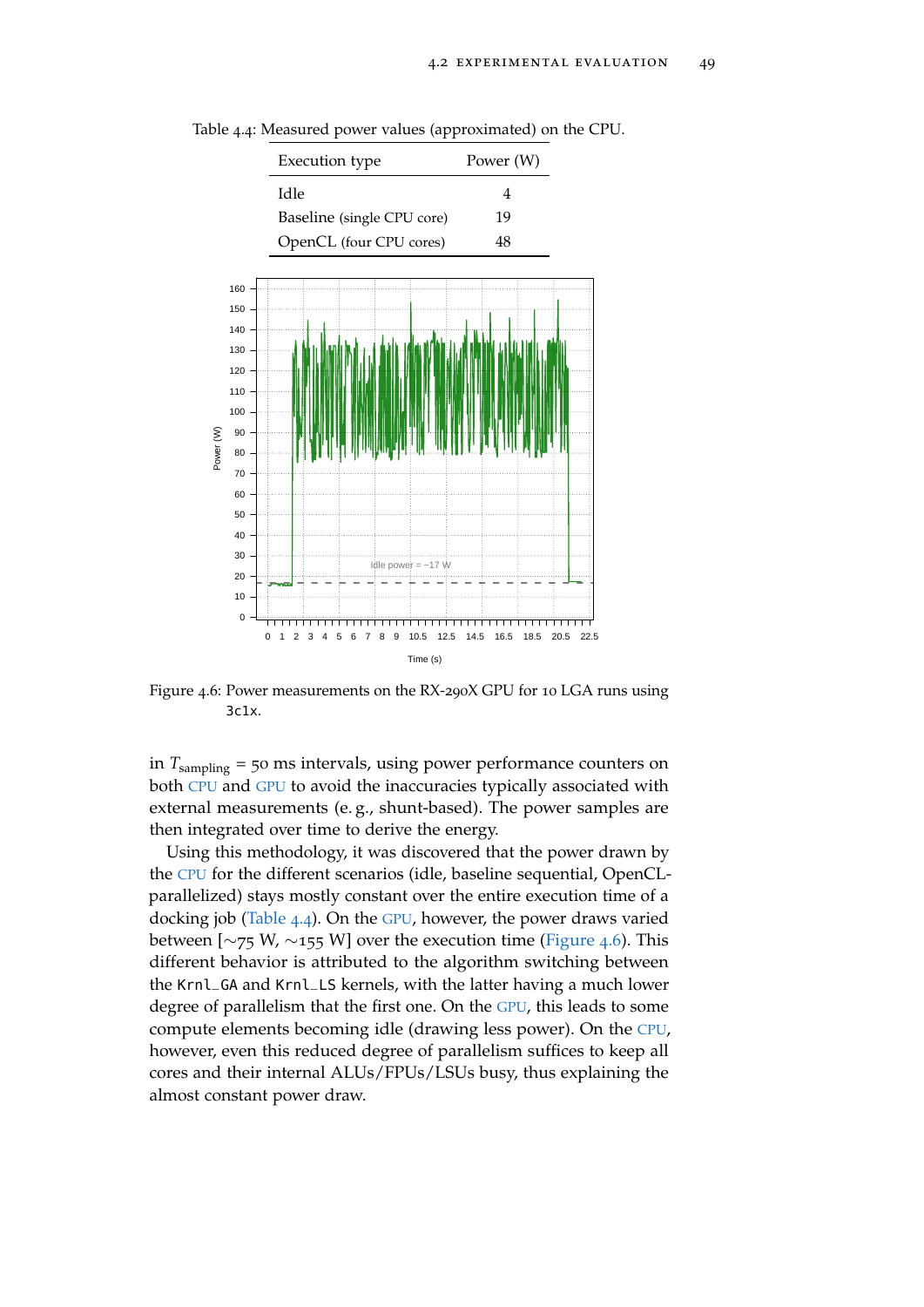|       | Energy consumption (kJ) |            | Efficiency gain |        |            |  |  |
|-------|-------------------------|------------|-----------------|--------|------------|--|--|
| Input | Serial                  |            | OpenCL          | OpenCL |            |  |  |
| ID    | baseline                | <b>CPU</b> | GPU             | CPU    | <b>GPU</b> |  |  |
| 3ptb  | 11.8                    | 5.9        | 2.4             | 1.9x   | 4.9x       |  |  |
| 1stp  | 16.7                    | 11.7       | 3.7             | 1.4x   | 4.5x       |  |  |
| 3bgs  | 21.6                    | 15.2       | 4.2             | 1.4x   | 5.2x       |  |  |
| 4hmg  | 28.1                    | 19.4       | 4.8             | 1.4x   | 5.8x       |  |  |
| 3ce3  | 36.3                    | 30.4       | 5.8             | 1.2x   | 6.2x       |  |  |
| 3c1x  | 54.9                    | 61.2       | 8.7             | 0.9x   | 6.3x       |  |  |

<span id="page-73-0"></span>Table 4.5: Energy consumption (kJ) results and energy-efficiency gains for 100 LGA runs on CPU (16 work-items) and GPU (64 work-items).

The energy consumption results are grouped into [CPU](#page-22-0) and [GPU](#page-22-1) categories. [Table](#page-73-0) 4.5 shows energy consumption for serial and parallel execution in the case of selected compounds. Despite that the [GPU](#page-22-1) required a higher amount of *power* than the [CPU](#page-22-0) during certain time periods, the [GPU](#page-22-1) achieved greater *energy* savings than the most parallel version on the [CPU](#page-22-0).

[Figure](#page-74-0) 4.7 shows the gains in energy efficiency for different [LGA](#page-22-2) runs. In both [CPU](#page-22-0) and [GPU](#page-22-1) cases, the efficiency gain [\(Figure](#page-74-0) 4.7) behaves similarly as the speedup presented previously [\(Figure](#page-71-0) 4.5), depending as well on the molecular input complexity and the work-group size. In particular, in the [CPU](#page-22-0) accelerator, small compounds led to larger energy savings (∼2x) compared to bigger ones (4hmg, 3ce3), while the parallel execution using 3c1x saved no energy with respect to the baseline case.

This seeming anomaly for 3c1x can be explained by considering the execution time (baseline: 2841.8 s, OpenCL [CPU](#page-22-0): 1265.7 s) and their power measurements (baseline: ∼19 W, OpenCL [CPU](#page-22-0): ∼48 W) for 100 [LGA](#page-22-2) runs [\(Table](#page-70-0) 4.3, [Table](#page-72-0) 4.4). OpenCL on the [CPU](#page-22-0) reduced the execution time by a factor of  $\sim$ 2.2x, but this was accompanied by a power draw ∼2.5x higher than for the serial baseline, thus leading to a deterioration of energy efficiency for this experiment. Considering the complete set of 20 compounds, the geometric mean of the energy savings compare to the sequential baseline is ∼1.4x for the [CPU](#page-22-0), and  $\sim$ 5.4x for the [GPU](#page-22-1).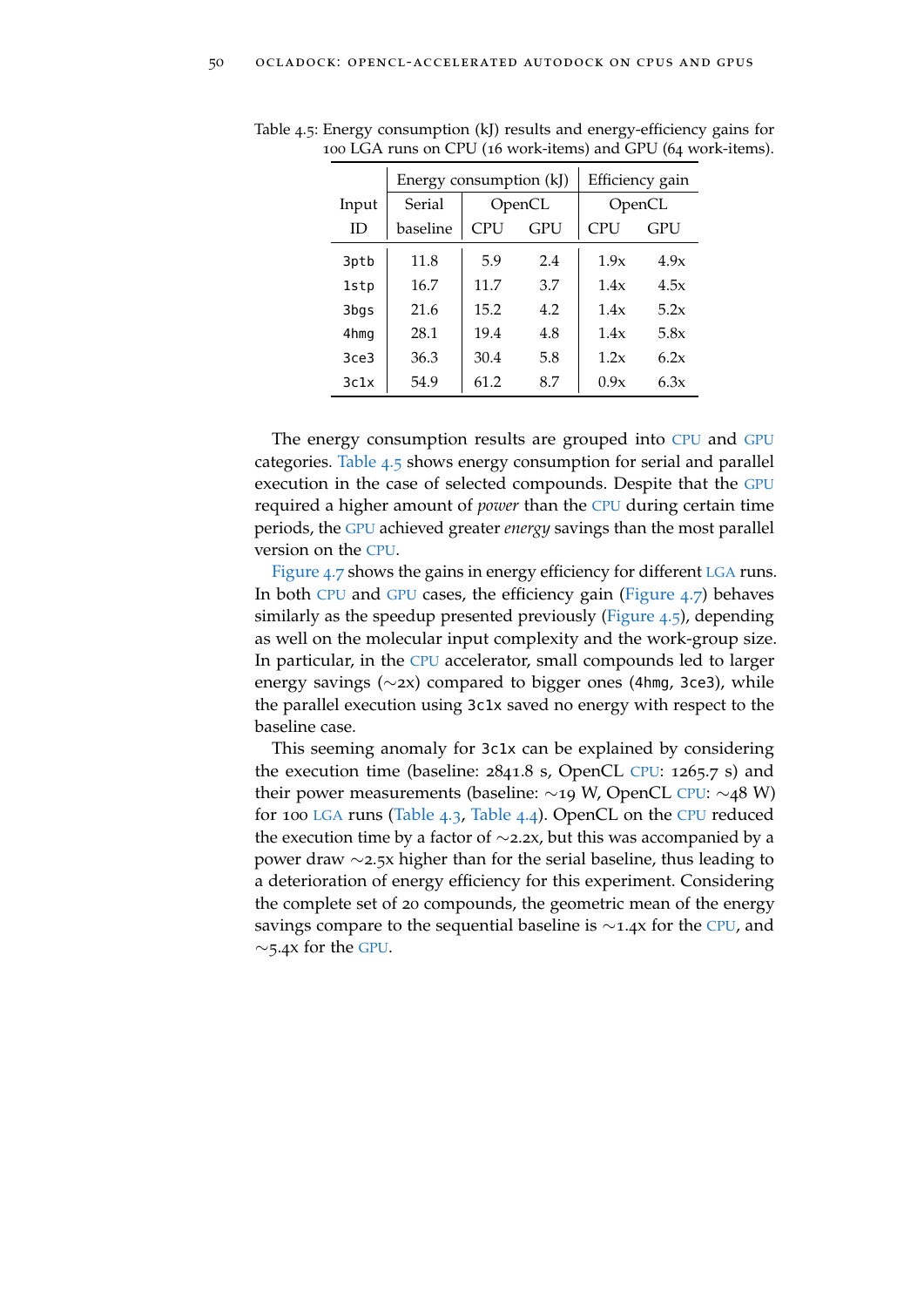

<span id="page-74-0"></span>

Energy gain factor over baseline

Figure 4.7: Energy-efficiency gains of OCLADock vs. single-threaded AutoDock achieved on CPU (16 work-items) and GPU (64 workitems). Vertical scales are different.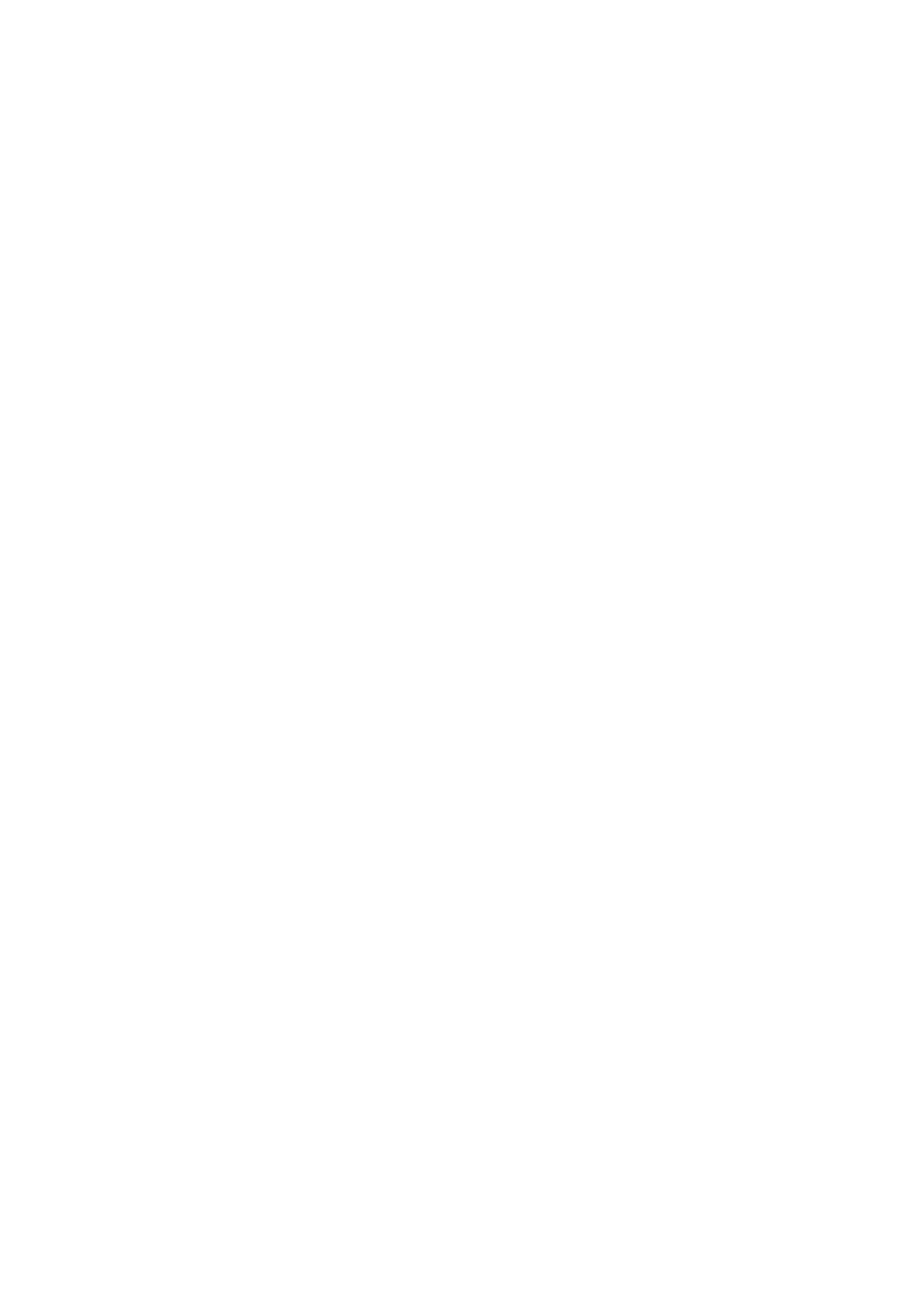# 5

# <span id="page-76-0"></span>OCLADOCK-FPGA: PORTING AUTODOCK TO FPGAS USING OPENCL

This chapter details OCLADock-FPGA, an OpenCL-based *task* parallelization of [AutoDock](#page-22-3), and provides an evaluation of its performance and compute-energy efficiency. Contents of this chapter have been previously published in [[234](#page-169-0)].

## 5.1 data-parallel approach on fpgas

In [Chapter](#page-62-0) 4, a data-parallel design of [AutoDock](#page-22-3) was evaluated on [CPU](#page-22-0)s and [GPU](#page-22-1)s. The initial intention was to complete the evaluation by also including [FPGA](#page-22-4)s as a compute platform for OpenCL-based acceleration. However, SDAccel v2015.4 [[210](#page-166-0)] – the OpenCL-to-FPGA compiler employed – had significant robustness problems. Code that ran perfectly on the [CPU](#page-22-0) or the [GPU](#page-22-1) often resulted in:

- The SDAccel tool crashing during compilation.
- Truly excessive tool runtimes (longer than a week), and memory requirements (more than 128 GB) during hardware generation.
- Crashes and execution errors on two different [FPGA](#page-22-4) platforms: Alpha Data  $7v_3$  card  $\left[\frac{37}{2}\right]$  $\left[\frac{37}{2}\right]$  $\left[\frac{37}{2}\right]$  (Virtex-7), and Micron AC-505 module [[113](#page-157-0)] (Kintex-7).

After much rewriting of the OpenCL code to overcome tool bugs, along with an update to SDAccel v2016.1, a data-parallel version that actually executed correctly on the Alpha Data 7v3 card was finally achieved. However, it suffered from a severe slowdown over the sequential baseline (i. e., the original [AutoDock](#page-22-3) running on a single i5-6600K [CPU](#page-22-0) core) in the range of three orders of magnitude. These difficulties were attributed to the unsuitability of such data-parallel design for [FPGA](#page-22-4)s, as well as the somewhat unstable nature of that compiler version.

As a more promising alternative,we investigated the use of a taskparallel implementation scheme. The task-parallel approach is com-monly believed to be more suitable to the underlying [FPGA](#page-22-4) hardware. Also, we switched from Xilinx to Intel (Altera) [FPGA](#page-22-4)s for further work, as the Intel OpenCL-to-FPGA compiler is more mature than its Xilinx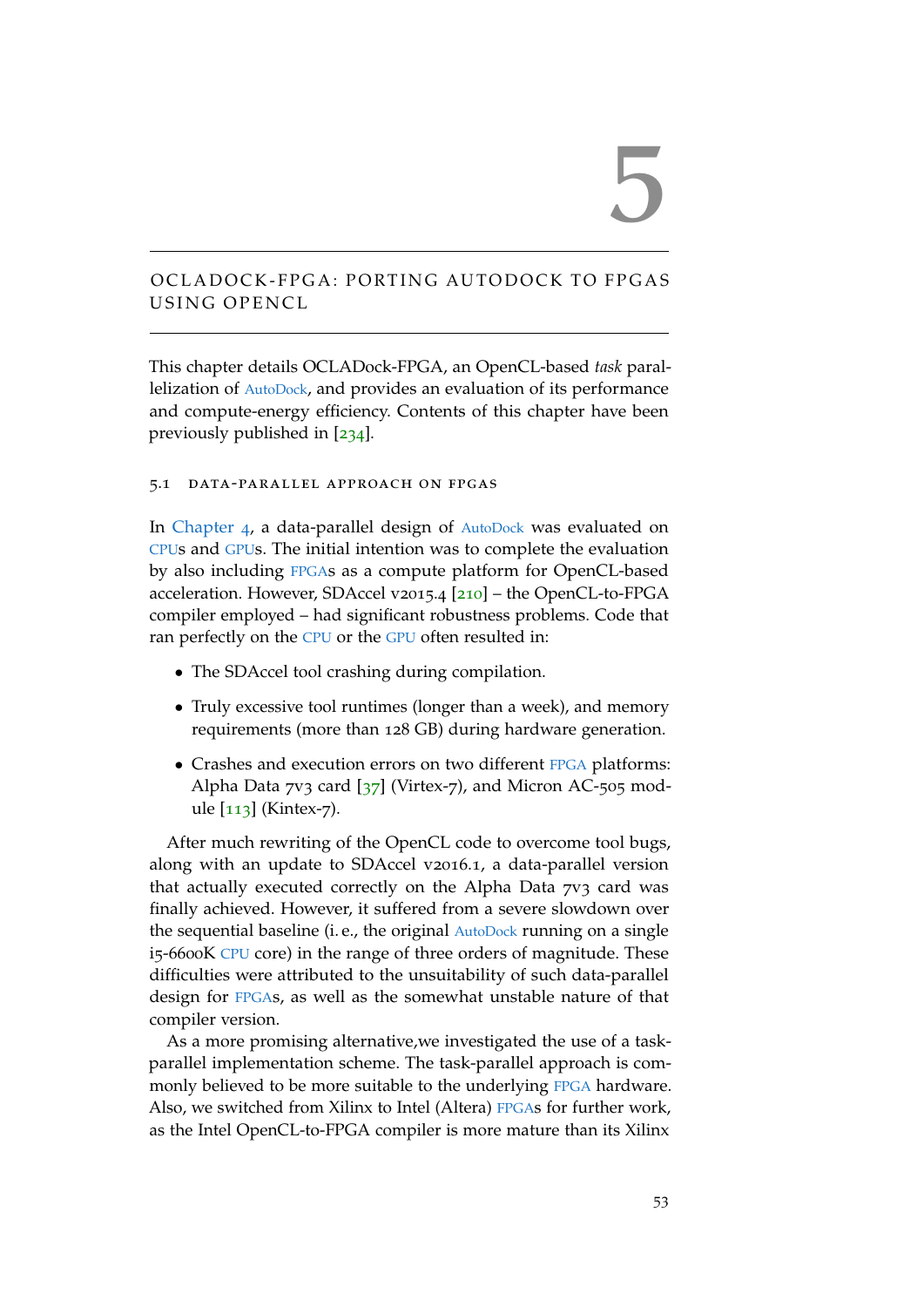counterpart. Furthermore, a number of FPGA-specific optimization techniques were exploited. The patterns required to optimize the [FPGA](#page-22-4) design made us consider several device-specific architectural and micro-architectural choices, expressed using the high-level abstractions of OpenCL. This evolved towards a parallel [AutoDock](#page-22-3) implementation with improved runtime and energy-efficiency, achieving actual speedups with respect to the serial baseline. The techniques presented here may also be beneficial when accelerating other applications.

## 5.2 task-parallel approach: reformulated strategy for fpgas

## 5.2.1 *Reference pipeline design for FPGAs*

As already discussed in [Chapter](#page-44-0) 3, in 2010, Pechan, Fehér, and Bérces [[146](#page-160-0)] used Verilog to implement an architecture that consists of a three-stage pipeline composed of four modules, each – in turn – consisting of parallel and fine-grained pipelines [\(Figure](#page-77-0) 5.1). Specifically, Step 1 controls the generation of individuals by the rules of either the genetic algorithm (GA) or local search (LS). Step 2 calculates the ligand pose. The third stage is composed of Step 3 and Step 4 that calculate the intramolecular and intermolecular interactions, respectively. Performance gains of ∼23x using a Virtex-4 [FPGA](#page-22-4) compared to a 3.2 GHz Xeon [CPU](#page-22-0) core were reported.

<span id="page-77-0"></span>

Figure 5.1: Pipeline processing of the LGA of AutoDock proposed in [[146](#page-160-0)].

## 5.2.2 *The development phases*

*source code is available in the* OCLADock-FPGA *repository at [[186](#page-164-0)].*

Since pipeline processing is well exploitable on [FPGA](#page-22-4)s, the design proposed by Pechan, Fehér, and Bérces [[146](#page-160-0)] was adopted as the starting *The task-parallel* architecture [\(Figure](#page-77-0) 5.1) for our OpenCL implementation. This architecture executes the entire docking job sequentially, i. e., by starting a new [LGA](#page-22-2) run only after the previous run has finished, while pipelining the GA calculations *within* each run. From a programming perspective, such an architecture is realizable following a task-parallel approach, in which each task is coded as a single work-item kernel. The actual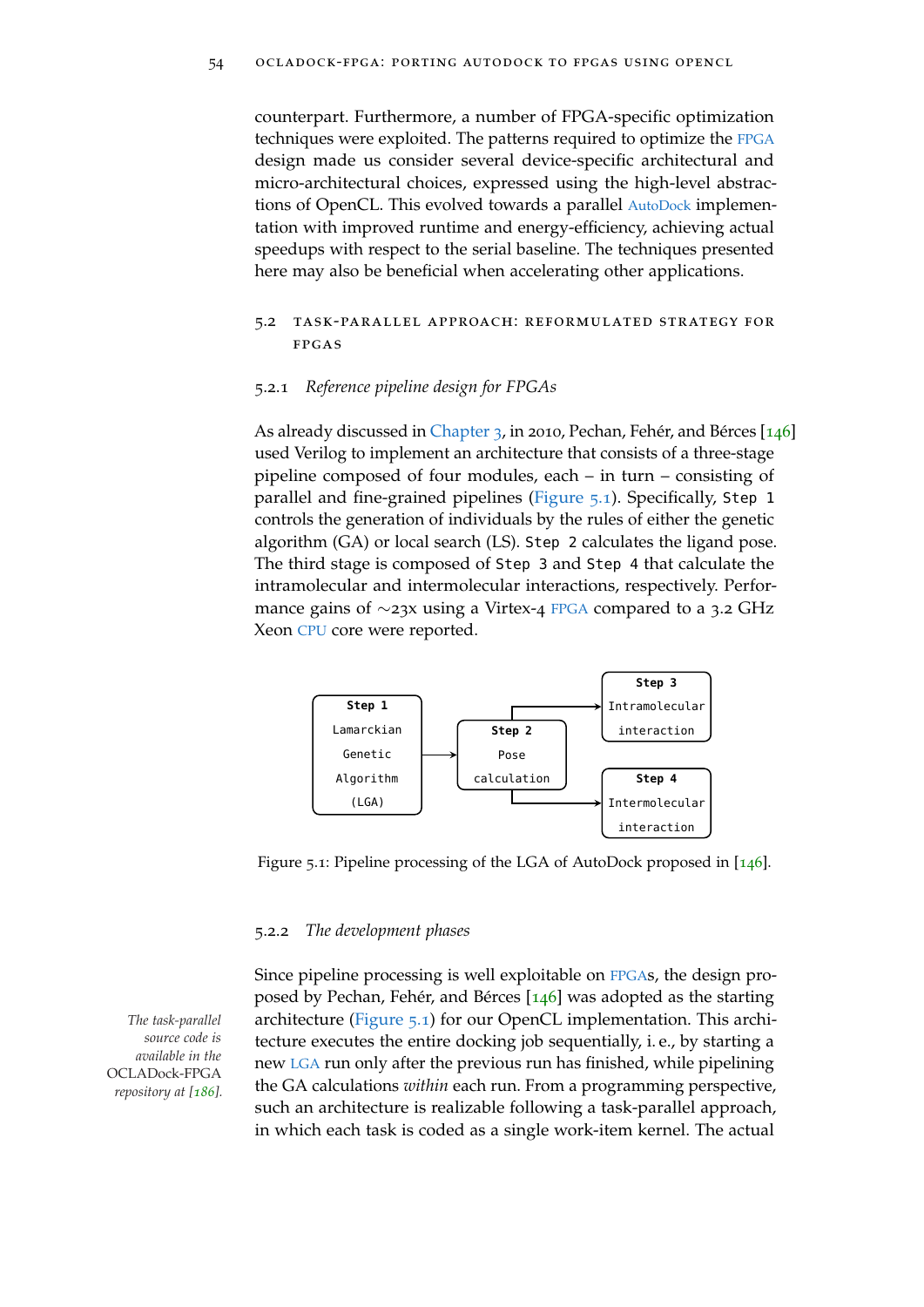<span id="page-78-0"></span>

Figure 5.2: First development phase: initial OpenCL design.

OpenCL implementation took place in the following four development phases. For each, we describe the design and optimization steps applied incrementally over the previous ones.

## <span id="page-78-1"></span>5.2.2.1 *First development phase*

[Figure](#page-78-0) 5.2 represents the initial OpenCL design. Step 1 of the genetic- *The code in* algorithm (GA) and local-search (LS) functions [\(Figure](#page-41-0) 2.3) have been merged into a single LGA kernel. This is because these two kernels execute in sequence (i. e., GA followed by LS), and exchange data of individuals and their scores on every genetic cycle. Merging them into a single LGA kernel avoids exchanging data through off-chip memory, and allows it through on-chip memory instead.

The LGA kernel controls the overall functionality of the system, which is composed also of the PoseCalc, InterScore, and IntraScore kernels that in turn correspond to Step 2, Step 3, Step 4 [\(Figure](#page-78-0) 5.2), respectively. The communication between all kernels is achieved through *OpenCL pipes are* OpenCL pipes that serve as FIFO-based mechanisms passing data such as:

- Genotypes:
	- **–** From LGA to PoseCalc, through GA\_genotype and LS\_genotype.
- Ligand poses:
	- **–** From PoseCalc to InterScore, through P2Inter\_position.
	- **–** From PoseCalc to IntraScore, through P2Intra\_position.
- Computed scores (or [MD](#page-22-5) binding energies):
	- **–** From InterScore to LGA, through Inter2GA\_score and Inter2LS\_score.

OCLADock-FPGA *repository [[186](#page-164-0)] uses the term* energy *to quantify the binding interaction. Here, we use* score *instead to avoid confusions with the* compute energy*.*

*often referred to as* channels*, according to the Intel-specific terminology.*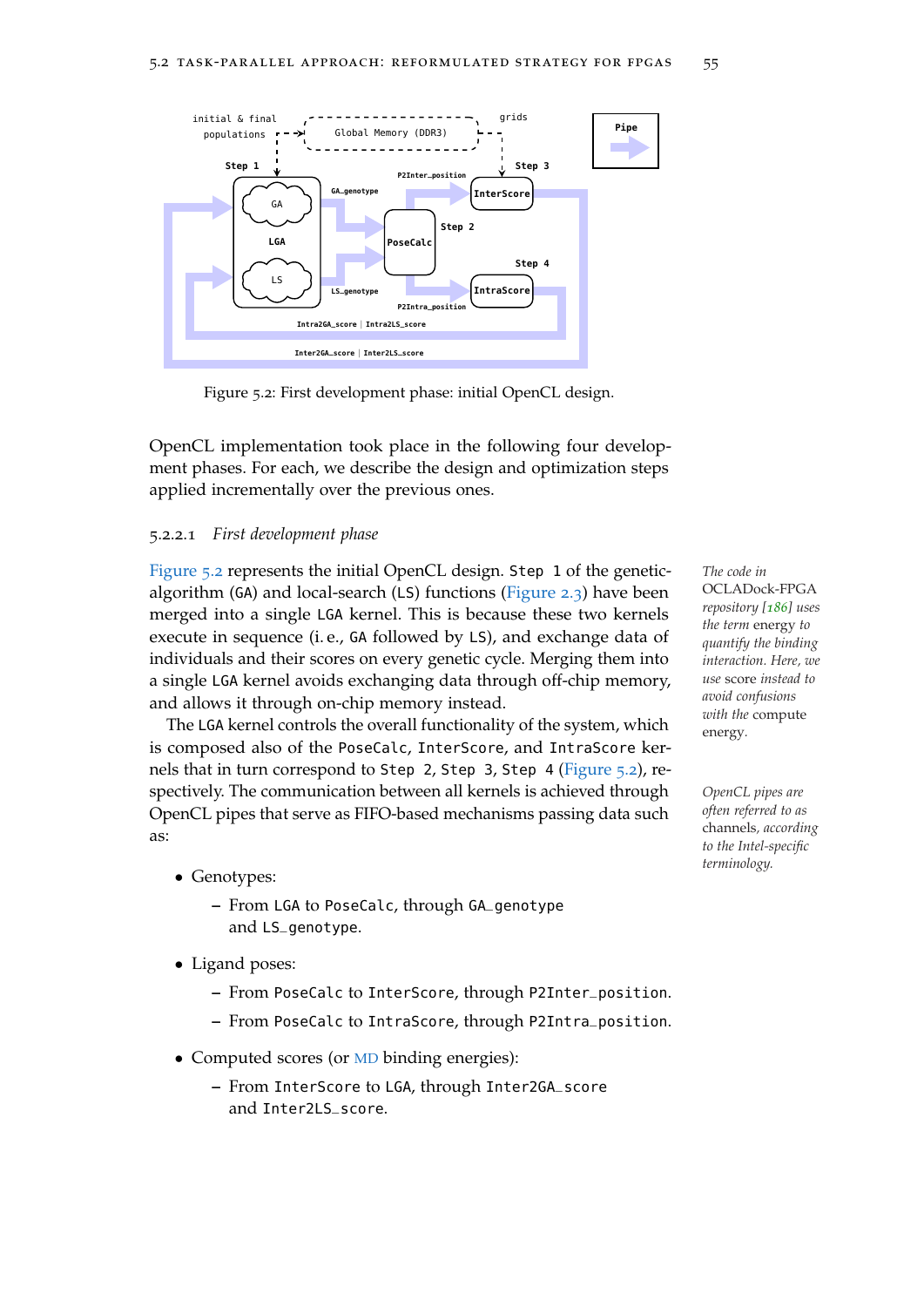**–** From IntraScore to LGA, through Intra2GA\_score and Intra2LS\_score.

This design forms a closed loop consisting of kernels and channels that prevents the compiler from optimizing any channel depth  $[83]$  $[83]$  $[83]$ . As an attempt to *avoid* this closed-loop scenario, and in turn, to help the compiler perform more aggressive optimizations, the following experiment was attempted.

Instead of sending the feedback scores to the LGA kernel through channels, these scores were initially passed through global mem-*In the OpenCL* [ory. The idea was to instantiate an \(additional but not shown in](#page-78-0) [Fig](#page-78-0)[ure](#page-78-0) 5.2) Store kernel that receives such scores from InterScore and IntraScore, and then writes them onto off-chip memory. Thereafter, these scores could be read by LGA.

> For this idea to work, OpenCL fences (mem\_fence) on global memory accesses were used in Store and LGA [\(Algorithm](#page-79-0) 4). Although this worked correctly in emulation, it did *not* work on the [FPGA](#page-22-4). This was due to races in off-chip memory accesses, which happen when a *certain* off-chip location is accessed simultaneously by different kernels, with at least one kernel performing a write. According to the Intel OpenCLto-FPGA tool documentation  $[83]$  $[83]$  $[83]$ , the consistency of global memory accesses is ensured *only* within a *single* kernel, and such races cannot be prevented by using fences within *separate* kernels. Therefore, in order to achieve a correct functionality on the actual [FPGA](#page-22-4), the idea of using global memory for avoiding the closed-loop of kernels was *discarded*. In other words, the Store kernel was removed, while the feedback channels were included back in the initially-proposed design.

**Algorithm 4:** Attempt to synchronize accesses to a given location in external memory using fences. Correct data transactions between kernels (e. g., Rx\_Val receiving the value initially stored in Tx\_Val) occur only in emulation. For that reason, this alternative design was discarded.

```
/* Producer kernel */
void kernel Store (global const <type> *ext, . . . )
    . . .
    ext [Addr] = Tx_Val;
    mem_fence (CLK_GLOBAL_MEM_FENCE);
    . . .
/* Consumer kernel */
void kernel LGA (global const <type> *ext, . . . )
    . . .
    mem_fence (CLK_GLOBAL_MEM_FENCE);
    Rx Val = ext [Addr];
    . . .
```
Another consideration regarding global memory was to minimize the number of accesses. Particularly, the GA logic updates population

*memory model, the* global *region is the abstraction of the physically off-chip memory [\(Figure](#page-78-0) 5.2). Here, we also refer to it as* external*.*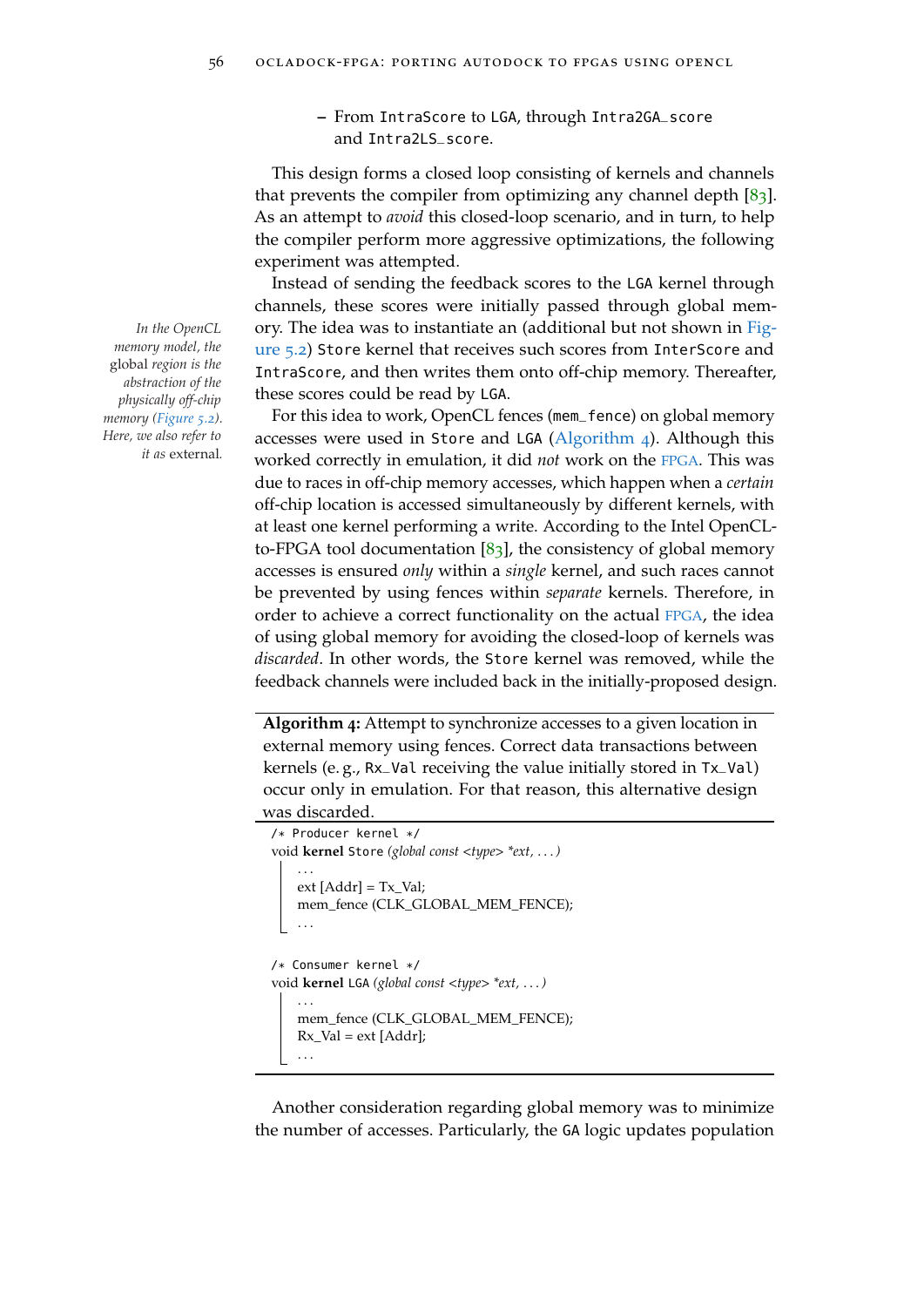data throughout an entire [LGA](#page-22-2) run, so storing populations only in off-chip memory would result in significant lower performance. This was addressed by reading from and writing to global memory only at the start and end of each [LGA](#page-22-2) run, while keeping intermediate *From [Chapter](#page-32-0) 2:* populations on-chip, using \_\_local OpenCL two-dimensional arrays. These arrays adopt a 2D-data  $[P^{\text{MAX}}]|N^{\text{MAX}}_{\text{genes}}|$  form, which holds a maximum population size (*P*) of 150, and genotype size ( $N_{\text{genes}}$ ) of 38.

Conversely, for read-only data such as grid maps, the number of *See [Table C.](#page-140-0)2 for* global accesses could not be minimized due to the following two issues: *grid sizes.* first, the size of the grid data depends entirely on the docking space under analysis. As such, on-chip storage might not be sufficient for cases such as *blind* docking, where a large map representing an *entire* receptor molecule would be required. Second, due to the irregular *A further discussion* reads performed by InterScore, any caching strategy consisting in switching the scope of *partial* grid data from OpenCL \_\_global into OpenCL \_\_constant memory space, resulted in significant misses.

#### <span id="page-80-0"></span>5.2.2.2 *Second development phase*

Since PoseCalc, InterScore, and IntraScore turned out to be the major bottleneck, their microarchitecture was optimized separately. Each of these kernels was coded as a sequence of the following operations: *read from input-channels*, *main-computation loop*, and *write to output-channels* [\(Algorithm](#page-81-0) 5).

These kernels always execute together as a chain of blocks, being invoked a number of times controlled by LGA, i. e., restricted by the maximum number of either score evaluations or generations. In order to support such *termination criteria known only at runtime*, all operations within these kernels were enclosed by a while loop controlled by an *active* signal. Based on that, the goal was to minimize the initiationinterval (II, ideally  $II = 1$ ) of each loop.

Different code-refactoring techniques such as *shift registers*, *local- These memory banking*, *unrolling of inner loops* resulted in significant reduction of data dependencies. In the case of PoseCalc, it was not possible to remove the data dependency created for keeping track of the atoms to be rotated. Although this caused a high initiation interval  $(II = 36)$  of the main computation-loop, the outer while-loop was fully pipelined  $(II = 1)$ . The InterScore and IntraScore kernels involve long latencies such as random accesses to off-chip grids, and single-precision floatingpoint calculations required for [Equation](#page-37-0) 2.3, respectively. Despite these, all their loops (i. e., outer while-loops and inner computation-loops) were fully pipelined.

The next optimizations performed on the LGA kernel aimed to potentially increase the execution concurrency in subsequent design phases (i. e., from [Section](#page-82-0) 5.2.2.3 on), leading to the architecture depicted in [Figure](#page-82-1) 5.3. First, the local-search logic was moved out of LGA and implemented as a separate LS kernel, where each LS-execution is

 $N_{genes} = N_{rot} + 6$ *. For* AutoDock*:*  $N_{rot}^{MAX} = 32.$ 

*on caching other data is provided in [Section](#page-87-0) 5.2.3.*

*code-refactoring techniques are detailed in the Intel OpenCL-to-FPGA tool documentation [[83](#page-154-0)].*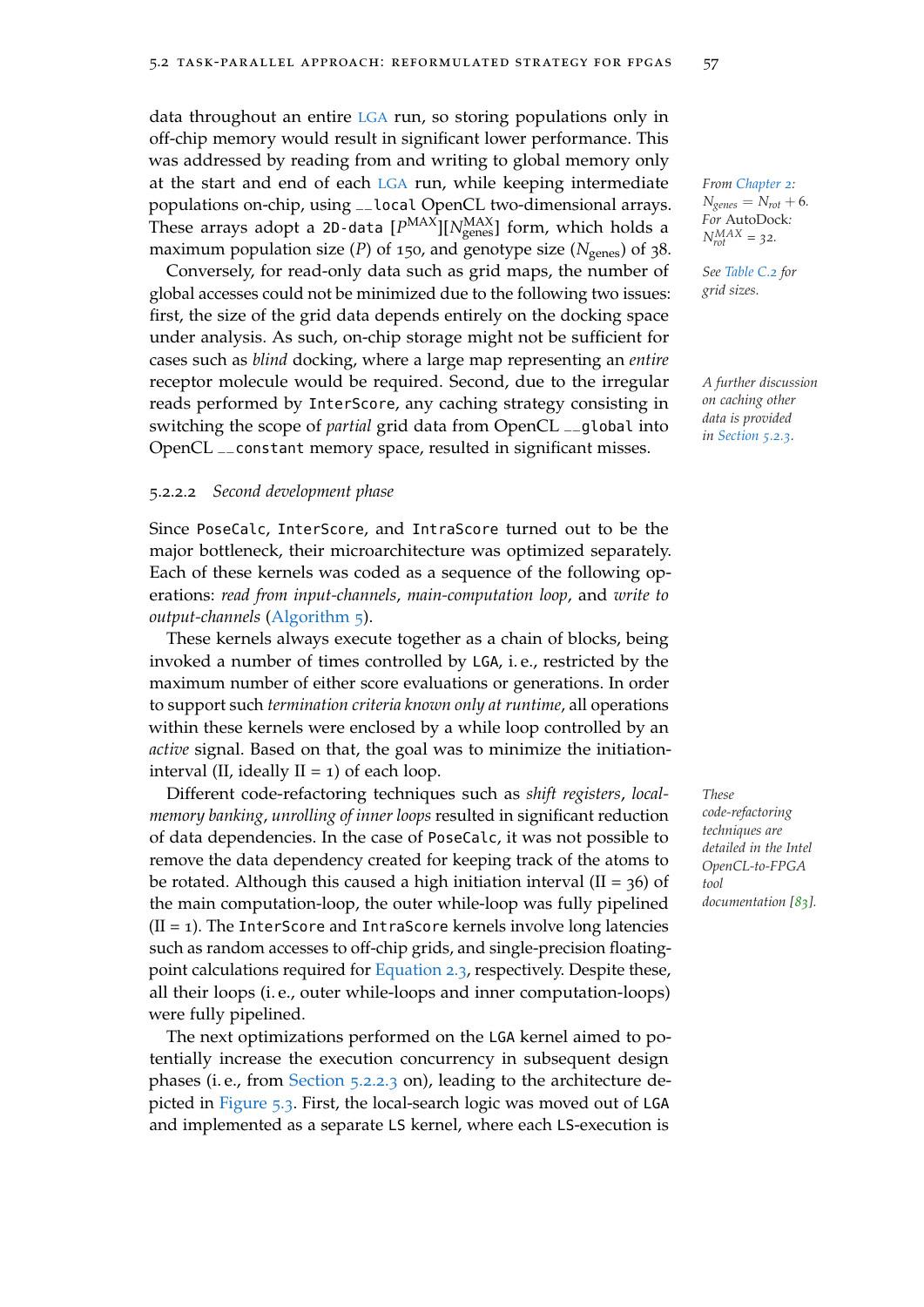**Algorithm 5:** Code structure used in the InterScore kernel implementation. Similar structures are used in PoseCalc and IntraScore. The outermost while-loop is controlled by the active signal. The main-computation loop lists only simplified operations.

```
/* Kernel calculating intermolecular interactions */
void kernel InterScore (global const <type> *grids, . . . )
   // Active signal
   char active = 0x01;
   // Other declarations go here
   // But are not listed for simplicity
   // Setting active = 0x00 terminates kernel
   while active do
       /* Reading from input channels */
       active = read_channel_intel (P2Inter_active);
       mem_fence (CLK_CHANNEL_MEM_FENCE);
       // Not merged with following loop
       // Doing so allows trying wider data-types
       // for data transferred through channels
       for each lig-atom in Natom do
        coordinates [lig-atom] = read_channel_intel (P2Inter_position);
       /* Main-computation loop */
       for each lig-atom in Natom do
           xyz = coordinates (lig-atom);
           // Reading and processing grid maps:
           // van der Waals, hydrogen bonding,
           // electrostatics, and desolvation
           read_vdw_hb = grids [xyz + offset_vdw_hb];
           read_el = grids [xyz + offset_el];
           read_ds = grids [xyz + offset_ds];partial_vdw_hb = interpolation (read_vdw_hb);
           partial_el = interpolation (read_el);
           partial_ds = interpolation (read_ds);
           // Accumulating intermolecular interaction
           interS += partial vdw hb + partial el + partial ds;
       /* Writing to output channels */
       if Running GA then
        | write_channel_intel (Inter2GA_score, interS);
       else
           // Running LS
           write_channel_intel (Inter2LS_score, interS);
```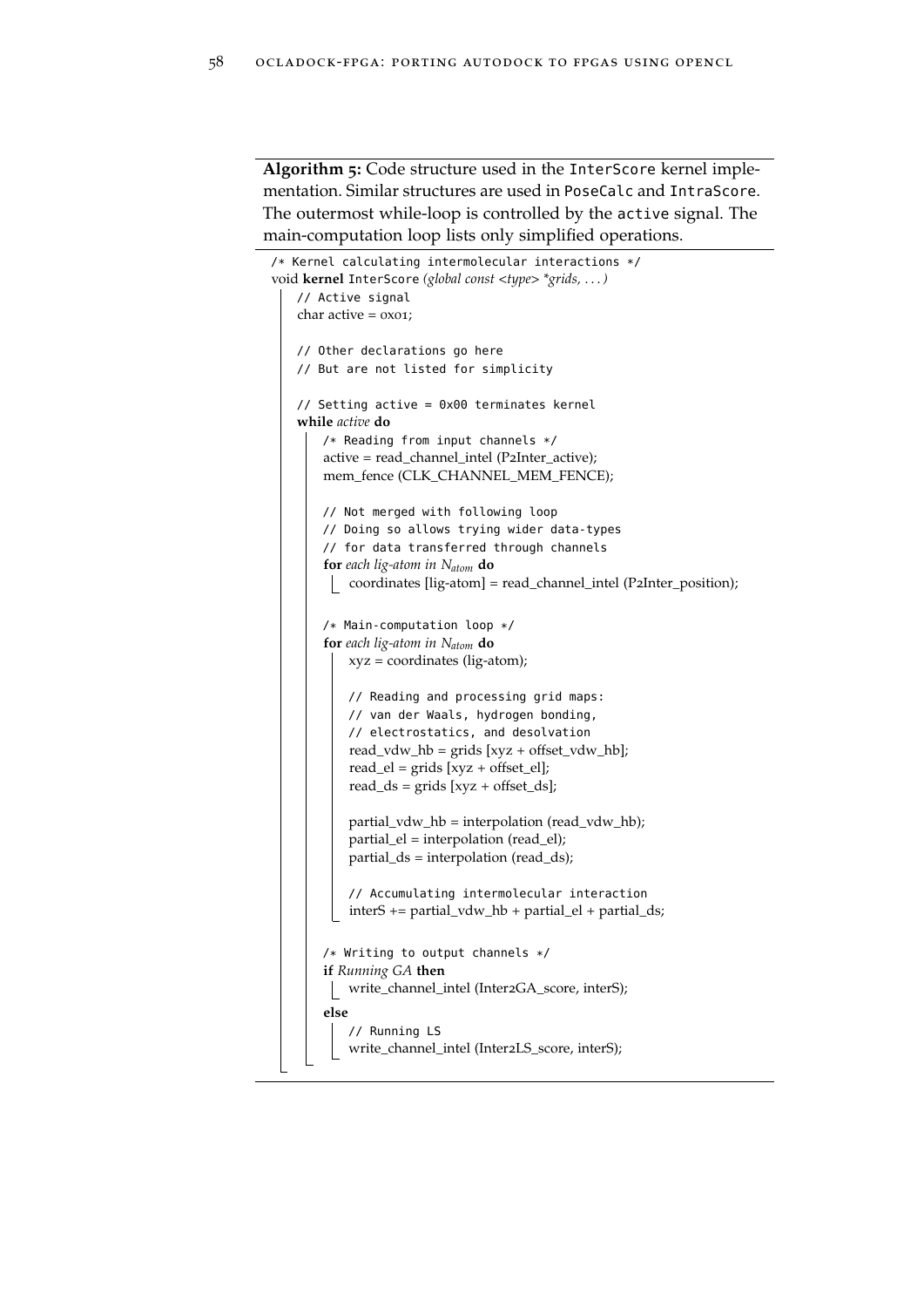<span id="page-82-1"></span>

Figure 5.3: Second development phase: local-search logic is implemented as a separate kernel. From now on, feedback channels are shown as dashed connections, while global-memory accesses are omitted for simplicity.

triggered from within the LS-ctrl control loop. The LS kernel reads genotypes from LGA, performs the score minimization, and returns to LGA new genotypes and their respective scores. Similarly to LGA, LS sends genotypes via the LS\_genotype channel to be evaluated by the {PoseCalc, InterScore, IntraScore} chain.

Furthermore, the pseudo-random number generators – initially implemented as linear congruential generators (LCG  $[46]$  $[46]$  $[46]$ ) – invoked within the genetic-algorithm and local-search logic, were converted into and replaced with separate LFSR-GA and LFSR-LS kernels, each featuring a 32-bit linear feedback shift register (LFSR [[5](#page-146-0)]). Corresponding implementations in [Algorithm](#page-83-0) 6 show that, while both alternative implementations return a float-type number to the LGA kernel, the LFSR-GA implementation does it through a channel.

## <span id="page-82-0"></span>5.2.2.3 *Third development phase*

Due to the iterative nature of the local search, the initial focus was on its microarchitectural optimization. Although code refactoring guided by compiler suggestions  $[83]$  $[83]$  $[83]$  helped to pipeline the majority of its inner LS-loops, pipelining its outermost loop was not possible due to dependencies created by genotype-data carried through inner loops, and channel invocations for score calculation. In order to compensate for this, the LS kernel was *replicated*, together with its LFSR-LS and channel interconnects, three times [\(Figure](#page-83-1) 5.4).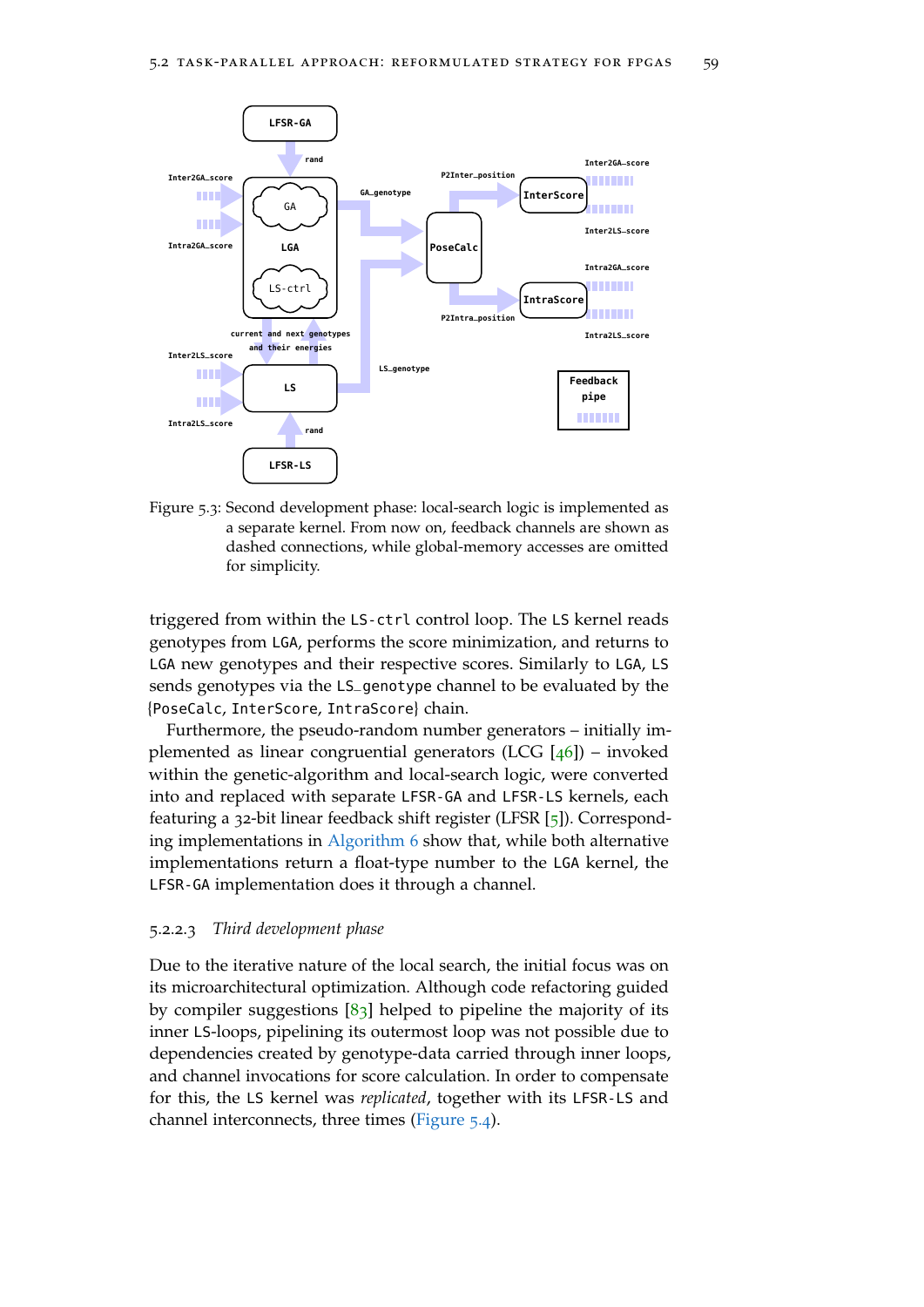**Algorithm 6:** In the second development phase, the random number generator RNG function invoked within LGA was replaced with

```
a LFSR-GA kernel.
 /* LCG implemented as a function */
 float Function RNG (uint* rng)
     *rng = CONST_1 * (*rng) + CONST_2;
     return convert_float (*rng / MAX_UINT) * 0.999999f;
 /* LFSR implemented as a separate kernel */
 void kernel LFSR-GA (uint* seed, uchar Ngenes)
      uint lfsr = seed;
     bool stop = false;
     while !stop do
         bool active = true;
          active = read_channel_nb_intel (LGA2RNG_prng, &stop);
          for each gene in Ngenes do
              float rand;
              uchar lsb;
              lsb = lfsr & 0x01u;
              lfsr \gg = 1;
              lfsr \wedge = (-\text{lsb}) & 0xA3000000u;
              rand = (0.999999f / MAX_UINT) * lfsr;
              bool success = false;
              if !stop then
                  success = write_channel_nb_intel (RNG2LGA_prng, rand);
```
<span id="page-83-1"></span>

Figure 5.4: Third development phase: local-search kernels are *replicated* three times, while an arbiter kernel is added to handle simultaneous score-calculation requests. Score calculation kernels are omitted for simplicity.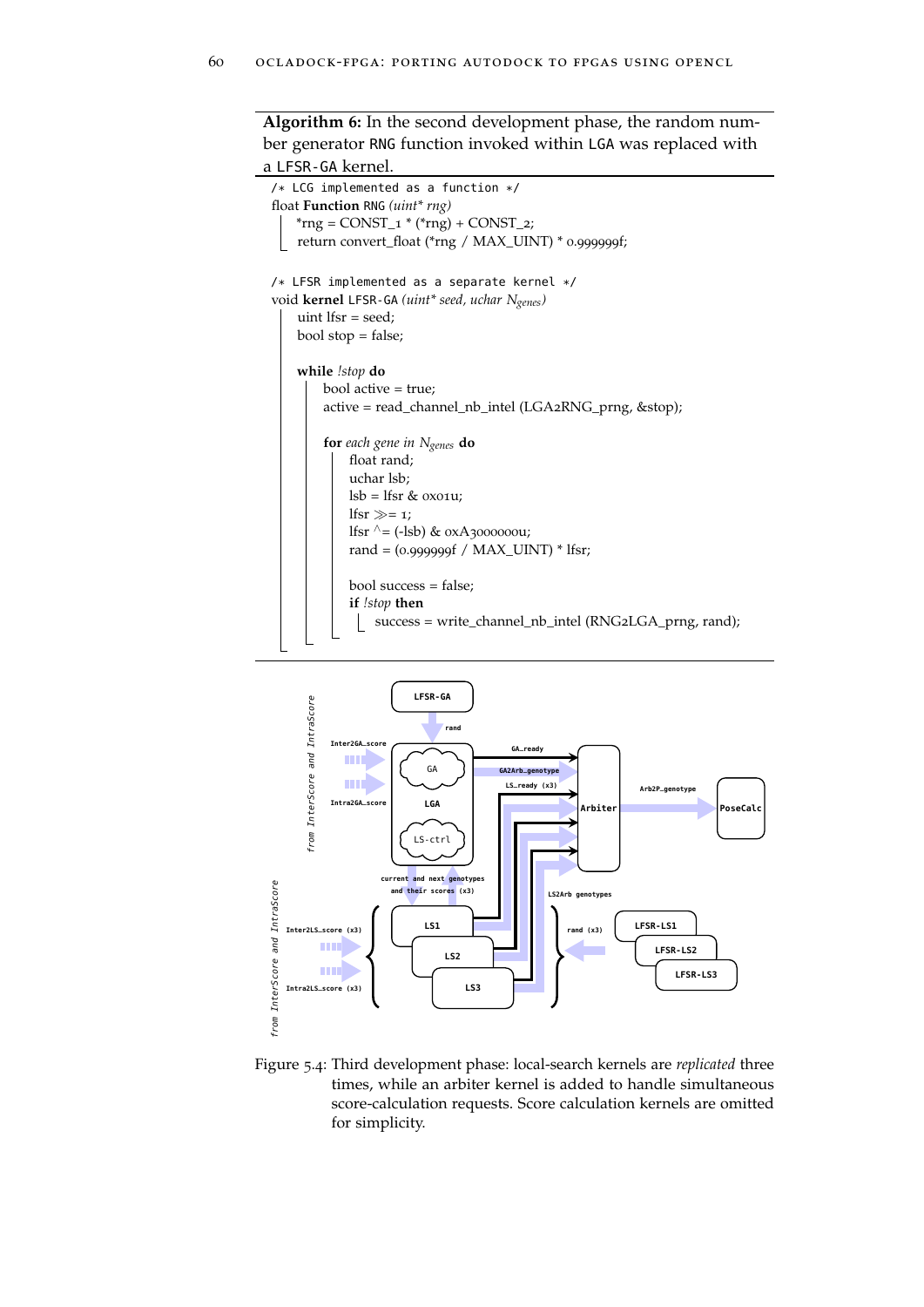This architectural change has a particular consequence described as follows. As already described in [Section](#page-80-0) 5.2.2.2, the initially single LS kernel invokes the execution of the {PoseCalc, InterScore, IntraScore} block chain very much like LGA during the genetic algorithm. In this scenario, LGA and LS act as producers, whereas PoseCalc acts as a consumer of genotypes. Since the genetic-algorithm and local-search functions are mutually exclusive during LGA execution, the arbitration in PoseCalc was implemented in the previous phases simply as a pair of non-blocking channels, constantly guarding the status of both input channels, until any of them receives a complete genotype.

On the other hand, when *multiple* LS kernels are instantiated [\(Fig](#page-83-1)[ure](#page-83-1) 5.4), multiple score evaluations can be requested simultaneously resulting in a *multiple-producers to single-consumer* datapath where the aforementioned arbitration mechanism does not suffice. This was solved by inserting an Arbiter kernel that reads a *ready* signal along with its corresponding genotypes from each producer [\(Algorithm](#page-85-0) 7). The ready signals identify the actual producers whereas the genotypes corresponding to valid ready signals are accumulated using OpenCL \_\_local arrays and dispatched in order towards PoseCalc.

Furthermore, each replicated LS kernel in [Figure](#page-83-1) 5.4 has its own channels replicated as well. By using the corresponding channel (e. g., channel <k> for LS <k>, with  $k = \{1, 2, 3\}$ , calculated scores (in InterScore and IntraScore) are ensured to return back to the correct LS kernel.

## <span id="page-84-0"></span>5.2.2.4 *Fourth development phase*

The LS kernel was replicated more often, as long as the resulting circuit fit on the target [FPGA](#page-22-4) [\(Figure](#page-87-1)  $5.5$ ). The replication factor was based on the upper bound of the LS-control loop, whose default value is determined by the number of individuals that undergo local-search during a single LGA evolution, i. e., nine individuals that represent a random subset (1srate =  $6\%$ ) of the population size ( $P = 150$ , as set in [Section](#page-78-1) 5.2.2.1). As more LS instances imply fewer loop-rounds, the LS replication factor was increased from three [\(Section](#page-82-0) 5.2.2.3), up to five and nine in this phase.

Subsequently, Arbiter was optimized similarly as in [[218](#page-167-0)], where only ready signals are passed through this kernel. Since many LS kernels can be simultaneously active, Arbiter queues at a given moment all producer IDs corresponding to valid ready signals into an array. These array values are sent sequentially to control the input multiplexer in PoseCalc that selects incoming genotypes directly from a specific producer [\(Algorithm](#page-86-0) 8), instead of being accumulated and reordered through Arbiter as performed in [Section](#page-82-0) 5.2.2.3.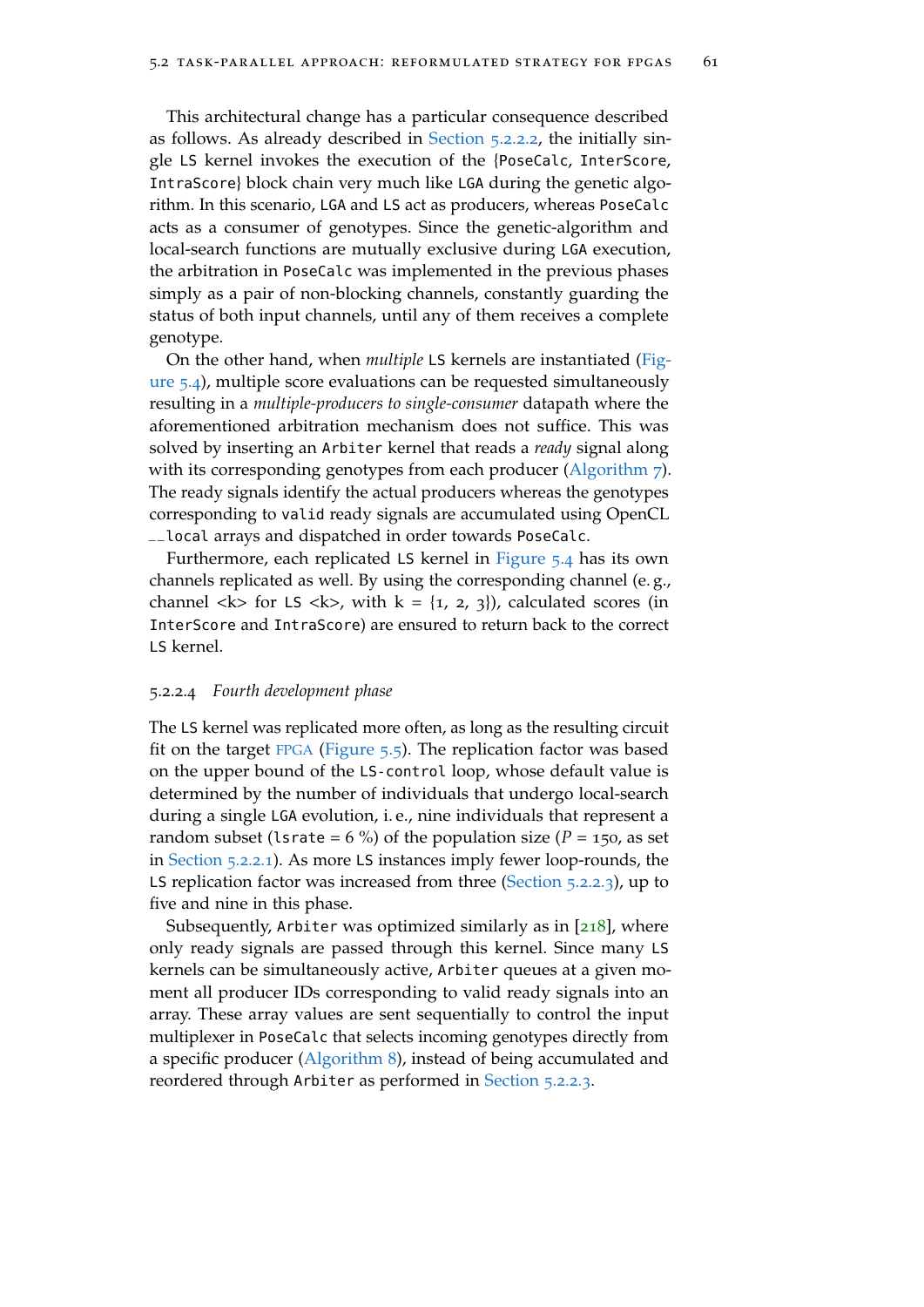**Algorithm 7:** In the third development phase, Arbiter kernel reads *ready* signals and genotypes from producer kernels: GA and three LS. Accumulation and dispatch to PoseCalc of received genotype data is omitted for simplicity.

```
void kernel Arbiter (uint Ngenes)
   bool active = true;
     __local float GA_genotype [LENGTH];
    __local float LS<j>_genotype [LENGTH]; // Definitions for j = 1, 2, 3
   while active do
        bool Off_valid, GA_valid = false;
        bool LS<j>_valid = false; // Definitions for j = 1, 2, 3bool Off_active, GA_active;
        bool LS<j>_active; // Definitions for j = 1, 2, 3
        // Keep polling ready signals if no genotype was received
        while
       (Off_valid == false) &&
       (GA_valid == false) &&
       (LS1_valid == false) &&
       (LS2_valid == false) &&
       (LS3_valid == false) do
           Off_active = read_channel_nb_intel (Off, &Off_valid);
           GA_active = read_channel_nb_intel (GA_ready, &GA_valid);
           // Statements for j = 1, 2, 3LS<j>_active = read_channel_nb_intel (LS<j>_ready, &LS<j>_valid);
        // Initializing counter of received genes
        uchar bound_tmp = 0;
        // Checking if Arbiter kernel should be turned off
        active = Off_valid ? Off_active : true;
        if active == true then
           for each gene "i" in Ngenes do
               if GA_valid == true then
                   GA_genotype [i] =
                    read_channel_intel (GA2Arb_genotype);
               // Statements for j = 1, 2, 3if LS<j>_valid == true then
                   LS<j>_genotype [i] =
                    read_channel_intel (LS<j>2Arb_genotype);
           if GA_valid == true then
            bound_tmp++;
           // Statements for j = 1, 2, 3if LS<j>_valid == true then
            bound_tmp++;
        // Accumulating genotypes ready to be dispatched
        . . .
        // Dispatching genotypes to PoseCalc
        . . .
```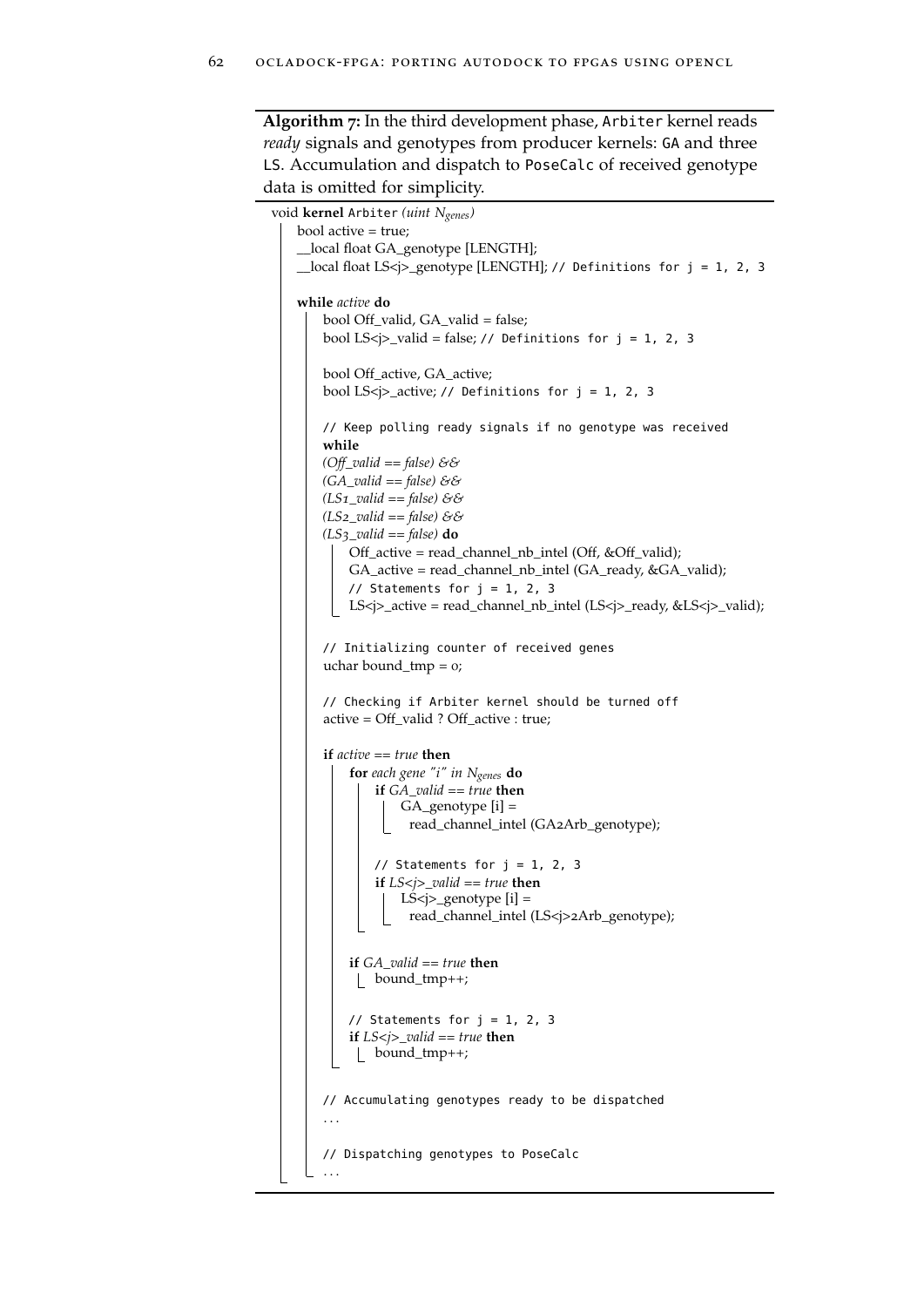**Algorithm 8:** In the fourth development phase, genotypes generated in either GA or any of the nine LS kernel are sent directly to PoseCalc, instead of being accumulated in Arbiter, as in the third development phase.

```
void kernel PoseCalc (. . .)
    char active = 0x01;
   while active do
       /* Reading from input channels */
       char actmode = read_channel_intel (Arbiter2P_actmode);
       mem_fence (CLK_CHANNEL_MEM_FENCE);
       // Updating active and mode signals
       active = actmode;
       char mode = actmode;
       // Multiplexing from input channels with incoming genotypes
       for each gene in Ngenes do
           // Variable carrying incoming genotype
            // from the kernel indicated by mode
           float tmp;
            switch mode do
               case 'G': tmp = read_channel_intel (GA_genotype); break;
               case 1: tmp = read_channel_intel (LS1_genotype); break;
               case 2: tmp = read_channel_intel (LS2_genotype); break;
               case 3: tmp = read_channel_intel (LS3_genotype); break;
               case 4: tmp = read_channel_intel (LS4_genotype); break;
               case 5: tmp = read_channel_intel (LS5_genotype); break;
               case 6: tmp = read_channel_intel (LS6_genotype); break;
               case 7: tmp = read_channel_intel (LS7_genotype); break;
               case 8: tmp = read_channel_intel (LS8_genotype); break;
               case 9: tmp = read_channel_intel (LS9_genotype); break;
       /* Main-computation loop */
       for each rot-item in Npose-rot do
           // Rotating based on orientation and torsional genes.
           // Calculating atomic coordinates upon rotation
           . . .
       /* Writing to output channels */
       // Sending atomic coordinates to InterScore and IntraScore
       . . .
```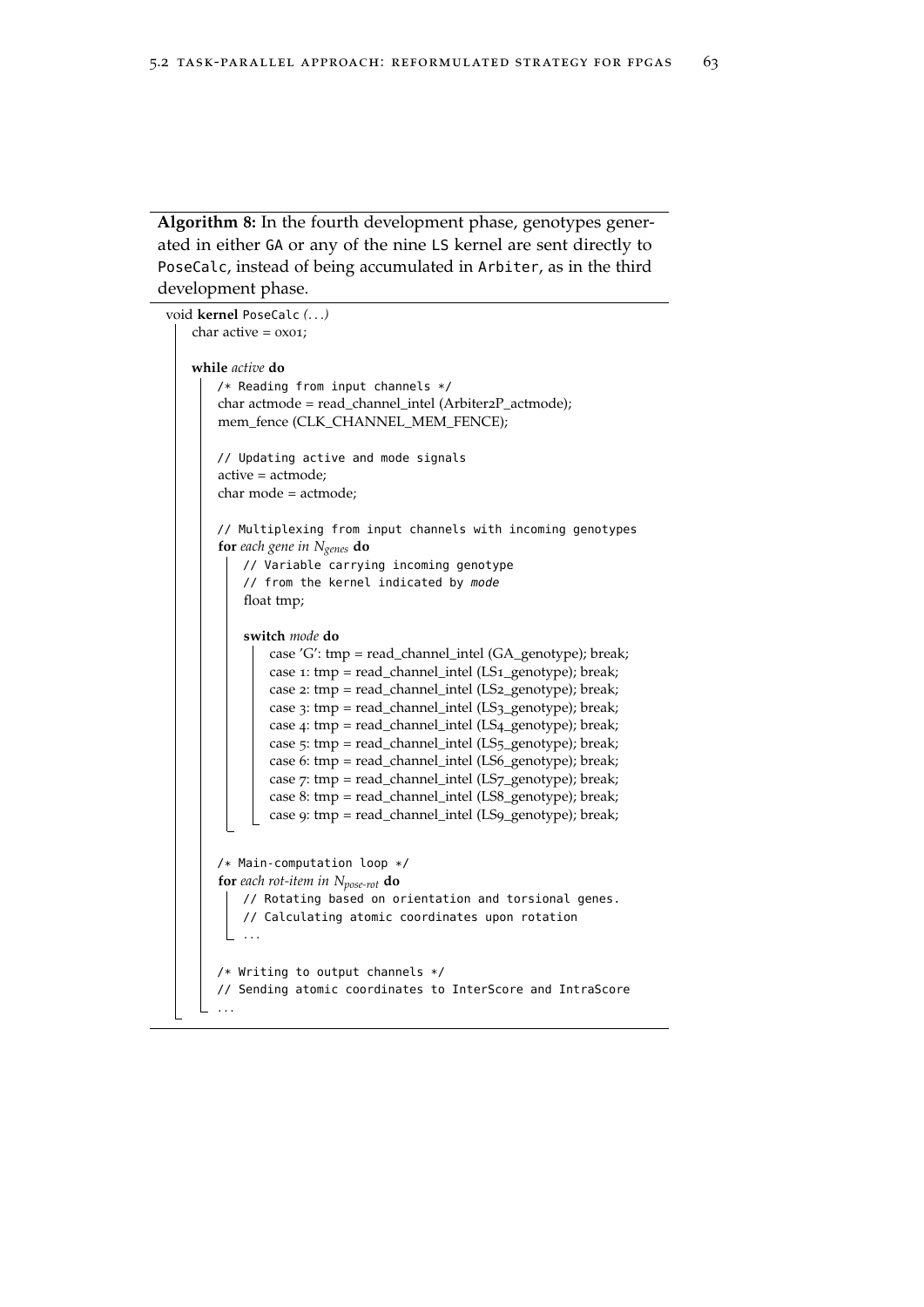<span id="page-87-1"></span>

Figure 5.5: Fourth development phase: local-search kernels are further replicated, while the arbitration mechanism is improved.

## <span id="page-87-0"></span>5.2.3 *Further optimization techniques*

In addition to the FPGA-specific optimizations techniques  $[83]$  $[83]$  $[83]$  so far employed, the following three were considered in greater detail:

- 1. All kernel constants were pre-calculated in the host and passed into kernels afterwards, e. g., scaled crossover, mutation and selection rates (LGA), reference orientations (PoseCalc), offsets for indexing grid maps depending on constant grid sizes (InterScore), as well as scoring function weights (IntraScore). This was implemented in the second phase and maintained during subsequent development phases.
- *Caching attempts of* 2. Constant data was carefully allocated either into the \_\_constant (on-chip cache, default size: 16 kB) or \_\_global const (off-chip, maximum available: 16 GB) address space. If a kernel cannot fit \_\_constant arguments in the cache, related accesses suffer from larger performance penalties than those of \_\_global const due to misses. This is because off-chip accesses are implemented with extra circuitry for tolerating longer latencies. The lookup tables used in PoseCalc, InterScore, and IntraScore occupy a total of 12 kB in on-chip constant memory. On the other hand, larger data such as rotation list, grid maps, and the list of intramolecular contributors (corresponding to PoseCalc, InterScore, and IntraScore, respectively) were declared with the \_\_global const qualifier, as these altogether require ∼270 kB.

*grid data were already discussed in [Section](#page-78-1) 5.2.2.1.*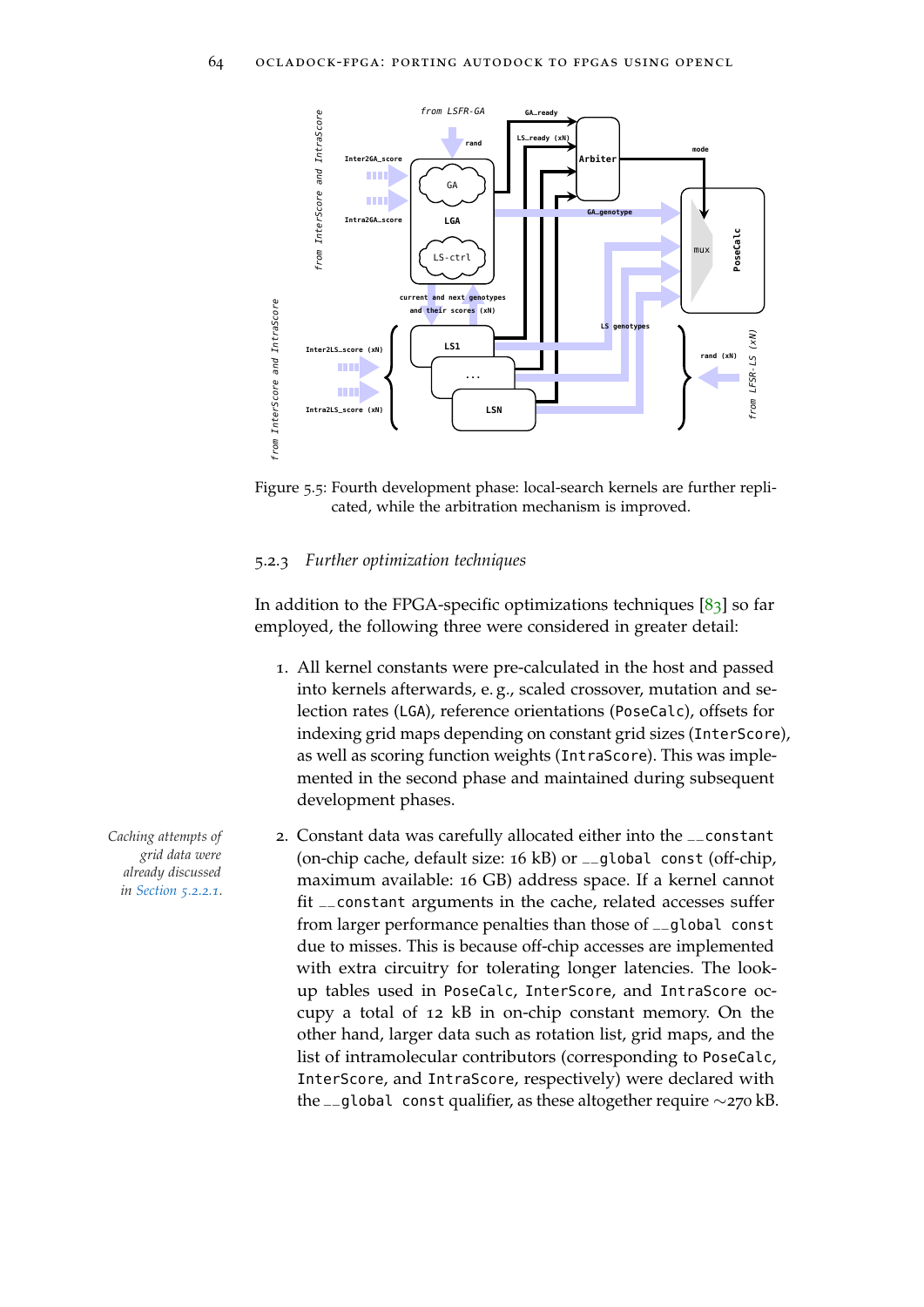This was implemented in the third phase and maintained during the fourth one.

3. For most [FPGA](#page-22-4) designs, fixed-point arithmetic leads to faster designs compared to their floating-point counterparts. However, for InterScore and IntraScore, floating-point resulted in an overall faster design, which can be attributed to the hardened floating-point Digital Signal Processing ([DSP](#page-22-6)) units in the Arria 10 [FPGA](#page-22-4) [[81](#page-154-1)]. Surprisingly for PoseCalc, which initially suffered from a latency of  $II = 36$  [\(Section](#page-80-0) 5.2.2.2), a fixed-point representation reduced it down to  $II = 10$ . This can be explained by the fact that the 30 addition and subtraction operations of the problematic datapath expressed in fixed-point were implemented using Adaptive Logic Modules (ALMs) instead of [DSP](#page-22-6)s, thus avoiding the [DSP](#page-22-6) latency of four clock cycles each  $[81]$  $[81]$  $[81]$ . Similar to the previous technique, this one was also implemented in the third phase and maintained during the fourth one.

It is important to mention that in [Section](#page-90-0) 5.3.3, we measure the *combined* impact of the last two optimizations just described – i. e., caching (using selectively \_\_constant and \_\_global const memory) and arithmetic precision (choosing conveniently fixed and floating point), and not the separate effect of each one of them.

From a productivity standpoint, this was motivated by the higher priority of achieving faster executions of the *overall* design in short development cycles, than in deeply understanding the separate effect of each technique. In fact, in initial development phases, different techniques (e. g., caching using \_\_local memory, shift registers, etc) did *not* produce visible performance gains when evaluated independently. In some cases, *slowdowns* were observed when applying optimizations *suggested* by the [FPGA](#page-22-4) vendor. Although independently evaluating each optimization would be ideal for any design, it became *non-practical* in later development phases due to the long building times required for each [FPGA](#page-22-4) bitstream (∼eight hours).

## 5.3 experimental evaluation

## 5.3.1 *Setup*

Similarly to the data-parallel version [\(Chapter](#page-62-0) 4), re-docking experi- *At the time of* ments are performed here. Regarding the dataset, five ligand-receptor inputs obtained from the Protein Data Bank (PDB) [[17](#page-147-0)] were tested (PDB IDs: 3ptb, 1stp, 4hmg, 3ce3, 3c1x). All [MD](#page-22-5) parameters were set to the default values as suggested in AutoDockTools [[76](#page-153-0)].

The hardware platforms used in our experiments were:

• An Intel i5-6600K [CPU](#page-22-0) clocked at 3.5 GHz.

*development, the Intel FPGA SDK for OpenCL v16.0 was latest version suported by the corresponding board support package.*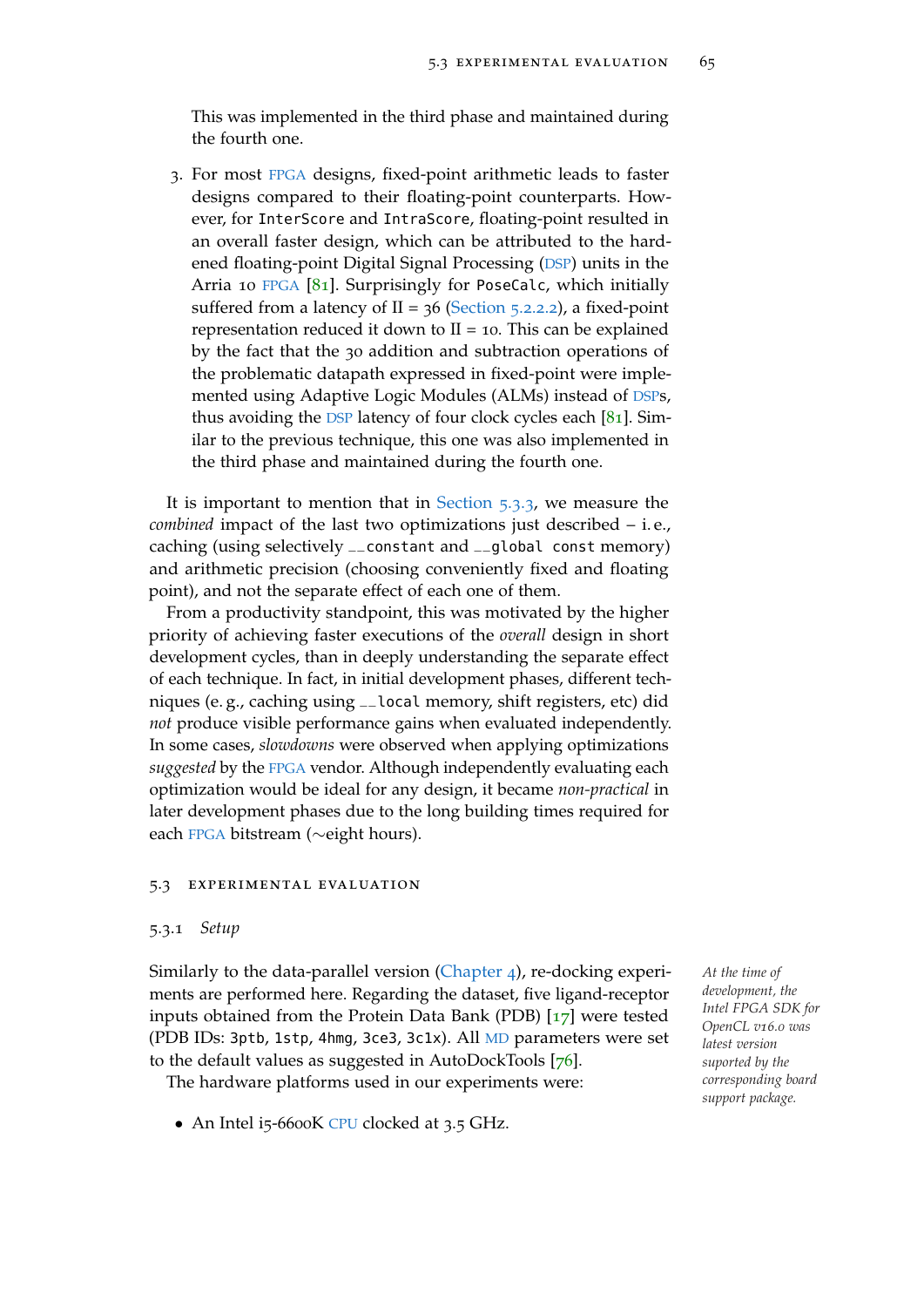• A Gidel Proc10A card equipped with an Arria 10 GX 1150 [FPGA](#page-22-4) and 16 GB RAM.

The [CPU](#page-22-0) was used for collecting baseline characteristics of the original single-threaded implementation. On the other hand, FPGA binaries were built using the Intel FPGA SDK for OpenCL v16.0 compiler.

## 5.3.2 *Validation*

Even though this study focuses on the methodological aspects, it is important to show that the OpenCL version operates correctly, especially with the changed arithmetic, i. e., the mix of fixed and floating point.

Since previous acceleration studies of [AutoDock](#page-22-3) [[144](#page-160-1), [146](#page-160-0), [233](#page-169-1)] demonstrate that a reduced precision does not diminish the [MD](#page-22-5) quality with respect to the original [AutoDock](#page-22-3) (in double-precision floating-point), a 16.16 fixed-point format was utilized for the LS, PoseCalc, InterScore, and IntraScore kernels. This format allows simply re-purposing the OpenCL int and long primitive types, and was sufficient to represent genotypes and rotations generated in LS and PoseCalc. For the InterScore and IntraScore kernels, this format might not be sufficiently precise in cases where scores might reach outof-bound values, i. e., when the *van der Waals* ( $\frac{A}{r^{12}}$  $\frac{A}{r_{ij}^{12}}-\frac{B}{r_{ij}^{6}}$ ) and hydrogen bonding  $(\frac{C}{r_{ij}^{12}} - \frac{D}{r_{ij}^{10}})$  terms grow rapidly as the interatomic distances  $(r_{ij})$ *Fixed-point format* become very short. However, the erroneous molecular poses derived

from these incorrect out-of-bound values are so bad that they will be discarded by the genetic algorithm anyway. While such precision issues were not observed in practice, and because the floating-point implementations for the InterScore and IntraScore kernels were actually faster than fixed-point counterparts [\(Section](#page-87-0) 5.2.3), further experiments were performed using floating-point representation in such kernels [\(Table](#page-91-1) 5.2).

Therefore, the resulting designs from each development phase were compared against the serial baseline according to three key metrics already introduced in [Section](#page-41-1) 2.2.6: lowest binding score (LBS), root mean square deviation (RMSD), and size of best cluster (SBC). As similar results were obtained with small designs, only the [MD](#page-22-5) validation of the largest one (nine LS kernels, [Section](#page-84-0) 5.2.2.4) is presented in [Table](#page-90-1) 5.1.

The explanation for the SBC discrepancies in [Table](#page-90-1)  $5.1$  – between OCLADock-FPGA and [AutoDock](#page-22-3) – are the same as those already provided in [Section](#page-67-0) 4.2.2 for the initial [OCLADock](#page-22-7) design for [GPU](#page-22-1)s. In our previous FPGA-related publication [[234](#page-169-0)], we stated that the above discrepancies were due to the different selection scheme used (*binary tournament*) with respect to that used in [AutoDock](#page-22-3) (*proportional selection*). As later discovered (March 2018), it was in fact the score

*was beneficial only when used for* PoseCalc*. This format reduced II in* PoseCalc *[\(Section](#page-87-0) 5.2.3), and the overall execution time [\(Section](#page-91-0) 5.3.4). On the contrary, floating point was preferred for* InterScore *and* IntraScore *kernels.*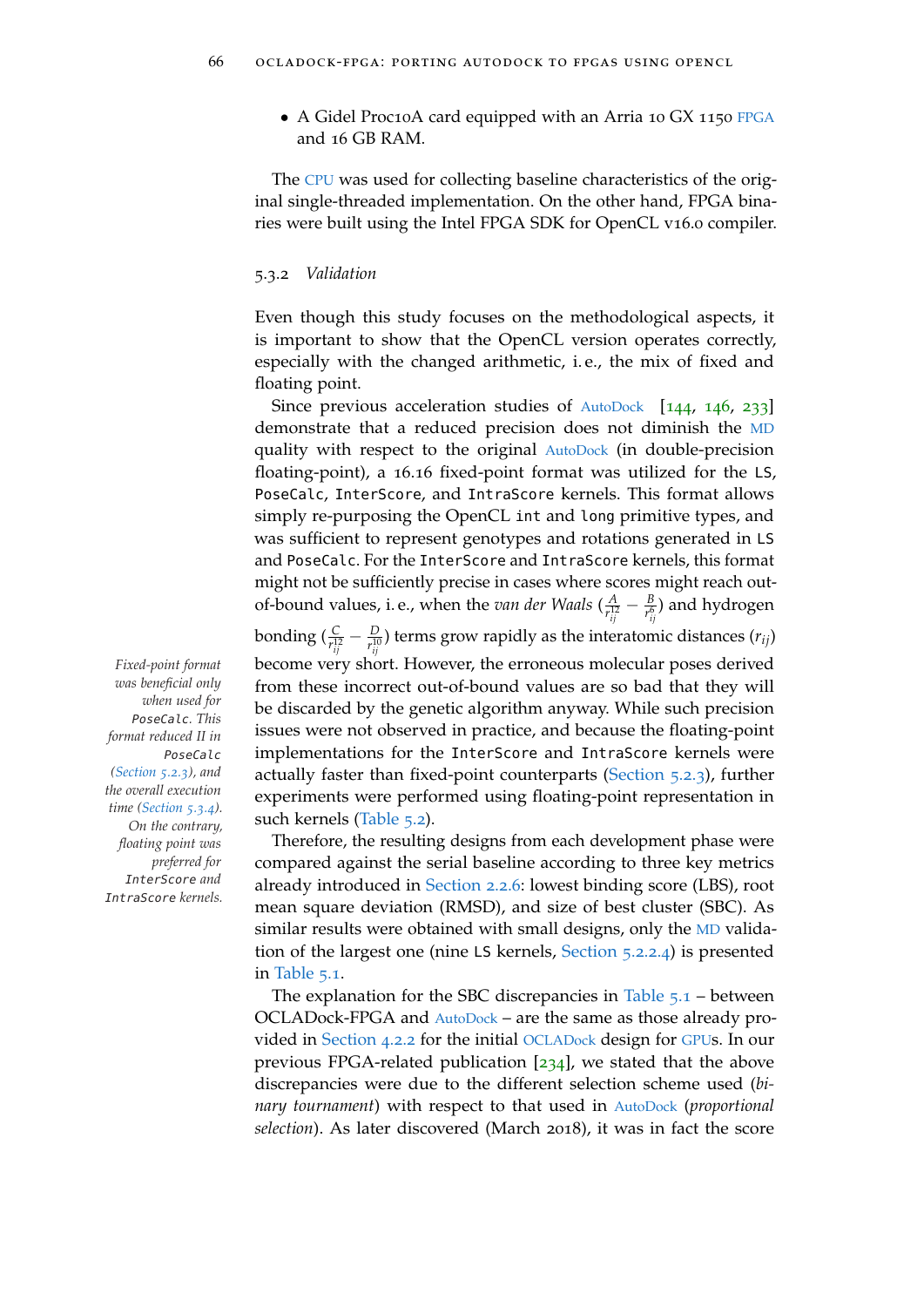|      | Ligand-receptor |                   |          | Lowest binding | Size of  |              |  |  |
|------|-----------------|-------------------|----------|----------------|----------|--------------|--|--|
|      | input           |                   |          | score (LBS)    |          | best cluster |  |  |
|      |                 |                   |          | (kcal/mol)     |          | (SBC)        |  |  |
| ID   | $N_{\rm rot}$   | $N_{\text{atom}}$ | Serial   | OpenCL         | Serial   | OpenCL       |  |  |
|      |                 |                   | baseline | <b>FPGA</b>    | baseline | <b>FPGA</b>  |  |  |
| 3ptb | 2               | 13                | $-5.55$  | $-5.53$        | 100      | 66           |  |  |
| 1stp | 5               | 18                | $-8.37$  | $-7.76$        | 100      | 69           |  |  |
| 4hmg | 10              | 27                | $-3.68$  | $-4.11$        | 34       | 25           |  |  |
| 3ce3 | 5               | 37                | $-11.59$ | $-10.88$       | 94       | 48           |  |  |
| 3c1x | 8               | 46                | $-13.61$ | $-12.61$       | 90       | 22           |  |  |

<span id="page-90-1"></span>Table 5.1: Functional validation of OCLADock-FPGA vs. single-threaded AutoDock, both using the Solis-Wets local-search method. RMSD values are omitted for simplicity. All results were obtained using 100 LGA runs. Best values within each criterion are colored.

implementation lacking of *smoothing* the real cause of SBC (and RMSD) discrepancies. The smoothing feature was added into the scoring function implementation and pushed onto the project repository [[186](#page-164-0)] later (August 2018). Corresponding code changes fixed the above issues, and have virtually no impact on execution time on [FPGA](#page-22-4) tests.

## <span id="page-90-0"></span>5.3.3 *Design configurations and resource utilization*

[Table](#page-91-1) 5.2 lists the four development phases and their respective design configurations (*DC1*, *DC2*, *DC3*, and *DC4* {*a*, *b*, *c*, *d*}) that summarize the most significant optimizations. Such designs differ in the number of LS kernels being replicated, i. e., *DC1* (one), *DC2* (one), *DC3* (three), *DC4a* (five), and *DC4* {*b*, *c*, *d*} (nine); as well as in the arithmetic representation for the listed kernels. Designs *DC4* {*b*, *c*, *d*}, all with nine replicated LS kernels, are employed to evaluate the impact of floating-point used in all replicas of LS (*DC4c*), as well as in PoseCalc (*DC4d*), both compared to fixed-point (*DC4b*).

The largest designs, i. e., *DC4* {*b*, *c*, *d*}, are composed of 27 kernels each: one GA, nine LS, nine LFSR-LS, four LFSR-GA (used in selection, crossover, mutation, selection for local-search), one Arbiter, one PoseCalc, one InterScore, and one IntraScore. [Table](#page-91-2) 5.3 reports resource utilization in terms of ALM, RAM, and [DSP](#page-22-6) blocks. The resource reduction obtained when moving from *DC1* to *DC2* can be attributed to the fact that implementing LS separately from LGA removes the hardware required to carry genotype data in GA and LS, both initially managed within LGA. On the other hand, there is an expected overall increase in resource usage when going from design *DC3* through *DC4a* towards *DC4b*, which directly corresponds to the increase (from three up to five instances) of the LS replication. More-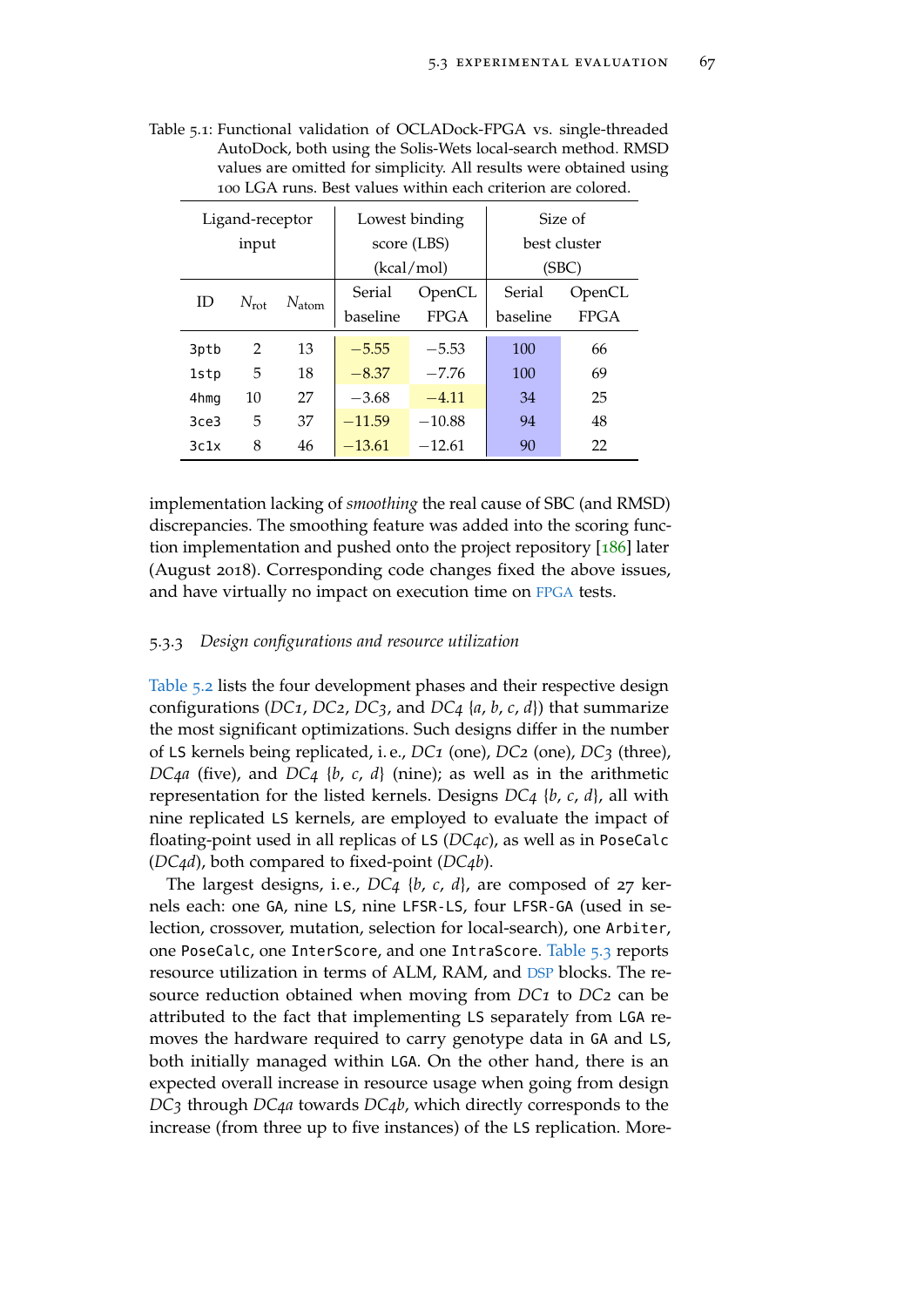<span id="page-91-1"></span>

|             |                   | Arithmetic representation |       |          |                   |
|-------------|-------------------|---------------------------|-------|----------|-------------------|
| Development | Design            | # $LS$                    | LS.   | PoseCalc | <b>InterScore</b> |
| phase       | configuration     | replicas                  |       |          | IntraScore        |
| First       | DC <sub>1</sub>   | 1                         | float | float    |                   |
| Second      | DC <sub>2</sub>   | 1                         | float | float    | float             |
| Third       | DC <sub>3</sub>   | 3                         | fixed | fixed    |                   |
|             | DC <sub>4a</sub>  | 5                         | fixed | fixed    |                   |
| Fourth      | $DC_4b$           | 9                         | fixed | fixed    | float             |
|             | $DC_{4}c$         | 9                         | float | fixed    |                   |
|             | DC <sub>4</sub> d | 9                         | float | float    |                   |

Table 5.2: Development phases and design configurations.

<span id="page-91-2"></span>Table 5.3: FPGA resource utilization and maximum frequency.

| Design            | <b>ALMs</b> |               | RAMs |               | <b>DSPs</b> |               | Frequency |
|-------------------|-------------|---------------|------|---------------|-------------|---------------|-----------|
| configuration     | 427 200     | $\frac{0}{0}$ | 2713 | $\frac{0}{0}$ | 1518        | $\frac{0}{0}$ | (MHz)     |
| DC <sub>1</sub>   | 129 301     | 30            | 1075 | 40            | 388         | 26            | 215.2     |
| DC <sub>2</sub>   | 128018      | 30            | 999  | 37            | 262         | 17            | 174.4     |
| DC <sub>3</sub>   | 158586      | 37            | 1799 | 66            | 548         | 36            | 187.5     |
| DC <sub>4a</sub>  | 177509      | 42            | 1826 | 67            | 586         | 39            | 172.6     |
| $DC_4b$           | 222 372     | 52            | 1880 | 69            | 662         | 44            | 187.5     |
| $DC_{4}c$         | 220427      | 52            | 1898 | 70            | 659         | 43            | 185.7     |
| DC <sub>4</sub> d | 219359      | 51            | 1944 | 72            | 383         | 25            | 185.7     |

over, it is shown that a fixed-point representation of LS (*DC4b*), utilizes more [DSP](#page-22-6) blocks (44 %) than its floating-point counterparts such as designs *DC4c* (43 %) and *DC4d* (25 %).

Regarding the maximum frequency, designs *DC3* and *DC4* {*b*, *c*, *d*} reach comparable values (∼186 MHz). Smaller designs (*DC2* and *DC4a*, both at ∼173 MHz) do not always result in higher frequencies compared to larger ones (*DC4* {*b*, *c*, *d*} at ∼186 MHz). Furthermore, higher frequencies do not necessarily imply faster circuits, e. g., *DC1*, capable of running at ∼215 MHz, is at least ∼4.4x slower than the serial baseline [\(Table](#page-92-0) 5.4).

## <span id="page-91-0"></span>5.3.4 *Execution performance*

[Table](#page-92-0) 5.4 reports the full-program execution runtime for all proposed designs. On one hand, the first two designs are slower than the serial baseline. Analyzing the *DC2* performance with respect to that of *DC1*, there is an overall *decrease* in execution performance (except for the small 3ptb input), which can be attributed to the lower frequency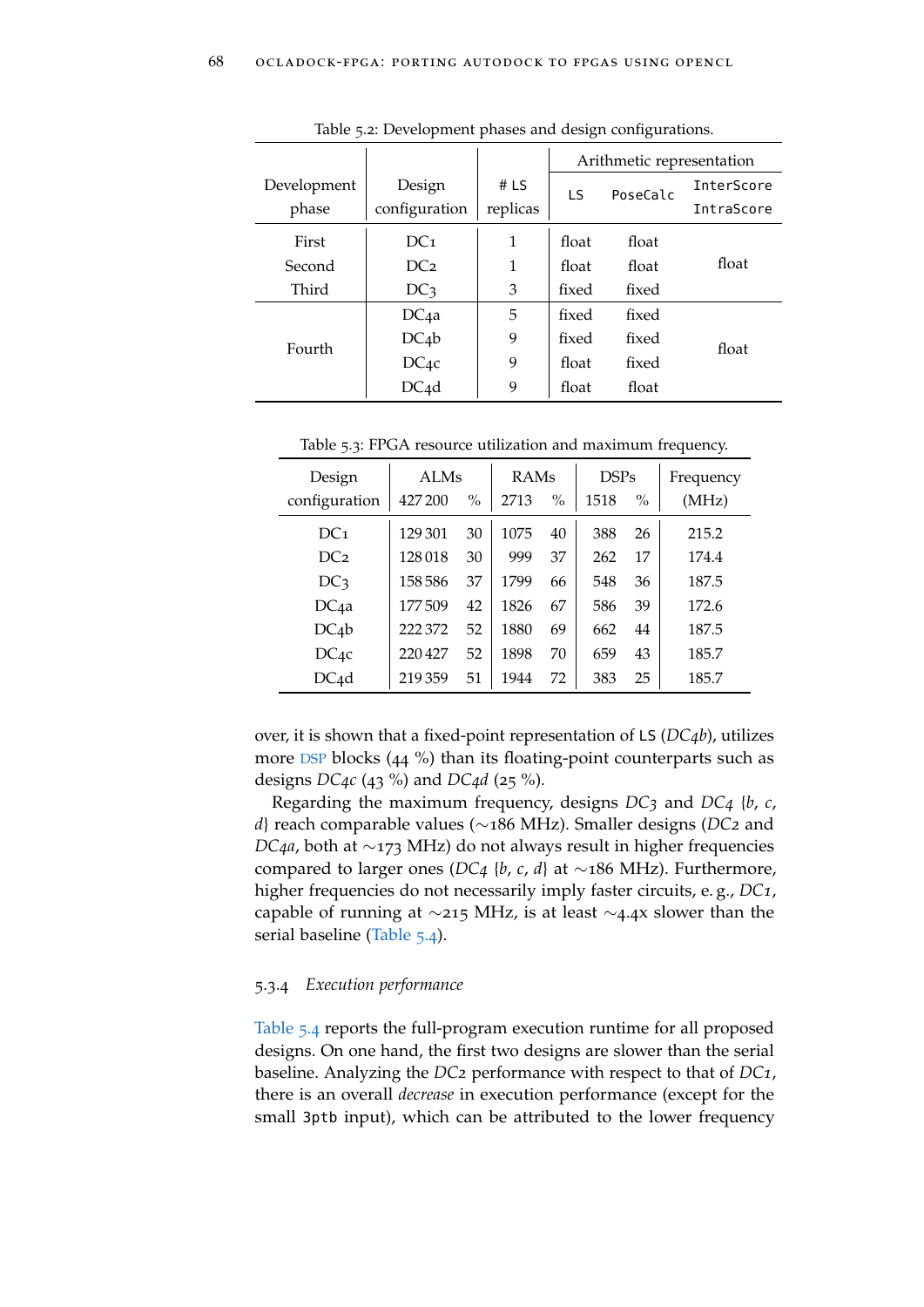<span id="page-92-0"></span>

| Design            | Ligand-receptor input |      |      |      |       |  |  |  |  |
|-------------------|-----------------------|------|------|------|-------|--|--|--|--|
| configuration     | 3ptb                  | lstp | 4hmg | 3ce3 | 3c1x  |  |  |  |  |
| Serial CPU        | 586                   | 836  | 1416 | 1867 | 2841  |  |  |  |  |
| DC <sub>1</sub>   | 2903                  | 5784 | 6636 | 8519 | 12573 |  |  |  |  |
| DC <sub>2</sub>   | 2550                  | 6678 | 8121 | 9247 | 14502 |  |  |  |  |
| DC <sub>3</sub>   | 376                   | 739  | 1013 | 1364 | 1790  |  |  |  |  |
| DC <sub>4</sub> a | 315                   | 563  | 788  | 1096 | 1496  |  |  |  |  |
| $DC_4b$           | 211                   | 385  | 623  | 1077 | 1487  |  |  |  |  |
| $DC_{4}c$         | 215                   | 388  | 634  | 1079 | 1491  |  |  |  |  |
| DC4d              | 332                   | 706  | 933  | 1250 | 1759  |  |  |  |  |

Table 5.4: Execution time (s) for 100 LGA runs.



Figure 5.6: Speedups of OCLADock-FPGA fastest design DC4b vs. singlethreaded AutoDock.

achieved [\(Table](#page-91-2) 5.3), and the increased computation required by larger ligand inputs, i.e., those with at least five torsions ( $N_{\text{rot}} \geq 5$ ) such as 1stp, 4hmg, 3ce3, and 3c1x.

Although *DC2* seemed to be going in the *wrong optimization direction*, it introduced the architectural modifications [\(Section](#page-80-0) 5.2.2.2) that led to the performance improvements in later designs *DC3* and *DC4*. This is reflected in the significant runtime reductions when going from *DC*<sup>2</sup> to *DC*<sup>3</sup>, e.g., a maximum difference of ∼12 000 s for 3c1x. These improvements are the result of the LS replication, the careful allocation of constant look-up tables, and selective usage of fixed-point arithmetic precision [\(Section](#page-87-0) 5.2.3).

Moreover, in [Table](#page-92-0) 5.4, when going from *DC3* through *DC4a* towards *DC4b*, there is progressive speedup of the execution runtime due to the increase in the number of replicated LS kernels. Comparing *DC4b* and *DC4c*, which differ only in the representation of LS as fixed- and floating-point respectively, it can be seen that both designs provide comparable runtimes, with *DC4b* being slightly superior than *DC4c* (e. g., a maximum difference of 11 s for 4hmg). On the other hand, a significant decrease in performance with respect to *DC4b* occurs when PoseCalc calculations are expressed in floating-point as in *DC4d* (e. g.,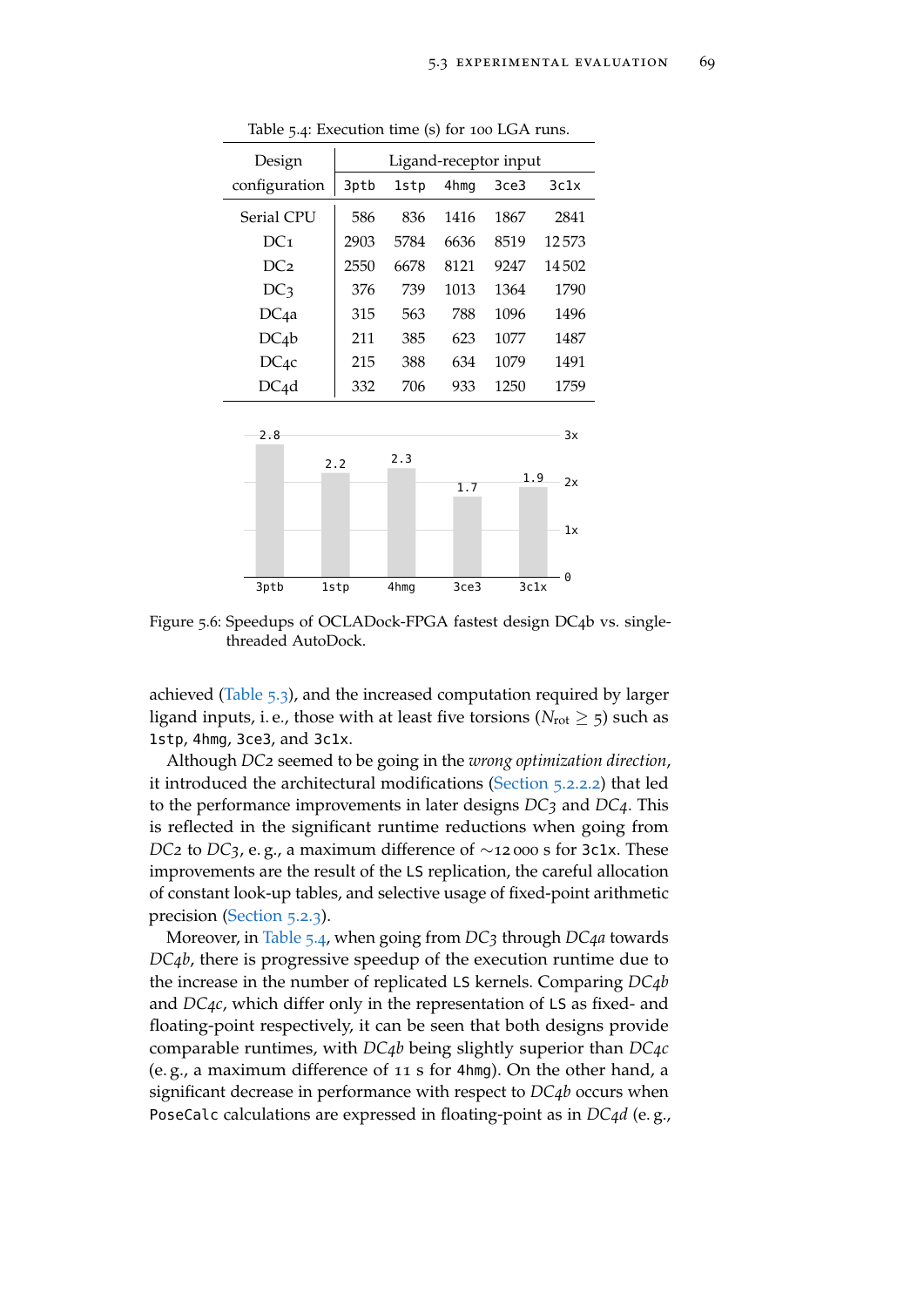| Design                                   |      |                | Ligand-receptor input |      |
|------------------------------------------|------|----------------|-----------------------|------|
| configuration   3ptb 1stp 4hmg 3ce3 3c1x |      |                |                       |      |
| Serial CPU                               | 11.8 |                | 16.7 28.1 36.3 54.9   |      |
| DCab                                     | 6.3  | 11.5 18.7 32.3 |                       | 44.6 |

<span id="page-93-0"></span>Table 5.5: Compute-energy consumption (kJ) for 100 LGA runs.

a maximum difference of 321 s for 1stp). These results are due to the II improvement of the outermost-loop in PoseCalc achieved with fixed-point (*DC*<sub>4</sub>*b*, II = 10) vs. floating-point (*DC*<sub>4</sub>*d*, II = 36). The case of InterScore and IntraScore is the opposite, because expressing their calculations in fixed-point resulted in ∼20 % of performance decrease [\(Section](#page-87-0) 5.2.3), due to larger hardware area that led to lower frequencies (< 170 MHz) for a design comparable to *DC3* in [Table](#page-91-2) 5.3.

For the two score-calculating kernels, relaxing the order of floatingpoint operations and removing intermediate rounding operations enabled through compiler flags (-fpc-relaxed and -fpc, respectively) provided no performance benefits. The maximum and minimum speedups obtained with the fastest design (*DC4b*) over the sequential baseline were 2.8x (for 3ptb) and 1.7x (for 3ce3). This correspondance can be explained by the computation effort imposed by molecular inputs, whose complexity directly increases in cases where more atoms and rotatable bonds are present in the ligand.

## 5.3.5 *Compute-energy efficiency*

[Table](#page-93-0) 5.5 reports the compute-energy consumption of the two target devices used: the single [CPU](#page-22-0) core, and the [FPGA](#page-22-4). For the [CPU](#page-22-0) case, the drawn power was sampled in *T*sampling = 50 ms intervals using power performance counters. The power samples were then integrated over time to derive the energy. For the [FPGA](#page-22-4) case, estimated power values from fully placed-and-routed OpenCL projects were obtained using *quartus\_pow*, similarly as in [[227](#page-168-0)]. The power estimate of ∼30 W was multiplied by the respective runtime [\(Table](#page-92-0)  $5.4$ ) to obtain the energy. Clearly, bigger/smaller energy-efficiency gains (1.8x for 3ptb, 1.1x for 3ce3) correspond to bigger/smaller speedup factors (2.8x for 3ptb, 1.7x for 3ce3) as already shown in [Table](#page-92-0) 5.4.

## 5.3.6 *Further analysis*

## 5.3.6.1 *Comparison against state-of-the-art accelerated AutoDock*

Compared against the RTL-based implementation by Pechan, Fehér, and Bérces [[146](#page-160-0)] (achieving ∼23.3x of average speedup on a Xilinx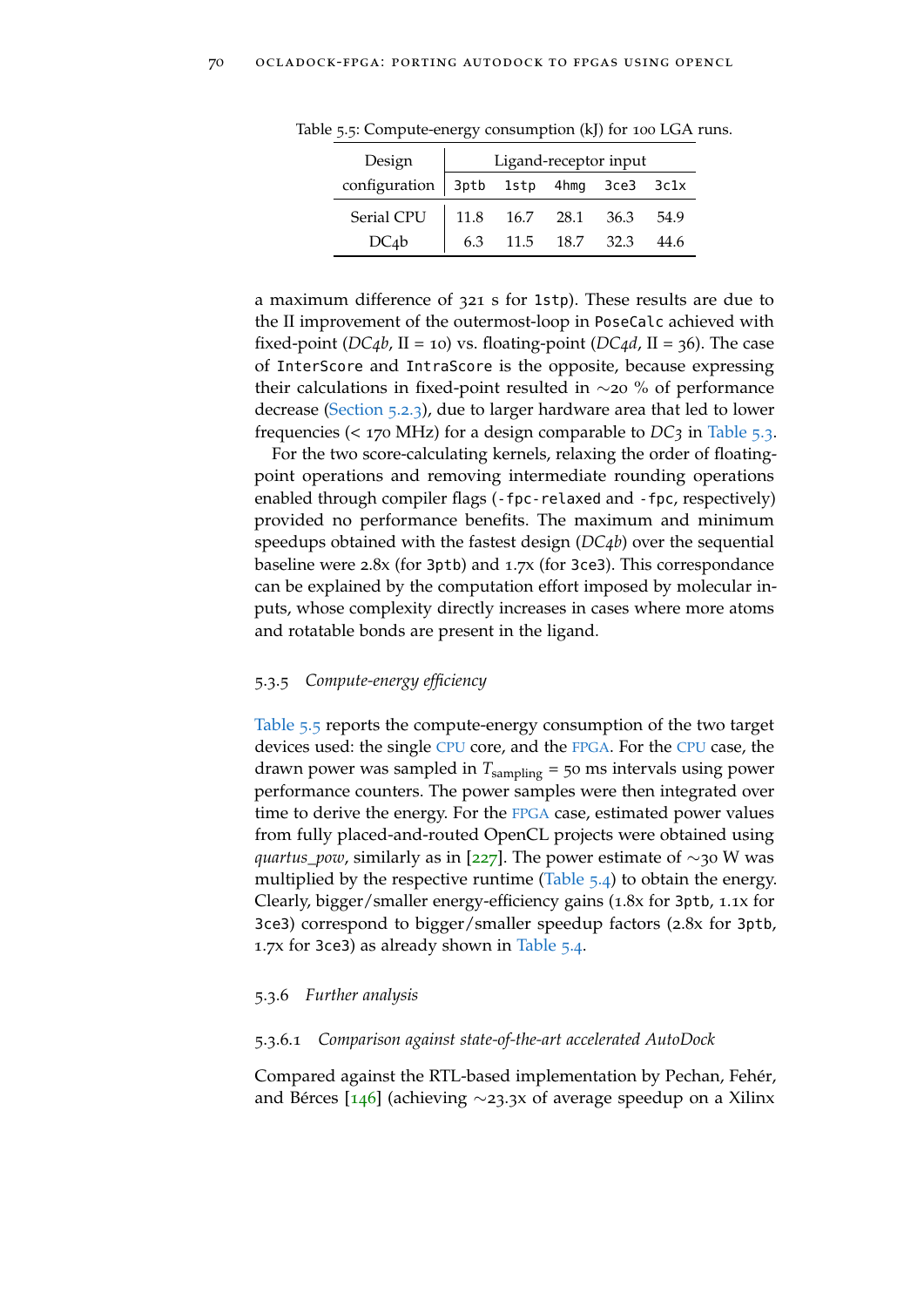

Figure 5.7: Energy-efficiency gains of OCLADock-FPGA fastest design DC4b vs. single-threaded AutoDock.

Virtex 4), much *lower* arithmetically-averaged speedups (∼2.2x on an Intel Arria 10) were achieved in this chapter.

Despite all efforts of optimizing the [FPGA](#page-22-4) design discussed in this chapter, [GPU](#page-22-1)s do an even better job in [MD](#page-22-5) acceleration. In [Chapter](#page-62-0) 4, improvements over the serial baseline reached gain factors (for 3c1x) of up to ∼55.7x (speedup) and ∼6.3x (energy efficiency). The fact that, in this [Chapter](#page-76-0)  $\frac{1}{2}$ , the optimal pipelining (II = 1) was achieved for the InterScore and IntraScore kernels belonging to the bottleneck chain, suggests that the control mechanisms used in channel-based communications, as well as within the Arbiter kernel, are most likely not yet optimal in the currently proposed [FPGA](#page-22-4) design.

## 5.3.6.2 *Tool support and productivity*

In general, for each development phase, the design specification and its corresponding emulation-based verification were as easy on the [FPGA](#page-22-4) as with [GPU](#page-22-1)s. Before generating [FPGA](#page-22-4) binaries, optimization reports provided by the tool were extensively utilized in order to assess the performance impact of code modifications in terms of achieved II, and the estimated resource utilization. As a result, a fully-emulated design for the first development phase [\(Section](#page-78-1) 5.2.2.1) was completed in ∼four weeks.

However, during each development phase, the corresponding validation on actual hardware and subsequent optimization cycles were much more involved. At this stage, the hardware profiler was used to pinpoint bottlenecks caused by channels with unbalanced communication traffic between producer and consumer kernels, as well as inefficient memory accesses. Although all designs were verified through emulation, this was not a *guarantee* that the mapped designs would execute as expected on the actual [FPGA](#page-22-4). Among the known emulator limitations  $[83]$  $[83]$  $[83]$ , the most critical issue was the data-consistency errors created by concurrent global-memory accesses from different kernels [\(Algorithm](#page-79-0) 4).

Moreover, it was essential to consider the possible reorderings of operations potentially performed by the OpenCL compiler. This is the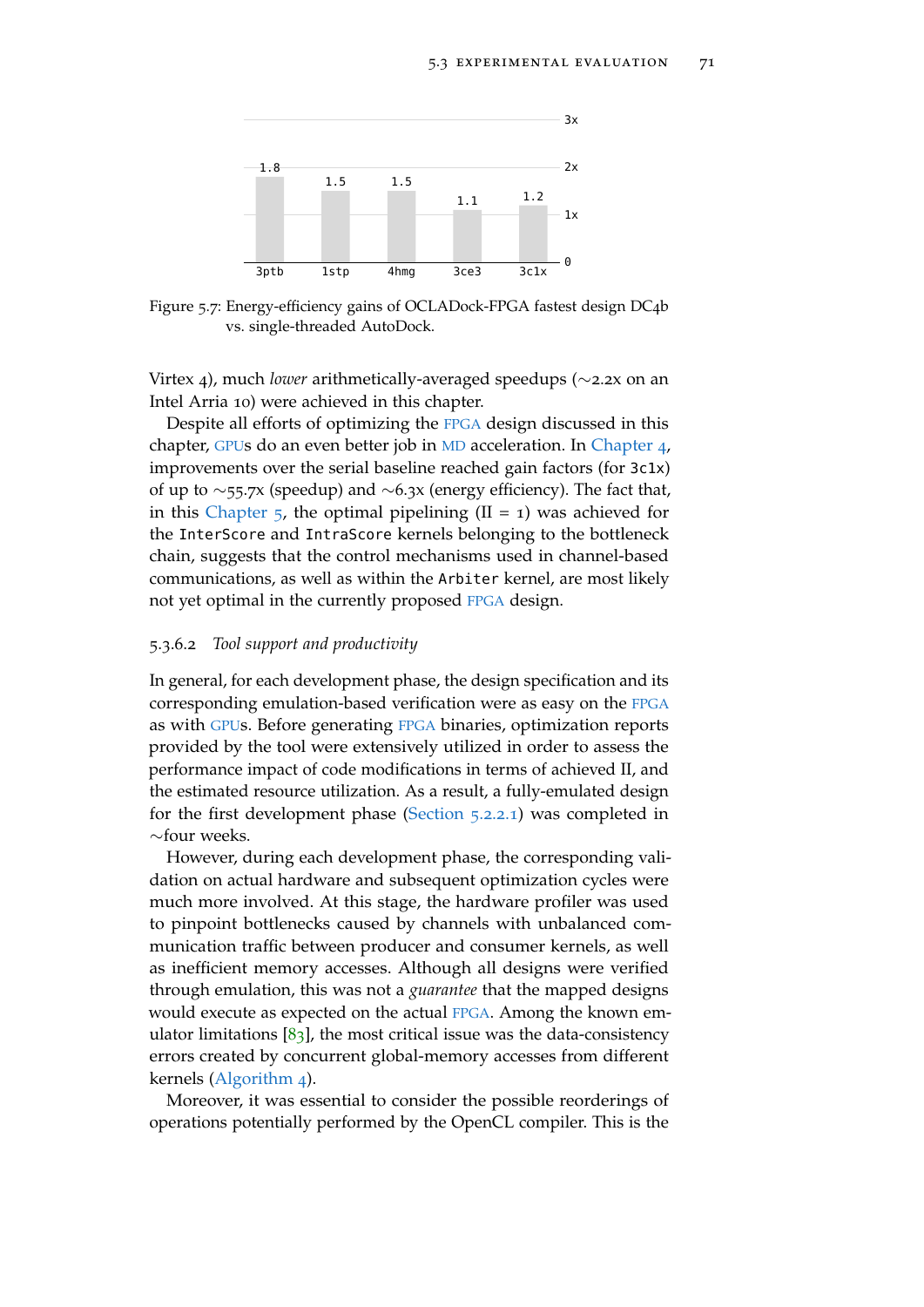case for the LGA kernel, where several read and write channel calls happen at *different* variable scopes throughout the entire [MD](#page-22-5) execution. At first glance, the order of channel calls can be enforced by using *channel fences* [[83](#page-154-0)]. But in practice, this mechanism worked only as long as these calls occurred at the *same* variable scope. When such calls occurred between disjoint but still interdependent code blocks, the execution order across these channel-enclosing blocks could no longer be enforced by just using fences. Instead, guard variables had to be explicitly introduced, and manually set/reset to enforce a valid execution order.

In summary, a total of ∼five months were spent on this development, which was considerably delayed by the issues on concurrent memory accesses, and (of course) by the non-negligible [FPGA](#page-22-4) synthesis and mapping times of ∼eight hours for each of the largest designs.

## 5.3.6.3 *Programming recipes and challenges for achieving higher performance*

During the entire development, the aim was to achieve the highest possible performance estimation  $(II = 1)$  for each single work-item kernel. Although this was not possible in all parts of the proposed design, the difficulty was mitigated by spliting large sections (LGA in the first development cycle) into smaller instances (as multiple LS and LFSR-LS kernels) in order to harness the parallelism such OpenCL kernels. Moreover, appropriate data allocation on either onchip or off-chip memory, as well as arithmetic representation, were considered as key tools for achieving higher performance. The benefits of these general recipes are reflected in the most drastic performance improvements, i. e., moving from *DC2*, through *DC3* towards *DC4b* [\(Section](#page-90-0) 5.3.3).

From the software-programming perspective, a big challenge faced during development was the required *awareness* of the underlying hardware. Even when developing at the OpenCL level of abstraction, this translated into the need for:

- Explicit synchronization between multiple read and write channels within single work-item kernels for ensuring correctness.
- Re-arranging the local memory layout for increasing II.
- Code refactoring using hardware constructs such as shift-registers, for better pipelining and unrolling loops.

Compiler features are already available to support such manual transformations. Combined with the fact that a development using a mix of OpenCL and [RTL](#page-22-8) specifications is possible, it reinforces the impression that one still needs to be aware of the underlying [FPGA](#page-22-4) characteristics, even when using OpenCL.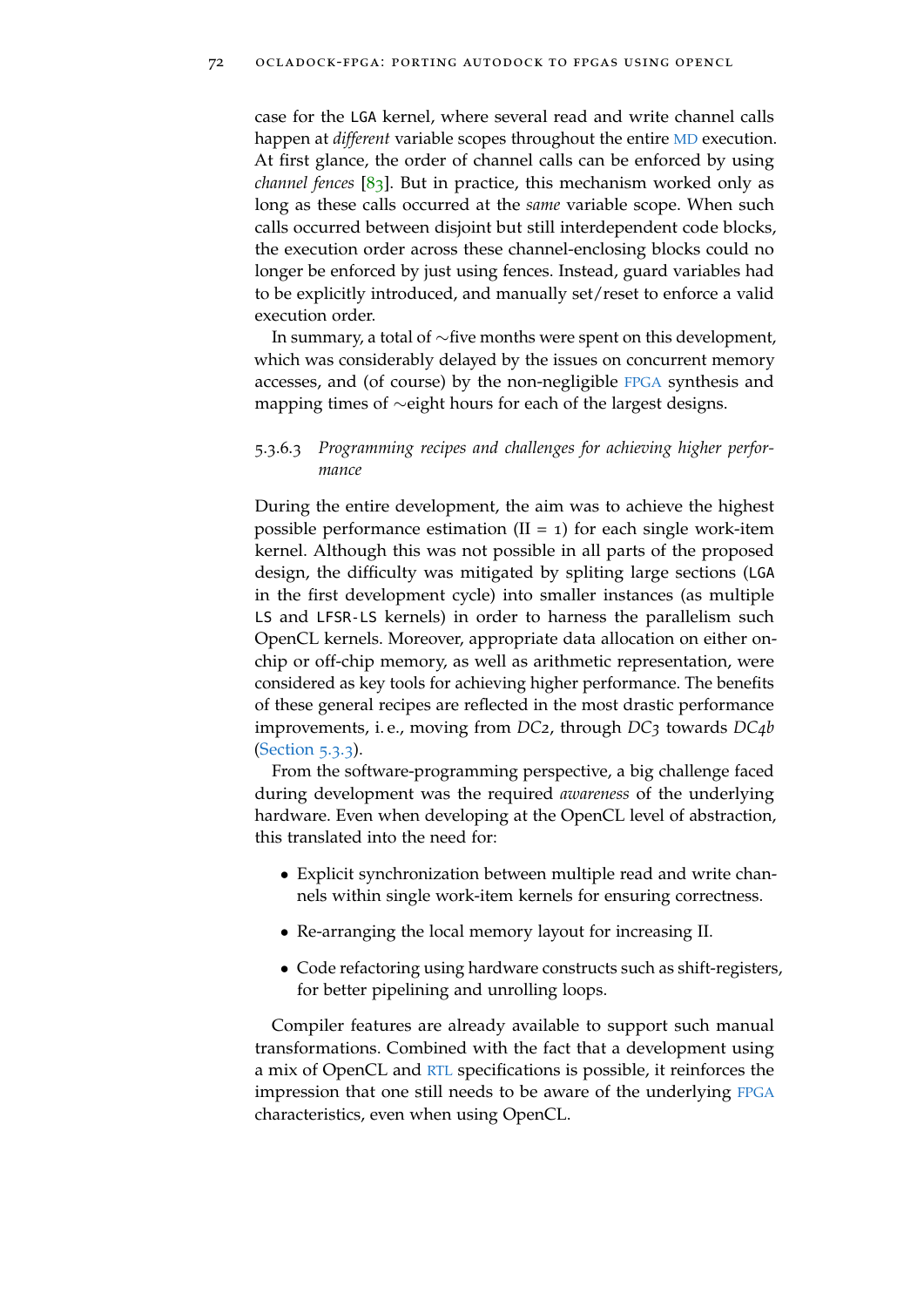# 6

# ENHANCING OCLADOCK WITH GRADIENTS OF THE SCORING FUNCTION

While the previous chapters focused on increasing the performance of [AutoDock](#page-22-3) by its parallelization on multi-core [CPU](#page-22-0)s, [GPU](#page-22-1)s, and [FPGA](#page-22-4)s, this chapter focuses on algorithmic improvements to also achieve a higher quality-of-results. Thus, this chapter details the incorporation of local-search methods based on gradients of the scoring function into [OCLADock](#page-22-7), which are an alternative to the legacy Solis-Wets method. Moreover, it provides an evaluation of its performance and compute-energy efficiency. Contents of this chapter have been submitted to [[165](#page-162-0), [235](#page-169-2), [236](#page-169-3)].

## 6.1 gradient-based optimization

As already described in [Section](#page-58-0) 3.3, previous studies [[53](#page-151-0), [188](#page-164-1)] suggest that gradient-based methods can significantly outperform Solis-Wets, when used as local search in [AutoDock](#page-22-3). The key idea of this optimization is to obtain the derivatives of the scoring function terms, and use them to efficiently direct the [LGA](#page-22-2) towards stronger molecular poses.

## <span id="page-96-1"></span>6.1.1 *Gradient calculation*

The gradient calculation, denoted as GC, is the process by which the gradient *g* is derived from the scoring function SF with respect to each variable, i.e., gene, of the genotype  $\Omega$ :

<span id="page-96-0"></span>
$$
g = \nabla S F(\Omega) = \frac{\partial S F}{\partial x}, \frac{\partial S F}{\partial y}, \frac{\partial S F}{\partial z}, \frac{\partial S F}{\partial \phi}, \frac{\partial S F}{\partial \theta}, \frac{\partial S F}{\partial x}, \frac{\partial S F}{\partial \psi_1}, \dots, \frac{\partial S F}{\partial \psi_{N_{\text{rot}}}} \quad (6.1)
$$

Since SF is expressed as the sum of intermolecular and intramolecular interactions [\(Section](#page-37-1) 2.2.4), the gradients are hence composed of analogous parts calculated using numerical and analytical derivatives, respectively. Besides the fact that the pose calculation is identical in both SF and GC, [Algorithm](#page-97-0) 9 shows that the calculation of both intermolecular and intramolecular gradient parts follow the same loop structure as their corresponding SF counterparts [\(Algorithm](#page-39-0) 3). For incorporating the gradients into the [LGA](#page-22-2), the subsequent calls in [Al](#page-97-0)[gorithm](#page-97-0) 9 perform their required conversion from the atomic space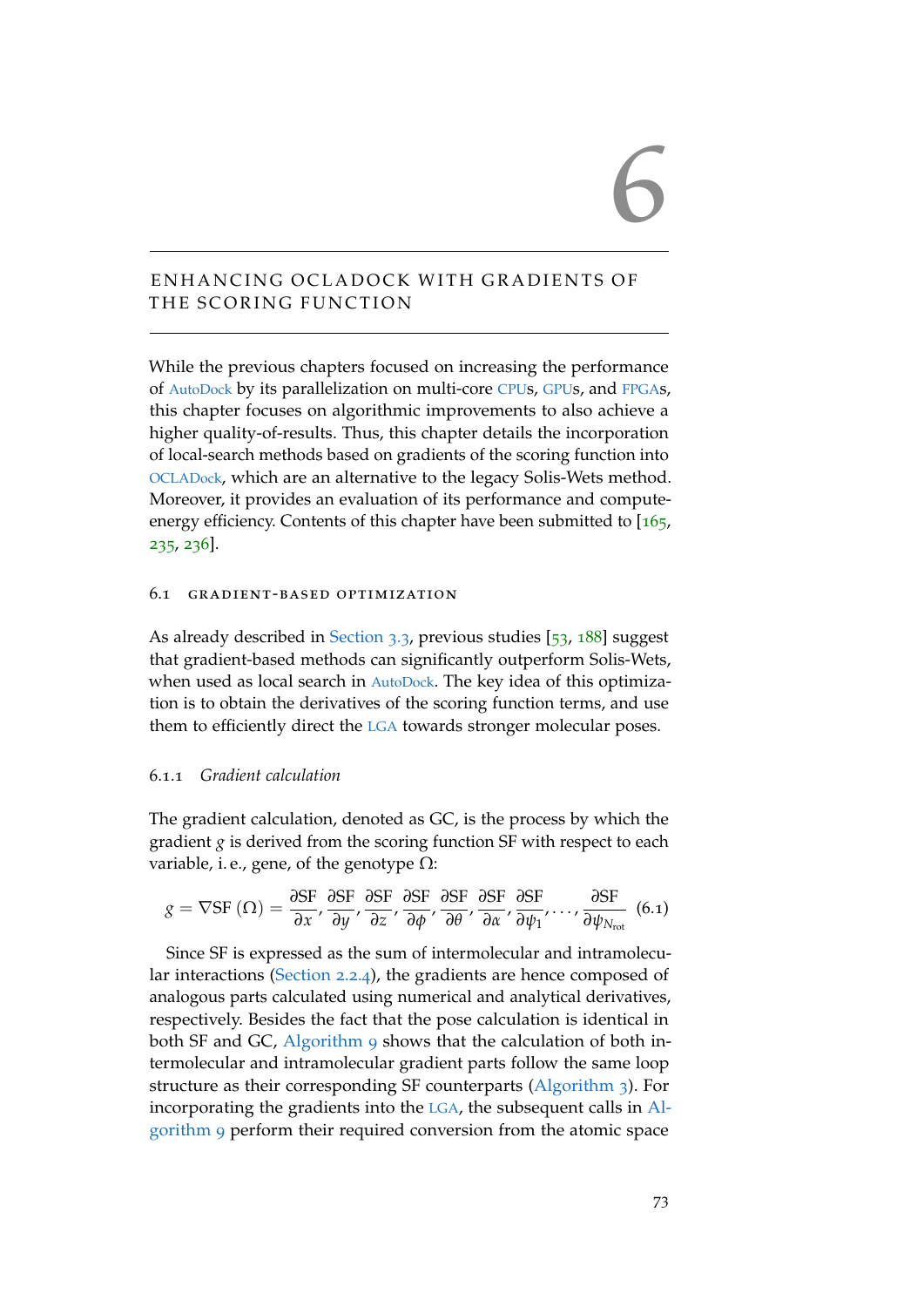(originally using the interatomic distance *rij* as in [Equation](#page-37-0) 2.3) into the genetic space (adopting the form in [Equation](#page-96-0)  $6.1$ ).

<span id="page-97-0"></span>

| <b>Algorithm 9:</b> Gradient Calculation (GC)               |
|-------------------------------------------------------------|
| /* Low-Level Parallelism */                                 |
| <b>Function</b> GC (genotype)                               |
| /* Gradients in atomic space $*/$                           |
| for each rot-item in $N_{pose-rot}$ do                      |
| PoseCalculation                                             |
| <b>for</b> each lig-atom in $N_{atom}$ <b>do</b>            |
| InterGradient                                               |
| <b>for</b> each intra-pair in $N_{intra-contrib}$ <b>do</b> |
| IntraGradient                                               |
| /* Conversion from atomic into genetic space $*/$           |
| Gtrans // Translational gradients                           |
|                                                             |
| Grigidrot // Rigid-body rotation gradients                  |
| Grotbond // Rotatable-bond gradients                        |

## <span id="page-97-2"></span>6.1.2 *Gradient conversion from atomic into genetic space*

Since the analytical form of the scoring function SF [\(Equation](#page-37-0) 2.3) is expressed in the atomic space, the gradient calculation GC is a two-step process. In the first step, the atomic partial derivatives  $a_i$  of the scoring function SF were calculated with respect to the motion of single ligand atom *i* in *x*, *y* and *z* directions:

$$
a_i = \nabla \text{SF} \ (x_i, \ y_i, \ z_i) = \frac{\partial \text{SF}}{\partial x_i}, \ \frac{\partial \text{SF}}{\partial y_i}, \ \frac{\partial \text{SF}}{\partial z_i}
$$
 (6.2)

In the second step, the gradient expressed in the atomic space (i. e., in terms of *a<sup>i</sup>* ) is converted into the genetic space. This conversion is specific for each of the three motion types: translation, rigid-body rotation, and rotatable bonds.

The partial derivatives of SF with respect to translation genes *x*, *y*, and *z* (Gtrans in [Algorithm](#page-97-0) 9) are calculated as the sum of the atomic partial derivatives of all *N*<sub>atom</sub> ligand atoms:

$$
\frac{\partial SF}{\partial x}, \frac{\partial SF}{\partial y}, \frac{\partial SF}{\partial z} = \sum_{i}^{N_{atom}} a_{i} = \sum_{i}^{N_{atom}} \frac{\partial SF}{\partial x_{i}}, \frac{\partial SF}{\partial y_{i}}, \frac{\partial SF}{\partial z_{i}}
$$
(6.3)

The partial derivatives of SF with respect to rigid-body rotation genes *φ*, *θ*, and *α* (Grigidrot in [Algorithm](#page-97-0) 9) are calculated from the torque vector *τ*:

<span id="page-97-1"></span>
$$
\tau = \sum_{i}^{N_{\text{atom}}} r_i \times a_i \tag{6.4}
$$

where: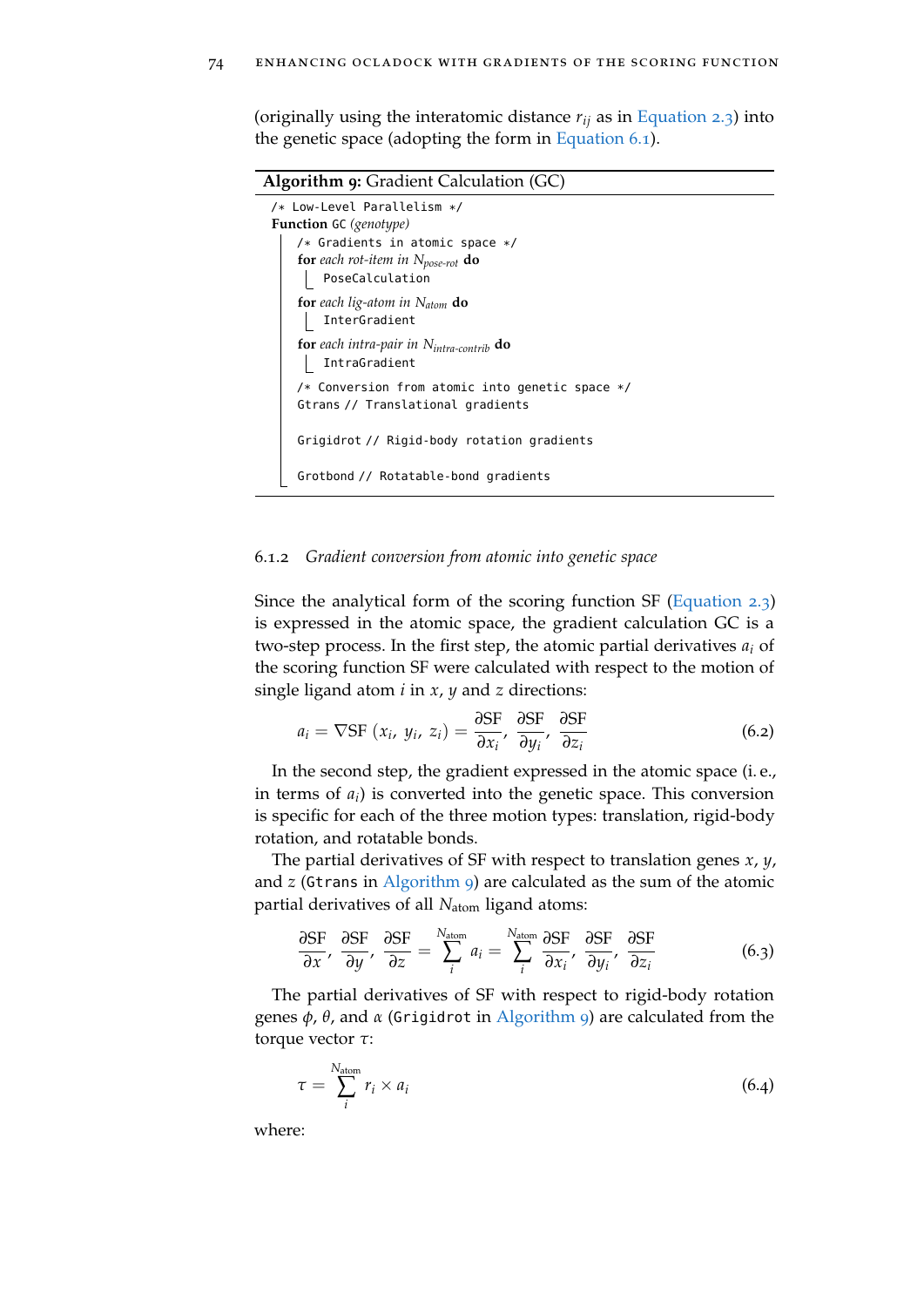- *r<sup>i</sup>* vector from the rotation center of the ligand to atom *i*
- × cross product
- *a<sup>i</sup>* atomic partial derivatives of atom *i*

According to this definition, *τ* represents the derivative of SF with respect to rotation over the axis containing *τ*. The magnitude of the derivative is the length of *τ*, in units of score per radian.

The next step is to convert  $\tau$  into the partial derivatives of SF with respect to *φ*, *θ* and *α*. These genes define rotation of the ligand in the axis-angle representation, where  $\phi$  and  $\theta$  define the axis of rotation in spherical coordinates, and *α* defines the amount of rotation. Considering an initial genotype with {*φ*0, *θ*0, *α*0} and a resulting genotype with  ${\phi_1, \theta_1, \alpha_1}$  upon rotation of the ligand about the  $\tau$  axis by 0.001 radians from the initial pose, the partial derivatives are then:

$$
\frac{\partial SF}{\partial \phi} = \frac{||\tau||}{0.001} \ (\phi_1 - \phi_0) \ h_1(\theta_0) \ h_2(\alpha_0) \tag{6.5}
$$

$$
\frac{\partial SF}{\partial \theta} = \frac{||\tau||}{0.001} \ (\theta_1 - \theta_0) \ h_2(\alpha_0)
$$
\n(6.6)

$$
\frac{\partial SF}{\partial \alpha} = \frac{||\tau||}{0.001} (\alpha_1 - \alpha_0)
$$
 (6.7)

where:

||*τ*|| module of a vector *τ*

*h*() empirically-discovered approximation functions

To define the *h*() functions, the numerical partial derivatives of SF were calculated with respect to *φ*, *θ* and *α*, by changing the value of each of these genes by a small amount in the range of  $[10^{-8}, 10^{-3}]$ , and dividing the difference in the resulting score by the change in the gene.

Finally, the partial derivatives of SF with respect to rotatable bond  $genes \psi_j$  (Grotbond in  $\overline{Algorithm}$  $\overline{Algorithm}$  $\overline{Algorithm}$  9) are the projection of torque vectors *τ<sup>j</sup>* on a unit vector *u<sup>j</sup>* defining the axis of rotation of the rotatable bond of interest:

$$
\frac{\partial SF}{\partial \psi_j} = \tau_j \cdot u_j \tag{6.8}
$$

where:

*j* index of the rotatable bond dot product

Torque vectors are calculated as in [Equation](#page-97-1) 6.4, but exclusively for atoms affected by the rotatable bond of interest. This is because each rotatable bond  $\psi_i$  rotates a different set of ligand atoms, and hence, is associated with a different torque *τ<sup>j</sup>* .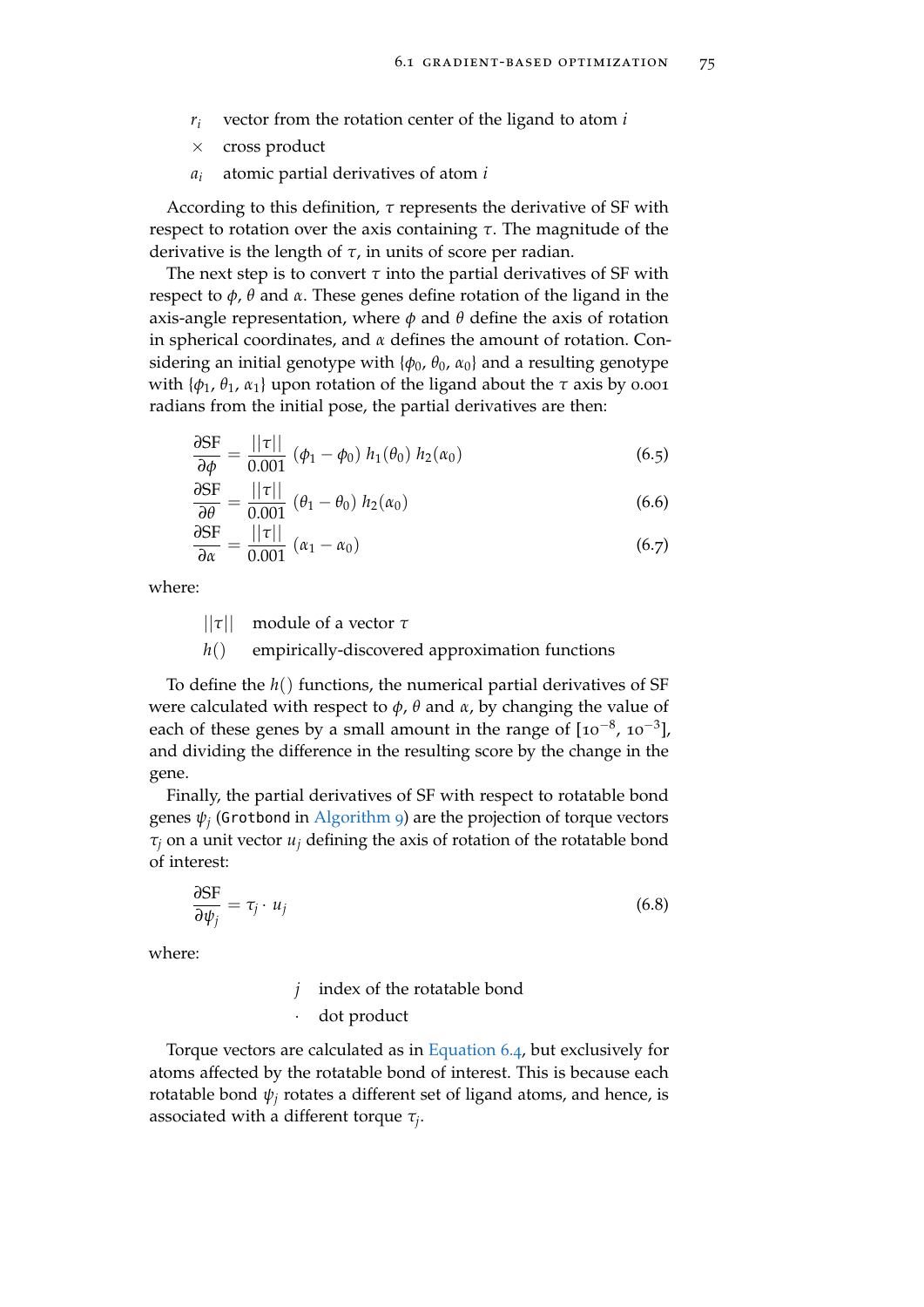#### 6.1.3 *Gradient-based local-search methods*

Multiple optimization methods based on gradients exist in the literature  $[16, 123]$  $[16, 123]$  $[16, 123]$  $[16, 123]$  $[16, 123]$ . In this work, we have experimented with three of them: Steepest Descent [[40](#page-149-1)], FIRE [[20](#page-148-0)], and ADADELTA [[221](#page-167-1)]. While the first is a generic one, the last two were chosen due to their suitability for minimizing objective functions describing molecular interactions.

## 6.1.3.1 *Steepest Descent*

Descent *method was first published by Debye [[40](#page-149-1)] in 1909.*

*The* Steepest The basic idea is to generate a new solution by taking steps from a previous one. For Steepest Descent, these steps are directly proportional – with a factor  $\lambda$  – to the negative of the gradient *g* of the previous iteration *t*. Hence, the update of a solution holding a genotype  $\Omega$  is described as:

$$
\Omega_{t+1} = \Omega_t - \lambda \ g_t \tag{6.9}
$$

Choosing an appropriate value of  $\lambda$  is non-trivial, especially because the gradient magnitude can be very large due to the repulsive term  $(A_{ij}/r_{ij}^{12})$  in SF [\(Equation](#page-37-0) 2.3). A very small  $\lambda$  would be preferred in case of unfavorable poses, whereas a larger *λ* would be beneficial in more acceptable poses. To mitigate the negative effects of unsuitable *λ* values, and thus, to help finding better solutions, *limits* for the change in genes were defined according to their types:

- Maximum translation change: 2.0 Å.
- Maximum orientation or torsional change: 0.5 radians.

In the first iteration ( $t = o$ ),  $\lambda$  is set to the maximum possible value such that these limits are not violated. If the score decreases (i. e., improves),  $λ$  is increased by 20 %. Otherwise,  $λ$  is decreased by 50 % and  $\Omega_t$  is reverted to  $\Omega_{t-1}$ . At every iteration,  $\lambda$  is tested to guarantee that the maximum change in any gene does not exceed the above limits.

6.1.3.2 *FIRE*

*FIRE stands for* Fast Inertial Relaxation Engine*.*

*According to [[99](#page-155-0)],* The main idea of FIRE is analogous to that of a *blind skier* searching for the fastest way to the bottom of a mountain  $[20]$  $[20]$  $[20]$ , whose landscape is described by SF. At each iteration *t*, the skier should introduce acceleration in a direction that is *steeper* than the current motion direction, if the skier is moving downhill.

> Such a downhill movement corresponds to a positive value of a term known as *kinetic power*, so that the skier stops as soon as this value becomes negative. Specifically, the kinetic power *P<sup>t</sup>* is defined by two terms: kinetic force and velocity. The kinetic force *F<sup>t</sup>* is opposite to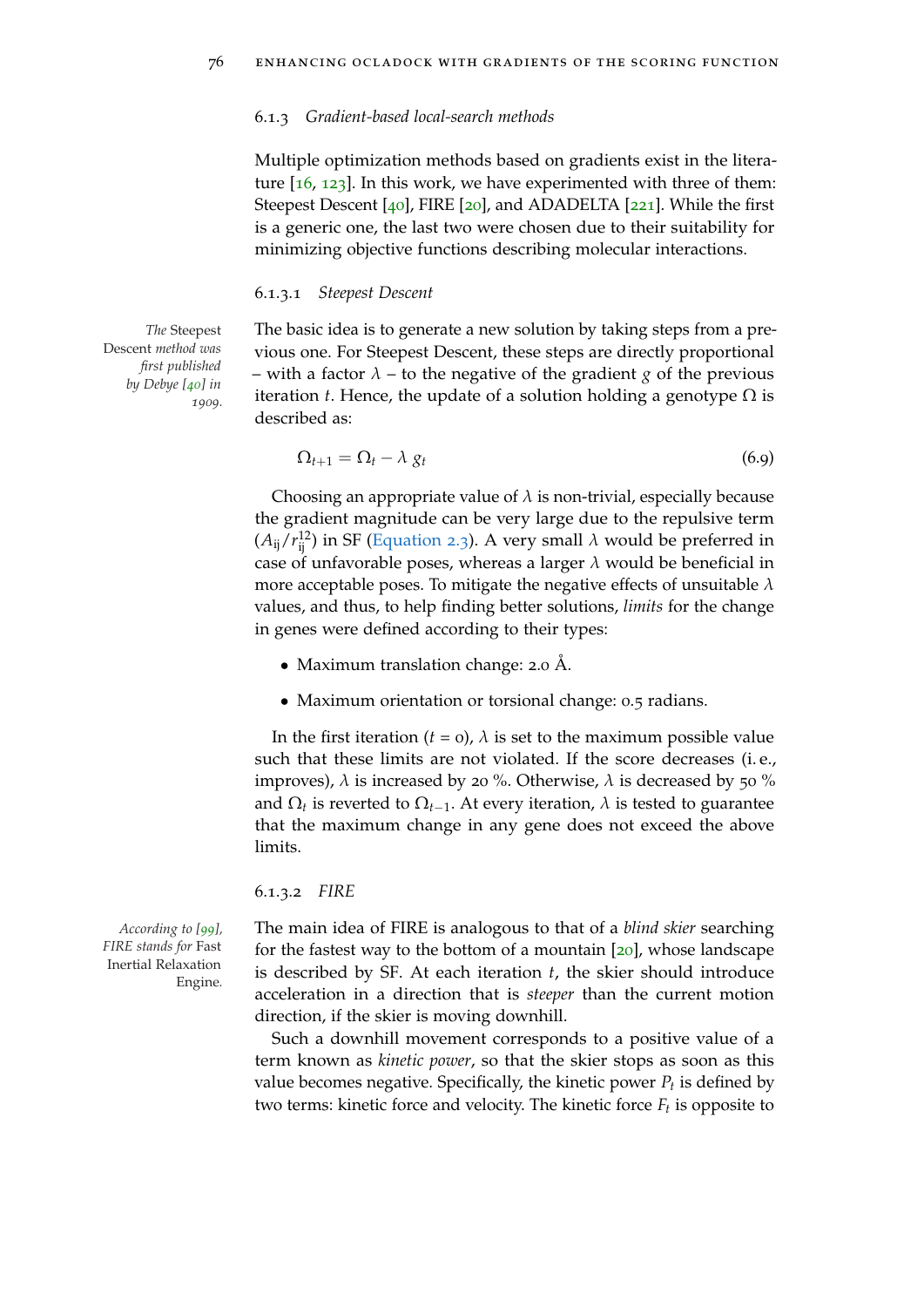the gradient  $g_t$ , i.e.,  $F_t = -g_t$ . The velocity  $v_t$  describes the direction and speed at which the skier moves.

$$
P_t = F_t \cdot v_t \tag{6.10}
$$

$$
v_t = (1 - \alpha_F) v_t + (\alpha_F) \frac{F_t}{||F_t||} ||v_t|| \qquad (6.11)
$$

dot product

## *α<sup>F</sup>* FIRE hyperparameter

The genotype Ω is updated using the velocity *v<sup>t</sup>* , and a factor *dt* whose value is either decreased or increased depending whether the skier moves uphill or downhill, respectively:

$$
\Omega_{t+1} = \Omega_t + (dt) v_t \tag{6.12}
$$

The idea of using an adaptable factor *dt* is similar to that of using variable *λ* values in Steepest Descent. However, the FIRE optimization does not use gradients directly, but a more sophisticated search vector (i. e., velocity *vt*) derived from gradients.

## <span id="page-100-1"></span>6.1.3.3 *ADADELTA*

The basic idea of ADADELTA [[221](#page-167-1)] is to alleviate the task of choosing a learning rate of the variables to be optimized. Applied to [MD](#page-22-5), ADADELTA consists in introducing a new *dynamic* learning-rate (i. e., an update vector for genotypes) that is computed per-dimension (i. e., per-gene) using *first-order* derivative information. In other words, the genotype Ω is updated using an update vector ∆Ω at each iteration *t*:

$$
\Omega_{t+1} = \Omega_t + \Delta \Omega_t \tag{6.13}
$$

The value of the update vector  $\Delta\Omega_t$  depends not only on the gradient *gt* , but also on the *history* of past gradients and past update vectors:

$$
\Delta\Omega_t = -\frac{\sqrt{E[\Delta\Omega^2]_{t-1} + \epsilon}}{\sqrt{E[g^2]_t + \epsilon}} g_t
$$
\n(6.14)

<span id="page-100-0"></span> $E[\Delta Ω^2]$ running average of squared updates  $E[g^2]$ running average of squared gradients

The mathematical relationship between last two terms is as follows:

$$
E[\Delta\Omega^2]_t = \rho E[\Delta\Omega^2]_{t-1} + (1-\rho)\Delta\Omega_t^2
$$
\n(6.15)

$$
E[g^{2}]_{t} = \rho E[g^{2}]_{t-1} + (1 - \rho) g_{t}^{2}
$$
\n(6.16)

where:

where: *Remember that α represents a rotational gene, while α<sup>F</sup> is a FIRE hyperparameter.*

 $\blacksquare$  *The vectors E*[ $\Delta\Omega^2$ ] *and E*[*g* 2 ] *have the same number of elements (Ngenes) as the genotype* Ω*.*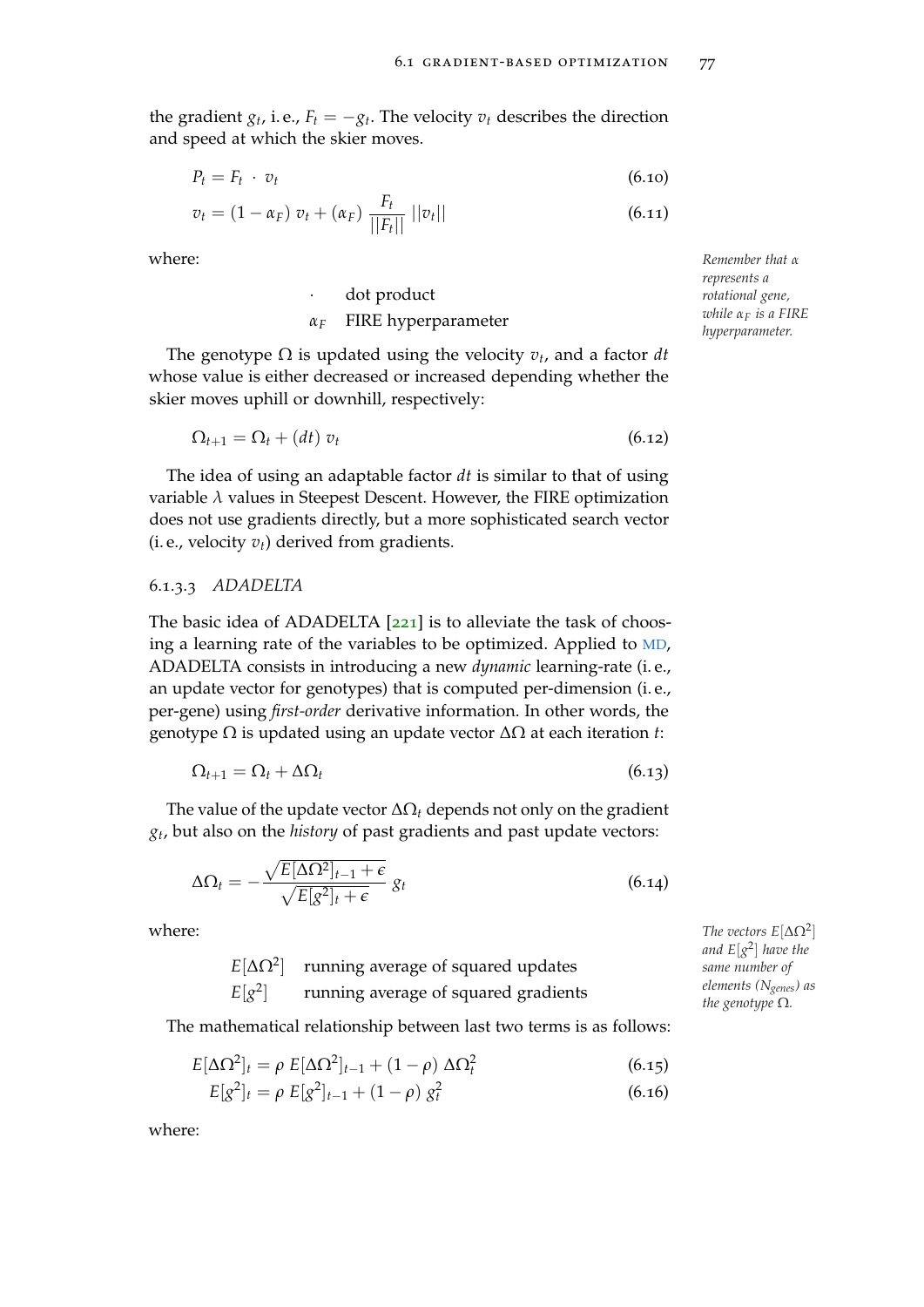## *e* ADADELTA hyperparameter 1

## *ρ* ADADELTA hyperparameter 2

In particular, the constant  $\epsilon$  prevents the denominator in [Equa](#page-100-0)[tion](#page-100-0) 6.14 from becoming zero, if  $E[g^2]$  is zero. Furthermore,  $\epsilon$  is required to produce non-zero updates in the first iteration  $(t = 0)$ , because the running average of squared updates of the preceeding iteration *E*[∆Ω<sup>2</sup> ]−<sup>1</sup> is assumed to be zero. Based on our own tuning experiments  $[165]$  $[165]$  $[165]$ ,  $\epsilon$  and  $\rho$  were set to 0.01 and 0.8, respectively.

Although the higher complexity with respect to previous methods, ADADELTA can help finding good solutions by using a dynamic learning-rate for each gene. As this learning rate depends on averaged terms from previous iterations, ADADELTA might provide a more consistent method for updating genotypes.

## 6.1.3.4 *Comparison*

The aforementioned gradient-based methods leverage *first-order* derivatives, in contrast to higher-order methods e.g., BFGS  $[123]$  $[123]$  $[123]$ . The choice of first-order methods was motivated by their reduced complexity, and because some of them (e. g., FIRE) can be competitive with BFGS for optimizing functions describing molecular interactions [[20](#page-148-0)].

Moreover, each of the chosen first-order methods has a number of hyperparameters that influence the calculation of the update vector:

- Steepest Descent has four:  $\lambda$ , and the three maximum limits introduced here for the changes in motion types (translation, orientation, torsion).
- FIRE has five: *αF*, two for the increasing and decreasing *dt* rates, and other two indicated in [[20](#page-148-0)].
- ADADELTA has only two: *e* and *ρ*.

From the programming perspective, the more hyperparameters a method has, the harder it is to find suitable values for the concrete use-case. In fact, this is one of the motivations why in ADADELTA the number of hyperparameters is only two. Moreover, according to [[221](#page-167-1)], the ADADELTA optimization is *insensitive* to hyperparameters.

## 6.1.4 *Incorporation into OCLADock*

Incorporating the above gradient-based local-search methods into [OCLADock](#page-22-7) implies running an [LGA](#page-22-2) with *extended* functionality. Such extended version still needs to run both Krnl\_GA and Krnl\_LS kernels following the program workflow already described in [Section](#page-63-0) 4.1.2. The main difference is that now, it is possible to select the optimizer to be run in Krnl\_LS. All local-search methods implemented in this work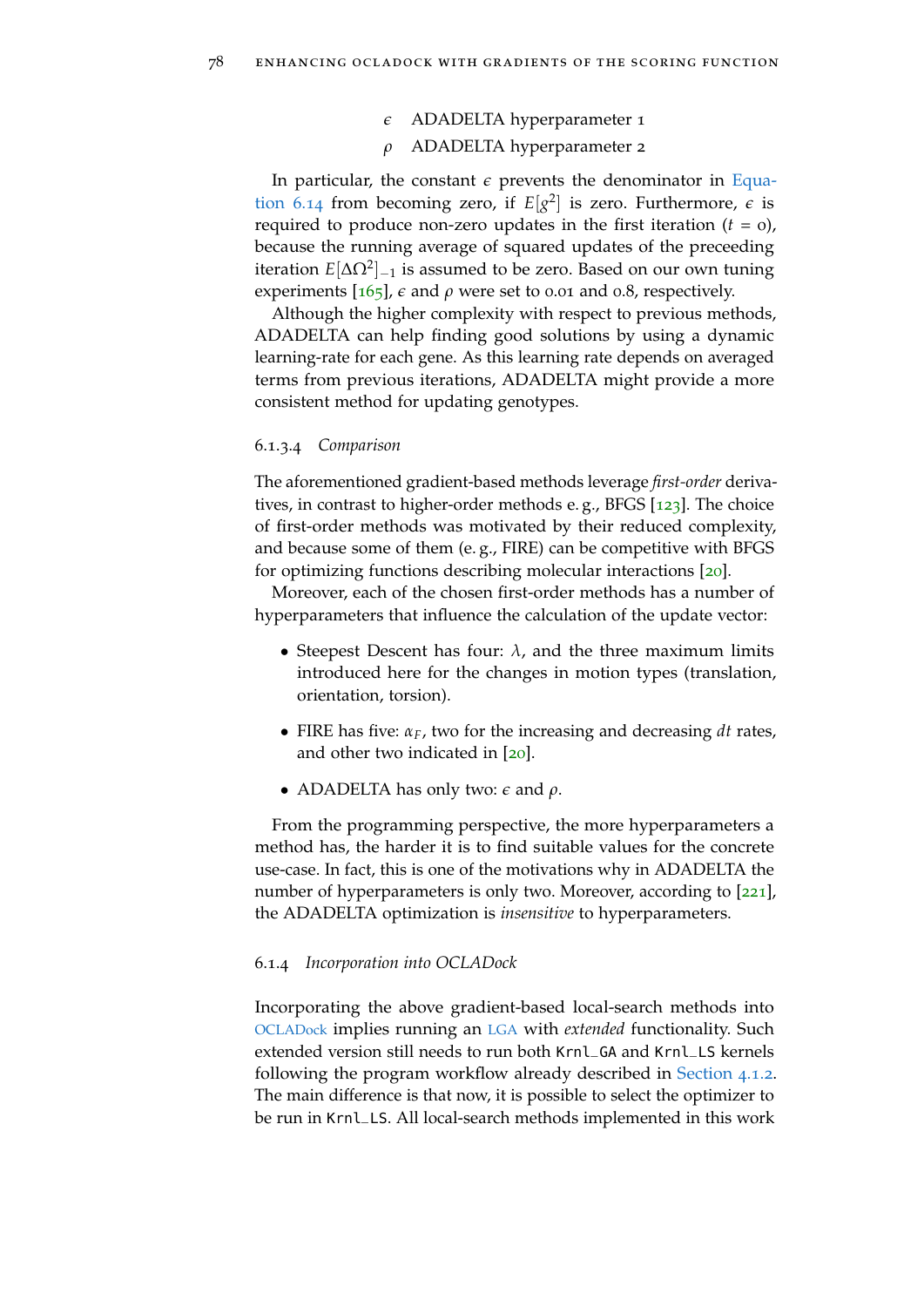are mutually exclusive, i. e., Krnl\_LS performs only one among the overall four choices available at this point: the legacy Solis-Wets, and the three gradient-based methods newly incorporated here: Steepest Descent, FIRE, ADADELTA.

[Algorithm](#page-102-0) 10 shows how [OCLADock](#page-22-7) configures Krnl\_LS to specifically run the ADADELTA implementation [\(Section](#page-100-1) 6.1.3.3). Due to the similar code structure and same parallelization level between SF and GC, as well as between Solis-Wets [\(Section](#page-36-0) 2.2.3) and any chosen gradient-based method, the OpenCL parallelization still follows the same strategy used in [Figure](#page-64-0) 4.2.

**Algorithm 10:** Incorporating ADADELTA local search into OCLADock. The other gradient-based methods, Steepest Descent and FIRE, are incorporated similarly, and thus are not shown here.

```
Program OCLADock
```

```
for each LGA-run do
    /* Configuring overall program */
    LS-config = ADADELTA
    . . .
    /* Writing initial populations to OpenCL device */
     . . .
    /* Launching kernels on OpenCL device */
    while (N_{score-evals} < N_{score-evals}^{MAX}) and (N_{gens} < N_{gens}^{MAX}) do
        Krnl_GA
        Krnl_LS (LS-config)
        . . .
    /* Reading resulting populations from OpenCL device */
    . . .
/* Low-Level Parallelism */
Function ADADELTA (genotype)
    gradient = GC (genotype)
    while (N_{LS\text{-}iters} < N_{LS\text{-}iters}^{MAX}) do
        new-genotype = update-rule (genotype, gradient)
        if SF (new-genotype) < SF (genotype) then
          \log genotype = new-genotype
        gradient = GC (genotype)
```
Moreover, as described in [Section](#page-96-1) 6.1.1, SF and GC calculate poses identically, and share the same loop-structure for their intermolecular and intramolecular components. In order to leverage data locality in the gradient-based implementations, SF and GC calculations are grouped together as much as possible. Basically, a single pose calculation is used for both scores and gradients, whereas structure-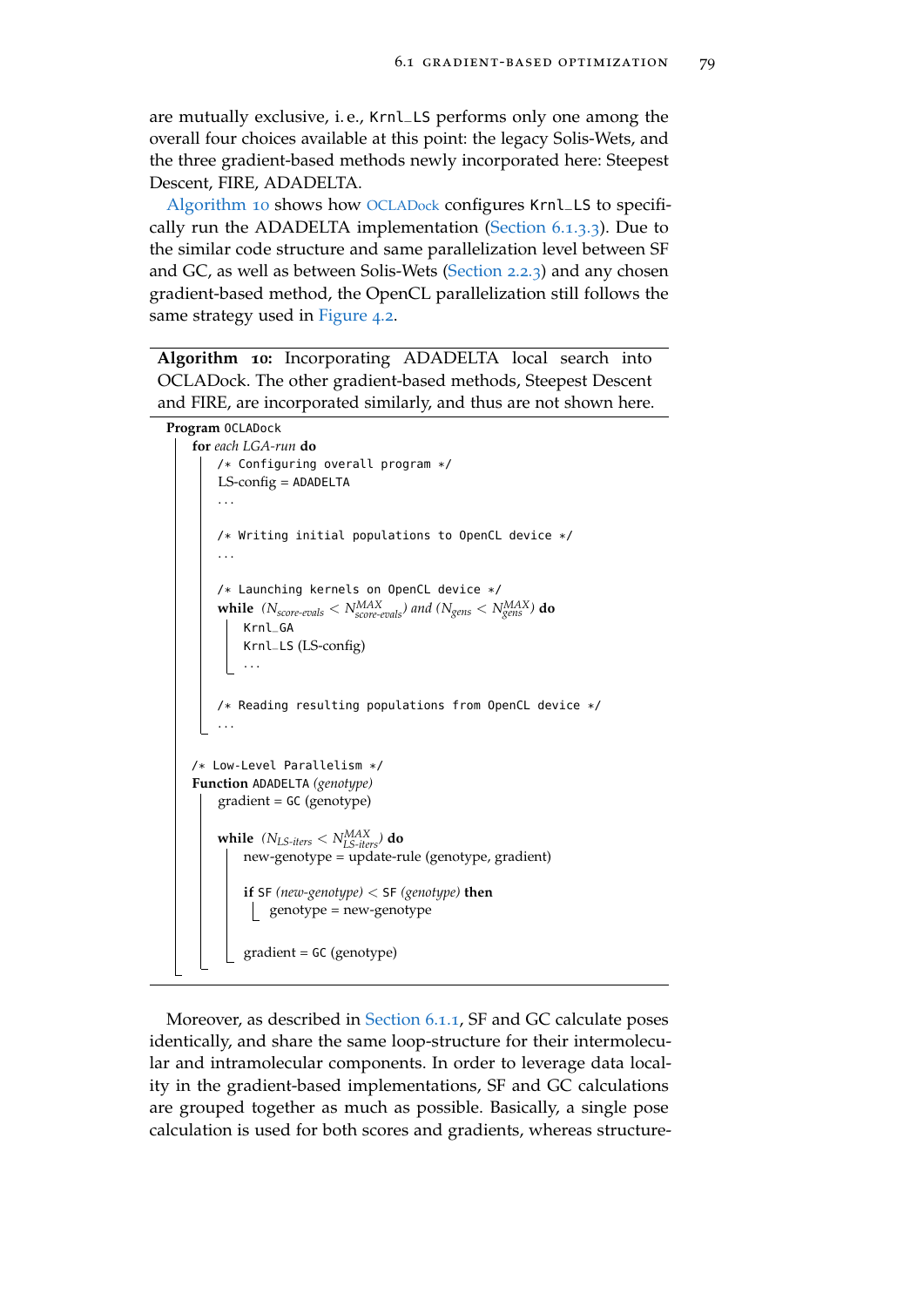equivalent SF and GC calculations are fused into single intermolecular and intramolecular loops. Gradient conversion [\(Section](#page-97-2) 6.1.2) was left unmodified. This code refactoring results in faster gradient-based executions (∼18 %) compared to an initial design where SF and GC calculations were invoked separately.

#### 6.2 experimental evaluation

6.2.1 *Setup*

Twenty ligand-receptor inputs from well-established sets for assessing *This prepared set* [MD](#page-22-5) methodologies were selected, including:

- Eleven from Astex  $[71]$  $[71]$  $[71]$ : 1u4d, 1xoz, 1yv3, 1owe, 1oyt, 1ywr, 1t46, 2bm2, 1mzc, 1r55, 1kzk.
- Four from CASF-2013 [[104](#page-156-0)]: 3s8o, 1hfs, 1jyq, 2d1o.
- Five from PDB  $[17]$  $[17]$  $[17]$ : 5wlo, 5kao, 3drf, 4er4, 3er5.

The following describes the hardware configuration. For the baseline test, i. e., the measurement of execution time and power draws of the original single-threaded [AutoDock](#page-22-3) version 4.2.6 (implementing only the Solis-Wets local search), a Xeon E5-2666 clocked at 2.6 GHz *In addition, as* [CPU](#page-22-0) core was used. For parallel executions, on-premise and cloud accelerators based on commercial [GPU](#page-22-1)s, [CPU](#page-22-0)s, and [FPGA](#page-22-4)s were evaluated [\(Table](#page-104-0) 6.1). At the time of writing, the best choice in terms of performance offered by Amazon Web Services (AWS) [CPU](#page-22-0) instances would be the  $c5.18x$ large rather than the  $c4.8x$ large [[11](#page-147-3)]. However, the c4.8xlarge was also taken into account because it was the *only* platform among the higher-end [CPU](#page-22-0) instances that actually supported real-time power sampling [\(Section](#page-116-0) 6.2.6).

## 6.2.2 *Validation*

For consistency, all experiments follow again a re-docking approach. The configuration of the most important [LGA](#page-22-2) parameters include: a population size of  $P = 150$  individuals,  $N_{\text{score-evals}}^{\text{MAX}} = 2048000$  score evaluations, as well as  $N_{\text{gens}}^{\text{MAX}}$  = 99 999 generations. The latter parameter was set to a considerably larger value (99 999) than the default one (27 000) in order to ensure that the program is terminated *only* when it reaches the specified  $N_{\text{score-evals}}^{\text{MAX}}$ .

[Table](#page-105-0) 6.2 compares the original single-threaded [AutoDock](#page-22-3) (running only Solis-Wets) against the proposed OpenCL implementations with four different local-search methods (Solis-Wets, Steepest Descent, FIRE, ADADELTA) in terms of the three evaluation criteria [\(Section](#page-41-1) 2.2.6) for the entire dataset. Contrary to previous chapters, at this point in development, the *smoothing* feature of the scoring function *is* already

*covers a large range of rotatable bonds supported by* AutoDock*:*  $N_{rot}^{MAX} = 32.$ 

*suggested for high-performance workloads [[13](#page-147-2)], hyperthreading was disabled for all CPU instances used.*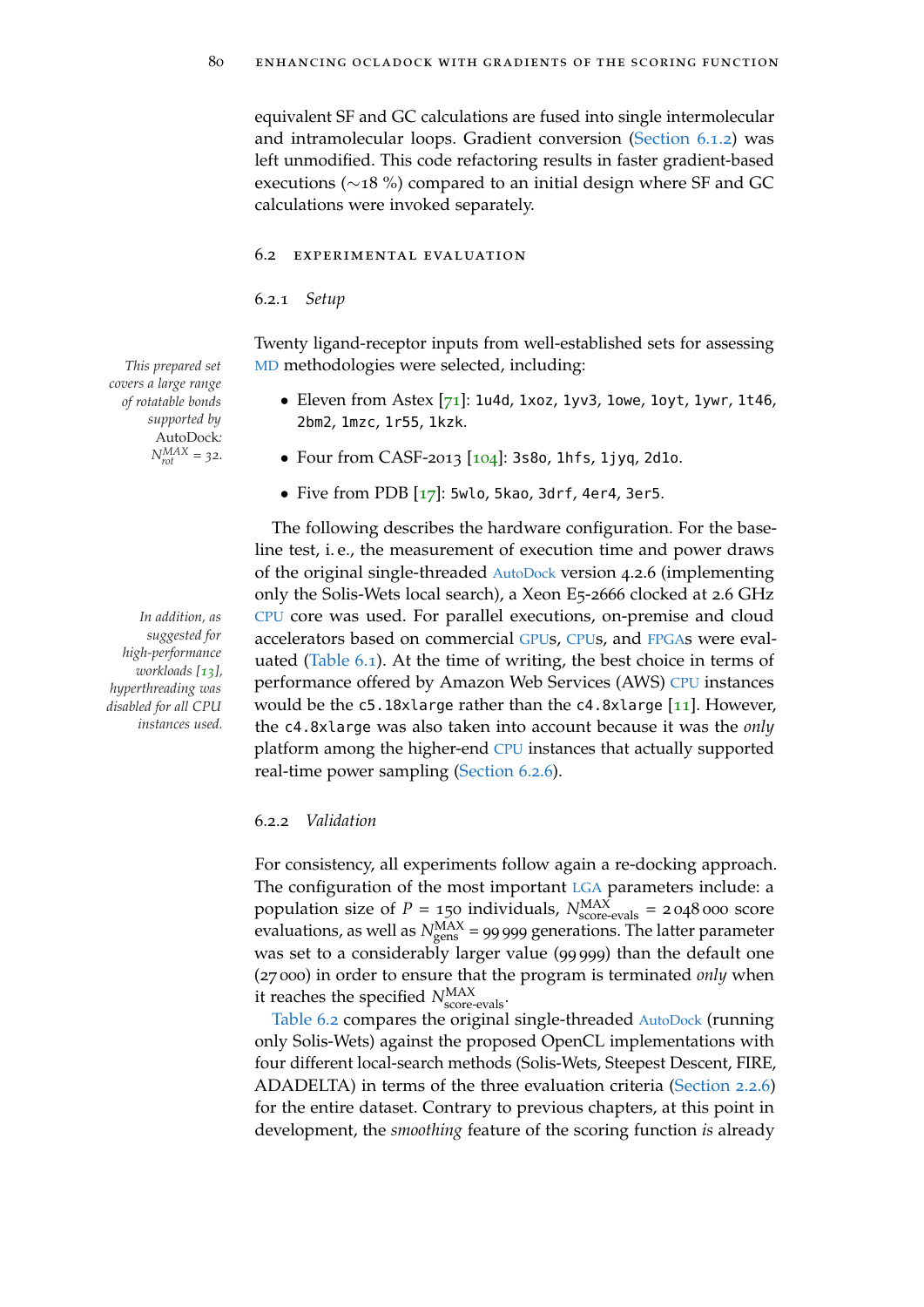<span id="page-104-0"></span>Table 6.1: Hardware and software setup in terms of instance type, peak memory bandwidth (GB/s), peak single-precision FP performance (GFLOP/s), number of OpenCL compute units (# CU), preferred OpenCL work-group size  $(WG<sub>size</sub>)$ , and tool versions.

| Device                    | Instance                   | GB/s    | #         | Preferred        |  |  |  |
|---------------------------|----------------------------|---------|-----------|------------------|--|--|--|
| Name                      | <b>Type</b>                | GFLOP/s | <b>CU</b> | $\rm W G_{size}$ |  |  |  |
| AMD Radeon RX             | On-premise                 | 410     |           |                  |  |  |  |
| Vega 56 GPU               |                            | 10566   | 56        | 64               |  |  |  |
| Nvidia Tesla              | AWS                        | 900     |           |                  |  |  |  |
| V <sub>100</sub> GPU      | p3.2xlarge                 | 15700   | 80        | 32               |  |  |  |
| Intel Xeon E5-2666 $v_3$  | AWS                        | 136     |           |                  |  |  |  |
| @ 2.6 GHz 18-core CPU     | c4.8xlarge                 | 1500    | 18        | 128              |  |  |  |
| Intel Xeon Platinum 8124M | AWS                        | 260     |           |                  |  |  |  |
| @ 3.0 GHz 36-core CPU     | c5.18xlarge                | 3456    | 36        | 128              |  |  |  |
| Gidel Proc10A             | On-premise                 | 20      |           |                  |  |  |  |
| Arria 10 GX 1150 FPGA     |                            | 1366    |           |                  |  |  |  |
|                           | Compiler: $g++$ 5.4.0      |         |           |                  |  |  |  |
| Host                      | Flags: $-O3$               |         |           |                  |  |  |  |
|                           | AMDAPPSDK 3.0, CodeXL [28] |         |           |                  |  |  |  |
|                           | CUDA 9.0                   |         |           |                  |  |  |  |
| Device                    | Intel SDK-2017             |         |           |                  |  |  |  |
|                           | Intel FPGA RTE v16.0       |         |           |                  |  |  |  |
|                           | OpenCL flags: none         |         |           |                  |  |  |  |

implemented in [OCLADock](#page-22-7). Therefore, the numbers reported in [Ta](#page-105-0)[ble](#page-105-0) 6.2 resulted from having an equivalent scoring function in both [AutoDock](#page-22-3) and [OCLADock](#page-22-7).

Regarding lowest binding score (LBS), both [AutoDock](#page-22-3) and [OCLADock](#page-22-7) running Solis-Wets provide very similar values. [OCLADock](#page-22-7) running Steepest Descent found solutions having lower (better) energies than when running Solis-Wets instead. All following examples report corresponding energy values in kcal/mol:

- 5kao: -9.54 (Solis-Wets) vs. -11.08 (Steepest Descent)
- 1jyq: -7.09 (Solis-Wets) vs. -12.77 (Steepest Descent)
- 3er5: -6.49 (Solis-Wets) vs. -11.37 (Steepest Descent)

[OCLADock](#page-22-7) FIRE produced solutions with significantly higher (worse) energies than [OCLADock](#page-22-7) Steepest Descent for large inputs (e. g., 1jyq, 3drf, and 3er5), while the binding energies calculated by [OCLADock](#page-22-7) ADADELTA are the best in all cases.

Root mean square deviations (RMSD) reported are those of the resulting molecular pose that achieved the LBS threshold. For all small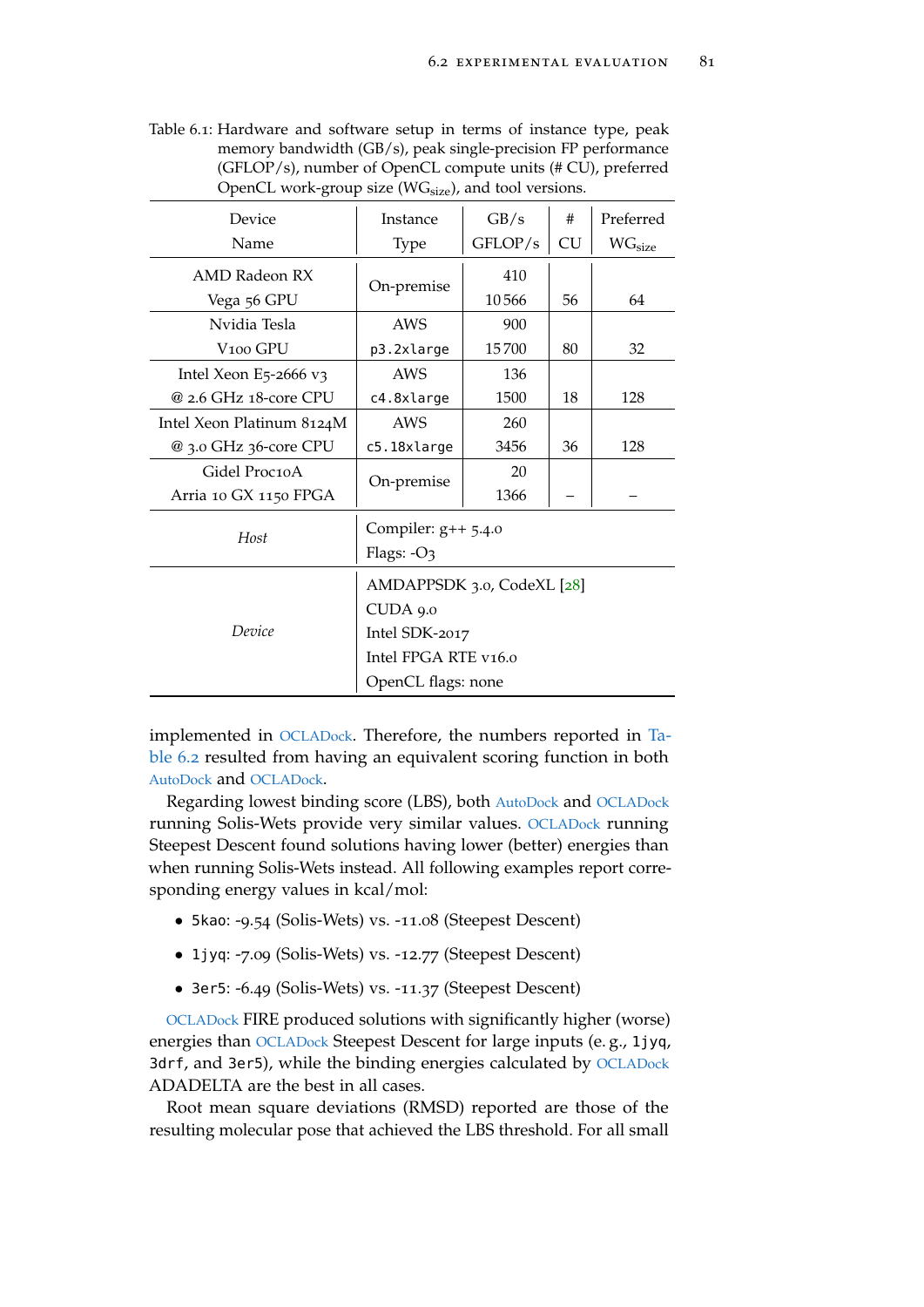<span id="page-105-0"></span>

| 3er5             | 4er4     | <b>3drf</b> | 2d10               | 1j yq         | $2n$ fs            | <b>Skao</b> | 3580           | 1kzk           | <b>5wlo</b>    | 1r55                | Jmzc           | 2 <sub>bm2</sub> | 1t46     | IWVL     | loyt             | lowe             | 1yv3             | 1x0z     | 1u4d     |                | Ħ      |                                         |                                                                                                                                                                                                                                                                                                                                                                                                                                                                                                                     |
|------------------|----------|-------------|--------------------|---------------|--------------------|-------------|----------------|----------------|----------------|---------------------|----------------|------------------|----------|----------|------------------|------------------|------------------|----------|----------|----------------|--------|-----------------------------------------|---------------------------------------------------------------------------------------------------------------------------------------------------------------------------------------------------------------------------------------------------------------------------------------------------------------------------------------------------------------------------------------------------------------------------------------------------------------------------------------------------------------------|
| PDB              | PDB      | PDB         | $\text{CAST-2013}$ | CASF-2013     | $\text{CAST-2013}$ | PDB         | $C$ ASF-2013   | Astex          | PDB            | Astex               | Astex          | Astex            | Astex    | Astex    | Astex            | Astex            | Astex            | Astex    | Astex    | Source         |        | Ligand-receptor input                   | lable 6.2: Functional validation of OCLADock vs. single-threaded AutoDock for Solis-Wets (SW) and gradient methods: Steepest Descent (SD), FIRE<br>results were counted, or that it was not possible to determine the best method<br>and ADADELTA (AD). Serial SW results were obtained on a E5-2666 CPU core, while the OpenCL ones targeted a Vega 56 GPU, using 100<br>LGA runs for all cases. The best values within each case are colored. Non-colored cells indicate ligand-receptor cases where equally-good |
| 31               | 30       | 26          | $23\,$             | $\Omega$      | $\overline{8}$     | 15          | $\overline{5}$ | $\overline{1}$ | $\overline{5}$ | $\circ$             | $\infty$       | ↘                | Ó        | GП       | 4                | ယ                | N                |          | ○        | $\rm N_{rot}$  |        |                                         |                                                                                                                                                                                                                                                                                                                                                                                                                                                                                                                     |
| $\overline{108}$ | 93       | $^{63}$     | #                  | $\mathcal{S}$ | 54                 | #           | #              | 45             | 46             | 27                  | 38             | 33               | f        | 38       | 34               | 27               | 23               | 30       | 23       | $\rm N_{atom}$ |        |                                         |                                                                                                                                                                                                                                                                                                                                                                                                                                                                                                                     |
| 0.93             | 2.13     | 2.11        | 计方                 | $-5.44$       | 10.87              | $-7.99$     | $-6.41$        | $-8.26$        | 13.70          | $-6.58$             | $-9.60$        | $-9.35$          | 14.59    | 11.38    | 11.74            | $-9.87$          | 11.67            | $-10.49$ | $-7.26$  | SW             | Serial |                                         |                                                                                                                                                                                                                                                                                                                                                                                                                                                                                                                     |
| $-6.49$          | $-5.38$  | $-3.28$     | $-8.50$            | $-7.09$       | $-13.35$           | $-9.54$     | $-7.61$        | $-10.61$       | $-14.13$       | $-6.97$             | $-10.13$       | $-9.73$          | $-14.98$ | $-11.32$ | $-11.76$         | $-9.89$          | 11.67            | $-10.49$ | $-726$   | <b>NS</b>      |        |                                         |                                                                                                                                                                                                                                                                                                                                                                                                                                                                                                                     |
| $-11.37$         | $-9.75$  | $-5.30$     | $-8.52$            | $-12.77$      | $-14.72$           | $-11.08$    | $-7.75$        | $-12.43$       | $-14.29$       | $-7.19$             | $-10.19$       | $-9.59$          | $-15.13$ | $-11.45$ | $-11.77$         | $-9.95$          | $-11.68$         | $-10.49$ | $-7.27$  | GS             |        |                                         |                                                                                                                                                                                                                                                                                                                                                                                                                                                                                                                     |
| $-3.31$          | $-5.99$  | 2.01        | $-7.66$            | $-6.77$       | $-11.85$           | $-8.98$     | $-9.08$        | $-9.00$        | $-13.20$       | $-6.96$             | $-8.46$        | $-8.87$          | $-14.18$ | $-11.17$ | $-11.74$         | $-9.74$          | $11.67\,$        | $-10.49$ | $-7.27$  | <b>FIRE</b>    | OpenCL |                                         |                                                                                                                                                                                                                                                                                                                                                                                                                                                                                                                     |
| $-14.99$         | $-14.09$ | $-5.77$     | 11.99              | 15.61         | $-16.06$           | $-11.22$    | 11.52          | $-12.89$       | $-14.34$       | $-7.25$             | $-10.37$       | $-10.58$         | $-15.13$ | $-11.47$ | $-11.81$         | $-9.95$          | 11.68            | $-10.49$ | $-7.27$  | AD             |        | Lowest binding score (LBS, in kcal/mol) |                                                                                                                                                                                                                                                                                                                                                                                                                                                                                                                     |
| 3.46             | 5.40     | 7.14        | 3.78               | $4.78$        | 6.08               | 3.23        | 5.07           | 5.00           | 0.71           | 1.42                | $1.04\,$       | $1.30\,$         | 0.39     | $0.64\,$ | 0.32             | 1.50             | 0.50             | 0.29     | 1.38     | SW             | Serial |                                         |                                                                                                                                                                                                                                                                                                                                                                                                                                                                                                                     |
| 3.39             | 5.37     | 6.78        | 7.19               | 4.76          | 2.69               | 2.39        | 2.83           | 1.31           | $16.0\,$       | 1.23                | 1.23           | $1.52\,$         | 0.23     | 0.70     | 0.39             | 1.68             | 0.50             | 0.26     | 1.36     | SW             |        | RMSD (Å)                                |                                                                                                                                                                                                                                                                                                                                                                                                                                                                                                                     |
| $4.47$           | 5.09     | 5.25        | 3.32               | 2.35          | $4.71\,$           | 2.49        | 1.44           | $0.81\,$       | 0.85           | 1.20                | $1.23\,$       | $6.94\,$         | 0.58     | $0.67\,$ | 0.31             | 1.55             | 0.50             | 0.27     | 1.35     | GS             |        |                                         |                                                                                                                                                                                                                                                                                                                                                                                                                                                                                                                     |
| 679              | 5.45     | 87.3        | 7.49               | 4.63          | 10.95              | 3.38        | 2.06           | 4.30           | 89.0           | 1.30                | 2.79           | 1.03             | 0.52     | 0.67     | 0.35             | 1.49             | 0.50             | 0.26     | 1.36     | <b>FIRE</b>    | OpenCL | of LBS                                  |                                                                                                                                                                                                                                                                                                                                                                                                                                                                                                                     |
| 3.88             | 3.50     | 7.45        | 3.20               | 2.53          | 3.80               | 1.75        | 2.51           | $0.71\,$       | $0.84\,$       | 1.27                | 1.21           | 5.31             | 950      | 0.67     | 0.38             | 1.55             | 0.50             | 0.27     | 1.36     | Ъ              |        |                                         |                                                                                                                                                                                                                                                                                                                                                                                                                                                                                                                     |
|                  |          |             |                    |               |                    |             |                |                |                | 5                   | $\overline{4}$ | Gп               | 34       | SO       | 22               | 96               | 96               | 99       | 98       | SW             | Serial |                                         |                                                                                                                                                                                                                                                                                                                                                                                                                                                                                                                     |
|                  |          |             |                    |               |                    |             |                | 4              | 35             | 33                  | $\sigma$       | $\overline{ }$   | 53       | 31       | £                | 98               | 86               | 97       | 86       | SW             |        |                                         |                                                                                                                                                                                                                                                                                                                                                                                                                                                                                                                     |
|                  |          |             |                    |               |                    |             |                |                | 43             | SS                  | $\sigma$       | $\overline{5}$   | 48       | $^{8}$   | S)               | g                | g                | SZ       | 23       | GS             |        |                                         |                                                                                                                                                                                                                                                                                                                                                                                                                                                                                                                     |
|                  |          |             |                    |               |                    |             |                |                | ত              | 21                  | $\infty$       |                  |          |          | 5                | $\mathbf 4$      | 14               | 51       | 23       | <b>FIRE</b>    | OpenCL | Size of best cluster (SBC)              |                                                                                                                                                                                                                                                                                                                                                                                                                                                                                                                     |
|                  |          |             |                    |               |                    |             |                |                | 54             | $\overline{\omega}$ | 44             |                  |          | 83       | $\overline{500}$ | $\mathfrak{g}_1$ | $\mathfrak{g}_1$ | 100      | $\delta$ | AD             |        |                                         |                                                                                                                                                                                                                                                                                                                                                                                                                                                                                                                     |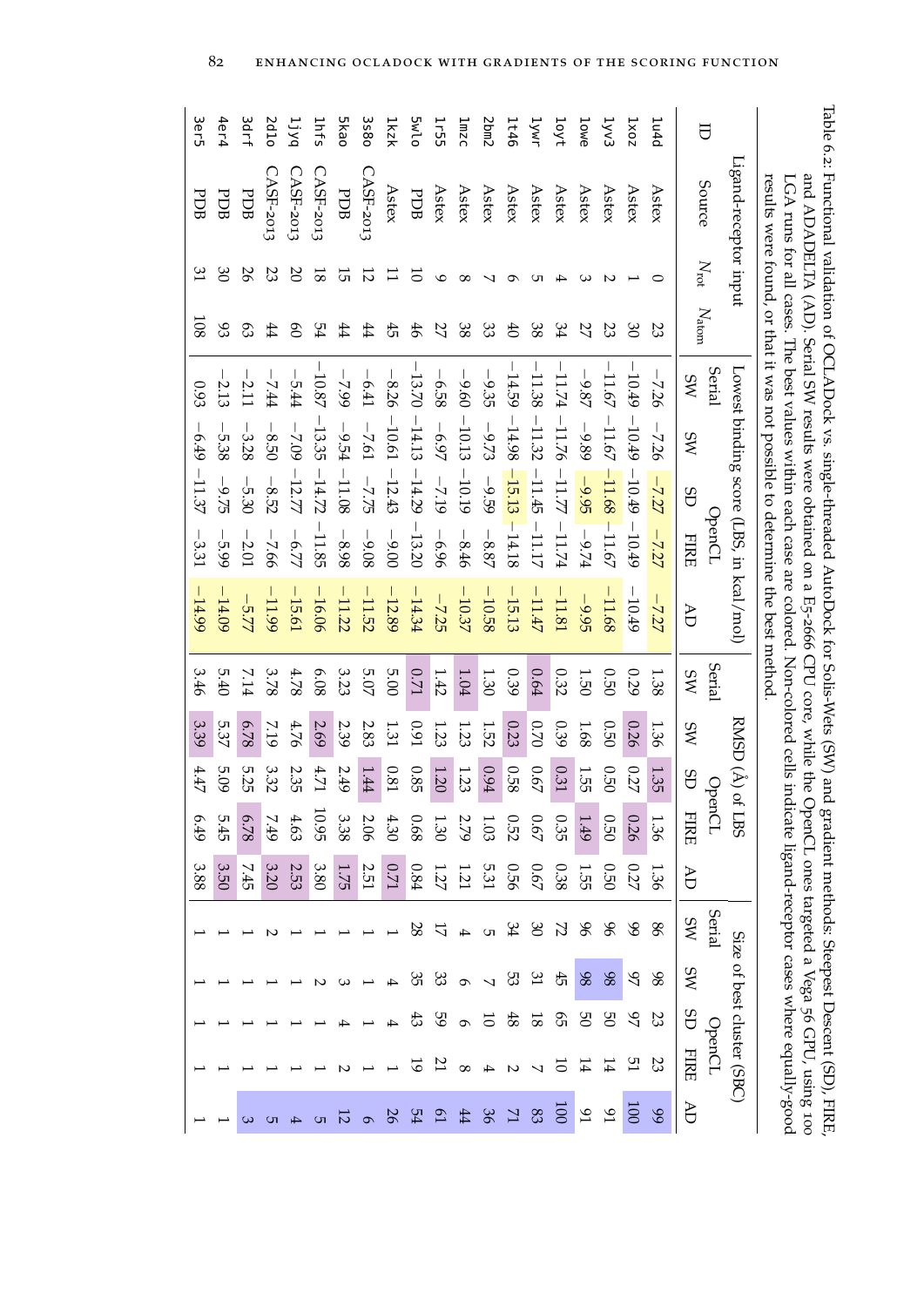inputs, all methods provide similar RMSDs, while for larger molecules (e. g., 1kzk, 3s8o, . . . , 3er5) ADADELTA clearly outperforms the rest. Additionally, an [LGA](#page-22-2) run is successful if the RSMD of its returned ligand pose is within 2.0 Å from the reference x-ray pose. In [Table](#page-105-0) 6.2, this success criterion is met by all LS methods for the first eleven inputs (1u4d, 1xoz, . . . , 5wlo). Although this is not true for the other larger inputs (i. e., RMSD  $>$  2.0 Å), it can be noted that in five cases (1kzk, 5kao, 1jyq, 2d1o, and 4er4) out of nine largest (1kzk, 3s8o, ..., 3er5), ADADELTA found the smallest RMSD among all methods.

Regarding the size of the best cluster (SBC), results from both [AutoDock](#page-22-3) and [OCLADock](#page-22-7) running Solis-Wets are very similar. However, in this SBC regard, [OCLADock](#page-22-7) using ADADELTA pulls ahead having a clear superiority over all other methods for the first 18 inputs. FIRE results in considerably smaller clusters (worse) even for small- and medium-size inputs.

From a quality-of-results perspective<sup>1</sup>, these results indicate that in most cases ADADELTA is a better choice for most inputs, followed by good and moderate results from Steepest Descent and Solis-Wets respectively, and FIRE being the *least* efficient among all.

## 6.2.3 *Profiling analysis for optimum local-search rate*

An important aspect of [AutoDock](#page-22-3) is the selected local-search rate (lsrate). As already described in [Section](#page-35-0) 2.2.2, during an [LGA](#page-22-2) run, only a subset of the genetic population is subjected to LS optimization. By default, this subset is 6 % (lsrate =  $6$  %), e.g., only nine out of a population of *P* = 150 individuals will undergo LS. While for [AutoDock](#page-22-3) *Here, the profiling* this lsrate value was defined as the minimum possible to obtain sufficiently good solutions without incurring excessive performance penalties, the initial hypothesis was that increasing lsrate – to improve [MD](#page-22-5) quality – will not result in performance degradation in our parallelization, since [OCLADock](#page-22-7) processes many individuals *simultaneously*. Therefore, our analysis started by comparing lsrate = 6 % (the default) against  $lsrate = 100 %$  (the most computationally demanding) in order to select the most suitable lsrate in terms of performance.

[Table](#page-107-0) 6.3 reports profiling metrics of Krnl\_LS ( $WG<sub>size</sub> = 64$ wi, further discussed in [Section](#page-111-0) 6.2.5.1) – *% Total time*, *# Calls*, *Avg. time*, and *% Occupancy* – when using three ligand-receptor inputs, which are representative of low (1u4d), medium (3s8o), and high (3er5) complexity.

*capabilities of CodeXL [[28](#page-148-1)] – e. g.,* application timeline trace *and* performance counters *– were employed on the Vega 56 GPU.*

<sup>1</sup> The quality should be primarily evaluated based on the score. The RMSD is a valid metric for search performance only for inputs for which the scoring function is correct. Colleagues at [TSRI](#page-22-9) estimate that the global minimum of the [AutoDock](#page-22-3) version 4.2.6 scoring function corresponds to a correct pose (RMSD  $\leq$  2 Å) for about 75 % of inputs. Furthermore, the accuracy in the predicted binding energy is a computational chemistry score-modeling problem, which is not the focus of this work.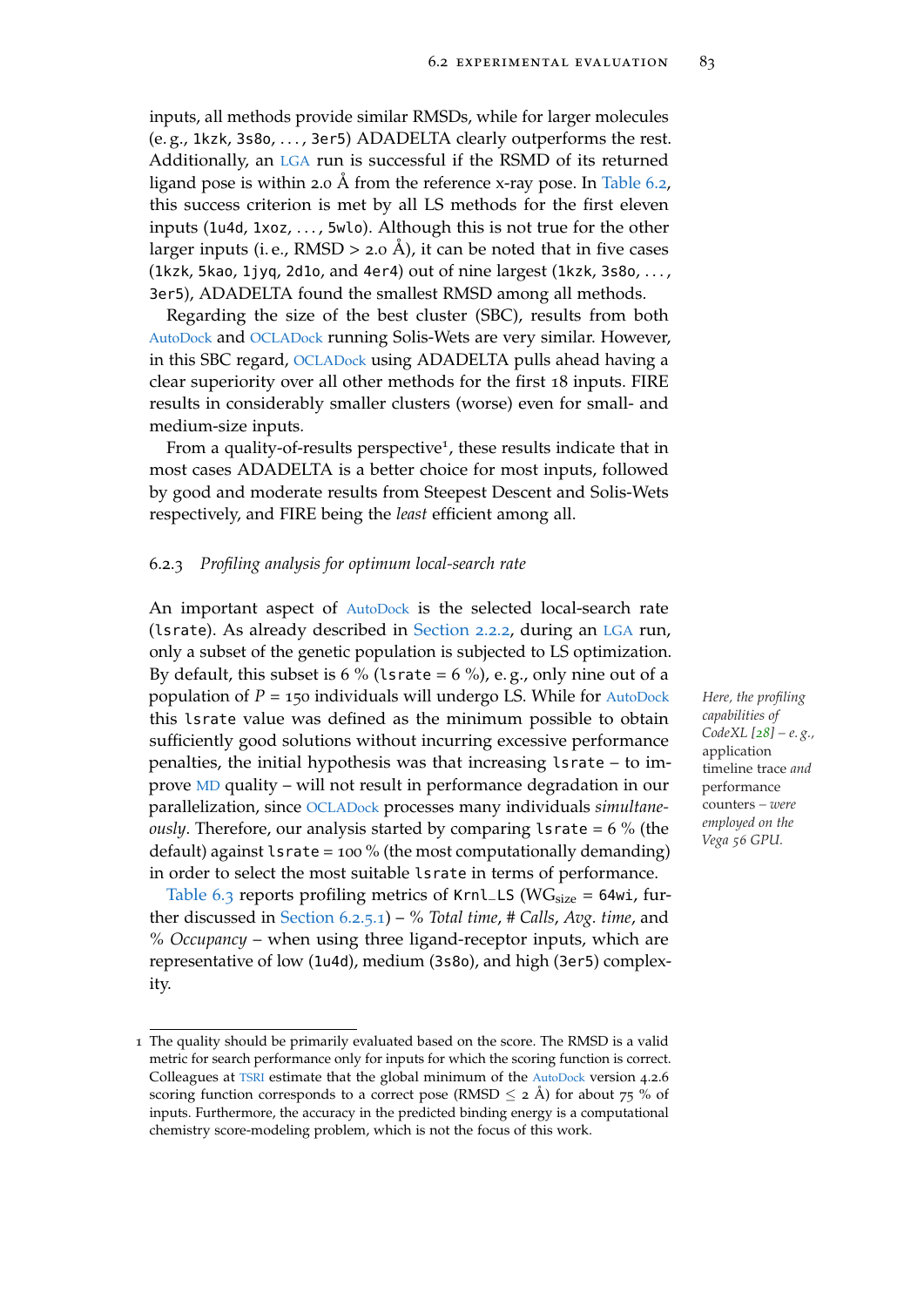<span id="page-107-0"></span>

|                 |                   | Solis-Wets     |                 |          | Steepest Descent |       | <b>FIRE</b>    |                | ADADELTA |
|-----------------|-------------------|----------------|-----------------|----------|------------------|-------|----------------|----------------|----------|
| Krnl_LS         | Indur             |                | lsrate          |          | Lsrate           |       | lsrate         |                | lsrate   |
| metrics         |                   | $6\%$          | $\%$ oor        | $6\%$    | $\%$ oor         | $6\%$ | $\sqrt{6}$ OOI | $6\%$          | $\%$ oor |
| Fraction of     | 1u4d              | 88             | 86              | 93       | 87               | 86    | $\mathscr{S}$  | 86             | 89       |
| Total exec.     | 3580              | 82             | 99              | 86       | 89               | 89    | $\delta$       | 89             | 89       |
| time (% )       | 3er5              | 8 <sup>o</sup> | 86              | 86       | $\infty$         | 89    | $\mathscr{S}$  | 89             | 89       |
| #Calls          | 1 <sub>u4d</sub>  | 1738           | 128             | 6889     | <b>LOGI</b>      | 725   | 46             | 719            | 46       |
| 5               | <b>3s8o</b>       | 1560           | 120             | 2030     | 198              | 727   | 46             | 719            | 46       |
| LS              | 3e r5             | 2033           | 152             | 10201    | 2573             | 727   | 46             | 719            | 46       |
| Avg. time (ms)  | 1 <sub>u</sub> 4d |                | $\overline{41}$ | $\infty$ | 23               | 47    | 695            | 35             | 486      |
| per LS kernel   | 3s80              | ΣŚ             | 225             | 185      | 1610             | 889   | 9244           | 352            | 5526     |
| enqueue         | 3er5              | Ź              | 767             | 627      | 1343             | 3664  | 57782          | 1924           | 5526     |
| Device          | 1u4d              | $\overline{8}$ | $\overline{c}$  |          |                  |       |                | $\overline{C}$ |          |
| utilization     | 3580              | Ρ              | $\overline{0}$  |          |                  |       |                |                |          |
| Occupancy $(%)$ | 3er5              | $\infty$       | $\overline{0}$  |          |                  |       |                | $\overline{0}$ |          |

| l<br>١                                                                                                                          |
|---------------------------------------------------------------------------------------------------------------------------------|
|                                                                                                                                 |
| - איני הייני המיני לאיני הייני הייני הייני הייני הייני הייני הייני הייני הייני הייני הייני הייני הייני הייני ה<br>$\frac{1}{2}$ |
| j                                                                                                                               |
|                                                                                                                                 |
|                                                                                                                                 |
| DISTURBANCE INC. INC. NEWSLET<br>;<br>;                                                                                         |
| I<br>נ<br>ק<br>١<br>١                                                                                                           |
| i<br> <br> <br>l                                                                                                                |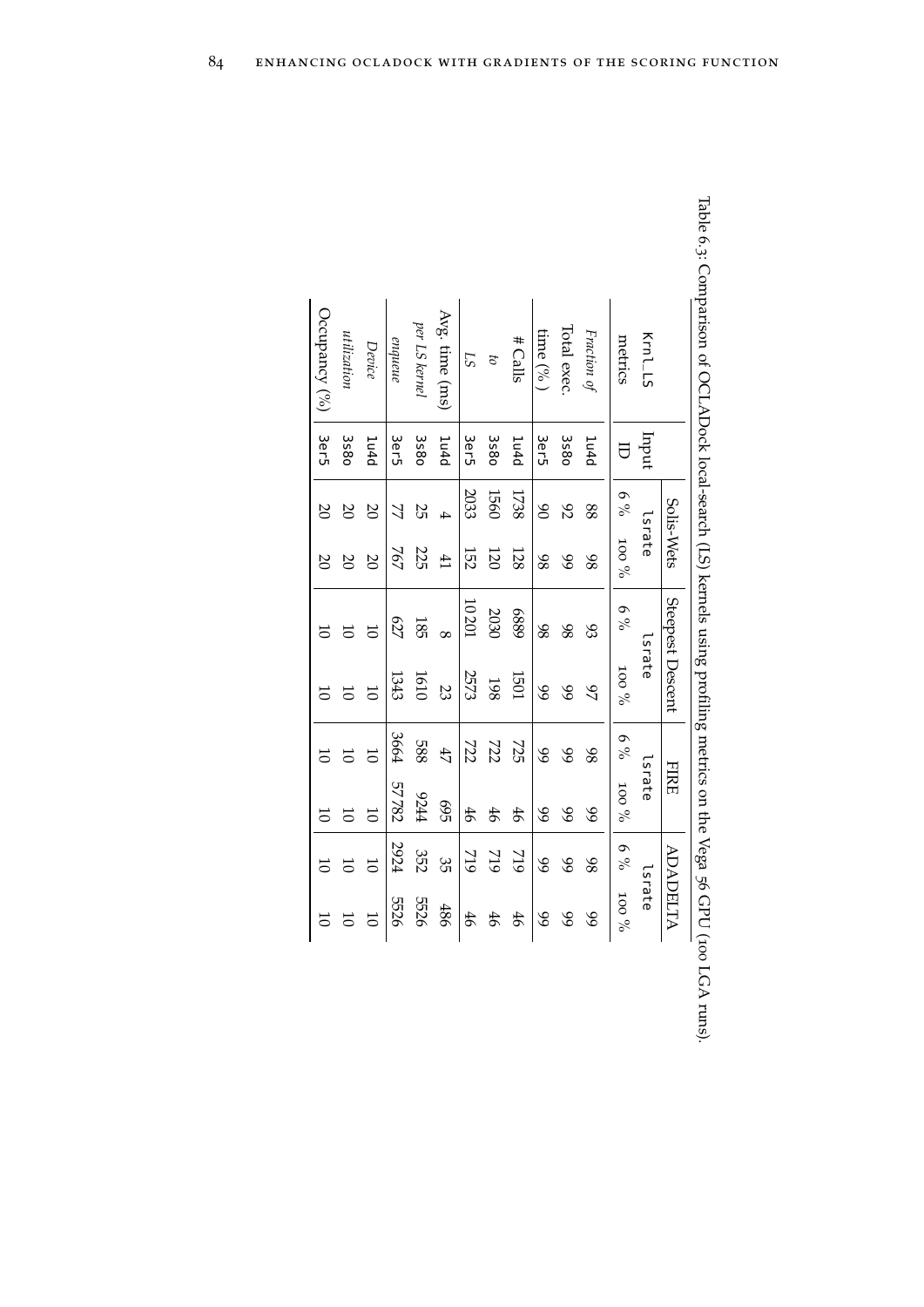According to the *% Total time* metric, Krnl\_LS comprises at least 88 % and up to 99 % of the overall [OCLADock](#page-22-0) execution time.

The *# Calls* metric refers to the number of times Krnl\_LS is enqueued for execution. In all cases, for each LS method, there is a seemingly paradoxical *reduction* in *# Calls* when increasing lsrate from 6 % to 100 %. This is because when running with lsrate = 100 %, more individuals are processed by Krnl\_LS. This, in turn, results in *more* score calculations being performed in each Krnl\_LS execution, thus requiring *fewer* enqueues to reach  $N_{\text{score-evals}}^{\text{MAX}}$  = 2 048 000 for each [LGA](#page-22-1) run.

The *Avg. time* metric indicates the mean elapsed time (ms) of a single Krnl\_LS execution. Running with lsrate = 100 % increases *Avg. time* in all cases because the number of individuals to evaluate increases. For instance, when considering Krnl\_LS running FIRE on 3er5, it can be noted that *Avg. time* increases by a factor of ∼21x (=  $\frac{57782}{3664}$ ). This is because 100 % · 150 · 100 OpenCL work groups (calculated as *P* · *R* in [Section](#page-62-0) 4.1.1) have to be distributed among 56 compute units (CUs of the Vega 56 [GPU](#page-22-2)), instead of  $6\% \cdot 150 \cdot 100$  work-groups created when running lsrate =  $6\%$ .

Additionally, the kernel *% Occupancy* measures how efficiently [GPU](#page-22-2) resources are utilized during Krnl\_LS execution. This is measured as the number of *in-flight* [GPU](#page-22-2) *wavefronts* (*N*wave), and is determined at runtime by four factors [[28](#page-148-0)]:

- Size of work-group (WGsize) *LDS: local-data*
- Local-memory usage (kB) per work-group (LDS)
- Scalar GPR usage per work-item (SGPR) *GPR:*
- Vector GPR usage per work-item (VGPR) *register.*

As already described,  $WG_{size}$  was set equal to 64wi, which narrows down the occupancy analysis to the other three factors. [Table](#page-109-0) 6.4 shows that all factors affecting *N*wave are independent from either the input (1u4d, 3s8o, 3er5) or the lsrate (6  $\%$  or 100  $\%$ ) chosen. Factors like LDS and SGPR increase and decrease respectively when selecting ADADELTA (LDS: 10 496 kB, SGPR: 84) instead of Solis-Wets (4 096 kB, SGPR: 88). Based on the *N*wave columns, the overall limiting factor is the VGPR, whose usage was 121 (Solis-Wets), 153 (Steepest Descent), and 152 (FIRE, ADADELTA) out of a device limit of 256. Considering that each Vega 56 CU has four vector units, then N<sub>wave</sub> is estimated as  $\frac{256}{VGPR} \cdot 4$ , and hence, only eight (Solis-Wets) and four (Steepest Descent, FIRE, ADADELTA) – out of a device limit of 40 wavefronts – were active on the Vega 56 [GPU](#page-22-2). Based on [[28](#page-148-0)], this results in *% Occupancy* values [\(Table](#page-107-0) 6.3) of 20 % for Solis-Wets, and 10 % for {Steepest Descent, FIRE, ADADELTA}.

Besides increasing the chances to improve the [MD](#page-22-3) quality by optimizing more solutions through LS (executed in parallel)  $[165]$  $[165]$  $[165]$ , the

*share.*

*general-purpose*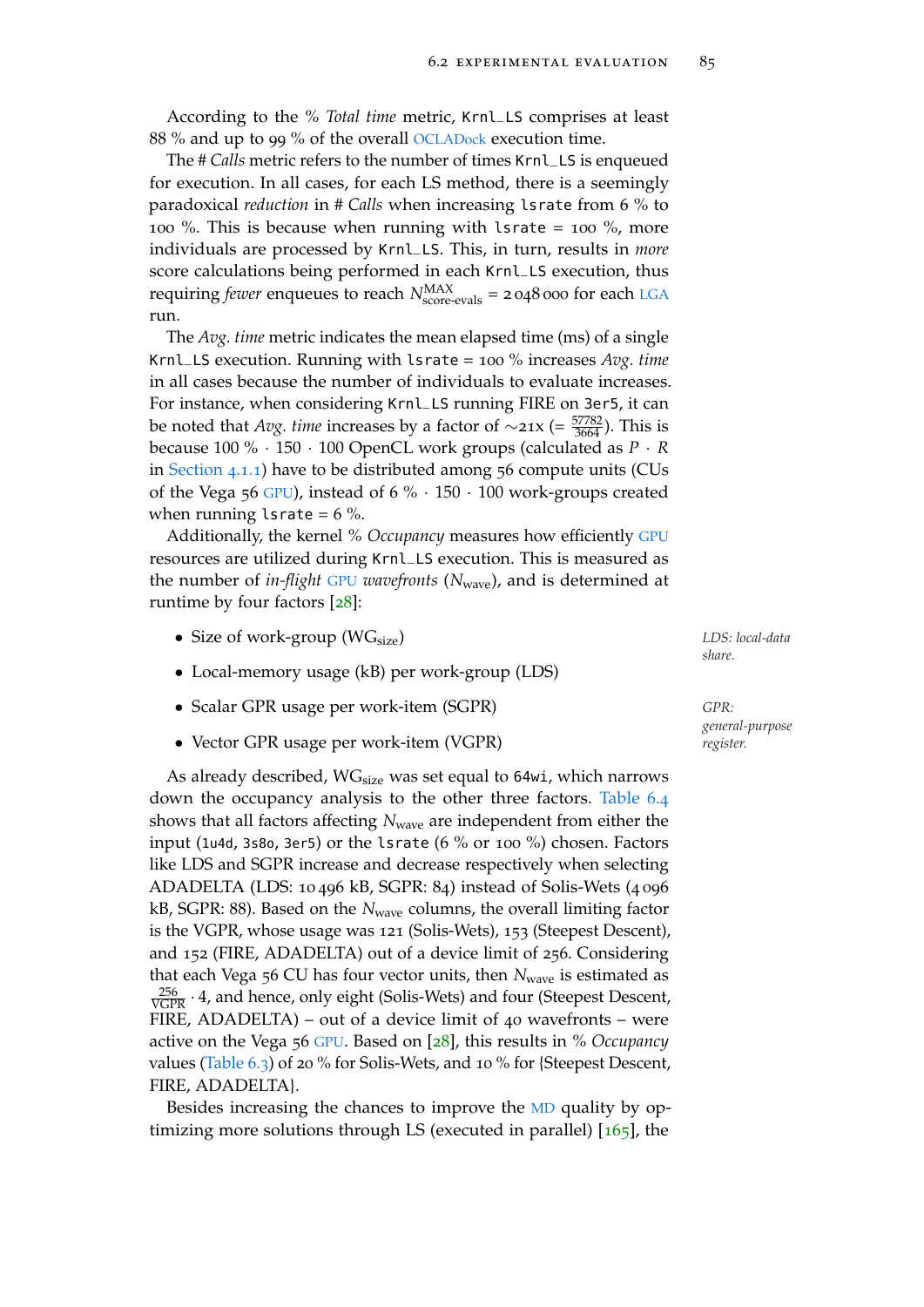| Resource     |      |       | Resource utilization |       |       | Equivalent $N_{\text{wave}}$ |                |             |    |       |  |
|--------------|------|-------|----------------------|-------|-------|------------------------------|----------------|-------------|----|-------|--|
| type         | SW   | SD    | <b>FIRE</b>          | AD    | Limit | SW                           | <b>SD</b>      | <b>FIRE</b> | AD | Limit |  |
| $LDS$ $(kB)$ | 4096 | 10240 | 11008                | 10496 | 65536 | 16                           |                | 5           | 6  | 40    |  |
| <b>SGPR</b>  | 88   | 89    | 92                   | 84    | 104   | 32                           | 32             | 32          | 32 | 40    |  |
| VGPR         | 121  | 153   | 152                  | 152   | 256   | 8                            | $\overline{4}$ |             | 4  | 40    |  |

<span id="page-109-0"></span>Table 6.4: Resource utilization and its equivalent number of wavefronts in Krnl\_LS for the experiment in [Table](#page-107-0) 6.3. VGPR values, which limit the overall GPU occupancy, are highlighted.

main advantage of using  $lsrate = 100\%$  instead of lower rates is the overall shorter executions (whose duration can be derived by multiplying *# Calls* and *Avg. time* from [Table](#page-107-0) 6.3). For that reason, all of the next experiments are performed using lsrate = 100 %.

## 6.2.4 *Efficiency of gradient-based methods*

The algorithmic and execution efficiencies of the selected gradientbased methods are evaluated using that of Solis-Wets as reference. The purpose is to determine which gradient-based method is the best alternative to the legacy Solis-Wets method.

### 6.2.4.1 *Algorithmic efficiency*

Experiments in [Section](#page-103-0) 6.2.2 showed that the ADADELTA local search was the *best* choice from a quality-of-results perspective. Here, we briefly expand the comparison between ADADELTA and the legacy Solis-Wets method used in [OCLADock](#page-22-0).

*The methodology* The total execution time increases with the number of scoring function (SF) calls. The use of gradients *reduces* the number of SF calls required to find good solutions. An estimation of the number of calls required by Solis-Wets and ADADELTA to yield correct docking solutions revealed that for ligands with about eight rotatable bonds (*N*rot = 8), ADADELTA requires ∼50x fewer calls than Solis-Wets. For ligands with about *N*rot = 20, ADADELTA requires ∼1300x fewer calls. Overall, the use of gradients reduces the number of SF calls, especially for ligands with many rotatable bonds  $(N_{\text{rot}} > 8)$ , resulting in faster and more efficient dockings.

## 6.2.4.2 *Execution efficiency*

Although calculating speedups (and compute energies in [Section](#page-116-0) 6.2.6) using different local-search methods in the baseline (implementing only Solis-Wets) and OpenCL versions (in the case of gradients) is not completely fair, it is still essential to report them, as they indicate the performance penalties incurred by using the more complex gradient methods.

*used to estimate the required number of scoring-function calls is beyond the scope of this thesis, but it is discussed in detail in our previous work [[165](#page-162-0)].*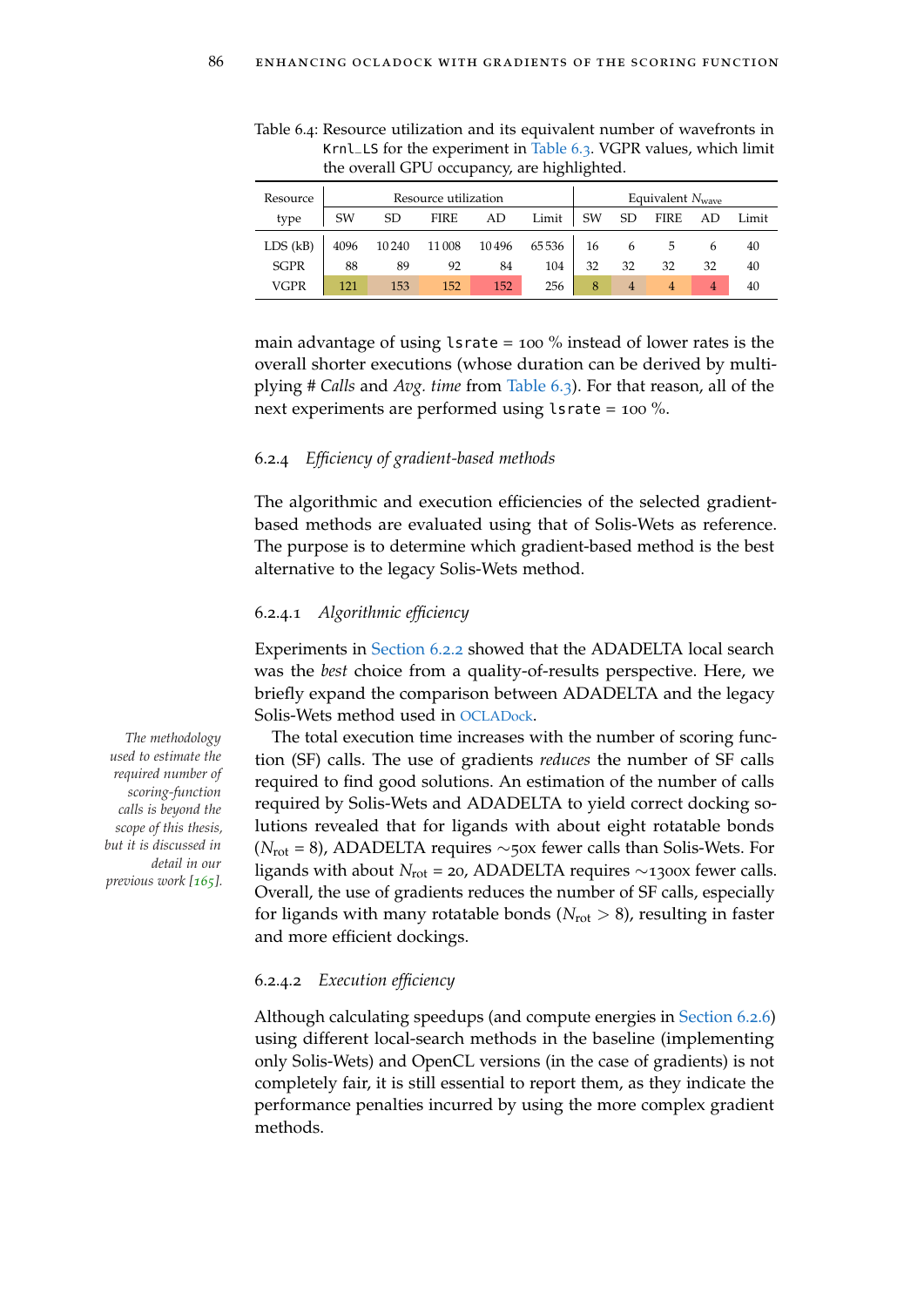<span id="page-110-0"></span>

Figure 6.1: Speedups of OCLADock vs. single-threaded AutoDock achieved on a Vega 56 GPU (*R* = 100 LGA runs, lsrate = 100 %).

[Figure](#page-110-0) 6.1 shows speedups achieved on a Vega 56 [GPU](#page-22-2). The highest speedup factors are obtained for all inputs using Solis-Wets, reaching a minimum of 76x (1u4d and 1yv3) and up to 115x (3drf). Also for Solis-Wets, the speedup increases with larger *N*<sub>rot</sub> and *N*<sub>atom</sub> values, and as such, higher speedups are obtained with larger inputs such as 3drf, 4er4, and 3er5.

Conversely, speedup factors for any gradient method *decrease* with larger *N*<sub>rot</sub> and *N*<sub>atom</sub> values. Speedups of Steepest Descent, FIRE and ADADELTA are significantly lower than those of Solis-Wets in all cases. The reason for this is the more complex gradient calculation itself [\(Section](#page-96-0) 6.1.1), and the gradient conversion from atomic into genetic space [\(Section](#page-97-0) 6.1.2), which together are more computationally demanding than the simple random delta generation of Solis-Wets [\(Section](#page-36-0) 2.2.3). The *fastest* gradient-based method was ADADELTA, achieving a minimum speedup of ∼7x against the baseline, but with much *higher* quality-of-results than other methods evaluated, as shown in [Table](#page-105-0) 6.2.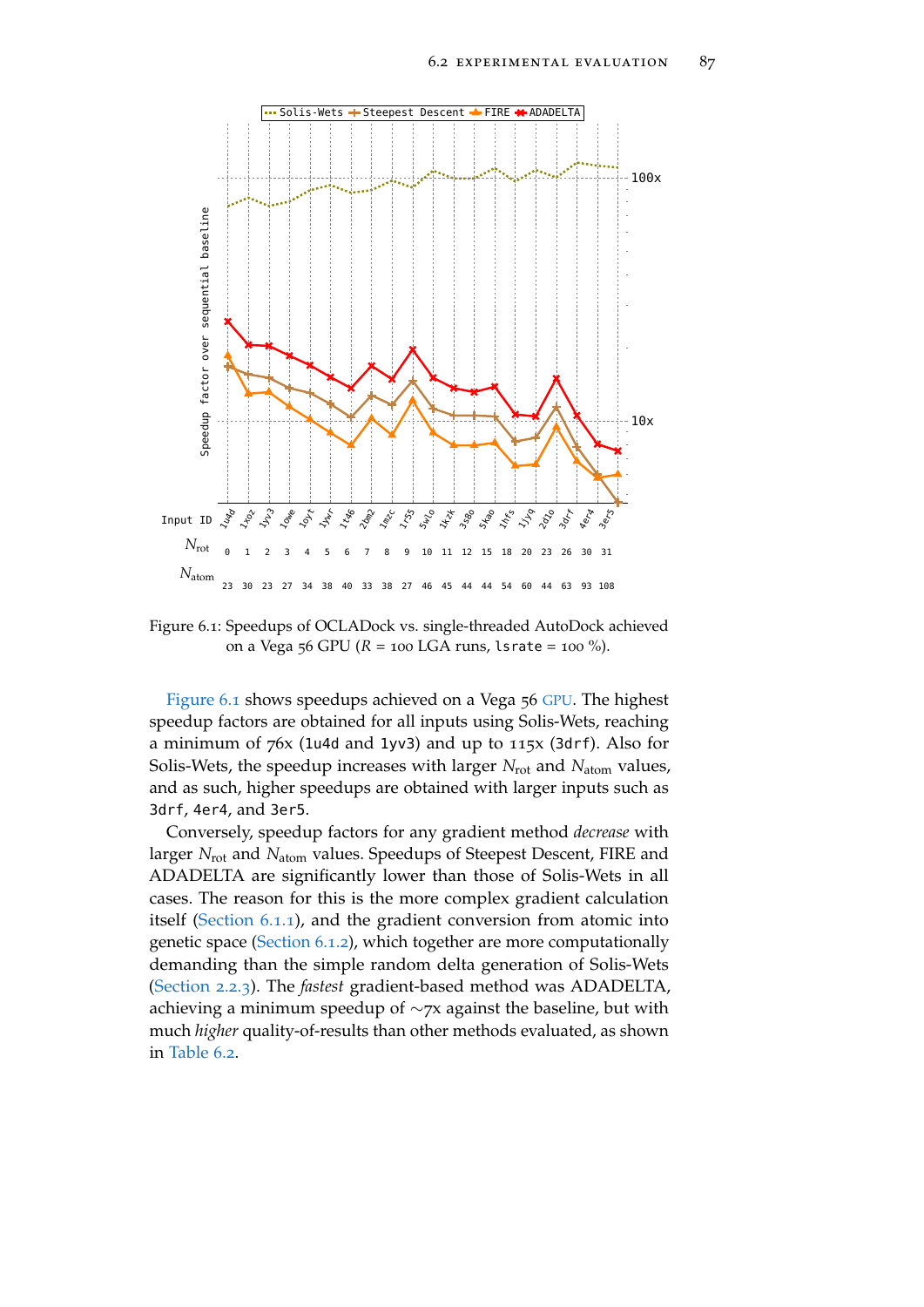#### <span id="page-111-0"></span>6.2.5 *Portability to other accelerators*

From now on, further experiments focus on the legacy Solis-Wets, and ADADELTA, the best gradient-based method according to the algorithmic and execution efficiency criteria. Since the number of work-items in an OpenCL work-group ( $WG<sub>size</sub>$ ) can have a significant impact on the performance of the proposed *data-parallel* design, it is important to first determine its most suitable value.

#### 6.2.5.1 *Finding the optimum size of OpenCL work-groups*

Since the number of work-items (wi) in a work-group ( $WG<sub>size</sub>$ ) can have a significant impact on performance, its most suitable value should be determined before deployment. For that purpose, we analyzed the speedups achieved on all selected accelerators when using different WG<sub>size</sub> configurations, e.g., 16wi, 32wi, 64wi, 128wi, 256wi. [Figure](#page-112-0) 6.2 shows only the cases of 1u4d, 3s8o, and 3er5, however it represents the general trend observed with *most* of the inputs in our dataset. For [CPU](#page-22-4)s, as found in our previous work  $[233]$  $[233]$  $[233]$ , a configuration of  $WG_{size}$  = 16wi clearly leads to higher speedups on both Xeon Platinum 8124M and Xeon E5-2666 instances, despite the preferred  $WG<sub>size</sub> = 128wi (Table 6.1).$  $WG<sub>size</sub> = 128wi (Table 6.1).$  $WG<sub>size</sub> = 128wi (Table 6.1).$ 

For [GPU](#page-22-2)s, in contrast to  $[233]$  $[233]$  $[233]$ , where  $WG<sub>size</sub> = 64wi$  was the fastest configuration for the only tested lsrate =  $6\%$  on an AMD R9 290X [GPU](#page-22-2), [Figure](#page-112-0) 6.2 shows that higher speedups can be obtained – besides 64wi (most cases) – with either smaller (32wi) or larger (128wi) sizes, regardless of the chosen device. According to vendors guidelines  $[1, 132]$  $[1, 132]$  $[1, 132]$  $[1, 132]$  $[1, 132]$ , a suitable W $G<sub>size</sub>$  is an integer multiple of either an AMD *wavefront* size (64wi), or a Nvidia *warp* size (32wi). By setting  $WG<sub>size</sub> = 64wi - i.e.,$  the minimum multiple integer for any [GPU](#page-22-2) from these two vendors – we aim to minimize the inter work-group communication overhead, which seem to be slowing down the program for larger WG<sub>size</sub>s (e.g., 256wi). More importantly, using WG<sub>size</sub> = 64wi increases the chances of achieving higher speedups in cases outside our dataset.

#### 6.2.5.2 *Performance analysis*

*GPU, such speedup metrics correspond to values reported in [Figure](#page-110-0) 6.1.*

*For the Vega*  $56$  [Figure](#page-113-0) 6.3 provides an overall comparison of the speedups achieved on all selected [GPU](#page-22-2) and [CPU](#page-22-4) devices for each input in our dataset. For both Solis-Wets and ADADELTA executions, the reported speedups were obtained with respect to the original [AutoDock](#page-22-5) running the Solis-Wets method as local search. Although calculating ADADELTA speedups with respect to a Solis-Wets baseline is somewhat arguable, they still offer meaningful performance gains out of the parallelization of a *more complex* LS method. Similarly as in [Figure](#page-110-0) 6.1, it can be observed that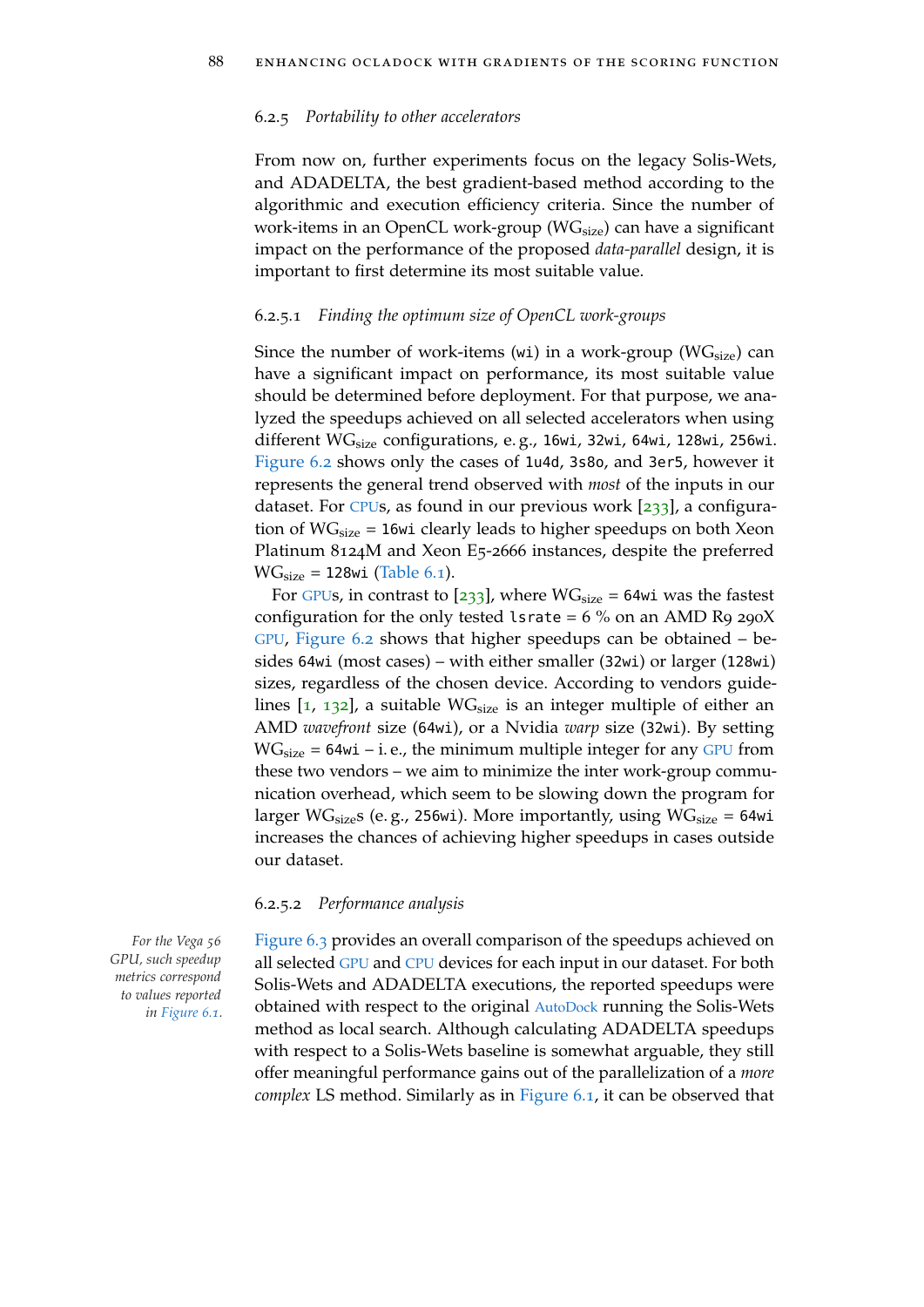<span id="page-112-0"></span>

Figure 6.2: Speedups of OCLADock vs. single-threaded AutoDock achieved on selected GPU/CPU devices for different work-group sizes  $(R = 100$  LGA runs, lsrate = 100 %). Vertical scales are different.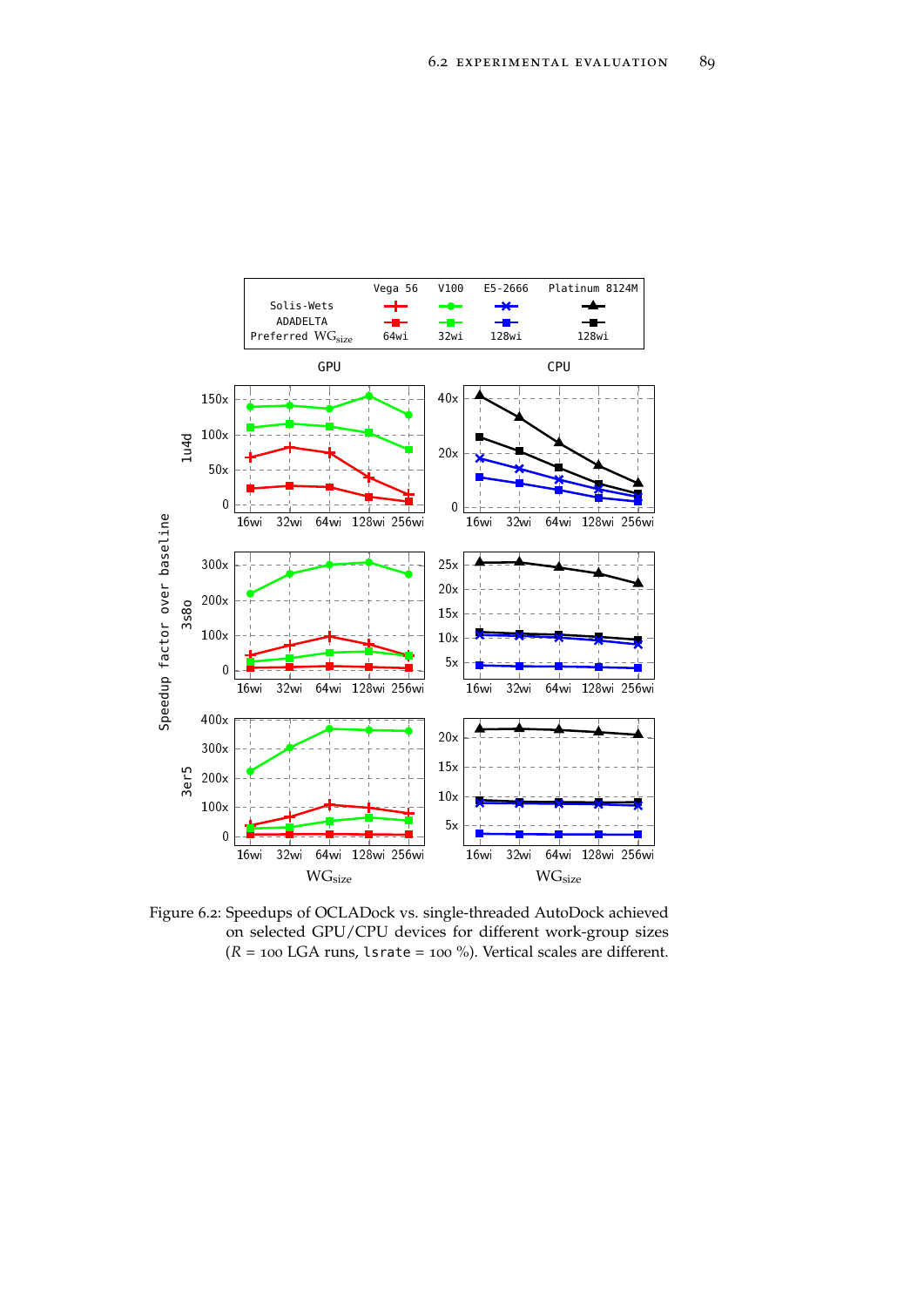<span id="page-113-0"></span>

<span id="page-113-1"></span>Figure 6.3: Speedups of OCLADock vs. single-threaded AutoDock achieved on selected GPU/CPU devices using work-group sizes of 64/32 work-items, respectively  $(R = 100$  LGA runs, lsrate =  $100$  %).

on any selected device, ADADELTA speedups are significantly *lower* than their corresponding Solis-Wets ones.

*The original* For a given LS method, speedup factors show a behavior affected by the input complexity, i.e., *N*rot and *N*atom values. Running Solis-Wets, the respective speedups using {1u4d, 3s8o, 3er5} as inputs when running on:

- GPUs, tend to *increase* with larger inputs: e.g., {76x, 99x, 110x} on Vega 56, and {135x, 300x, 365x} on V100.
- CPUs, tend to *decrease* with larger inputs: e.g., {41x, 10x, 8x} on Xeon Platinum 8124M, and {19x, 4.3x, 3.6x} on Xeon E5-2666.

Running ADADELTA on any device results in decreasing speedups processing more complex inputs, which is attributed to the following two reasons:

1. The upper-bounds of loops in the GC [\(Section](#page-96-0)  $6.1.1$ ) – i.e., *N*pose-rot (dependent on *N*rot), *N*atom, and *N*intra-contrib (dependent

AutoDock *code is capable* neither *of multi-threading,* nor *the ADADELTA gradient-based search. Thus, we had to use the original* single-threaded *Solis-Wets-based* AutoDock *code as baseline.*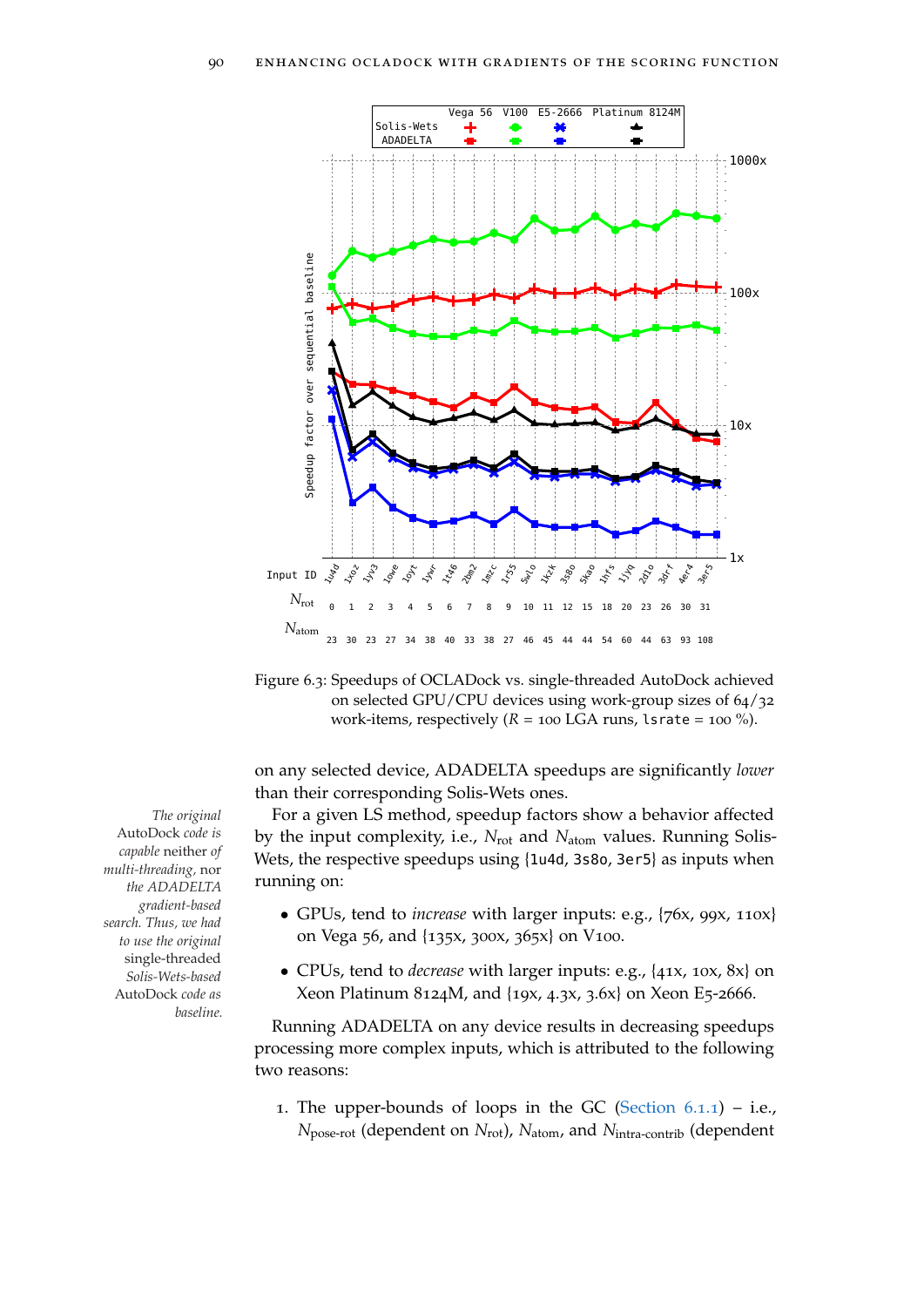on *N*atom) – are larger for more complex inputs, and in turn, result in longer procesing times.

2. The limited parallelism of the gradient conversion [\(Section](#page-97-0) 6.1.2). This procedure is performed in a gene-type basis, and hence, presents three completely independent fine-grained tasks (Gtrans, Grigidrot, Grotbond) that can be distributed between workitems (of a work-group) in different ways. A simple way would be to execute these tasks simultaneously, each by a different work-item. Another way would be to parallelize these tasks with as many work-items as possible, executing only one task at a time. We opted to use a combination of both ways detailed as follows. While Gtrans and Grigidrot present each a loop with an upper bound of *N*<sub>atom</sub>, they must also perform sequences of data-dependent operations, which are not suitable for parallelism. Thus, each of these two tasks was executed by a single work-item. The operations within Grotbond are also data-dependent, but are repeated for each rotatable bond. Hence, Grotbond is processed by *N*rot work-items.

## 6.2.5.3 *Porting onto other GPUs and CPUs*

[Figure](#page-115-0) 6.4 provides compact statistics for the speedups achieved using the entire dataset – *geometric mean*, *maximum*, *minimum*, and *standard deviation* – and together with [Figure](#page-113-0) 6.3, is used for our analysis on *Porting the* portability across devices.

For [GPU](#page-22-2)s, it is corroborated that the more powerful V100 achieves shorter executions than the Vega 56. For instance, the ratio between V100 and Vega 56 *geometric-mean* speedups is  $2.8x = \frac{274}{95}$ , for Solis-Wets), and  $3.9x$  (=  $\frac{55}{14}$ , for ADADELTA). Performance improvements can be further analyzed using the speedup profiles in [Figure](#page-113-0) 6.3, where at first glance, V<sub>100</sub> profiles appear to be a scaled version of those of the Vega 56. For Solis-Wets, profiles are almost uniformly scaled, with speedup ratios within the range of [2x, 4x] for all inputs. For ADADELTA, profiles show that the portability scaling factors are kept uniform (also within  $[2x, 4x]$ ) for all inputs smaller than 1hfs, from which the performance advantage of the V100 over the Vega 56 becomes higher (e.g., 4.3x) than that of Solis-Wets, and reaches ∼7x with 4er4 and 3er5. The performance advantage of the V100 over the Vega 56 comes at a relatively *higher* economic cost, currently by a factor of 20x at street prices (mid 2019). Similar speedups could be achieved much cheaper by running four Vega 56 cards in parallel. This is easily possible in the drug discovery use-case, due to the embarassingly parallel outer loop of the problem.

For [CPU](#page-22-4)s, the design exposes performance improvements for both local-search methods and all inputs. The ratios between *geometric-mean* speedups between the Xeon Platinum 8124M and Xeon E5-2666 are

*data-parallel* OCLADock *design from a Vega 56 GPU to other GPUs and CPUs simply requires a re-compilation step.*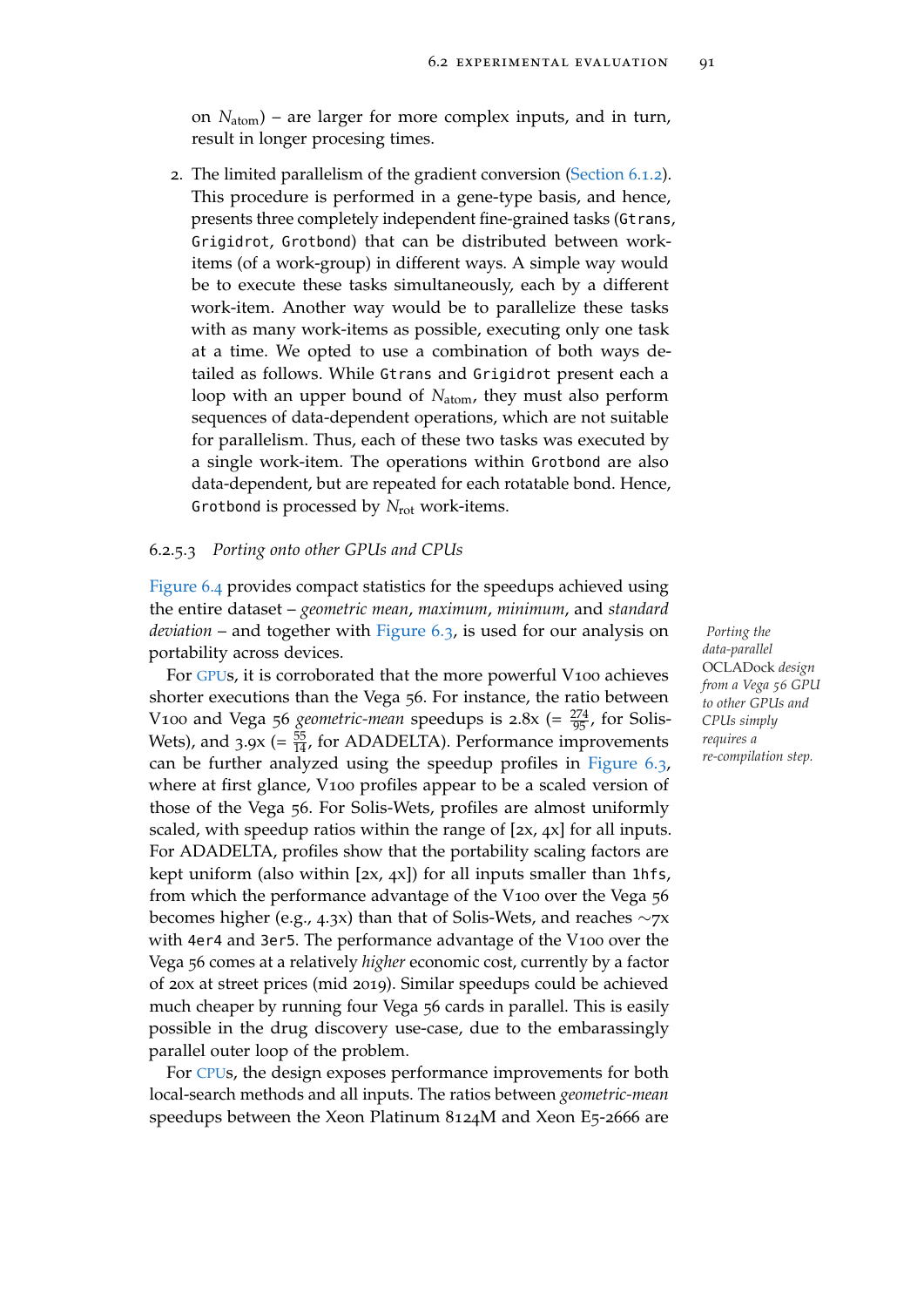<span id="page-115-0"></span>

Figure 6.4: Statistics of speedup factors: OCLADock vs. single-threaded AutoDock achieved on all selected devices (*R* = 100 LGA runs, lsrate =  $100\%$ ).

2.4x (=  $\frac{11.8}{4.9}$ , for Solis-Wets) and 2.6x (=  $\frac{5.4}{2.1}$ , for ADADELTA), being both values superior than the 2.0x expected improvement resulting from the increase of physical [CPU](#page-22-4) cores (=  $\frac{36}{18}$ , [Table](#page-104-0) 6.1). Moreover, from [Figure](#page-113-0) 6.3, it can be clearly noted that profiles are almost perfectly scaled among devices. This was confirmed by finding that the speedup ratios between both [CPU](#page-22-4)s (calculated for all inputs) are within *Indicated AWS* the [2.2x, 2.6x] range, for both Solis-Wets and ADADELTA. The aforementioned [CPU](#page-22-4) performance improvement of at least 2.2x corresponds to a price-increase factor of ∼1.9x, obtained considering the hourly charges of \$3.49/h (c5.18xlarge) and \$1.82/h (c4.8xlarge) [[10](#page-147-0)].

> Finally, in most cases, [GPU](#page-22-2)s achieve higher efficiencies than [CPU](#page-22-4)s when utilizing the same local-search method. For instance, using ADADELTA, *minimum* speedups of {7.5x, 3.7x} on the {Vega 56, Xeon Platinum 8124M} were achieved. A notable (and the only!) exception to this behavior happens when using ADADELTA with 1u4d (left side in [Figure](#page-113-0) 6.3, and *maximum* bars in [Figure](#page-115-0) 6.4), where the achieved speedup is 25.6x on the Vega 56, and 25.7x on the Xeon Platinum 8124M, respectively. The faster executions of [GPU](#page-22-2)s are attributed to the more suitable mapping of OpenCL elements onto their hardware. On [CPU](#page-22-4)s, however, each work-group is executed by a single [CPU](#page-22-4) core, and thus, *its* work-items are executed serially [[87](#page-154-0), [148](#page-160-0)]. The purpose of such serialization is to avoid the excessive synchronization

*charges comprise only compute capacity for the Frankfurt region.*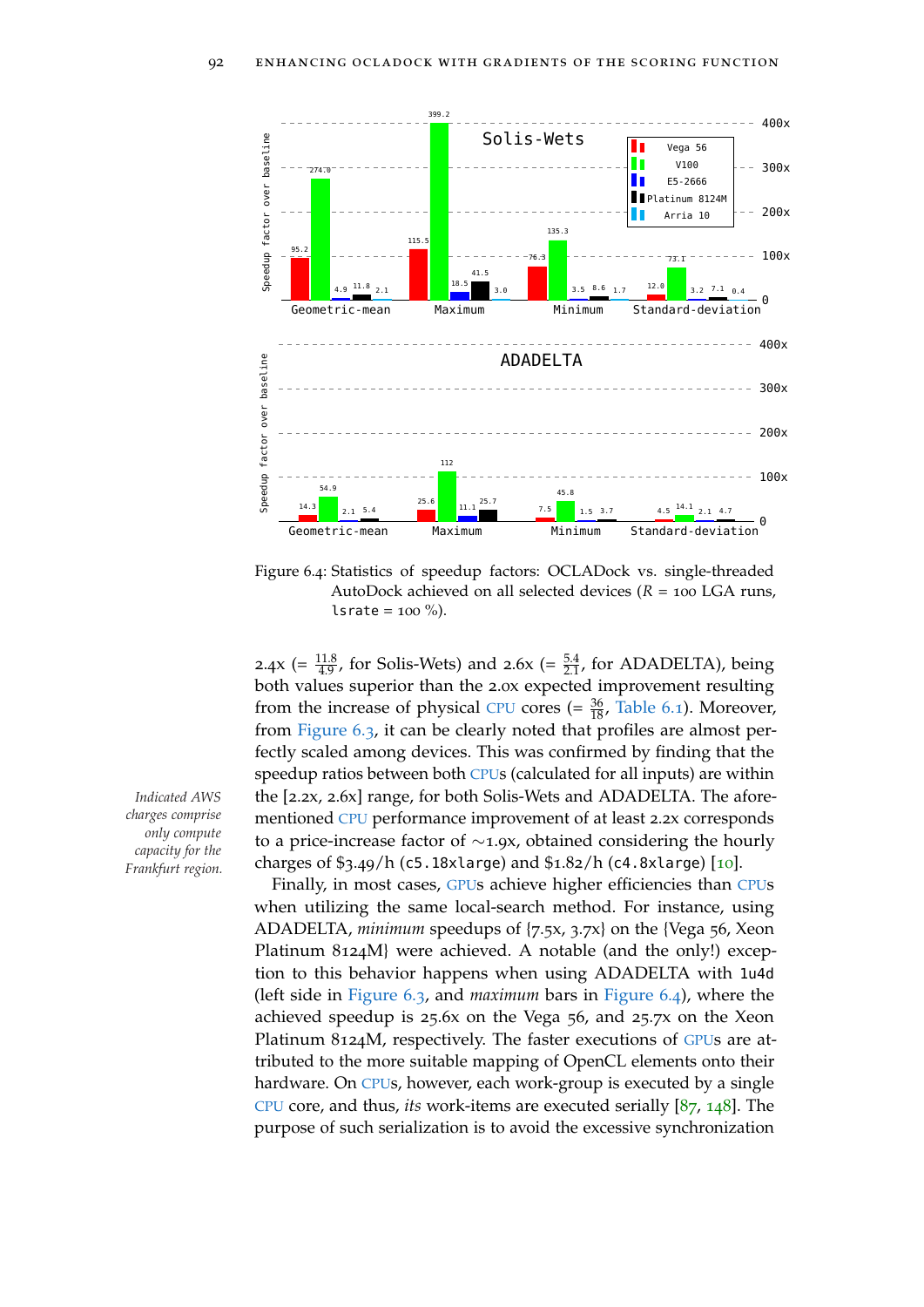penalties incurred if work-items within a work-group were executed in parallel, since work-items on [CPU](#page-22-4)s are mapped to operating system (OS) threads instead of the lighter-weight hardware threads used on [GPU](#page-22-2)s.

## 6.2.5.4 *Porting onto FPGAs*

For a more comprehensive evaluation, the OpenCL *task-parallel* implementation for [FPGA](#page-22-6)s discussed in [Chapter](#page-76-0) 5 was included also in the overall comparison in [Figure](#page-115-0) 6.4. In that regard, the fastest task-parallel configuration – also the largest in terms of required [FPGA](#page-22-6) resources – contains 27 kernels (each processing a *single* OpenCL work-item) connected with OpenCL pipes. In terms of functionality, this is comparable to other implementations running *only* Solis-Wets. This [FPGA](#page-22-6) implementation does not include any gradient method, as its incorporation would require significant architectural changes, i. e., instantiating a kernel for each gradient method, and connecting those additional kernels into the main design via OpenCL pipes.

It was found that the fastest configuration, which includes nine replicas of the local-search (LS) kernel running Solis-Wets, barely fits on the Intel Arria 10 [FPGA](#page-22-6). Adding the gradient methods would require extra hardware area that could only be freed-up by reducing the number of local-search kernel instances. This would slow down [MD](#page-22-3) on the [FPGA](#page-22-6) even further. For that reason, gradients were not implemented on the design for [FPGA](#page-22-6)s. The only change was the addition of smoothing  $[117]$  $[117]$  $[117]$  to the score calculations to improve the quality-of-results. As depicted in [Figure](#page-115-0) 6.4, the [FPGA](#page-22-6) running Solis-Wets achieves speedups with geometric mean, maximum, minimum, and standard deviation of ∼{2.1, 3.0, 1.7, 0.4}x, respectively.

# <span id="page-116-0"></span>6.2.6 *Compute-energy efficiency*

The energy consumed during an [MD](#page-22-3) simulation is calculated by numerically integrating the power over time. This is because power values might fluctuate greatly between samples. Here, power profiles are analyzed first since through them it is possible to understand the energy consumption behavior of [OCLADock](#page-22-0) on the selected accelerators.

Power was measured by using software utilities rather than external meters, as this approach allows to consistently sample power consumption on *most* devices, including the remote ones on AWS. Details of the experimental setup for power sampling are provided as follows:

• For the Vega 56, a proprietary tool from AMD was used. For the V100 and Xeon E5-2666, the publicly-available Nvidia System Management Interface  $[131]$  $[131]$  $[131]$  and Turbostat  $[196]$  $[196]$  $[196]$  were used, respectively.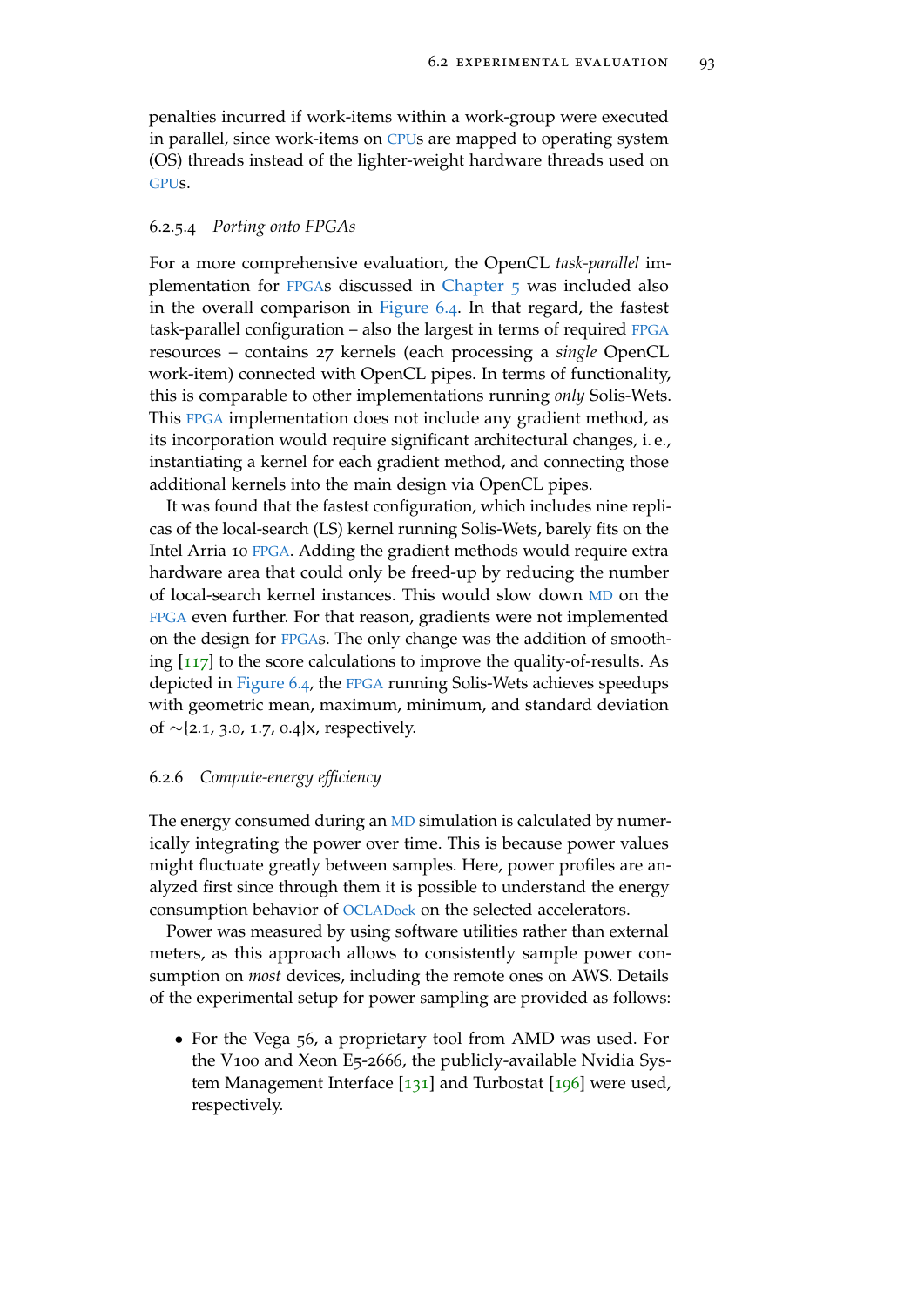- On above devices, power was sampled over the entire [MD](#page-22-3) simulation at  $T_{sampling}$  = 50 ms. While this sampling rate might be too coarse for shorter Krnl\_LS executions, it was the highest possible sampling frequency on the Vega 56, and therefore, this rate was employed for other devices to obtain comparable measurements.
- On the Xeon Platinum 8124M, it was not possible to sample power due to the lack of control of *P-states*, i. e., desired performance in [CPU](#page-22-4) frequency. This issue of AWS c5 instances is documented in [[12](#page-147-1)].
- For the Arria 10, fully placed-and-routed designs were power analyzed using *quartus\_pow* as in [Section](#page-93-0) 5.3.5. The reported power draws of ∼30 W were very stable across entire executions and are typical for this kind of PCI Express-attached [FPGA](#page-22-6) board.

[Figure](#page-117-0) 6.5 depicts the power consumption over time on the Vega 56 using the 3s8o input. For understanding the impact of Krnl\_LS executions on power profiles, we use the insights provided in [Table](#page-107-0) 6.3. For all inputs, profiles of both Solis-Wets and ADADELTA executions are characterized by transitions between low and high power draws, ranging between 100 W and 220 W. These frequent power swings correspond to the switching between host-side and kernel (a sequence of Krnl\_GA and Krnl\_LS) executions.

<span id="page-117-0"></span>

Figure 6.5: Power measurements of OCLADock for Solis-Wets and ADADELTA executions on the Vega 56 GPU (*R* = 100 LGA runs,  $lsrate = 100 %$ .

Since Solis-Wets has many more Krnl\_LS *# Calls*, the frequency of power transitions is also higher in Solis-Wets compared to ADADELTA. [Table](#page-107-0) 6.3 corroborates this, e. g., using 3s8o as input results in 120 (Solis-Wets) and 46 (ADADELTA) Krnl\_LS enqueues. In [Figure](#page-117-0) 6.5, it is even possible to count the 46 high-to-low power transitions for the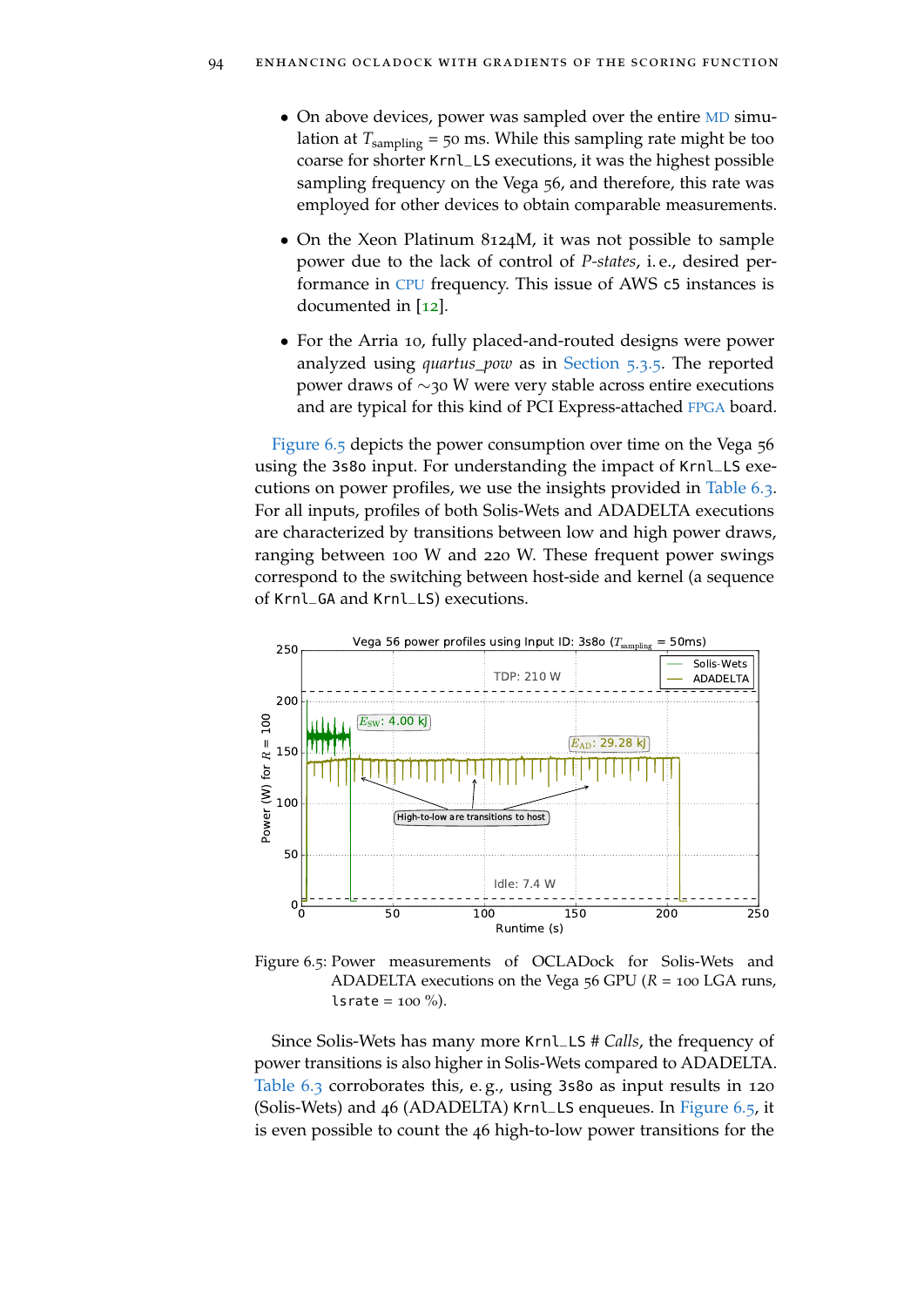<span id="page-118-0"></span>

Figure 6.6: Statistics of energy-efficiency gains: OCLADock over singlethreaded AutoDock achieved on devices where measuring power was feasible  $(R = 100 \text{ LGA runs}, \text{lsrate} = 100 \text{ %}).$ 

ADADELTA execution. This is complemented by the fact that power draws are mostly located around ∼170 W for Solis-Wets, and ∼140 W for ADADELTA, typically during Krnl\_LS executions.

Even with ADADELTA performing more complex computations for gradients, and thus taking longer to complete, its kernel occupancy drops to 10 % (from 20 % by Solis-Wets in [Table](#page-107-0) 6.3) due to the required serialization and OpenCL atomic operations for achieving correct partial derivatives for translational and rigid-body rotational genes [\(Section](#page-97-0) 6.1.2). From internal discussions with the vendor, the lower occupancy of Krnl\_LS implies that some Vega 56 block units are not utilized, and hence, are automatically turned off by the [GPU](#page-22-2). This would explain the lower power draw of ADADELTA vs. Solis-Wets.

[Figure](#page-118-0) 6.6 shows compact statistics of the energy-efficiency gains computed with respect to the baseline (only Solis-Wets) for the entire dataset. As already mentioned, at the time of writing, power sampling was not supported on the Xeon Platinum 8124M, and thus, not shown.

Despite the fact that power draws of up to ∼300 W were observed on the V100 (i. e., higher than for any of the other devices), due to its much shorter runtimes, it yields higher energy gain factors over the baseline: ∼270x (Solis-Wets) and ∼137x (ADADELTA). Also, since the [MD](#page-22-3) quality of both Steepest Descent and FIRE was inferior to that of ADADELTA [\(Section](#page-103-0) 6.2.2), their corresponding efficiencies are not reported. Nevertheless, in this aspect, all gradient methods are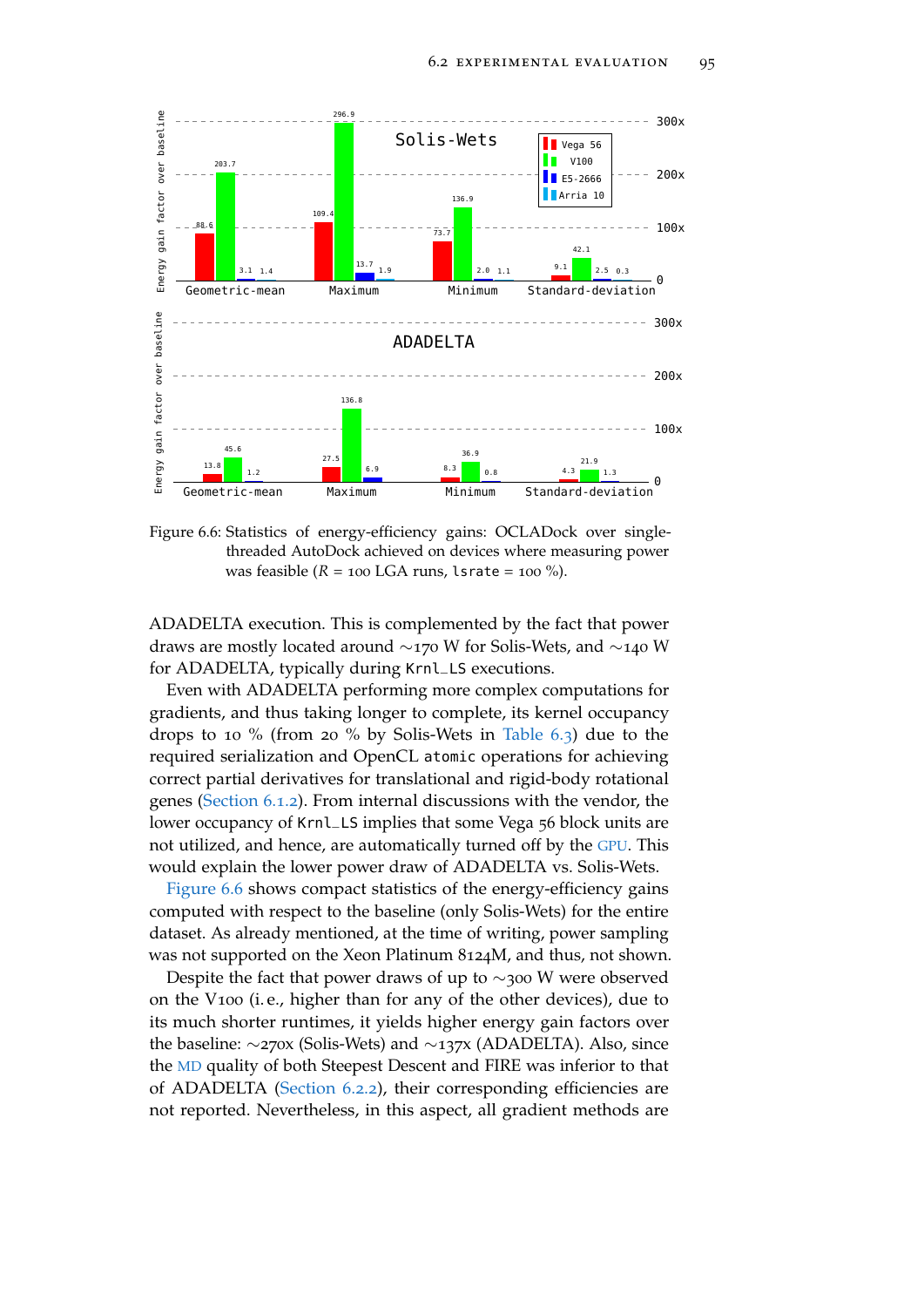comparable, achieving e. g., for 3er5 on the Vega 56: ∼11.9x (Steepest Descent), ∼11.7x (FIRE), and ∼11x (ADADELTA). Furthermore, while the estimated power draw on the [FPGA](#page-22-6) is the lowest ( $\sim$ 30 W), it yields the lowest energy efficiencies (maximum ∼1.9x) due to its much longer execution times. As already described in [Section](#page-111-0) 6.2.5, the [FPGA](#page-22-6) version only implements Solis-Wets.

Although gain factors in terms of speedup [\(Figure](#page-115-0) 6.4) and energy [\(Figure](#page-118-0) 6.6) show a significant advantage of Solis-Wets over ADADELTA, the longer execution-times and higher energy-consumptions of ADADELTA result in better-quality dockings in *many* cases, as listed in [Table](#page-105-0) 6.2. This is a Solis-Wets vs. ADADELTA trade-off, where for inputs with few rotatable bonds ( $N_{\text{rot}} < 8$ ), Solis-Wets could lead to sufficiently good results, and thus, spending more computing resources running ADADELTA is not worth it. However, for larger inputs (*N*rot > 8), ADADELTA is likely to find *better* solutions, even in cases where Solis-Wets is simply not able to at all, e. g., for inputs in [Table](#page-105-0) 6.2 where  $N_{\text{rot}} > 11$ .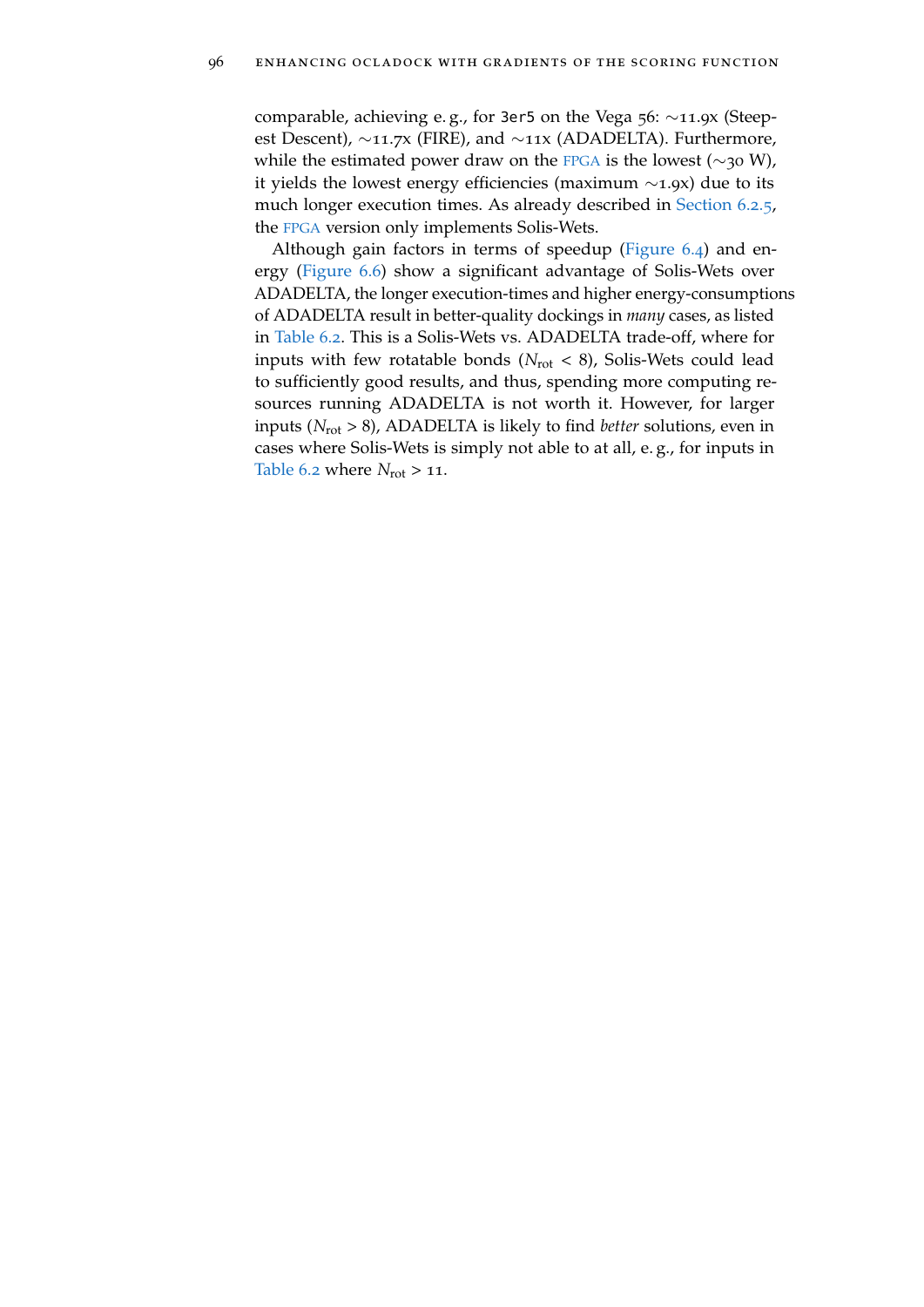# <span id="page-120-0"></span>USING OCLADOCK FOR COMPETITIVE DRUG **DISCOVERY**

This chapter details own modifications applied to [OCLADock](#page-22-0) for dealing with *macrocyclic* molecules. These additional capabilities were used to participate in the *Grand Challenge* [[34](#page-149-0)] molecular prediction competition. Details on how [OCLADock](#page-22-0) was used for docking macrocyclic molecules have been previously published in [[44](#page-150-0), [166](#page-162-1)].

# 7.1 the challenge of docking macrocyclic molecular **STRUCTURES**

The *Grand Challenge* (GC) is a competition organized by the Drug *Blinded prediction* [D](#page-22-7)esign Data Resource  $(D_3R)$  project, which aims to advance the technology of computer-aided drug discovery through the interchange of protein-ligand datasets and workflows  $[34]$  $[34]$  $[34]$ . Since 2015,  $D_3R$  $D_3R$  has been organizing yearly editions of GC, which are community-wide *blinded* prediction competitions.

In its 4th edition  $(GC_4)$ , the challenge is to predict the binding pose, affinity ranking, and free energy of ligands against two different *Amyloid plaques are* protein targets: Beta secretase 1 (*BACE*), and Cathepsin S (*CatS*). As part of our collaboration with The Scripps Research Institute ([TSRI](#page-22-8)), an extended version of [OCLADock](#page-22-0) was employed to predict the interactions of different ligands against *BACE*. This enzyme is essential for the generation of *β*-amyloid peptide in neural tissue [[199](#page-165-1)], a component of amyloid plaques believed to be critical in the development of the Alzheimer's disease [[152](#page-160-1)].

For this competition,  $D_3R$  $D_3R$  provided a dataset comprising small molecule inhibitors along with previously undisclosed crystallographic structures. Specifically, for each prediction criterion, there were provided a number of *BACE* inhibitors: affinity (154), pose (20), and free energy (34).

## 7.1.1 *Why is this actually a challenge?*

An especially large number of macrocyclic ligands are part (∼85 %) of the entire dataset provided at GC4. According to Yudin [[219](#page-167-0)], macrocyclic molecules – from now on simply referred to as *macrocycles*

*refers to the exploration over an unknown, typically large, surface of protein-ligand interaction.*

7

*clumps of protein fragments called β-amyloid, which are toxic to neurons as once they bind to each other, plaques destruct neuron connections, i. e., sinapses [[205](#page-166-0)].*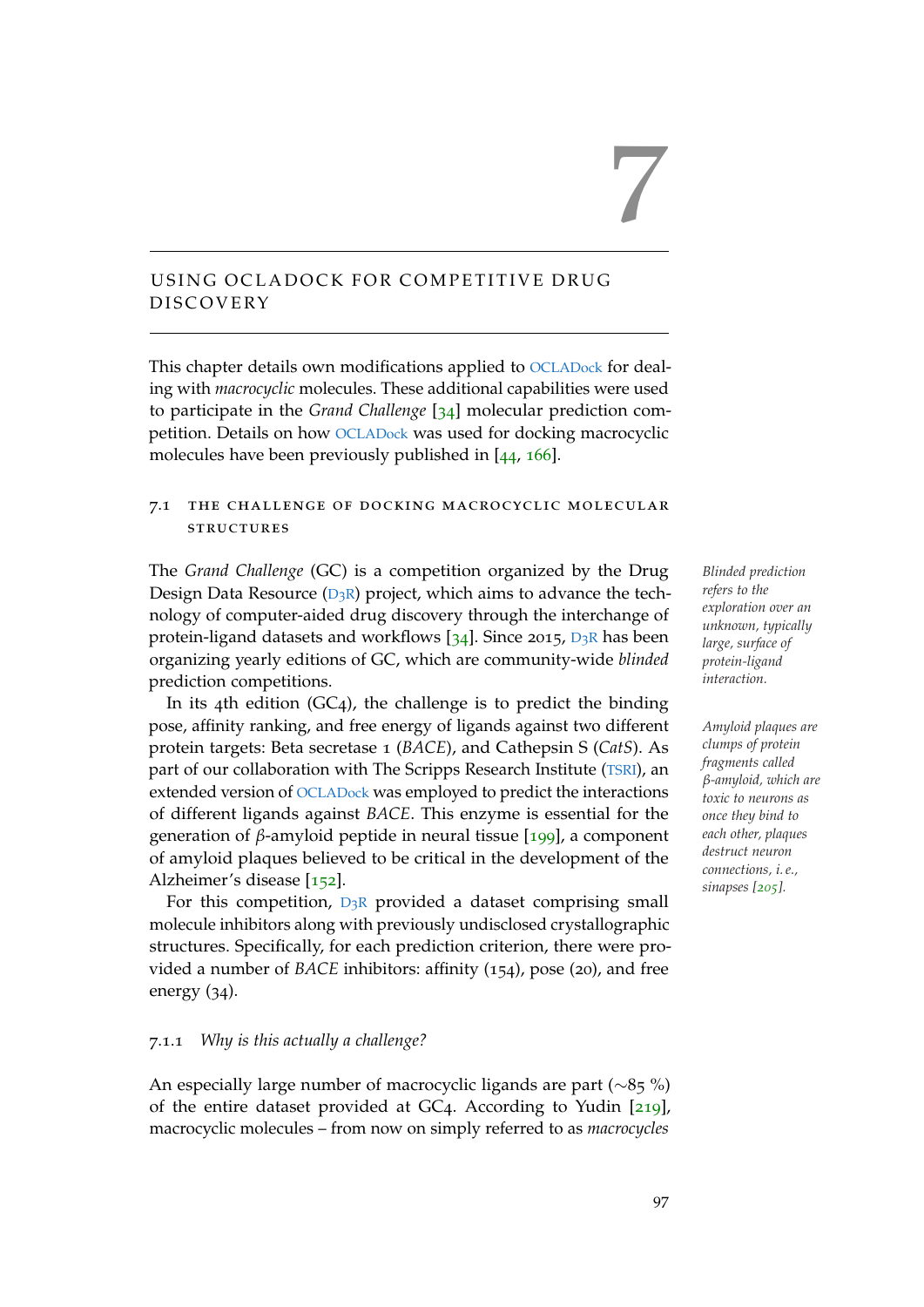<span id="page-121-0"></span>

Figure 7.1: Three-dimensional representation of a macrocycle example: 1nm6  $(C_{27}H_{33}C1N_6O_2)$ . Atoms are carbon (gray), hydrogen (not shown), chlorine (green), nitrogen (blue), and oxygen (red). The number of atoms in the ring is  $N_{\text{atom}}^{\text{ring}} = 19$ , and that of active rotatable bonds is  $N_{\text{rot}}^{\text{active}} = 12$ . Figure was obtained from [[19](#page-148-1)].

– are large and contain within their structure flexible rings, i. e., a sequence of rotatable bonds forming a closed cycle [\(Figure](#page-121-0) 7.1).

*As mentioned in* Based on internal communications with [TSRI](#page-22-8), these molecules can adopt very different conformations, but the torsion tree-like representation typically used in [MD](#page-22-3) software is unable to describe such conformations because the angles of rotatable bonds depend on each other in order to maintain a cyclic structure. Despite the promising advances in macrocycle docking, performing adequate conformational search for macrocycles is still a challenge [[8](#page-146-1)].

> As reported by Allen, Dokholyan, and Bowers [[7](#page-146-2)], several techniques (based on e. g., *Monte Carlo*, molecular dynamics, no energy-function, genetic algorithm, etc) have been employed for conformational search. These techniques differ primarily in the scoring function used to treat the macrocyclic ligand, as well as the flexibility allowed in the ligand-protein pocket. Moreover, most [MD](#page-22-3) software require the *pregeneration* of macrocycle conformations prior to the simulation due to their limited capacity to sample such conformations.

> Originally, [AutoDock](#page-22-5) was not able to manage the bond flexibility due to the cyclic ligands. Basically, the rotation of an intra-cyclic bond would result in a distorsion of the ligand structure, and hence, cyclic portions were treated as rigid. In order to overcome this limitation, Forli and Botta [[51](#page-151-0)] developed a protocol that converts the cyclic ligand into its corresponding *acyclic* form by breaking a ring bond, and then docking it as fully flexible. During the [MD](#page-22-3) simulation, [AutoDock](#page-22-5) is able

*[Section](#page-34-0) 2.2.1, a conformation refers to a change in the molecular structure that happens only when some angles between bonds are altered.*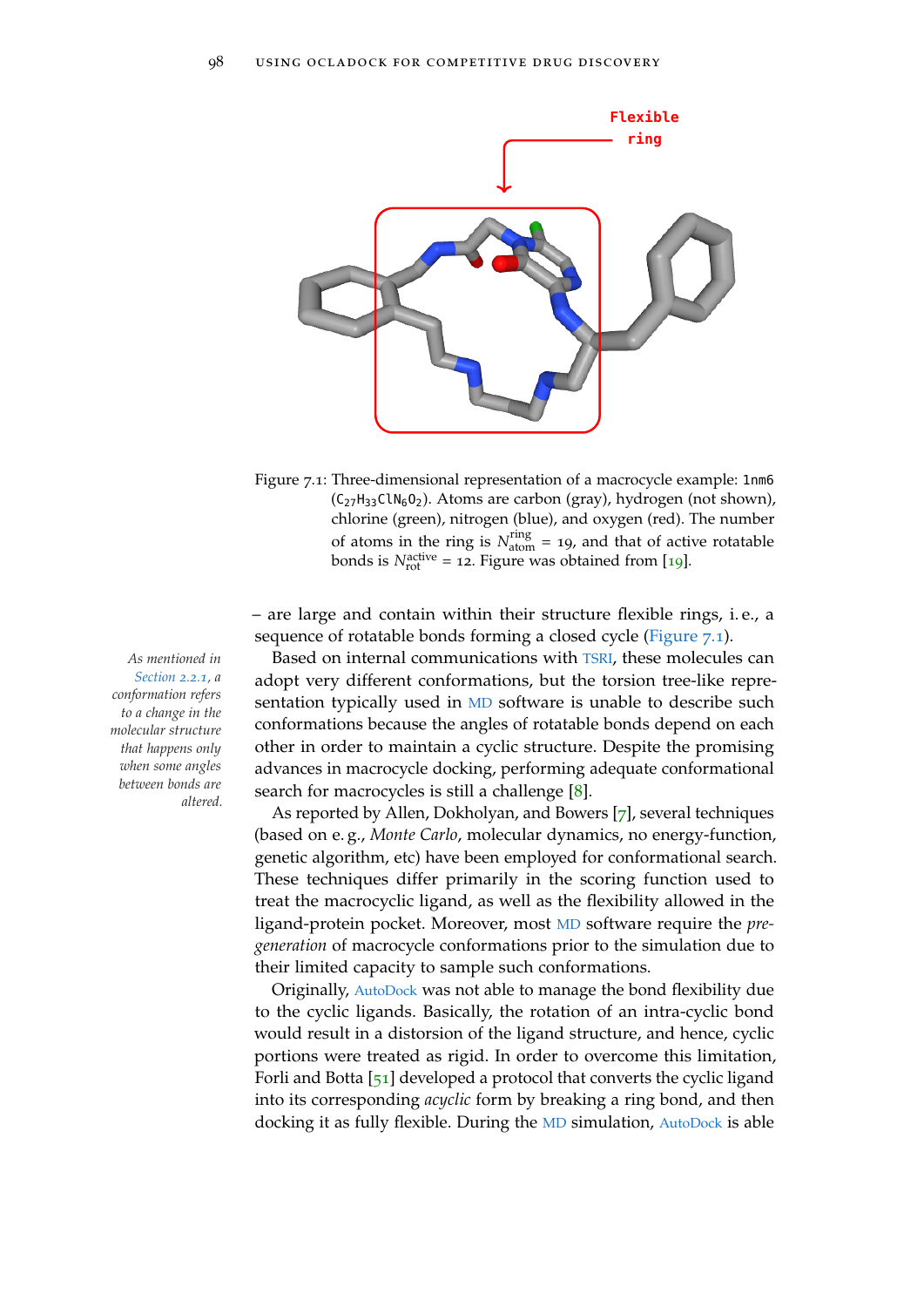restore the original cyclic structure by introducing a *new* potential term into the scoring function.

The additional potential term in the [AutoDock](#page-22-5) scoring function models the broken bond, and allows [AutoDock](#page-22-5) to bring the associated atoms back together during docking. Closing the distance between the atoms associated with the broken bond consists of assigning them a suitable score contribution, i. e., a very large positive energy (unfavorable) to conformations where the atoms in question are far apart. With this technique, only chemically relevant structures have low energies (favorable), and thus, their genotypes are likely to result as predominant solutions out of the [LGA](#page-22-1). We extended [OCLADock](#page-22-0) to also perform these computations.

#### 7.2 handling macrocycles with ocladock

#### 7.2.1 *Macrocycle-oriented scoring-function terms*

The basic idea for defining such additional potential terms is that of re-using already existing terms, and parametrizing them with specific coefficients corresponding to the so-called *glue* or *G* atom types, i. e., those associated with the *modeled* broken bond. For that purpose, the scoring function (SF) defined in [Equation](#page-37-0) 2.3 is adapted as proposed in [[51](#page-151-0)].

In [Equation](#page-37-0) 2.3, the contributing *van der Waals* and hydrogen bonding terms are partly determined by the coefficient pairs  $(A_{ij}, B_{ij})$  and *Subindexes* i *and* j<br>(C<sub>i</sub> D<sub>i</sub>) respectively In this context if a given pair of ligand atoms *refer to atoms*.  $(C_{ii}, D_{ii})$ , respectively. In this context, if a given pair of ligand atoms has a *van der Waals* interaction, then their hydrogen bonding term is zero, and hence, both of their corresponding *C* and *D* coefficients are zero as well. For handling macrocycles, an additional *G* coefficient is introduced for setting the score contribution equal to zero for all ligand atoms, except for those associated with the broken bond, i. e., the atomic pair that is intended to be brought very close together (ideally to an interatomic distance *r* equal to zero). This additional term SF*<sup>G</sup>* – characterized by its *G* coefficient – has a linear dependency with respect to the interatomic distance  $r$ , and hence its gradient  $g_G$  is constant:

$$
SF_G = G \cdot r \tag{7.1}
$$

$$
g_G = G \tag{7.2}
$$

such that

$$
G = \begin{cases} 50 & \text{for the two atoms associated with the broken bond} \\ 0 & \text{otherwise} \end{cases}
$$

<span id="page-122-0"></span>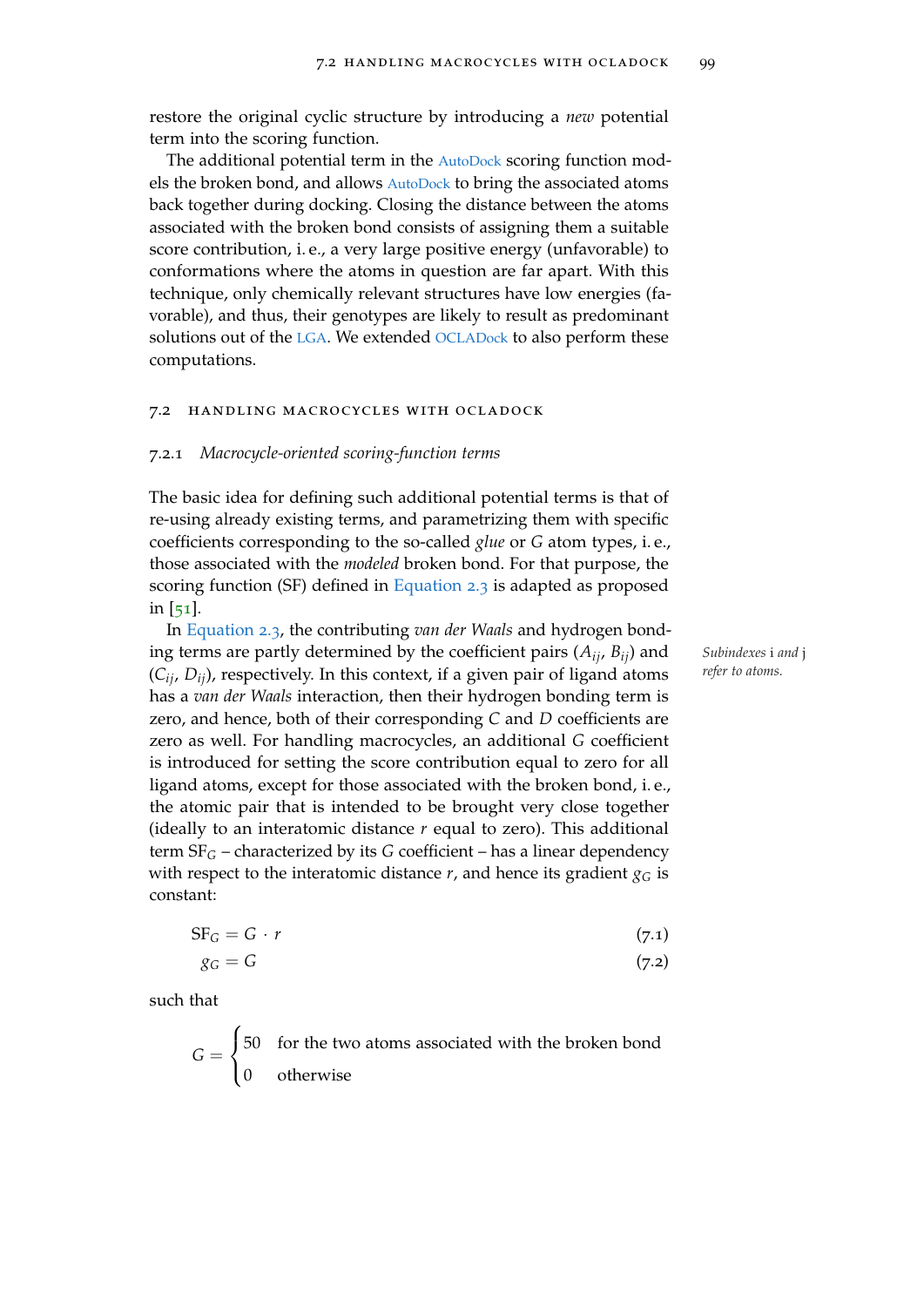#### 7.2.2 *Macrocycle-oriented development*

Besides the scoring function, other aspects have to be considered for supporting macrocycles' docking in [OCLADock](#page-22-0). These aspects are the ligand characteristics depending on atomic types (e. g., *van der Waals* radii, solvation volume, etc), as well as the incorporation of this technique into the multi-level parallelization described in [Chapter](#page-62-1) 4.

The efforts towards a successful macrocycles' support were spent in introducing the SF*<sup>G</sup>* term into the OpenCL structure of the scoring function SF, as well as in adapting the treatment of macrocyclic atoms into the overall OpenCL design, both in host and device sides. Such development was carried in the following three steps:

- 1. Addition of *G* atom types into the ligand *.pdbqt* input specification. These are two new non-standard atom types denoted as *CG* and *G0*, which are assigned to the atoms associated with the broken bond [\(Figure](#page-124-0) 7.2):
	- *CG* is a copy of the standard carbon atom type *C*. Atoms of type *CG* adopt the same values for equivalent parameters of *C* atoms: e. g., *van der Waals* radii, solvation volume, etc.
	- *G0* is an invisible type, i. e., all its atomic parameters have a value equal to zero.
- 2. Modification of intramolecular scoring-function parameters for specific atom pairs. The macrocyclic ligand contains two *CG* atoms forming an intramolecular pair for which scoring-function terms must be calculated. Due to the fact that atoms of both *CG* and *C* types possess atomic parameters with the same value, then the *van der Waals* interaction of the *CG* – *CG* pair would be the same as for any other  $C - C$  pair (in the macrocycle). However, in order to bring the *CG* – *CG* atomic pair back together, their *van der Waals* coefficients (*A*, *B*) must be zero. This modification strictly affects the *CG* – *CG* pair, but not e. g., a *CG* – *C* pair.
- 3. Finally, a new functional form for the *CG G0* must be added. Specifically for this pair of atoms, their score term  $f_G$  should be linearly dependent on their corresponding interatomic distance, as specified in [Equation](#page-122-0) 7.1.

## 7.2.3 *Experimental evaluation*

For the GC<sub>4</sub> challenge, OCLAD<sub>ock</sub> was executed for a large number of [LGA](#page-22-1) runs using the *best* local-search (LS) methods from [Chapter](#page-96-1) 6: Solis-Wets and ADADELTA. The configuration of our experiments, or-ganized in four batches, is listed in [Table](#page-124-1)  $7.1$ . In these, the ADADELTA method performed significantly better than Solis-Wets for the same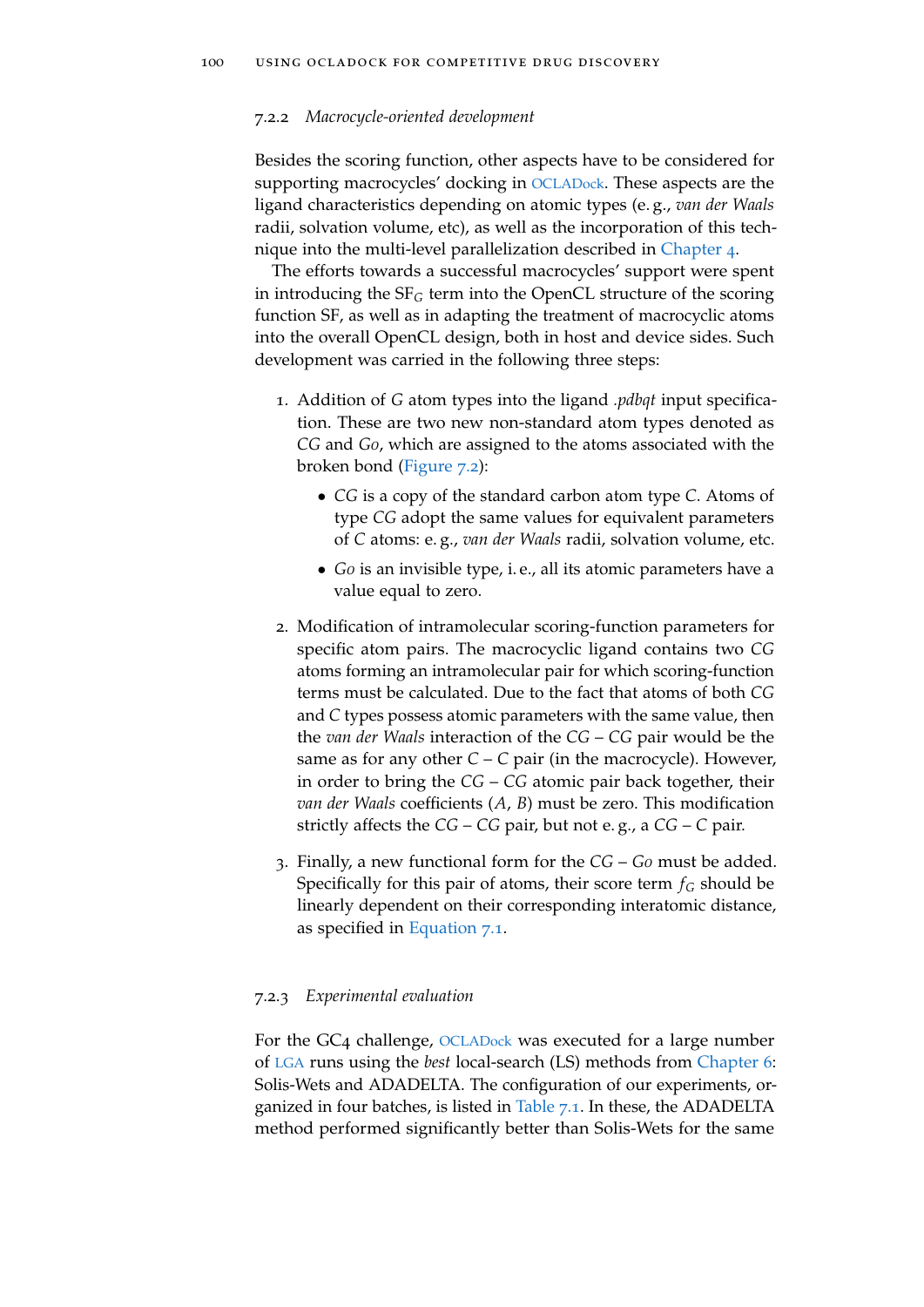<span id="page-124-0"></span>

Figure 7.2: Left: identification of the ring bond to be broken: <sup>A</sup> – <sup>B</sup>. Right: introduction of the so-called *invisible* atoms A<sub>inv</sub> and B<sub>inv</sub>, used for the ring-closure procedure during docking. Both sides show the assignment of non-standard atomic types (*CG*, *G0*) to atoms in the broken bond.

<span id="page-124-1"></span>Table 7.1: Experiments on a set of 20 ligands performed for the GC4 blind prediction competition. The best values within each case are colored.

| Experiment<br>ID | Local Search<br>method | # LGA runs<br>(R) | $N$ MAX<br>score-evals<br>(millions) | Median<br>$RMSD(\AA)$ |
|------------------|------------------------|-------------------|--------------------------------------|-----------------------|
| SW1              | Solis-Wets             | 100               | 10                                   | 10.1                  |
| AD1              | <b>ADADELTA</b>        | 100               | 10                                   | 1.2                   |
| SW <sub>2</sub>  | Solis-Wets             | 200               | 32                                   | 9.1                   |
| AD <sub>2</sub>  | <b>ADADELTA</b>        | 200               | 32                                   | 1.0                   |

number of both [LGA](#page-22-1) runs  $(R)$  and score evaluations  $(N_{\text{score-evals}}^{\text{MAX}})$ . The median RMSD calculated for 20 ligands shows the clear superiority of ADADELTA. Similarly as in previous chapters, an RMSD cutoff of 2.0 Å was used to classify a prediction as correct.

Compared to other *GC4* competitors, the [MD](#page-22-3) predictions obtained *GC4 results using* with [OCLADock](#page-22-0) submitted by [TSRI](#page-22-8) were among the top 25 % in terms of pose prediction  $[32, 33]$  $[32, 33]$  $[32, 33]$  $[32, 33]$  $[32, 33]$ , and affinity ranking  $[30, 31]$  $[30, 31]$  $[30, 31]$  $[30, 31]$  $[30, 31]$ . All competitors disclosed their numeric predictions along with the corresponding protocol. These protocols include useful information on how simulations were undertaken, e. g., methods and parameters used for ligand preparation and pose prediction, the employed [MD](#page-22-3) engine, etc. As this competition seeks for the *best* results and methodologies from the [MD](#page-22-3) perspective, execution runtimes were neither requested nor disclosed, and thus, a performance-wise comparison between [OCLADock](#page-22-0) and other software used in the competition is not possible. As a reference, it took ∼4 hours to complete the AD1 experiment (20 ligands) running [OCLADock](#page-22-0) on a GTX1080 [GPU](#page-22-2). According to [TSRI](#page-22-8), [OCLADock](#page-22-0) running ADADELTA achieves average speedups of ∼36x on a GTX1080 [GPU](#page-22-2).

**OCLADock** *correspond to the submission made by TSRI labelled as* Stefano Forli*.*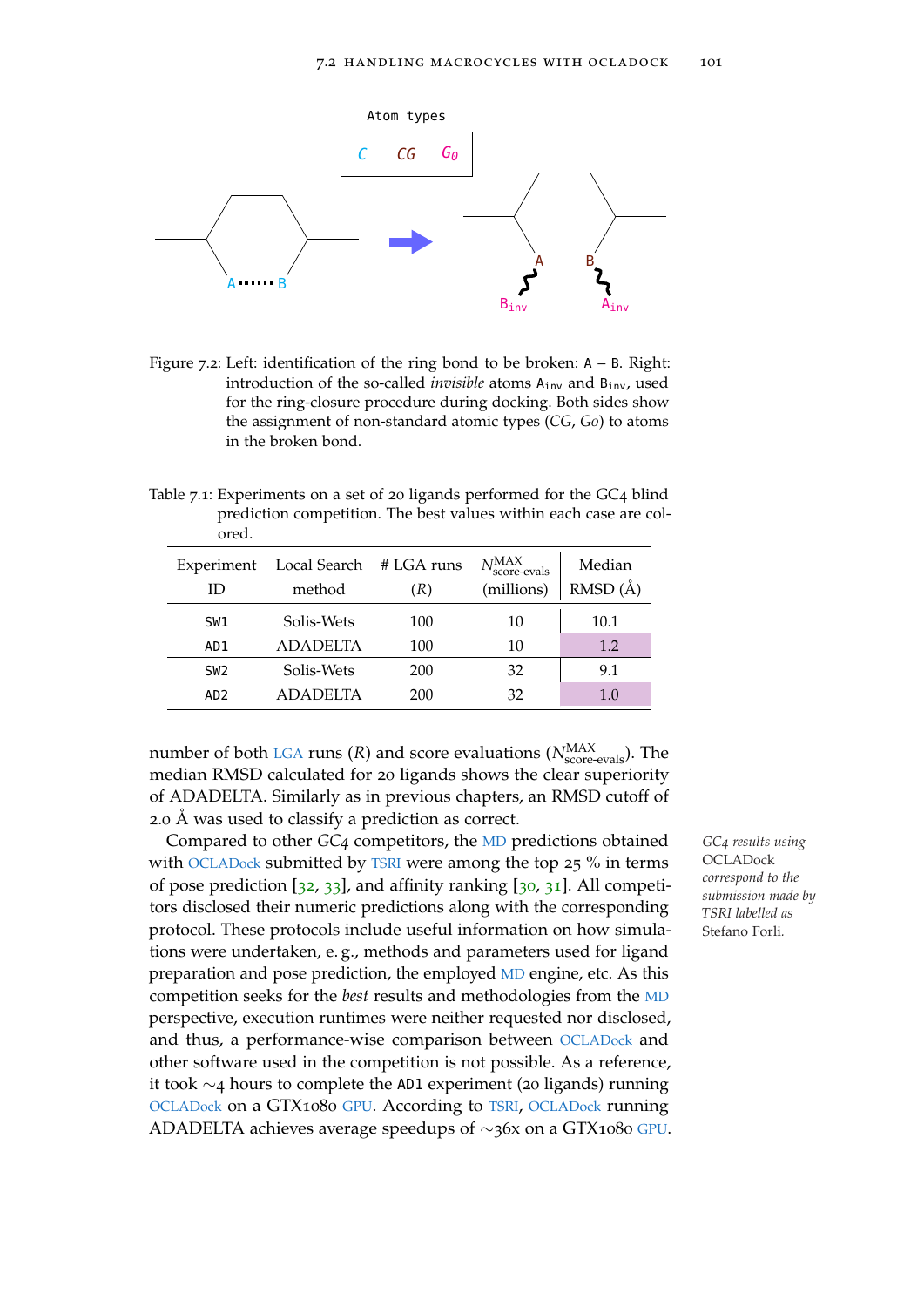On the other hand, using instead [AutoDock](#page-22-5) to reach the same level of [MD](#page-22-3) quality for the AD1 experiment would have required ~144 hours.

Considering all evaluation criteria, the competition results show that there is no *single winner* in this competition, but instead an overall advancement in the shared knowledge for the scientific community in this field.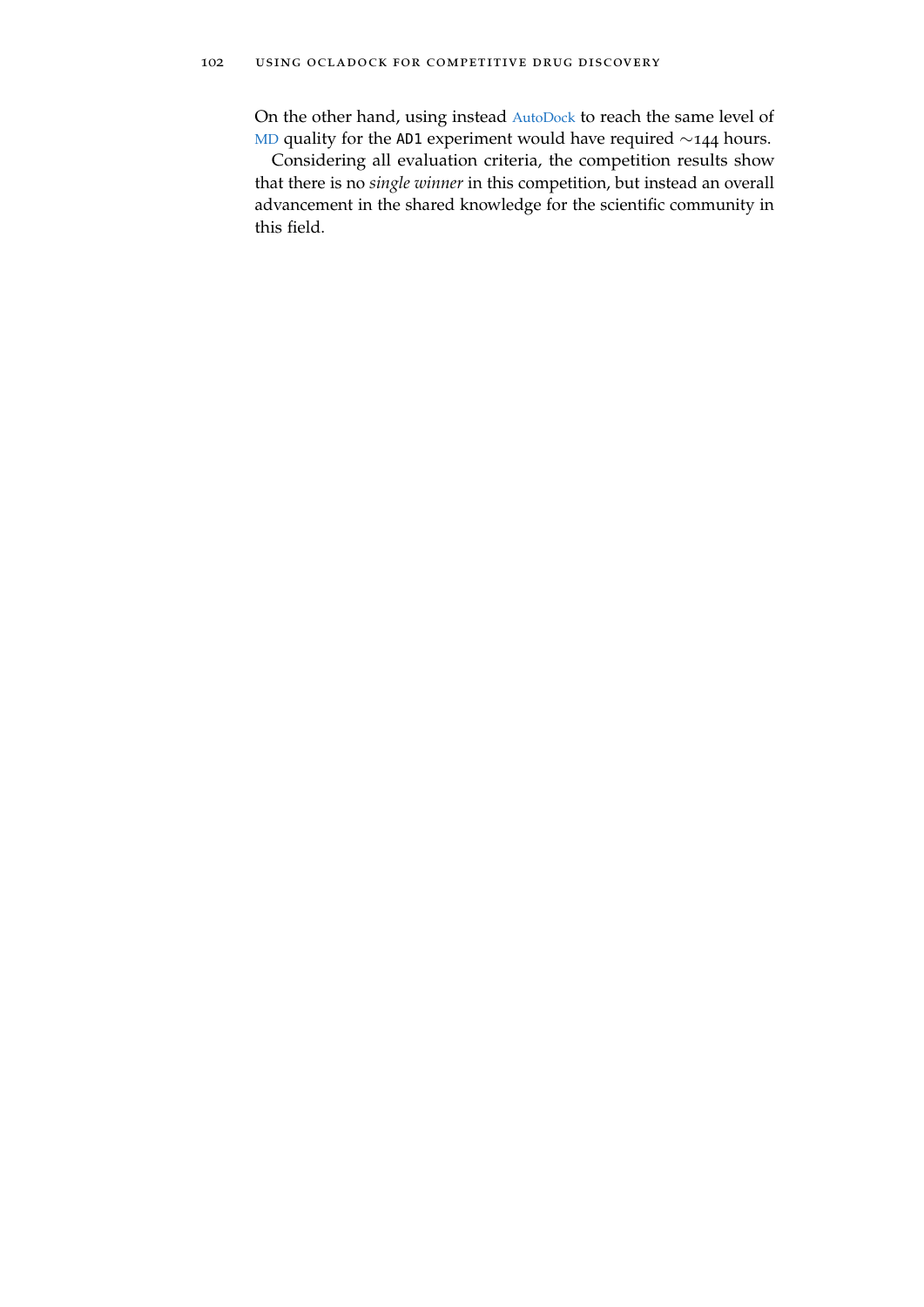# 8

# CONCLUDING REMARKS

## 8.1 SUMMARY

This thesis describes and evaluates [OCLADock](#page-22-0): an OpenCL-based parallelization of the [AutoDock](#page-22-5) [MD](#page-22-3) software. An efficient parallelization of [AutoDock](#page-22-5) on [GPU](#page-22-2)s and [CPU](#page-22-4)s was achieved following a data-based parallelization at two levels: first, each individual of a genetic population was processed by an OpenCL work-group; second, fine-grained tasks for each individual were processed by OpenCL work-items. However, a key result of this study is the lack of performance portability of OpenCL when porting onto [FPGA](#page-22-6)s. The data-parallel approach that allows initial speedups of more than 50x on [GPU](#page-22-2)s leads to a slowdown of three orders of magnitude when used on [FPGA](#page-22-6)s.

In order to improve the performance on [FPGA](#page-22-6)s, a set of design and optimization steps based on a task-parallel pipeline architecture was followed. The architecture is composed of single work-item kernels communicated through OpenCL pipes. This study explored different architectural choices, such as kernel replication and channel arbitration, to improve the efficiency of the encountered *multiple-producers to single-consumer* datapaths in [AutoDock](#page-22-5).

Introducing gradient-based local search into the aforementioned data-based OpenCL implementation of [AutoDock](#page-22-5) has resulted in stronger molecular poses than when using the legacy Solis-Wets method. The experiments show that ADADELTA outperforms Solis-Wets in terms of [MD](#page-22-3) quality, as well as Steepest-Descent and FIRE in both quality and speed, still yielding comparable compute-energy savings as the latter two gradient-based methods.

Further experiments on the *best* local-search methods found, i. e., Solis-Wets and ADADELTA, show that obtaining stronger poses requires significantly more computational effort, which in turn, is translated into slower executions for ADADELTA compared to Solis-Wets. Despite that, the data-based parallelization has yielded up to ∼399x (Solis-Wets) and ∼112x (ADADELTA) speedups with respect to the original single-threaded [AutoDock](#page-22-5) (running Solis-Wets) on modern V100 [GPU](#page-22-2)s.

Regarding the achieved compute-energy savings, the V100 [GPU](#page-22-2) was the *most* efficient device among the platforms chosen for eval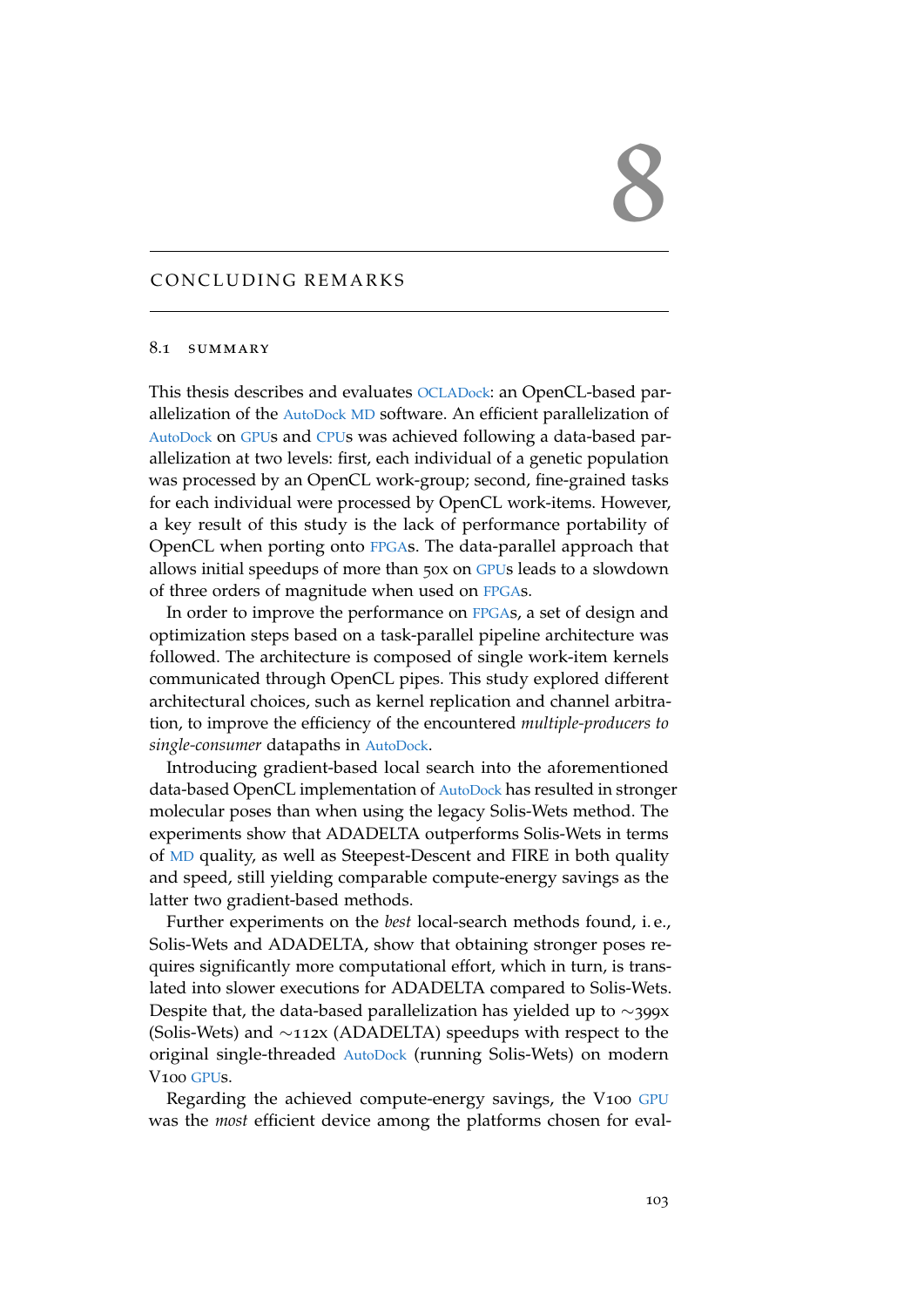uation, achieving maximum gains of ∼297x (Solis-Wets) and ∼137x (ADADELTA). With the energy consumption of all gradient methods being comparable, the higher quality of ADADELTA dockings makes it the best choice, even compared to the fastest Solis-Wets method, especially from ligand inputs that contain more than eight rotatable bonds. On an Arria 10 [FPGA](#page-22-6), it was found that even for the *simpler* Solis-Wets method, both maximum speedups (∼3.0x) and energy efficiency gains (∼1.9x) are the lowest among the selected devices.

Finally, the functionality of [OCLADock](#page-22-0) was extended to support macrocycles, i. e., molecules that contain ring structures that are difficult to dock effectively due to the complex rotation dependency of their ring members. By incorporating the methodology proposed in [[51](#page-151-0)] into [OCLADock](#page-22-0), successful dockings were achieved (i. e., the resulting spatial deviation or RMSD was below than 2.0 Å). Our results were ranked among the top 25 % in the drug discovery GC4 competition [[34](#page-149-0)].

#### 8.2 lessons learned

The research problems proposed in [Section](#page-26-0) 1.2, were addressed throughout this thesis. The following set of questions-and-answers clarify the lessons learned during this work.

# <span id="page-127-0"></span>8.2.1 *OpenCL for FPGAs*

*Q1: Based on the AutoDock parallelization developed in this work, how promising is OpenCL for FPGAs?*

The overall OpenCL-based parallelization of [AutoDock](#page-22-5) started focusing on [FPGA](#page-22-6)s as accelerator targets. Back then, the first OpenCL-to-FPGA development tool employed was SDAccel 2015.4 [[210](#page-166-1)]. Due to the relatively inmature state of that tool, several problems were encountered during system setup (e. g., [FPGA](#page-22-6) board and respective driver bring-up) that were resolved after several weeks. After some upgrades introduced in SDAccel 2016.1, a data-parallel [OCLADock](#page-22-0) running cor-rectly on the [FPGA](#page-22-6) was achieved. As already reported in [Chapter](#page-62-1) 4, this version was however three orders of magnitude slower than [AutoDock](#page-22-5) running on a single [CPU](#page-22-4) code.

With regards to code productivity, most of the application development and functional verification were performed on tools used for Intel [CPU](#page-22-4)s [[84](#page-154-1)] and AMD [GPU](#page-22-2)s [[28](#page-148-0)]. Although SDAccel provides users with CPU/GPU-like functionality verification in the form of *SW-/ HW-emulation* modes, both of these required excessive run times (more than 1 day) that were impractical for verifying a typical docking job consisting of 100 [LGA](#page-22-1) runs, each run comprising 2.5 million score evaluations.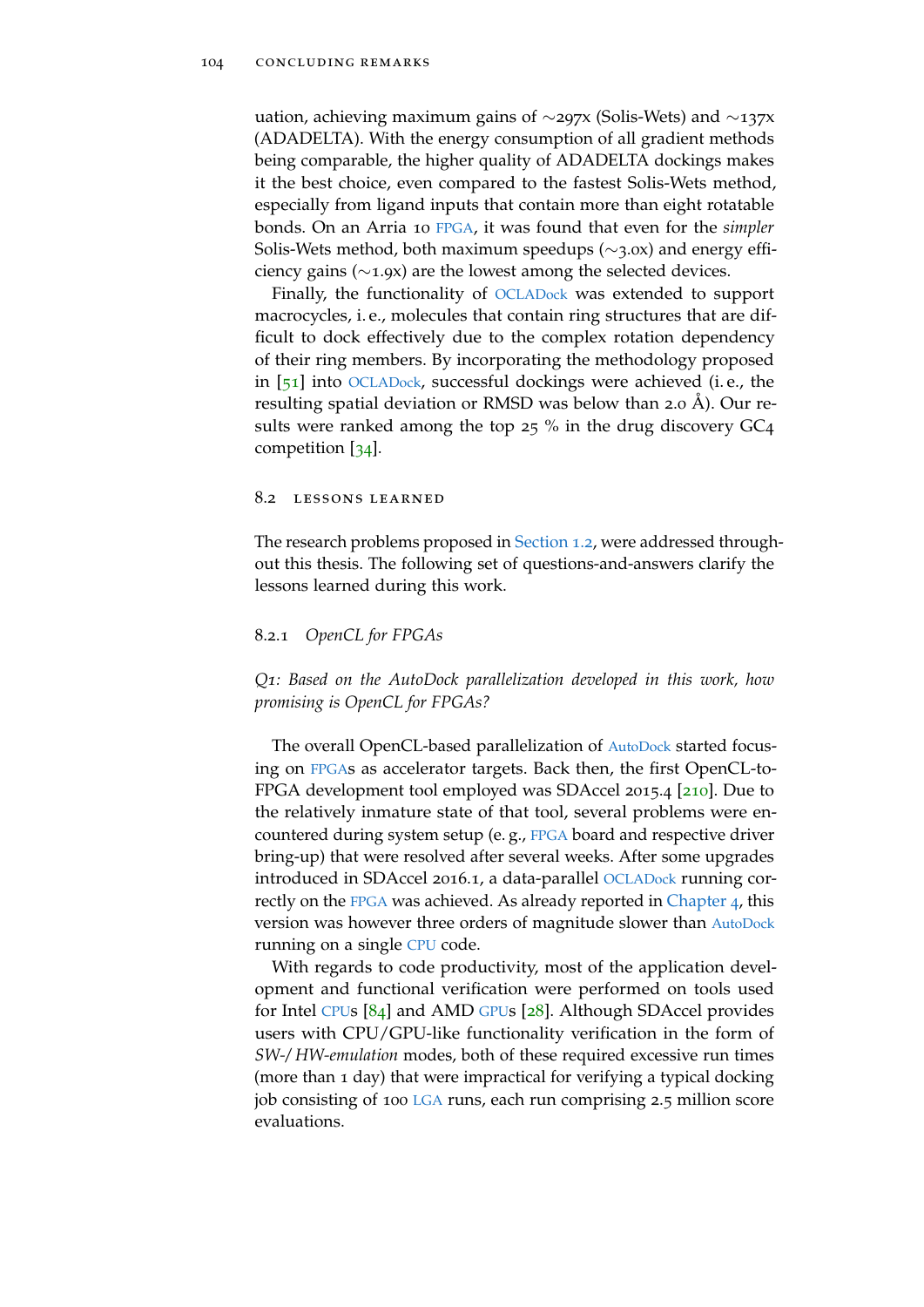In many cases, as no significant progress in *SW-emulation* was observed (e. g., after ∼10 hours), SDAccel was utilized for emulating dockings with reduced settings (e. g.: 10 [LGA](#page-22-1) runs, 40 000 score evaluations), or even for just invoking the underlying Vivado suite [[200](#page-165-2)] to build actual [FPGA](#page-22-6) hardware bitstreams. From a practical standpoint, skipping *HW-emulation* and building [FPGA](#page-22-6) binaries directly resulted in a more productive development, since the overall build process took ∼8 hours, and showed the true design-behavior on hardware.

Over the years 2017 - 2019, it was found that SDAccel has been enhanced significantly in several aspects, and thus, it has overcome issues encountered before (e. g., bug fixes, lack of documentation, etc). Although many enhancements given by vendor-specific directives (e. g., loop pipelining, RAM partitioning, etc) look beneficial for kernel acceleration based on  $OpenCL/C/C++,$  these could not be fully exploited, even in our more efficient task-parallel OpenCL design [\(Chapter](#page-76-0) 5). The reason for this was the lack of support of *non-blocking* OpenCL pipes in SDAccel 2018.2, as reported in [[209](#page-166-2)].

Regarding OpenCL-to-FPGA tools, in general, that of Intel provided an smoother development experience compared to that of Xilinx. With Intel tools, we could mostly focus on design exploration and optimization instead of dealing with bugs or lack of support of some OpenCL constructs, as experienced with Xilinx SDAccel. However, one of the major issues observed when executing [OCLADock](#page-22-0) on more recent [FPGA](#page-22-6) platforms and tools (Stratix, v18.1) is the *decreasing* performance with respect to older ones (Gidel Proc10A, v16.0). Although the latest introduction of compiler directives promising higher speedups (e. g., multiple calling sites for pipes in a single kernel, efficient kernel replication, etc), the compiler technology seems yet to be unable to *efficiently* map onto [FPGA](#page-22-6) logic, those constructs whose behavior is determined at runtime, e. g., loops with variable loop bounds and pipes.

## 8.2.2 *OpenCL for GPUs and CPUs*

## *Q2: How was the experience of using OpenCL on GPUs and CPUs?*

Porting [OCLADock](#page-22-0) to [GPU](#page-22-2)s and [CPU](#page-22-4)s was usually smooth, allowing functional verification in a reasonable amount of time (e. g., four hours). While in most development phases, OpenCL allowed functional and performance portability, there were cases where features developed and succesfully tested on [GPU](#page-22-2)s did not work right away on [CPU](#page-22-4)s after re-compilation.

Particularly, as described in [Chapter](#page-96-1) 6, gradients-based local-search methods were incorporated into the [LGA](#page-22-1) flow. For reducing the duration of testing cycles for time-consuming [LGA](#page-22-1) runs, all the corresponding tuning was performed on [GPU](#page-22-2)s. After successfully testing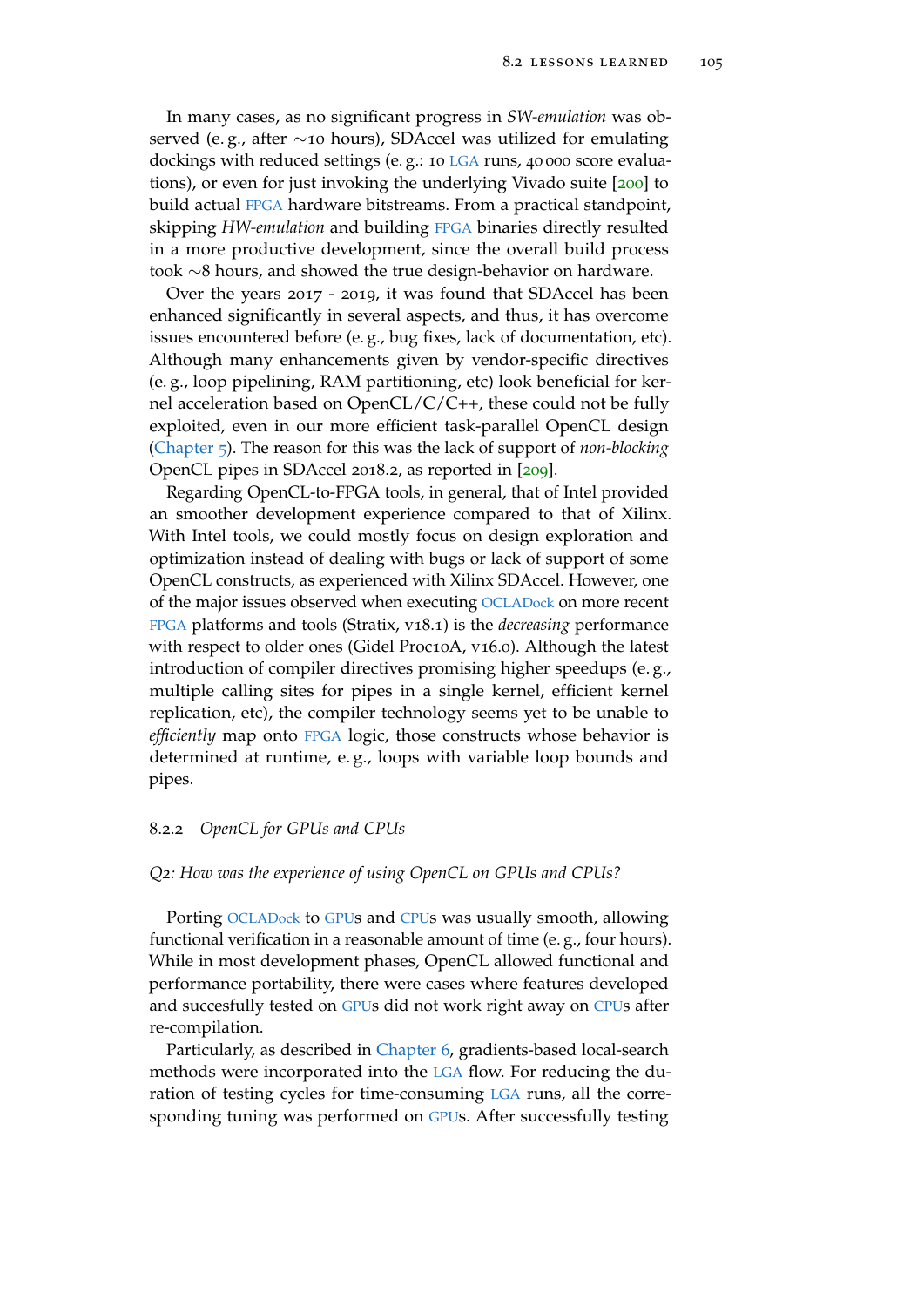[OCLADock](#page-22-0) on four different mid-end and high-end [GPU](#page-22-2) cards from Nvidia and AMD, it was surprising to find that, when the program was configured to execute any gradient method, it suffered from *segmentation faults* on all [CPU](#page-22-4) platforms tested, even when using different OpenCL drivers such as POCL  $[86]$  $[86]$  $[86]$  and Intel  $[84]$  $[84]$  $[84]$ . This issue was caused by program variables carrying information of:

- Interatomic distances required to calculate grid-map indexes for the intermolecular interaction. These *must* be declared as unsigned int instead of int (which worked flawlessly on [GPU](#page-22-2)s), otherwise out-of-bound accesses on grid maps are attempted.
- Gradient variables must be *explicitly* initialized for [CPU](#page-22-4)s instead of leaving this task to the OpenCL runtime (as originally on [GPU](#page-22-2)s), otherwise wrong values of variables might be derived from gradients, and utilized as a termination condition (e. g., negative values) of while loops, leading to hangs.

Despite the fact that solving the aforementioned issues is not complicated, it took ∼3 days to locate the problematic code regions. Surprisingly, OpenCL-oriented utilities usually employed on [GPU](#page-22-2)s such as CodeXL  $[28]$  $[28]$  $[28]$ , or even the architecture-agnostic Oclgrind  $[136]$  $[136]$  $[136]$ , were *not* able to even detect such problem. Conversely, Valgrind [[121](#page-158-0)] – configured to run *Memcheck* – helped to effectively detect the memoryrelated errors that lead to crashes and unpredictable behavior.

Beyond these issues, most of the OpenCL development on [GPU](#page-22-2)s and [CPU](#page-22-4)s had no complications due to tool unstability. For high-end [GPU](#page-22-2) cards, we found that the support of OpenCL 1.2 is fairly mature, and therefore no major complications were encountered.

#### 8.2.3 *OpenCL beyond datacenters*

#### *Q3: How efficient is OpenCL in other domains besides datacenters?*

Although the focus of this thesis is the acceleration of [AutoDock](#page-22-5) on high-end devices using OpenCL, part of a further case study (not reported in this thesis) – on heterogeneous systems for *autonomous driving* [[177](#page-163-0), [178](#page-163-1)] – involved a code deployment on *embedded* devices, as well as an analysis of the programming productivity of OpenCL compared to other models such as OpenMP and CUDA. This additional experience gave complementary and still relevant OpenCL insights that are contextualized as follows.

For [GPU](#page-22-2)s and [CPU](#page-22-4)s, the OpenCL support in datacenters is currently more extensive than in the embedded domain. Particularly, all highend platforms used in this thesis had fully-featured proprietary drivers (OpenCL 2.0 for AMD and Intel, and OpenCL 1.2 for Nvidia), whereas for Nvidia embedded platforms used in  $[177]$  $[177]$  $[177]$  (Jetson TX2  $[130]$  $[130]$  $[130]$  and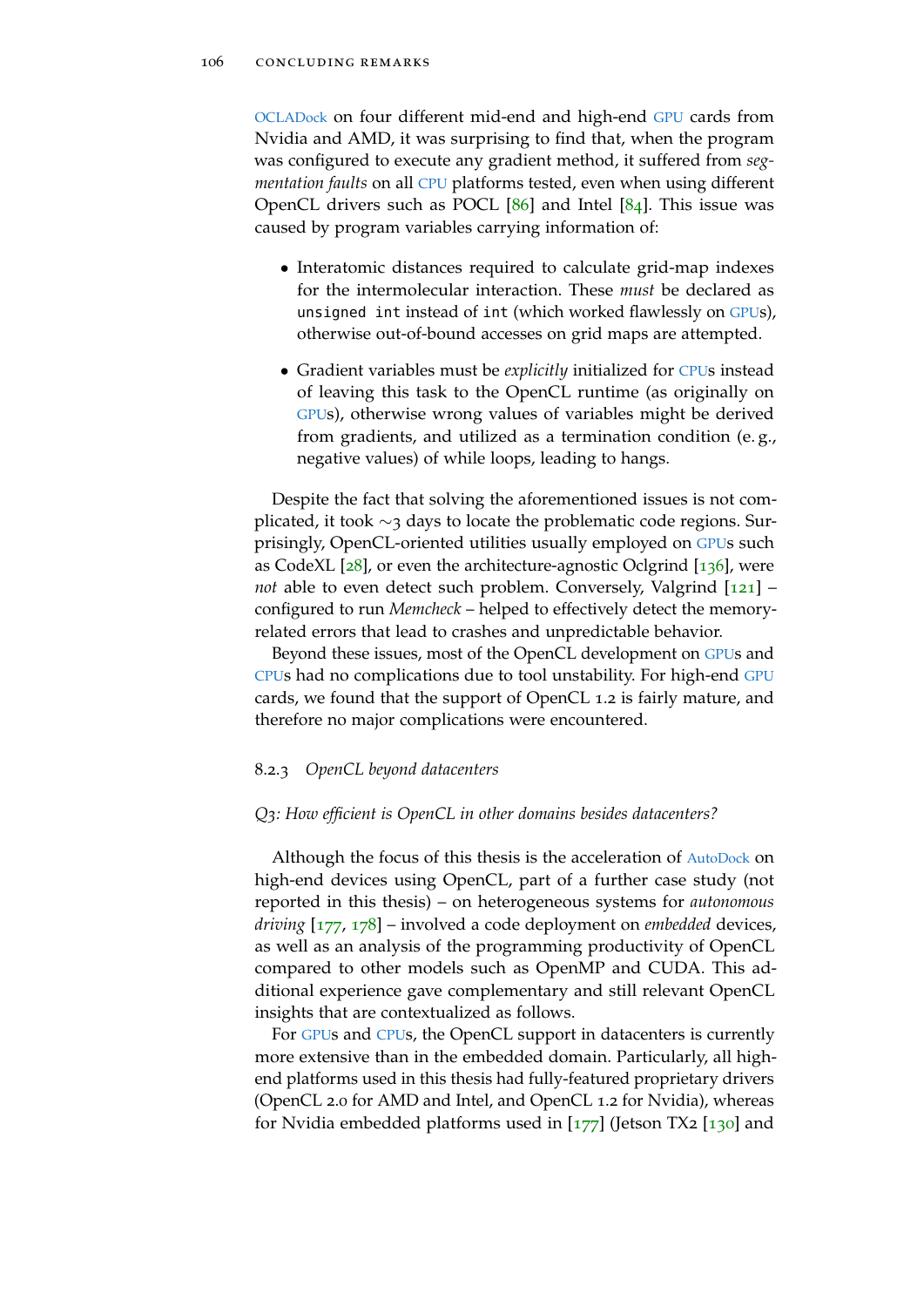AGX Xavier [[129](#page-158-1)]), the usage of OpenCL 1.2 code was only possible with POCL [[86](#page-154-2)], specifically through its experimental – and limited in terms of functionality – LLVM Nvidia PTX backend [[150](#page-160-2)] for code generation. From the study, it was found that, while in general terms the performance that can be achieved with OpenCL, OpenMP, and CUDA was comparable, the programming productivity by using OpenCL was *behind* of that by using OpenMP or CUDA.

For embedded [FPGA](#page-22-6)s, the OpenCL support is still *inmature*, and many steps behind of that for datacenters. For instance, a Xilinx ZCU102 platform [[214](#page-167-1)] had proprietary support limited to OpenCL 1.2, while enabling some OpenCL 2.0 features such as pipes, though. Analogously to SDAccel 2018.2 used for high-end devices, SDSoC 2018.2 [[211](#page-166-3)] used for the ZCU102 had severe limitations in emulation. To avoid tool crashes from these limitations, experiments had to be run with a minimalistic configuration, i. e., considerably reducing both the number of time-consuming iterations, as well as the size of input data.

### 8.3 remaining research and engineering challenges

#### 8.3.1 *Extending functionality of OCLADock*

As described in this thesis, the fast executions and high algorithmic quality of [OCLADock](#page-22-0) are respectively due to the OpenCL-based parallelization, and the incorporated ADADELTA gradient-based localsearch method. While at this point of development, it could be claimed that the execution performance of [OCLADock](#page-22-0) is *satisfying*, this might not hold true for *more* complex scenarios, e. g., those requiring:

- Higher-order gradient-based methods, e.g., BFGS [[123](#page-158-2)], which *might* achieve even higher [MD](#page-22-3) quality than ADADELTA [\(Chap](#page-96-1)[ter](#page-96-1) 6).
- [LGA](#page-22-1) variants, e. g., that in AutoDockFR [[154](#page-161-0)] implementing an *adaptive* termination criterion, rather than the fixed one in [AutoDock](#page-22-5) and [OCLADock](#page-22-0), being both based on maximum number of score evaluations or generations.

In such cases, while the [LGA](#page-22-1) parallelization described in this thesis would remain mostly valid, performance penalties due to morecomplex methods have to be taken into account. Examples of such penalties include larger data-transfer between OpenCL host and device, more-frequent accesses to device memory from OpenCL kernels, etc.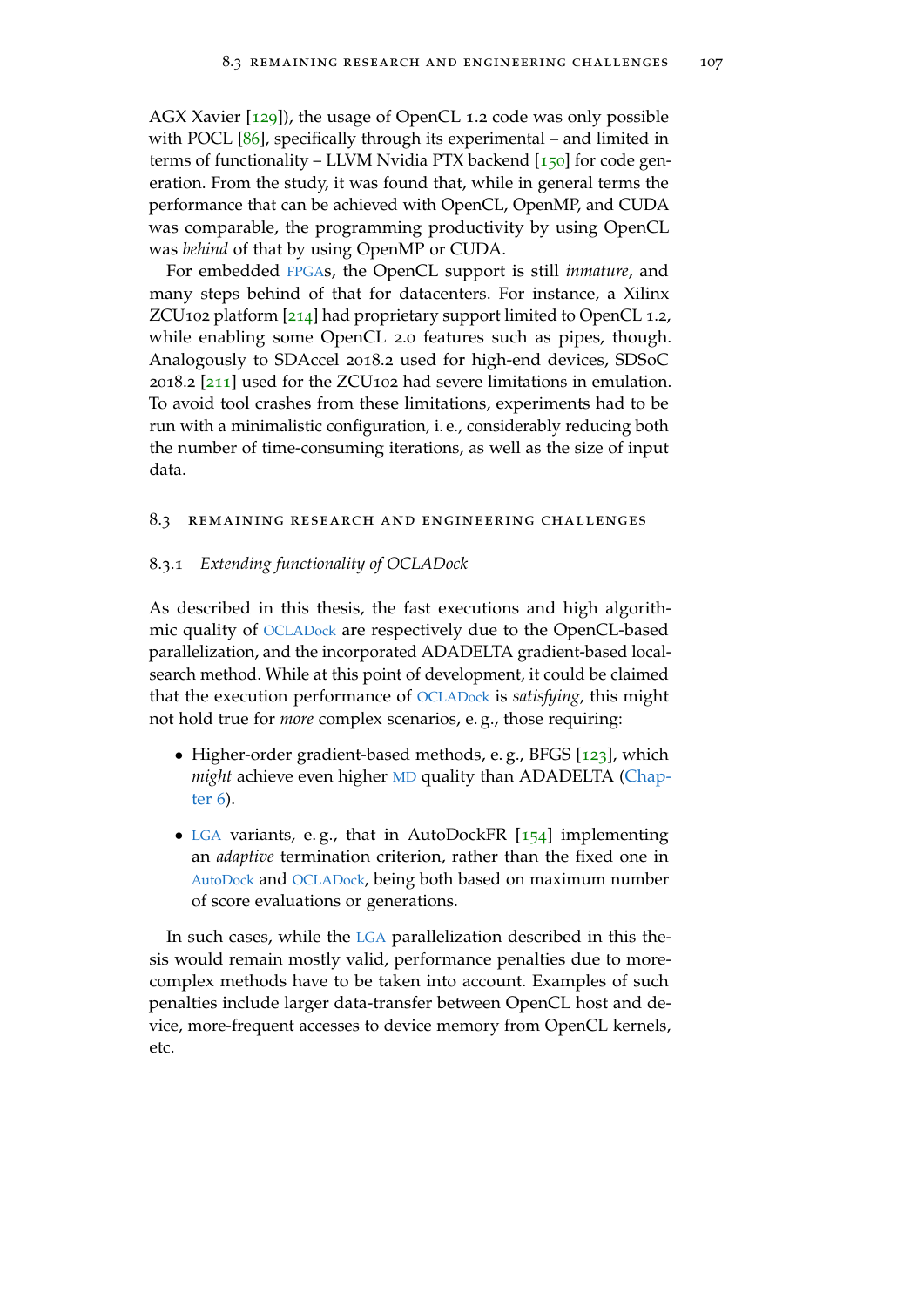## 8.3.2 *Enhancing performance of OCLADock on FPGAs*

While the execution performance of [OCLADock](#page-22-0) on [GPU](#page-22-2)s and [CPU](#page-22-4)s seems to be *good* for typical requirements in drug discovery, the potentially larger savings in compute-energy consumptions (kJ) of [FPGA](#page-22-6)s, still make them an interesting alternative among general-purpose accelerators.

As mentioned in [Section](#page-127-0) 8.2.1, OpenCL support for [FPGA](#page-22-6)s is under continuous development. With respect to the task-based parallelization for [FPGA](#page-22-6)s described in [Chapter](#page-76-0) 5, there are two main remaining challenges:

- Further research on *non-blocking* OpenCL pipes and their mapping onto [FPGA](#page-22-6) fabric needs to be carried out. Most studies focus on *blocking* pipes, typically invoked from within code regions executed a constant number of times known at compilation time. The latter scenarios are favorable for OpenCL-to-FPGA compilers as they allow further static optimizations. However, these are often not applicable for use in [AutoDock](#page-22-5), which contains many *irregular* execution patterns derived from local-search executions.
- Support for alternative gradient-based methods needs to be provided. As previously mentioned, obtaining gradients involves a complex procedure, and hence, it would require a significant extra amount of [FPGA](#page-22-6) hardware resources. In this work, it was not possible to fit such design on the chosen [FPGA](#page-22-6). However, doing so might be feasible targeting larger next-generation devices.

Addressing the above points will reduce the gap between [FPGA](#page-22-6)s and {[GPU](#page-22-2)s, [CPU](#page-22-4)s} when using [OCLADock](#page-22-0), and thus, could make [FPGA](#page-22-6)s suitable for realistic [MD](#page-22-3) usages, such as the blind docking competition described in [Chapter](#page-120-0) 7.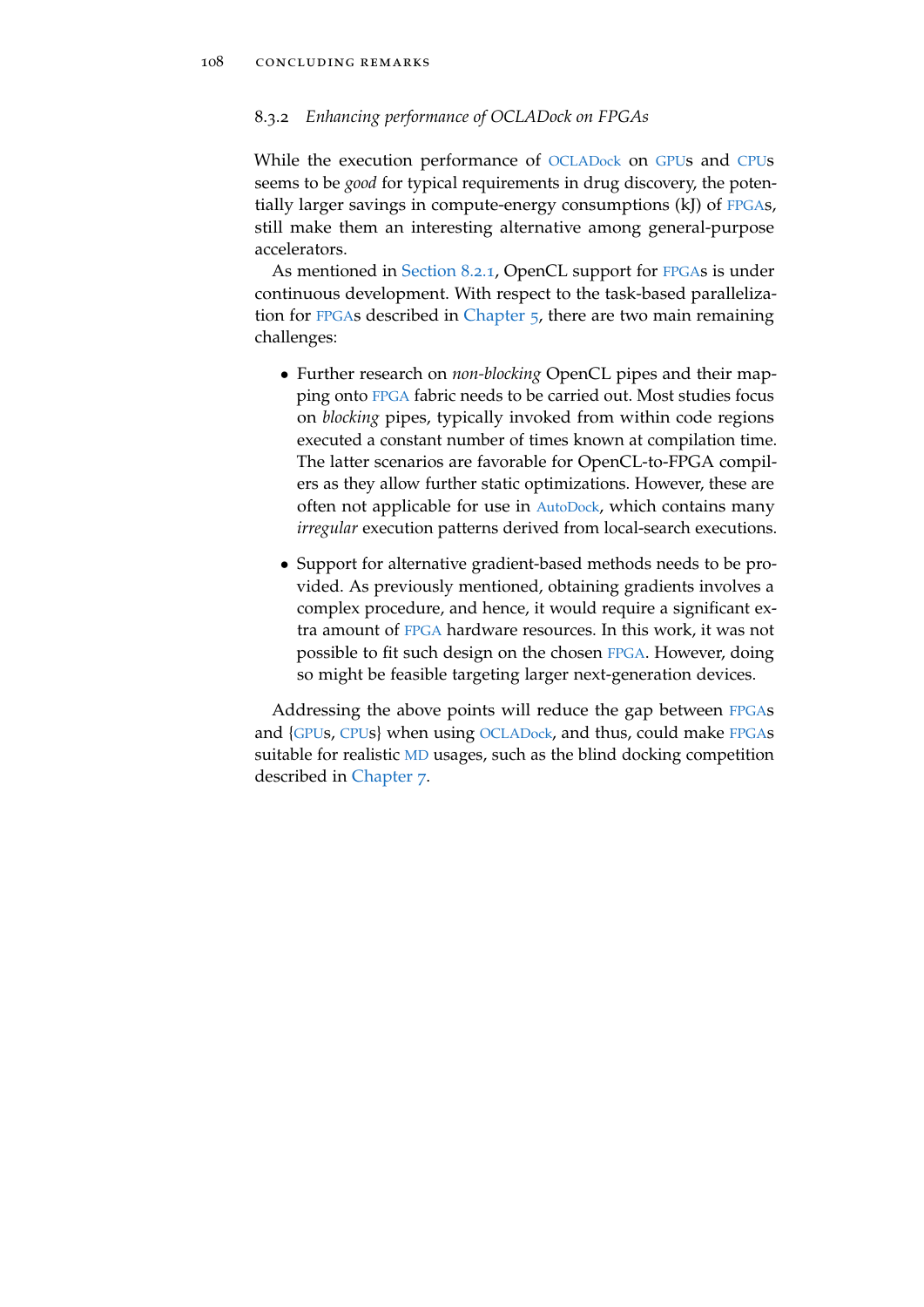# A

# KEY IMPLEMENTATION DIFFERENCES COMPARED TO ORIGINAL AUTODOCK CODE

The [OCLADock](#page-22-0) implementation involves many modifications to the original [AutoDock](#page-22-5) functionality in order to better exploit parallel processing, and the execution performance, without negatively affecting the [MD](#page-22-3) quality. These modifications are:

- 1. **Arithmetic precision**. Scoring and search calculations in [AutoDock](#page-22-5) are performed using double-precision floating point (64 bits). As previous studies  $[144, 146, 233]$  $[144, 146, 233]$  $[144, 146, 233]$  $[144, 146, 233]$  $[144, 146, 233]$  $[144, 146, 233]$  $[144, 146, 233]$  suggest that performing [MD](#page-22-3) computations with reasonably lower precision does not lead to deterioration in terms of best score, spatial deviation, and clustering size, then those calculations in [OCLADock](#page-22-0) were implemented in single-precision floating point (32 bits).
- 2. **Arrangement of data structures**. Structures were re-arranged for better parallel processing of rotation and pairwise interaction. Ligand flexibility can be described by two rotation types. First, a general one that considers the ligand as a rigid body, and a second type due to rotatable bonds for which a tree-like structure is constructed. [AutoDock](#page-22-5) serially traverses the nodes of such flexibility tree in a recursive manner. Although doing so is feasible on OpenCL devices capable of enqueuing kernels independently from the host (a feature known as *device-side enqueuing*), this would not be portable to devices with more limited language support, i.e., prior to OpenCL 2.0 [[62](#page-152-0)].

To tackle this in [OCLADock](#page-22-0), the *recursion*-based approach was translated into an *iterative*-based one, which was achieved by transforming the flexibility tree into an array-like rotation list. This list is composed of *integer*-type items (32 bits) with fields detailed in [Table A.](#page-133-0)1. Similarly, for the pairwise interaction, instead of having a [GPU](#page-22-2) (likely inefficiently) traversing the tree, the host defines another array-like list, containing *intramolecularcontributing* atomic pairs.

3. **Selection scheme**. Regarding the criterion to choose which individuals will reproduce in the genetic algorithm, the original *proportional selection* was replaced with *binary tournament* (default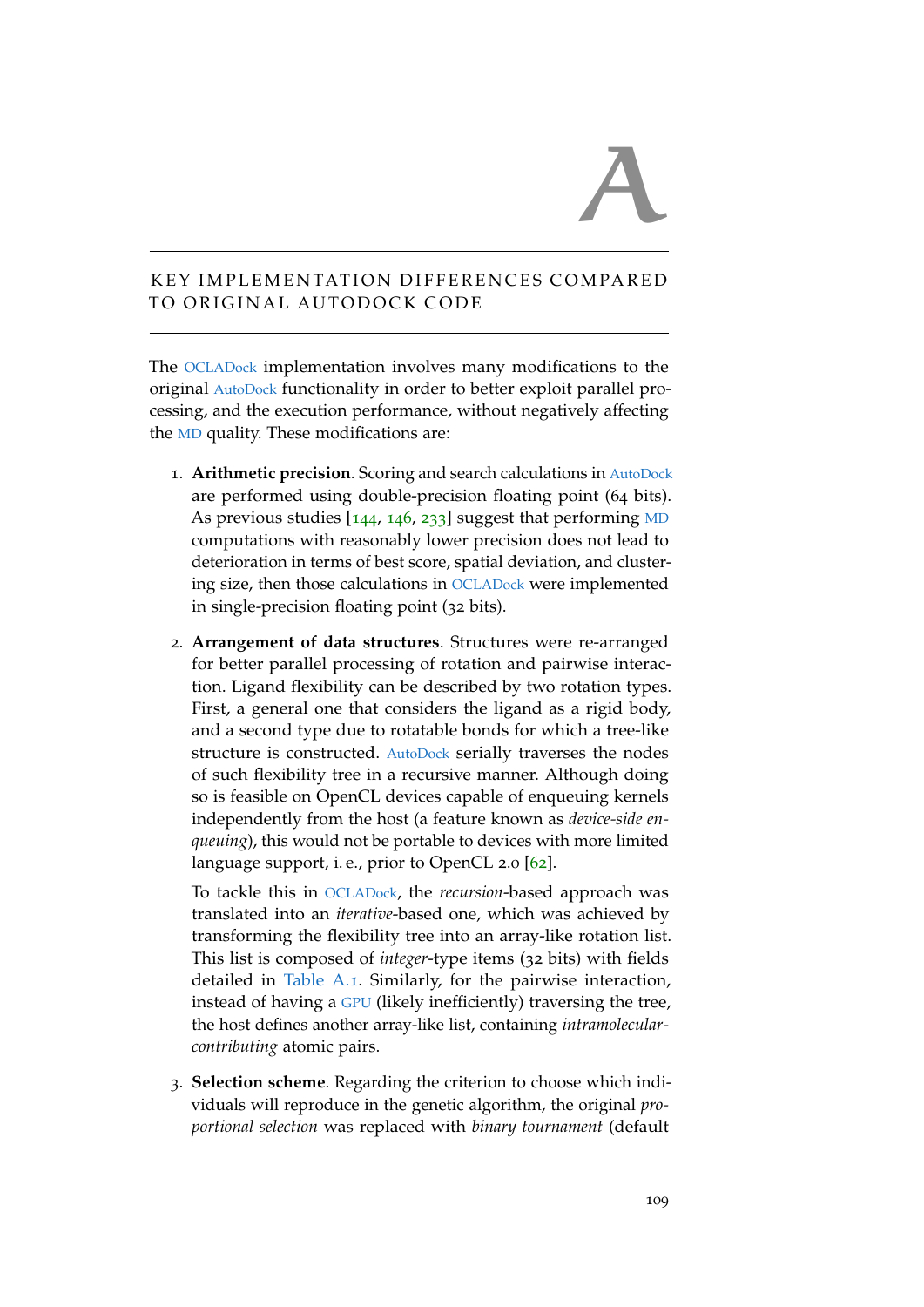| <b>Bits</b> | Description                                                    |  |  |  |  |  |
|-------------|----------------------------------------------------------------|--|--|--|--|--|
| $7 - 0$     | ID of atom to be rotated ( $\text{ATOM}_{ID}$ )                |  |  |  |  |  |
| $15 - 8$    | ID of rotatable bond ( $\text{ROTBOND}_{ID}$ ) around which    |  |  |  |  |  |
|             | an atom with $\text{ATOM}_{\text{ID}}$ is to be rotated        |  |  |  |  |  |
| 16          | 1: if first rotation of atom with $ATOMID$ ,                   |  |  |  |  |  |
|             | o: otherwise                                                   |  |  |  |  |  |
|             | 1: if general rotation, then $\text{ROTBOND}_{ID}$ is ignored, |  |  |  |  |  |
| 17          | o: otherwise                                                   |  |  |  |  |  |
| 18          | 1: if dummy rotation, then no rotation,                        |  |  |  |  |  |
|             | o: otherwise                                                   |  |  |  |  |  |
| 31 - 19     | Unused                                                         |  |  |  |  |  |

<span id="page-133-0"></span>Table A.1: Bit-field description of a 32-bit rotation-list item.

rate: 60 %). In proportional selection, individuals with betterthan-average scores receive proportionally more offspring [[116](#page-157-1)]. One of its major defficiencies is that if the initial population contains one or two energetically-stronger individuals, then these would dominate the rest, and consequently, would prevent the population from exploring other potentially better solutions by escaping from a local optimum [[155](#page-161-1), [224](#page-168-0)].

On the other hand, in tournament selection, sets of individuals are randomly selected from the entire population. The highestscoring individual in the set is the tournament winner, and therefore selected for crossover. This scheme also suffers from diversity loss, which happens with large set sizes. But the implementation in [OCLADock](#page-22-0) minimizes this possibility as the *minimal* tournament set size is chosen (i. e., two, hence the binary denomination). Moreover, the major advantage of tournament selection is the low computational effort, especially if implemented in parallel  $[155]$  $[155]$  $[155]$ , which according the previous studies  $[144, 146]$  $[144, 146]$  $[144, 146]$  $[144, 146]$  $[144, 146]$ results in faster executions than those of proportional selection.

4. **Specification of program arguments**. [AutoDock](#page-22-5) arguments are specified using a docking parameters file (*.dpf*) containing parameters to control various aspects of a docking job. In [OCLADock](#page-22-0), the *.dpf* file was replaced with command-line program arguments, making the program more suitable for scripting, which is useful for highly iterative tasks such as virtual screening.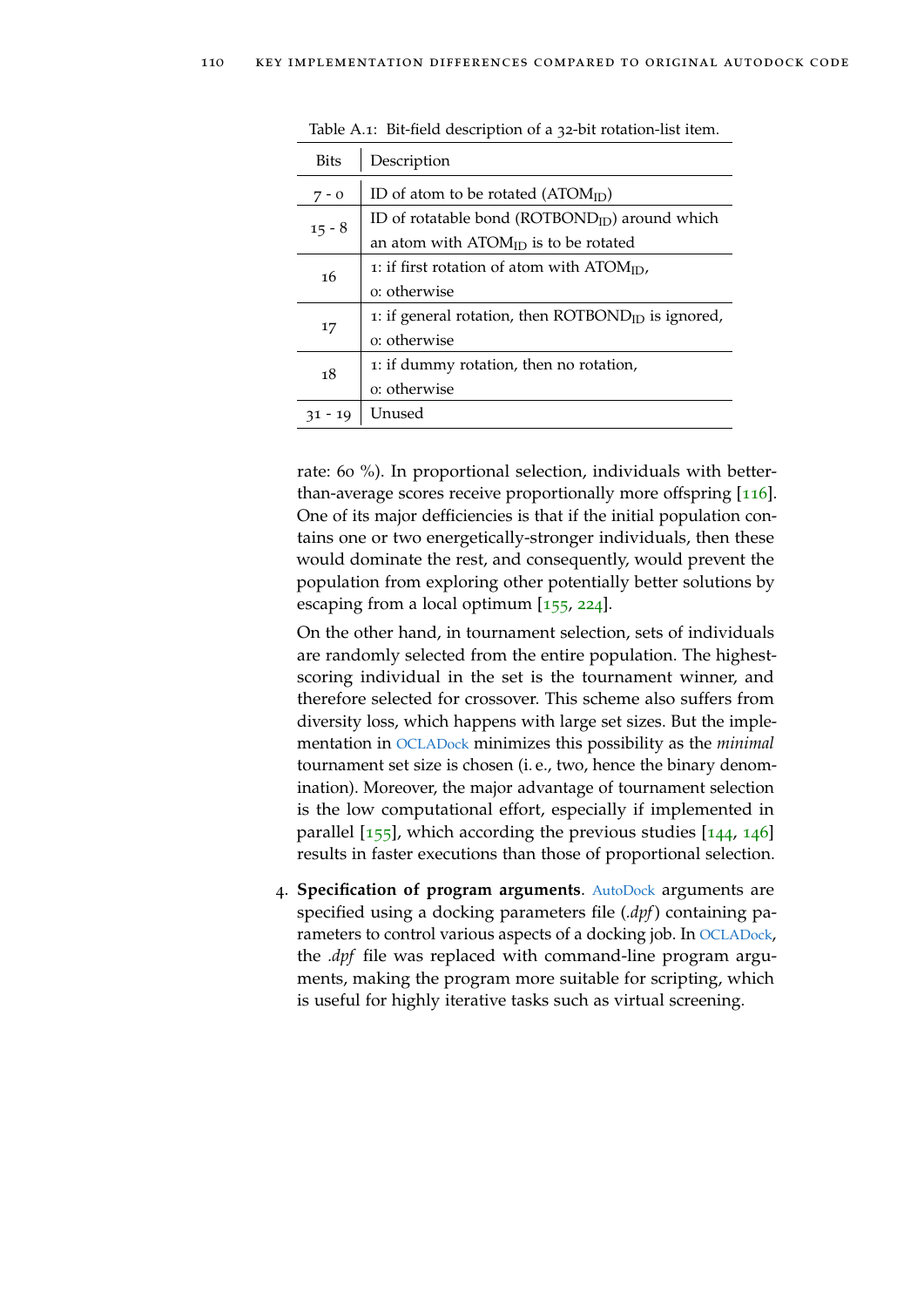# B

# COMPARING PERFORMANCE AGAINST OTHER PARALLELIZED DOCKING SOFTWARE

The goal of finding the most *efficient* [MD](#page-22-3) tool on given molecular targets has motivated several studies [[70](#page-152-1), [216](#page-167-2)], and has been exemplified as well in [Chapter](#page-120-0) 7, where the spatial deviation or RMSD was used as the *most* relevant metric for comparison (lower is better). However, from the [HPC](#page-22-9) perspective, it would be also interesting to know which parallelized [MD](#page-22-3) tool is the most efficient in terms of processing time. While processing times have been used as a comparison metric for benchmarking some single-threaded [[92](#page-155-0)] and parallelized [[225](#page-168-1)] [MD](#page-22-3) codes, there are some caveats when using processing times for [MD](#page-22-3) benchmarking, even when chemical inputs requiring similar computational effort are taken into account.

As discussed in [Chapter](#page-32-0) 2, while most [MD](#page-22-3) programs execute a *scoring function* and a *search method*, they are mostly differentiated by their particular score and search implementations. Such executions are typically controlled by user-defined parameters that, in turn, influence the processing times. The fact that there is *no* direct compute-wise or complexity-wise equivalence between – score and search – algorithms running at the core of different [MD](#page-22-3) programs, makes it very difficult to compare such programs when using just processing times as a benchmark metric. For instance, when comparing the following two:

- Vina: empirical scoring, with an Iterated Local Search (ILS) *Typically for Vina,* search [[195](#page-165-3)].
- [AutoDock](#page-22-5): physics-based scoring, with an [LGA](#page-22-1) search [[116](#page-157-1)].

Vina involves much simpler score calculations than [AutoDock](#page-22-5), while its search utilizes *second-order* gradients. Although default parameter values are suggested (by the respective developers) for the score and search of both programs, these control very different algorithms, and thus, cannot be used for setting a *comparable* benchmark in terms of processing times.

Despite these difficulties, here we provide a comparison of some parallelized [MD](#page-22-3) tools in terms of processing times and compute energy associated. For this *modest* benchmark, two programs were selected to be compared against [OCLADock](#page-22-0):

*its ILS runs are also referred to as Monte Carlo runs.*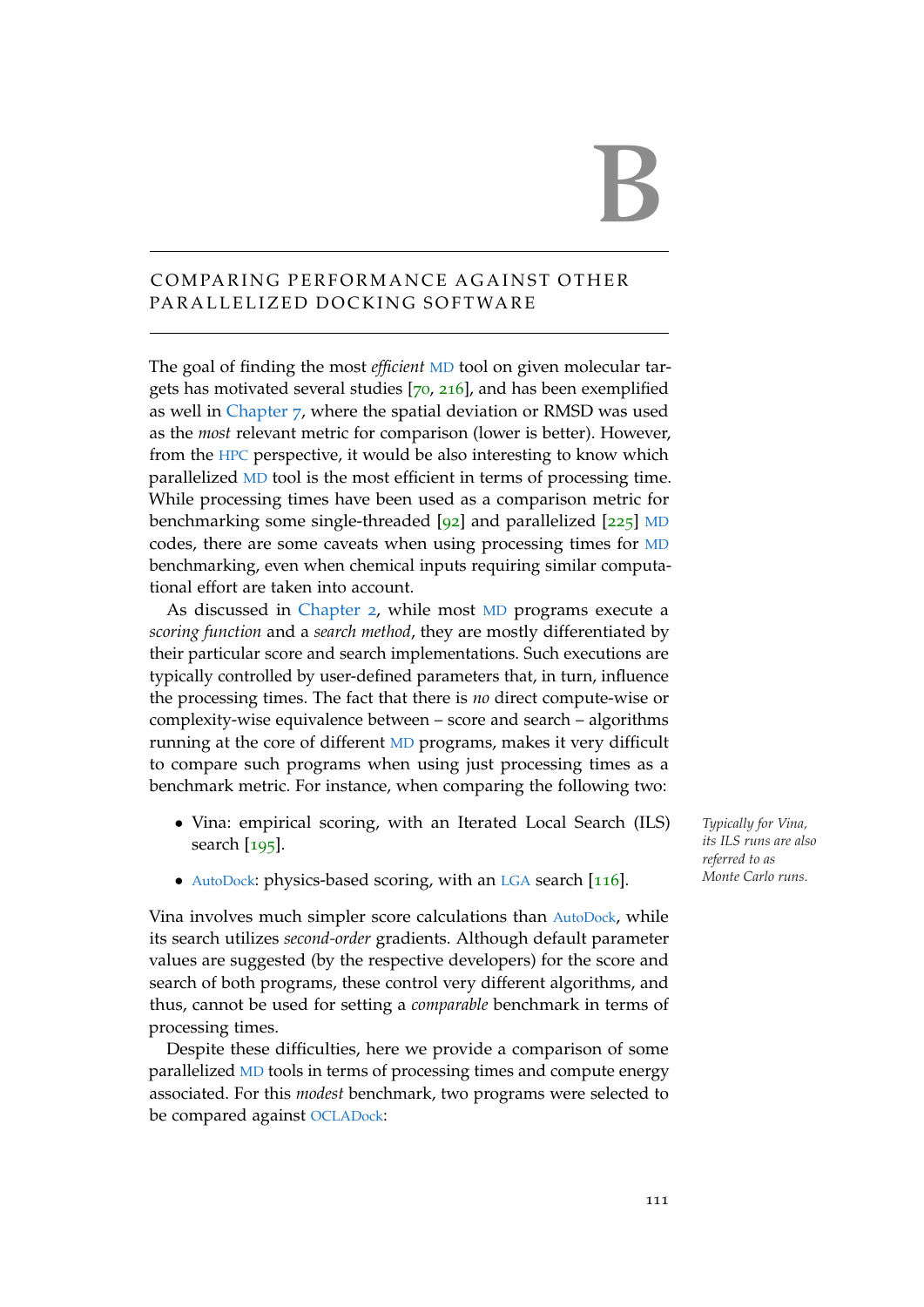<span id="page-135-0"></span>

| MD<br>code      | Scoring<br>function | Search<br>method | Termination criteria<br># runs $(R)/N_{\text{score-evals}}^{\text{MAX}}$ | Target<br>accelerator |
|-----------------|---------------------|------------------|--------------------------------------------------------------------------|-----------------------|
|                 |                     |                  |                                                                          |                       |
| <b>OCLADock</b> | Force               | LGA/             | $100$ (LGA)/                                                             | GPU/CPU               |
|                 | field               | Solis-Wets       | 2 500 000                                                                | (OpenCL)              |
| Pechan and      | Force               | LGA/             | $100$ (LGA)/                                                             | <b>GPU</b>            |
| Fehér [144]     | field               | Solis-Wets       | 2 500 000                                                                | (CUDA 9.0)            |
| Vina [195]      | Empirical           | ILS/             | 100 (Monte Carlo)/                                                       | <b>CPU</b>            |
|                 |                     | <b>BFGS</b>      |                                                                          | $(C_{++})$            |

Table B.1: Configuration of benchmarked MD codes.

- Pechan and Fehér [[144](#page-160-3)]: a CUDA implementation of [AutoDock](#page-22-5). As stated in [Chapter](#page-44-0) 3, it is the only related work that is truly comparable to ours.
- Vina [[195](#page-165-3)]: a very popular multi-threaded program for [CPU](#page-22-4)s. Similarly as [AutoDock](#page-22-5), it was developed by [TSRI](#page-22-8).

*implementation differences in the benchmarked MD codes, the results provided here should be taken only as singular samples rather than conclusive.*

*Due to the* While the values chosen for the user-defined configuration parameters in [Table B.](#page-135-0)1 might be arguable, especially when comparing the termination criteria of Vina vs. *other* codes, they are still *realistic*. Furthermore, although both [LGA](#page-22-1) and *Monte Carlo* runs represent the outermost loops in all programs, setting the maximum number of runs  $R = 100$  in all selected [MD](#page-22-3) tools does not truly ensure a completely fair experimental setup due to the aforementioned implementations differences.

> [Table B.](#page-136-0)2 presents the geometrically averaged results of a re-docking experiment using five inputs (1u4d, 1owe, 5wlo, 4er4, 3er5) with low, medium, and high complexity in terms of number of atoms and torsions [\(Table](#page-105-0) 6.2). Results are organized according to the accelerator devices utilized.

> While Pechan and Fehér [[144](#page-160-3)] and Vina [[195](#page-165-3)] target *exclusively* and respectively [GPU](#page-22-2)s and [CPU](#page-22-4)s, [OCLADock](#page-22-0) can be used for both platforms. The executions of both [OCLADock](#page-22-0) and Pechan and Fehér [[144](#page-160-3)] use the Solis-Wets local search. Moreover, for the work of Pechan and Fehér [[144](#page-160-3)] developed in 2012, the now-deprecated APIs (e. g., cudaThreadSynchronize()) were replaced by their updated versions (e. g., cudaDeviceSynchronize()). For Vina, the program was compiled for release mode (i. e., using the -O3 flag).

> For the [GPU](#page-22-2) case, in average, [OCLADock](#page-22-0) results in *faster* dockings and *lower* compute-energy consumptions than that of Pechan and Fehér  $[144]$  $[144]$  $[144]$ . The extremely large (unfavorable) RMSDs (e.g., 38.8 Å) obtained using  $[144]$  $[144]$  $[144]$  are due to the fact that this program utilizes the same ligand input as reference for the RMSD calculation. However, for re-docking experiments this is *not correct* because the ligand input is typically a structure with randomized conformations, and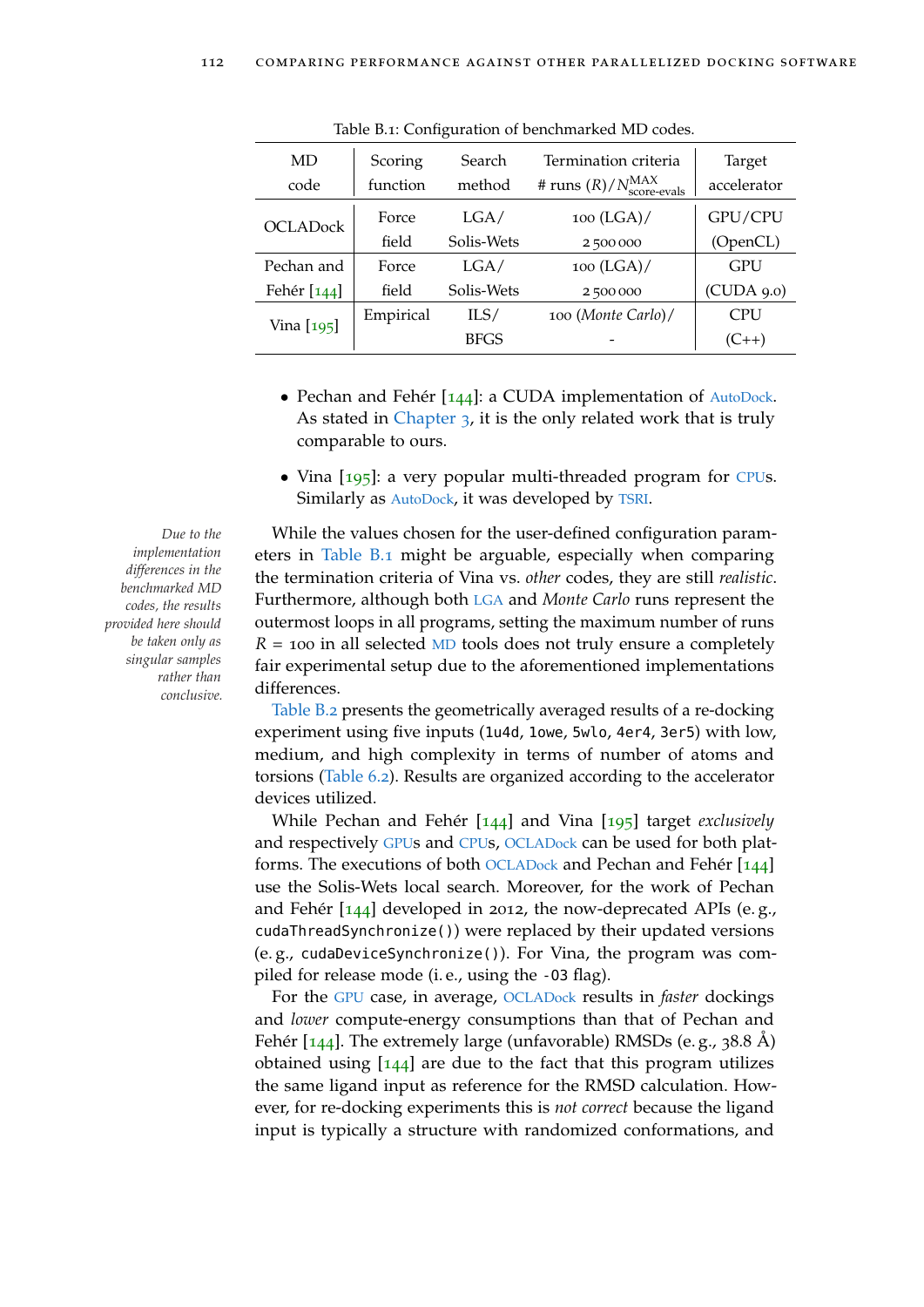| Device<br>name       | MD<br>code      | <b>RMSD</b><br>$\rm(\AA)$ | Processing<br>time(s) | Compute<br>Energy (kJ) |
|----------------------|-----------------|---------------------------|-----------------------|------------------------|
| V100                 | <b>OCLADock</b> | 2.3                       | 12.0                  | 2.1                    |
| <b>GPU</b>           | Pechan and      |                           |                       |                        |
|                      | Fehér [144]     | 38.8                      | 24.4                  | 2.5                    |
| E <sub>5</sub> -2666 | <b>OCLADock</b> | 2.1                       | 612.9                 | 131.3                  |
| 18-core CPU          | Vina [195]      | 2.2                       | 127.0                 | 27.3                   |

<span id="page-136-0"></span>Table B.2: Average results of MD codes benchmarking. Accelerator devices were previously utilized in [Chapter](#page-96-1) 6.

thus, it *must not* be used as a reference structure. On the other hand, [OCLADock](#page-22-0) correctly calculates the RMSD using as a reference pose the one obtained via x-ray crystallography (i. e., the experimental pose) instead.

For the [CPU](#page-22-4) case, while [OCLADock](#page-22-0) slightly outperforms Vina in terms of averaged RMSD (lower is better), Vina is ∼4.8x faster, and consumes  $\sim$ 4.8x less compute-energy than OCLAD<sub>ock</sub>. The above superiority of Vina can be attributed to the following. As described in [Section](#page-56-0) 3.2.5, Vina implements an empirical scoring function that is computationally less-intensive than the physics-based one in [OCLADock](#page-22-0). Moreover, Vina *As indicated* adapts the number of iterative steps depending on the search success, and uses second-order gradients such as BFGS. Thus, Vina *might* require fewer global iterations during search than [OCLADock](#page-22-0) (here running Solis-Wets) to achieve a given quality-of-results.

Nevertheless, the comparison between [OCLADock](#page-22-0) and Vina presented here is simply a single highlight because the termination criteria selected ( $R = 100$  [LGA](#page-22-1) runs and  $N_{\text{score-evals}}^{\text{MAX}} = 2500000$  for OCLAD<sub>ock</sub>, and *R* = 100 *Monte Carlo* runs for Vina) are not equivalent, and thus, could change drastically if termination values for any [MD](#page-22-3) code were chosen otherwise, e. g., *R* = 500 *Monte Carlo* runs for Vina. Moreover, both [OCLADock](#page-22-0) and Vina exploit fully (i. e., reach 100 % of utilization) all 18 cores of the Xeon E5-2666 [CPU](#page-22-4) during actual [MD](#page-22-3) computation.

*in [Chapter](#page-44-0) 3,* BFGS *stands for Broyden-Fletcher-Goldfarb-Shanno, the creators of such minimization method.*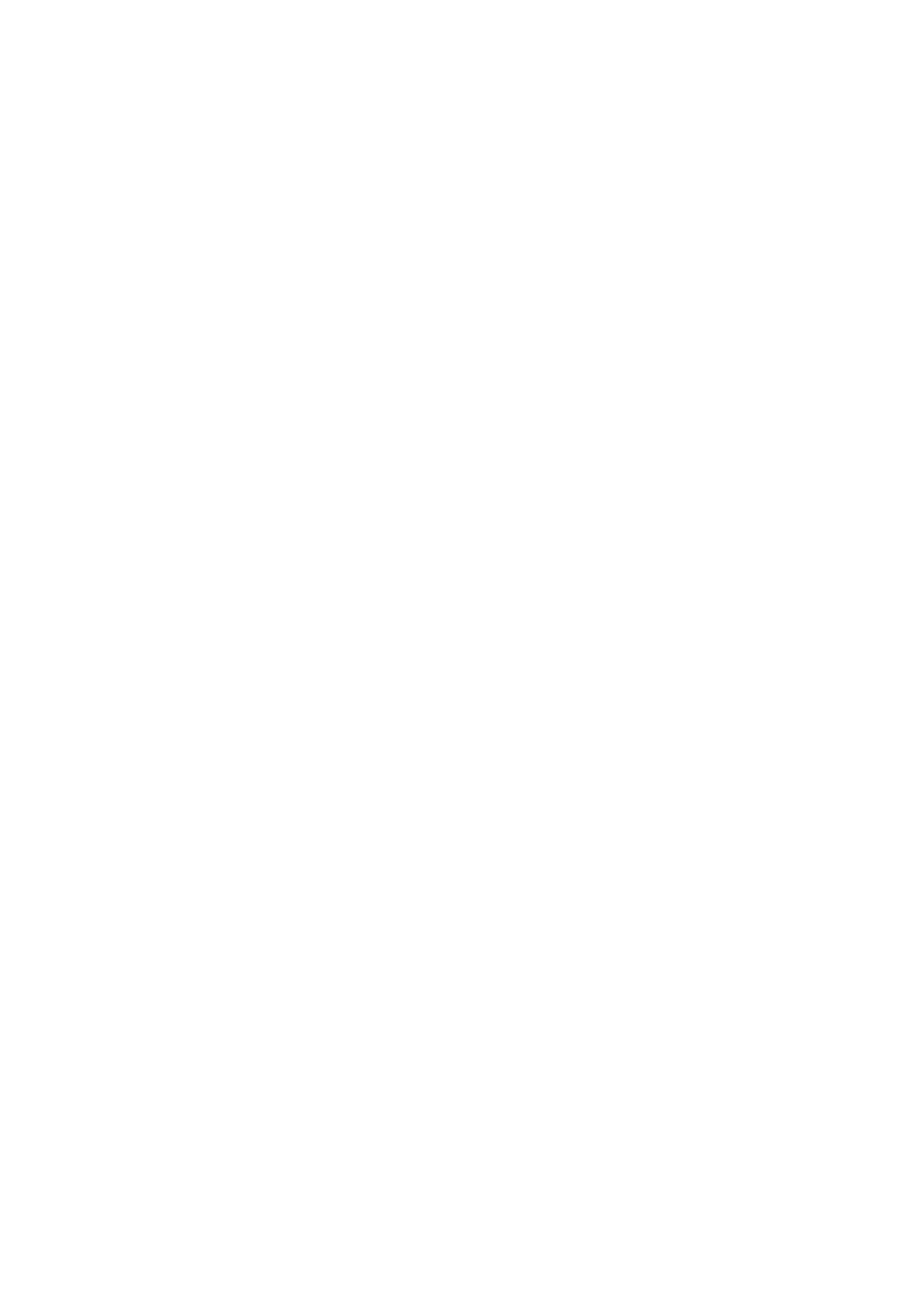# MEMORY REOUIREMENTS

In order to guarantee that the relatively limited memory capacity of a [GPU](#page-22-2) card – compared to most multi-core [CPU](#page-22-4) servers – does not negatively impact the practical usage of [OCLADock](#page-22-0), an analysis of the memory size required to hold the processing data was performed. [Table C.](#page-139-0)1 defines the upper limits of [MD](#page-22-3) parameters in [OCLADock](#page-22-0), i. e., the maximum number of elements for the following data: ligand atomic types, ligand atoms, rotatable bonds, pairwise contributors, rotations, population size, [LGA](#page-22-1) runs, and grid points. Although by imposing these limits the capabilities of [OCLADock](#page-22-0) *might* be constrained, they prevent data allocation beyond the typical memory capacity of most consumer [GPU](#page-22-2) cards (some few GBs).

The first concern is the memory occupied by *constant* data, which is composed of relatively large look-up tables used in different [MD](#page-22-3) calculations. [Table C.](#page-140-0)2 lists all constant arrays utilized when [OCLADock](#page-22-0) is configured to run Solis-Wets local-search method. These are conveniently grouped into the  ${A, B, C, D, E}$  structs, and passed into [GPU](#page-22-2) memory as OpenCL buffer objects. Depending on the assigned OpenCL memory-space qualifier, a struct can be placed either in the [GPU](#page-22-2) on-board memory (\_\_global const), or in the [GPU](#page-22-2) on-chip memory (\_\_constant). Ideally, one would place everything on-chip for faster access. However, due to the on-chip capacity limits (in the range of few MBs), this is not always possible, and consequently, onboard memory must be used as well. The ADADELTA gradient-based *Same requirements* local-search method requires additional space in memory, which is attributed to the {F, G} structs listed in [Table C.](#page-141-0)3.

Moreover, grid maps can occupy a large memory region, as their size depends cubically on the number of grid points. A maximum limit of 256 grid points would allow users to analyze reasonably large binding regions while keeping the memory space below 1.1 GB. Larger values would require excessive space that cannot be allocated on typical GPU-card memories: e. g., 512 grid points would require more than 8 GB. Then, with the current configuration, the maximum *E. g., for the Vega <sup>56</sup>:* memory space required to store constant arrays is:  $252$  kB (A, ..., E) + 45 kB (F, ..., G) + 1 073 MB (GRIDS) = 1 074 MB, which is possible to be stored on-chip.

*apply to Steepest-Descent and FIRE gradient-based methods.*

*32 kB (local memory)* × *44 (# CUs) =* ∼ *1.4 MB.*

 $\overline{C}$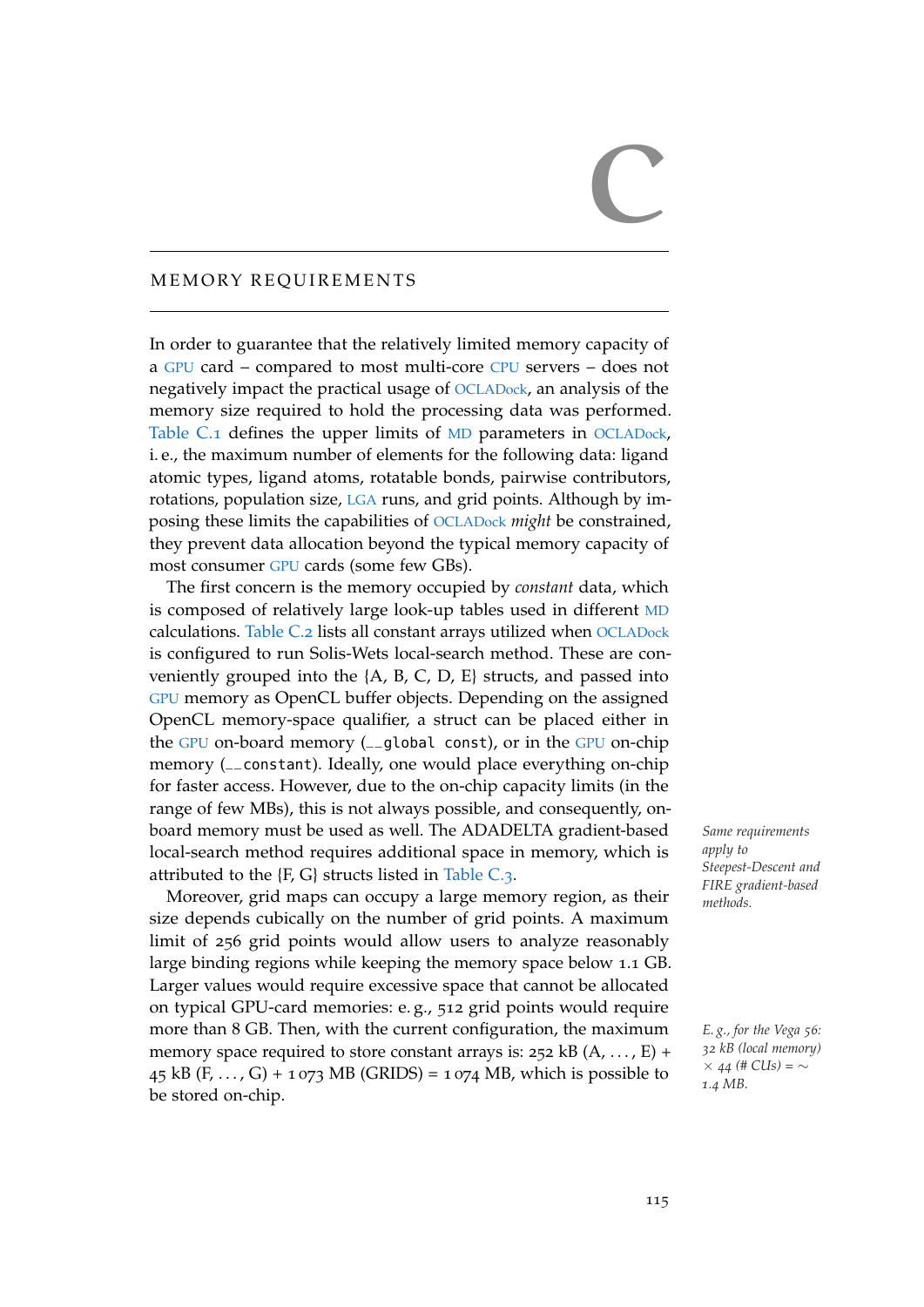| Identifier              | Description<br>(as maximum number of $\dots$ ) | Value                     |
|-------------------------|------------------------------------------------|---------------------------|
| ATYPE NUM               | Ligand atomic types<br>for smoothing           | 22                        |
| MAX_NUM_OF_ATOMS        | Ligand atoms                                   | 256                       |
| MAX NUM OF ATYPES       | Ligand atomic types                            | 14                        |
|                         | for scoring function                           |                           |
| MAX_NUM_OF_ROTBONDS     | Rotatable bonds                                | 32                        |
| MAX INTRAE CONTRIBUTORS | Intramolecular (pairwise)                      | MAX NUM OF ATOMS $\times$ |
|                         | energy contributors                            | MAX_NUM_OF_ATOMS          |
| MAX_NUM_OF_ROTATIONS    | Rotations                                      | MAX NUM OF ATOMS $\times$ |
|                         | to be performed                                | MAX NUM OF ROTBONDS       |
| MAX_POPSIZE             | Individuals in a population                    | 2048                      |
| MAX_NUM_OF_RUNS         | LGA runs                                       | 1000                      |
| MAX_NUM_GRIDPOINTS      | Grid points per dimension                      | 256                       |

<span id="page-139-0"></span>Table C.1: Upper limits of MD parameters in OCLADock (defined in repository  $[187]$  $[187]$  $[187]$  / common/defines.h).

Another concern is the storage for *variable* data, i. e., the information being updated during the entire [MD](#page-22-3) procedure. This data consists of both current and next populations, as well as the scores of their component individuals. As all [LGA](#page-22-1) runs are processed in parallel on [GPU](#page-22-2)s, the maximum memory size required to store current populations (*P*maxsize), and individual scores (*E*maxsize), both expressed in Bytes, can be calculated as follows:

$$
P_{\text{maxsize}} = R \cdot P \cdot L_{\text{genotype}} \cdot S_{\text{float}} \tag{C.1}
$$

 $E_{\text{maxsize}} = R \cdot P \cdot S_{\text{float}}$  (C.2)

where *R* and *P* are respectively the number of [LGA](#page-22-1) runs and the population size (both specified by the user),  $L_{\text{genotype}}$  is the constant genotype length  $(= 64)$  in global memory, and  $S<sub>float</sub>$  is the size of a float or single precision floating-point datatype (4 Bytes).

For *R* and *P* in above equations, upper limits have been defined as well. This means that [OCLADock](#page-22-0) accepts for *R* and *P* any integer value so that  $R \le 1$  000 and  $P \le 2048$ . If the user inputs either an invalid or an out-of-range value, then [OCLADock](#page-22-0) outputs a warning message, and then proceeds with execution using default values of  $R = 1$  and  $P = 150$ . Then, as corner cases:

$$
P_{\text{maxsize}} = 1000 \cdot 2048 \cdot 64 \cdot 4 = 524.28 \text{ MB}
$$
 (C.3)

$$
E_{\text{maxsize}} = 1000 \cdot 2048 \cdot 4 = 8.19 \text{ MB} \tag{C.4}
$$

which together account for 532.48 MB. Considering both – current and next – populations and their scores, their total memory footprint together is 1064.96 MB.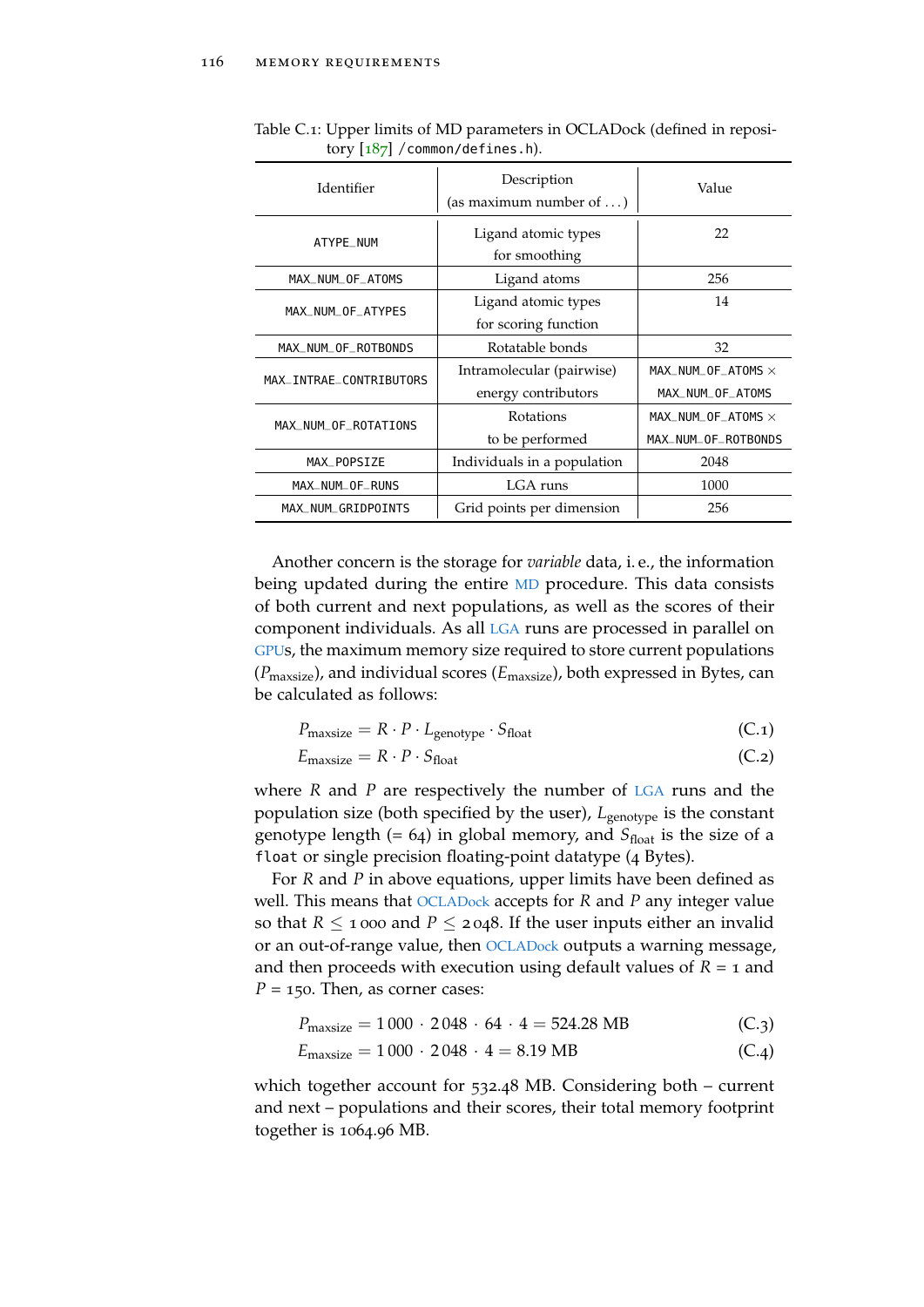<span id="page-140-0"></span>

|                                                                    | <b>Size</b><br>Size | (Bytes)<br>calculation | 1024<br>$4\times256$ | 256<br>$1\times256$ | 196608<br>$3 \times 256 \times 256$<br>$\times$ | 88<br>$4 \times 22$ | 88<br>$4\times22$ |                  | 88<br>$4\times22$ | 88<br>$4\times22$ |                      | 784<br>$4 \times 14 \times 14$ |                      | 784<br>$4 \times 14 \times 14$ | 99<br>$4\times14$ | 99<br>$4\times14$ | 32768<br>$4 \times 256 \times 32$ | 1024<br>$4 \times 256$ | 1024<br>$4\times256$ | 1024<br>$4\times256$ | 384<br>$4 \times 3 \times 32$  | 384<br>$4\times3\times32$      | 16000<br>$4 \times 4 \times 1000$ | 252528<br>Subtotal size (Bytes) |                    | 1073741824<br>$4\times16\times256^3$ |
|--------------------------------------------------------------------|---------------------|------------------------|----------------------|---------------------|-------------------------------------------------|---------------------|-------------------|------------------|-------------------|-------------------|----------------------|--------------------------------|----------------------|--------------------------------|-------------------|-------------------|-----------------------------------|------------------------|----------------------|----------------------|--------------------------------|--------------------------------|-----------------------------------|---------------------------------|--------------------|--------------------------------------|
| Table C.2: Constant data structures and their members in OCLADock. | Size                | definition             | MAX_NUM_OF_ATOMS     | MAX_NUM_OF_ATOMS    | $\times$ MAX_INTRAE_CONTRIBUTORS<br>$\omega$    | ATYPE_NUM           | ATYPE_NUM         | ATYPE_NUM        | ATYPE_NUM         |                   | (MAX_NUM_OF_ATYPES × | MAX_NUM_OF_ATYPES)             | (MAX_NUM_OF_ATYPES × | MAX_NUM_OF_ATYPES)             | MAX_NUM_OF_ATYPES | MAX_NUM_OF_ATYPES | MAX_NUM_OF_ROTATIONS              | MAX_NUM_OF_ATOMS       | MAX_NUM_OF_ATOMS     | MAX_NUM_OF_ATOMS     | $3 \times$ MAX_NUM_OF_ROTBONDS | $3 \times$ MAX_NUM_OF_ROTBONDS | $4 \times$ MAX_NUM_OF_RUNS        |                                 | MAX_NUM_OF_ATYPES× | MAX_NUM_GRIDPOINTS3                  |
|                                                                    | Element             | datatype               | float                | char                | char                                            | float               | float             | unsigned int     | unsigned int      |                   |                      | float                          |                      | float                          | float             | float             | int                               | float                  | float                | float                | float                          | float                          | float                             |                                 |                    | float                                |
|                                                                    | Constant array      | struct member          | atom_charges         | atom_types          | intraE_contributors                             | reqm                | reqm_hbond        | atom1_types_reqm | atom2_types_reqm  |                   |                      | Wpars_AC                       |                      | Wpars_BD                       | dspars_S          | dspars_V          | rotlist                           | ref_coords_x           | ref_coords_y         | ref_coords_z         | rotbonds_moving_vectors        | rotbonds_unit_vectors          | ref_orientation_quats             |                                 |                    | fgrids                               |
|                                                                    | Struct              | label                  |                      | ⋖                   | $\mathbf{r}$                                    |                     |                   |                  |                   |                   |                      | $\cup$                         |                      |                                |                   |                   | $\Box$                            |                        |                      |                      | $\Box$                         |                                |                                   |                                 |                    | GRIDS                                |

| Table C.2: Constant data structures and their members in OCLADock. |
|--------------------------------------------------------------------|
|                                                                    |
|                                                                    |
|                                                                    |
|                                                                    |
|                                                                    |
|                                                                    |
|                                                                    |
|                                                                    |
|                                                                    |
|                                                                    |
|                                                                    |
|                                                                    |
|                                                                    |
|                                                                    |
|                                                                    |
|                                                                    |
|                                                                    |
|                                                                    |
|                                                                    |
|                                                                    |
|                                                                    |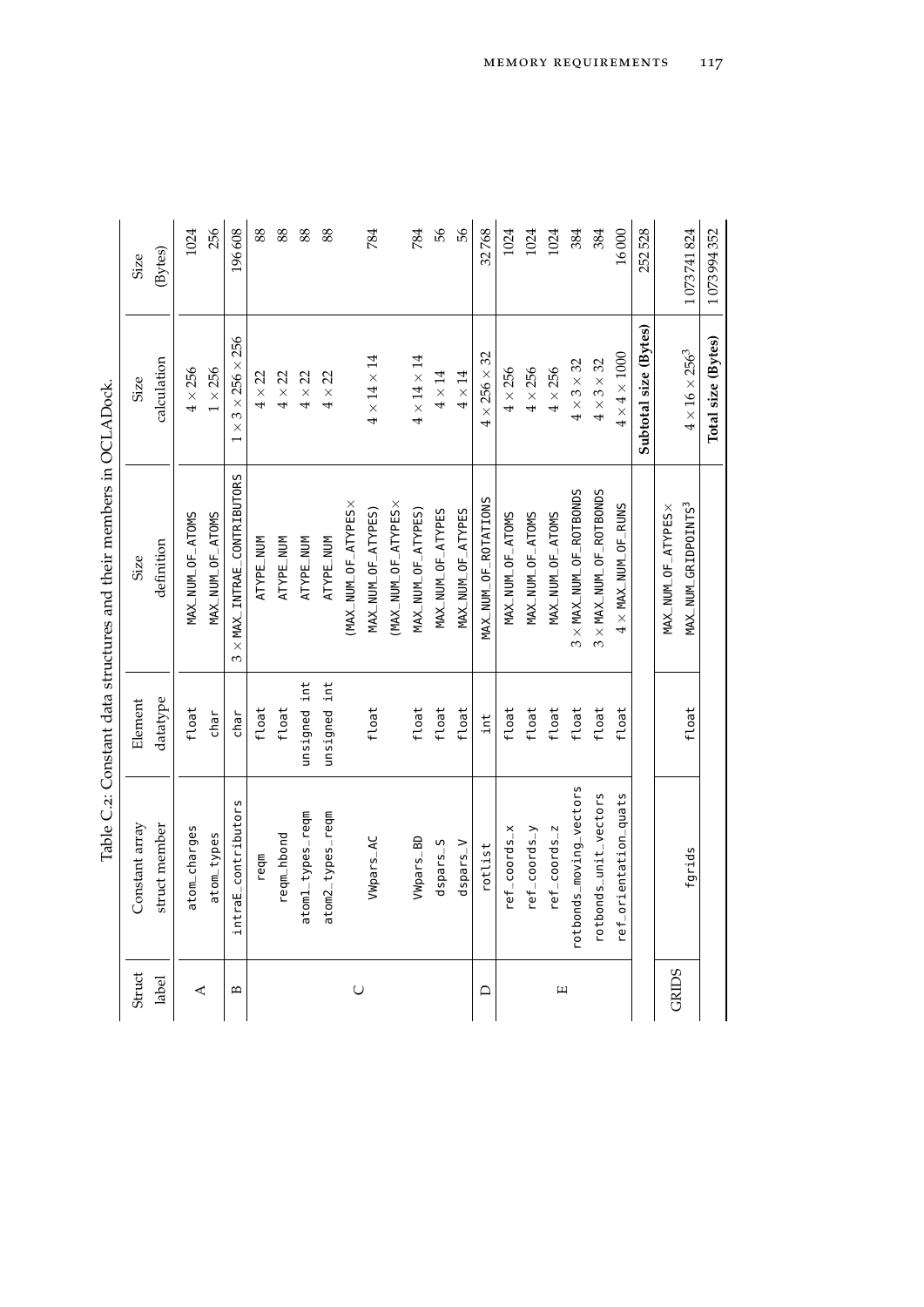| Struct | Constant array                 | Element  | <b>Size</b>                                                  | <b>Size</b> |
|--------|--------------------------------|----------|--------------------------------------------------------------|-------------|
| label  | struct member                  | datatype | definition                                                   | (Bytes)     |
| F      |                                |          | $MAX$ _NUM_OF_ATOMS $\times$                                 |             |
|        | rothonds atoms                 | int      | MAX NUM OF ROTBONDS                                          | 32768       |
|        | rothonds                       | int      | $2 \times$ MAX_NUM_OF_ROTBONDS                               | 256         |
|        | num_rotating_atoms_per_rotbond | int      | MAX_NUM_OF_ROTBONDS                                          | 128         |
| G      | angle                          | float    | 1000<br>1000<br>float<br>1000<br>float<br>Total size (Bytes) | 4000        |
|        | dependence_on_theta            |          |                                                              | 4000        |
|        | dependence_on_rotangle         |          |                                                              | 4000        |
|        |                                |          |                                                              | 45152       |

<span id="page-141-0"></span>Table C.3: Additional constant data structures and their members for gradient calculation in OCLADock.

Summing up both maximum possible sizes of constant and variable data, the rounded-up memory space required by [OCLADock](#page-22-0) is less than 2.2 GB, which is lower than the amount typically available even on mid-range consumer [GPU](#page-22-2) cards, as exemplified in [Table](#page-104-0) 6.1. Thus, there is no need for compute-specialized [GPU](#page-22-2)s with larger memories, which are significantly more expensive, such as the DGX-2 hardware [[127](#page-158-3)].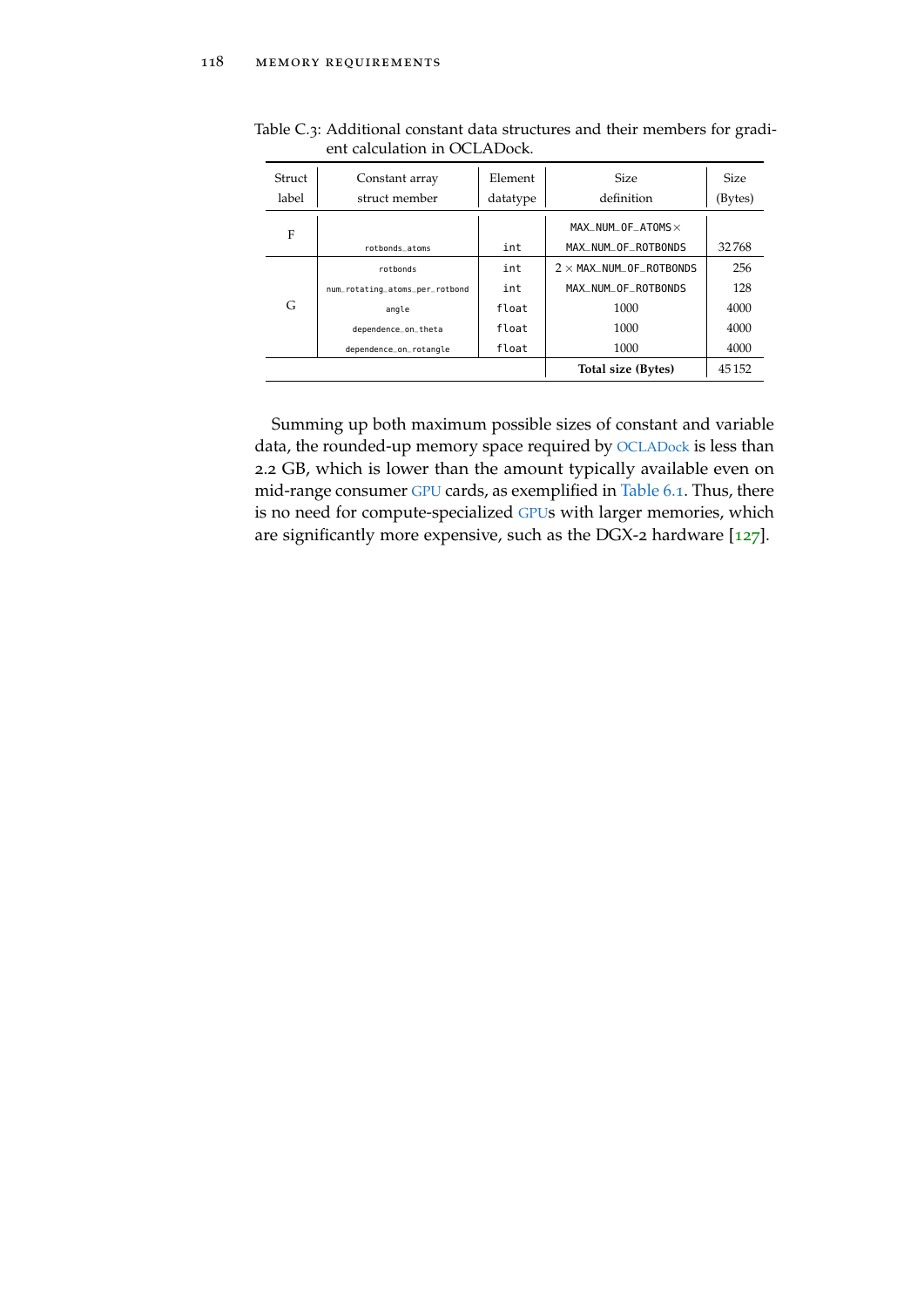# D

# FUTURE TRENDS OF OPENCL

Since its first release in 2008, OpenCL has been improving continuously. Despite its well-known benefits – i. e., royalty-freedom, portability, performance, etc – some say that its adoption does not seem promising mainly due to Nvidia's CUDA dominance, particularly, in [HPC](#page-22-9) computing [[138](#page-159-4)]. In other words, besides

- the barely-competitive [GPU](#page-22-2)s from competitors,
- the incomplete open-source OpenCL drivers, and
- the fact that closed drivers depend heavily on specific Linux kernel versions,

one of the main reasons discouraging developers increasingly adopting OpenCL is the very rich CUDA development ecosystem [[126](#page-158-4), [135](#page-159-5)] comprising:

- Optimized libraries (e. g., *cuBLAS*: dense linear algebra, *cuS-PARSE*: sparse linear algebra, *Thrust*: scan, sort, reduce, transform, etc).
- Powerful directives (from OpenACC [[139](#page-159-6)] that specifies code regions to be offloaded to accelerators).
- Widespread programming language and API support (Microsoft Direct X11, Python for CUDA, CUDA-x86, CUDA Fortran, OpenCL).
- Informative tools (Nvidia Visual Profiler, TAU Performance System).

Despite these advantages, the proprietary nature of CUDA implies *Vendor lock-in is the* risks due to *vendor lock-in*. From the developer/customer perspective, the vendor lock-in risks of proprietary software described in  $[153]$  $[153]$  $[153]$  can be contextualized for CUDA as follows:

- Porting CUDA codes to other parallel frameworks, and onto non-Nvidia [GPU](#page-22-2)s, requires a significant effort. This is translated into substantial expenses and inconveniences.
- The dominance of CUDA might cause a lack of bargaining ability for price reduction and service enhancement.

*situation in which customers are dependent on a single manufaturer for some product, and cannot move to another vendor without substantial costs [[153](#page-161-2)].*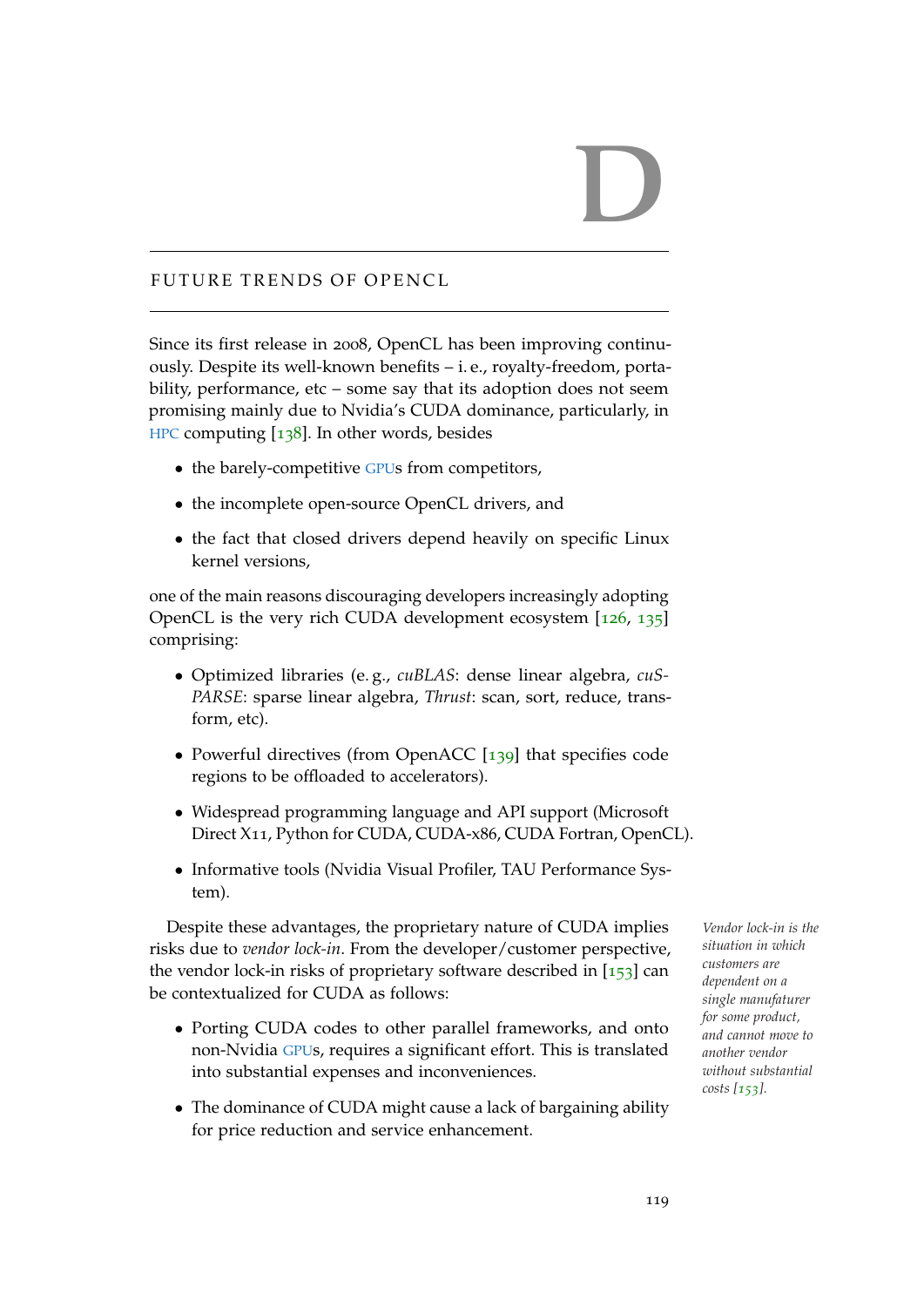However, the recent announcement of Intel's intentions to contribute support for SYCL into Clang/LLVM [[85](#page-154-3)] opens a more concrete royalty-free alternative to the vendor lock-in issue of Nvidia. While SYCL could be a promising contender for CUDA, it is still a very early step towards an open ecosystem, with similar maturity to the one currently provided by Nvidia.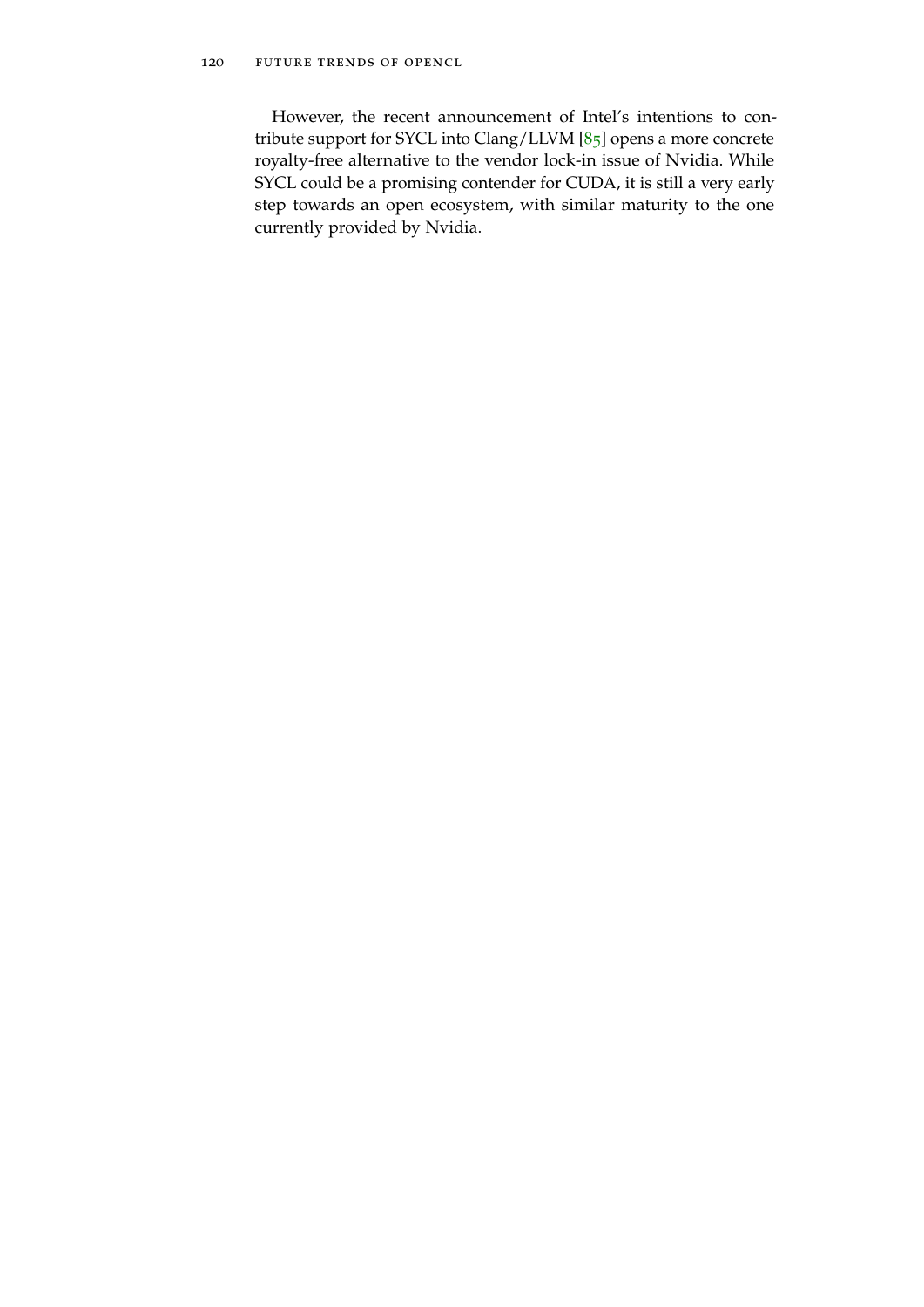## FULL LIST OF OWN PUBLICATIONS

- [1] Léa El Khoury, Diogo Santos-Martins, Sukanya Sasmal, Jérôme Eberhardt, Giulia Bianco, Francesca A. Ambrosio, **Solis-Vasquez, Leonardo**, Andreas Koch, Stefano Forli, and David Mobley. "Comparison of affinity ranking using AutoDock-GPU and MM-GBSA scores for BACE-1 inhibitors in the D3R Grand Challenge 4." In: *Journal of Computer-Aided Molecular Design* (2019). doi: [10.1007/s10822-019-00240-w](http://dx.doi.org/10.1007/s10822-019-00240-w).
- [2] Diogo Santos-Martins, **Solis-Vasquez, Leonardo**, Andreas Koch, and Stefano Forli. "Accelerating AutoDock4 with GPUs and Gradient-Based Local Search." In: *ChemRxiv (preprint)* (2019). doi: [10.26434/chemrxiv.9702389.v1](http://dx.doi.org/10.26434/chemrxiv.9702389.v1).
- [3] Diogo Santos-Martins, Jérôme Eberhardt, Giulia Bianco, **Solis-Vasquez, Leonardo**, Francesca Alessandra Ambrosio, Andreas Koch, and Stefano Forli. "D3R Grand Challenge 4: prospective pose prediction of BACE1 ligands with AutoDock-GPU." In: *Journal of Computer-Aided Molecular Design* (2019). DOI: [10.](http://dx.doi.org/10.1007/s10822-019-00241-9) [1007/s10822-019-00241-9](http://dx.doi.org/10.1007/s10822-019-00241-9).
- [4] Lukas Sommer, Florian Stock, **Solis-Vasquez, Leonardo**, and Andreas Koch. *EPHoS: Evaluation of Programming Models for Heterogeneous Systems*. Berlin, Germany: German Association of the Automotive Industry (VDA: Verband der Automobilindustrie), 2019. URL: https://www.vda.de/de/services/ [Publikationen/fat-schriftenreihe-317.html](https://www.vda.de/de/services/Publikationen/fat-schriftenreihe-317.html).
- [5] Lukas Sommer, Florian Stock, **Solis-Vasquez, Leonardo**, and Andreas Koch. "Work-in-Progress: DAPHNE - An Automotive Benchmark Suite for Parallel Programming Models on Embedded Heterogeneous Platforms." In: *Proceedings of the International Conference on Embedded Software (EMSOFT)*. New York, NY, USA: ACM, 2019. DOI: [10.1145/3349568.3351547](http://dx.doi.org/10.1145/3349568.3351547).
- [6] **Solis-Vasquez, Leonardo** and Andreas Koch. "A Performance and Energy Evaluation of OpenCL-accelerated Molecular Docking." In: *Proceedings of the 5th International Workshop on OpenCL (IWOCL)*. Toronto, ON, Canada: ACM, 2017. poi: [10.1145/](http://dx.doi.org/10.1145/3078155.3078167) [3078155.3078167](http://dx.doi.org/10.1145/3078155.3078167).
- [7] **Solis-Vasquez, Leonardo** and Andreas Koch. "A Case Study in Using OpenCL on FPGAs: Creating an Open-Source Accelerator of the AutoDock Molecular Docking Software." In: *Proceedings of the 5th International Workshop on FPGAs for Soft-*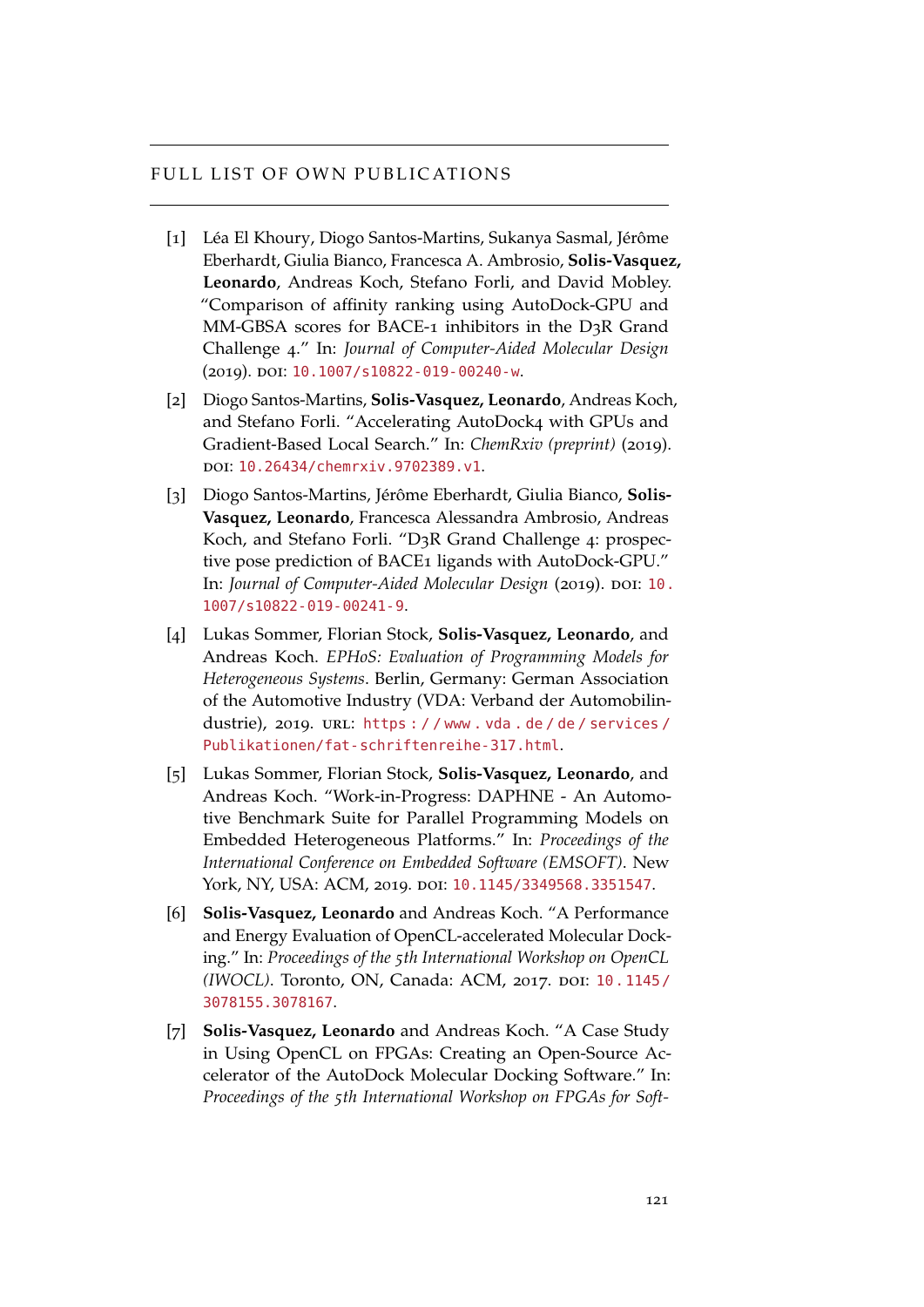*ware Programmers (FSP)*. Dublin, Ireland: VDE VERLAG, 2018. url: <https://ieeexplore.ieee.org/document/8470463>.

- [8] **Solis-Vasquez, Leonardo**, Diogo Santos-Martins, Andreas Koch, and Stefano Forli. "Performance Analysis of Molecular Docking in OpenCL: A Case Study of AutoDock enhanced with Gradients." In: *Submitted to the 34th International Parallel and Distributed Processing Symposium (IPDPS)*. Submitted, 2019.
- [9] **Solis-Vasquez, Leonardo**, Diogo Santos-Martins, Andreas Koch, and Stefano Forli. "Evaluating the Energy Efficiency of OpenCLaccelerated AutoDock Molecular Docking." In: *Submitted to the 28th Euromicro International Conference on Parallel, Distributed, and Network-based Processing (PDP)*. Submitted, 2020.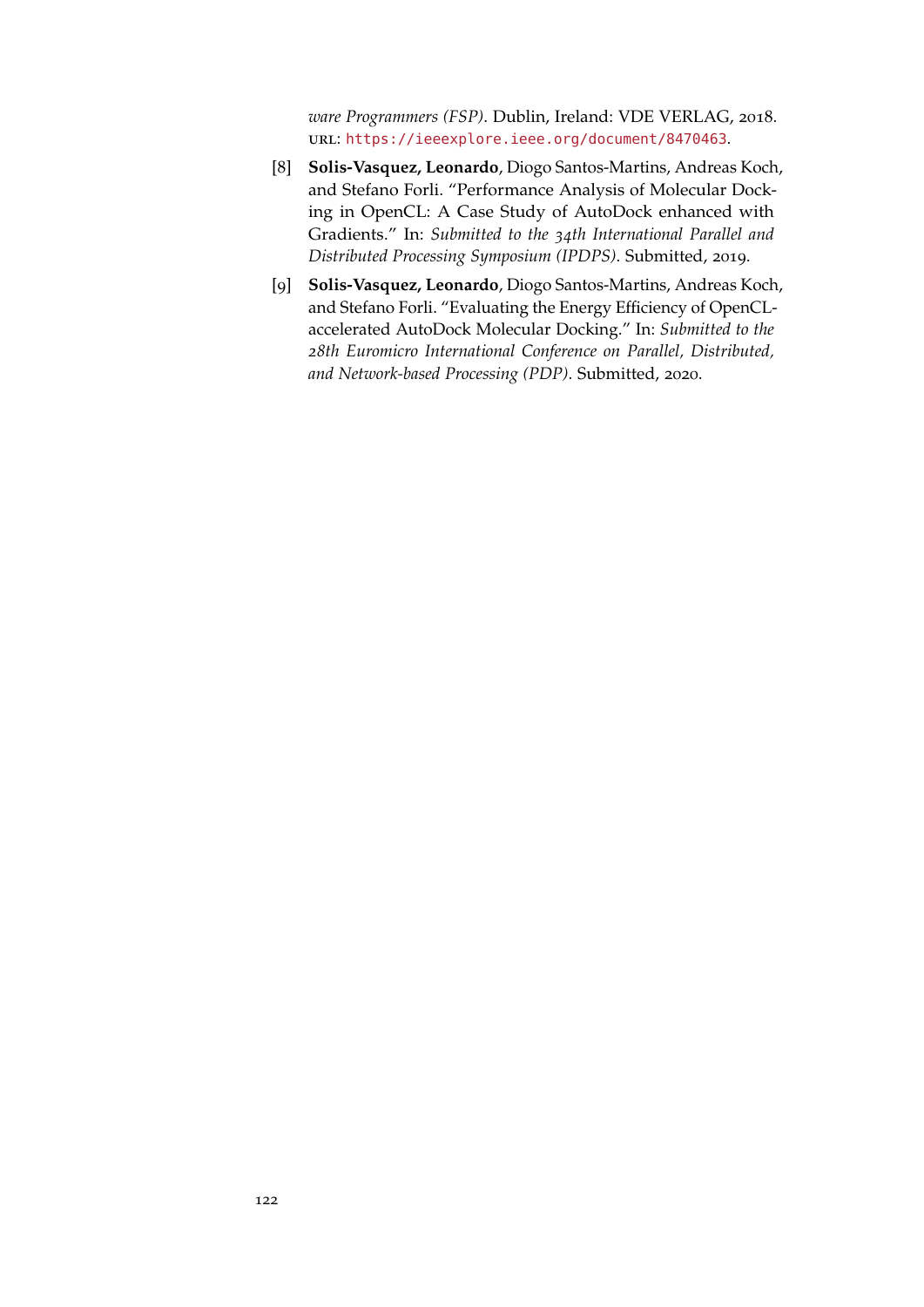## **BIBLIOGRAPHY**

- [1] AMD. *OpenCL Programming Optimization Guide*. Last accessed: June 30, 2019. URL: [http://developer.amd.com/wordpress/](http://developer.amd.com/wordpress/media/2013/12/AMD_OpenCL_Programming_Optimization_Guide2.pdf) [media / 2013 / 12 / AMD](http://developer.amd.com/wordpress/media/2013/12/AMD_OpenCL_Programming_Optimization_Guide2.pdf) \_ OpenCL \_ Programming \_ Optimization \_ [Guide2.pdf](http://developer.amd.com/wordpress/media/2013/12/AMD_OpenCL_Programming_Optimization_Guide2.pdf).
- [2] David Abdurachmanov, Peter Elmer, Giulio Eulisse, Robert Knight, Tapio Niemi, Jukka K. Nurminen, Filip Nyback, Gonçalo Pestana, Zhonghong Ou, and Kashif Khan. "Techniques and tools for measuring energy efficiency of scientific software applications." In: *J. Physics: Conf. Series* 608 (2015). DOI: [10.1088/](http://dx.doi.org/10.1088/1742-6596/608/1/012032) [1742-6596/608/1/012032](http://dx.doi.org/10.1088/1742-6596/608/1/012032).
- [3] Alexander Afanasiev, Igor Oferkin, Mikhail Posypkin, Anton Rubtsov, Alexey Sulimov, and Vladimir Sulimov. "A Comparative Study of Different Optimization Algorithms for Molecular Docking." In: *Proceedings of the 3rd International Workshop on Science Gateways for Life Sciences (IWSG)*. London, United Kingdom: CEUR Workshop Proceedings, 2011. URL: [http://ceur](http://ceur-ws.org/Vol-819/)[ws.org/Vol-819/](http://ceur-ws.org/Vol-819/).
- [4] Ayesha Afzal, Christian Schmitt, Samer Alhaddad, Yevgen Grynko, Jurgen Teich, Jens Forstner, and Frank Hannig. "Solving Maxwell's Equations with Modern C++ and SYCL: A Case Study." In: *Proceedings of the 29th International Conference on Application-specific Systems, Architectures and Processors (ASAP)*. Milan, Italy: IEEE, 2018. DOI: [10.1109/ASAP.2018.8445127](http://dx.doi.org/10.1109/ASAP.2018.8445127).
- [5] University of Alberta. *Linear Feedback Shift Register (High-Level Digital ASIC Design Using CAD (course notes))*. Last accessed: July 30, 2019. url: [http://www.ece.ualberta.ca/~elliott/](http://www.ece.ualberta.ca/~elliott/ee552/studentAppNotes/1999f/Drivers_Ed/lfsr.html) [ee552/studentAppNotes/1999f/Drivers\\_Ed/lfsr.html](http://www.ece.ualberta.ca/~elliott/ee552/studentAppNotes/1999f/Drivers_Ed/lfsr.html).
- [6] *Alibaba Hires Chief Quantum Scientist In Continued Cloud Push*. Last accessed: April 30, 2019. url: [https://www.alizila.com/](https://www.alizila.com/alibaba-hires-chief-quantum-scientist-in-contineud-cloud-push) [alibaba - hires - chief - quantum - scientist - in - contineud](https://www.alizila.com/alibaba-hires-chief-quantum-scientist-in-contineud-cloud-push)  [cloud-push](https://www.alizila.com/alibaba-hires-chief-quantum-scientist-in-contineud-cloud-push).
- [7] Scott E. Allen, Nikolay V. Dokholyan, and Albert A. Bowers. "Dynamic Docking of Conformationally Constrained Macrocycles: Methods and Applications." In: *ACS Chemical Biology* 11.1 (2016), pp. 10-24. DOI: [10.1021/acschembio.5b00663](http://dx.doi.org/10.1021/acschembio.5b00663).
- [8] Hiba Alogheli, Gustav Olanders, Wesley Schaal, Peter Brandt, and Anders Karlén. "Docking of Macrocycles: Comparing Rigid and Flexible Docking in Glide." In: *Journal of Chemical Informa-*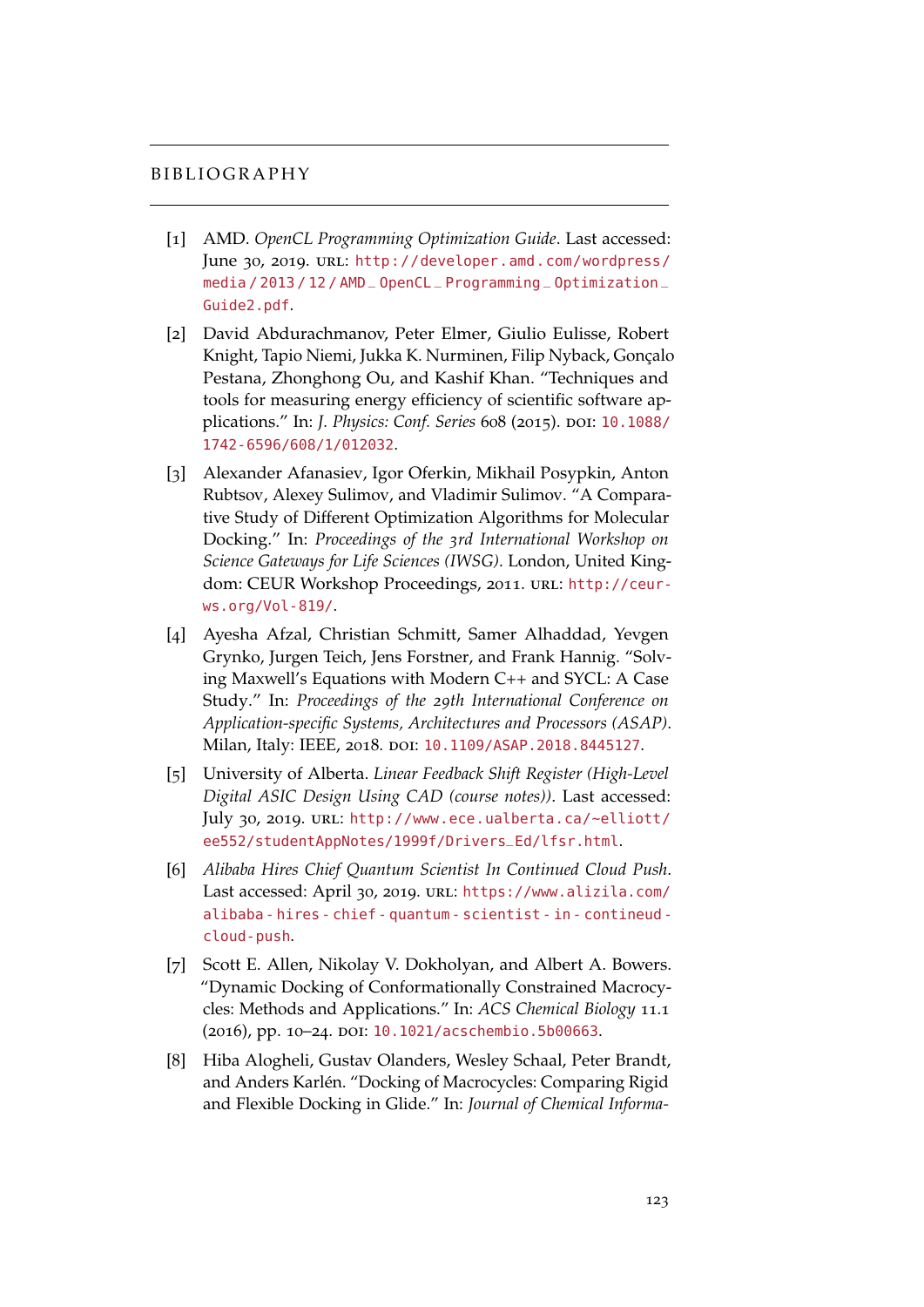*tion and Modeling* 57.2 (2017), pp. 190–202. DOI: [10.1021/acs.](http://dx.doi.org/10.1021/acs.jcim.6b00443) [jcim.6b00443](http://dx.doi.org/10.1021/acs.jcim.6b00443).

- [9] Serkan Altuntaş, Zeki Bozkus, and Basilio B. Fraguela. "GPU Accelerated Molecular Docking Simulation with Genetic Algorithms." In: *Applications of Evolutionary Computation: 19th European Conference, EvoApplications*. Springer, 2016, pp. 134–146. doi: [10.1007/978-3-319-31153-1\\_10](http://dx.doi.org/10.1007/978-3-319-31153-1_10).
- [10] *Amazon EC<sub>2</sub> Pricing*. Last accessed: July 30, 2019. URL: [https:](https://aws.amazon.com/ec2/pricing/on-demand) [//aws.amazon.com/ec2/pricing/on-demand](https://aws.amazon.com/ec2/pricing/on-demand).
- [11] *Amazon Elastic Compute Cloud, Compute Optimized Instances*. Last accessed: March 30, 2019. url: [https://docs.aws.amazon.com/](https://docs.aws.amazon.com/AWSEC2/latest/UserGuide/compute-optimized-instances.html) [AWSEC2 / latest / UserGuide / compute - optimized - instances .](https://docs.aws.amazon.com/AWSEC2/latest/UserGuide/compute-optimized-instances.html) [html](https://docs.aws.amazon.com/AWSEC2/latest/UserGuide/compute-optimized-instances.html).
- [12] *Amazon Elastic Compute Cloud, Processor State Control for Your EC2 Instance*. Last accessed: March 30, 2019. url: [https://docs.](https://docs.aws.amazon.com/AWSEC2/latest/UserGuide/processor_state_control.html) [aws . amazon . com / AWSEC2 / latest / UserGuide / processor](https://docs.aws.amazon.com/AWSEC2/latest/UserGuide/processor_state_control.html) \_ [state\\_control.html](https://docs.aws.amazon.com/AWSEC2/latest/UserGuide/processor_state_control.html).
- [13] *Amazon Elastic Compute Cloud, User Guide for Linux Instances*. Last accessed: January 30, 2019. URL: [https : / / docs . aws .](https://docs.aws.amazon.com/AWSEC2/latest/UserGuide/instance-optimize-cpu.html) [amazon.com/AWSEC2/latest/UserGuide/instance-optimize](https://docs.aws.amazon.com/AWSEC2/latest/UserGuide/instance-optimize-cpu.html)[cpu.html](https://docs.aws.amazon.com/AWSEC2/latest/UserGuide/instance-optimize-cpu.html).
- [14] Hartwig Anzt, Stanimire Tomov, and Jack Dongarra. "On the performance and energy efficiency of sparse linear algebra on GPUs." In: *The International Journal of High Performance Com-*puting Applications 31.15 (2017), pp. 375 -390. DOI: [10.1177/](http://dx.doi.org/10.1177/1094342016672081) [1094342016672081](http://dx.doi.org/10.1177/1094342016672081).
- [15] Microsoft Azure. *Predicting ocean chemistry using Microsoft Azure*. Last accessed: April 30, 2019. URL: [https://customers.microsof](https://customers.microsoft.com/pt-br/story/taylorshellfishfarms)t. [com/pt-br/story/taylorshellfishfarms](https://customers.microsoft.com/pt-br/story/taylorshellfishfarms).
- [16] Ashok D. Belegundu and Tirupathi R. Chandrupatla. *Optimization Concepts and Applications in Engineering: Second Edi*tion. 3rd ed. Cambridge University Press, 2019. URL: [https:](https://www.cambridge.org/de/academic/subjects/engineering/control-systems-and-optimization/optimization-concepts-and-applications-engineering-3rd-edition?format=HB&isbn=9781108424882) [//www.cambridge.org/de/academic/subjects/engineering/](https://www.cambridge.org/de/academic/subjects/engineering/control-systems-and-optimization/optimization-concepts-and-applications-engineering-3rd-edition?format=HB&isbn=9781108424882) [control-systems-and-optimization/optimization-concepts](https://www.cambridge.org/de/academic/subjects/engineering/control-systems-and-optimization/optimization-concepts-and-applications-engineering-3rd-edition?format=HB&isbn=9781108424882)[and- applications- engineering- 3rd- edition?format=HB&](https://www.cambridge.org/de/academic/subjects/engineering/control-systems-and-optimization/optimization-concepts-and-applications-engineering-3rd-edition?format=HB&isbn=9781108424882) [isbn=9781108424882](https://www.cambridge.org/de/academic/subjects/engineering/control-systems-and-optimization/optimization-concepts-and-applications-engineering-3rd-edition?format=HB&isbn=9781108424882).
- [17] Helen M. Berman, John Westbrook, Zukang Feng, Gary Gilliland, Talapady N. Bhat, Helge Weissig, Ilya N. Shindyalov, and Philip E. Bourne. "The Protein Data Bank." In: *Journal of Nucleic Acids Research* 28.1 (2000), pp. 235-242. DOI: [10.1093/nar/28.1.235](http://dx.doi.org/10.1093/nar/28.1.235).
- [18] Geoffrey C. Berresford and Andrew M. Rocket. *Applied Calculus*. 7th ed. CENGAGE Learning, 2016. url: [https://www.cengage.](https://www.cengage.com/c/applied-calculus-7e-berresford/) [com/c/applied-calculus-7e-berresford/](https://www.cengage.com/c/applied-calculus-7e-berresford/).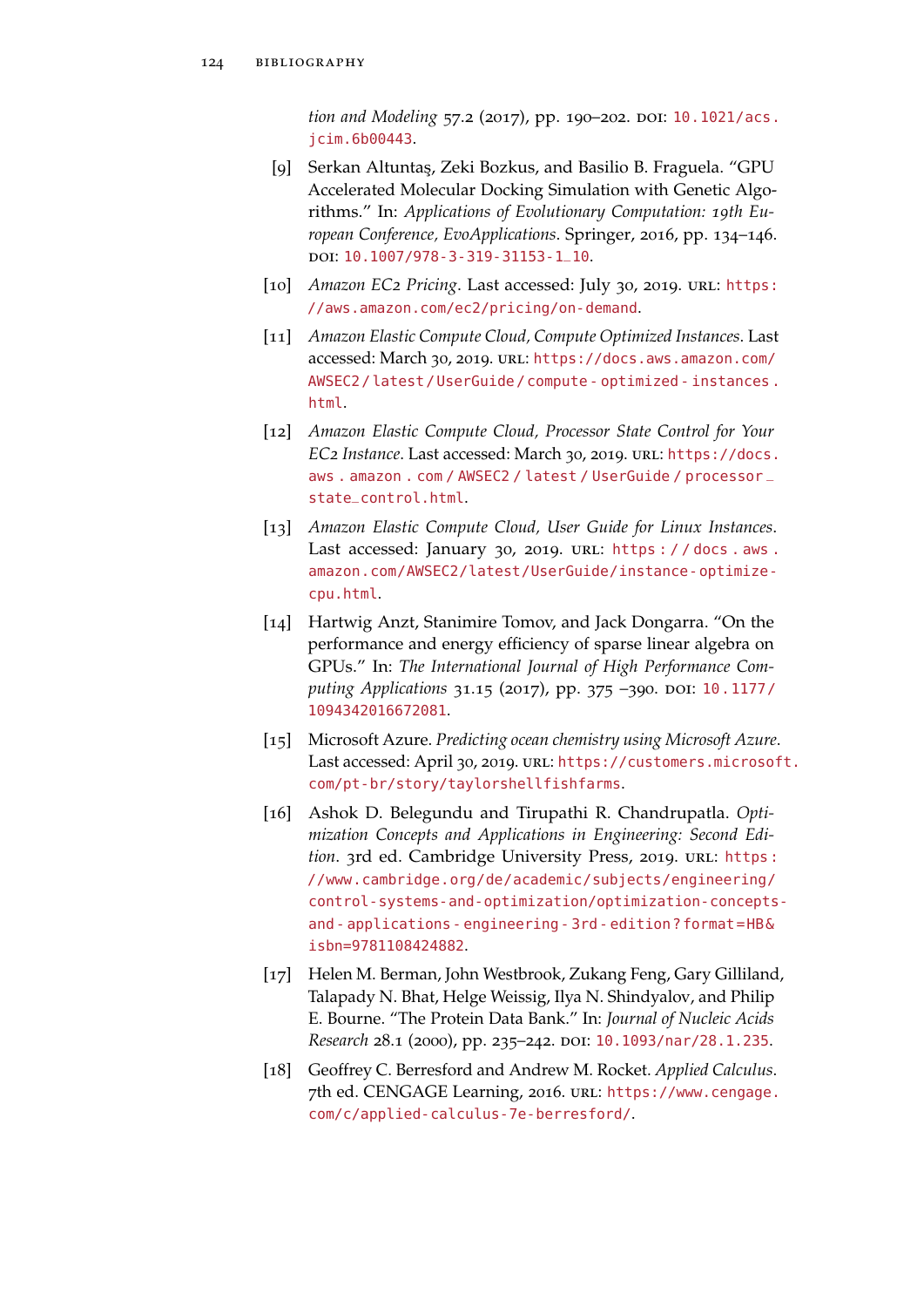- [19] National Center for Biotechnology Information. *PubChem Database. CID=4369278*. Last accessed: September 30, 2019. url: [https:](https://pubchem.ncbi.nlm.nih.gov/compound/4369278) [//pubchem.ncbi.nlm.nih.gov/compound/4369278](https://pubchem.ncbi.nlm.nih.gov/compound/4369278).
- [20] Erik Bitzek, Pekka Koskinen, Franz Gähler, Michael Moseler, and Peter Gumbsch. "Structural relaxation made simple." In: *Journal of Physical Review Letters* 97.17 (2006), p. 170201. DOI: [10.1103/PhysRevLett.97.170201](http://dx.doi.org/10.1103/PhysRevLett.97.170201).
- [21] OpenMP ARB (Architecture Review Boards). *OpenMP Resources*. Last accessed: April 30, 2019. URL: [https://www.openmp.org/](https://www.openmp.org/resources) [resources](https://www.openmp.org/resources).
- [22] *Boost.Thread Overview. Last accessed: July 30, 2019. url: [https:](https://www.boost.org/doc/libs/1_71_0/doc/html/thread.html)* [//www.boost.org/doc/libs/1\\_71\\_0/doc/html/thread.html](https://www.boost.org/doc/libs/1_71_0/doc/html/thread.html).
- [23] Zeki Bozkus and Basilio B. Fraguela. "A Portable High-Productivity Approach to Program Heterogeneous Systems." In: *Proceedings of the*. Shanghai, China: IEEE, 2012. doi: [10.1109/IPDPSW.2012.](http://dx.doi.org/10.1109/IPDPSW.2012.15) [15](http://dx.doi.org/10.1109/IPDPSW.2012.15).
- [24] Robert A. Bridges, Neena Imam, and Tiffany M. Mintz. "Understanding GPU Power: A Survey of Profiling, Modeling, and Simulation Methods." In: *Journal of ACM Computing Surveys* 49.3 (2016), 41:1–41:27. doi: [10.1145/2962131](http://dx.doi.org/10.1145/2962131).
- [25] Leibniz Supercomputing Centre. *Scientific Application Packages*. Last accessed: April 30, 2019. URL: https://doku.lrz.de/ [display/PUBLIC/Scientific+Application+Packages](https://doku.lrz.de/display/PUBLIC/Scientific+Application+Packages).
- [26] Rong Chen, Li Li, and Zhiping Weng. "ZDOCK: an initial-stage protein-docking algorithm." In: *Journal of Proteins: Structure, Function, and Bioinformatics* 52.1 (2003), pp. 80 -87. DOI: 10. [1002/prot.10389](http://dx.doi.org/10.1002/prot.10389).
- [27] Rong Chen and Zhiping Weng. "Docking unbound proteins using shape complementarity, desolvation, and electrostatics." In: *Journal of Proteins: Structure, Function, and Bioinformatics* 47.3 (2002), pp. 281 -294. DOI: [10.1002/prot.10092](http://dx.doi.org/10.1002/prot.10092).
- [28] *CodeXL A comprehensive tool suite that enables developers to harness the benefits of CPUs, GPUs and APUs.* Last accessed: January 30, 2019. url: <https://github.com/GPUOpen-Tools/CodeXL>.
- [29] Codeplay. *Codeplay Announces World's First Fully-Conformant SYCL 1.2.1 Solution.* Last accessed: April 30, 2019. 2018. url: [https : / / www . codeplay . com / portal / 08 - 23 - 18 - codeplay](https://www.codeplay.com/portal/08-23-18-codeplay-announces-world-s-first-fully-conformant-sycl-1-2-1-solution)  [announces-world-s-first-fully-conformant-sycl-1-2-1](https://www.codeplay.com/portal/08-23-18-codeplay-announces-world-s-first-fully-conformant-sycl-1-2-1-solution) [solution](https://www.codeplay.com/portal/08-23-18-codeplay-announces-world-s-first-fully-conformant-sycl-1-2-1-solution).
- [30] Drug Design Data Resource (D3R) Community. *Grand Challenge 4: Affinity Predictions - BACE (Stage 1A)*. Last accessed: April 20, 2019. url: [https://drugdesigndata.org/php/d3r/](https://drugdesigndata.org/php/d3r/gc4/combined/scoring/index.php?component=1146&method=structure) [gc4/combined/scoring/index.php?component=1146&method=](https://drugdesigndata.org/php/d3r/gc4/combined/scoring/index.php?component=1146&method=structure) [structure](https://drugdesigndata.org/php/d3r/gc4/combined/scoring/index.php?component=1146&method=structure).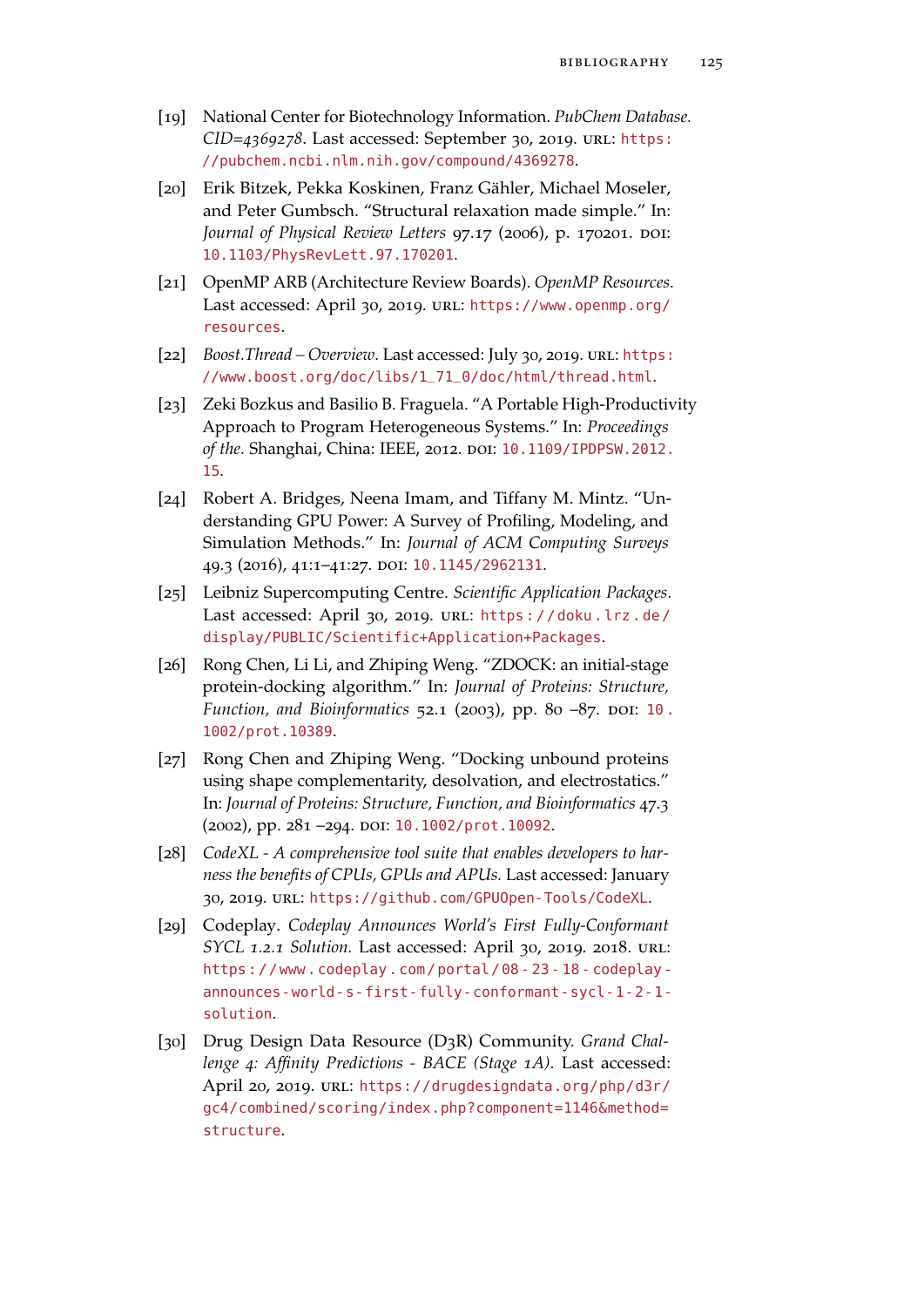- [31] Drug Design Data Resource (D3R) Community. *Grand Challenge 4: Affinity Predictions - BACE (Stage 2)*. Last accessed: April 20, 2019. url: [https://drugdesigndata.org/php/d3r/gc4/](https://drugdesigndata.org/php/d3r/gc4/combined/scoring/index.php?component=1479&method=structure) [combined / scoring / index . php ? component = 1479 & method =](https://drugdesigndata.org/php/d3r/gc4/combined/scoring/index.php?component=1479&method=structure) [structure](https://drugdesigndata.org/php/d3r/gc4/combined/scoring/index.php?component=1479&method=structure).
- [32] Drug Design Data Resource (D3R) Community. *Grand Challenge 4: Pose Prediction Method - BACE (Stage 1A)*. Last accessed: April 20, 2019. URL: [https://drugdesigndata.org/php/d3r/](https://drugdesigndata.org/php/d3r/gc4/combined/pose/index.php?component=1146&results=rmsd&chart=pose&partial=0&ligand=Mean) [gc4/combined/pose/index.php?component=1146&results=](https://drugdesigndata.org/php/d3r/gc4/combined/pose/index.php?component=1146&results=rmsd&chart=pose&partial=0&ligand=Mean) [rmsd&chart=pose&partial=0&ligand=Mean](https://drugdesigndata.org/php/d3r/gc4/combined/pose/index.php?component=1146&results=rmsd&chart=pose&partial=0&ligand=Mean).
- [33] Drug Design Data Resource (D3R) Community. *Grand Challenge 4: Pose Prediction Method - BACE (Stage 1B)*. Last accessed: April 20, 2019. url: [https://drugdesigndata.org/php/d3r/](https://drugdesigndata.org/php/d3r/gc4/combined/pose/index.php?component=1470&results=rmsd&chart=pose&partial=0&ligand=Mean) [gc4/combined/pose/index.php?component=1470&results=](https://drugdesigndata.org/php/d3r/gc4/combined/pose/index.php?component=1470&results=rmsd&chart=pose&partial=0&ligand=Mean) [rmsd&chart=pose&partial=0&ligand=Mean](https://drugdesigndata.org/php/d3r/gc4/combined/pose/index.php?component=1470&results=rmsd&chart=pose&partial=0&ligand=Mean).
- [34] Drug Design Data Resource (D3R) Community. *Grand Challenge 4*. Last accessed: April 20, 2019. url: [https://drugdesigndata.](https://drugdesigndata.org/about/grand-challenge-4) [org/about/grand-challenge-4](https://drugdesigndata.org/about/grand-challenge-4).
- [35] Center for Computational Structural Biology. *AutoDock4: Computational Docking of Ligands to Biomolecular Targets*. Last accessed: April 30, 2019. url: [https : / / ccsb . scripps . edu /](https://ccsb.scripps.edu/autodock) [autodock](https://ccsb.scripps.edu/autodock).
- [36] Louisiana State University: High Performance Computing. *Alphabetical List of Software*. Last accessed: April 30, 2019. url: <http://www.hpc.lsu.edu/docs/guides/index.php#Chemistry>.
- [37] Alpha Data. *ADM-PCIE-7V3 High Performance Computing*. Last accessed: May 30, 2019. URL: [https://www.alpha-data.](https://www.alpha-data.com/dcp/products.php?product=adm-pcie-7v3) [com/dcp/products.php?product=adm-pcie-7v3](https://www.alpha-data.com/dcp/products.php?product=adm-pcie-7v3).
- [38] James J. Davis, Joshua M. Levine, Edward A. Stott, Eddie Hung, Peter Y. K. Cheung, and George A. Constantinides. "KOCL: Power Self- Awareness for Arbitrary FPGA-SoC-Accelerated OpenCL Applications." In: *Journal of IEEE Design Test*. IEEE, 2017. doi: [10.1109/MDAT.2017.2750909](http://dx.doi.org/10.1109/MDAT.2017.2750909).
- [39] Renata De Paris, Fábio A. Frantz, Osmar Norberto de Souza, and Duncan D. A. Ruiz. "wFReDoW: A Cloud-Based Web Environment to Handle Molecular Docking Simulations of a Fully Flexible Receptor Model." In: *Journal of BioMed Research International* 2013 (2013). DOI: [10.1155/2013/469363](http://dx.doi.org/10.1155/2013/469363).
- [40] P. Debye. "Näherungsformeln für die Zylinderfunktionen für große Werte des Arguments und unbeschränkt veränderliche Werte des Index." In: *Journal of Mathematische Annalen* 67.4 (1909), pp. 535 –558. doi: [10.1007/BF01450097](http://dx.doi.org/10.1007/BF01450097).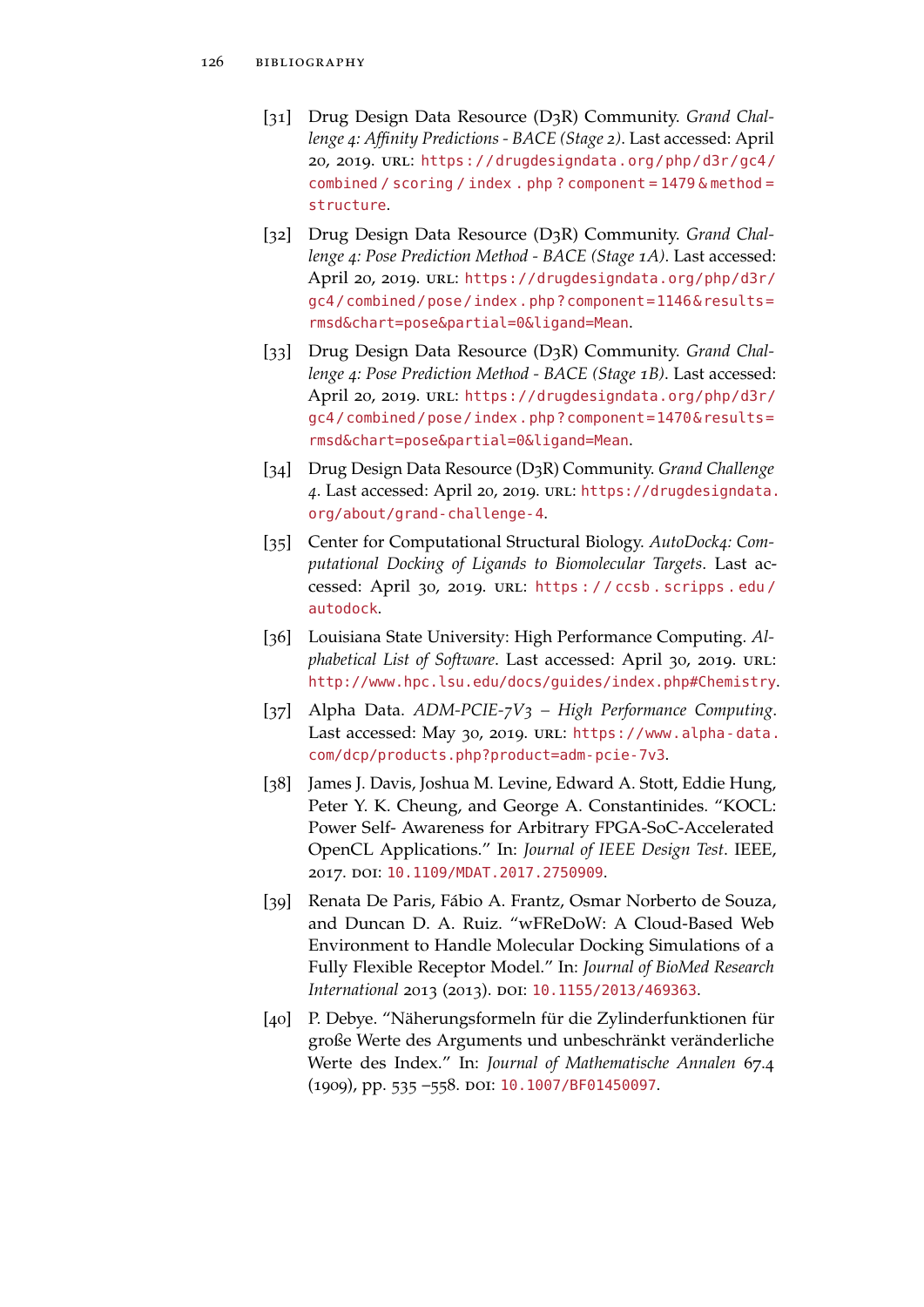- [41] The Tech Terms Computer Dictionary. *DDR3*. Last accessed: November 30, 2019. url: [https://techterms.com/definition/](https://techterms.com/definition/ddr3) [ddr3](https://techterms.com/definition/ddr3).
- [42] Dong Dong, Zhijian Xu, Wu Zhong, and Shaoliang Peng. "Parallelization of Molecular Docking: A Review." In: *Journal of Current Topics in Medicinal Chemistry* 28.12 (2018), pp. 1015 – 1028. doi: [10.2174/1568026618666180821145215](http://dx.doi.org/10.2174/1568026618666180821145215).
- [43] Victor Eijkhout. *Introduction to High-Performance Scientific Com*puting. 2nd ed. 2016. URL: [http://pages.tacc.utexas.edu/](http://pages.tacc.utexas.edu/~eijkhout/istc/istc.html) [~eijkhout/istc/istc.html](http://pages.tacc.utexas.edu/~eijkhout/istc/istc.html).
- [44] Léa El Khoury, Diogo Santos-Martins, Sukanya Sasmal, Jérôme Eberhardt, Giulia Bianco, Francesca A. Ambrosio, **Solis-Vasquez, Leonardo**, Andreas Koch, Stefano Forli, and David Mobley. "Comparison of affinity ranking using AutoDock-GPU and MM-GBSA scores for BACE-1 inhibitors in the D3R Grand Challenge 4." In: *Journal of Computer-Aided Molecular Design* (2019). doi: [10.1007/s10822-019-00240-w](http://dx.doi.org/10.1007/s10822-019-00240-w).
- [45] U.S. Department of Energy. *Fact Sheet: Collaboration of Oak Ridge, Argonne, and Livermore (CORAL)*. Last accessed: April 30, 2019. url: [https://www.energy.gov/downloads/fact-sheet](https://www.energy.gov/downloads/fact-sheet-collaboration-oak-ridge-argonne-and-livermore-coral)[collaboration-oak-ridge-argonne-and-livermore-coral](https://www.energy.gov/downloads/fact-sheet-collaboration-oak-ridge-argonne-and-livermore-coral).
- [46] Karl Entacher. *A Collection of Selected Pseudorandom Number Generators with Linear Structures*. Last accessed: July 30, 2019. 1997. url: [https://citeseerx.ist.psu.edu/viewdoc/summary?](https://citeseerx.ist.psu.edu/viewdoc/summary?doi=10.1.1.53.3686) [doi=10.1.1.53.3686](https://citeseerx.ist.psu.edu/viewdoc/summary?doi=10.1.1.53.3686).
- [47] Max Planck Computing & Data Facility. *HPC Application Packages*. Last accessed: April 30, 2019. url: [https://www.mpcdf.](https://www.mpcdf.mpg.de/services/computing/software/hpc_application_packages.html) [mpg . de / services / computing / software / hpc\\_application\\_](https://www.mpcdf.mpg.de/services/computing/software/hpc_application_packages.html) [packages.html](https://www.mpcdf.mpg.de/services/computing/software/hpc_application_packages.html).
- [48] Zhi-wei Feng, Xu-hong Tian, and Shan Chang. "A Parallel Molecular Docking Approach Based on Graphic Processing Unit." In: *Proceedings of the 4th International Conference on Bioinformatics and Biomedical Engineering*. Chengdu, China: IEEE, 2010. doi: [10.1109/ICBBE.2010.5514919](http://dx.doi.org/10.1109/ICBBE.2010.5514919).
- [49] Leonardo G. Ferreira, Ricardo N. Dos Santos, Glaucius Oliva, and Adriano D. Andricopulo. "Molecular Docking and Structure-Based Drug Design Strategies." In: *Journal of Molecules* 20.7 (2015), pp. 13384-13421. DOI: [10.3390/molecules200713384](http://dx.doi.org/10.3390/molecules200713384).
- [50] *FightAIDS@Home*. Last accessed: July 30, 2019. url: [http://](http://fightaidsathome.scripps.edu) [fightaidsathome.scripps.edu](http://fightaidsathome.scripps.edu).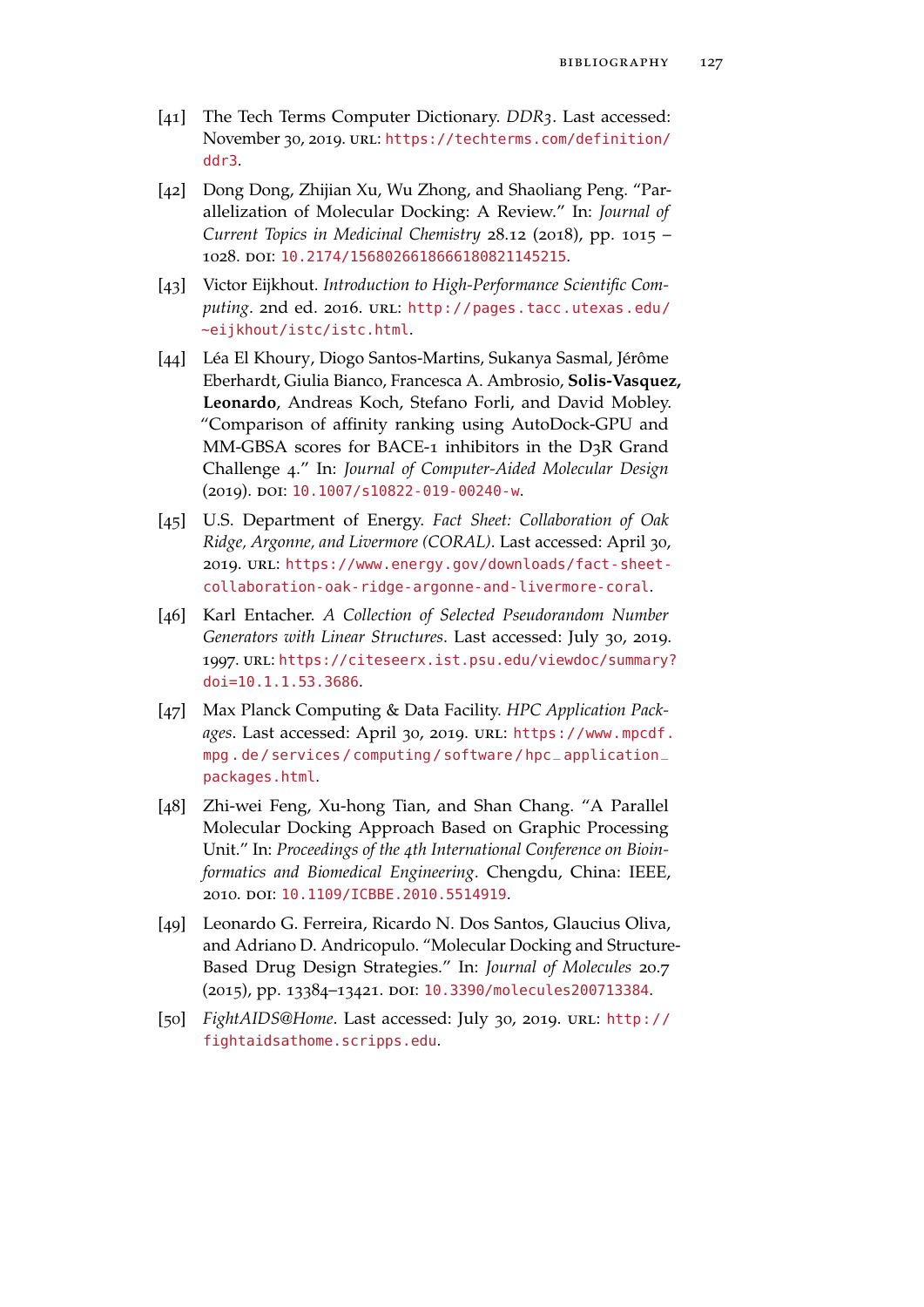- [51] Stefano Forli and Maurizio Botta. "Lennard-Jones Potential and Dummy Atom Settings to Overcome the AUTODOCK Limitation in Treating Flexible Ring Systems." In: *Journal of Chemical Information and Modeling* 47.4 (2007), pp. 1481–1492. doi: [10.1021/ci700036j](http://dx.doi.org/10.1021/ci700036j).
- [52] German Research Foundation (DFG: Deutsche Forschungsgemeinschaft). *DFG Classification of Scientific Disciplines, Research Areas, Review Boards and Subject Areas (2016-2019)*. Last accessed: April 30, 2019. URL: [https://www.dfg.de/download/](https://www.dfg.de/download/pdf/dfg_im_profil/gremien/fachkollegien/amtsperiode_2016_2019/fachsystematik_2016-2019_en_grafik.pdf) [pdf/dfg\\_im\\_profil/gremien/fachkollegien/amtsperiode\\_](https://www.dfg.de/download/pdf/dfg_im_profil/gremien/fachkollegien/amtsperiode_2016_2019/fachsystematik_2016-2019_en_grafik.pdf) [2016\\_2019/fachsystematik\\_2016-2019\\_en\\_grafik.pdf](https://www.dfg.de/download/pdf/dfg_im_profil/gremien/fachkollegien/amtsperiode_2016_2019/fachsystematik_2016-2019_en_grafik.pdf).
- [53] Jan Fuhrmann, Alexander Rurainski, Hans-Peter Lenhof, and Dirk Neumann. "A new method for the gradient-based optimization of molecular complexes." In: *Journal of Computational Chemistry* 30.9 (2009), pp. 1371-1378. DOI: [10.1002/jcc.21159](http://dx.doi.org/10.1002/jcc.21159).
- [54] Qatar National Research Fund. *The fields of science and tech*nology classification. Last accessed: April 30, 2019. URL: [https:](https://www.qnrf.org/en-us/FOS) [//www.qnrf.org/en-us/FOS](https://www.qnrf.org/en-us/FOS).
- [55] *GOLD*. Last accessed: May 30, 2019. url: [https://www.ccdc.](https://www.ccdc.cam.ac.uk/solutions/csd-discovery/components/gold) [cam.ac.uk/solutions/csd-discovery/components/gold](https://www.ccdc.cam.ac.uk/solutions/csd-discovery/components/gold).
- [56] Alan D. George, Martin C. Herbordt, Herman Lam, Abhijeet G. Lawande, Jiayi Sheng, and Chen Yang. "Novo-G#: Largescale reconfigurable computing with direct and programmable interconnects." In: *Proceedings of the High Performance Extreme Computing Conference (HPEC)*. Waltham, MA, USA: IEEE, 2016. doi: [10.1109/HPEC.2016.7761639](http://dx.doi.org/10.1109/HPEC.2016.7761639).
- [57] Nick Gibbs, Anthony R. Clarke, and Richard B. Sessions. "Ab initio protein structure prediction using physicochemical potentials and a simplified off-lattice model." In: *Proteins: Struc*ture, Function, and Bioinformatics 43.2 (2001), pp. 186-202. DOI: [10.1002/1097-0134\(20010501\)43:2<186::AID-PROT1030>3.0.](http://dx.doi.org/10.1002/1097-0134(20010501)43:2<186::AID-PROT1030>3.0.CO;2-L) [CO;2-L](http://dx.doi.org/10.1002/1097-0134(20010501)43:2<186::AID-PROT1030>3.0.CO;2-L).
- [58] *Glide A complete solution for ligand-receptor docking*. Last accessed: May 30, 2019. url: [https://www.schrodinger.com/](https://www.schrodinger.com/glide) [glide](https://www.schrodinger.com/glide).
- [59] Gene H. Golub and James M. Ortega. *Scientific Computing and Differential Equations: An Introduction to Numerical Methods*. Academic Press, Inc., 1992. URL: [https://dl.acm.org/citation.](https://dl.acm.org/citation.cfm?id=574155) [cfm?id=574155](https://dl.acm.org/citation.cfm?id=574155).
- [60] Robson Gonçalves, Alessandro Girardi, and Claudio Schepke. "Performance and Energy Consumption Analysis of Coprocessors Using Different Programming Models." In: *Euromicro Int. Conf. on Parallel, Distributed and Network-based Processing*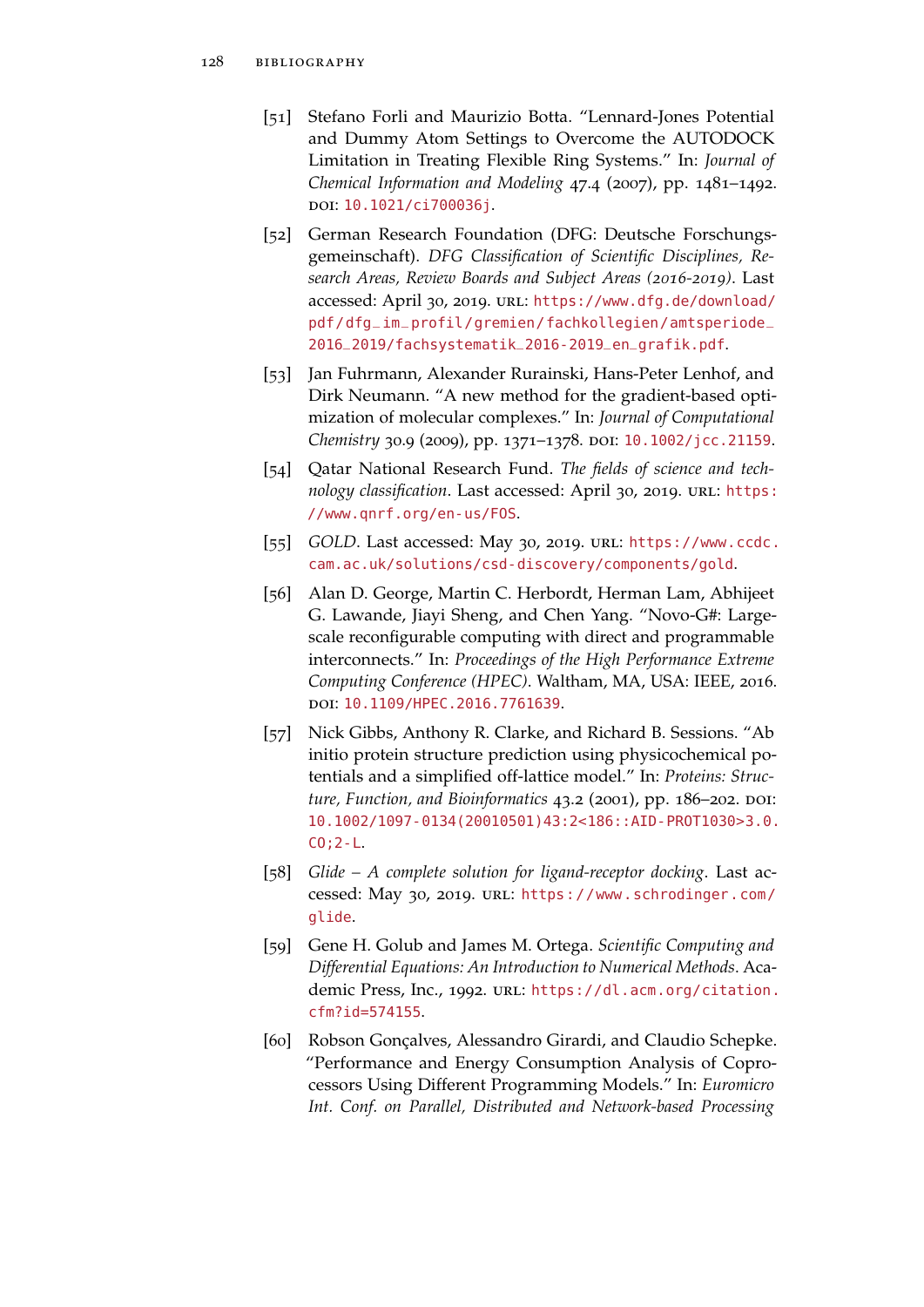*(PDP)*. Cambridge, UK: IEEE, 2018. poi: 10. 1109 / PDP2018. [2018.00086](http://dx.doi.org/10.1109/PDP2018.2018.00086).

- [61] David S. Goodsell and Arthur J. Olson. "Automated docking of substrates to proteins by simulated annealing." In: *Proteins: Structure, Function, and Bioinformatics* 8.3 (1990), pp. 195–202. doi: [10.1002/prot.340080302](http://dx.doi.org/10.1002/prot.340080302).
- [62] Khronos Group. *OpenCL 2.0 Reference Pages*. Last accessed: May 30, 2019. url: [https://www.khronos.org/registry/OpenCL/](https://www.khronos.org/registry/OpenCL/sdk/2.0/docs/man/xhtml) [sdk/2.0/docs/man/xhtml](https://www.khronos.org/registry/OpenCL/sdk/2.0/docs/man/xhtml).
- [63] Khronos Group. *OpenCL Overview: The open standard for parallel programming of heterogeneous systems.* Last accessed: April 30, 2019. url: <https://www.khronos.org/opencl>.
- [64] Khronos Group. *OpenCL Resources*. Last accessed: April 30, 2019. url: <https://www.khronos.org/opencl/resources>.
- [65] Khronos Group. *SYCL Overview: C++ Single-source Heterogeneous Programming for OpenCL.* Last accessed: April 30, 2019. url: <https://www.khronos.org/sycl>.
- [66] Khronos Group. *SYCL Resources*. Last accessed: April 30, 2019. url: <https://www.khronos.org/sycl/resources>.
- [67] Wan-Gang Gu, Xuan Zhang, and Jun-Fa Yuan. "Anti-HIV Drug Development Through Computational Methods." In: *The Journal of American Association of Pharmaceutical Scientists* 16.4 (2014), pp. 674–680. doi: [10.1208/s12248-014-9604-9](http://dx.doi.org/10.1208/s12248-014-9604-9).
- [68] Ginés D. Guerrero, Horacio Pérez-Sánchez, Wolfgang Wenzel, José M. Cecilia, and José M. García. "Effective Parallelization of Non-bonded Interactions Kernel for Virtual Screening on GPUs." In: *Proceedings of the 5th International Conference on Practical Applications of Computational Biology & Bioinformatics (PACBB)*. Salamanca, Spain: Springer, 2011. DOI: [10.1007/978-](http://dx.doi.org/10.1007/978-3-642-19914-1_9) [3-642-19914-1\\_9](http://dx.doi.org/10.1007/978-3-642-19914-1_9).
- [69] Christoph Hagleitner. *Application Porting & Optimization on GPU-accelerated POWER Architectures - Best practices for porting scientific applications*. Last accessed: April 30, 2019. url: [http : / / juser . fz - juelich . de / record / 840162 / files / 6 -](http://juser.fz-juelich.de/record/840162/files/6-CHagleitner-Best_Practices.pdf) [CHagleitner-Best\\_Practices.pdf](http://juser.fz-juelich.de/record/840162/files/6-CHagleitner-Best_Practices.pdf).
- [70] Inbal Halperin, Buyong Ma, Haim Wolfson, and Ruth Nussinov. "Principles of docking: An overview of search algorithms and a guide to scoring functions." In: *Journal of Proteins: Structure, Function, and Bioinformatics 47.4 (2002), pp. 409-443. DOI: [10.](http://dx.doi.org/10.1002/prot.10115)* [1002/prot.10115](http://dx.doi.org/10.1002/prot.10115).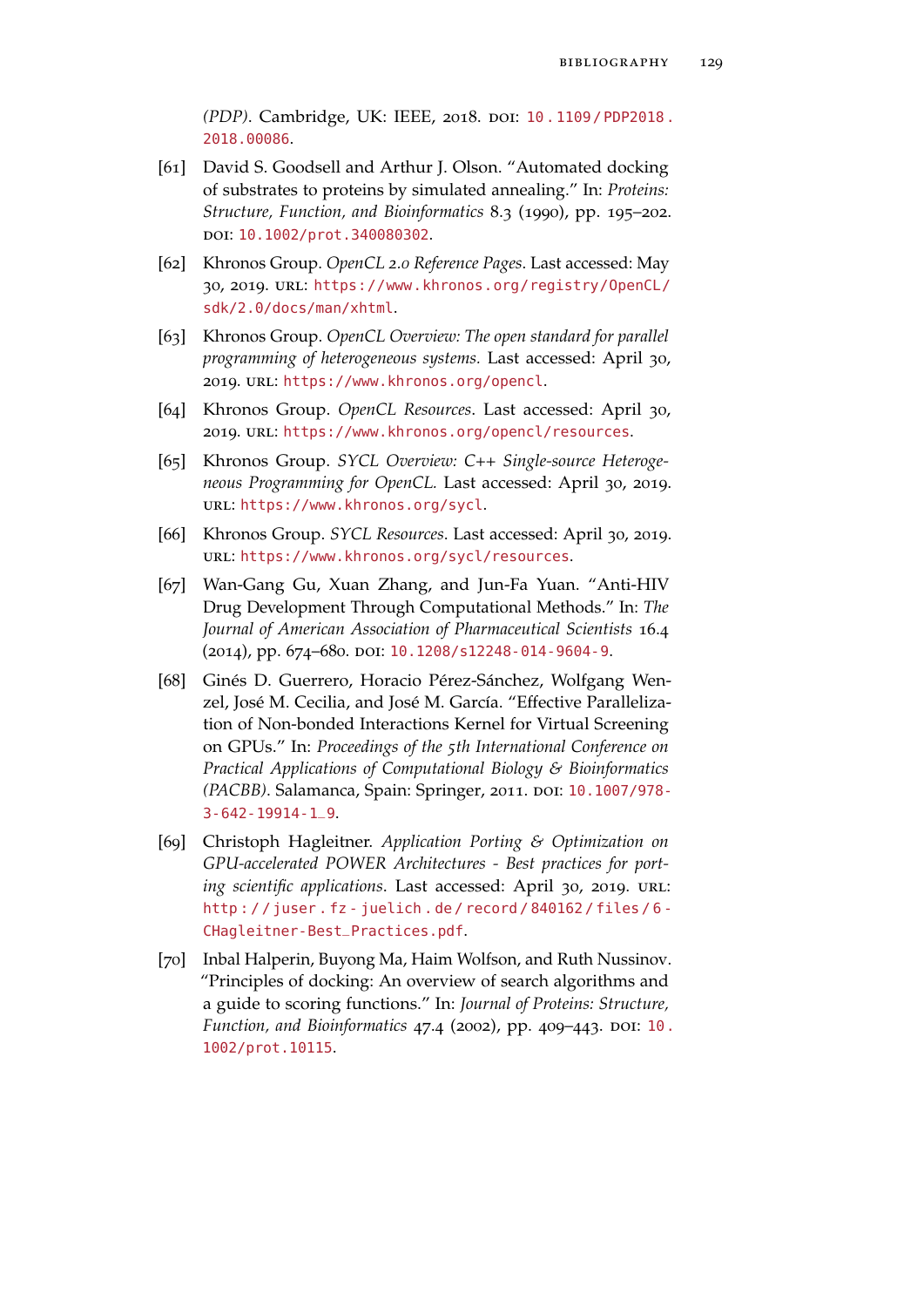- [71] Michael J. Hartshorn, Marcel L. Verdonk, Gianni Chessari, Suzanne C. Brewerton, Wijnand T.M. Mooij, Paul N. Mortenson, and Christopher W. Murray. "Diverse, high-quality test set for the validation of protein-ligand docking performance." In: *Journal of Medicinal Chemistry* 50.4 (2007), pp. 726-741. DOI: [10.1021/jm061277y](http://dx.doi.org/10.1021/jm061277y).
- [72] Scott Hauck and André DeHon, eds. *Reconfigurable Computing – The Theory and Practice of FPGA-based Computing*. Morgan Kaufmann, 2008. URL: [https://dl.acm.org/citation.cfm?](https://dl.acm.org/citation.cfm?id=1564780) [id=1564780](https://dl.acm.org/citation.cfm?id=1564780).
- [73] Csaba Hetényi and David van der Spoel. "Efficient docking of peptides to proteins without prior knowledge of the binding site." In: *Journal of Protein Science* 11.7 (2002), pp. 1729–1737. doi: [10.1110/ps.0202302](http://dx.doi.org/10.1110/ps.0202302).
- [74] *Heterogeneous Programming Library. Facilitates the use of accelerators on top of OpenCL*. Last accessed: July 30, 2019. URL: [https:](https://github.com/fraguela/hpl) [//github.com/fraguela/hpl](https://github.com/fraguela/hpl).
- [75] Abigail Hsu, David N. Asanza, Joseph A. Schoonover, Zach Jibben, Neil N. Carlson, and Robert Robey. "Performance Portability Challenges for Fortran Applications." In: *Proceedings of the International Workshop on Performance, Portability and Productivity in HPC (P<sub>3</sub>HPC)*. Dallas, TX, USA: IEEE, 2018. poi: [10.1109/P3HPC.2018.00008](http://dx.doi.org/10.1109/P3HPC.2018.00008).
- [76] Ruth Huey, Garret M. Morris, and Stefano Forli. *Using AutoDock 4 and AutoDock Vina with AutoDockTools: A Tutorial*. Last accessed: March 30, 2019. url: [https://autodock.scripps.edu/](https://autodock.scripps.edu/faqs-help/tutorial/using-autodock-4-with-autodocktools/2012_ADTtut.pdf) [faqs-help/tutorial/using-autodock-4-with-autodocktools](https://autodock.scripps.edu/faqs-help/tutorial/using-autodock-4-with-autodocktools/2012_ADTtut.pdf)/ [2012\\_ADTtut.pdf](https://autodock.scripps.edu/faqs-help/tutorial/using-autodock-4-with-autodocktools/2012_ADTtut.pdf).
- [77] Ruth Huey, Garrett M. Morris, Arthur J. Olson, and David S. Goodsell. "A semiempirical free energy force field with chargebased desolvation." In: *Journal of Computational Chemistry* 28.6 (2007), pp. 1145-1152. DOI: [10.1002/jcc.20634](http://dx.doi.org/10.1002/jcc.20634).
- [78] *Hydrogen Bonding*. Last accessed: July 30, 2019. URL: [https://](https://chem.libretexts.org/Bookshelves/Physical_and_Theoretical_Chemistry_Textbook_Maps/Supplemental_Modules_(Physical_and_Theoretical_Chemistry)/Physical_Properties_of_Matter/Atomic_and_Molecular_Properties/Intermolecular_Forces/Specific_Interactions/Hydrogen_Bonding) [chem.libretexts.org/Bookshelves/Physical\\_and\\_Theoretic](https://chem.libretexts.org/Bookshelves/Physical_and_Theoretical_Chemistry_Textbook_Maps/Supplemental_Modules_(Physical_and_Theoretical_Chemistry)/Physical_Properties_of_Matter/Atomic_and_Molecular_Properties/Intermolecular_Forces/Specific_Interactions/Hydrogen_Bonding)al\_ [Chemistry\\_Textbook\\_Maps/Supplemental\\_Modules\\_\(Physical](https://chem.libretexts.org/Bookshelves/Physical_and_Theoretical_Chemistry_Textbook_Maps/Supplemental_Modules_(Physical_and_Theoretical_Chemistry)/Physical_Properties_of_Matter/Atomic_and_Molecular_Properties/Intermolecular_Forces/Specific_Interactions/Hydrogen_Bonding)\_ and \_ Theoretical \_ Chemistry ) / Physical \_ Properties \_ of \_ [Matter/Atomic\\_and\\_Molecular\\_Properties/Intermolecular\\_](https://chem.libretexts.org/Bookshelves/Physical_and_Theoretical_Chemistry_Textbook_Maps/Supplemental_Modules_(Physical_and_Theoretical_Chemistry)/Physical_Properties_of_Matter/Atomic_and_Molecular_Properties/Intermolecular_Forces/Specific_Interactions/Hydrogen_Bonding) [Forces/Specific\\_Interactions/Hydrogen\\_Bonding](https://chem.libretexts.org/Bookshelves/Physical_and_Theoretical_Chemistry_Textbook_Maps/Supplemental_Modules_(Physical_and_Theoretical_Chemistry)/Physical_Properties_of_Matter/Atomic_and_Molecular_Properties/Intermolecular_Forces/Specific_Interactions/Hydrogen_Bonding).
- [79] Open SystemC Initiative. *The Next IC Design Methodology Transition Is Long Overdue*. Last accessed: July 30, 2019. 2010. url: [https://www.accellera.org/images/resources/articles/](https://www.accellera.org/images/resources/articles/icdesigntrans/ic_design_transition_feb2010.pdf) [icdesigntrans/ic\\_design\\_transition\\_feb2010.pdf](https://www.accellera.org/images/resources/articles/icdesigntrans/ic_design_transition_feb2010.pdf).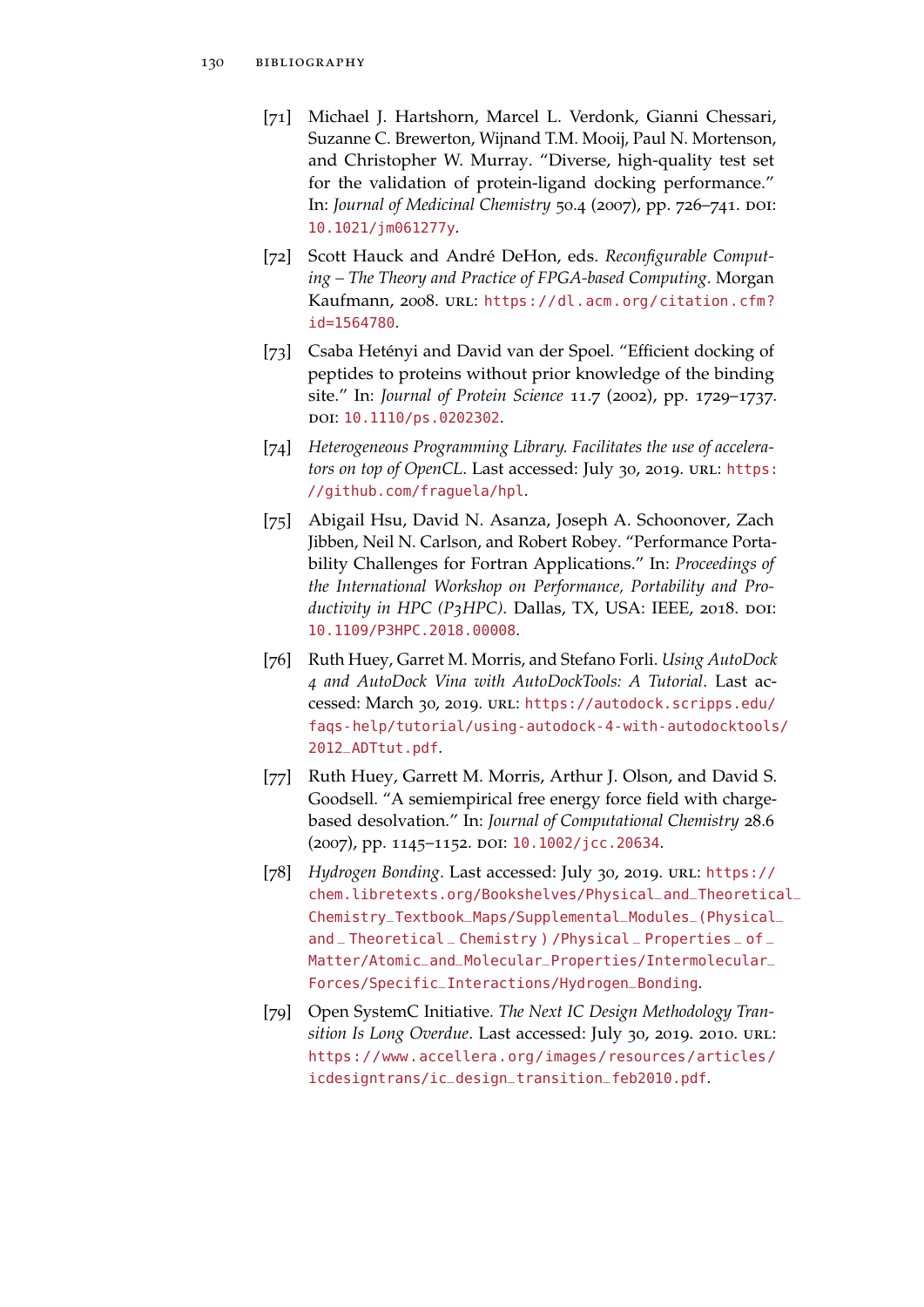- [80] *Intel Dumps Knights Hill, Future of Xeon Phi Product Line Uncertain*. Last accessed: April 30, 2019. url: [https://www.top500.](https://www.top500.org/news/intel-dumps-knights-hill-future-of-xeon-phi-product-line-uncertain) [org/news/intel-dumps-knights-hill-future-of-xeon-phi](https://www.top500.org/news/intel-dumps-knights-hill-future-of-xeon-phi-product-line-uncertain)[product-line-uncertain](https://www.top500.org/news/intel-dumps-knights-hill-future-of-xeon-phi-product-line-uncertain).
- [81] Intel. *Intel Arria 10 Device Overview*. Last accessed: January 30, 2019. url: [https://www.altera.com/en\\_US/pdfs/literature/](https://www.altera.com/en_US/pdfs/literature/hb/arria-10/a10_overview.pdf) [hb/arria-10/a10\\_overview.pdf](https://www.altera.com/en_US/pdfs/literature/hb/arria-10/a10_overview.pdf).
- [82] Intel. *Intel FPGA IP Portfolio*. Last accessed: July 30, 2019. url: [https : / / www . intel . com / content / www / us / en / products /](https://www.intel.com/content/www/us/en/products/programmable/intellectual-property.html) [programmable/intellectual-property.html](https://www.intel.com/content/www/us/en/products/programmable/intellectual-property.html).
- [83] Intel. *Intel FPGA SDK for OpenCL*. Last accessed: January 30, 2019. URL: https : / / www.altera.com / products / design [software/embedded-software-developers/opencl/overview.](https://www.altera.com/products/design-software/embedded-software-developers/opencl/overview.html) [html](https://www.altera.com/products/design-software/embedded-software-developers/opencl/overview.html).
- [84] Intel. *Intel SDK for OpenCL Applications*. Last accessed: April 30, 2019. url: [https://software.intel.com/en- us/intel](https://software.intel.com/en-us/intel-opencl)[opencl](https://software.intel.com/en-us/intel-opencl).
- [85] Intel. *SYCL compiler: zero-cost abstraction and type safety for het*erogeneous computing. Last accessed: April 30, 2019. URL: [https:](https://llvm.org/devmtg/2019-04/talks.html#Talk_14) [//llvm.org/devmtg/2019-04/talks.html#Talk\\_14](https://llvm.org/devmtg/2019-04/talks.html#Talk_14).
- [86] Pekka Jääskeläinen, Carlos Sánchez de La Lama, Erik Schnetter, Kalle Raiskila, Jarmo Takala, and Heikki Berg. "pocl: A Performance-Portable OpenCL Implementation." In: *International Journal of Parallel Programming* 43.5 (2015), pp. 752–785. doi: [10.1007/s10766-014-0320-y](http://dx.doi.org/10.1007/s10766-014-0320-y).
- [87] David Kaeli, Perhaad Mistry, Dana Schaa, and Dong Ping Zhang. *Heterogeneous Computing with OpenCL 2.0*. 3rd ed. Morgan Kaufmann, 2015. URL: [https://dl.acm.org/citation.](https://dl.acm.org/citation.cfm?id=2815521) [cfm?id=2815521](https://dl.acm.org/citation.cfm?id=2815521).
- [88] Sarnath Kannan and Raghavendra Ganji. "Porting Autodock to CUDA." In: *Proceedings of the IEEE Congress on Evolutionary Computation*. Barcelona, Spain: IEEE, 2010. DOI: [10.1109/CEC.](http://dx.doi.org/10.1109/CEC.2010.5586277) [2010.5586277](http://dx.doi.org/10.1109/CEC.2010.5586277).
- [89] Nachiket Kapre and Samuel Bayliss. "Survey of domain-specific languages for FPGA computing." In: *Proceedings of 26th International Conference on Field Programmable Logic and Applications (FPL)*. Lausanne, Switzerland: IEEE, 2016. doi: [10.1109/FPL.](http://dx.doi.org/10.1109/FPL.2016.7577380) [2016.7577380](http://dx.doi.org/10.1109/FPL.2016.7577380).
- [90] P. Karlson and M. Lüscher. "'Pheromones': a New Term for a Class of Biologically Active Substances." In: *International Journal of Science* 183.4653 (1959), pp. 55 -56. DOI: 10. 1038/ [183055a0](http://dx.doi.org/10.1038/183055a0).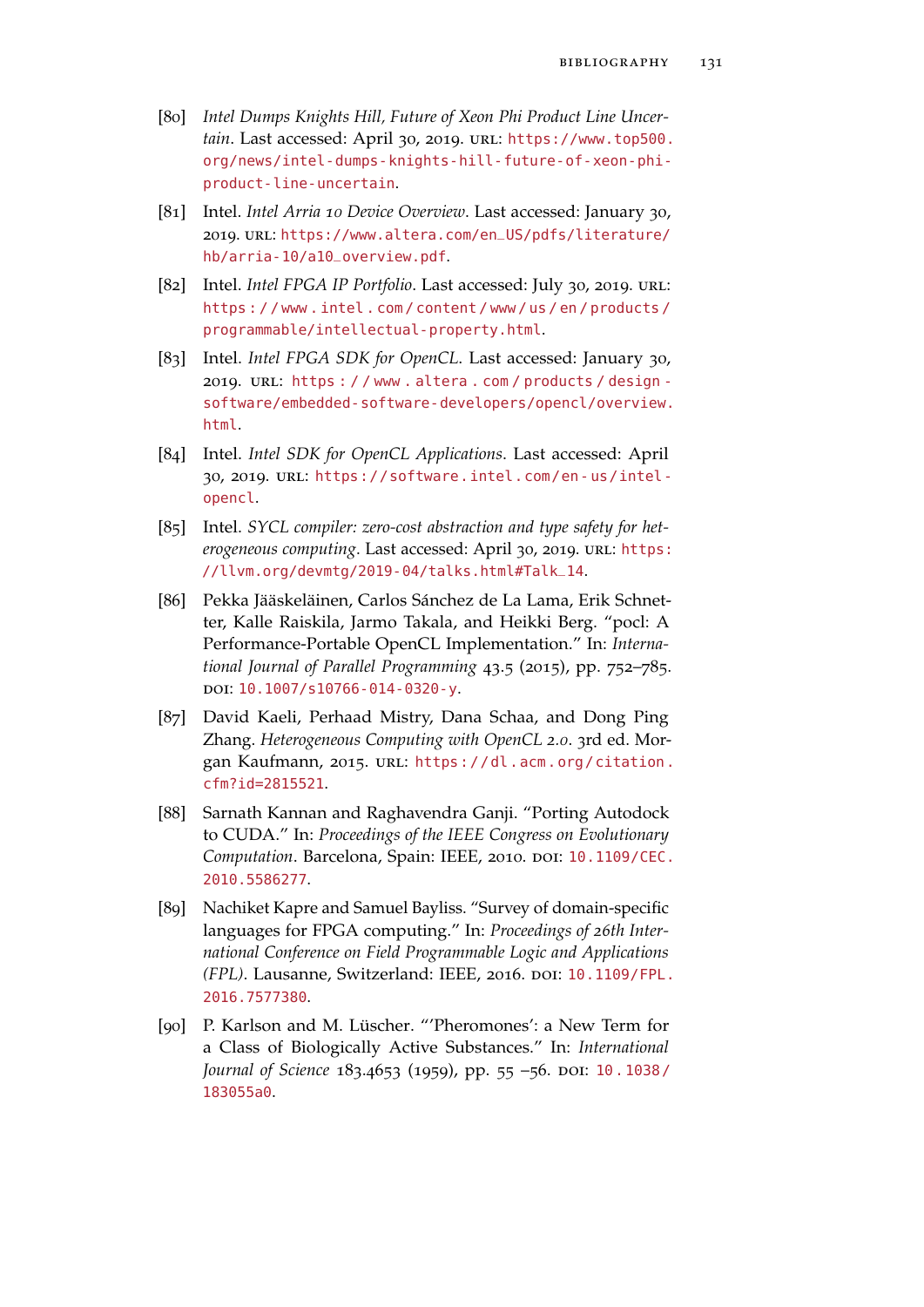- [91] E. Katchalski-Katzir, I. Shariv, M. Eisenstein, A. A. Friesem, C. Aflalo, and I. A. Vakser. "Molecular surface recognition: determination of geometric fit between proteins and their ligands by correlation techniques." In: *Proceedings of the National Academy* of Sciences 89.6 (1992), pp. 2195 -2199. DOI: [10.1073/pnas.89.](http://dx.doi.org/10.1073/pnas.89.6.2195) [6.2195](http://dx.doi.org/10.1073/pnas.89.6.2195).
- [92] Esther Kellenberger, Jordi Rodrigo, Pascal Muller, and Didier Rognan. "Comparative evaluation of eight docking tools for docking and virtual screening accuracy." In: *Proteins: Structure, Function, and Bioinformatics* 57.2 (2004), pp. 225-242. DOI: [10.](http://dx.doi.org/10.1002/prot.20149) [1002/prot.20149](http://dx.doi.org/10.1002/prot.20149).
- [93] Tobias Kenter, Jens Förstner, and Christian Plessl. "Flexible FPGA design for FDTD using OpenCL." In: *Proceedings of the 27th International Conference on Field Programmable Logic and Applications (FPL)*. Ghent, Belgium: IEEE, 2017. doi: [10.23919/](http://dx.doi.org/10.23919/FPL.2017.8056844) [FPL.2017.8056844](http://dx.doi.org/10.23919/FPL.2017.8056844).
- [94] Tobias Kenter and Christian Plessl. "Microdisk Cavity FDTD Simulation on FPGA using OpenCL." In: *Proceedings of the Workshop on Heterogeneous High-performance Reconfigurable Computing (H2RC)*. Salt Lake City, UT, USA, 2016. url: [https :](https://h2rc.cse.sc.edu/2016/papers/paper_26.pdf) [//h2rc.cse.sc.edu/2016/papers/paper\\_26.pdf](https://h2rc.cse.sc.edu/2016/papers/paper_26.pdf).
- [95] Ronan Keryell and Lin-Ya Yu. "Early Experiments Using SYCL Single-source Modern C++ on Xilinx FPGA: Extended Abstract of Technical Presentation." In: *Proceedings of the 6th International Workshop on OpenCL (IWOCL)*. Oxford, United Kingdom: ACM, 2018. doi: [10.1145/3204919.3204937](http://dx.doi.org/10.1145/3204919.3204937).
- [96] Virginia A. Kincaid et al. "Virtual Screening for UDP-Galactopyranose Mutase Ligands Identifies a New Class of Antimycobacterial Agents." In: *Journal of ACS Chemical Biology* 10.10 (2015), pp. 2209–2218. doi: [10.1021/acschembio.5b00370](http://dx.doi.org/10.1021/acschembio.5b00370).
- [97] Oliver Korb, Thomas Stützle, and Thomas E. Exner. "An ant colony optimization approach to flexible protein–ligand docking." In: *Journal of Swarm Intelligence* 1.2 (2007), pp. 115 –134. doi: [10.1007/s11721-007-0006-9](http://dx.doi.org/10.1007/s11721-007-0006-9).
- [98] Oliver Korb, Thomas Stützle, and Thomas E. Exner. "Accelerating Molecular Docking Calculations Using Graphics Processing Units." In: *Journal of Chemical Information and Modeling* 51.4 (2011), pp. 865 -876. DOI: [10.1021/ci100459b](http://dx.doi.org/10.1021/ci100459b).
- [99] Pekka Koskinen, Erik Bitzek, Franz Gähler, Michael Moseler, and Peter Gumbsch. *FIRE: Fast Inertial Relaxation Engine for Optimization on All Scales*. Last accessed: July 30, 2019. 2006. url: [http://users.jyu.fi/~pekkosk/resources/pdf/FIRE.](http://users.jyu.fi/~pekkosk/resources/pdf/FIRE.pdf) [pdf](http://users.jyu.fi/~pekkosk/resources/pdf/FIRE.pdf).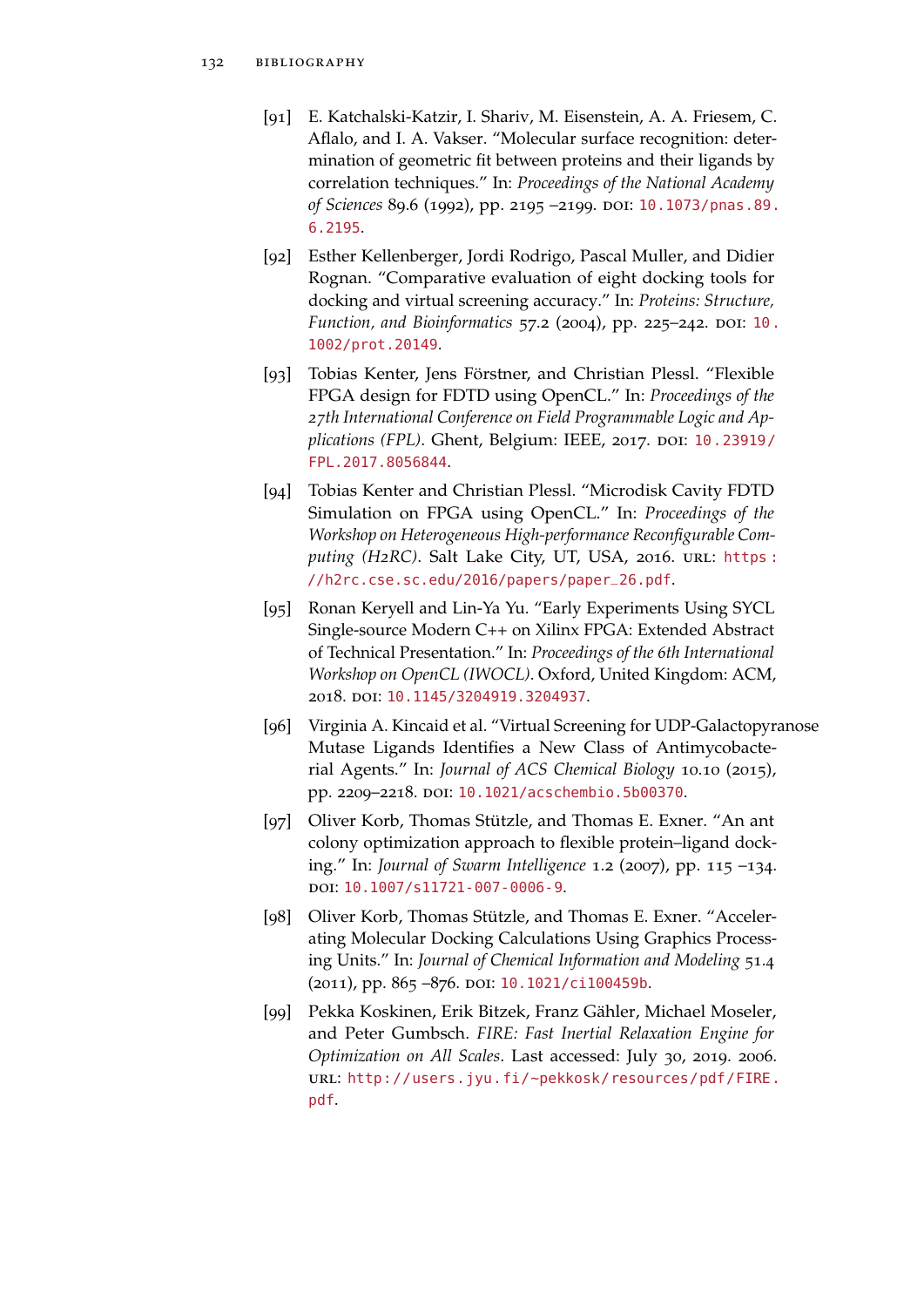- [100] Dima Kozakov, Ryan Brenke, Stephen R. Comeau, and Sandor Vajda. "PIPER: An FFT-based protein docking program with pairwise potentials." In: *Journal of Proteins: Structure, Function,* and Bioinformatics 65.2 (2006), pp. 392 -406. DOI: [10.1002/prot.](http://dx.doi.org/10.1002/prot.21117) [21117](http://dx.doi.org/10.1002/prot.21117).
- [101] Lawrence Livermore National Laboratory. *What is CORAL?* Last accessed: April 30, 2019. URL: [https://asc.llnl.gov/](https://asc.llnl.gov/coral-info) [coral-info](https://asc.llnl.gov/coral-info).
- [102] Lang Yu, Zhongzhi Luan, Xiangzheng Sun, Zhe Wang, and Hailong Yang. "VinaSC: Scalable Autodock Vina with finegrained scheduling on heterogeneous platform." In: *Proceedings of the International Conference on Bioinformatics and Biomedicine (BIBM)*. Shenzhen, China: IEEE, 2016. doi: [10.1109/BIBM.2016.](http://dx.doi.org/10.1109/BIBM.2016.7822624) [7822624](http://dx.doi.org/10.1109/BIBM.2016.7822624).
- [103] *Lennard-Jones Potential*. Last accessed: July 30, 2019. URL: [https:](https://chem.libretexts.org/Bookshelves/Physical_and_Theoretical_Chemistry_Textbook_Maps/Supplemental_Modules_(Physical_and_Theoretical_Chemistry)/Physical_Properties_of_Matter/Atomic_and_Molecular_Properties/Intermolecular_Forces/Specific_Interactions/Lennard-Jones_Potential) [//chem.libretexts.org/Bookshelves/Physical\\_and\\_Theoreti](https://chem.libretexts.org/Bookshelves/Physical_and_Theoretical_Chemistry_Textbook_Maps/Supplemental_Modules_(Physical_and_Theoretical_Chemistry)/Physical_Properties_of_Matter/Atomic_and_Molecular_Properties/Intermolecular_Forces/Specific_Interactions/Lennard-Jones_Potential)cal\_ [Chemistry\\_Textbook\\_Maps/Supplemental\\_Modules\\_\(Physical](https://chem.libretexts.org/Bookshelves/Physical_and_Theoretical_Chemistry_Textbook_Maps/Supplemental_Modules_(Physical_and_Theoretical_Chemistry)/Physical_Properties_of_Matter/Atomic_and_Molecular_Properties/Intermolecular_Forces/Specific_Interactions/Lennard-Jones_Potential)\_ and \_ Theoretical \_ Chemistry ) / Physical \_ Properties \_ of \_ [Matter/Atomic\\_and\\_Molecular\\_Properties/Intermolecular\\_](https://chem.libretexts.org/Bookshelves/Physical_and_Theoretical_Chemistry_Textbook_Maps/Supplemental_Modules_(Physical_and_Theoretical_Chemistry)/Physical_Properties_of_Matter/Atomic_and_Molecular_Properties/Intermolecular_Forces/Specific_Interactions/Lennard-Jones_Potential) [Forces/Specific\\_Interactions/Lennard-Jones\\_Potential](https://chem.libretexts.org/Bookshelves/Physical_and_Theoretical_Chemistry_Textbook_Maps/Supplemental_Modules_(Physical_and_Theoretical_Chemistry)/Physical_Properties_of_Matter/Atomic_and_Molecular_Properties/Intermolecular_Forces/Specific_Interactions/Lennard-Jones_Potential).
- [104] Yan Li, Li Han, Zhihai Liu, and Renxiao Wang. "Comparative assessment of scoring functions on an updated benchmark: 2. Evaluation methods and general results." In: *Journal of Chemical Information and Modeling* 54.6 (2014), pp. 1717-1736. DOI: [10.](http://dx.doi.org/10.1021/ci500081m) [1021/ci500081m](http://dx.doi.org/10.1021/ci500081m).
- [105] Jie Liu and Renxiao Wang. "Classification of Current Scoring Functions." In: *Journal of Chemical Information and Modeling* 55.3 (2015), pp. 475-482. DOI: [10.1021/ci500731a](http://dx.doi.org/10.1021/ci500731a).
- [106] Tingting Liu, Dong Lu, Hao Zhang, Mingyue Zheng, Huaiyu Yang, Yechun Xu, Cheng Luo, Weiliang Zhu, Kunqian Yu, and Hualiang Jiang. "Applying high-performance computing in drug discovery and molecular simulation." In: *Journal of National Science Review* 3.1 (2016), pp. 49–63. DOI: [10.1093/nsr/](http://dx.doi.org/10.1093/nsr/nww003) [nww003](http://dx.doi.org/10.1093/nsr/nww003).
- [107] *MPI Forum*. Last accessed: July 30, 2019. url: [https://www.mpi](https://www.mpi-forum.org)[forum.org](https://www.mpi-forum.org).
- [108] Matthew Martineau, Simon McIntosh-Smith, and Wayne Gaudin. "Assessing the performance portability of modern parallel programming models using TeaLeaf." In: *Journal of Concurrency and Computation: Practice and Experience* 29.15 (2017). DOI: [10.1002/cpe.4117](http://dx.doi.org/10.1002/cpe.4117).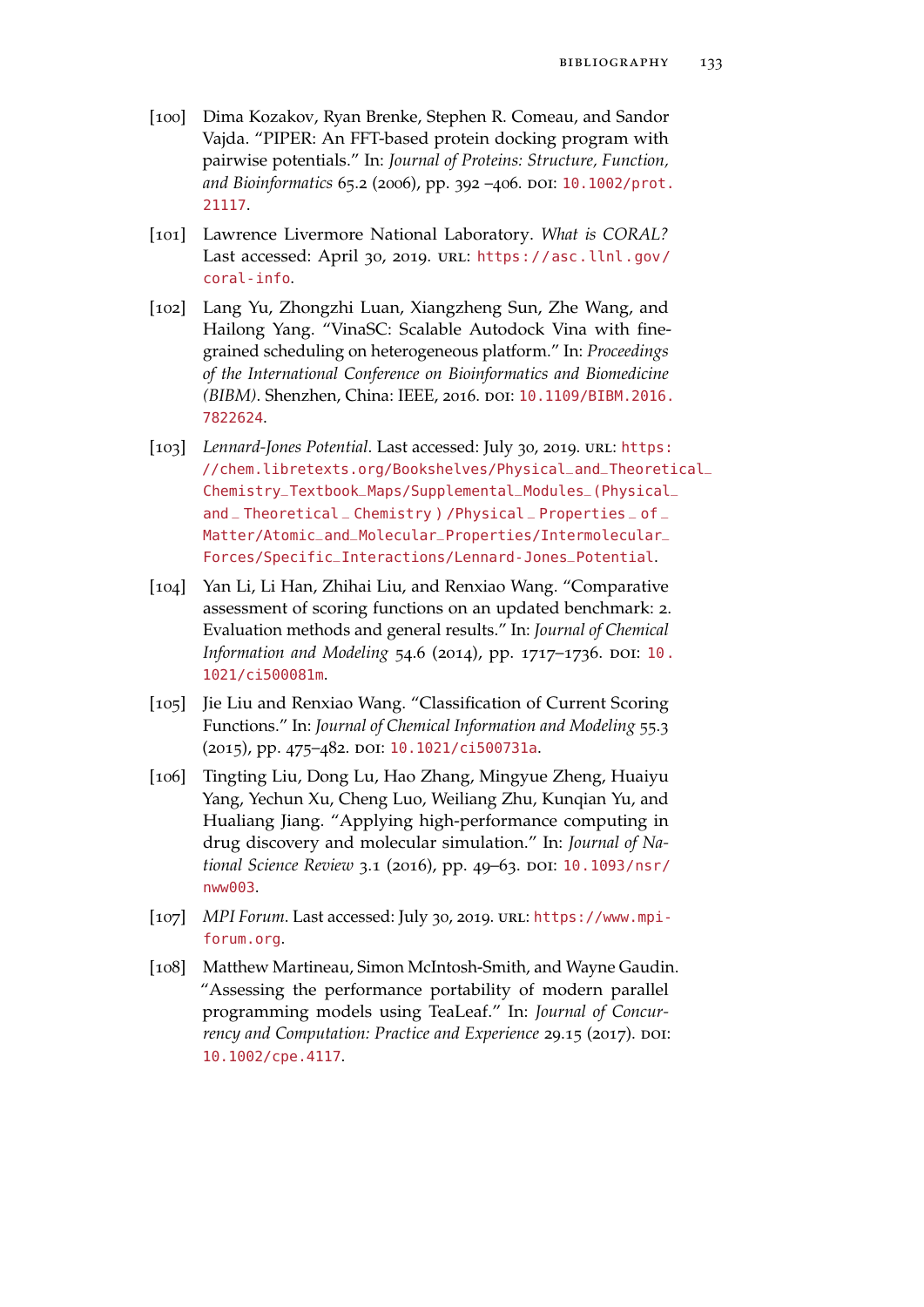- [109] Simon McIntosh-Smith, Terry Wilson, Amaurys Ávila Ibarra, Jonathan Crisp, and Richard B. Sessions. "Benchmarking energy efficiency, power costs and carbon emissions on heterogeneous systems." In: *Computer Journal* 55.2 (2012), pp. 192 –205. doi: [10.1093/comjnl/bxr091](http://dx.doi.org/10.1093/comjnl/bxr091).
- [110] Simon McIntosh-Smith, James Price, Richard B. Sessions, and Amaurys A. Ibarra. "High performance in silico virtual drug screening on many-core processors." In: *The International Journal of High Performance Computing Applications* 29.2 (2014), pp. 119 –134. doi: [10.1177/1094342014528252](http://dx.doi.org/10.1177/1094342014528252).
- [111] Everton Mendonça, Marcos Barreto, Vinícius Guimarães, Nelci Santos, Samuel Pita, and Murilo Boratto. "Accelerating Docking Simulation Using Multicore and GPU Systems." In: *Proceedings of the 17th International Computational Science and Its Applica-*tions (ICCSA). Trieste, Italy: Springer, 2017. DOI: [10.1007/978-](http://dx.doi.org/10.1007/978-3-319-62392-4_32) [3-319-62392-4\\_32](http://dx.doi.org/10.1007/978-3-319-62392-4_32).
- [112] Mentor. *Handel-C Synthesis Methodology Handel-C to FPGA for Algorithm Design*. Last accessed: July 30, 2019. URL: [https:](https://www.mentor.com/products/fpga/handel-c) [//www.mentor.com/products/fpga/handel-c](https://www.mentor.com/products/fpga/handel-c).
- [113] Micron. *AC-505 Overview*. Last accessed: May 30, 2019. url: [https://www.micron.com/products/advanced- solutions/](https://www.micron.com/products/advanced-solutions/advanced-computing-solutions/ac-series-hpc-modules/ac-505) [advanced- computing- solutions/ac- series- hpc- modules/](https://www.micron.com/products/advanced-solutions/advanced-computing-solutions/ac-series-hpc-modules/ac-505) [ac-505](https://www.micron.com/products/advanced-solutions/advanced-computing-solutions/ac-series-hpc-modules/ac-505).
- [114] Sparsh Mittal and Jeffrey S. Vetter. "A Survey of CPU-GPU Heterogeneous Computing Techniques." In: *Journal of ACM Computing Surveys* 47.4 (2015), 69:1–69:35. doi: [10.1145/2788396](http://dx.doi.org/10.1145/2788396).
- [115] Sparsh Mittal and Jeffrey S. Vetter. "A Survey of Methods for Analyzing and Improving GPU Energy Efficiency." In: Journal of ACM Computing Surveys 47.2 (2015), 19:1-19:23. DOI: [10.1145/2636342](http://dx.doi.org/10.1145/2636342).
- [116] Garrett M. Morris, David S. Goodsell, Robert S. Halliday, Ruth Huey, William E. Hart, Richard K. Belew, and Arthur J. Olson. "Automated docking using a Lamarckian genetic algorithm and an empirical binding free energy function." In: *Journal of Computational Chemistry* 19.14 (1998), pp. 1639–1662. DOI: [10.](http://dx.doi.org/10.1002/(SICI)1096-987X(19981115)19:14<1639::AID-JCC10>3.0.CO;2-B) [1002/\(SICI\)1096-987X\(19981115\)19:14<1639::AID-JCC10>3.](http://dx.doi.org/10.1002/(SICI)1096-987X(19981115)19:14<1639::AID-JCC10>3.0.CO;2-B) [0.CO;2-B](http://dx.doi.org/10.1002/(SICI)1096-987X(19981115)19:14<1639::AID-JCC10>3.0.CO;2-B).
- [117] Garrett M. Morris, Ruth Huey, William Lindstrom, Michel F. Sanner, Richard K. Belew, David S. Goodsell, and Arthur J. Olson. "AutoDock4 and AutoDockTools4: Automated docking with selective receptor flexibility." In: *Journal of Computational Chemistry* 30.16 (2009), pp. 2785-2791. DOI: [10.1002/jcc.21256](http://dx.doi.org/10.1002/jcc.21256).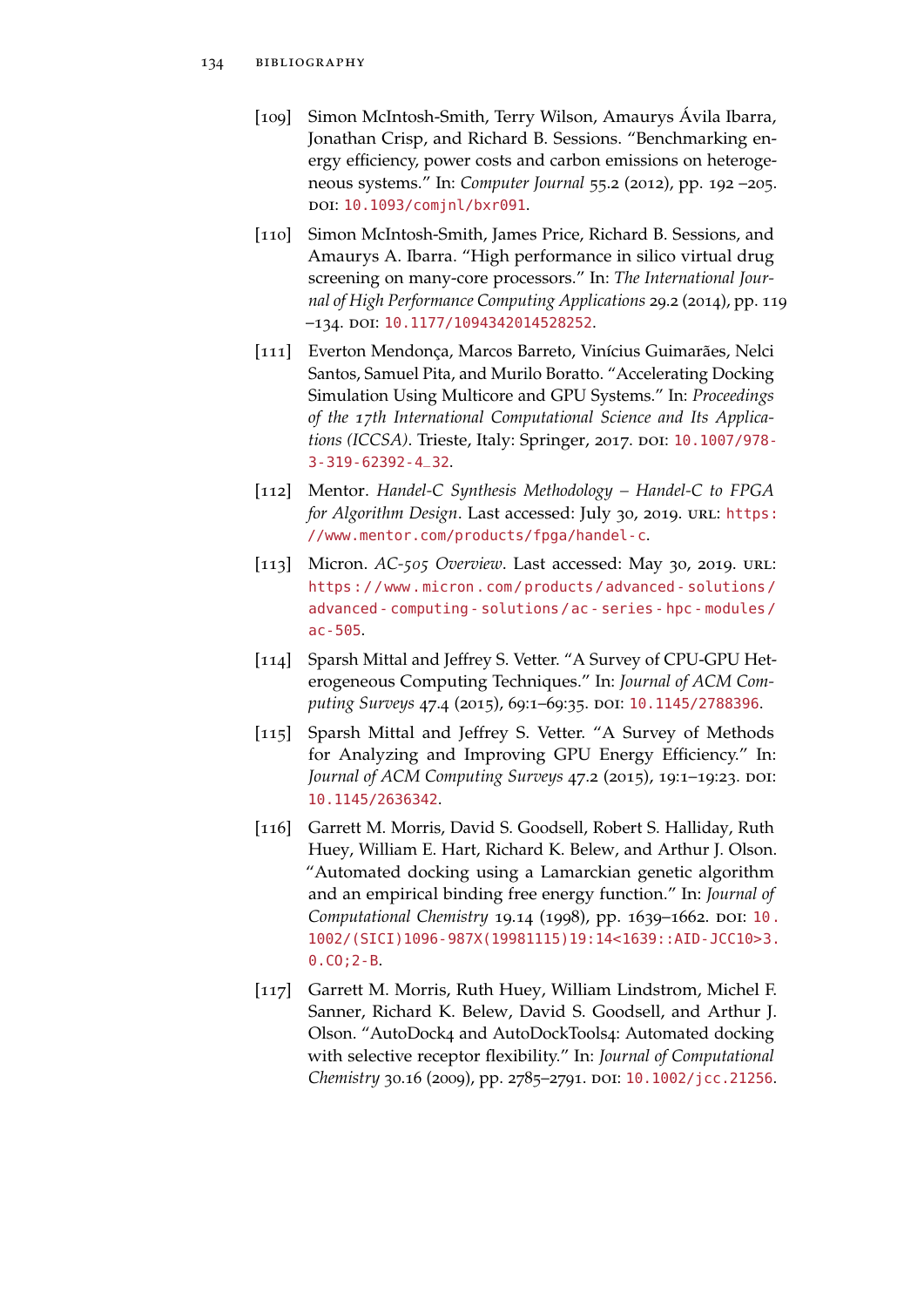- [118] BioWulf: High Performance Computing at the NIH. *Scientific Applications on NIH HPC Systems*. Last accessed: April 30, 2019. url: <https://hpc.nih.gov/apps>.
- [119] National Science Foundation (NSF). *Science and Engineering Degrees: 1966–2012*. Last accessed: April 30, 2019. url: [https:](https://www.nsf.gov/statistics/2015/nsf15326/pdf/nsf15326.pdf) [//www.nsf.gov/statistics/2015/nsf15326/pdf/nsf15326.](https://www.nsf.gov/statistics/2015/nsf15326/pdf/nsf15326.pdf) [pdf](https://www.nsf.gov/statistics/2015/nsf15326/pdf/nsf15326.pdf).
- [120] J. A. Nelder and R. Mead. "A Simplex Method for Function Minimization." In: *The Computer Journal* 7.4 (1965), pp. 308 –313. doi: [10.1093/comjnl/7.4.308](http://dx.doi.org/10.1093/comjnl/7.4.308).
- [121] Nicholas Nethercote and Julian Seward. "Valgrind: A Framework for Heavyweight Dynamic Binary Instrumentation." In: *Proceedings of the 28th ACM SIGPLAN Conference on Programming Language Design and Implementation*. San Diego, CA, USA: ACM, 2007. doi: [10.1145/1273442.1250746](http://dx.doi.org/10.1145/1273442.1250746).
- [122] Marco A. S. Netto, Rodrigo N. Calheiros, Eduardo R. Rodrigues, Renato L. F. Cunha, and Rajkumar Buyya. "HPC Cloud for Scientific and Business Applications: Taxonomy, Vision, and Research Challenges." In: *Journal of ACM Computing Surveys* 51.1 (2018), 8:1–8:29. doi: [10.1145/3150224](http://dx.doi.org/10.1145/3150224).
- [123] Jorge Nocedal and Stephen J. Wright. *Numerical Optimization*. 2nd ed. Springer, 2006. url: [https://link.springer.com/](https://link.springer.com/book/10.1007/978-0-387-40065-5) [book/10.1007/978-0-387-40065-5](https://link.springer.com/book/10.1007/978-0-387-40065-5).
- [124] Andrew P. Norgan, Paul K. Coffman, Jean-Pierre A. Kocher, David J. Katzmann, and Carlos P. Sosa. "Multilevel Parallelization of AutoDock 4.2." In: *Journal of Cheminformatics* 3.1 (2011), p. 12. doi: [10.1186/1758-2946-3-12](http://dx.doi.org/10.1186/1758-2946-3-12).
- [125] University of North Texas: High Performance Computing. *Scientific Software Guide*. Last accessed: April 30, 2019. URL: [https:](https://hpc.unt.edu/software?field_research_area_value=chem) [//hpc.unt.edu/software?field\\_research\\_area\\_value=chem](https://hpc.unt.edu/software?field_research_area_value=chem).
- [126] Nvidia. *CUDA Libraries and Ecosystem Overview*. Last accessed: april 30, 2019. url: [http://developer.download.nvidia.com/](http://developer.download.nvidia.com/GTC/PDF/1061_Woolley.pdf) [GTC/PDF/1061\\_Woolley.pdf](http://developer.download.nvidia.com/GTC/PDF/1061_Woolley.pdf).
- [127] Nvidia. *DGX-2. The world's most powerful AI system for the most* complex AI challenges. Last accessed: July 30, 2019. URL: [https:](https://www.nvidia.com/en-us/data-center/dgx-2) [//www.nvidia.com/en-us/data-center/dgx-2](https://www.nvidia.com/en-us/data-center/dgx-2).
- [128] Nvidia. *GPU-Accelerated Applications*. Last accessed: April 30, 2019. url: [https://www.nvidia.com/content/dam/en- zz/](https://www.nvidia.com/content/dam/en-zz/Solutions/Data-Center/tesla-product-literature/gpu-applications-catalog.pdf) [Solutions / Data - Center / tesla - product - literature / gpu](https://www.nvidia.com/content/dam/en-zz/Solutions/Data-Center/tesla-product-literature/gpu-applications-catalog.pdf)  [applications-catalog.pdf](https://www.nvidia.com/content/dam/en-zz/Solutions/Data-Center/tesla-product-literature/gpu-applications-catalog.pdf).
- [129] Nvidia. *Jetson AGX Xavier Developer Kit*. Last accessed: April 30, 2019. url: [https://developer.nvidia.com/embedded/buy/](https://developer.nvidia.com/embedded/buy/jetson-agx-xavier-devkit) [jetson-agx-xavier-devkit](https://developer.nvidia.com/embedded/buy/jetson-agx-xavier-devkit).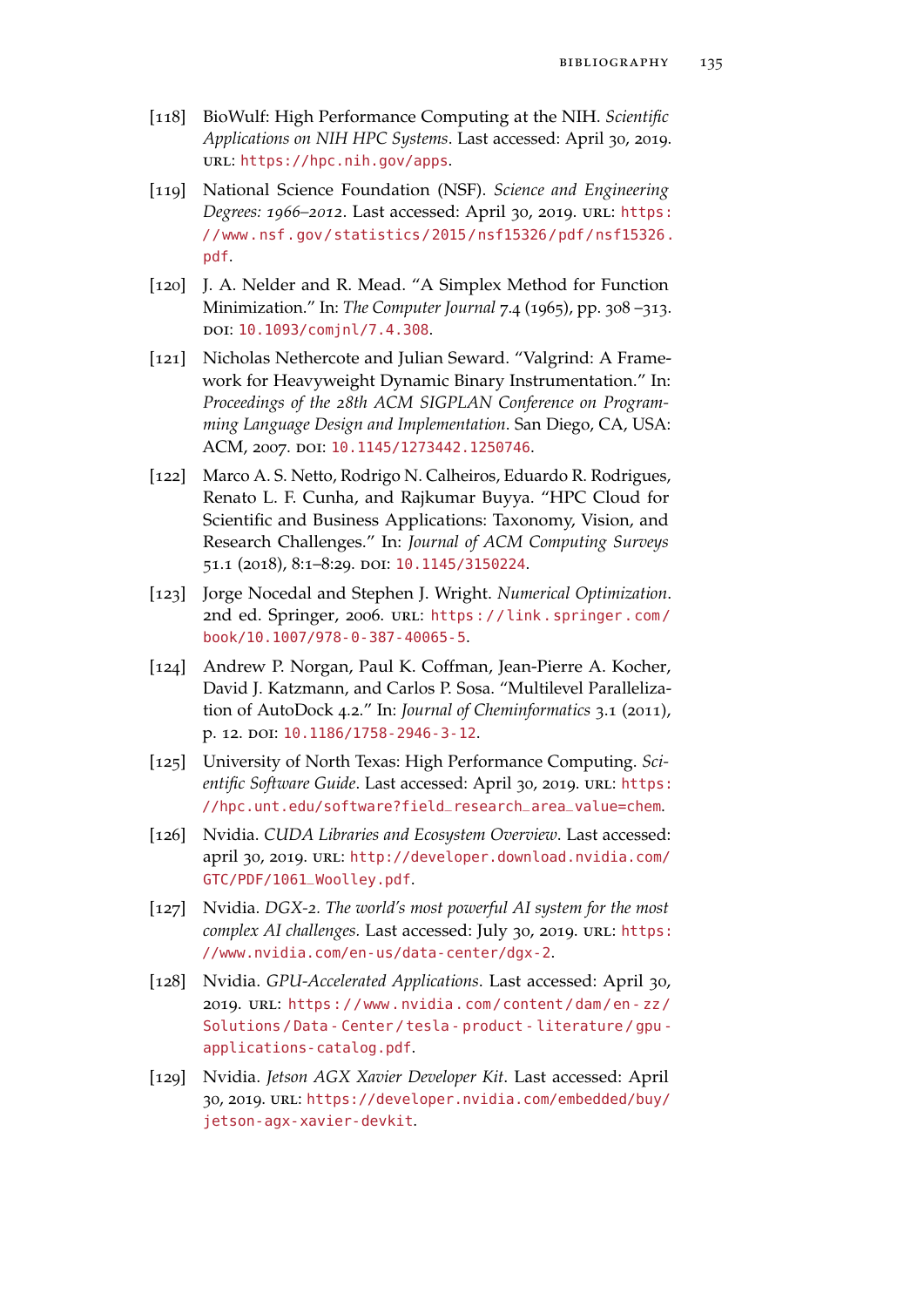- [130] Nvidia. *Jetson TX2 Module*. Last accessed: April 30, 2019. url: <https://developer.nvidia.com/embedded/buy/jetson-tx2>.
- [131] Nvidia. *Nvidia System Management Interface*. Last accessed: March 30, 2019. url: [https : / / developer . nvidia . com / nvidia](https://developer.nvidia.com/nvidia-system-management-interface)  [system-management-interface](https://developer.nvidia.com/nvidia-system-management-interface).
- [132] Nvidia. *OpenCL Best Practices Guide 1.0*. Last accessed: June 30, 2019. url: [https://www.nvidia.com/content/cudazone/](https://www.nvidia.com/content/cudazone/CUDABrowser/downloads/papers/NVIDIA_OpenCL_BestPracticesGuide.pdf) [CUDABrowser/downloads/papers/NVIDIA\\_OpenCL\\_BestPractic](https://www.nvidia.com/content/cudazone/CUDABrowser/downloads/papers/NVIDIA_OpenCL_BestPracticesGuide.pdf)esGuide. [pdf](https://www.nvidia.com/content/cudazone/CUDABrowser/downloads/papers/NVIDIA_OpenCL_BestPracticesGuide.pdf).
- [133] Nvidia. *Tesla P100*. Last accessed: April 30, 2019. url: [https:](https://www.nvidia.com/en-us/data-center/tesla-p100) [//www.nvidia.com/en-us/data-center/tesla-p100](https://www.nvidia.com/en-us/data-center/tesla-p100).
- [134] Nvidia. *Tesla V100*. Last accessed: April 30, 2019. url: [https:](https://www.nvidia.com/en-us/data-center/tesla-v100) [//www.nvidia.com/en-us/data-center/tesla-v100](https://www.nvidia.com/en-us/data-center/tesla-v100).
- [135] Nvidia. *Tools & Ecosystem*. Last accessed: april 30, 2019. url: <https://developer.nvidia.com/tools-ecosystem>.
- [136] *Oclgrind An OpenCL device simulator and debugger.* Last accessed: April 30, 2019. url: [https://github.com/jrprice/](https://github.com/jrprice/Oclgrind) [Oclgrind](https://github.com/jrprice/Oclgrind).
- [137] *Open Cores The reference community for Free and Open Source gateware IP cores*. Last accessed: July 30, 2019. url: [https://](https://opencores.org) [opencores.org](https://opencores.org).
- [138] *Open-Source OpenCL Adoption Is Sadly An Issue In 2017*. Last accessed: April 30, 2019. url: [https://www.phoronix.com/](https://www.phoronix.com/scan.php?page=news_item&px=XDC2017-OpenCL-GPGPU) [scan.php?page=news\\_item&px=XDC2017-OpenCL-GPGPU](https://www.phoronix.com/scan.php?page=news_item&px=XDC2017-OpenCL-GPGPU).
- [139] OpenACC-standard.org. *OpenACC: More Science Less Programming*. Last accessed: July 30, 2019. url: [https://www.openacc.](https://www.openacc.org) [org](https://www.openacc.org).
- [140] Nataraj S. Pagadala, Khajamohiddin Syed, and Jack Tuszynski. "Software for molecular docking: a review." In: *Journal of Biophysical Reviews* 9.2 (2017), pp. 91-102. DOI: [10.1007/s12551-](http://dx.doi.org/10.1007/s12551-016-0247-1) [016-0247-1](http://dx.doi.org/10.1007/s12551-016-0247-1).
- [141] Yuan-Ping Pang, Emanuele Perola, Kun Xu, and Franklyn G. Prendergast. "EUDOC: a computer program for identification of drug interaction sites in macromolecules and drug leads from chemical databases." In: *Journal of Computational Chemistry* 22.15 (2001), pp. 1750-1771. DOI: [10.1002/jcc.1129](http://dx.doi.org/10.1002/jcc.1129).
- [142] Universität Paderborn: Paderborn Center for Parallel Computing (PC2). *HPC Services: FPGA Research Clusters*. Last accessed: April 30, 2019. URL: https://pc2.uni-paderborn.de/hpc[services/available-systems/fpga-research-clusters](https://pc2.uni-paderborn.de/hpc-services/available-systems/fpga-research-clusters).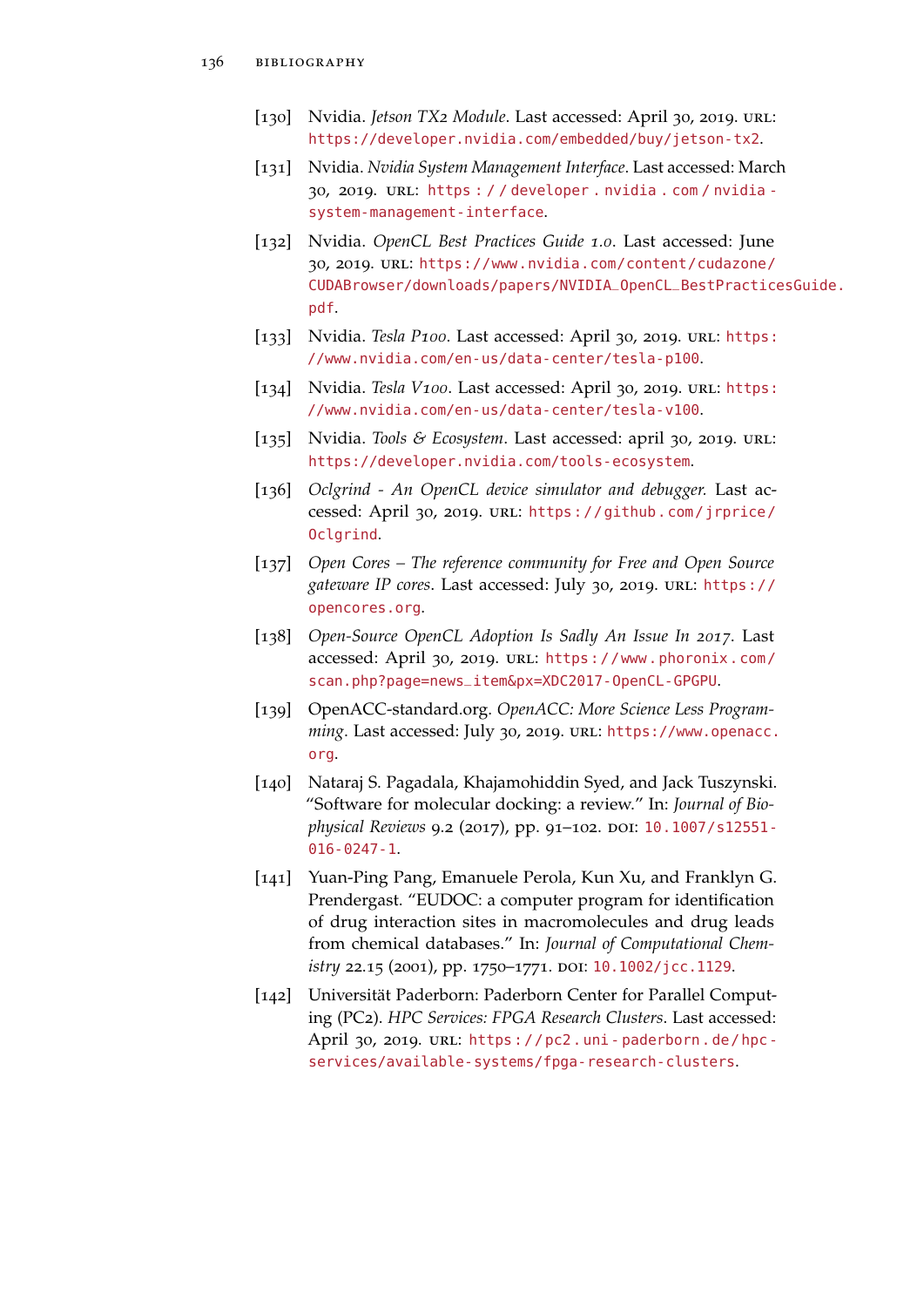- [143] Universität Paderborn: Paderborn Center for Parallel Computing (PC2). *Software*. Last accessed: April 30, 2019. url: [https:](https://wikis.uni-paderborn.de/pc2doc/Software#Software_Availability) // wikis . uni - paderborn . de/ pc2doc/ Software# Software\_ [Availability](https://wikis.uni-paderborn.de/pc2doc/Software#Software_Availability).
- [144] Imre Pechan and Bela Fehér. "Molecular Docking on FPGA and GPU Platforms." In: *Proceedings of the 21st International Conference on Field Programmable Logic and Applications (FPL)*. Chania, Greece: IEEE, 2011. DOI: [10.1109/FPL.2011.93](http://dx.doi.org/10.1109/FPL.2011.93).
- [145] Imre Pechan and Béla Fehér. "Hardware Accelerated Molecular Docking: A Survey." In: *Bioinformatics*. London, United Kingdom: InTech, 2012. poi: [10.5772/48125](http://dx.doi.org/10.5772/48125).
- [146] Imre Pechan, Béla Fehér, and Attila Bérces. "FPGA-based acceleration of the AutoDock molecular docking software." In: *Proceedings of the 6th Conference on Ph.D. Research in Microelectronics Electronics. Berlin, Germany: IEEE, 2010. URL: https:* [//ieeexplore.ieee.org/document/5587139](https://ieeexplore.ieee.org/document/5587139).
- [147] S. J. Pennycook and S. A. Jarvis. "Developing Performance-Portable Molecular Dynamics Kernels in OpenCL." In: *Proceedings of the SC Companion: High Performance Computing, Networking Storage and Analysis*. Salt Lake City, UT, USA: IEEE, 2012. doi: [10.1109/SC.Companion.2012.58](http://dx.doi.org/10.1109/SC.Companion.2012.58).
- [148] S.J. Pennycook, S.D. Hammond, S.A. Wright, J.A. Herdman, I. Miller, and S.A. Jarvis. "An investigation of the performance portability of OpenCL." In: *Journal of Parallel and Distributed Computing* 73.11 (2013), pp. 1439 -1450. DOI: [10.1016/j.jpdc.](http://dx.doi.org/10.1016/j.jpdc.2012.07.005) [2012.07.005](http://dx.doi.org/10.1016/j.jpdc.2012.07.005).
- [149] Christian Plessl. "Keynote 2: FPGA-accelerated high-performance computing - Close to breakthrough or pipedream?" In: *Proceedings of the International Conference on ReConFigurable Com*puting and FPGAs (ReConFig). Cancun, Mexico: IEEE, 2017. DOI: [10.1109/RECONFIG.2017.8279813](http://dx.doi.org/10.1109/RECONFIG.2017.8279813).
- [150] *Portable Computing Language | NVIDIA GPU support via CUDA* backend. Last accessed: April 30, 2019. URL: [http://portablecl.](http://portablecl.org/cuda-backend.html) [org/cuda-backend.html](http://portablecl.org/cuda-backend.html).
- [151] Ralph Potter, Paul Keir, Russell J. Bradford, and Alastair Murray. "Kernel Composition in SYCL." In: *Proceedings of the 3rd International Workshop on OpenCL (IWOCL)*. Palo Alto, CA, USA: ACM, 2015. doi: [10.1145/2791321.2791332](http://dx.doi.org/10.1145/2791321.2791332).
- [152] Federica Prati, Giovanni Bottegoni, Maria Laura Bolognesi, and Andrea Cavalli. "BACE-1 Inhibitors: From Recent Single-Target Molecules to Multitarget Compounds for Alzheimer's Disease." In: *Journal of Medicinal Chemistry* 61.3 (2018), pp. 619– 637. DOI: [10.1021/acs.jmedchem.7b00393](http://dx.doi.org/10.1021/acs.jmedchem.7b00393).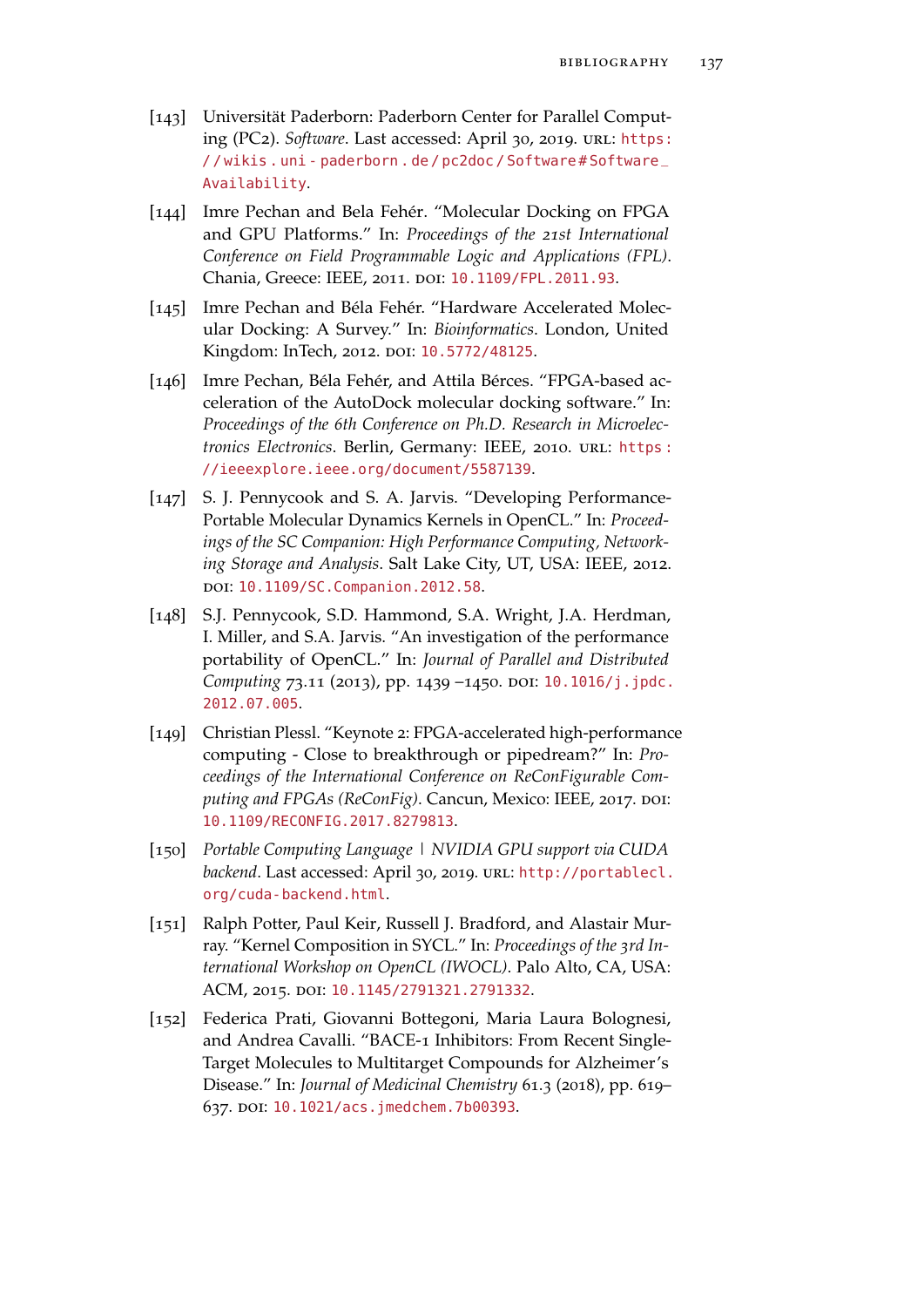- [153] The Linux Information Project. *Vendor Lock-in Definition*. Last accessed: July 30, 2019. URL: [http://www.linfo.org/vendor\\_](http://www.linfo.org/vendor_lockin.html) [lockin.html](http://www.linfo.org/vendor_lockin.html).
- [154] Pradeep A. Ravindranath, Stefano Forli, David S. Goodsell, Arthur J. Olson, and Michel F. Sanner. "AutoDockFR: Advances in Protein-Ligand Docking with Explicitly Specified Binding Site Flexibility." In: *Journal of PLOS Computational Biology* 11.12 (2015), pp. 1-28. DOI: [10.1371/journal.pcbi.1004586](http://dx.doi.org/10.1371/journal.pcbi.1004586).
- [155] Noraini M. Razali and John Geraghty. "Genetic Algorithm Performance with Different Selection Strategies in Solving TSP." In: *World Congress on Engineering*. London, United Kingdom: IAENG, 2011. URL: http://www.iaeng.org/publication/ [WCE2011/WCE2011\\_pp1134-1139.pdf](http://www.iaeng.org/publication/WCE2011/WCE2011_pp1134-1139.pdf).
- [156] David W. Ritchie, Dima Kozakov, and Sandor Vajda. "Accelerating and focusing protein–protein docking correlations using multi-dimensional rotational FFT generating functions." In: *Journal of Bioinformatics* 24.17 (2008), pp. 1865 -1873. DOI: [10.1093/bioinformatics/btn334](http://dx.doi.org/10.1093/bioinformatics/btn334).
- [157] David W. Ritchie and Vishwesh Venkatraman. "Ultra-fast FFT protein docking on graphics processors." In: *Journal of Bioinfor-*matics 26.19 (2010), pp. 2398 -2405. DOI: [10.1093/bioinformatic](http://dx.doi.org/10.1093/bioinformatics/btq444)s/ [btq444](http://dx.doi.org/10.1093/bioinformatics/btq444).
- [158] Youngtae Roh, Jun Lee, Sungjun Park, and Jee-In Kim. "A molecular docking system using CUDA." In: *Proceedings of the International Conference on Hybrid Information Technology*. Dae-jeon, Korea: ACM, 2009. DOI: [10.1145/1644993.1644999](http://dx.doi.org/10.1145/1644993.1644999).
- [159] Hocine Saadi, Nadia Nouali Taboudjemat, Abdellatif Rahmoun, Baldomero Imbernón, Horacio Pérez-Sánchez, and José M. Cecilia. "Parallel Desolvation Energy Term Calculation for Blind Docking on GPU Architectures." In: *Proceedings of the 46th International Conference on Parallel Processing Workshops (ICPPW)*. Bristol, United Kingdom: IEEE, 2017. DOI: 10.1109/ICPPW. [2017.16](http://dx.doi.org/10.1109/ICPPW.2017.16).
- [160] Hocine Saadi, Nadia Nouali Taboudjemat, Abdellatif Rahmoun, Baldomero Imbernón, Horacio Pérez-Sánchez, and José M. Cecilia. "Efficient GPU-based parallelization of solvation calculation for the blind docking problem." In: *The Journal of Supercomputing* (2019). DOI: [10.1007/s11227-019-02834-5](http://dx.doi.org/10.1007/s11227-019-02834-5).
- [161] F. Anthony San Lucas, Jerry Fowler, Kyle Chang, Scott Kopetz, Eduardo Vilar, and Paul Scheet. "Cancer In Silico Drug Discovery: A Systems Biology Tool for Identifying Candidate Drugs to Target Specific Molecular Tumor Subtypes." In: *Journal of Molecular Cancer Therapeutics* 13.12 (2014), pp. 3230–3240. DOI: [10.1158/1535-7163.MCT-14-0260](http://dx.doi.org/10.1158/1535-7163.MCT-14-0260).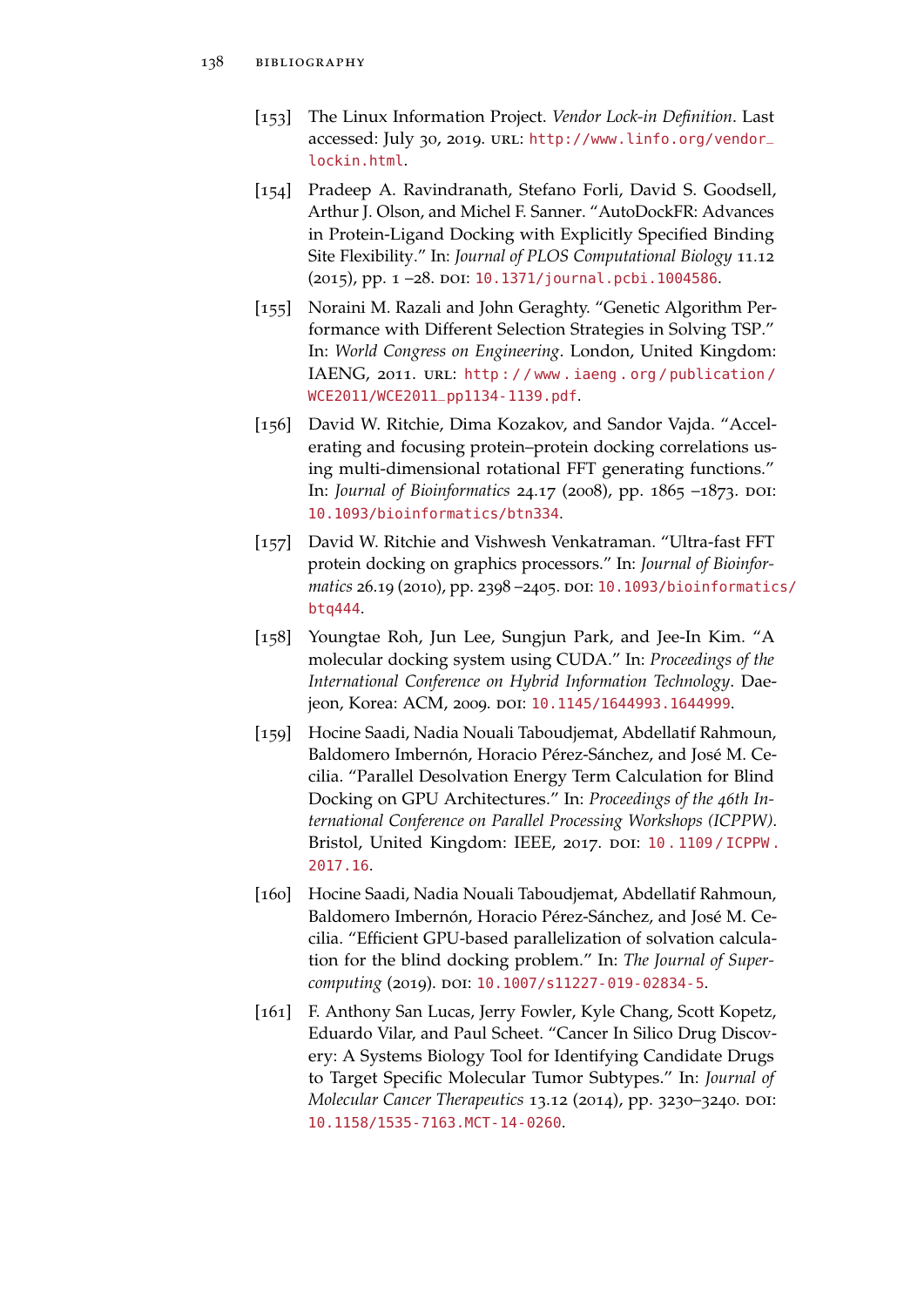- [162] Ahmed Sanaullah and Martin C. Herbordt. "FPGA HPC Using OpenCL: Case Study in 3D FFT." In: *Proceedings of the 9th International Symposium on Highly-Efficient Accelerators and Reconfigurable Technologies (HEART)*. Toronto, ON, Canada: ACM, 2018. doi: [10.1145/3241793.3241800](http://dx.doi.org/10.1145/3241793.3241800).
- [163] Ahmed Sanaullah and Martin C. Herbordt. "Unlocking Performance-Programmability by Penetrating the Intel FPGA OpenCL Toolflow." In: *Proceedings of the 2018 High Performance Extreme Comput*ing Conference (HPEC). Waltham, MA, USA: IEEE, 2018. DOI: [10.1109/HPEC.2018.8547646](http://dx.doi.org/10.1109/HPEC.2018.8547646).
- [164] Ahmed Sanaullah, Rushi Patel, and Martin C. Herbordt. "An Empirically Guided Optimization Framework for FPGA OpenCL." In: *Proceedings of the 2018 International Conference on Field Programmable Technology (ICFPT)*. Naha, Okinawa, Japan: IEEE, 2018. doi: [10.1109/FPT.2018.00018](http://dx.doi.org/10.1109/FPT.2018.00018).
- [165] Diogo Santos-Martins, **Solis-Vasquez, Leonardo**, Andreas Koch, and Stefano Forli. "Accelerating AutoDock4 with GPUs and Gradient-Based Local Search." In: *ChemRxiv (preprint)* (2019). doi: [10.26434/chemrxiv.9702389.v1](http://dx.doi.org/10.26434/chemrxiv.9702389.v1).
- [166] Diogo Santos-Martins, Jérôme Eberhardt, Giulia Bianco, **Solis-Vasquez, Leonardo**, Francesca Alessandra Ambrosio, Andreas Koch, and Stefano Forli. "D3R Grand Challenge 4: prospective pose prediction of BACE1 ligands with AutoDock-GPU." In: *Journal of Computer-Aided Molecular Design* (2019). DOI: [10.](http://dx.doi.org/10.1007/s10822-019-00241-9) [1007/s10822-019-00241-9](http://dx.doi.org/10.1007/s10822-019-00241-9).
- [167] Matthew Scarpino. *OpenCL in Action*. Manning Publications, 2012. url: [https : / / www . manning . com / books / opencl - in](https://www.manning.com/books/opencl-in-action)  [action](https://www.manning.com/books/opencl-in-action).
- [168] Ada Sedova, John D. Eblen, Reuben Budiardja, Arnold Tharrington, and Jeremy C. Smith. "High-Performance Molecular Dynamics Simulation for Biological and Materials Sciences: Challenges of Performance Portability." In: *Proceedings of the International Workshop on Performance, Portability and Productivity in HPC (P3HPC)*. Dallas, TX, USA: IEEE, 2018. doi: [10.1109/](http://dx.doi.org/10.1109/P3HPC.2018.00004) [P3HPC.2018.00004](http://dx.doi.org/10.1109/P3HPC.2018.00004).
- [169] Amazon Web Services. *Pharma & Biotech in the Cloud*. Last accessed: April 30, 2019. url: [https://aws.amazon.com/health/](https://aws.amazon.com/health/biotech-pharma) [biotech-pharma](https://aws.amazon.com/health/biotech-pharma).
- [170] *Shoubu system B*. Last accessed: April 30, 2019. URL: [https :](https://www.top500.org/system/179165) [//www.top500.org/system/179165](https://www.top500.org/system/179165).
- [171] Balint Siklosi, Istvan Z. Reguly, and Gihan R. Mudalige. "Heterogeneous CPU-GPU Execution of Stencil Applications." In: *Proceedings of the International Workshop on Performance, Porta-*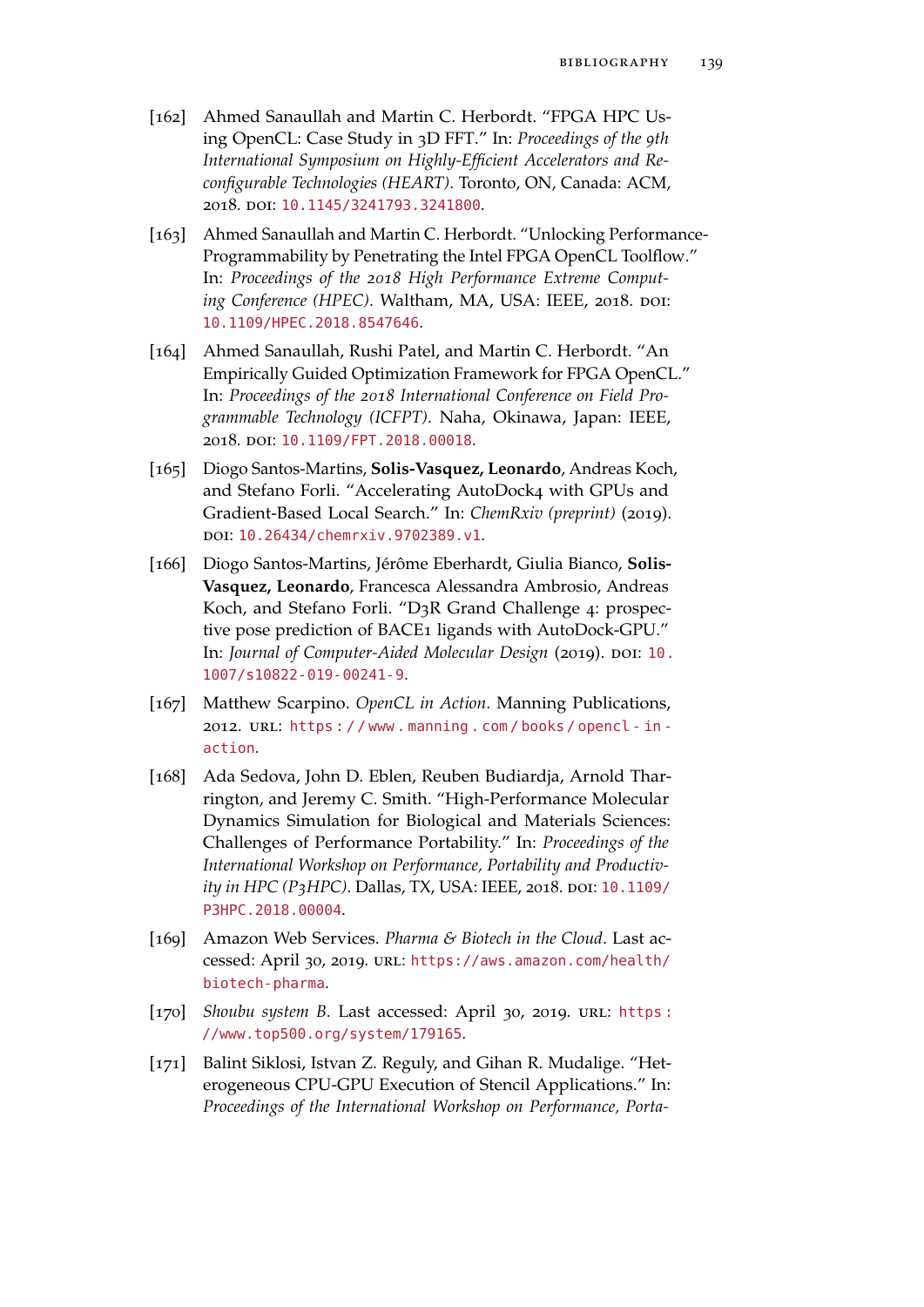*bility and Productivity in HPC (P3HPC)*. Dallas, TX, USA: IEEE, 2018. doi: [10.1109/P3HPC.2018.00010](http://dx.doi.org/10.1109/P3HPC.2018.00010).

- [172] Hércules Cardoso Da Silva, Flávia Pisani, and Edson Borin. "A Comparative Study of SYCL, OpenCL, and OpenMP." In: *Proceedings of the 2016 International Symposium on Computer Architecture and High Performance Computing Workshops (SBAC-PADW*). Los Angeles, CA, USA: IEEE, 2016. doi: [10.1109/SBAC-](http://dx.doi.org/10.1109/SBAC-PADW.2016.19)[PADW.2016.19](http://dx.doi.org/10.1109/SBAC-PADW.2016.19).
- [173] Martin Simonsen, Mikael H. Christensen, René Thomsen, and Christian N. S. Pedersen. "GPU-Accelerated High-Accuracy Molecular Docking Using Guided Differential Evolution." In: *Massively Parallel Evolutionary Computation on GPGPUs*. Springer, 2013, pp. 349 –367. doi: [10.1007/978-3-642-37959-8\\_16](http://dx.doi.org/10.1007/978-3-642-37959-8_16).
- [174] M. S. Smyth and J. H. J. Martin. "x Ray crystallography." In: *Journal of Molecular Pathology* 53.1 (2000), pp. 8 -14. DOI: [10.1136/mp.53.1.8](http://dx.doi.org/10.1136/mp.53.1.8).
- [175] Francisco J. Solis and Roger J. B. Wets. "Minimization by Random Search Techniques." In: *Journal of Mathematics of Operations Research* 6.1 (1981), pp. 19–30. DOI: [10.1287/moor.6.1.19](http://dx.doi.org/10.1287/moor.6.1.19).
- [176] *Solutions, Solvation, and Dissociation*. Last accessed: July 30, 2019. url: [https://chem.libretexts.org/Bookshelves/General\\_](https://chem.libretexts.org/Bookshelves/General_Chemistry/Book%3A_General_Chemistry_Supplement_(Eames)/Chemical_Reactions_and_Interactions/Solutions%2C_Solvation%2C_and_Dissociation) [Chemistry/Book%3A\\_General\\_Chemistry\\_Supplement\\_\(Eames\)](https://chem.libretexts.org/Bookshelves/General_Chemistry/Book%3A_General_Chemistry_Supplement_(Eames)/Chemical_Reactions_and_Interactions/Solutions%2C_Solvation%2C_and_Dissociation) /Chemical \_ Reactions \_ and \_ [Interactions / Solutions % 2C](https://chem.libretexts.org/Bookshelves/General_Chemistry/Book%3A_General_Chemistry_Supplement_(Eames)/Chemical_Reactions_and_Interactions/Solutions%2C_Solvation%2C_and_Dissociation) \_ [Solvation%2C\\_and\\_Dissociation](https://chem.libretexts.org/Bookshelves/General_Chemistry/Book%3A_General_Chemistry_Supplement_(Eames)/Chemical_Reactions_and_Interactions/Solutions%2C_Solvation%2C_and_Dissociation).
- [177] Lukas Sommer, Florian Stock, **Solis-Vasquez, Leonardo**, and Andreas Koch. *EPHoS: Evaluation of Programming Models for Heterogeneous Systems*. Berlin, Germany: German Association of the Automotive Industry (VDA: Verband der Automobilindustrie), 2019. URL: https : / / www.vda.de/de/services/ [Publikationen/fat-schriftenreihe-317.html](https://www.vda.de/de/services/Publikationen/fat-schriftenreihe-317.html).
- [178] Lukas Sommer, Florian Stock, **Solis-Vasquez, Leonardo**, and Andreas Koch. "Work-in-Progress: DAPHNE - An Automotive Benchmark Suite for Parallel Programming Models on Embedded Heterogeneous Platforms." In: *Proceedings of the International Conference on Embedded Software (EMSOFT)*. New York, NY, USA: ACM, 2019. doi: [10.1145/3349568.3351547](http://dx.doi.org/10.1145/3349568.3351547).
- [179] Sérgio F. Sousa, Pedro A. Fernandes, and Maria J. Ramos. "Protein-ligand docking: Current status and future challenges." In: *Journal of Proteins: Structure, Function, and Bioinformatics* 65.1 (2006), pp. 15-26. DOI: [10.1002/prot.21082](http://dx.doi.org/10.1002/prot.21082).
- [180] John E. Stone, Michael J. Hallock, James C. Phillips, Joseph R. Peterson, Zaida Luthey-Schulten, and Klaus Schulten. "Evaluation of Emerging Energy-Efficient Heterogeneous Computing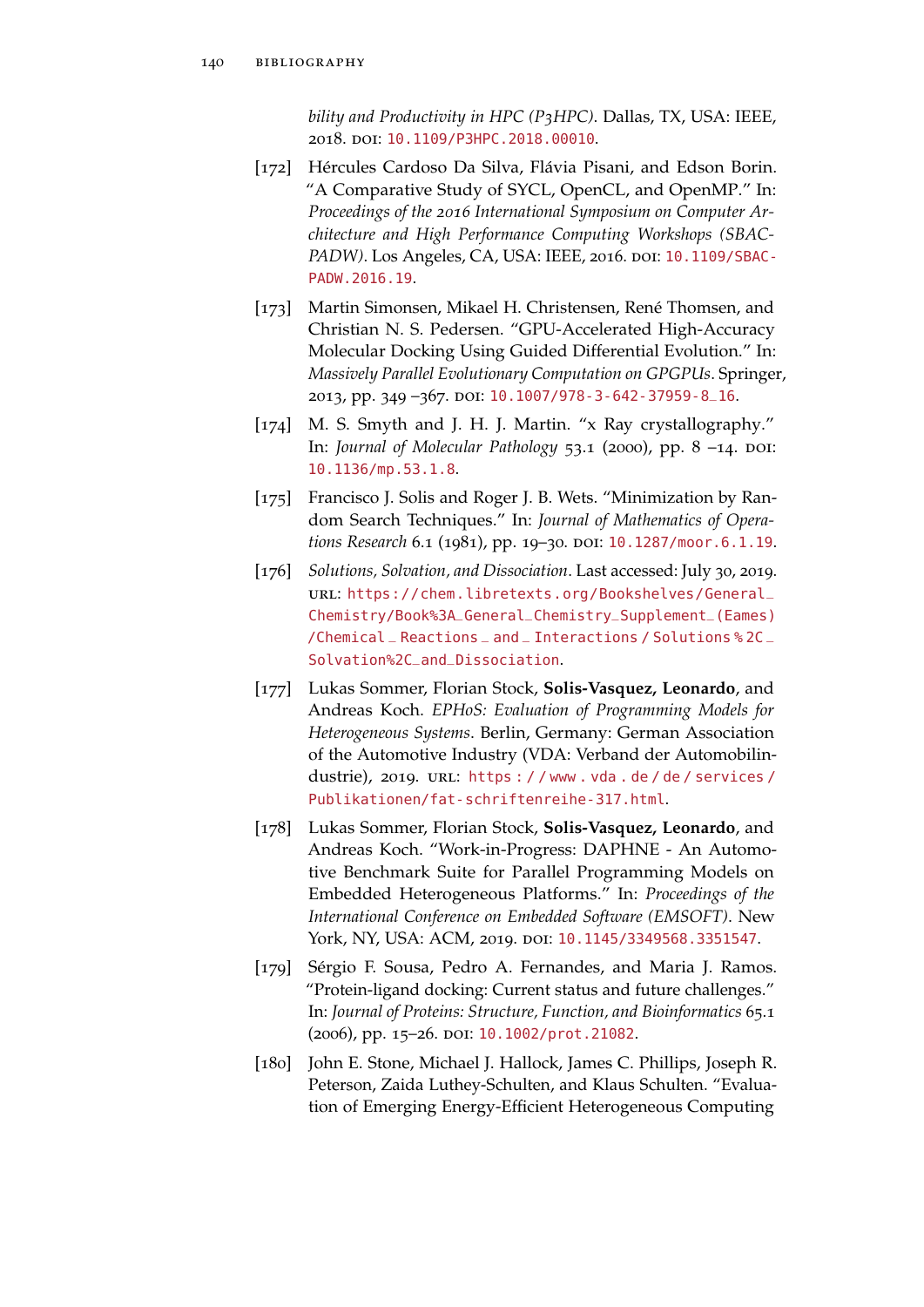Platforms for Biomolecular and Cellular Simulation Workloads." In: *Int. Parallel and Distributed Processing Symposium Workshops (IPDPSW)*. Chicago, IL, USA: IEEE, 2016. DOI: [10.](http://dx.doi.org/10.1109/IPDPSW.2016.130) [1109/IPDPSW.2016.130](http://dx.doi.org/10.1109/IPDPSW.2016.130).

- [181] Bharat Sukhwani and Martin C. Herbordt. "Acceleration of a production rigid molecule docking code." In: *Proceedings of the International Conference on Field Programmable Logic and* Applications. Heidelberg, Germany: IEEE, 2008. DOI: [10.1109/](http://dx.doi.org/10.1109/FPL.2008.4629955) [FPL.2008.4629955](http://dx.doi.org/10.1109/FPL.2008.4629955).
- [182] Bharat Sukhwani and Martin C. Herbordt. "GPU Acceleration of a Production Molecular Docking Code." In: *Proceedings of the 2nd Workshop on General Purpose Processing on Graphics Processing Units. Washington, D.C., USA: ACM, 2009. doi:* [10.1145/1513895.1513898](http://dx.doi.org/10.1145/1513895.1513898).
- [183] Bharat Sukhwani and Martin C. Herbordt. "FPGA acceleration of rigid-molecule docking codes." In: *Journal of IET Computers Digital Techniques* 4.3 (2010), pp. 184 -195. DOI: [10.1049/iet](http://dx.doi.org/10.1049/iet-cdt.2009.0013)[cdt.2009.0013](http://dx.doi.org/10.1049/iet-cdt.2009.0013).
- [184] *Summit Oak Ridge National Laboratory's 200 petaflop supercom*puter. Last accessed: April 30, 2019. URL: [https://www.olcf.](https://www.olcf.ornl.gov/olcf-resources/compute-systems/summit) [ornl.gov/olcf-resources/compute-systems/summit](https://www.olcf.ornl.gov/olcf-resources/compute-systems/summit).
- [185] Swiss Institute of Bioinformatics. *Directory of computer-aided Drug Design tools*. Last accessed: March 30, 2019. url: [https:](https://www.click2drug.org) [//www.click2drug.org](https://www.click2drug.org).
- [186] Embedded Systems TU Darmstadt and Applications (ESA) Group. *OCLADock-FPGA: OpenCL Accelerated Molecular Dock*ing on FPGAs. Last accessed: May 30, 2019. URL: [https://git.](https://git.esa.informatik.tu-darmstadt.de/docking/ocladock-fpga) [esa.informatik.tu-darmstadt.de/docking/ocladock-fpga](https://git.esa.informatik.tu-darmstadt.de/docking/ocladock-fpga).
- [187] Embedded Systems TU Darmstadt and Applications (ESA) Group. *OCLADock: OpenCL Accelerated Molecular Docking*. Last accessed: May 30, 2019. URL: [https://git.esa.informatik.tu](https://git.esa.informatik.tu-darmstadt.de/docking/ocladock)[darmstadt.de/docking/ocladock](https://git.esa.informatik.tu-darmstadt.de/docking/ocladock).
- [188] Jorge Tavares, Salma Mesmoudi, and El-Ghazali Talbi. "On the Efficiency of Local Search Methods for the Molecular Docking Problem." In: *Proceedings of the European Conference on Evolutionary Computation, Machine Learning and Data Mining in Bioinformatics (EvoBIO)*. Tübingen, Germany: Springer, 2009. DOI: [10.1007/978-3-642-01184-9\\_10](http://dx.doi.org/10.1007/978-3-642-01184-9_10).
- [189] The University of Texas Austin: Texas Advanced Computing Center. *Project Catapult: A Reconfigurable Architecture For Large Scale Machine Learning*. Last accessed: April 30, 2019. url: <https://www.tacc.utexas.edu/systems/catapult>.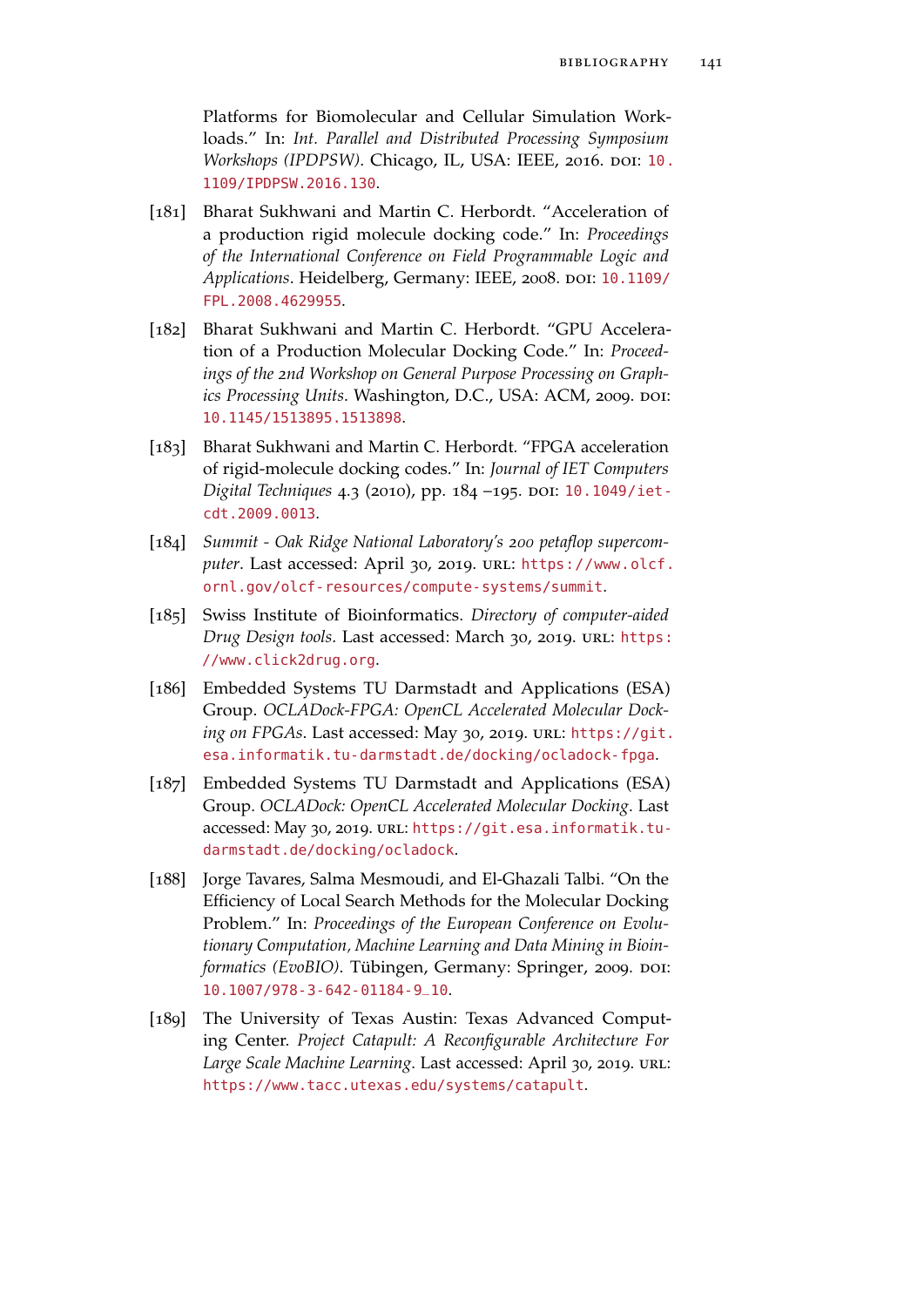- [190] CORPORATE The MPI Forum. "MPI: A Message Passing Interface." In: *Proceedings of the 1993 ACM/IEEE Conference on Supercomputing*. Portland, Oregon, USA: ACM, 1993. DOI: [10.](http://dx.doi.org/10.1145/169627.169855) [1145/169627.169855](http://dx.doi.org/10.1145/169627.169855).
- [191] *The Modern View of Atomic Structure*. Last accessed: July 30, 2019. url: [https : / / chem . libretexts . org / Bookshelves /](https://chem.libretexts.org/Bookshelves/General_Chemistry/Map%3A_Chemistry_-_The_Central_Science_(Brown_et_al.)/02._Atoms%2C_Molecules%2C_and_Ions/2.3%3A_The_Modern_View_of_Atomic_Structure) General \_ Chemistry / Map%3A \_ Chemistry \_- \_ The \_ Central \_ Science \_ (Brown \_ et \_ al . ) / 02 . \_Atoms % 2C \_ [Molecules % 2C](https://chem.libretexts.org/Bookshelves/General_Chemistry/Map%3A_Chemistry_-_The_Central_Science_(Brown_et_al.)/02._Atoms%2C_Molecules%2C_and_Ions/2.3%3A_The_Modern_View_of_Atomic_Structure) \_ [and\\_Ions/2.3%3A\\_The\\_Modern\\_View\\_of\\_Atomic\\_Structure](https://chem.libretexts.org/Bookshelves/General_Chemistry/Map%3A_Chemistry_-_The_Central_Science_(Brown_et_al.)/02._Atoms%2C_Molecules%2C_and_Ions/2.3%3A_The_Modern_View_of_Atomic_Structure).
- [192] *The Official UCSF DOCK Web-site*. Last accessed: May 30, 2019. url: <http://dock.compbio.ucsf.edu>.
- [193] René Thomsen and Mikael H. Christensen. "MolDock: A New Technique for High-Accuracy Molecular Docking." In: *Journal of Medicinal Chemistry* 49.11 (2006), pp. 3315 -3321. DOI: 10. [1021/jm051197e](http://dx.doi.org/10.1021/jm051197e).
- [194] University of Toronto. *LegUp High-Level Synthesis*. Last accessed: July 30, 2019. URL: <http://legup.eecg.utoronto.ca>.
- [195] Oleg Trott and Arthur J. Olson. "AutoDock Vina: Improving the speed and accuracy of docking with a new scoring function, efficient optimization, and multithreading." In: *Journal of Computational Chemistry* 31.2 (2010), pp. 455-461. DOI: [10.1002/jcc.21334](http://dx.doi.org/10.1002/jcc.21334).
- [196] *Turbostat System Manager's Manual*. Last accessed: March 30, 2019. url: [https://www.linux.org/docs/man8/turbostat.](https://www.linux.org/docs/man8/turbostat.html) [html](https://www.linux.org/docs/man8/turbostat.html).
- [197] Tom Van Court, Yongfeng Gu, and Martin C. Herbordt. "FPGA acceleration of rigid molecule interactions." In: *Proceedings of the 12th Annual Symposium on Field-Programmable Custom Com-*puting Machines. Napa, CA, USA: IEEE, 2004. poi: [10.1109/](http://dx.doi.org/10.1109/FCCM.2004.33) [FCCM.2004.33](http://dx.doi.org/10.1109/FCCM.2004.33).
- [198] Tom Van Court, Yongfeng Gu, Vikas Mundada, and Martin Herbordt. "Rigid Molecule Docking: FPGA Reconfiguration for Alternative Force Laws." In: *Journal on Advances in Signal Processing (EURASIP)* 2006.1 (2006), p. 097950. DOI: [10.1155/](http://dx.doi.org/10.1155/ASP/2006/97950) [ASP/2006/97950](http://dx.doi.org/10.1155/ASP/2006/97950).
- [199] Robert Vassar, Dora M. Kovacs, Riqiang Yan, and Philip C. Wong. "The *β*-Secretase Enzyme BACE in Health and Alzheimer's Disease: Regulation, Cell Biology, Function, and Therapeutic Potential." In: *Journal of Neuroscience* 29.41 (2009), pp. 12787– 12794. doi: [10.1523/JNEUROSCI.3657-09.2009](http://dx.doi.org/10.1523/JNEUROSCI.3657-09.2009).
- [200] *Vivado Design Suite HLx Editions*. Last accessed: March 30, 2019. url: [https://www.xilinx.com/products/design-tools/](https://www.xilinx.com/products/design-tools/vivado.html) [vivado.html](https://www.xilinx.com/products/design-tools/vivado.html).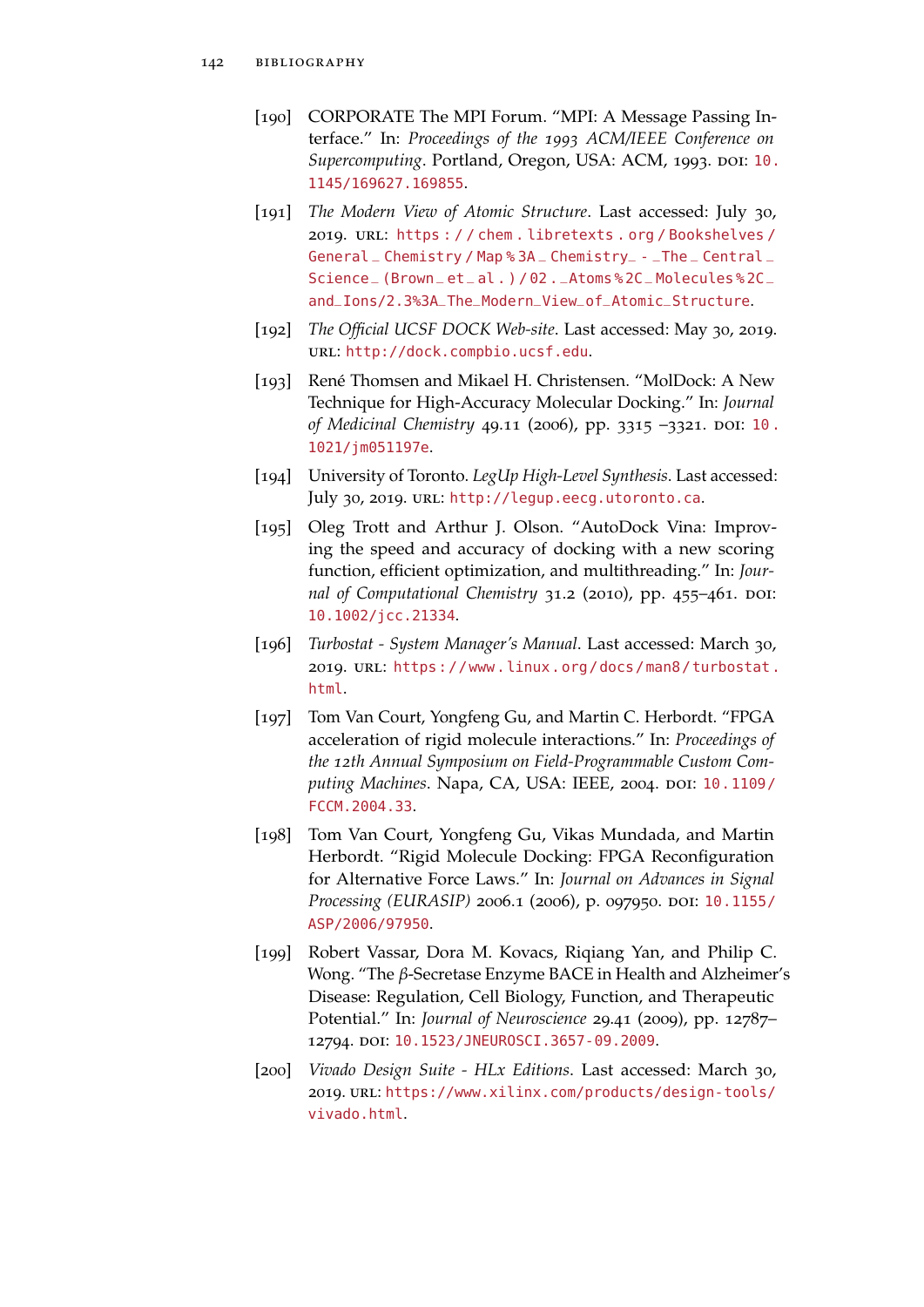- [201] Gongyu Wang, Herman Lam, Alan George, and Glen Edwards. "Performance and productivity evaluation of hybrid-threading HLS versus HDLs." In: *Proceedings of the High Performance Extreme Computing Conference (HPEC)*. Waltham, MA, USA: IEEE, 2015. doi: [10.1109/HPEC.2015.7322439](http://dx.doi.org/10.1109/HPEC.2015.7322439).
- [202] Zhe Wang, Huiyong Sun, Xiaojun Yao, Dan Li, Lei Xu, Youyong Li, Sheng Tian, and Tingjun Hou. "Comprehensive evaluation of ten docking programs on a diverse set of protein–ligand complexes: the prediction accuracy of sampling power and scoring power." In: *Journal of Physical Chemistry Chemical Physics* 18.18 (2016), pp. 12964–12975. doi: [10.1039/C6CP01555G](http://dx.doi.org/10.1039/C6CP01555G).
- [203] *Welcome to the AutoDockFR Home Page*. Last accessed: July 30, 2019. url: <http://adfr.scripps.edu/AutoDockFR/adfr.html>.
- [204] Dennis Weller, Fabian Oboril, Dimitar Lukarski, Juergen Becker, and Mehdi Tahoori. "Energy Efficient Scientific Computing on FPGAs Using OpenCL." In: *Proceedings of the 25th International Symposium on Field-Programmable Gate Arrays*. Monterey, Cali-fornia, USA: ACM, 2017. poi: [10.1145/3020078.3021730](http://dx.doi.org/10.1145/3020078.3021730).
- [205] *What are Amyloid Plaques? Definition & Significance.* unlest [https:](https://study.com/academy/lesson/what-are-amyloid-plaques-definition-lesson.html) [//study.com/academy/lesson/what- are- amyloid- plaques](https://study.com/academy/lesson/what-are-amyloid-plaques-definition-lesson.html)[definition-lesson.html](https://study.com/academy/lesson/what-are-amyloid-plaques-definition-lesson.html).
- [206] *World Community Grid: Active Research*. Last accessed: March 30, 2019. url: [https://www.worldcommunitygrid.org/research/](https://www.worldcommunitygrid.org/research/viewAllProjects.do) [viewAllProjects.do](https://www.worldcommunitygrid.org/research/viewAllProjects.do).
- [207] *World Community Grid*. Last accessed: March 30, 2019. url: <https://www.worldcommunitygrid.org>.
- [208] Qiang Wu, Yajun Ha, Akash Kumar, Shaobo Luo, Ang Li, and Shihab Mohamed. "A heterogeneous platform with GPU and FPGA for power efficient high performance computing." In: *Proceedings of the International Symposium on Integrated Circuits (ISIC)*. Singapore, Singapore: IEEE, 2014. doi: [10.1109/ISICIR.](http://dx.doi.org/10.1109/ISICIR.2014.7029447) [2014.7029447](http://dx.doi.org/10.1109/ISICIR.2014.7029447).
- [209] *Xilinx SDAccel Forum.* Last accessed: May 30, 2019. URL: [https:](https://forums.xilinx.com/t5/SDAccel/SDAccel-OpenCL-examples-with-non-blocking-pipe-functions/td-p/912707) [//forums.xilinx.com/t5/SDAccel/SDAccel-OpenCL-examples](https://forums.xilinx.com/t5/SDAccel/SDAccel-OpenCL-examples-with-non-blocking-pipe-functions/td-p/912707)[with-non-blocking-pipe-functions/td-p/912707](https://forums.xilinx.com/t5/SDAccel/SDAccel-OpenCL-examples-with-non-blocking-pipe-functions/td-p/912707).
- [210] Xilinx. *SDAccel: Enabling Hardware-Accelerated Software*. Last accessed: March 30, 2019. url: [https : / / www . xilinx . com /](https://www.xilinx.com/products/design-tools/software-zone/sdaccel.html) [products/design-tools/software-zone/sdaccel.html](https://www.xilinx.com/products/design-tools/software-zone/sdaccel.html).
- [211] Xilinx. *SDSoC Programmers Guide*. Last accessed: April 30, 2019. url: [https://www.xilinx.com/support/documentation/sw\\_](https://www.xilinx.com/support/documentation/sw_manuals/xilinx2018_2/ug1278-sdsoc-programmers-guide.pdf) [manuals/xilinx2018\\_2/ug1278- sdsoc- programmers- guide.](https://www.xilinx.com/support/documentation/sw_manuals/xilinx2018_2/ug1278-sdsoc-programmers-guide.pdf) [pdf](https://www.xilinx.com/support/documentation/sw_manuals/xilinx2018_2/ug1278-sdsoc-programmers-guide.pdf).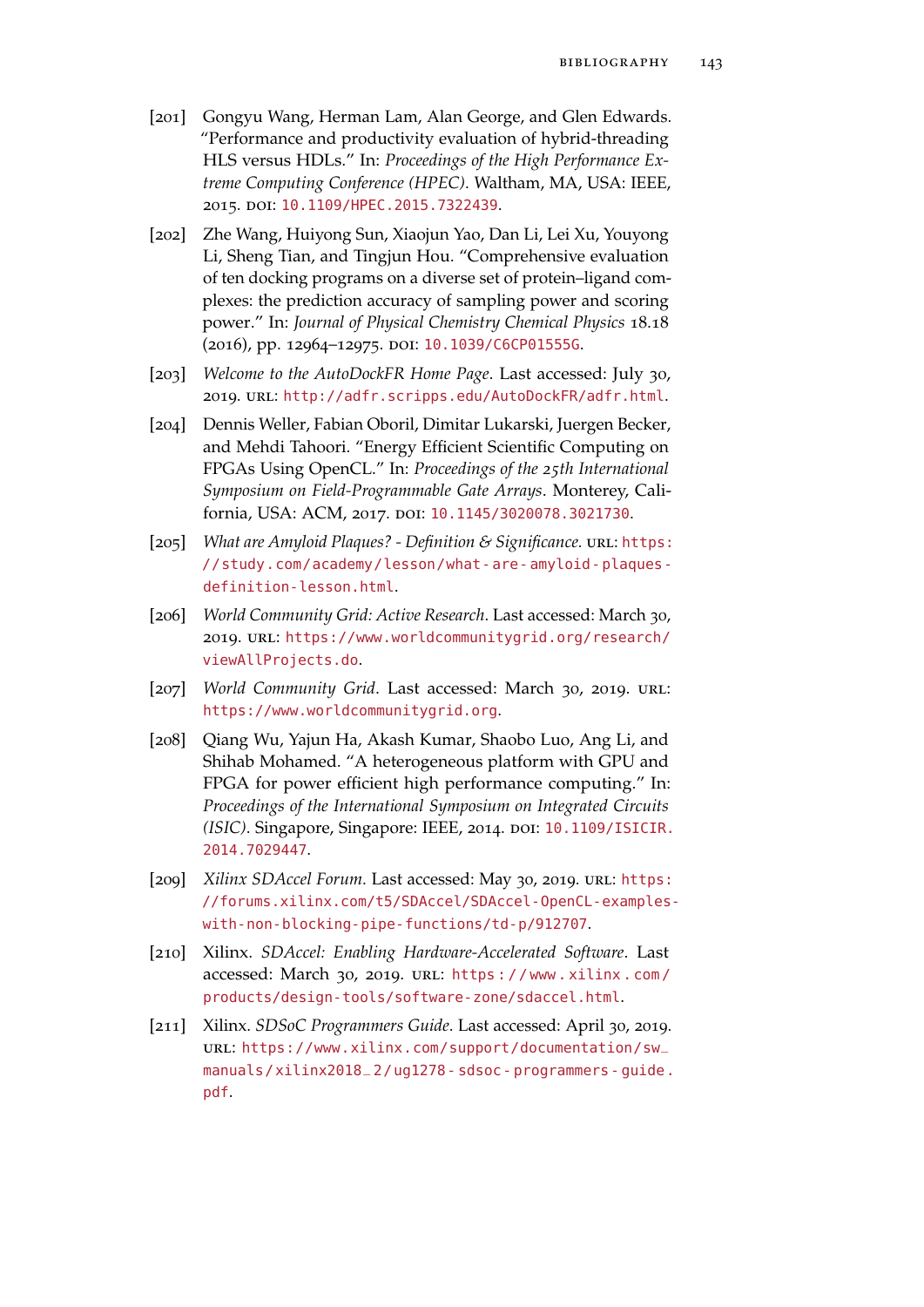- [212] Xilinx. *Vivado Design Hub Designing with IP*. Last accessed: July 30, 2019. url: [https://www.xilinx.com/support/document](https://www.xilinx.com/support/documentation-navigation/design-hubs/dh0003-vivado-designing-with-ip-hub.html)ation[navigation/design- hubs/dh0003- vivado- designing- with](https://www.xilinx.com/support/documentation-navigation/design-hubs/dh0003-vivado-designing-with-ip-hub.html)[ip-hub.html](https://www.xilinx.com/support/documentation-navigation/design-hubs/dh0003-vivado-designing-with-ip-hub.html).
- [213] Xilinx. *Vivado High-Level Synthesis Accelerates IP Creation by Enabling C, C++ and System C Specifications*. Last accessed: July 30, 2019. url: [https://www.xilinx.com/products/design](https://www.xilinx.com/products/design-tools/vivado/integration/esl-design.html)[tools/vivado/integration/esl-design.html](https://www.xilinx.com/products/design-tools/vivado/integration/esl-design.html).
- [214] Xilinx. *ZCU102 Evaluation Board: User Guide*. Last accessed: April 30, 2019. url: [https : / / www . xilinx . com / support /](https://www.xilinx.com/support/documentation/boards_and_kits/zcu102/ug1182-zcu102-eval-bd.pdf) [documentation / boards\\_and\\_kits / zcu102 / ug1182 - zcu102](https://www.xilinx.com/support/documentation/boards_and_kits/zcu102/ug1182-zcu102-eval-bd.pdf)  [eval-bd.pdf](https://www.xilinx.com/support/documentation/boards_and_kits/zcu102/ug1182-zcu102-eval-bd.pdf).
- [215] Xilinx. *Xcell: The Quarterly Journal for Programmable Logic Users*. Last accessed: July 30, 2019. 1999. url: [https://www.xilinx.](https://www.xilinx.com/publications/archives/xcell/Xcell32.pdf) [com/publications/archives/xcell/Xcell32.pdf](https://www.xilinx.com/publications/archives/xcell/Xcell32.pdf).
- [216] Umesh Yadava. "Search algorithms and scoring methods in protein-ligand docking." In: *International Journal of Endocrinology & Metabolism* 6.6 (2018). URL: https://medcraveonline. [com/article?id=16934&fbclid=IwAR3fsVeMH21u2Y0a\\_LV8g1KZ](https://medcraveonline.com/article?id=16934&fbclid=IwAR3fsVeMH21u2Y0a_LV8g1KZAEfDskn3A_p0QMbspeoPEzapIrqlZO5yjNU)AEfDskn3A\_ [p0QMbspeoPEzapIrqlZO5yjNU](https://medcraveonline.com/article?id=16934&fbclid=IwAR3fsVeMH21u2Y0a_LV8g1KZAEfDskn3A_p0QMbspeoPEzapIrqlZO5yjNU).
- [217] Charlene Yang et al. "An Empirical Roofline Methodology for Quantitatively Assessing Performance Portability." In: *Proceedings of the International Workshop on Performance, Portability and Productivity in HPC (P3HPC)*. Dallas, TX, USA: IEEE, 2018. doi: [10.1109/P3HPC.2018.00005](http://dx.doi.org/10.1109/P3HPC.2018.00005).
- [218] Chen Yang, Jiayi Sheng, Rushi Patel, Ahmed Sanaullah, Vipin Sachdeva, and Martin C. Herbordt. "OpenCL for HPC with FPGAs: Case study in molecular electrostatics." In: *Proceedings of the 2017 High Performance Extreme Computing Conference (HPEC)*. Waltham, MA, USA: IEEE, 2017. doi: [10.1109/HPEC.](http://dx.doi.org/10.1109/HPEC.2017.8091078) [2017.8091078](http://dx.doi.org/10.1109/HPEC.2017.8091078).
- [219] Andrei K. Yudin. "Macrocycles: lessons from the distant past, recent developments, and future directions." In: *Journal of* Chemical Science 6.1 (2015), pp. 30-49. DOI: [10.1039/C4SC03089C](http://dx.doi.org/10.1039/C4SC03089C).
- [220] Elizabeth Yuriev and Paul A. Ramsland. "Latest developments in molecular docking: 2010-2011 in review." In: *Journal of Molecular Recognition* 26.5 (2013), pp. 215-239. DOI: 10. 1002 / jmr. [2266](http://dx.doi.org/10.1002/jmr.2266).
- [221] Matthew D. Zeiler. "ADADELTA: An Adaptive Learning Rate Method." In: *arXiv* abs/1212.5701 (2012). url: [https://arxiv.](https://arxiv.org/abs/1212.5701) [org/abs/1212.5701](https://arxiv.org/abs/1212.5701).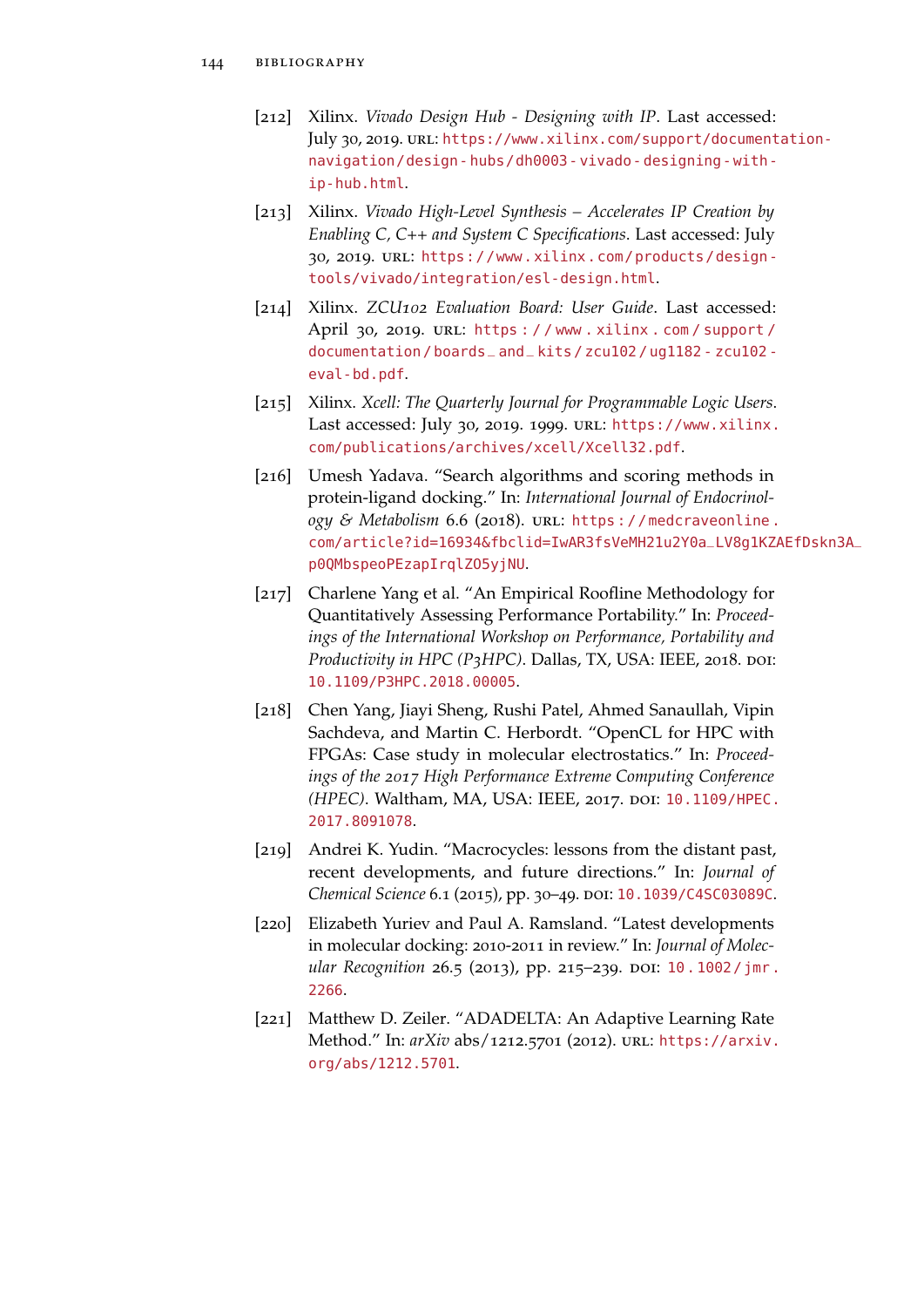- [222] Yao Zhang, Mark Sinclair, and Andrew A. Chien. "Improving Performance Portability in OpenCL Programs." In: *Proceedings of the International Supercomputing Conference (ISC)*. Leipzig, Germany: Springer, 2013. DOI: 10.1007/978 - 3 - 642 - 38750 - $0 - 11.$
- [223] Tuowen Zhao, Samuel Williams, Mary Hall, and Hans Johansen. "Delivering Performance-Portable Stencil Computations on CPUs and GPUs Using Bricks." In: *Proceedings of the International Workshop on Performance, Portability and Productivity in HPC (P3HPC)*. Dallas, TX, USA: IEEE, 2018. doi: [10 . 1109 /](http://dx.doi.org/10.1109/P3HPC.2018.00009) [P3HPC.2018.00009](http://dx.doi.org/10.1109/P3HPC.2018.00009).
- [224] Jinghui Zhong, Xiaomin Hu, Jun Zhang, and Min Gu. "Comparison of Performance between Different Selection Strategies on Simple Genetic Algorithms." In: *Proceedings of the International Conference on Computational Intelligence for Modelling, Control and Automation and International Conference on Intelligent Agents, Web Technologies and Internet Commerce*. Vienna, Austria: IEEE, 2005. DOI: [10.1109/CIMCA.2005.1631619](http://dx.doi.org/10.1109/CIMCA.2005.1631619).
- [225] Zhiyong Zhou, Anthony K. Felts, Richard A. Friesner, and Ronald M. Levy. "Comparative performance of several flexible docking programs and scoring functions: enrichment studies for a diverse set of pharmaceutically relevant targets." In: *Journal of Chemical Information and Modeling* 47.4 (2007), pp. 1599– 608. doi: [10.1021/ci7000346](http://dx.doi.org/10.1021/ci7000346).
- [226] Hamid R. Zohouri, Artur Podobas, and Satoshi Matsuoka. "Combined Spatial and Temporal Blocking for High-Performance Stencil Computation on FPGAs Using OpenCL." In: *Proceedings of the ACM/SIGDA International Symposium on Field-Programmable* Gate Arrays. Monterey, CA, USA: ACM, 2018. poi: [10.1145/](http://dx.doi.org/10.1145/3174243.3174248) [3174243.3174248](http://dx.doi.org/10.1145/3174243.3174248).
- [227] Hamid. R. Zohouri, Naoya Maruyama, Aaron Smith, Motohiko Matsuda, and Satoshi Matsuoka. "Evaluating and Optimizing OpenCL Kernels for High Performance Computing with FPGAs." In: *Proceedings of the International Conference for High Performance Computing, Networking, Storage and Analysis (SC)*. Salt Lake City, UT, USA: IEEE, 2016. DOI: [10.1109/SC.2016.34](http://dx.doi.org/10.1109/SC.2016.34).
- [228] Zsolt Zsoldos, Darryl Reid, Aniko Simon, Sayyed B. Sadjad, and A. Peter Johnson. "eHiTS: A new fast, exhaustive flexible ligand docking system." In: *Journal of Molecular Graphics and Modelling* 26.1 (2007), pp. 198-212. DOI: [10.1016/j.jmgm.2006.06.002](http://dx.doi.org/10.1016/j.jmgm.2006.06.002).
- [229] Top500 project. *The Green500 list November 2018*. Last accessed: April 30, 2019. url: [https : / / www . top500 . org / green500 /](https://www.top500.org/green500/lists/2018/11) [lists/2018/11](https://www.top500.org/green500/lists/2018/11).